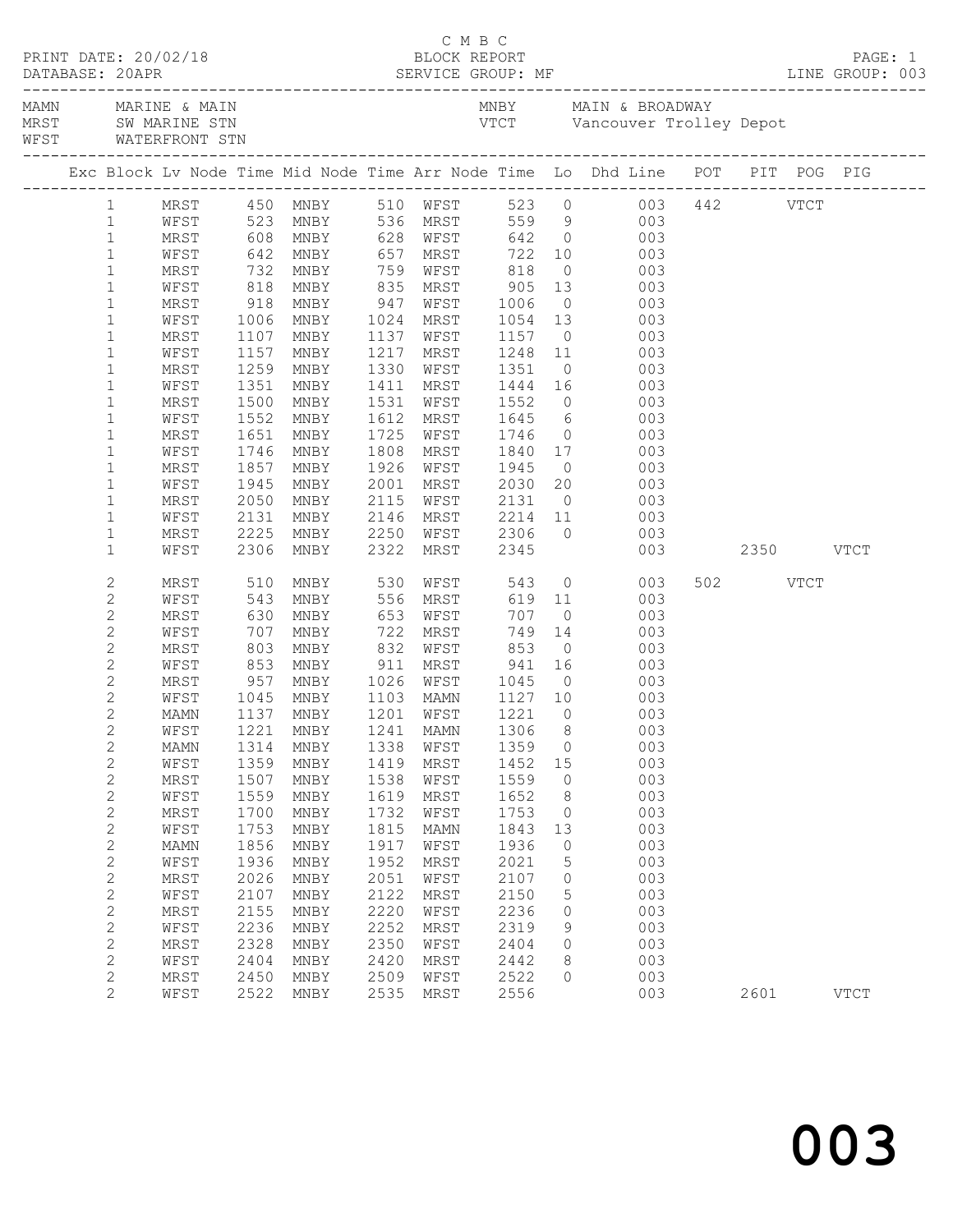### C M B C<br>BLOCK REPORT SERVICE GROUP: MF

|                |      |      |      |      |                             |        |                          | Exc Block Lv Node Time Mid Node Time Arr Node Time Lo Dhd Line POT |           | PIT POG PIG |
|----------------|------|------|------|------|-----------------------------|--------|--------------------------|--------------------------------------------------------------------|-----------|-------------|
| $\mathfrak{Z}$ | MRST |      |      |      | 548 MNBY 608 WFST           | 622 0  |                          | 003                                                                | 540 VTCT  |             |
| $\mathsf 3$    | WFST | 622  | MNBY | 637  | MRST                        | 702 10 |                          | 003                                                                |           |             |
| $\mathsf S$    | MRST | 712  | MNBY | 739  | WFST                        | 756    | $\overline{0}$           | 003                                                                |           |             |
| $\mathsf S$    | WFST | 756  | MNBY | 813  | MRST                        | 843    | 12                       | 003                                                                |           |             |
| $\mathsf S$    | MRST | 855  | MNBY | 924  | WFST                        | 944    | $\circ$                  | 003                                                                |           |             |
| $\mathsf S$    | WFST | 944  | MNBY | 1002 | MAMN                        | 1026   | 9 <sup>°</sup>           | 003                                                                |           |             |
| $\mathsf 3$    | MAMN | 1035 | MNBY | 1058 | WFST                        | 1117   | $\overline{0}$           | 003                                                                |           |             |
| $\mathsf S$    | WFST | 1117 | MNBY | 1135 | MAMN                        | 1159   | 9                        | 003                                                                |           |             |
| $\mathsf S$    | MAMN | 1208 | MNBY | 1233 | WFST                        | 1254   | $\overline{0}$           | 003                                                                |           |             |
| $\mathsf S$    | WFST | 1254 | MNBY | 1314 | MAMN                        | 1340   | $6\overline{6}$          | 003                                                                |           |             |
| $\mathsf S$    | MAMN | 1346 | MNBY | 1410 | WFST                        | 1431   | $\overline{0}$           | 003                                                                |           |             |
| $\mathsf S$    | WFST | 1431 | MNBY | 1451 | MRST                        | 1524   | 11                       | 003                                                                |           |             |
| $\mathsf S$    | MRST | 1535 | MNBY | 1606 | WFST                        | 1627   | $\overline{0}$           | 003                                                                |           |             |
| $\mathsf S$    | WFST | 1627 | MNBY | 1647 | MRST                        | 1720   | 13                       | 003                                                                |           |             |
| 3              | MRST | 1733 | MNBY | 1805 | WFST                        | 1825   | $\overline{0}$           | 003                                                                |           |             |
| 3              | WFST | 1825 | MNBY | 1844 | MRST                        | 1914   |                          | 003                                                                | 1920 VTCT |             |
| 4              | MRST | 558  | MNBY | 618  | WFST                        | 632    | $\overline{0}$           | 003                                                                | 550 VTCT  |             |
| 4              | WFST | 632  | MNBY | 647  | MRST                        | 712 14 |                          | 003                                                                |           |             |
| 4              | MRST | 726  | MNBY | 753  | WFST                        | 812    | $\overline{0}$           | 003                                                                |           |             |
| $\sqrt{4}$     | WFST | 812  | MNBY | 829  | MRST                        | 859    | 11                       | 003                                                                |           |             |
| 4              | MRST | 910  | MNBY | 939  | WFST                        | 958    | $\overline{0}$           | 003                                                                |           |             |
| $\sqrt{4}$     | WFST | 958  | MNBY | 1016 | MAMN                        | 1040   | 10                       | 003                                                                |           |             |
| 4              | MAMN | 1050 | MNBY | 1113 | WFST                        | 1133   | $\overline{0}$           | 003                                                                |           |             |
| 4              | WFST | 1133 | MNBY | 1153 | MAMN                        | 1217   | 8 <sup>8</sup>           | 003                                                                |           |             |
| 4              | MAMN | 1225 | MNBY | 1250 | WFST                        | 1311   | $\overline{0}$           | 003                                                                |           |             |
| 4              | WFST | 1311 | MNBY | 1331 | MAMN                        | 1357   | $5\overline{)}$          | 003                                                                |           |             |
| 4              | MAMN | 1402 | MNBY | 1426 | WFST                        | 1447   | $\overline{0}$           | 003                                                                |           |             |
| 4              | WFST | 1447 | MNBY | 1507 | MRST                        | 1540   | 16                       | 003                                                                |           |             |
| 4              | MRST | 1556 | MNBY | 1627 | WFST                        | 1648   | $\overline{0}$           | 003                                                                |           |             |
| 4              | WFST | 1648 | MNBY | 1708 | MRST                        | 1743   | 13                       | 003                                                                |           |             |
| 4              | MRST | 1756 | MNBY | 1828 | WFST                        | 1848   | $\overline{0}$           | 003                                                                |           |             |
| 4              | WFST | 1848 | MNBY | 1906 | MRST                        | 1935   |                          | 003                                                                | 1941 VTCT |             |
| 5              | MRST | 615  | MNBY | 637  | WFST                        | 651    | $\overline{0}$           | 003                                                                | 607 VTCT  |             |
| 5              | WFST | 651  | MNBY | 706  | MRST                        | 732 11 |                          | 003                                                                |           |             |
| 5              | MRST | 743  | MNBY | 812  | WFST                        | 831    | $\overline{0}$           | 003                                                                |           |             |
| 5              | WFST | 831  | MNBY | 849  | MRST                        | 919 14 |                          | 003                                                                |           |             |
| 5              | MRST | 933  | MNBY | 1002 | WFST                        | 1021   | $\overline{0}$           | 003                                                                |           |             |
| 5              | WFST |      |      |      | 1021 MNBY 1039 MRST 1109 14 |        |                          | 003                                                                |           |             |
| 5              | MRST | 1123 | MNBY | 1153 | WFST                        | 1213   | $\overline{\phantom{0}}$ | 003                                                                |           |             |
| 5              | WFST | 1213 | MNBY | 1233 | MRST                        | 1305   | 10                       | 003                                                                |           |             |
| 5              | MRST | 1315 | MNBY | 1346 | WFST                        | 1407   | $\overline{0}$           | 003                                                                |           |             |
| $\mathsf S$    | WFST | 1407 | MNBY | 1427 | MRST                        | 1500   | 14                       | 003                                                                |           |             |
| 5              | MRST | 1514 | MNBY | 1545 | WFST                        | 1606   | $\mathbf{0}$             | 003                                                                |           |             |
| 5              | WFST | 1606 | MNBY | 1626 | MRST                        | 1659   | 9                        | 003                                                                |           |             |
| 5              | MRST | 1708 | MNBY | 1740 | WFST                        | 1801   | $\circ$                  | 003                                                                |           |             |
| 5              | WFST | 1801 | MNBY | 1823 | MRST                        | 1855   |                          | 003                                                                | 1902      | <b>VTCT</b> |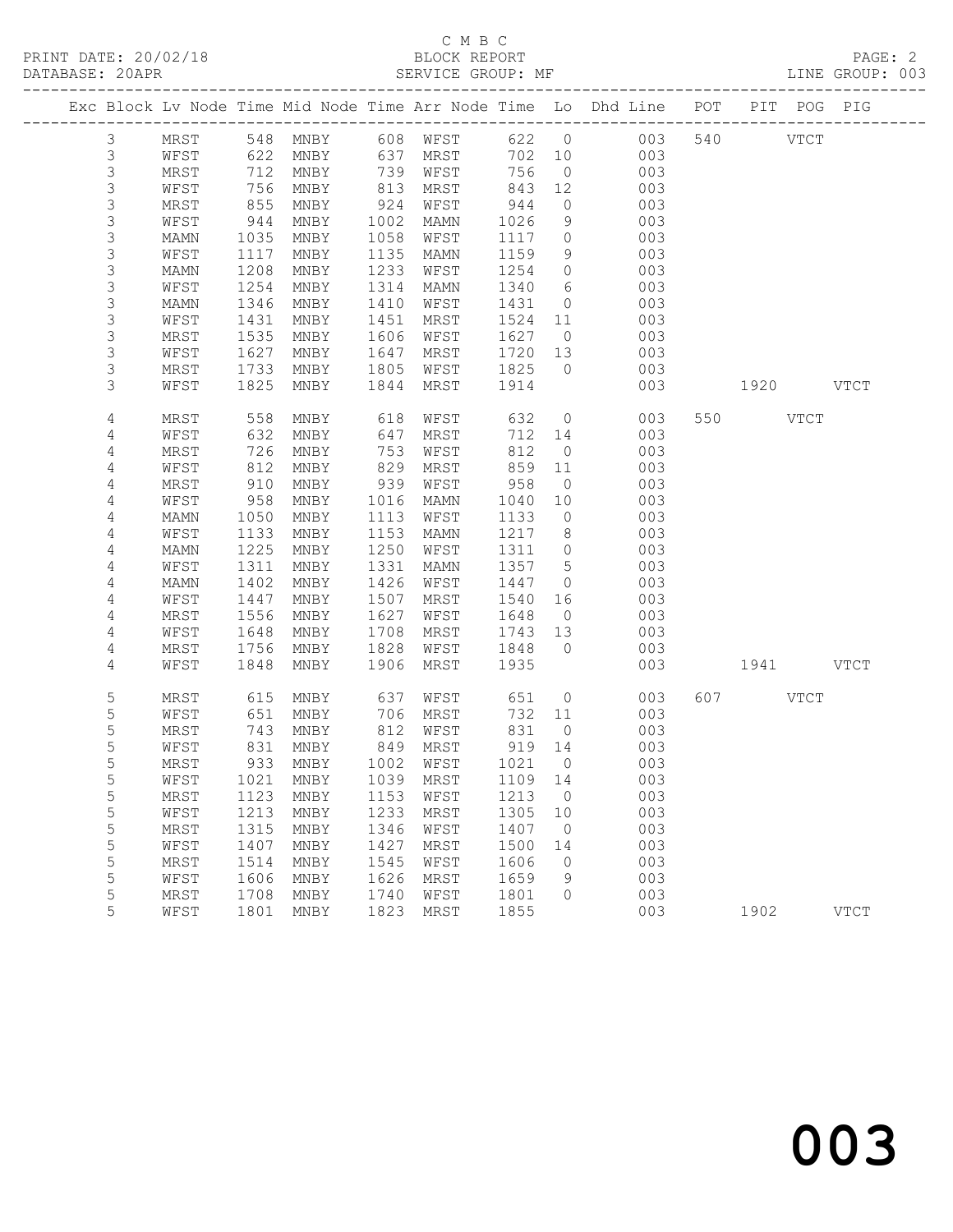# C M B C<br>BLOCK REPORT

LINE GROUP: 003

|                 |              |              |                                |              |              |              |                            | Exc Block Lv Node Time Mid Node Time Arr Node Time Lo Dhd Line POT PIT POG PIG |     |      |             |             |
|-----------------|--------------|--------------|--------------------------------|--------------|--------------|--------------|----------------------------|--------------------------------------------------------------------------------|-----|------|-------------|-------------|
| 6               | MRST         | 622          | MNBY                           | 645          | WFST         | 659          | $\overline{0}$             | 003                                                                            |     | 614  | <b>VTCT</b> |             |
| $\epsilon$      | WFST         | 659          | MNBY                           | 714          | MRST         | 740          | 10                         | 003                                                                            |     |      |             |             |
| 6               | MRST         | 750          | MNBY                           | 819          | WFST         | 839          | $\overline{0}$             | 003                                                                            |     |      |             |             |
| 6               | WFST         | 839          | MNBY                           | 857          | MRST         | 927          | 14                         | 003                                                                            |     |      |             |             |
| 6               | MRST         | 941          | MNBY                           | 1010         | WFST         | 1029         | $\overline{0}$             | 003                                                                            |     |      |             |             |
| 6               | WFST         | 1029         | MNBY                           | 1047         | MAMN         | 1111         | 10                         | 003                                                                            |     |      |             |             |
| 6               | MAMN         | 1121         | MNBY                           | 1145         | WFST         | 1205         | $\circ$                    | 003                                                                            |     |      |             |             |
| 6               | WFST         | 1205         | MNBY                           | 1225         | MAMN         | 1249         | 8                          | 003                                                                            |     |      |             |             |
| 6               | MAMN         | 1257         | MNBY                           | 1322         | WFST         | 1343         | $\circ$                    | 003                                                                            |     |      |             |             |
| 6               | WFST         | 1343         | MNBY                           | 1403         | MRST         | 1436         | 17                         | 003                                                                            |     |      |             |             |
| 6               | MRST         | 1453         | MNBY                           | 1524         | WFST         | 1545         | $\circ$                    | 003                                                                            |     |      |             |             |
| 6               | WFST         | 1545         | MNBY                           | 1605         | MRST         | 1638         | $5\phantom{.0}$            | 003                                                                            |     |      |             |             |
| 6<br>6          | MRST         | 1643         | MNBY                           | 1717<br>1800 | WFST         | 1738         | $\circ$<br>12 <sup>°</sup> | 003<br>003                                                                     |     |      |             |             |
|                 | WFST         | 1738         | MNBY                           |              | MAMN         | 1828         | $\circ$                    |                                                                                |     |      |             |             |
| $\epsilon$<br>6 | MAMN<br>WFST | 1840<br>1920 | MNBY<br>MNBY                   | 1901<br>1936 | WFST<br>MRST | 1920         |                            | 003                                                                            |     | 2011 |             | <b>VTCT</b> |
|                 |              |              |                                |              |              | 2005         |                            | 003                                                                            |     |      |             |             |
| 7               | MRST         | 636          | MNBY                           | 700          | WFST         | 715          | $\circ$                    | 003                                                                            | 628 |      | <b>VTCT</b> |             |
| 7               | WFST         | 715          | MNBY                           | 731          | MRST         | 800          | 11                         | 003                                                                            |     |      |             |             |
| 7               | MRST         | 811          | MNBY                           | 840          | WFST         | 901          | $\circ$                    | 003                                                                            |     |      |             |             |
| 7               | WFST         | 901          | MNBY                           | 919          | MRST         | 949          | 16                         | 003                                                                            |     |      |             |             |
| 7               | MRST         | 1005         | MNBY                           | 1034         | WFST         | 1053         | $\overline{0}$             | 003                                                                            |     |      |             |             |
| 7               | WFST         | 1053         | MNBY                           | 1111         | MRST         | 1142         | 13                         | 003                                                                            |     |      |             |             |
| 7               | MRST         | 1155         | MNBY                           | 1225         | WFST         | 1245         | $\circ$                    | 003                                                                            |     |      |             |             |
| 7               | WFST         | 1245         | MNBY                           | 1305         | MRST         | 1338         | 9                          | 003                                                                            |     |      |             |             |
| 7               | MRST         | 1347         | MNBY                           | 1418         | WFST         | 1439         | $\circ$                    | 003                                                                            |     |      |             |             |
| 7               | WFST         | 1439         | MNBY                           | 1459         | MRST         | 1532         | 10                         | 003                                                                            |     |      |             |             |
| 7               | MRST         | 1542         | MNBY                           | 1613         | WFST         | 1634         | $\overline{0}$             | 003                                                                            |     |      |             |             |
| 7               | WFST         | 1634         | MNBY                           | 1654         | MRST         | 1727         | 13                         | 003                                                                            |     |      |             |             |
| 7               | MRST         | 1740         | MNBY                           | 1812         | WFST         | 1832         | $\overline{0}$             | 003                                                                            |     |      |             |             |
| 7               | WFST         | 1832         | MNBY                           | 1851         | MRST         | 1921         | 20                         | 003                                                                            |     |      |             |             |
| 7<br>7          | MRST         | 1941<br>2022 | MNBY                           | 2006<br>2037 | WFST         | 2022         | $\circ$                    | 003<br>003                                                                     |     |      |             |             |
| 7               | WFST<br>MRST | 2114         | MNBY                           | 2139         | MRST<br>WFST | 2105<br>2155 | 9<br>$\circ$               | 003                                                                            |     |      |             |             |
| 7               | WFST         | 2155         | MNBY<br>MNBY                   | 2211         | MRST         | 2238         | 19                         | 003                                                                            |     |      |             |             |
| 7               | MRST         | 2257         | MNBY                           | 2319         | WFST         | 2333         | $\overline{0}$             | 003                                                                            |     |      |             |             |
| 7               | WFST         | 2333         | MNBY                           | 2349         | MRST         | 2412         | 18                         | 003                                                                            |     |      |             |             |
| 7               | MRST         | 2430         | MNBY                           | 2449         | WFST         | 2502         | $\circ$                    | 003                                                                            |     |      |             |             |
| 7               | WFST         | 2502         | MNBY                           | 2515         | MRST         | 2536         |                            | 003                                                                            |     | 2541 |             | <b>VTCT</b> |
| 8               | MRST         | 653          | MNBY                           | 719          | WFST         | 735          | $\circ$                    | 003                                                                            | 645 |      | <b>VTCT</b> |             |
| 8               | WFST         | 735          | MNBY                           | 751          | MRST         | 821          | 12                         | 003                                                                            |     |      |             |             |
| 8               | MRST         | 833          | MNBY                           | 902          | WFST         | 922          | 0                          | 003                                                                            |     |      |             |             |
| $\,8\,$         | WFST         | 922          | MNBY                           | 940          | MRST         | 1010         | $11$                       | 003                                                                            |     |      |             |             |
| 8               | $\tt MRST$   | 1021         | $\operatorname{\mathsf{MNBY}}$ | 1050         | WFST         | 1109         | $\circ$                    | 003                                                                            |     |      |             |             |
| $\,8\,$         | WFST         | 1109         | MNBY                           | 1127         | MRST         | 1158         | 13                         | 003                                                                            |     |      |             |             |
| $\,8\,$         | MRST         | 1211         | MNBY                           | 1242         | WFST         | 1303         | 0                          | 003                                                                            |     |      |             |             |
| $\,8\,$         | WFST         | 1303         | MNBY                           | 1323         | MRST         | 1356         | 15                         | 003                                                                            |     |      |             |             |
| $\,8\,$         | MRST         | 1411         | MNBY                           | 1442         | WFST         | 1503         | $\circ$                    | 003                                                                            |     |      |             |             |
| $\,8\,$         | WFST         | 1503         | MNBY                           | 1523         | MRST         | 1556         | 13                         | 003                                                                            |     |      |             |             |
| $\,8\,$         | MRST         | 1609         | MNBY                           | 1642         | WFST         | 1703         | 0                          | 003                                                                            |     |      |             |             |
| $\,8\,$         | WFST         | 1703         | MNBY                           | 1723         | MRST         | 1757         | 9                          | 003                                                                            |     |      |             |             |
| $\,8\,$         | MRST         | 1806         | MNBY                           | 1836         | WFST         | 1856         | $\circ$                    | 003                                                                            |     |      |             |             |
| $\,8\,$         | WFST         | 1856         | MNBY                           | 1914         | MRST         | 1943         | 18                         | 003                                                                            |     |      |             |             |
| 8               | MRST         | 2001         | MNBY                           | 2026         | WFST         | 2042         | $\Omega$                   | 003                                                                            |     |      |             |             |
| 8               | WFST         | 2042         | MNBY                           | 2057         | MRST         | 2125         |                            | 003                                                                            |     | 2130 |             | <b>VTCT</b> |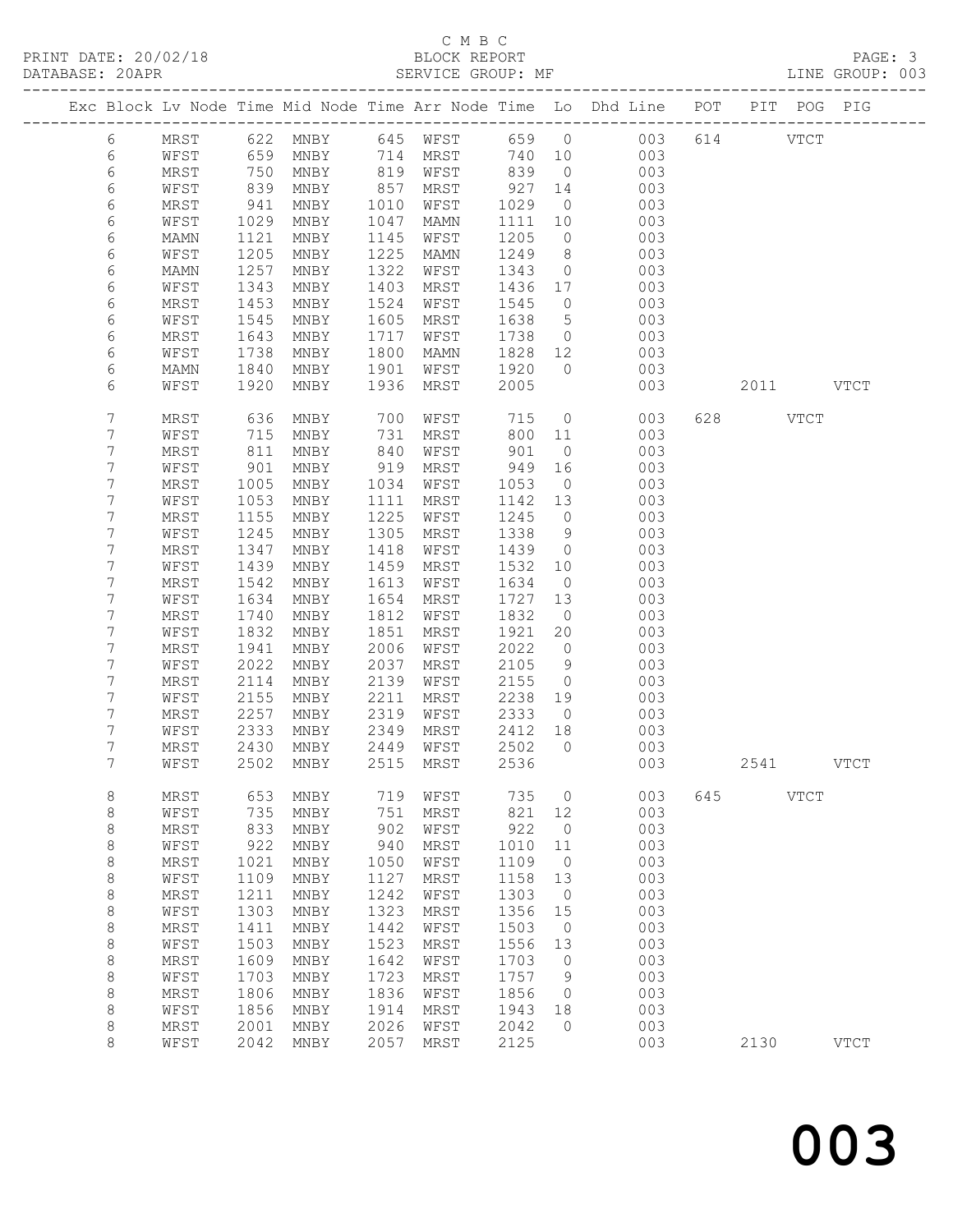### C M B C<br>BLOCK REPORT SERVICE GROUP: MF

|               |      |                  |      |            |          |         |                | Exc Block Lv Node Time Mid Node Time Arr Node Time Lo Dhd Line POT PIT POG PIG |          |             |
|---------------|------|------------------|------|------------|----------|---------|----------------|--------------------------------------------------------------------------------|----------|-------------|
| 9             |      |                  |      |            |          |         |                | MRST 700 MNBY 726 WFST 743 0 003<br>WFST 743 MNBY 759 MRST 829 11 003          | 652 VTCT |             |
| $\mathsf 9$   |      |                  |      |            |          |         |                |                                                                                |          |             |
| 9             | MRST | 840              | MNBY |            | 909 WFST | 929     | $\overline{0}$ | 003                                                                            |          |             |
| 9             | WFST | 929              | MNBY | 947        | MAMN     | 1011    | 8 <sup>8</sup> | 003                                                                            |          |             |
| 9             | MAMN | 1019             | MNBY | 1042       | WFST     | 1101    | $\overline{0}$ | 003                                                                            |          |             |
| $\mathsf 9$   | WFST | 1101             | MNBY | 1119       | MAMN     | 1143    | 10             | 003                                                                            |          |             |
| $\mathcal{G}$ | MAMN | 1153             | MNBY | 1217       | WFST     | 1237    | $\overline{0}$ | 003                                                                            |          |             |
| $\mathcal{G}$ | WFST | 1237             | MNBY | 1257       | MAMN     | 1322    | 8 <sup>8</sup> | 003                                                                            |          |             |
| $\mathsf 9$   | MAMN | 1330             | MNBY | 1354       | WFST     | 1415    | $\overline{0}$ | 003                                                                            |          |             |
| 9             | WFST | 1415             | MNBY | 1435       | MRST     | 1508    | 13             | 003                                                                            |          |             |
| $\mathsf 9$   | MRST | 1521             | MNBY | 1552       | WFST     | 1613    | $\overline{0}$ | 003                                                                            |          |             |
| 9             | WFST | 1613             | MNBY | 1633       | MRST     | 1706 13 |                | 003                                                                            |          |             |
| 9             | MRST | 1719             | MNBY | 1751       | WFST     | 1811    | $\overline{0}$ | 003                                                                            |          |             |
| 9             | WFST | 1811             | MNBY | 1830       | MAMN     | 1856    | 19             | 003                                                                            |          |             |
| 9             | MAMN | 1915             | MNBY | 1935       | WFST     | 1953    | $\overline{0}$ | 003                                                                            |          |             |
| $\mathcal{G}$ | WFST | 1953             | MNBY | 2009       | MAMN     | 2034    | 10             | 003                                                                            |          |             |
| 9             | MAMN | 2044             | MNBY | 2103       | WFST     | 2119    | $\overline{0}$ | 003                                                                            |          |             |
| $\mathsf 9$   | WFST | 2119             | MNBY | 2134       | MRST     | 2202    | 8 <sup>8</sup> | 003                                                                            |          |             |
| 9             | MRST | 2210             | MNBY | 2235       | WFST     | 2251    | $\overline{0}$ | 003                                                                            |          |             |
| $\mathsf 9$   | WFST | 2251             | MNBY | 2307       | MRST     | 2330    | 18             | 003                                                                            |          |             |
| 9             | MRST | 2348             | MNBY | 2407       | WFST     | 2420    | $\overline{0}$ | 003                                                                            |          |             |
| 9             | WFST | 2420             | MNBY | 2436       | MRST     | 2458    | 12             | 003                                                                            |          |             |
| 9             | MRST | 2510             | MNBY | 2529       | WFST     | 2542    | $\bigcirc$     | 003                                                                            |          |             |
| 9             | WFST | 2542             | MNBY | 2555       | MRST     | 2616    |                | 003                                                                            |          | 2621 VTCT   |
| 10            | MRST | 705              | MNBY | 732        | WFST     | 749     | $\overline{0}$ | 003                                                                            | 657      | <b>VTCT</b> |
| 10            | WFST | 749              | MNBY | 806        | MRST     | 836     | 12             | 003                                                                            |          |             |
| 10            | MRST | 848              | MNBY | 917<br>955 | WFST     | 937     | $\overline{0}$ | 003                                                                            |          |             |
| 10            | WFST | 937              | MNBY |            | MRST     | 1025    | 11             | 003                                                                            |          |             |
| 10            | MRST | 1036             | MNBY | 1105       | WFST     | 1125    | $\overline{0}$ | 003                                                                            |          |             |
| 10            | WFST | 1125             | MNBY | 1143       | MRST     | 1214    | 13             | 003                                                                            |          |             |
| 10            | MRST | 1227             | MNBY | 1258       | WFST     | 1319    | $\overline{0}$ | 003                                                                            |          |             |
| 10            | WFST | 1319             | MNBY | 1339       | MRST     | 1412    | 13             | 003                                                                            |          |             |
| 10            | MRST | 1425             | MNBY | 1456       | WFST     | 1517    | $\overline{0}$ | 003                                                                            |          |             |
| 10            | WFST | 1517             | MNBY | 1537       | MRST     | 1610    | 11             | 003                                                                            |          |             |
| 10            | MRST | 1621             | MNBY | 1655       | WFST     | 1716    | $\overline{0}$ | 003                                                                            |          |             |
| 10            | WFST | 1716             | MNBY | 1738       | MRST     | 1812    | 9              | 003                                                                            |          |             |
| 10            | MRST | $\frac{1}{1821}$ | MNBY | 1851       | WFST     | 1911 0  |                | 003                                                                            |          |             |
| 10            | WFST | 1911             | MNBY | 1929       | MRST     | 1958    |                | 003                                                                            |          | 2004 VTCT   |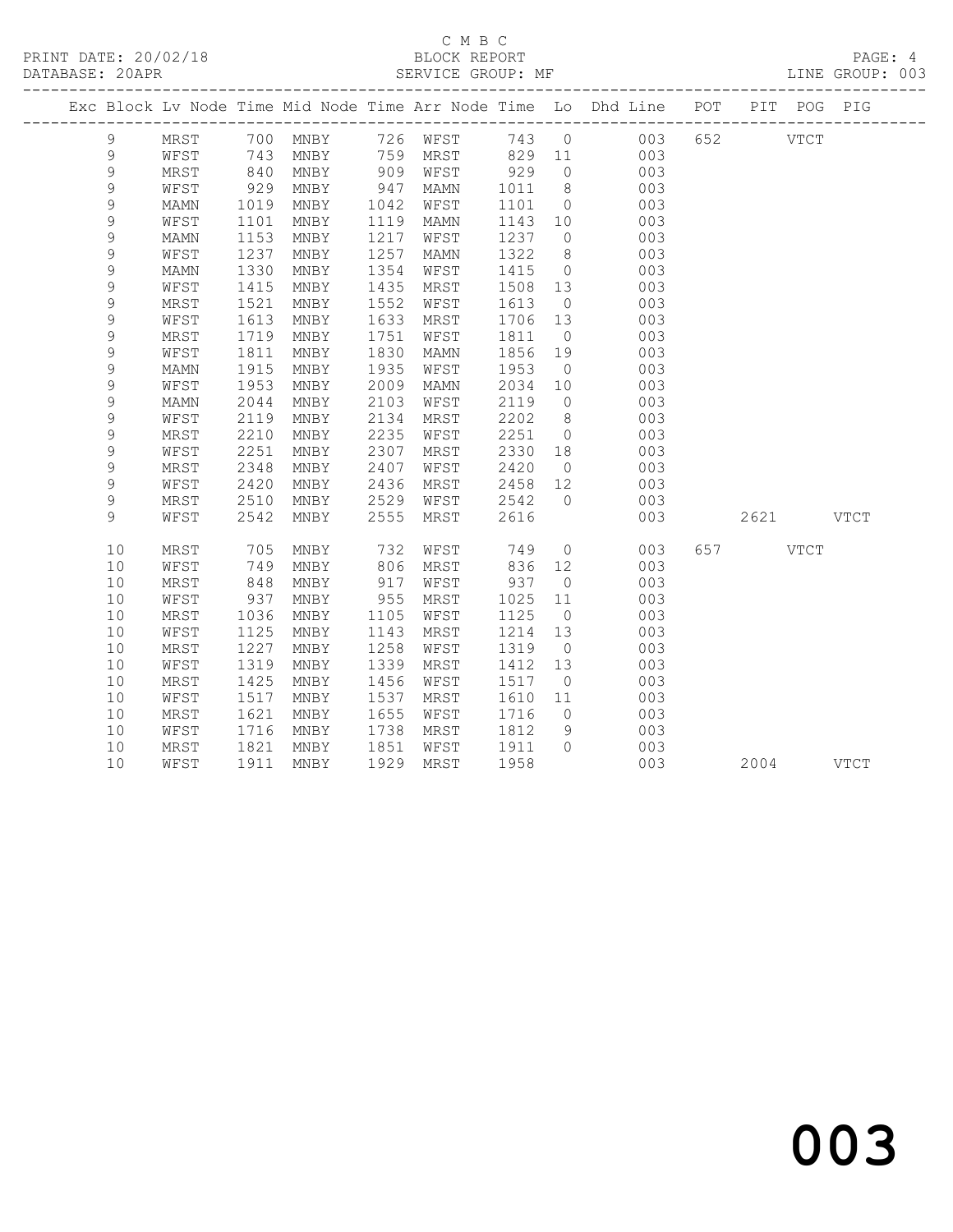# C M B C<br>BLOCK REPORT

LINE GROUP: 003

|  |    |      |      |      |          |      |      |                                      |                 |                | Exc Block Lv Node Time Mid Node Time Arr Node Time Lo Dhd Line POT PIT POG PIG |           |           |             |
|--|----|------|------|------|----------|------|------|--------------------------------------|-----------------|----------------|--------------------------------------------------------------------------------|-----------|-----------|-------------|
|  | 11 |      |      |      |          |      |      |                                      |                 |                | MRST 719 MNBY 746 WFST 804 0 003                                               | 711 VTCT  |           |             |
|  | 11 | WFST | 804  |      |          |      |      | MNBY 821 MRST 851 12 003             |                 |                |                                                                                |           |           |             |
|  | 11 | MRST | 903  | MNBY | 932 WFST |      |      | 951                                  | $\overline{0}$  |                | 003                                                                            |           |           |             |
|  | 11 | WFST |      |      | 1009     |      |      | 1039 13                              |                 |                | 003                                                                            |           |           |             |
|  |    |      | 951  | MNBY |          | MRST |      |                                      |                 |                |                                                                                |           |           |             |
|  | 11 | MRST | 1052 | MNBY | 1121     | WFST |      | 1141                                 | $\overline{0}$  |                | 003                                                                            |           |           |             |
|  | 11 | WFST | 1141 | MNBY | 1201     | MRST |      | 1232 11                              |                 |                | 003                                                                            |           |           |             |
|  | 11 | MRST | 1243 | MNBY | 1314     | WFST |      | 1335                                 | $\overline{0}$  |                | 003                                                                            |           |           |             |
|  | 11 | WFST | 1335 | MNBY | 1355     | MRST |      | 1428                                 | 11              |                | 003                                                                            |           |           |             |
|  | 11 | MRST | 1439 | MNBY | 1510     | WFST |      | 1531 0                               |                 |                | 003                                                                            |           |           |             |
|  | 11 | WFST | 1531 | MNBY | 1551     | MRST |      | 1624 12                              |                 |                | 003                                                                            |           |           |             |
|  | 11 | MRST | 1636 | MNBY | 1710     | WFST |      | 1731                                 | $\overline{0}$  |                | 003                                                                            |           |           |             |
|  | 11 | WFST | 1731 | MNBY | 1753     | MRST |      | 1825 15                              |                 |                | 003                                                                            |           |           |             |
|  | 11 | MRST | 1840 | MNBY | 1909     | WFST |      | 1928                                 | $\overline{0}$  |                | 003                                                                            |           |           |             |
|  | 11 | WFST | 1928 | MNBY | 1944     | MAMN |      | 2009                                 | 10              |                | 003                                                                            |           |           |             |
|  | 11 | MAMN | 2019 | MNBY | 2038     | WFST |      | 2054                                 | $\overline{0}$  |                | 003                                                                            |           |           |             |
|  | 11 | WFST | 2054 | MNBY | 2110     | MAMN |      | 2134                                 | 13              |                | 003                                                                            |           |           |             |
|  |    |      |      |      | 2206     |      |      |                                      |                 |                |                                                                                |           |           |             |
|  | 11 | MAMN | 2147 | MNBY |          | WFST |      | 2222                                 | $\overline{0}$  |                | 003                                                                            |           |           |             |
|  | 11 | WFST | 2222 | MNBY | 2238     | MRST |      | 2305                                 | $7\overline{ }$ |                | 003                                                                            |           |           |             |
|  | 11 | MRST | 2312 | MNBY | 2334     |      | WFST | 2348                                 | $\overline{0}$  |                | 003                                                                            |           |           |             |
|  | 11 | WFST | 2348 | MNBY | 2404     |      | MRST | 2426                                 |                 |                | 003                                                                            |           | 2431 VTCT |             |
|  | 12 | MRST | 737  | MNBY | 806      | WFST |      | 825                                  |                 | $\overline{O}$ | 003                                                                            | 729 VTCT  |           |             |
|  | 12 | WFST | 825  | MNBY | 842      | MRST |      | 912 13                               |                 |                | 003                                                                            |           |           |             |
|  | 12 | MRST | 925  | MNBY | 954      | WFST |      | 1013                                 | $\overline{0}$  |                | 003                                                                            |           |           |             |
|  | 12 | WFST | 1013 | MNBY | 1031     | MAMN |      | 1055                                 | 11              |                | 003                                                                            |           |           |             |
|  | 12 | MAMN | 1106 | MNBY | 1129     | WFST |      | 1149 0                               |                 |                | 003                                                                            |           |           |             |
|  |    |      |      |      |          |      |      |                                      |                 |                |                                                                                |           |           |             |
|  | 12 | WFST | 1149 | MNBY | 1209     | MAMN |      | 1233                                 | 8 <sup>8</sup>  |                | 003                                                                            |           |           |             |
|  | 12 | MAMN | 1241 | MNBY | 1306     | WFST |      | 1327                                 | $\overline{0}$  |                | 003                                                                            |           |           |             |
|  | 12 | WFST | 1327 | MNBY | 1347     | MRST |      | 1420                                 | 12              |                | 003                                                                            |           |           |             |
|  | 12 | MRST | 1432 | MNBY | 1503     | WFST |      | 1524                                 | $\overline{0}$  |                | 003                                                                            |           |           |             |
|  | 12 | WFST | 1524 | MNBY | 1544     | MRST |      | 1617 12                              |                 |                | 003                                                                            |           |           |             |
|  | 12 | MRST | 1629 | MNBY | 1703     | WFST |      | 1724                                 | $\overline{0}$  |                | 003                                                                            |           |           |             |
|  | 12 | WFST | 1724 | MNBY | 1746     | MRST |      | 1820                                 |                 |                | 003                                                                            | 1827 VTCT |           |             |
|  | 13 | MRST | 756  | MNBY | 825      | WFST |      | 845                                  | $\overline{0}$  |                | 003                                                                            | 748 VTCT  |           |             |
|  | 13 | WFST | 845  | MNBY | 903      | MRST |      | 933 16                               |                 |                | 003                                                                            |           |           |             |
|  | 13 | MRST | 949  | MNBY | 1018     | WFST |      | 1037                                 | $\overline{0}$  |                | 003                                                                            |           |           |             |
|  | 13 | WFST | 1037 | MNBY | 1055     | MRST |      | 1125 14                              |                 |                | 003                                                                            |           |           |             |
|  | 13 | MRST | 1139 | MNBY | 1209     | WFST |      | 1229 0                               |                 |                | 003                                                                            |           |           |             |
|  | 13 |      |      |      |          |      |      |                                      |                 |                |                                                                                |           |           |             |
|  |    |      |      |      |          |      |      | WFST 1229 MNBY 1249 MRST 1321 10 003 |                 |                |                                                                                |           |           |             |
|  | 13 | MRST | 1331 | MNBY | 1402     | WFST |      | 1423                                 | $\overline{0}$  |                | 003                                                                            |           |           |             |
|  | 13 | WFST | 1423 | MNBY | 1443     | MRST |      | 1516 12                              |                 |                | 003                                                                            |           |           |             |
|  | 13 | MRST | 1528 | MNBY | 1559     | WFST |      | 1620                                 | $\overline{0}$  |                | 003                                                                            |           |           |             |
|  | 13 | WFST | 1620 | MNBY | 1640     | MRST |      | 1713                                 | 13              |                | 003                                                                            |           |           |             |
|  | 13 | MRST | 1726 | MNBY | 1758     | WFST |      | 1818                                 | $\overline{0}$  |                | 003                                                                            |           |           |             |
|  | 13 | WFST | 1818 | MNBY | 1837     | MRST |      | 1907                                 | 10              |                | 003                                                                            |           |           |             |
|  | 13 | MRST | 1917 | MNBY | 1944     | WFST |      | 2002                                 | $\overline{0}$  |                | 003                                                                            |           |           |             |
|  | 13 | WFST | 2002 | MNBY | 2018     | MRST |      | 2047                                 |                 |                | 003                                                                            |           | 2053 VTCT |             |
|  | 14 | MRST | 529  | MNBY | 549      | WFST |      | 602                                  | $\overline{0}$  |                | 003                                                                            | 521 VTCT  |           |             |
|  | 14 | WFST | 602  | MNBY | 615      | MRST |      | 638                                  | 9               |                | 003                                                                            |           |           |             |
|  | 14 | MRST | 647  | MNBY | 713      | WFST |      | 729                                  | $\overline{0}$  |                | 003                                                                            |           |           |             |
|  | 14 | WFST | 729  | MNBY | 745      | MRST |      | 815                                  | 11              |                | 003                                                                            |           |           |             |
|  | 14 |      | 826  |      | 855      |      |      | 916                                  | $\circ$         |                | 003                                                                            |           |           |             |
|  |    | MRST |      | MNBY |          | WFST |      | 1004                                 |                 |                |                                                                                |           |           |             |
|  | 14 | WFST | 916  | MNBY | 934      | MRST |      |                                      |                 |                | 003                                                                            | 1011      |           | <b>VTCT</b> |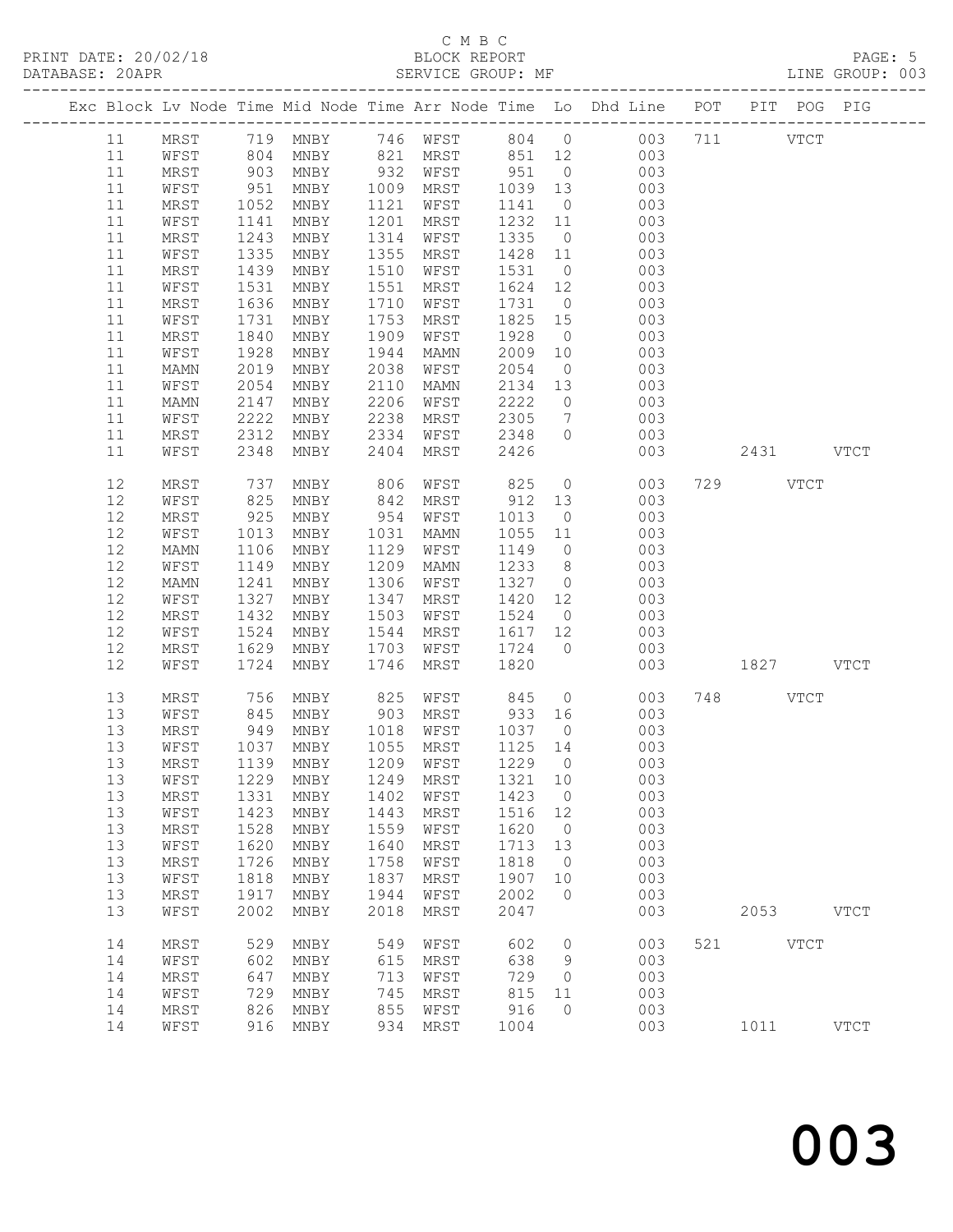#### C M B C<br>BLOCK REPORT SERVICE GROUP: MF

|             |      |                |                                                                                      |           |      |                             |                | Exc Block Lv Node Time Mid Node Time Arr Node Time Lo Dhd Line POT PIT POG PIG |               |           |      |
|-------------|------|----------------|--------------------------------------------------------------------------------------|-----------|------|-----------------------------|----------------|--------------------------------------------------------------------------------|---------------|-----------|------|
| 15          | MRST |                |                                                                                      |           |      |                             |                | 642 MNBY 706 WFST 721 0 003                                                    |               | 634 VTCT  |      |
| 15          | WFST |                | 721 MNBY      737  MRST       806   12<br>818  MNBY       847   WFST        908    0 |           |      |                             |                | $\begin{array}{c} 003 \\ 003 \end{array}$                                      |               |           |      |
| 15          | MRST |                |                                                                                      |           |      |                             |                |                                                                                |               |           |      |
| 15          | WFST |                | 908 MNBY                                                                             | 926 MRST  |      | 956                         |                | 003                                                                            | 1003 VTCT     |           |      |
| 21          | MRST | 1403           | MNBY                                                                                 | 1434 WFST |      | 1455                        |                | 0 003 1355 VTCT                                                                |               |           |      |
| 21          | WFST | 1455           | MNBY                                                                                 | 1515 MRST |      |                             |                | 003                                                                            |               |           |      |
| 21          | MRST | 1601           | MNBY                                                                                 | 1634 WFST |      | 1548 13<br>1655 0           |                | 003                                                                            |               |           |      |
| 21          | WFST |                | 1655 MNBY                                                                            | 1715 MRST |      | 1750                        |                |                                                                                | 003 1757 VTCT |           |      |
|             |      |                |                                                                                      |           |      |                             |                |                                                                                |               |           |      |
| 22          | MRST | 1418           | MNBY                                                                                 | 1449      | WFST | 1510                        | $\overline{0}$ |                                                                                | 003 1410 VTCT |           |      |
| $2\sqrt{2}$ | WFST | 1510           | MNBY                                                                                 | 1530      | MRST | 1603 12                     |                | 003                                                                            |               |           |      |
| 22          | MRST | 1615           | MNBY                                                                                 | 1649      | WFST | 1710                        | $\overline{0}$ | 003                                                                            |               |           |      |
| 22          | WFST | 1710           | MNBY                                                                                 | 1730      | MRST | 1804 10                     |                | 003                                                                            |               |           |      |
| 22          | MRST | 1814           | MNBY                                                                                 | 1844      | WFST | 1904                        | $\overline{0}$ | 003                                                                            |               |           |      |
| 22          | WFST | 1904           | MNBY                                                                                 | 1922      | MAMN | 1947 10                     |                | 003                                                                            |               |           |      |
| 22          | MAMN | 1957           | MNBY                                                                                 | 2016      | WFST | 2032                        | $\overline{0}$ | 003                                                                            |               |           |      |
| 22          | WFST | 2032           | MNBY                                                                                 | 2047      | MRST | 2115 12<br>2115<br>2208     |                | 003                                                                            |               |           |      |
| 22          | MRST | 2127           | MNBY                                                                                 | 2152      | WFST |                             | $\bigcirc$     | 003                                                                            |               |           |      |
| 22          | WFST | 2208           | MNBY                                                                                 | 2224 MRST |      | 2251                        |                | 003                                                                            |               | 2256 VTCT |      |
|             |      |                |                                                                                      |           |      |                             |                |                                                                                |               |           |      |
| 23          | MRST | 1446           | MNBY                                                                                 | 1517      | WFST | 1538                        | $\Omega$       |                                                                                | 003 1438 VTCT |           |      |
| 23          | WFST | 1538           | MNBY                                                                                 | 1558 MRST |      | 1631                        |                |                                                                                | 003           | 1637      | VTCT |
| 24          | MRST | 1549           | MNBY                                                                                 | 1620 WFST |      | 1641 0                      |                |                                                                                | 003 1541 VTCT |           |      |
| 24          | WFST | 1641           | MNBY                                                                                 | 1701      | MRST | 1734 13                     |                | 003                                                                            |               |           |      |
| 24          | MRST | 1747           | MNBY                                                                                 | 1819      | WFST | 1839                        | $\overline{0}$ | 003                                                                            |               |           |      |
| 24          | WFST | 1839           | MNBY                                                                                 | 1858      | MAMN | 1924 10                     |                | 003                                                                            |               |           |      |
| 24          | MAMN | 1934           | MNBY                                                                                 | 1954      | WFST | 2012                        | $\overline{0}$ | 003                                                                            |               |           |      |
| 24          | WFST | 2012           | MNBY                                                                                 | 2028      | MAMN | 2053 15                     |                | 003                                                                            |               |           |      |
| 24          | MAMN | 2108           | MNBY                                                                                 | 2127      | WFST | 2143                        | $\overline{0}$ | 003                                                                            |               |           |      |
| 24          | WFST | 2143           | MNBY                                                                                 | 2158      | MRST | 2226 17                     |                | 003                                                                            |               |           |      |
| 24          | MRST | 2243           | MNBY                                                                                 | 2305      | WFST | 2319                        | $\overline{0}$ | 003                                                                            |               |           |      |
| 24          | WFST | 2319           | MNBY                                                                                 | 2335      | MRST | 2358                        | 11             | 003                                                                            |               |           |      |
| 24          | MRST | 2409           | MNBY                                                                                 | 2428      | WFST | 2441                        | $\overline{0}$ | 003                                                                            |               |           |      |
| 24          | WFST |                | MNBY                                                                                 | 2457      |      | MRST 2519 11<br>WFST 2602 0 |                | $\begin{array}{c} 003 \\ 003 \end{array}$                                      |               |           |      |
| 24          | MRST | $2441$<br>2530 | MNBY                                                                                 | 2549      |      |                             | $\overline{0}$ |                                                                                |               |           |      |
| 24          | WFST |                | 2602 MNBY                                                                            | 2615 MRST |      | 2636                        |                | 003                                                                            |               | 2641 VTCT |      |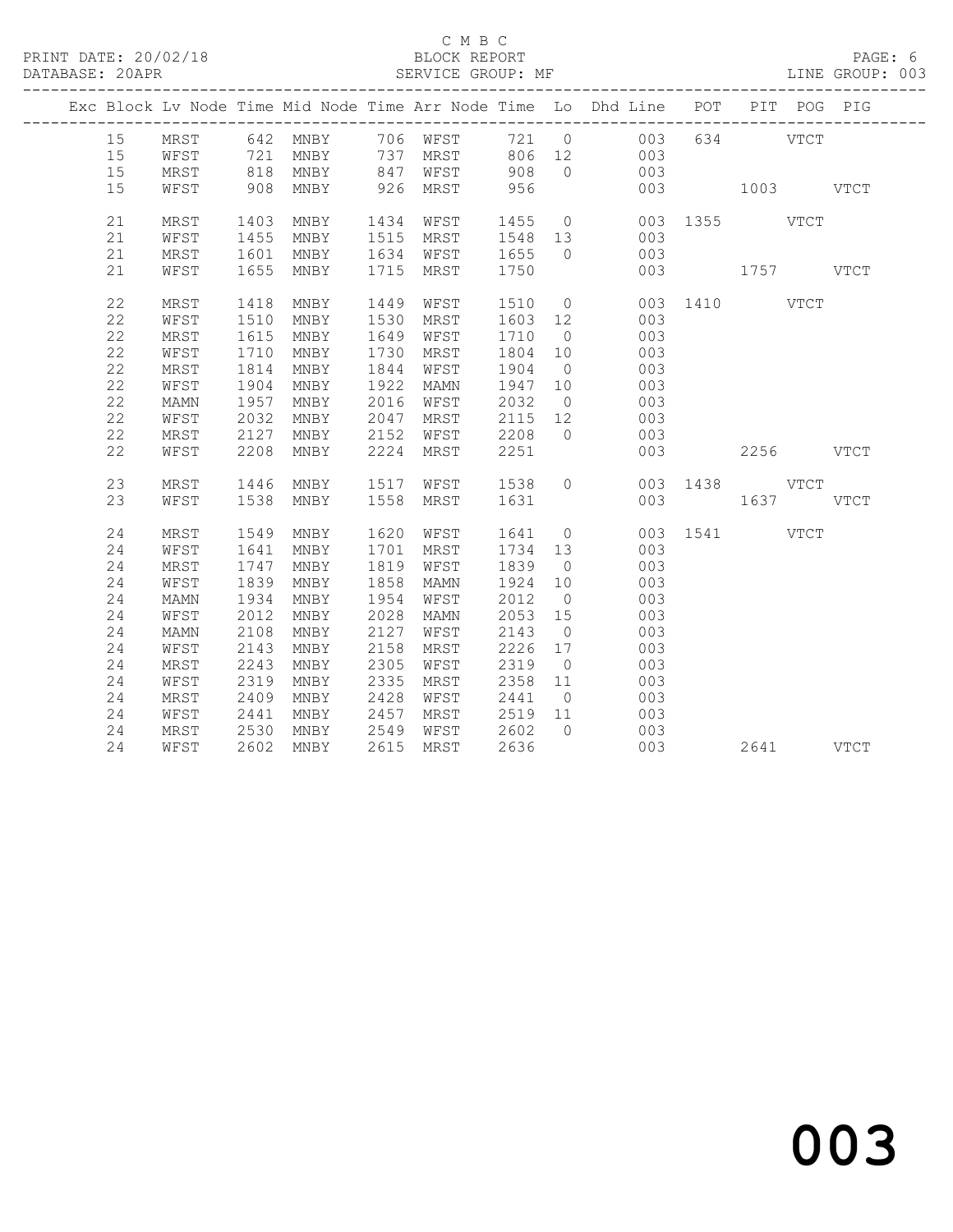|              |                                                                          |                                                                                  |                                                                                                                                                                              |                                                                                                                                                                                                |                                                                                                                                                                                                                              |                                                                                                              |                                                                                                                                                                                                                             |                                                                                                                                        |                                                                                                |                                                                                                                                                                                                                                                                                                                        |                          | PAGE: 7                    |
|--------------|--------------------------------------------------------------------------|----------------------------------------------------------------------------------|------------------------------------------------------------------------------------------------------------------------------------------------------------------------------|------------------------------------------------------------------------------------------------------------------------------------------------------------------------------------------------|------------------------------------------------------------------------------------------------------------------------------------------------------------------------------------------------------------------------------|--------------------------------------------------------------------------------------------------------------|-----------------------------------------------------------------------------------------------------------------------------------------------------------------------------------------------------------------------------|----------------------------------------------------------------------------------------------------------------------------------------|------------------------------------------------------------------------------------------------|------------------------------------------------------------------------------------------------------------------------------------------------------------------------------------------------------------------------------------------------------------------------------------------------------------------------|--------------------------|----------------------------|
| NADU<br>VTCT |                                                                          |                                                                                  | 5GRN 5 AV & GRANVILLE ST                                                                                                                                                     |                                                                                                                                                                                                | NANAIMO & DUNDAS                                                                                                                                                                                                             |                                                                                                              |                                                                                                                                                                                                                             |                                                                                                                                        |                                                                                                | AL10 ALMA & 10 AV<br>ELLP BLANCA LOOP<br>CLOV CLOVERLEAF CLOVER COVER COVER COVER CLOVER CLOVER CLOVER CLOVER COVER COVER COVER COVER CALL CALL CAMBIE & HASTINGS<br>ETRE ETON & RENFREW GRANVILLE & BROADWAY<br>GRANVILLE & COVER CRANVILLE & CONSMUIR<br><br>ULP1 UNIVERSITY LOOP                                    |                          |                            |
|              |                                                                          |                                                                                  |                                                                                                                                                                              |                                                                                                                                                                                                |                                                                                                                                                                                                                              |                                                                                                              |                                                                                                                                                                                                                             |                                                                                                                                        |                                                                                                |                                                                                                                                                                                                                                                                                                                        |                          |                            |
|              | GR 11<br>#GR 11<br>GR 11<br>#GR 11<br>GR 11<br>#GR 11                    | 11<br>11<br>11<br>11<br>11<br>11<br>11<br>11<br>11<br>11<br>11<br>11<br>11<br>11 | ULP1<br>ETRE<br>ULP1<br>ETRE<br>ULP1<br>ETRE<br>ULP1<br>ETRE<br>ULP1<br>ETRE<br>ULP1<br>CMHA<br>CMHA<br>ULP1<br>ULP1<br>CMHA<br>CMHA                                         | 737<br>846<br>1007<br>1117<br>1236<br>1346<br>1509<br>1626<br>1746<br>1906<br>2020<br>2109<br>2109<br>2202<br>2202<br>2247<br>2247<br>2247                                                     | 5GRN<br>CLOV<br>5GRN<br>CLOV<br>5GRN<br>CLOV<br>5GRN<br>CLOV<br>5GRN<br>CLOV<br>5GRN<br>CLOV<br>CLOV<br>5GRN<br>5GRN<br>CLOV<br>CLOV                                                                                         | 1942<br>2047<br>2125<br>2125<br>2227<br>2227                                                                 | 924 ULP1 951<br>1034 ETRE 1109 8<br>1154 ULP1 1223 13<br>1034 ETRE<br>1304 ETRE<br>1424 ULP1<br>1540 ETRE<br>1706 ULP1<br>1816 ETRE<br>ULP1<br>CMHA<br>ULP1<br>ULP1<br><b>CMHA</b><br>2301 ULP1<br>$2301$ ULP1              | 1339 7<br>1452 17<br>1618 8<br>1736 10<br>2011<br>2150 12<br>2324<br>2324                                                              | 9                                                                                              | BYGR 517 AL10 526 BLLP 532 8 014 456 VTCT<br>BLLP 540 5GRN 557 ETRE 625 6 004<br>ETRE 631 CLOV 705 ULP1 729 8 004<br>804 ETRE 839 7 004<br>16 004<br>$004$<br>$004$<br>004<br>004<br>$rac{1}{2}$<br>004<br>1853 13 004<br>004<br>2104 5 004<br>004<br>2150 12<br>004<br>2242 5<br>004<br>CMHA 2242 5 004<br>004<br>004 | 2356 VTCT<br>2356 VTCT   |                            |
|              | GR 12<br>#GR 12<br>GR 12<br>#GR 12<br>GR 12<br>#GR 12<br>GR 12<br>#GR 12 | 12<br>12<br>12<br>12<br>12<br>12<br>12<br>12<br>12<br>12<br>12<br>12<br>12       | GRDM<br>ETRE<br>BLLP<br>ETRE<br>ULP1<br>ETRE<br>ULP1<br>ULP1<br>ETRE<br>ULP1<br>${\tt ETRE}$<br>ULP1<br>ETRE<br>ULP1<br>ULP1<br>CMHA<br>CMHA<br>ULP1<br>ULP1<br>CMHA<br>CMHA | 513<br>537<br>630<br>734<br>$\begin{array}{c} 851 \\ 1002 \\ 1122 \end{array}$<br>1350<br>1501<br>1622<br>1752<br>1920<br>2026<br>2142<br>2142<br>2227<br>2227<br>2325<br>2325<br>2407<br>2407 | NADU ETRE<br>CLOV 605 BLLP<br>5GRN<br>CLOV<br>5GRN<br>CLOV<br>5GRN<br>5GRN<br>CLOV<br>5GRN<br><b>CLOV</b><br>5GRN<br><b>CLOV</b><br>5GRN<br>5GRN<br><b>CLOV</b><br><b>CLOV</b><br>5GRN<br>5GRN<br><b>CLOV</b><br><b>CLOV</b> | 1419<br>1539<br>1652<br>1830<br>1948<br>2100<br>2207<br>2207<br>2241<br>2241<br>2347<br>2347<br>2422<br>2422 | 649 ETRE<br>809 ULP1 834 17<br>919 ETRE<br>1039 ULP1 1106 16<br>1149 ETRE 1224 7<br>1149 ETRE<br>ETRE<br>ULP1<br><b>ETRE</b><br>ULP1<br>ETRE<br>ULP1<br>CMHA<br><b>CMHA</b><br>ULP1<br>ULP1<br>CMHA<br>CMHA<br>ULP1<br>ULP1 | 621 9<br>719 15<br>954<br>1456<br>1609<br>1735<br>1900<br>2021<br>2125<br>2222<br>2222<br>2306<br>2306<br>2402<br>2402<br>2443<br>2443 | 8 <sup>8</sup><br>5<br>13<br>17<br>20<br>5<br>17<br>$5\phantom{.0}$<br>5<br>19<br>19<br>5<br>5 | 531 6<br>004<br>004<br>004<br>004<br>004<br>004<br>004<br>12 ETRE 1231 CLOV 1309 ULP1 1338 12 004<br>004<br>004<br>004<br>004<br>004<br>004<br>004<br>004<br>004<br>004<br>004<br>004<br>004<br>004                                                                                                                    | 449 VTCT<br>2513<br>2513 | <b>VTCT</b><br><b>VTCT</b> |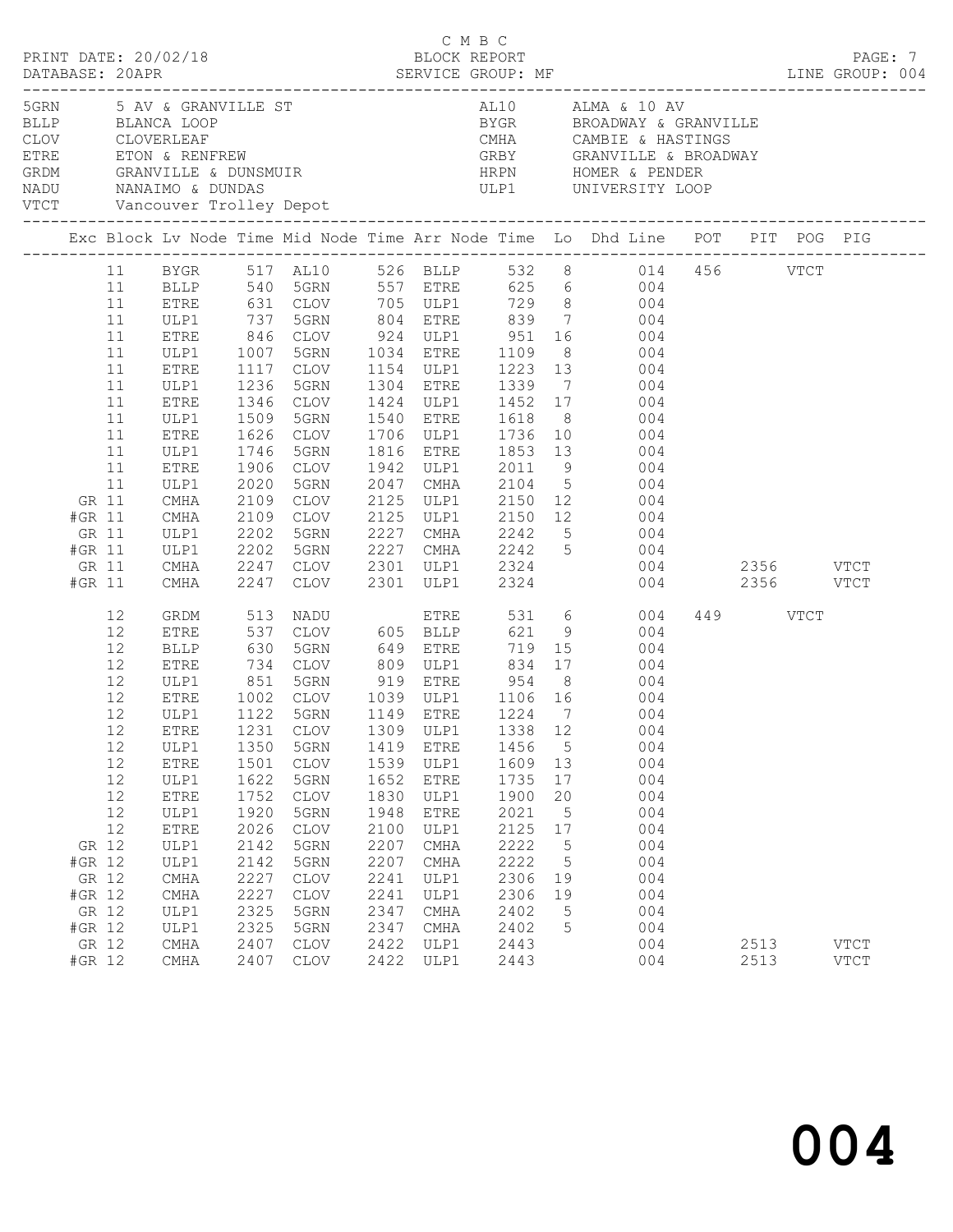# C M B C<br>BLOCK REPORT

LINE GROUP: 004

|    |              |              |                        |      |             |                        |                | Exc Block Lv Node Time Mid Node Time Arr Node Time Lo Dhd Line POT PIT POG PIG              |           |  |
|----|--------------|--------------|------------------------|------|-------------|------------------------|----------------|---------------------------------------------------------------------------------------------|-----------|--|
| 13 |              |              |                        |      |             |                        |                | BYGR 538 AL10 547 BLLP 553 9 014                                                            | 517 VTCT  |  |
| 13 | BLLP         |              |                        |      |             |                        |                | 602 5GRN 620 ETRE 649 16 004<br>705 CLOV 739 ULP1 803 18 004<br>821 5GRN 849 ETRE 924 7 004 |           |  |
| 13 | ETRE         |              |                        |      |             |                        |                |                                                                                             |           |  |
| 13 | ULP1         |              |                        |      | 849 ETRE    |                        |                |                                                                                             |           |  |
| 13 | ETRE         | 931          | CLOV 1009 ULP1 1034 18 |      |             |                        |                | 004                                                                                         |           |  |
| 13 | ULP1         | 1052         | 5GRN                   |      | 1119 ETRE   | 1154 7                 |                | 004                                                                                         |           |  |
| 13 | ETRE         | 1201<br>1320 | CLOV                   |      | 1239 ULP1   | 1308 12                |                | $004$                                                                                       |           |  |
| 13 | ULP1         |              | 5GRN                   | 1349 | <b>ETRE</b> |                        |                | 1426 5 004<br>1537 21 004                                                                   |           |  |
| 13 | <b>ETRE</b>  | 1431         | CLOV                   |      | 1509 ULP1   |                        |                |                                                                                             |           |  |
| 13 | ULP1         | 1558         | 5GRN                   | 1628 | ETRE        | 1708 18                |                | 004                                                                                         |           |  |
| 13 | ETRE         | 1726         | CLOV                   |      |             | 1806 ULP1 1836         |                | 004 1916 VTCT                                                                               |           |  |
| 14 | GRDM         |              |                        |      |             |                        |                |                                                                                             | 525 VTCT  |  |
| 14 | ETRE         |              |                        |      |             |                        |                |                                                                                             |           |  |
| 14 | ULP1         |              |                        |      |             |                        |                |                                                                                             |           |  |
| 14 | <b>ETRE</b>  | 831          | CLOV                   |      | 909 ULP1    | 936 16                 |                | 004                                                                                         |           |  |
| 14 | ULP1         | 952          | 5GRN                   |      | 1019 ETRE   | 1054                   | 8 <sup>8</sup> | 004                                                                                         |           |  |
| 14 | ETRE         | 1102         | CLOV                   |      | 1139 ULP1   | 1208 13                |                | 004                                                                                         |           |  |
| 14 | ULP1         | 1221         | 5GRN                   |      | 1249 ETRE   |                        |                |                                                                                             |           |  |
| 14 | <b>ETRE</b>  | 1331         | CLOV                   |      | 1409 ULP1   | 1437 10                |                | 1324 7 004<br>1437 10 004<br>1553 9 004                                                     |           |  |
| 14 | ULP1         | 1447         | 5GRN                   |      | 1516 ETRE   |                        |                |                                                                                             |           |  |
| 14 | ${\tt ETRE}$ | 1602         | CLOV                   | 1642 | ULP1        | 1712 10                |                | 004                                                                                         |           |  |
| 14 | ULP1         | 1722         | 5GRN                   | 1752 | ETRE        | 1833 15                |                | 004                                                                                         |           |  |
| 14 | <b>ETRE</b>  | 1848         |                        |      |             |                        |                | CLOV 1924 ULP1 1953 7 004                                                                   |           |  |
| 14 | ULP1         | 2000         | 5GRN                   | 2027 | CMHA        | 2044                   |                | 004                                                                                         | 2109 VTCT |  |
| 15 | GRDM         | 527          | NADU                   |      | <b>ETRE</b> |                        |                | 545 11 004                                                                                  | 503 VTCT  |  |
| 15 | <b>ETRE</b>  | 556          | CLOV                   |      | 624 BLLP    |                        |                | 640 5 004                                                                                   |           |  |
| 15 | <b>BLLP</b>  | 645          | 5GRN                   |      | 705 ETRE    | 736 13                 |                | 004                                                                                         |           |  |
| 15 | <b>ETRE</b>  | 749          | CLOV                   |      | 824 ULP1    | 851 15                 |                | 004                                                                                         |           |  |
| 15 | ULP1         | 906          | 5GRN                   | 934  | ETRE        | 1009 8                 |                | $004$<br>$004$                                                                              |           |  |
| 15 | <b>ETRE</b>  | 1017         | CLOV                   |      | 1054 ULP1   | 1121 16                |                |                                                                                             |           |  |
| 15 | ULP1         | 1137         | 5GRN                   |      | 1204 ETRE   | 1239 7                 |                | 004                                                                                         |           |  |
| 15 | ETRE         | 1246         | CLOV                   |      | 1324 ULP1   | 1353 12                |                | 004                                                                                         |           |  |
| 15 | ULP1         | 1405         | 5GRN                   |      | 1434 ETRE   | 1511 5                 |                | 004                                                                                         |           |  |
| 15 | ETRE         | 1516         | CLOV                   |      |             | 1554 ULP1 1624 10      |                | 004                                                                                         |           |  |
| 15 | ULP1         | 1634         | 5GRN 1704 ETRE         |      |             | $\frac{1747}{1912}$ 17 |                | $\begin{array}{c} 004 \\ 004 \end{array}$                                                   |           |  |
| 15 | ETRE         |              | 1804 CLOV              |      | 1842 ULP1   | 1912                   |                |                                                                                             | 1952 VTCT |  |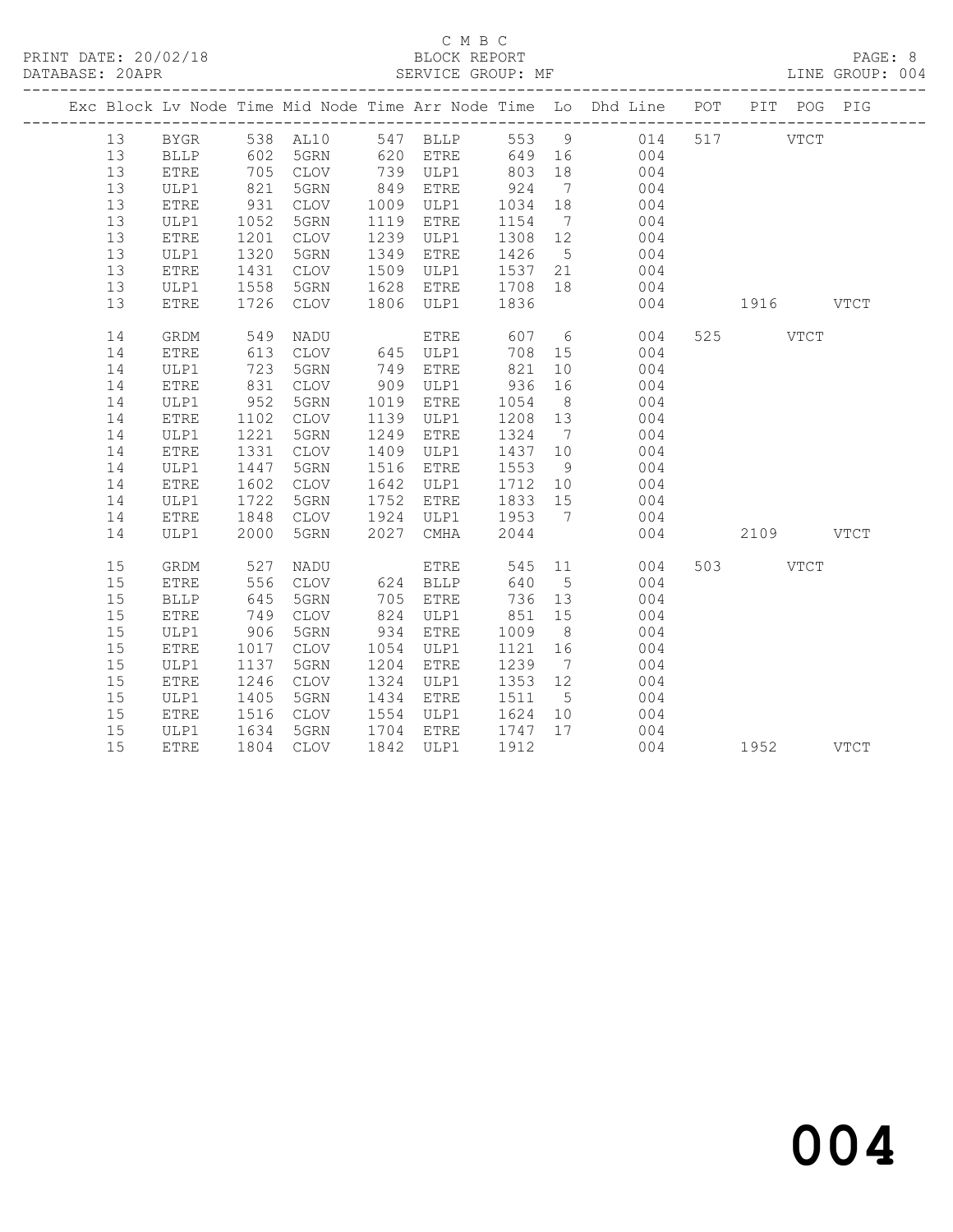# C M B C<br>BLOCK REPORT

LINE GROUP: 004

|        |          |                       |                                  |                                                            |      |                        |                   |                              | Exc Block Lv Node Time Mid Node Time Arr Node Time Lo Dhd Line POT PIT POG PIG |     |             |             |             |
|--------|----------|-----------------------|----------------------------------|------------------------------------------------------------|------|------------------------|-------------------|------------------------------|--------------------------------------------------------------------------------|-----|-------------|-------------|-------------|
|        | 16       | BYGR                  |                                  | 551 AL10 600 BLLF<br>634 ETRE<br>551<br>616 5GRN<br>2 CLOV |      |                        |                   |                              | 606 10 014<br>704 16 004                                                       | 530 | <b>VTCT</b> |             |             |
|        | 16       | BLLP                  |                                  |                                                            |      |                        | 704               | 16                           | 004                                                                            |     |             |             |             |
|        | 16       | <b>ETRE</b>           |                                  | 720 CLOV<br>836 5GRN                                       |      | 754 ULP1<br>904 ETRE   | 818               | 18                           | 004                                                                            |     |             |             |             |
|        | 16       | ULP1                  |                                  |                                                            |      |                        | 939               | $7\phantom{.0}\phantom{.0}7$ | 004                                                                            |     |             |             |             |
|        | 16       | ETRE                  | 946                              | CLOV                                                       |      | 1024 ULP1              | 1049              | 18                           | 004                                                                            |     |             |             |             |
|        | 16       | ULP1                  | 1107                             | 5GRN                                                       |      | 1134 ETRE              | 1209              | $\overline{7}$               | 004                                                                            |     |             |             |             |
|        | 16       | ETRE                  | 1216                             | CLOV                                                       |      | 1254 ULP1              | 1323 12           |                              | 004                                                                            |     |             |             |             |
|        | 16       | ULP1                  | 1335<br>$132$<br>$1446$<br>$-10$ | 5GRN                                                       |      | 1404 ETRE              | 1441              | 5 <sup>5</sup>               | 004                                                                            |     |             |             |             |
|        | 16       | ${\tt ETRE}$          |                                  | CLOV                                                       |      | 1524 ULP1              | 1552              | 18                           | 004                                                                            |     |             |             |             |
|        | 16       | ULP1                  | 1610<br>1610<br>1738             | 5GRN                                                       | 1640 | ETRE                   | 1723              | 15                           | 004                                                                            |     |             |             |             |
|        | 16<br>16 | ETRE<br>ULP1          | 1857                             | CLOV<br>5GRN                                               |      | 1818 ULP1<br>1927 ETRE | 1848<br>2001      | 9<br>$5\overline{)}$         | 004<br>004                                                                     |     |             |             |             |
|        | 16       | ${\tt ETRE}$          | 2006                             | $\mathtt{CLOV}$                                            |      | 2040 ULP1              | 2107 13           |                              | 004                                                                            |     |             |             |             |
| GR 16  |          | ULP1                  | 2120                             | 5GRN                                                       |      | 2147 CMHA              | 2203              | 5                            | 004                                                                            |     |             |             |             |
| #GR 16 |          | ULP1                  | 2120                             | 5GRN                                                       | 2147 | CMHA                   | 2203              | 5 <sup>5</sup>               | 004                                                                            |     |             |             |             |
| GR 16  |          | CMHA                  | 2208                             | CLOV                                                       | 2222 | ULP1                   | 2247 18           |                              | 004                                                                            |     |             |             |             |
| #GR 16 |          | $\rm CMHA$            | 2208                             | CLOV                                                       | 2222 | ULP1                   |                   |                              | 004                                                                            |     |             |             |             |
| GR 16  |          | ULP1                  | 2305                             | 5GRN                                                       | 2327 | CMHA                   | 2247 18<br>2342 5 |                              | 004                                                                            |     |             |             |             |
| #GR 16 |          | ULP1                  | 2305                             | 5GRN                                                       | 2327 | CMHA                   | 2342              | 5 <sup>5</sup>               | 004                                                                            |     |             |             |             |
| GR 16  |          | CMHA                  | 2347                             | CLOV                                                       | 2401 | ULP1                   | 2422              |                              | 004                                                                            |     | 2452 VTCT   |             |             |
| #GR 16 |          | $\rm CMHz$            | 2347                             | <b>CLOV</b>                                                | 2401 | ULP1                   | 2422              |                              | 004                                                                            |     | 2452        |             | <b>VTCT</b> |
|        | 17       | <b>BYGR</b>           | 641                              | AL10                                                       | 650  | ULP1                   | 700               | 8 <sup>8</sup>               | 014                                                                            |     | 619 VTCT    |             |             |
|        | 17       | ULP1                  | 708                              | 5GRN                                                       |      | 734 ETRE               | 806 11            |                              | 004                                                                            |     |             |             |             |
|        | 17       | ETRE                  | 817                              | CLOV                                                       |      | 854 ULP1               | 921               | 16                           | 004                                                                            |     |             |             |             |
|        | 17       | ULP1                  | 937<br>1047                      | 5GRN                                                       |      | 1004 ETRE              | $1039$<br>$1151$  | 8 <sup>8</sup>               | 004                                                                            |     |             |             |             |
|        | 17       | ${\tt ETRE}$          |                                  | CLOV                                                       |      | 1124 ULP1              | 1151              | 15                           | 004                                                                            |     |             |             |             |
|        | 17       | ULP1                  | 1206                             | 5GRN                                                       |      | 1234 ETRE              | 1309              | $7\phantom{0}$               | 004                                                                            |     |             |             |             |
|        | 17       | ETRE                  | 1206<br>1316                     | CLOV                                                       |      | 1354 ULP1              | 1422 13           |                              | 004                                                                            |     |             |             |             |
|        | 17       | ULP1                  | 1435<br>1550                     | 5GRN                                                       |      | 1504 ETRE              | 1541              | 9                            | 004                                                                            |     |             |             |             |
|        | 17       | ETRE                  | 1550                             | CLOV                                                       |      | 1630 ULP1              | 1700 10           |                              | 004                                                                            |     |             |             |             |
|        | 17       | ULP1                  | 1710                             | 5GRN                                                       | 1740 | ETRE                   | 1823              |                              | 004                                                                            |     | 1923 VTCT   |             |             |
|        | 18       | <b>BYGR</b>           | 639                              | AL10                                                       | 648  | BLLP                   | 654               | $5\overline{)}$              | 014                                                                            |     | 618 — 18    | <b>VTCT</b> |             |
|        | 18       | $\operatorname{BLLP}$ | 659<br>804                       | 5GRN                                                       |      | 719 ETRE<br>839 ULP1   | 750               | 14                           | 004                                                                            |     |             |             |             |
|        | 18       | <b>ETRE</b>           |                                  | CLOV                                                       |      |                        | 906               | 15                           | 004                                                                            |     |             |             |             |
|        | 18       | ULP1                  | 921                              | 5GRN                                                       | 949  | ETRE                   | 1024              | 8 <sup>8</sup>               | 004                                                                            |     |             |             |             |
|        | 18       | ETRE                  | 1032                             | CLOV                                                       | 1109 | ULP1                   | 1136              | 16                           | 004                                                                            |     |             |             |             |
|        | 18       | ULP1                  | 1152                             | 5GRN                                                       | 1219 | ETRE                   | 1254              | $\overline{7}$               | 004                                                                            |     |             |             |             |
|        | 18       | ${\tt ETRE}$          | 1301                             | CLOV                                                       | 1339 | ULP1                   | 1407              | 13                           | 004                                                                            |     |             |             |             |
|        | 18       | ULP1                  | 1420                             | 5GRN                                                       |      | 1449 ETRE              | 1526              | 14                           | 004                                                                            |     |             |             |             |
|        | 18       | ${\tt ETRE}$          | 1540                             | CLOV                                                       |      | 1618 ULP1              | 1648 10           |                              | 004                                                                            |     |             |             |             |
|        | 18       | ULP1                  | 1658                             | 5GRN                                                       |      | 1728 ETRE              | 1811 19           |                              | 004                                                                            |     |             |             |             |
|        | 18       | ETRE                  | 1830<br>1940                     | CLOV                                                       |      | 1906 ULP1              | 1935<br>2024      | $5^{\circ}$                  | 004                                                                            |     |             |             |             |
|        | 18       | ULP1                  | 1940                             | 5GRN                                                       |      | 2007 CMHA              | 2024              |                              | 004                                                                            |     | 2052        |             | <b>VTCT</b> |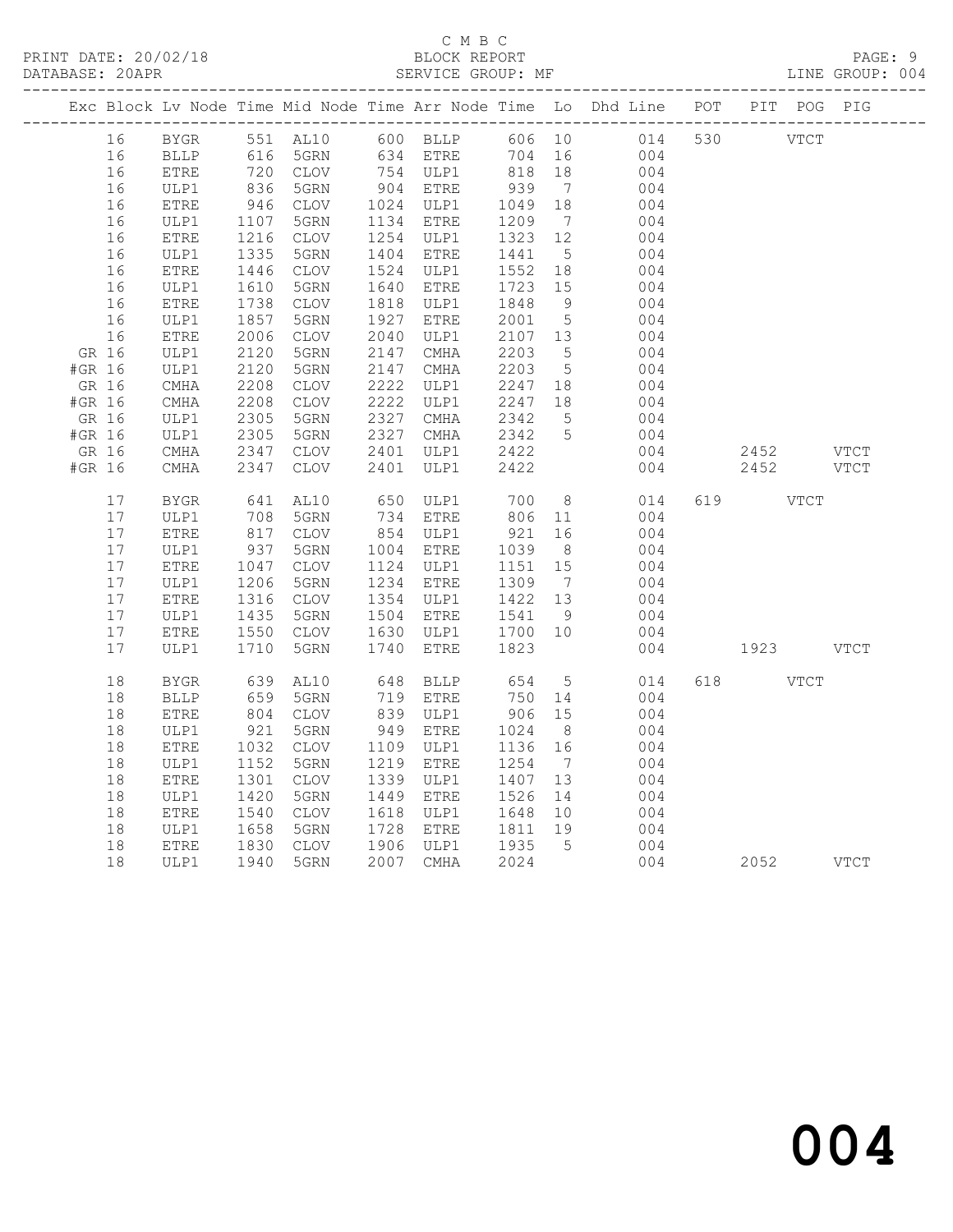# C M B C<br>BLOCK REPORT

-------------------------------------------------------------------------------------------------

LINE GROUP: 004

PRINT DATE: 20/02/18 BLOCK REPORT PAGE: 10

|        |       |              |      | . _ _ _ _ _ _ _ _ _ _ _ _ _ _ |      |                                                  |         |                              | Exc Block Lv Node Time Mid Node Time Arr Node Time Lo Dhd Line | POT | PIT           | POG PIG       |  |
|--------|-------|--------------|------|-------------------------------|------|--------------------------------------------------|---------|------------------------------|----------------------------------------------------------------|-----|---------------|---------------|--|
|        | 19    | GRDM         | 623  | NADU                          |      | _________________________________<br><b>ETRE</b> | 643     | $\overline{7}$               | 004                                                            | 554 | $_{\rm VTCT}$ |               |  |
|        | 19    | ETRE         | 650  | CLOV                          |      | 724 ULP1                                         | 748     | 19                           | 004                                                            |     |               |               |  |
|        | 19    | ULP1         | 807  | 5GRN                          | 834  | ETRE                                             | 909     | $7\phantom{.0}\phantom{.0}7$ | 004                                                            |     |               |               |  |
|        | 19    | ETRE         | 916  | CLOV                          | 954  | ULP1                                             | 1019    | 18                           | 004                                                            |     |               |               |  |
|        | 19    | ULP1         | 1037 | 5GRN                          | 1104 | ETRE                                             | 1139    | 8                            | 004                                                            |     |               |               |  |
|        | 19    | ETRE         | 1147 | CLOV                          | 1224 | ULP1                                             | 1253    | 12                           | 004                                                            |     |               |               |  |
|        | 19    | ULP1         | 1305 | 5GRN                          | 1334 | ETRE                                             | 1411    | $5\overline{)}$              | 004                                                            |     |               |               |  |
|        | 19    | ${\tt ETRE}$ | 1416 | CLOV                          | 1454 | ULP1                                             | 1522    | 11                           | 004                                                            |     |               |               |  |
|        | 19    | ULP1         | 1533 | 5GRN                          | 1604 | <b>ETRE</b>                                      | 1642    | 18                           | 004                                                            |     |               |               |  |
|        | 19    | ETRE         | 1700 | <b>CLOV</b>                   | 1742 | ULP1                                             | 1812    | 10                           | 004                                                            |     |               |               |  |
|        | 19    | ULP1         | 1822 | 5GRN                          | 1852 | <b>ETRE</b>                                      | 1929    | 17                           | 004                                                            |     |               |               |  |
|        | 19    | ETRE         | 1946 | <b>CLOV</b>                   | 2020 | ULP1                                             | 2047    | 13                           | 004                                                            |     |               |               |  |
|        | GR 19 | ULP1         | 2100 | 5GRN                          | 2127 | CMHA                                             | 2143    | $5\overline{)}$              | 004                                                            |     |               |               |  |
| #GR 19 |       | ULP1         | 2100 | 5GRN                          | 2127 | CMHA                                             | 2143    | 5                            | 004                                                            |     |               |               |  |
|        | GR 19 | CMHA         | 2148 | <b>CLOV</b>                   | 2202 | ULP1                                             | 2227    | 18                           | 004                                                            |     |               |               |  |
| #GR 19 |       | CMHA         | 2148 | CLOV                          | 2202 | ULP1                                             | 2227    | 18                           | 004                                                            |     |               |               |  |
| GR 19  |       | ULP1         | 2245 | 5GRN                          | 2307 | CMHA                                             | 2322    | 5                            | 004                                                            |     |               |               |  |
| #GR 19 |       | ULP1         | 2245 | 5GRN                          | 2307 | CMHA                                             | 2322    | 5                            | 004                                                            |     |               |               |  |
|        | GR 19 | CMHA         | 2327 | CLOV                          | 2341 | ULP1                                             | 2404    | 11                           | 004                                                            |     |               |               |  |
| #GR 19 |       | CMHA         | 2327 | CLOV                          | 2341 | ULP1                                             | 2404    | 11                           | 004                                                            |     |               |               |  |
|        | GR 19 | ULP1         | 2415 | GRBY                          | 2438 | HRPN                                             | 2449    | $\circ$                      | 014                                                            |     |               |               |  |
| #GR 19 |       | ULP1         | 2415 | GRBY                          | 2438 | HRPN                                             | 2449    | $\Omega$                     | 014                                                            |     |               |               |  |
|        | GR 19 | HRPN         | 2449 | BYGR                          | 2506 | ULP1                                             | 2527    |                              | 014                                                            |     | 2557          | <b>VTCT</b>   |  |
| #GR 19 |       | <b>HRPN</b>  | 2449 | BYGR                          | 2506 | ULP1                                             | 2527    |                              | 014                                                            |     | 2557          | <b>VTCT</b>   |  |
|        |       |              |      |                               |      |                                                  |         |                              |                                                                |     |               |               |  |
|        | 20    | <b>BYGR</b>  | 720  | AL10                          | 730  | ULP1                                             | 741     | 11                           | 014                                                            | 657 | <b>VTCT</b>   |               |  |
|        | 20    | ULP1         | 752  | 5GRN                          | 819  | <b>ETRE</b>                                      | 854     | $7\phantom{.0}\phantom{.0}7$ | 004                                                            |     |               |               |  |
|        | 20    | ETRE         | 901  | CLOV                          | 939  | ULP1                                             | 1004    | 18                           | 004                                                            |     |               |               |  |
|        | 20    | ULP1         | 1022 | 5GRN                          | 1049 | ETRE                                             | 1124    | 8                            | 004                                                            |     |               |               |  |
|        | 20    | ETRE         | 1132 | CLOV                          | 1209 | ULP1                                             | 1238    | 13                           | 004                                                            |     |               |               |  |
|        | 20    | ULP1         | 1251 | 5GRN                          | 1319 | <b>ETRE</b>                                      | 1354    | 7                            | 004                                                            |     |               |               |  |
|        | 20    | ETRE         | 1401 | <b>CLOV</b>                   | 1439 | ULP1                                             | 1507    | 14                           | 004                                                            |     |               |               |  |
|        | 20    | ULP1         | 1521 | 5GRN                          | 1552 | ETRE                                             | 1630    | 8                            | 004                                                            |     |               |               |  |
|        | 20    | ETRE         | 1638 | <b>CLOV</b>                   | 1718 | ULP1                                             | 1748    | 10                           | 004                                                            |     |               |               |  |
|        | 20    | ULP1         | 1758 | 5GRN                          | 1828 | ETRE                                             | 1905    | 22                           | 004                                                            |     |               |               |  |
|        | 20    | ETRE         | 1927 | <b>CLOV</b>                   | 2001 | ULP1                                             | 2028    | 12                           | 004                                                            |     |               |               |  |
| GR 20  |       | ULP1         | 2040 | 5GRN                          | 2107 | CMHA                                             | 2123    | $5\phantom{.0}$              | 004                                                            |     |               |               |  |
| #GR 20 |       | ULP1         | 2040 | 5GRN                          | 2107 | CMHA                                             | 2123    | $5\phantom{.0}$              | 004                                                            |     |               |               |  |
| GR 20  |       | CMHA         | 2128 | CLOV                          | 2144 | ULP1                                             | 2209    | 13                           | 004                                                            |     |               |               |  |
| #GR 20 |       | <b>CMHA</b>  | 2128 | <b>CLOV</b>                   | 2144 | ULP1                                             | 2209    | 13                           | 004                                                            |     |               |               |  |
| GR 20  |       | ULP1         |      | 2222 5GRN                     |      | 2247 CMHA                                        | 2302 5  |                              | 004                                                            |     |               |               |  |
| #GR 20 |       | ULP1         | 2222 | 5GRN                          | 2247 | CMHA                                             | 2302    | 5                            | 004                                                            |     |               |               |  |
| GR 20  |       | <b>CMHA</b>  | 2307 | CLOV                          | 2321 | ULP1                                             | 2344    | 6                            | 004                                                            |     |               |               |  |
| #GR 20 |       | CMHA         | 2307 | CLOV                          | 2321 | ULP1                                             | 2344    | 6                            | 004                                                            |     |               |               |  |
| GR 20  |       | ULP1         | 2350 | 5GRN                          | 2412 | CMHA                                             | 2426    |                              | 004                                                            |     | 2448 VTCT     |               |  |
| #GR 20 |       | ULP1         | 2350 | 5GRN                          | 2412 | CMHA                                             | 2426    |                              | 004                                                            |     | 2448 VTCT     |               |  |
|        |       |              |      |                               |      |                                                  |         |                              |                                                                |     |               |               |  |
|        | 21    | GRDM         | 1453 | NADU                          |      | ETRE                                             | 1518 10 |                              | 004                                                            |     | 1417 VTCT     |               |  |
|        | 21    | <b>ETRE</b>  | 1528 | CLOV                          |      | 1606 ULP1                                        | 1636    | 10                           | 004                                                            |     |               |               |  |
|        | 21    | ULP1         | 1646 | 5GRN                          | 1716 | <b>ETRE</b>                                      | 1759    | 17                           | 004                                                            |     |               |               |  |
|        | 21    | <b>ETRE</b>  | 1816 | CLOV                          | 1854 | ULP1                                             | 1924    |                              | 004                                                            |     | 2004 VTCT     |               |  |
|        | 22    | <b>BYGR</b>  | 1459 | AL10                          | 1515 | ULP1                                             | 1529 17 |                              | 014                                                            |     | 1432 VTCT     |               |  |
|        | 22    | ULP1         | 1546 | 5GRN                          | 1616 | ETRE                                             | 1656 16 |                              | 004                                                            |     |               |               |  |
|        | 22    | ETRE         | 1712 | CLOV                          | 1754 | ULP1                                             | 1824 14 |                              | 004                                                            |     |               |               |  |
|        | 22    | ULP1         | 1838 | 5GRN                          | 1908 | ETRE                                             | 1942    |                              | 004                                                            |     | 2024          | $_{\rm VTCT}$ |  |
|        |       |              |      |                               |      |                                                  |         |                              |                                                                |     |               |               |  |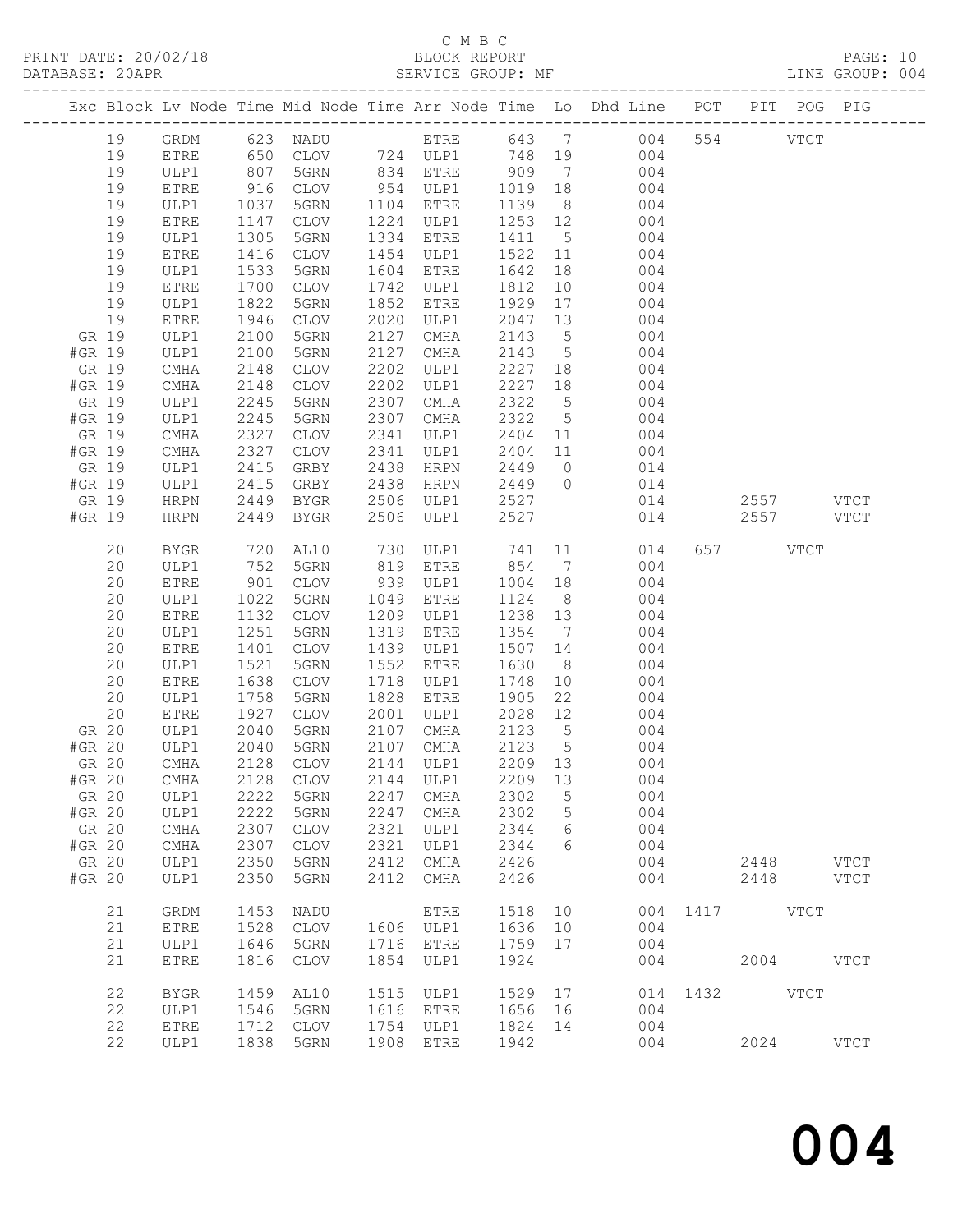PRINT DATE: 20/02/18 BLOCK REPORT<br>
DATABASE: 20APR<br>
SERVICE GROUP: MF

## C M B C<br>BLOCK REPORT

PAGE: 11<br>LINE GROUP: 004

| DAIADASE. ZUAPR |    |      |      |      |      | SLAVICE GAUUF. MP |         |     |                                                                |      |      |         | LIND GROUP. UVS |
|-----------------|----|------|------|------|------|-------------------|---------|-----|----------------------------------------------------------------|------|------|---------|-----------------|
|                 |    |      |      |      |      |                   |         |     | Exc Block Ly Node Time Mid Node Time Arr Node Time Lo Dhd Line | POT  | PIT  | POG PIG |                 |
|                 | 23 | BYGR | 1415 | AL10 | 1431 | ULP1              | 1445 14 |     | 014                                                            | 1351 |      | VTCT    |                 |
|                 | 23 | ULP1 | 1459 | 5GRN | 1528 | ETRE              | 1605    | - 9 | 004                                                            |      |      |         |                 |
|                 | 23 | ETRE | 1614 | CLOV | 1654 | ULP1              | 1724    | 10  | 004                                                            |      |      |         |                 |
|                 | 23 | ULP1 | 1734 | 5GRN | 1804 | ETRE              | 1841    |     | 004                                                            |      | 1939 | VTCT    |                 |
|                 | 24 | GRDM | 1611 | NADU |      | ETRE              | 1636    | 12  | 004                                                            | 1535 |      | VTCT    |                 |
|                 | 24 | ETRE | 1648 | CLOV | 1730 | ULP1              | 1800    | 10  | 004                                                            |      |      |         |                 |
|                 | 24 | ULP1 | 1810 | 5GRN | 1840 | ETRE              | 1917    |     | 004                                                            |      | 2004 | VTCT    |                 |
|                 |    |      |      |      |      |                   |         |     |                                                                |      |      |         |                 |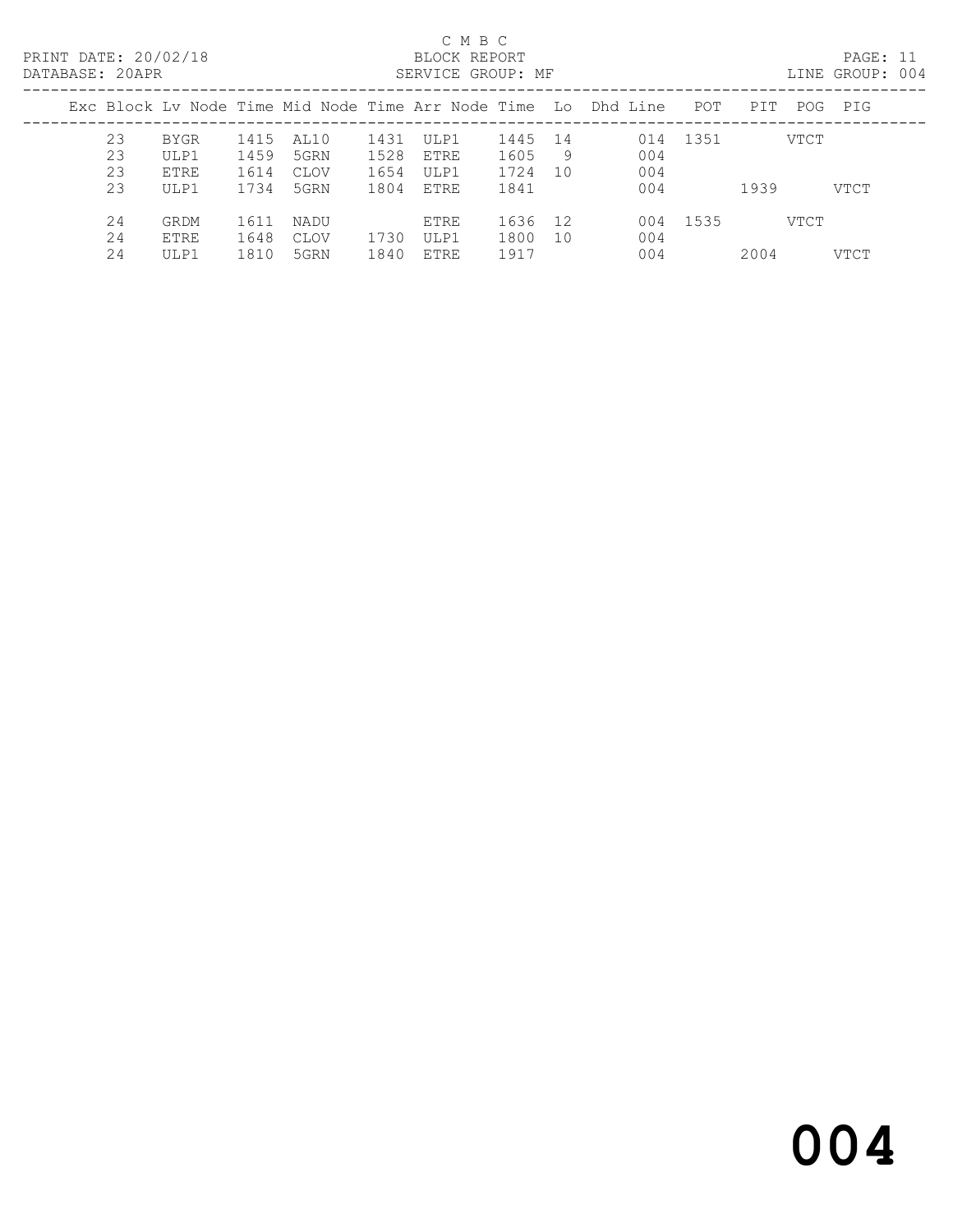|  |                                                          | PRINT DATE: 20/02/18                    |                              |                                                                                                   |              | C M B C<br>BLOCK REPORT      |                              |                                              |                                                                                                                                                                                                                                                  |  | PAGE: 12 |  |
|--|----------------------------------------------------------|-----------------------------------------|------------------------------|---------------------------------------------------------------------------------------------------|--------------|------------------------------|------------------------------|----------------------------------------------|--------------------------------------------------------------------------------------------------------------------------------------------------------------------------------------------------------------------------------------------------|--|----------|--|
|  |                                                          | BURO BURRARD & ROBSON                   |                              |                                                                                                   |              |                              |                              |                                              | CADN NB CAMBIE ST NS DUNSMUIR<br>CADS SB CAMBIE ST NS DUNSMUIR<br>DADE DAVIE & DENMAN<br>DADW DAVIE & DENMAN<br>DAMW DAVIE & MAINLAND<br>CRBY GRANVILLE & BROADWAY MAHU MARINE & HUDSON<br>RIHA RICHARDS & HASTINGS VTCT Vancouver Trolley Depot |  |          |  |
|  |                                                          |                                         |                              |                                                                                                   |              |                              |                              |                                              | Exc Block Lv Node Time Mid Node Time Arr Node Time Lo Dhd Line POT PIT POG PIG                                                                                                                                                                   |  |          |  |
|  | $1 \qquad \qquad$<br>$\mathbf{1}$<br>$\mathbf{1}$        |                                         |                              |                                                                                                   |              |                              |                              |                                              | 1 MAHU 454 GRBY 512 DAHW 521 0 010 452 VTCT                                                                                                                                                                                                      |  |          |  |
|  | $\mathbf{1}$<br>$\mathbf{1}$<br>$\mathbf{1}$             | DADW                                    |                              |                                                                                                   |              |                              |                              |                                              | 700 8 005<br>723 0 006                                                                                                                                                                                                                           |  |          |  |
|  | $\mathbf 1$<br>$\mathbf 1$<br>$\mathbf 1$<br>$\mathbf 1$ | CADS<br>DADW<br>CADS<br>DADW            |                              | 642<br>708 DAMW 713 DADW<br>723 CADS<br>754 DAMW 800 DADW                                         |              |                              |                              |                                              | 742 12 005                                                                                                                                                                                                                                       |  |          |  |
|  | $\mathbf 1$<br>$\mathbf 1$<br>$\mathbf 1$                | CADS<br>DADW<br>CADS                    | $754\n811\n838\n856$<br>928  | DAMW 935 DADW                                                                                     |              |                              | 946                          |                                              | CADS 833 5 006<br>DAMW 845 DADW 856 0 006<br>CADS 918 10 006<br>$0$ 006                                                                                                                                                                          |  |          |  |
|  | $\mathbf 1$<br>$\mathbf 1$<br>$\mathbf 1$                | DADW<br>CADS<br>DADW                    | $946$<br>$1020$<br>$1037$    |                                                                                                   |              |                              |                              |                                              | 946 CADS 1008 12 005<br>1020 DAMW 1026 DADW 1037 0 006<br>1037 CADS 1059 13 005<br>1112 DAMW 1118 DADW 1129 0 006                                                                                                                                |  |          |  |
|  | $\mathbf 1$<br>$\mathbf 1$<br>$\mathbf 1$<br>$\mathbf 1$ | CADS<br>DADW<br>CADS<br>DADW            | 1129<br>1203<br>1222         |                                                                                                   |              |                              |                              |                                              | CADS 1151 12 005<br>DAMW 1210 DADW 1222 0 006<br>CADS 1246 9 005<br>DAMW 1302 DADW 1314 0 006                                                                                                                                                    |  |          |  |
|  | $\mathbf 1$<br>$\mathbf 1$<br>$\mathbf 1$                | CADS<br>DADW<br>CADS                    | 1255                         |                                                                                                   |              |                              |                              |                                              | 1338 8 005<br>006                                                                                                                                                                                                                                |  |          |  |
|  | $\mathbf 1$<br>$\mathbf 1$<br>$\mathbf{1}$               | DADW<br>CADS<br>DADW                    | 1506                         | 1314 CADS 1338 8<br>1346 DAMW 1353 DADW 1407 0<br>1407 CADS 1433 12<br>1445 DAMW 1452 DADW 1506 0 |              |                              |                              |                                              | $1433$ $12$ 005<br>$0$ 006                                                                                                                                                                                                                       |  |          |  |
|  | $\mathbf 1$<br>$\mathbf{1}$<br>$\mathbf{1}$              | CADS<br>DADW                            | 1545<br>1606                 |                                                                                                   |              |                              |                              |                                              | CADS 1534 11 005<br>DAMW 1552 DADW 1606 0 006<br>CADS 1634 12 005<br>CADS 1646 DAMW 1654 DADW 1708 0 006                                                                                                                                         |  |          |  |
|  | $\mathbf 1$<br>$\mathbf 1$<br>$1\,$<br>$\mathbf 1$       | DADW<br>$\mathtt{CADS}$<br>DADW<br>CADS | 1708<br>1745<br>1808<br>1844 | DAMW<br>DAMW                                                                                      | 1753<br>1851 | CADS<br>DADW<br>CADS<br>DADW | 1735<br>1808<br>1834<br>1905 | 10<br>$\overline{0}$<br>10<br>$\overline{0}$ | 005<br>006<br>005<br>006                                                                                                                                                                                                                         |  |          |  |
|  | $\mathbf 1$<br>$\mathbf 1$<br>$1\,$                      | DADW<br>$\mathtt{CADS}$<br>DADW         | 1905<br>1940<br>2001         | <b>DAMW</b>                                                                                       | 1947         | CADS<br>DADW<br>CADS         | 1927<br>2001<br>2023         | 13<br>$\overline{0}$<br>11                   | 005<br>006<br>005                                                                                                                                                                                                                                |  |          |  |
|  | $\mathbf 1$<br>$1\,$<br>$\mathbf 1$                      | $\mathtt{CADS}$<br>DADW<br>CADS         | 2034<br>2053<br>2133         | DAMW<br>DAMW                                                                                      | 2041<br>2140 | DADW<br>CADS<br>DADW         | 2053<br>2115<br>2152         | $\overline{0}$<br>18<br>0                    | 006<br>005<br>006                                                                                                                                                                                                                                |  |          |  |
|  | $1\,$<br>$\mathbf 1$<br>$\mathbf 1$                      | DADW<br>CADS<br>DADW                    | 2152<br>2219<br>2238         | DAMW                                                                                              | 2226         | CADS<br>DADW<br>CADS         | 2214<br>2238<br>2300         | 5<br>0<br>6                                  | 005<br>006<br>005                                                                                                                                                                                                                                |  |          |  |
|  | $\mathbf 1$<br>$1\,$<br>$\mathbf 1$<br>$\mathbf 1$       | $\mathtt{CADS}$<br>DADW<br>CADS<br>DADW | 2306<br>2323<br>2351<br>2406 | DAMW<br>DAMW                                                                                      | 2313<br>2357 | DADW<br>CADS<br>DADW<br>CADS | 2323<br>2342<br>2406<br>2424 | 0<br>9<br>0<br>5                             | 006<br>005<br>006<br>005                                                                                                                                                                                                                         |  |          |  |
|  | $\mathbf 1$<br>$1\,$<br>$\mathbf 1$                      | CADS<br>DADW<br>CADS                    | 2429<br>2444<br>2508         | DAMW<br>DAMW                                                                                      | 2435         | DADW<br>CADS<br>2514 DADW    | 2444<br>2502<br>2523         | $\circ$<br>6<br>0                            | 006<br>005<br>006                                                                                                                                                                                                                                |  |          |  |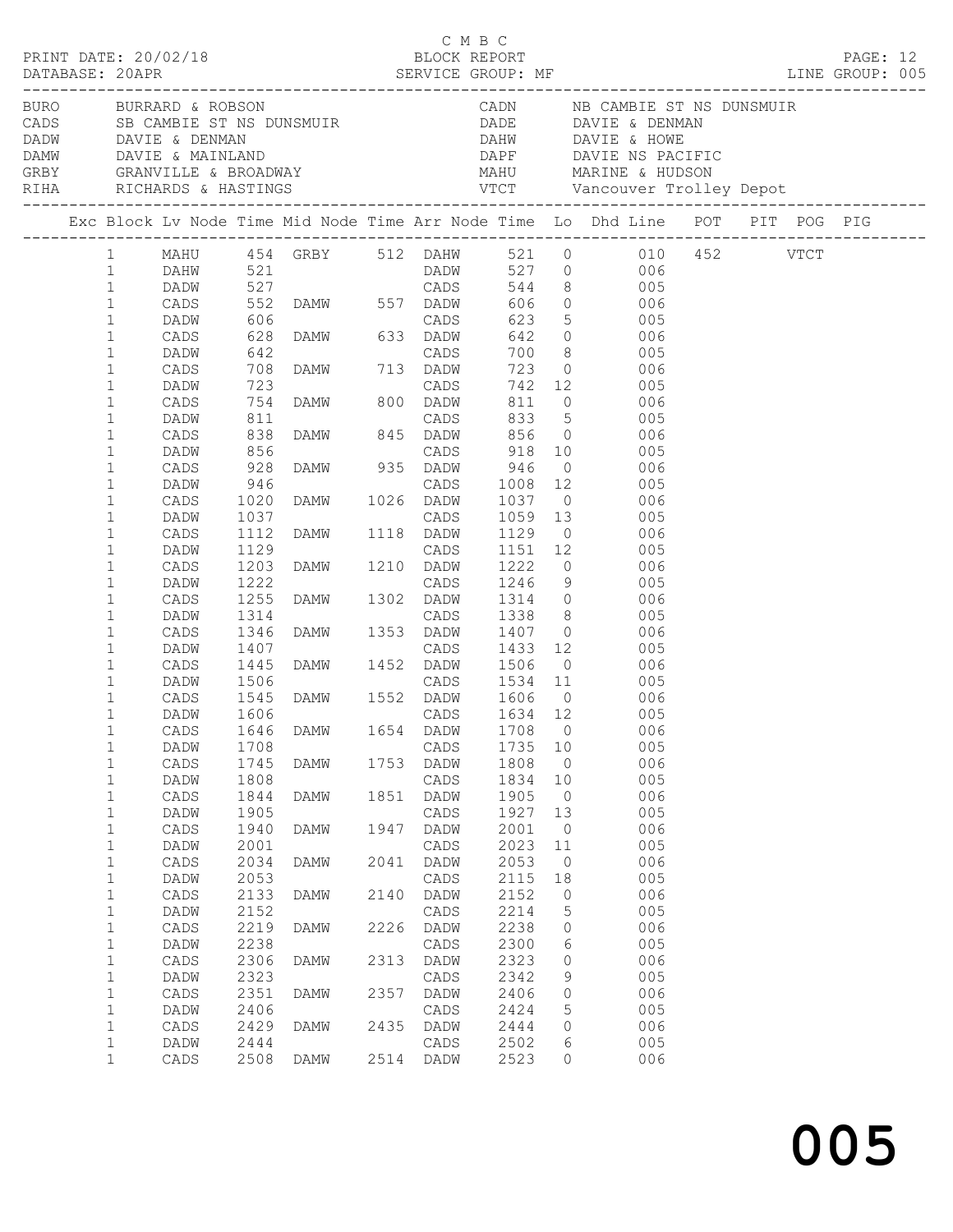### C M B C<br>BLOCK REPORT

| DATABASE: 20APR |                |      |            | SERVICE GROUP: MF |      |                 |      |                 |                                                                                |          | LINE GROUP: 005 |
|-----------------|----------------|------|------------|-------------------|------|-----------------|------|-----------------|--------------------------------------------------------------------------------|----------|-----------------|
|                 |                |      |            |                   |      |                 |      |                 | Exc Block Lv Node Time Mid Node Time Arr Node Time Lo Dhd Line POT PIT POG PIG |          |                 |
|                 | $\mathbf{1}$   |      |            |                   |      |                 |      |                 | DADW 2523 CADS 2541 7 005                                                      |          |                 |
|                 | $\mathbf{1}$   | CADS |            |                   |      |                 |      |                 | 2548 DAMW 2554 DADW 2603 0 006                                                 |          |                 |
|                 | $\mathbf{1}$   | DADW | 2603       |                   |      | BURO 2609       |      |                 | 005 2634 VTCT                                                                  |          |                 |
|                 | 2              | MAHU | 451        |                   |      | GRBY 509 RIHA   | 520  |                 | $\overline{0}$<br>010                                                          | 449 VTCT |                 |
|                 | $\mathbf{2}$   | RIHA | 520        |                   |      | DADE            | 533  | $\overline{0}$  | 005                                                                            |          |                 |
|                 | 2              | DADE | 533        | DAPF 543 CADN     |      |                 | 549  | 5 <sup>5</sup>  | 006                                                                            |          |                 |
|                 | $\mathbf{2}$   | CADN |            |                   |      | DADE            | 608  | $\circ$         | 005                                                                            |          |                 |
|                 | $\mathbf{2}$   | DADE | 554<br>608 | DAPF 618 CADN     |      |                 | 625  | $5\phantom{.0}$ | 006                                                                            |          |                 |
|                 | $\mathbf{2}$   | CADN | 630        |                   |      | DADE            | 644  | $\circ$         | 005                                                                            |          |                 |
|                 | $\mathbf{2}$   | DADE | 644        | DAPF 654 CADN     |      |                 | 701  | $7\phantom{.}$  | 006                                                                            |          |                 |
|                 | $\mathbf{2}$   | CADN | 708        |                   |      | DADE            | 724  | $\circ$         | 005                                                                            |          |                 |
|                 | $\mathbf{2}$   | DADE | 724        | DAPF 736 CADN     |      |                 | 744  | 5 <sup>5</sup>  | 006                                                                            |          |                 |
|                 | $\mathbf{2}$   | CADN | 749        |                   |      | DADE            | 808  | $\circ$         | 005                                                                            |          |                 |
|                 | $\mathbf{2}$   | DADE | 808        | DAPF 821 CADN     |      |                 | 829  | $5\phantom{.0}$ | 006                                                                            |          |                 |
|                 | $\mathbf{2}$   | CADN |            |                   |      | DADE            | 854  | $\overline{0}$  | 005                                                                            |          |                 |
|                 | $\mathbf{2}$   | DADE | 834<br>854 | DAPF 907 CADN     |      |                 | 916  | $5\phantom{.0}$ | 006                                                                            |          |                 |
|                 | $\mathbf{2}$   | CADN | 921        |                   |      | DADE            | 940  | $\overline{0}$  | 005                                                                            |          |                 |
|                 | $\mathbf{2}$   | DADE | 940        | DAPF 953 CADN     |      |                 | 1001 | 11              | 006                                                                            |          |                 |
|                 | $\mathbf{2}$   | CADN | 1012       |                   |      | DADE            | 1031 | $\overline{0}$  | 005                                                                            |          |                 |
|                 | $\mathbf{2}$   | DADE | 1031       | DAPF 1045 CADN    |      |                 | 1053 | 10              | 006                                                                            |          |                 |
|                 | 2              | CADN | 1103       |                   |      | DADE            | 1124 | $\overline{0}$  | 005                                                                            |          |                 |
|                 | $\mathbf{2}$   | DADE | 1124       | DAPF 1139 CADN    |      |                 | 1147 | 6               | 006                                                                            |          |                 |
|                 | $\mathbf{2}$   | CADN | 1153       |                   |      |                 | 1216 | $\overline{0}$  | 005                                                                            |          |                 |
|                 | $\mathbf{2}$   | DADE | 1216       |                   |      |                 | 1239 | 8 <sup>8</sup>  | 006                                                                            |          |                 |
|                 | $\mathbf{2}$   | CADN | 1247       |                   |      | DADE            | 1309 | $\overline{0}$  | 005                                                                            |          |                 |
|                 | $\mathbf{2}$   | DADE | 1309       | DAPF 1324 CADN    |      |                 | 1331 | 8               | 006                                                                            |          |                 |
|                 | $\mathbf{2}$   | CADN | 1339       |                   |      | DADE            | 1401 | $\circ$         | 005                                                                            |          |                 |
|                 | $\mathbf{2}$   | DADE | 1401       | DAPF 1417 CADN    |      |                 | 1424 | 8               | 006                                                                            |          |                 |
|                 | $\mathbf{2}$   | CADN | 1432       |                   |      | DADE            | 1454 | $\overline{0}$  | 005                                                                            |          |                 |
|                 | $\mathbf{2}$   | DADE | 1454       | DAPF 1510 CADN    |      |                 | 1517 | 9               | 006                                                                            |          |                 |
|                 | $\mathbf{2}$   | CADN | 1526       |                   |      | DADE            | 1548 | $\circ$         | 005                                                                            |          |                 |
|                 | $\mathbf{2}$   | DADE | 1548       | DAPF              |      | 1602 CADN       | 1611 | 8               | 006                                                                            |          |                 |
|                 | $\mathbf{2}$   | CADN | 1619       |                   |      | DADE            | 1641 | $\overline{0}$  | 005                                                                            |          |                 |
|                 | $\mathbf{2}$   | DADE | 1641       | DAPF 1655 CADN    |      |                 | 1704 | 7               | 006                                                                            |          |                 |
|                 | $\mathbf{2}$   | CADN | 1711       |                   |      | DADE            | 1736 | $\circ$         | 005                                                                            |          |                 |
|                 | $\mathbf{2}$   | DADE | 1736       | DAPF 1750 CADN    |      |                 | 1759 | 8 <sup>8</sup>  | 006                                                                            |          |                 |
|                 | $\mathbf{2}$   | CADN | 1807       |                   |      | DADE            | 1831 | $\overline{0}$  | 005                                                                            |          |                 |
|                 | $\overline{2}$ | DADE |            | 1831 DAPF         |      | 1846 CADN 1853  |      | 9               | 006                                                                            |          |                 |
|                 | $\mathbf{2}$   | CADN | 1902       |                   |      | DADE            | 1926 | 0               | 005                                                                            |          |                 |
|                 | $\mathbf{2}$   | DADE | 1926       | DAPF              | 1941 | CADN            | 1947 | 7               | 006                                                                            |          |                 |
|                 | $\mathbf{2}$   | CADN | 1954       |                   |      | DADE            | 2016 | 0               | 005                                                                            |          |                 |
|                 | $\mathbf{2}$   | DADE | 2016       | DAPF              | 2031 | CADN            | 2037 | 13              | 006                                                                            |          |                 |
|                 | $\mathbf{2}$   | CADN | 2050       |                   |      | DADE            | 2110 | 0               | 005                                                                            |          |                 |
|                 | $\mathbf{2}$   | DADE | 2110       | DAPF              | 2123 | CADN            | 2129 | 5               | 006                                                                            |          |                 |
|                 | $\mathbf{2}$   | CADN | 2134       |                   |      | DADE            | 2154 | 0               | 005                                                                            |          |                 |
|                 | $\mathbf{2}$   | DADE | 2154       | DAPF              | 2207 | CADN            | 2213 | 6               | 006                                                                            |          |                 |
|                 | $\sqrt{2}$     | CADN | 2219       |                   |      | DADE            | 2239 | 0               | 005                                                                            |          |                 |
|                 | $\mathbf{2}$   | DADE | 2239       | DAPF              | 2252 | CADN            | 2258 | 9               | 006                                                                            |          |                 |
|                 | $\sqrt{2}$     | CADN | 2307       |                   |      | DADE            | 2324 | 0               | 005                                                                            |          |                 |
|                 | $\mathbf{2}$   | DADE | 2324       | DAPF              | 2337 | $\mathtt{CADN}$ | 2343 | 12              | 006                                                                            |          |                 |
|                 | $\mathbf{2}$   | CADN | 2355       |                   |      | DADE            | 2410 | 0               | 005                                                                            |          |                 |
|                 | $\mathbf{2}$   | DADE | 2410       | DAPF              | 2421 | CADN            | 2427 | 8               | 006                                                                            |          |                 |
|                 | $\mathbf{2}$   | CADN | 2435       |                   |      | DADE            | 2450 | $\overline{0}$  | 005                                                                            |          |                 |
|                 | $\sqrt{2}$     | DADE | 2450       | DAPF              | 2501 | CADN            | 2507 | 10              | 006                                                                            |          |                 |
|                 | $\mathbf{2}$   | CADN | 2517       |                   |      | DADE            | 2530 | $\mathbf{0}$    | 005                                                                            |          |                 |
|                 | 2              | DADE | 2530       | DAPF              |      | 2541 CADN       | 2547 |                 | 006                                                                            | 2613     | <b>VTCT</b>     |
|                 |                |      |            |                   |      |                 |      |                 |                                                                                |          |                 |

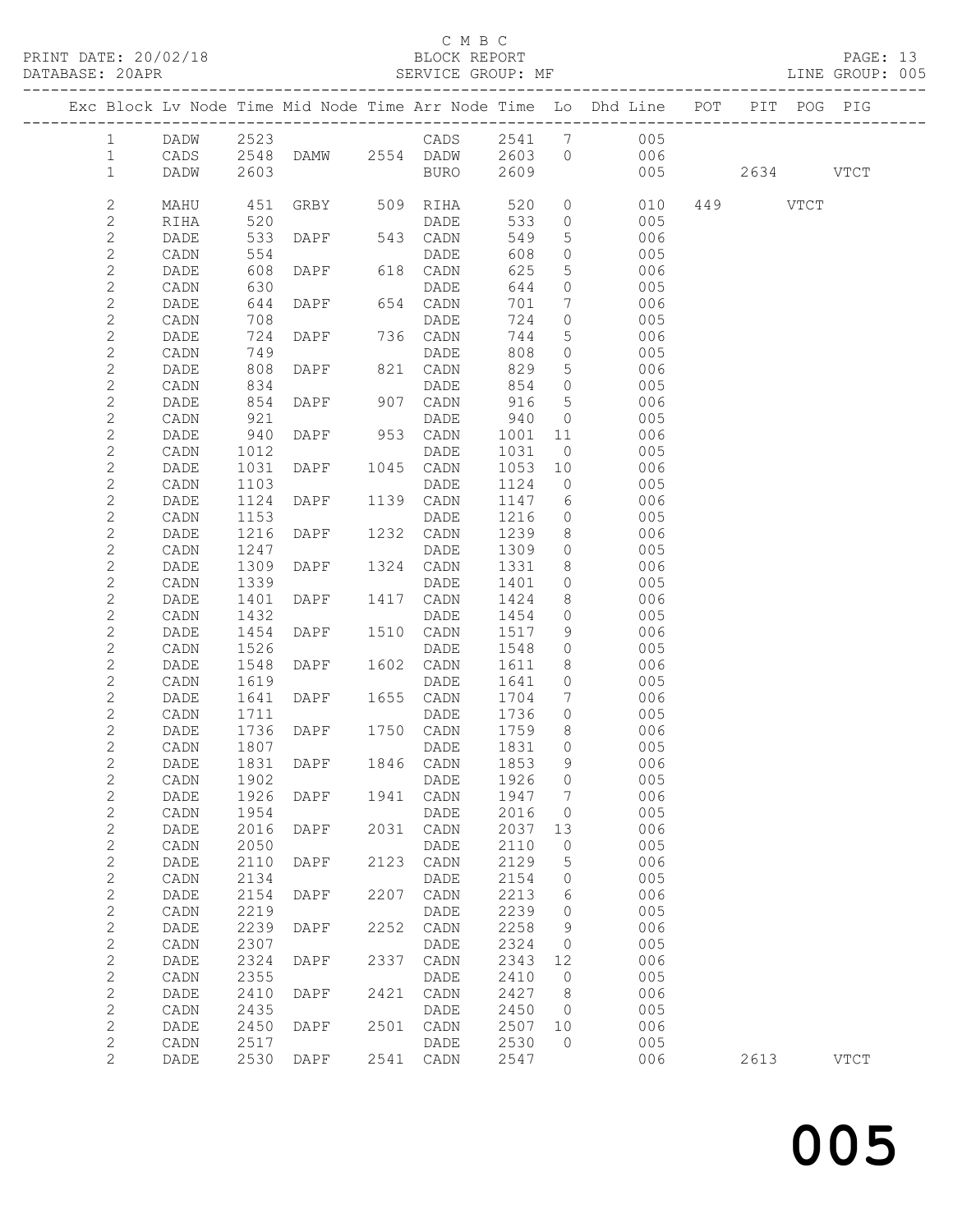## C M B C<br>BLOCK REPORT

PAGE: 14<br>LINE GROUP: 005

|  |                |      |      |             |      |                   |      |                | Exc Block Lv Node Time Mid Node Time Arr Node Time Lo Dhd Line POT |          |      | PIT POG PIG |             |
|--|----------------|------|------|-------------|------|-------------------|------|----------------|--------------------------------------------------------------------|----------|------|-------------|-------------|
|  | 3              | MAHU |      |             |      | 507 GRBY 525 RIHA |      |                | 536 0 010                                                          | 505 VTCT |      |             |             |
|  | 3              | RIHA | 536  |             |      | DADE              | 549  | $\overline{0}$ | 005                                                                |          |      |             |             |
|  | 3              | DADE | 549  | <b>DAPF</b> |      | 559 CADN          | 605  | 5              | 006                                                                |          |      |             |             |
|  | $\mathsf 3$    | CADN | 610  |             |      | DADE              | 624  | $\circ$        | 005                                                                |          |      |             |             |
|  | 3              | DADE | 624  | <b>DAPF</b> |      | 634 CADN          | 641  | 5              | 006                                                                |          |      |             |             |
|  | 3              | CADN | 646  |             |      | DADE              | 702  | $\circ$        | 005                                                                |          |      |             |             |
|  | 3              | DADE | 702  | DAPF        |      | 714 CADN          | 722  | 8              | 006                                                                |          |      |             |             |
|  | 3              | CADN | 730  |             |      | DADE              | 748  | $\circ$        | 005                                                                |          |      |             |             |
|  | 3              | DADE | 748  | DAPF        |      | 801 CADN          | 809  | 6              | 006                                                                |          |      |             |             |
|  | 3              | CADN | 815  |             |      | DADE              | 834  | $\Omega$       | 005                                                                |          |      |             |             |
|  | 3              | DADE | 834  | DAPF        |      | 847 CADN          | 856  | 8              | 006                                                                |          |      |             |             |
|  | 3              | CADN | 904  |             |      | DADE              | 924  | $\circ$        | 005                                                                |          |      |             |             |
|  | 3              | DADE | 924  | DAPF        |      | 937 CADN          | 945  | 12             | 006                                                                |          |      |             |             |
|  | 3              | CADN | 957  |             |      | DADE              | 1016 | $\overline{0}$ | 005                                                                |          |      |             |             |
|  | 3              | DADE | 1016 | DAPF        |      | 1029 CADN         | 1037 | 11             | 006                                                                |          |      |             |             |
|  | 3              | CADN | 1048 |             |      | DADE              | 1109 | $\overline{0}$ | 005                                                                |          |      |             |             |
|  | 3              | DADE | 1109 | DAPF        |      | 1124 CADN         | 1132 | 6              | 006                                                                |          |      |             |             |
|  | 3              | CADN | 1138 |             |      | DADE              | 1201 | $\overline{0}$ | 005                                                                |          |      |             |             |
|  | $\mathfrak{Z}$ | DADE | 1201 | DAPF        |      | 1217 CADN         | 1224 | 8              | 006                                                                |          |      |             |             |
|  | 3              | CADN | 1232 |             |      | DADE              | 1254 | $\overline{0}$ | 005                                                                |          |      |             |             |
|  | 3              | DADE | 1254 | DAPF        |      | 1309 CADN         | 1316 | 8              | 006                                                                |          |      |             |             |
|  | 3              | CADN | 1324 |             |      | DADE              | 1346 | $\Omega$       | 005                                                                |          |      |             |             |
|  | 3              | DADE | 1346 | DAPF        |      | 1401 CADN         | 1408 | 9              | 006                                                                |          |      |             |             |
|  | 3              | CADN | 1417 |             |      | DADE              | 1439 | $\Omega$       | 005                                                                |          |      |             |             |
|  | 3              | DADE | 1439 | DAPF        |      | 1455 CADN         | 1502 | 7              | 006                                                                |          |      |             |             |
|  | $\mathfrak{Z}$ | CADN | 1509 |             |      | DADE              | 1531 | $\circ$        | 005                                                                |          |      |             |             |
|  | 3              | DADE | 1531 | DAPF        |      | 1545 CADN         | 1554 | 9              | 006                                                                |          |      |             |             |
|  | 3              | CADN | 1603 |             |      | <b>DADE</b>       | 1625 | $\Omega$       | 005                                                                |          |      |             |             |
|  | 3              | DADE | 1625 | DAPF        | 1639 | CADN              | 1648 | 7              | 006                                                                |          |      |             |             |
|  | 3              | CADN | 1655 |             |      | DADE              | 1720 | $\Omega$       | 005                                                                |          |      |             |             |
|  | 3              | DADE | 1720 | DAPF        |      | 1734 CADN         | 1743 | 8              | 006                                                                |          |      |             |             |
|  | 3              | CADN | 1751 |             |      | DADE              | 1815 | $\Omega$       | 005                                                                |          |      |             |             |
|  | 3              | DADE | 1815 | DAPF        |      | 1831 CADN         | 1838 | 8              | 006                                                                |          |      |             |             |
|  | 3              | CADN | 1846 |             |      | DADE              | 1910 | $\cap$         | 005                                                                |          |      |             |             |
|  | 3              | DADE | 1910 | DAPF        |      | 1925 CADN         | 1931 |                | 006                                                                |          | 2005 |             | <b>VTCT</b> |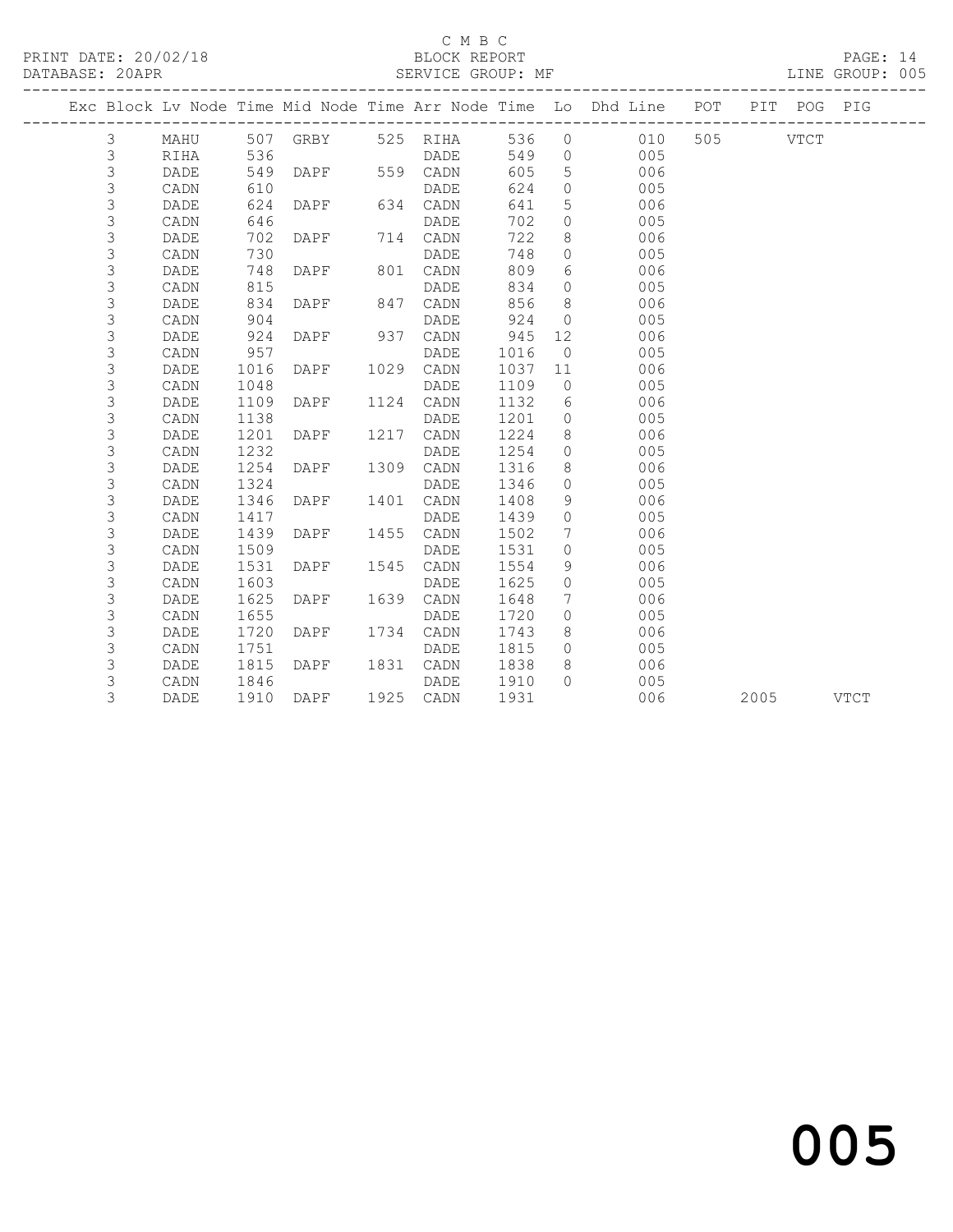### C M B C<br>BLOCK REPORT

|  |                              |                 |              |                   |                   |                 |                      | Exc Block Lv Node Time Mid Node Time Arr Node Time Lo Dhd Line POT PIT POG PIG |           |  |
|--|------------------------------|-----------------|--------------|-------------------|-------------------|-----------------|----------------------|--------------------------------------------------------------------------------|-----------|--|
|  | 4                            | MAHU            |              | 517 GRBY 535 DAHW |                   |                 | 544 0                | 010                                                                            | 515 VTCT  |  |
|  | $\overline{4}$               | DAHW            | 544          |                   | DADW              |                 | 550 0                | 006                                                                            |           |  |
|  | 4                            | DADW            | 550<br>617   |                   | CADS              | 607 10          |                      | 005                                                                            |           |  |
|  | $\overline{4}$               | CADS            |              | DAMW              | 622 DADW          | 631             | $\overline{0}$       | 006                                                                            |           |  |
|  | 4                            | DADW            | 631          |                   | CADS              | 649             | 6                    | 005                                                                            |           |  |
|  | $\sqrt{4}$                   | CADS            | 655          | DAMW              | 700 DADW          | 709             | $\overline{0}$       | 006                                                                            |           |  |
|  | $\overline{4}$               | DADW            | 709          |                   | CADS              | 727             | 8 <sup>8</sup>       | 005                                                                            |           |  |
|  | 4                            | CADS            | 735          | DAMW              | 741 DADW          | 752             | $\overline{0}$       | 006                                                                            |           |  |
|  | $\sqrt{4}$                   | DADW            | 752          |                   | CADS              | 814             | 9                    | 005                                                                            |           |  |
|  | $\sqrt{4}$                   | CADS            | 823          | DAMW              | 829 DADW          | 840             | $\overline{0}$       | 006                                                                            |           |  |
|  | $\overline{4}$               | DADW            | 840          |                   | CADS              | 902 11          |                      | 005                                                                            |           |  |
|  | 4                            | CADS            | 913          | DAMW              | 920 DADW          | 931             | $\overline{0}$       | 006                                                                            |           |  |
|  | $\sqrt{4}$                   | DADW            | 931<br>1005  |                   | CADS<br>1011 DADW | 953 12<br>1022  |                      | 005                                                                            |           |  |
|  | 4                            | CADS            |              | DAMW              |                   |                 | $\overline{0}$       | 006                                                                            |           |  |
|  | $\sqrt{4}$                   | DADW<br>CADS    | 1022<br>1057 | DAMW              | CADS<br>1103 DADW | 1044 13<br>1114 | $\overline{0}$       | 005<br>006                                                                     |           |  |
|  | $\sqrt{4}$<br>$\sqrt{4}$     | DADW            | 1114         |                   | CADS              | 1136 12         |                      | 005                                                                            |           |  |
|  | 4                            | CADS            | 1148         | DAMW              | 1155 DADW         | 1207 0          |                      | 006                                                                            |           |  |
|  | 4                            | DADW            | 1207         |                   | CADS              | 1231            | - 9                  | 005                                                                            |           |  |
|  | $\sqrt{4}$                   | CADS            | 1240         | DAMW              | 1247 DADW         | 1259            | $\overline{0}$       | 006                                                                            |           |  |
|  | 4                            | DADW            | 1259         |                   | CADS              | 1323            | 10                   | 005                                                                            |           |  |
|  | $\overline{4}$               | $\mathtt{CADS}$ | 1333         | DAMW              | 1340 DADW         | 1352            | $\overline{0}$       | 006                                                                            |           |  |
|  | 4                            | DADW            | 1352         |                   | CADS              | 1416 15         |                      | 005                                                                            |           |  |
|  | $\overline{4}$               | CADS            | 1431         | DAMW              | 1438 DADW         | 1452            | $\overline{0}$       | 006                                                                            |           |  |
|  | 4                            | DADW            | 1452         |                   | CADS              | 1520            | $\overline{7}$       | 005                                                                            |           |  |
|  | 4                            | CADS            | 1527         | DAMW              | 1534 DADW         | 1548<br>1616    | $\overline{0}$       | 006                                                                            |           |  |
|  | $\sqrt{4}$                   | DADW            | 1548         |                   | CADS              |                 | 8 <sup>8</sup>       | 005                                                                            |           |  |
|  | 4                            | CADS            | 1624         | DAMW              | 1632 DADW         | 1646            | $\overline{0}$       | 006                                                                            |           |  |
|  | $\sqrt{4}$                   | DADW            | 1646         |                   | CADS              | 1713 10         |                      | 005                                                                            |           |  |
|  | 4                            | CADS            | 1723         | DAMW              | 1731 DADW         | 1746            | $\overline{0}$       | 006                                                                            |           |  |
|  | 4                            | DADW            | 1746         |                   | CADS              | 1812 10         |                      | 005                                                                            |           |  |
|  | 4                            | CADS            | 1822         | DAMW              | 1830 DADW         | 1844            | $\overline{0}$       | 006                                                                            |           |  |
|  | $\overline{4}$               | DADW            | 1844         |                   | CADS              | 1907 13         |                      | 005                                                                            |           |  |
|  | $\sqrt{4}$                   | CADS            | 1920         | DAMW              | 1927 DADW         | 1941            | $\bigcirc$           | 006                                                                            |           |  |
|  | 4                            | DADW            | 1941         |                   | CADS              | 2003            | - 9                  | 005                                                                            |           |  |
|  | 4                            | CADS            | 2012         | DAMW              | 2019 DADW         | 2031            | $\overline{0}$<br>11 | 006                                                                            |           |  |
|  | $\overline{4}$<br>$\sqrt{4}$ | DADW            | 2031         | DAMW              | CADS              | 2053<br>2123    | $\overline{0}$       | 005<br>006                                                                     |           |  |
|  |                              | CADS<br>DADW    | 2104<br>2123 |                   | 2111 DADW<br>CADS | 2145            | 19                   | 005                                                                            |           |  |
|  | 4<br>$\sqrt{4}$              | CADS            | 2204         | DAMW              | 2211 DADW         | 2223            | $\overline{0}$       | 006                                                                            |           |  |
|  | 4                            | DADW            | 2223         |                   | CADS              | 2245            | 6                    | 005                                                                            |           |  |
|  | 4                            | CADS            | 2251         | DAMW              | 2258 DADW         | 2308            | $\overline{0}$       | 006                                                                            |           |  |
|  | 4                            | DADW            | 2308         |                   | CADS              | 2327            | - 9                  | 005                                                                            |           |  |
|  | 4                            | CADS            | 2336         | DAMW              | 2343 DADW         | 2353            | $\bigcirc$           | 006                                                                            |           |  |
|  | 4                            | DADW            | 2353         |                   | CADS              | 2411            |                      | 005                                                                            | 2437 VTCT |  |
|  |                              |                 |              |                   |                   |                 |                      |                                                                                |           |  |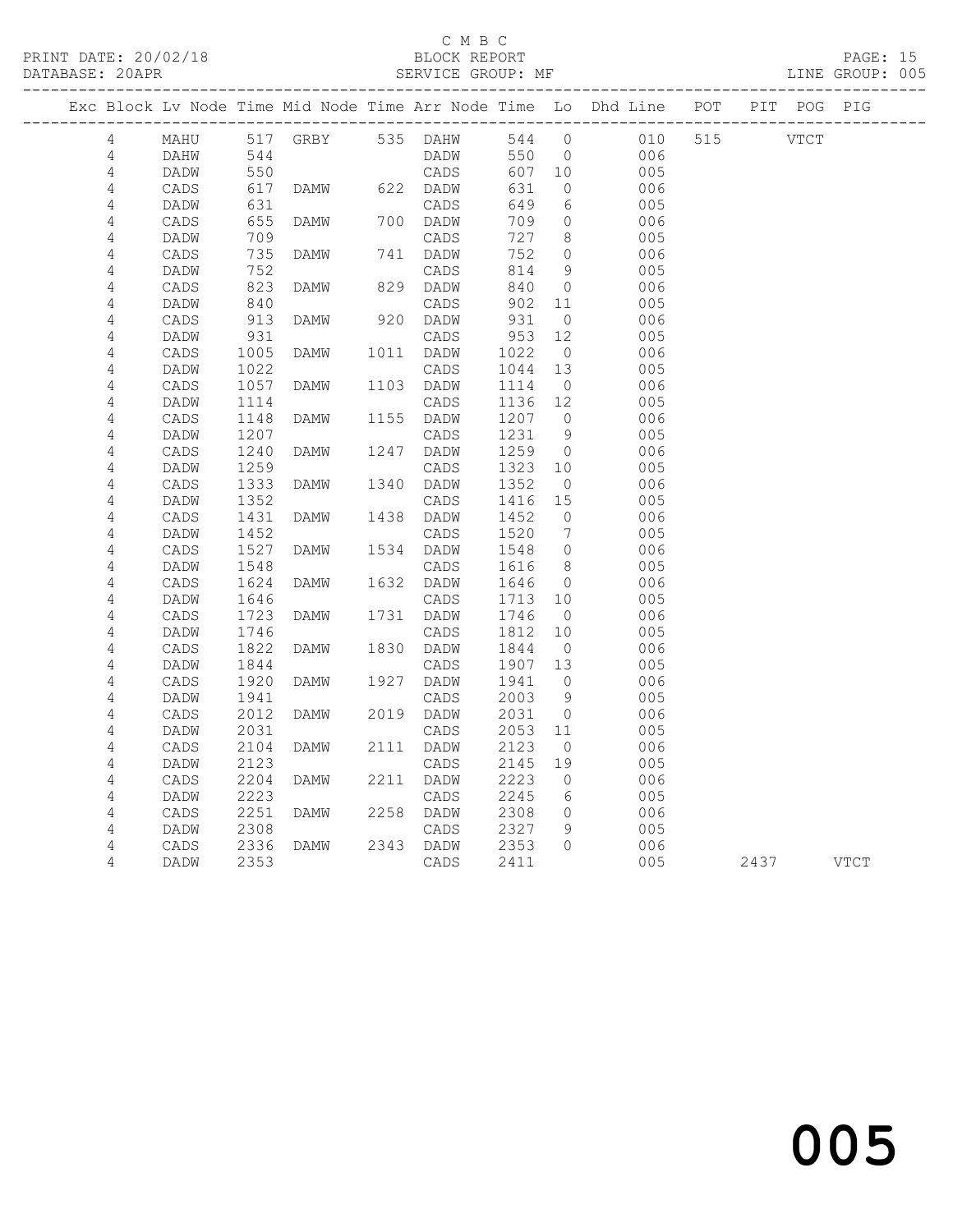## C M B C N B C N B C N B C N B C N B C N B C C M B C C M B C C M B C C M B C C M B C C M B C C M C C M C C M C C C M C C M C C M C C M C C M C C M C C M C C M C C M C C M C C M C C M C C M C C M C C M C C M C C M C C M C C

#### DATABASE: 20APR SERVICE GROUP: MF LINE GROUP: 005

|             |      |      |                         |      |             |        |                 | Exc Block Lv Node Time Mid Node Time Arr Node Time Lo Dhd Line POT |          | PIT POG PIG |             |
|-------------|------|------|-------------------------|------|-------------|--------|-----------------|--------------------------------------------------------------------|----------|-------------|-------------|
| 5           | MAHU |      | 548 GRBY 606 DAHW 615 0 |      |             |        |                 | 010                                                                | 546 VTCT |             |             |
| 5           | DAHW | 615  |                         |      | DADW        |        | 621 0           | 006                                                                |          |             |             |
| $\mathsf S$ | DADW | 621  |                         |      | CADS        | 638 10 |                 | 005                                                                |          |             |             |
| 5           | CADS | 648  | DAMW 653 DADW           |      |             | 702    | $\overline{0}$  | 006                                                                |          |             |             |
| 5           | DADW | 702  |                         |      | CADS        | 720 10 |                 | 005                                                                |          |             |             |
| 5           | CADS | 730  | DAMW                    |      | 736 DADW    | 747    | $\overline{0}$  | 006                                                                |          |             |             |
| 5           | DADW | 747  |                         |      | CADS        | 809    | 10              | 005                                                                |          |             |             |
| 5           | CADS | 819  | DAMW                    |      | 825 DADW    | 836    | $\overline{0}$  | 006                                                                |          |             |             |
| 5           | DADW | 836  |                         |      | CADS        | 858    | 10              | 005                                                                |          |             |             |
| 5           | CADS | 908  | DAMW                    |      | 915 DADW    | 926    | $\overline{0}$  | 006                                                                |          |             |             |
| 5           | DADW | 926  |                         |      | CADS        | 948    | $\overline{9}$  | 005                                                                |          |             |             |
| 5           | CADS | 957  | DAMW                    | 1003 | DADW        | 1014   | $\overline{0}$  | 006                                                                |          |             |             |
| 5           | DADW | 1014 |                         |      | CADS        | 1036   | 14              | 005                                                                |          |             |             |
| 5           | CADS | 1050 | DAMW                    |      | 1056 DADW   | 1107   | $\overline{0}$  | 006                                                                |          |             |             |
| 5           | DADW | 1107 |                         |      | CADS        | 1129   | 12              | 005                                                                |          |             |             |
| 5           | CADS | 1141 | DAMW                    | 1147 | DADW        | 1159   | $\overline{0}$  | 006                                                                |          |             |             |
| 5           | DADW | 1159 |                         |      | CADS        | 1221   | 12              | 005                                                                |          |             |             |
| $\mathsf S$ | CADS | 1233 | DAMW                    | 1240 | DADW        | 1252   | $\overline{0}$  | 006                                                                |          |             |             |
| 5           | DADW | 1252 |                         |      | CADS        | 1316   | 9               | 005                                                                |          |             |             |
| 5           | CADS | 1325 | DAMW                    | 1332 | DADW        | 1344   | $\overline{0}$  | 006                                                                |          |             |             |
| 5           | DADW | 1344 |                         |      | CADS        | 1408   | 15              | 005                                                                |          |             |             |
| 5           | CADS | 1423 | DAMW                    | 1430 | DADW        | 1444   | $\overline{0}$  | 006                                                                |          |             |             |
| 5           | DADW | 1444 |                         |      | CADS        | 1512   | 9               | 005                                                                |          |             |             |
| 5           | CADS | 1521 | DAMW                    | 1528 | DADW        | 1542   | $\overline{0}$  | 006                                                                |          |             |             |
| 5           | DADW | 1542 |                         |      | CADS        | 1610   | 8 <sup>8</sup>  | 005                                                                |          |             |             |
| $\mathsf S$ | CADS | 1618 | DAMW                    |      | 1626 DADW   | 1640   | $\overline{0}$  | 006                                                                |          |             |             |
| 5           | DADW | 1640 |                         |      | CADS        | 1707   | 12              | 005                                                                |          |             |             |
| 5           | CADS | 1719 | DAMW                    | 1727 | DADW        | 1741   | $\overline{0}$  | 006                                                                |          |             |             |
| 5           | DADW | 1741 |                         |      | CADS        | 1807   | 9               | 005                                                                |          |             |             |
| 5           | CADS | 1816 | DAMW                    | 1824 | DADW        | 1838   | $\overline{0}$  | 006                                                                |          |             |             |
| 5           | DADW | 1838 |                         |      | CADS        | 1901   | 11              | 005                                                                |          |             |             |
| 5           | CADS | 1912 | DAMW                    | 1919 | DADW        | 1933   | $\overline{0}$  | 006                                                                |          |             |             |
| 5           | DADW | 1933 |                         |      | CADS        | 1955   | $5\overline{)}$ | 005                                                                |          |             |             |
| 5           | CADS | 2000 | DAMW                    | 2007 | DADW        | 2021   | $\overline{0}$  | 006                                                                |          |             |             |
| 5           | DADW | 2021 |                         |      | CADS        | 2043   | 6               | 005                                                                |          |             |             |
| 5           | CADS | 2049 | DAMW                    |      | 2056 DADW   | 2108   | $\overline{0}$  | 006                                                                |          |             |             |
| 5           | DADW | 2108 |                         |      | CADS        | 2130   | 18              | 005                                                                |          |             |             |
| 5           | CADS | 2148 | DAMW                    |      | 2155 DADW   | 2207   | $\overline{0}$  | 006                                                                |          |             |             |
| 5           | DADW | 2207 |                         |      | CADS        | 2229   | 5               | 005                                                                |          |             |             |
| 5           | CADS |      | 2234 DAMW               |      | 2241 DADW   | 2253 0 |                 | 006                                                                |          |             |             |
| 5           | DADW | 2253 |                         |      | CADS        | 2315   | - 6             | 005                                                                |          |             |             |
| 5           | CADS | 2321 | DAMW                    | 2328 | DADW        | 2338   | $\circ$         | 006                                                                |          |             |             |
| 5           | DADW | 2338 |                         |      | CADS        | 2356   | 12              | 005                                                                |          |             |             |
| 5           | CADS | 2408 | DAMW                    | 2414 | DADW        | 2423   | 0               | 006                                                                |          |             |             |
| 5           | DADW | 2423 |                         |      | CADS        | 2441   | 7               | 005                                                                |          |             |             |
| 5           | CADS | 2448 | DAMW                    | 2454 | DADW        | 2503   | 0               | 006                                                                |          |             |             |
| 5           | DADW | 2503 |                         |      | CADS        | 2521   | 7               | 005                                                                |          |             |             |
| 5           | CADS | 2528 | DAMW                    |      | 2534 DADW   | 2543   | $\circ$         | 006                                                                |          |             |             |
| 5           | DADW | 2543 |                         |      | <b>BURO</b> | 2549   |                 | 005                                                                | 2614     |             | <b>VTCT</b> |
|             |      |      |                         |      |             |        |                 |                                                                    |          |             |             |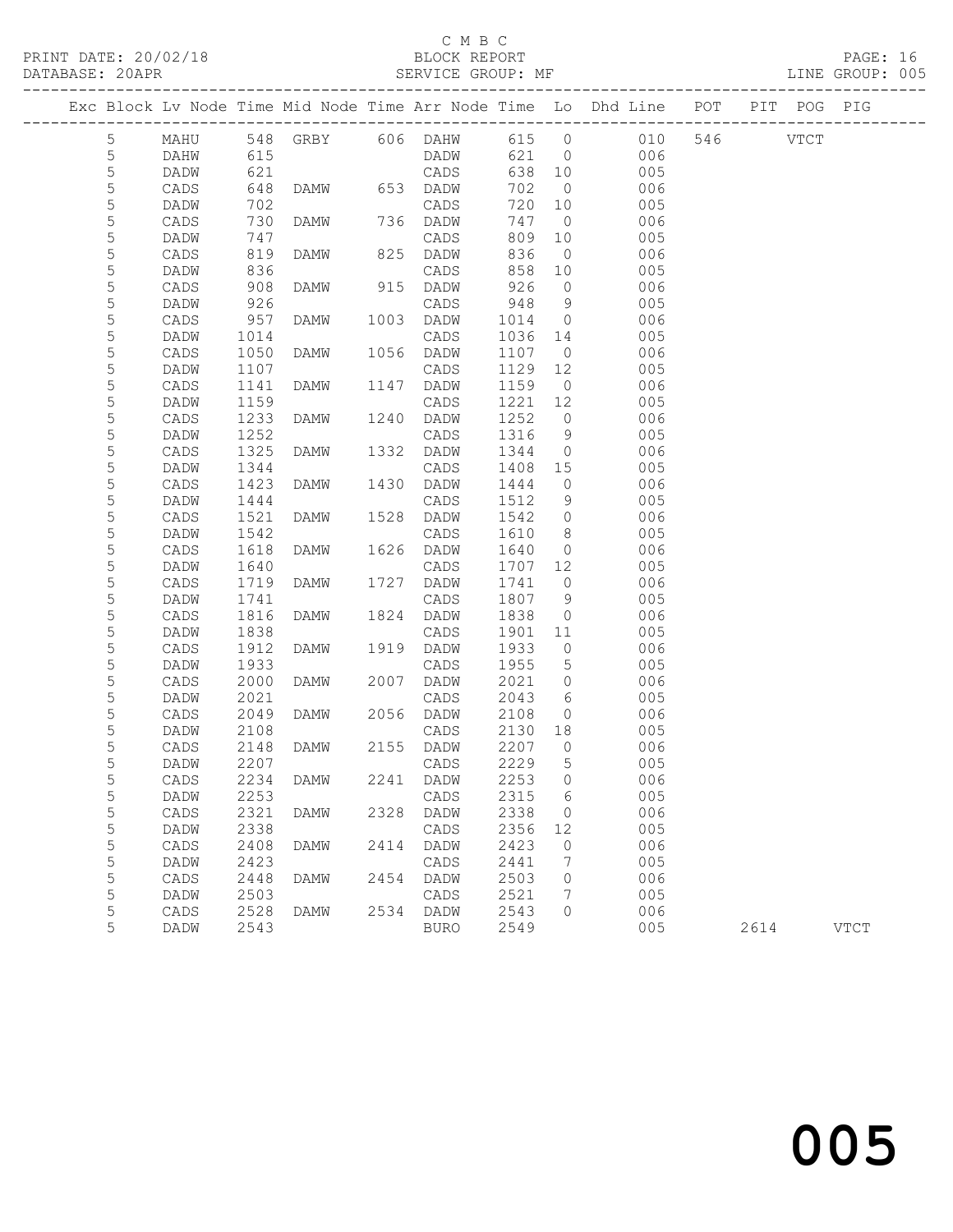## C M B C<br>BLOCK REPORT

PAGE: 17<br>LINE GROUP: 005

|  |   |      |      |                   |      |          |      |                   | Exc Block Lv Node Time Mid Node Time Arr Node Time Lo Dhd Line POT |     |      | PIT POG PIG |             |
|--|---|------|------|-------------------|------|----------|------|-------------------|--------------------------------------------------------------------|-----|------|-------------|-------------|
|  | 6 | MAHU |      | 546 GRBY 604 RIHA |      |          | 617  | $\Omega$          | 010                                                                | 544 |      | <b>VTCT</b> |             |
|  | 6 | RIHA | 617  |                   |      | DADE     | 631  | $\overline{0}$    | 005                                                                |     |      |             |             |
|  | 6 | DADE | 631  | DAPF              |      | 641 CADN | 648  | 5                 | 006                                                                |     |      |             |             |
|  | 6 | CADN | 653  |                   |      | DADE     | 709  | $\circ$           | 005                                                                |     |      |             |             |
|  | 6 | DADE | 709  | DAPF              | 721  | CADN     | 729  | 7                 | 006                                                                |     |      |             |             |
|  | 6 | CADN | 736  |                   |      | DADE     | 754  | $\Omega$          | 005                                                                |     |      |             |             |
|  | 6 | DADE | 754  | DAPF              | 807  | CADN     | 815  | 5                 | 006                                                                |     |      |             |             |
|  | 6 | CADN | 820  |                   |      | DADE     | 839  | $\Omega$          | 005                                                                |     |      |             |             |
|  | 6 | DADE | 839  | DAPF              | 852  | CADN     | 901  | 11                | 006                                                                |     |      |             |             |
|  | 6 | CADN | 912  |                   |      | DADE     | 931  | $\overline{0}$    | 005                                                                |     |      |             |             |
|  | 6 | DADE | 931  | DAPF              | 944  | CADN     | 952  | 13                | 006                                                                |     |      |             |             |
|  | 6 | CADN | 1005 |                   |      | DADE     | 1024 | $\bigcirc$        | 005                                                                |     |      |             |             |
|  | 6 | DADE | 1024 | DAPF              | 1037 | CADN     | 1045 | 10                | 006                                                                |     |      |             |             |
|  | 6 | CADN | 1055 |                   |      | DADE     | 1116 | $\overline{0}$    | 005                                                                |     |      |             |             |
|  | 6 | DADE | 1116 | DAPF              | 1131 | CADN     | 1139 | 7                 | 006                                                                |     |      |             |             |
|  | 6 | CADN | 1146 |                   |      | DADE     | 1209 | $\overline{0}$    | 005                                                                |     |      |             |             |
|  | 6 | DADE | 1209 | DAPF              | 1225 | CADN     | 1232 | 7                 | 006                                                                |     |      |             |             |
|  | 6 | CADN | 1239 |                   |      | DADE     | 1301 | $\Omega$          | 005                                                                |     |      |             |             |
|  | 6 | DADE | 1301 | DAPF              | 1316 | CADN     | 1323 | 9                 | 006                                                                |     |      |             |             |
|  | 6 | CADN | 1332 |                   |      | DADE     | 1354 | $\Omega$          | 005                                                                |     |      |             |             |
|  | 6 | DADE | 1354 | DAPF              | 1409 | CADN     | 1416 | 8                 | 006                                                                |     |      |             |             |
|  | 6 | CADN | 1424 |                   |      | DADE     | 1446 | $\overline{0}$    | 005                                                                |     |      |             |             |
|  | 6 | DADE | 1446 | DAPF              | 1502 | CADN     | 1509 | $12 \overline{ }$ | 006                                                                |     |      |             |             |
|  | 6 | CADN | 1521 |                   |      | DADE     | 1543 | $\Omega$          | 005                                                                |     |      |             |             |
|  | 6 | DADE | 1543 | DAPF              | 1557 | CADN     | 1606 | 8                 | 006                                                                |     |      |             |             |
|  | 6 | CADN | 1614 |                   |      | DADE     | 1636 | $\circ$           | 005                                                                |     |      |             |             |
|  | 6 | DADE | 1636 | DAPF              | 1650 | CADN     | 1659 | 7                 | 006                                                                |     |      |             |             |
|  | 6 | CADN | 1706 |                   |      | DADE     | 1731 | $\circ$           | 005                                                                |     |      |             |             |
|  | 6 | DADE | 1731 | DAPF              | 1745 | CADN     | 1754 | 8                 | 006                                                                |     |      |             |             |
|  | 6 | CADN | 1802 |                   |      | DADE     | 1826 | $\Omega$          | 005                                                                |     |      |             |             |
|  | 6 | DADE | 1826 | DAPF              | 1842 | CADN     | 1849 |                   | 006                                                                |     | 1926 |             | <b>VTCT</b> |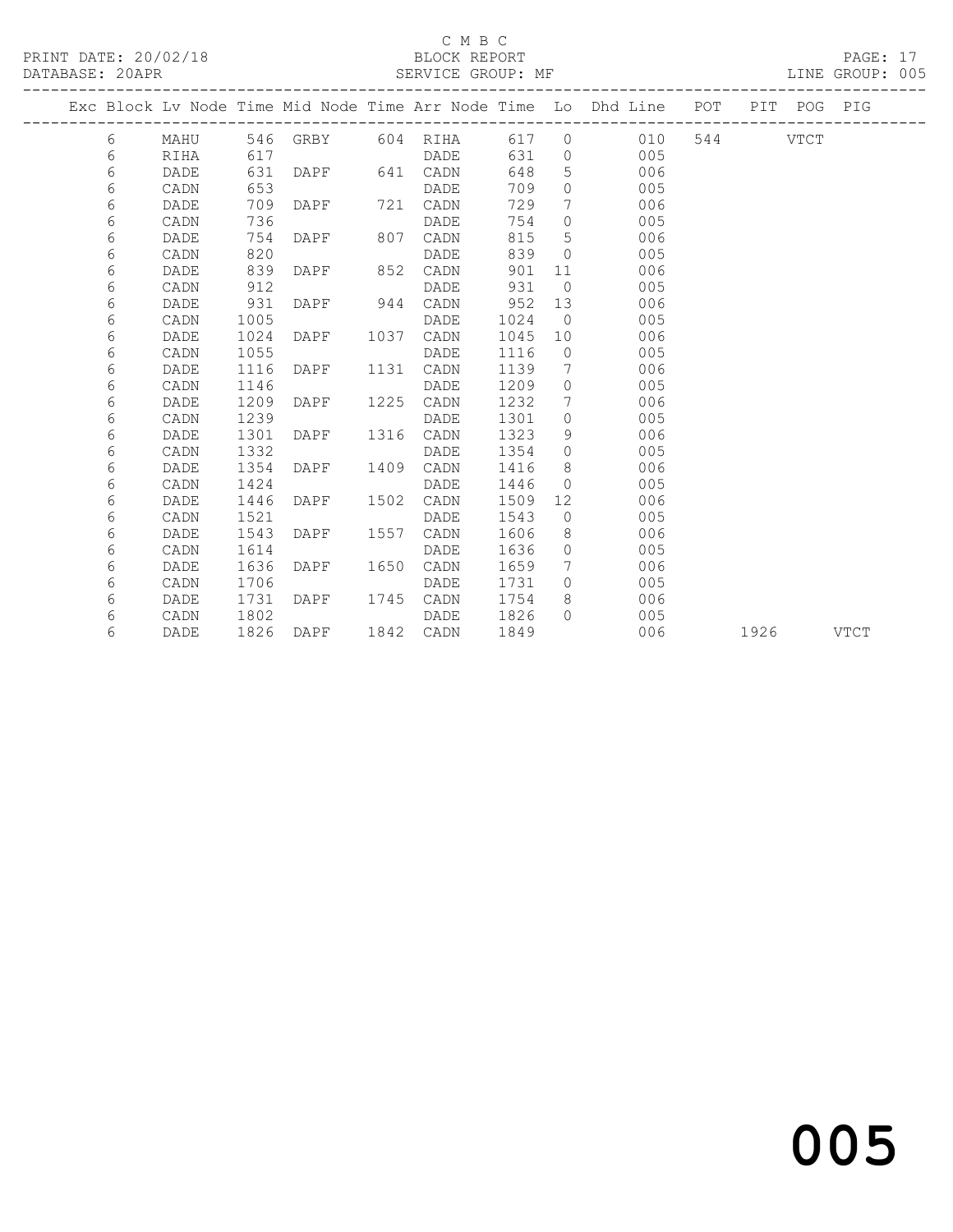## C M B C<br>BLOCK REPORT

PAGE: 18<br>LINE GROUP: 005

|  |                 |      |      |             |      |                   |      |                 | Exc Block Lv Node Time Mid Node Time Arr Node Time Lo Dhd Line POT |          |      | PIT POG | PIG  |
|--|-----------------|------|------|-------------|------|-------------------|------|-----------------|--------------------------------------------------------------------|----------|------|---------|------|
|  | $7\phantom{.0}$ | MAHU |      |             |      | 605 GRBY 624 RIHA |      |                 | 637 0 010                                                          | 603 VTCT |      |         |      |
|  | 7               | RIHA | 637  |             |      | DADE              | 651  | $\overline{0}$  | 005                                                                |          |      |         |      |
|  | 7               | DADE | 651  | <b>DAPF</b> |      | 701 CADN          | 708  | $5\overline{)}$ | 006                                                                |          |      |         |      |
|  | 7               | CADN | 713  |             |      | DADE              | 729  | $\circ$         | 005                                                                |          |      |         |      |
|  | 7               | DADE | 729  | <b>DAPF</b> |      | 741 CADN          | 749  | 5               | 006                                                                |          |      |         |      |
|  | 7               | CADN | 754  |             |      | DADE              | 813  | $\circ$         | 005                                                                |          |      |         |      |
|  | 7               | DADE | 813  | DAPF        |      | 826 CADN          | 834  | 5               | 006                                                                |          |      |         |      |
|  | 7               | CADN | 839  |             |      | DADE              | 859  | $\Omega$        | 005                                                                |          |      |         |      |
|  | 7               | DADE | 859  | DAPF        | 912  | CADN              | 921  | 6               | 006                                                                |          |      |         |      |
|  | 7               | CADN | 927  |             |      | DADE              | 946  | $\circ$         | 005                                                                |          |      |         |      |
|  | 7               | DADE | 946  | DAPF        |      | 959 CADN          | 1007 | 13              | 006                                                                |          |      |         |      |
|  | 7               | CADN | 1020 |             |      | DADE              | 1039 | $\overline{0}$  | 005                                                                |          |      |         |      |
|  | 7               | DADE | 1039 | DAPF        |      | 1053 CADN         | 1101 | 9               | 006                                                                |          |      |         |      |
|  | 7               | CADN | 1110 |             |      | DADE              | 1131 | $\circ$         | 005                                                                |          |      |         |      |
|  | 7               | DADE | 1131 | DAPF        | 1147 | CADN              | 1154 | 7               | 006                                                                |          |      |         |      |
|  | 7               | CADN | 1201 |             |      | DADE              | 1224 | $\circ$         | 005                                                                |          |      |         |      |
|  | 7               | DADE | 1224 | DAPF        | 1240 | CADN              | 1247 | $7\phantom{.0}$ | 006                                                                |          |      |         |      |
|  | 7               | CADN | 1254 |             |      | DADE              | 1316 | $\circ$         | 005                                                                |          |      |         |      |
|  | 7               | DADE | 1316 | DAPF        | 1331 | CADN              | 1338 | 9               | 006                                                                |          |      |         |      |
|  | 7               | CADN | 1347 |             |      | DADE              | 1409 | $\overline{0}$  | 005                                                                |          |      |         |      |
|  | 7               | DADE | 1409 | DAPF        | 1425 | CADN              | 1432 | 7               | 006                                                                |          |      |         |      |
|  | 7               | CADN | 1439 |             |      | DADE              | 1501 | $\bigcirc$      | 005                                                                |          |      |         |      |
|  | 7               | DADE | 1501 | DAPF        | 1517 | CADN              | 1524 | 12              | 006                                                                |          |      |         |      |
|  | 7               | CADN | 1536 |             |      | DADE              | 1558 | $\overline{0}$  | 005                                                                |          |      |         |      |
|  | 7               | DADE | 1558 | DAPF        | 1612 | CADN              | 1621 | 8               | 006                                                                |          |      |         |      |
|  | 7               | CADN | 1629 |             |      | DADE              | 1652 | $\overline{0}$  | 005                                                                |          |      |         |      |
|  | 7               | DADE | 1652 | DAPF        | 1706 | CADN              | 1715 | 7               | 006                                                                |          |      |         |      |
|  | 7               | CADN | 1722 |             |      | DADE              | 1747 | $\Omega$        | 005                                                                |          |      |         |      |
|  | 7               | DADE | 1747 | DAPF        | 1801 | CADN              | 1810 | 9               | 006                                                                |          |      |         |      |
|  | 7               | CADN | 1819 |             |      | DADE              | 1843 | $\Omega$        | 005                                                                |          |      |         |      |
|  | 7               | DADE | 1843 | DAPF        | 1858 | CADN              | 1905 | 9               | 006                                                                |          |      |         |      |
|  | 7               | CADN | 1914 |             |      | DADE              | 1936 | $\Omega$        | 005                                                                |          |      |         |      |
|  | 7               | DADE | 1936 | DAPF        | 1951 | CADN              | 1957 | 7               | 006                                                                |          |      |         |      |
|  | 7               | CADN | 2004 |             |      | DADE              | 2026 | $\Omega$        | 005                                                                |          |      |         |      |
|  | 7               | DADE | 2026 | DAPF        |      | 2041 CADN         | 2047 |                 | 006                                                                |          | 2121 |         | VTCT |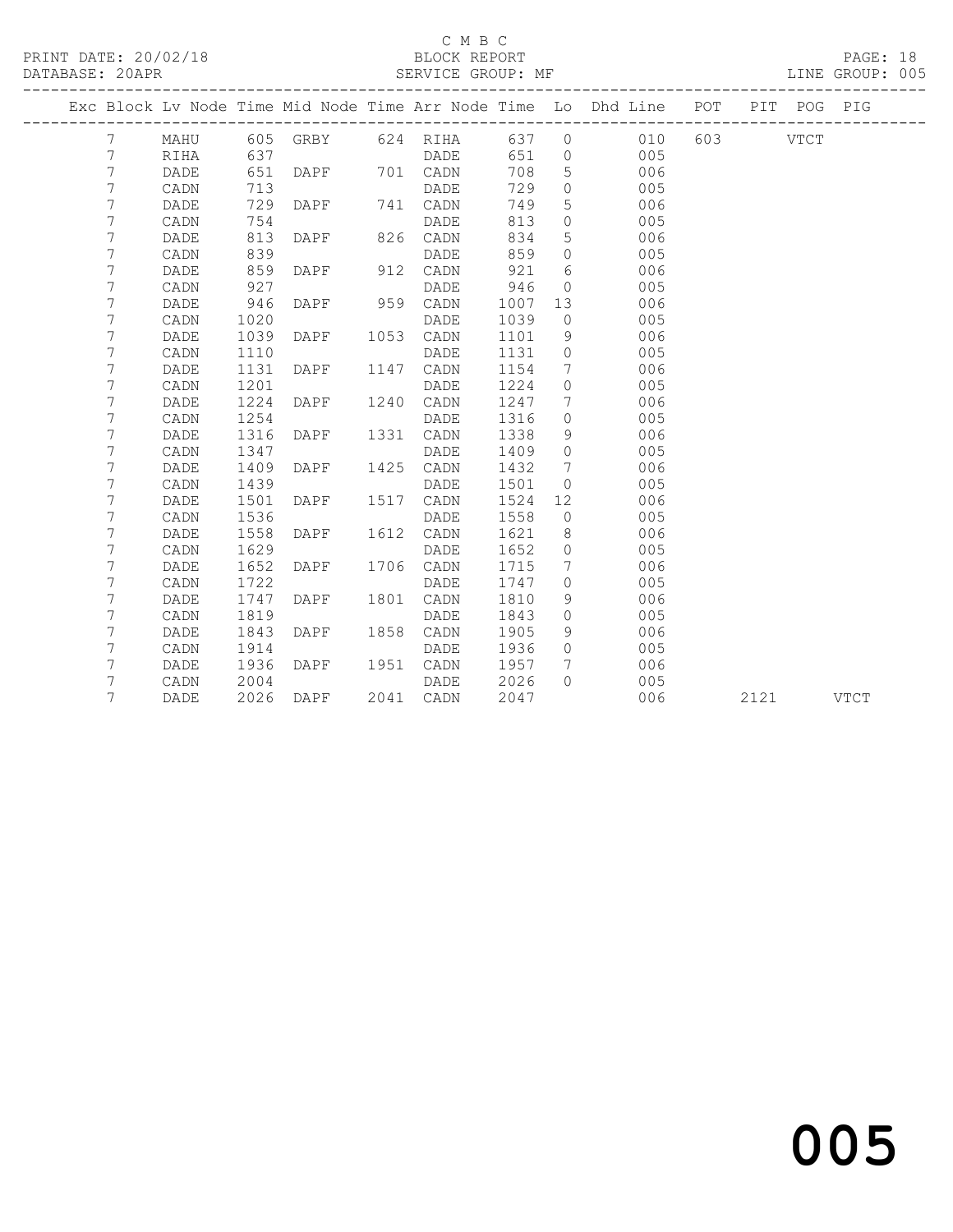### C M B C<br>BLOCK REPORT

PAGE: 19<br>LINE GROUP: 005

|  |         |             |      |                   |      |      |      |                | Exc Block Lv Node Time Mid Node Time Arr Node Time Lo Dhd Line POT |          |      | PIT POG | PIG         |
|--|---------|-------------|------|-------------------|------|------|------|----------------|--------------------------------------------------------------------|----------|------|---------|-------------|
|  | 8       | MAHU        |      | 621 GRBY 640 DAHW |      |      | 649  | $\circ$        | 010                                                                | 619 VTCT |      |         |             |
|  | 8       | DAHW        | 649  |                   |      | DADW | 655  | $\Omega$       | 006                                                                |          |      |         |             |
|  | $\,8\,$ | DADW        | 655  |                   |      | CADS | 713  | 7              | 005                                                                |          |      |         |             |
|  | $\,8\,$ | CADS        | 720  | DAMW              | 726  | DADW | 736  | $\Omega$       | 006                                                                |          |      |         |             |
|  | 8       | DADW        | 736  |                   |      | CADS | 756  | 11             | 005                                                                |          |      |         |             |
|  | 8       | CADS        | 807  | <b>DAMW</b>       | 813  | DADW | 824  | $\Omega$       | 006                                                                |          |      |         |             |
|  | 8       | DADW        | 824  |                   |      | CADS | 846  | 7              | 005                                                                |          |      |         |             |
|  | 8       | CADS        | 853  | <b>DAMW</b>       | 900  | DADW | 911  | $\circ$        | 006                                                                |          |      |         |             |
|  | 8       | DADW        | 911  |                   |      | CADS | 933  | 8              | 005                                                                |          |      |         |             |
|  | 8       | CADS        | 941  | <b>DAMW</b>       | 948  | DADW | 959  | $\bigcirc$     | 006                                                                |          |      |         |             |
|  | 8       | DADW        | 959  |                   |      | CADS | 1021 | 14             | 005                                                                |          |      |         |             |
|  | 8       | CADS        | 1035 | DAMW              | 1041 | DADW | 1052 | $\overline{0}$ | 006                                                                |          |      |         |             |
|  | $\,8\,$ | DADW        | 1052 |                   |      | CADS | 1114 | 12             | 005                                                                |          |      |         |             |
|  | $\,8\,$ | CADS        | 1126 | DAMW              | 1132 | DADW | 1144 | $\overline{0}$ | 006                                                                |          |      |         |             |
|  | 8       | <b>DADW</b> | 1144 |                   |      | CADS | 1206 | 12             | 005                                                                |          |      |         |             |
|  | 8       | CADS        | 1218 | <b>DAMW</b>       | 1225 | DADW | 1237 | $\circ$        | 006                                                                |          |      |         |             |
|  | 8       | DADW        | 1237 |                   |      | CADS | 1301 | 9              | 005                                                                |          |      |         |             |
|  | 8       | CADS        | 1310 | <b>DAMW</b>       | 1317 | DADW | 1329 | $\circ$        | 006                                                                |          |      |         |             |
|  | 8       | DADW        | 1329 |                   |      | CADS | 1353 | 8              | 005                                                                |          |      |         |             |
|  | 8       | CADS        | 1401 | <b>DAMW</b>       | 1408 | DADW | 1422 | $\circ$        | 006                                                                |          |      |         |             |
|  | 8       | DADW        | 1422 |                   |      | CADS | 1448 | 9              | 005                                                                |          |      |         |             |
|  | 8       | CADS        | 1457 | DAMW              | 1504 | DADW | 1518 | $\circ$        | 006                                                                |          |      |         |             |
|  | 8       | DADW        | 1518 |                   |      | CADS | 1546 | 11             | 005                                                                |          |      |         |             |
|  | 8       | CADS        | 1557 | DAMW              | 1604 | DADW | 1618 | $\overline{0}$ | 006                                                                |          |      |         |             |
|  | 8       | DADW        | 1618 |                   |      | CADS | 1645 | 12             | 005                                                                |          |      |         |             |
|  | 8       | CADS        | 1657 | <b>DAMW</b>       | 1705 | DADW | 1719 | $\bigcirc$     | 006                                                                |          |      |         |             |
|  | 8       | DADW        | 1719 |                   |      | CADS | 1746 | 11             | 005                                                                |          |      |         |             |
|  | 8       | CADS        | 1757 | <b>DAMW</b>       | 1805 | DADW | 1820 | $\overline{0}$ | 006                                                                |          |      |         |             |
|  | 8       | DADW        | 1820 |                   |      | CADS | 1846 | 12             | 005                                                                |          |      |         |             |
|  | 8       | CADS        | 1858 | <b>DAMW</b>       | 1905 | DADW | 1919 | $\bigcirc$     | 006                                                                |          |      |         |             |
|  | 8       | DADW        | 1919 |                   |      | CADS | 1941 | 9              | 005                                                                |          |      |         |             |
|  | 8       | CADS        | 1950 | <b>DAMW</b>       | 1957 | DADW | 2011 | $\bigcap$      | 006                                                                |          |      |         |             |
|  | 8       | DADW        | 2011 |                   |      | CADS | 2033 |                | 005                                                                |          | 2105 |         | <b>VTCT</b> |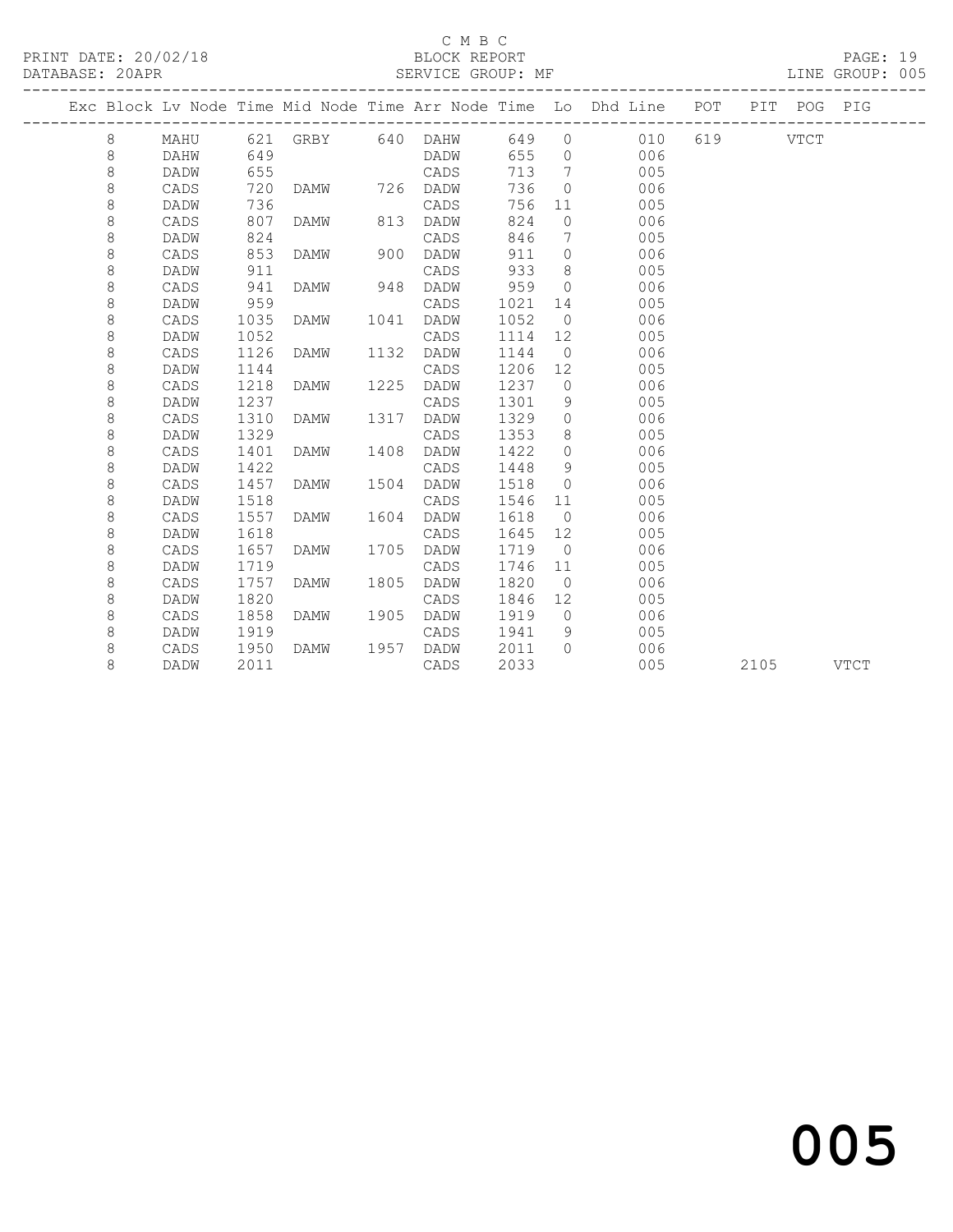### C M B C<br>BLOCK REPORT

#### SERVICE GROUP: MF

|               | Exc Block Lv Node Time Mid Node Time Arr Node Time Lo Dhd Line POT |      |                   |      |          |       |                |     |          | PIT  | POG | PIG         |
|---------------|--------------------------------------------------------------------|------|-------------------|------|----------|-------|----------------|-----|----------|------|-----|-------------|
| 9             | MAHU                                                               |      | 639 GRBY 700 DAHW |      |          | 709 0 |                | 010 | 637 VTCT |      |     |             |
| 9             | DAHW                                                               | 709  |                   |      | DADW     | 716   | $\overline{0}$ | 006 |          |      |     |             |
| 9             | DADW                                                               | 716  |                   |      | CADS     | 735   | 15             | 005 |          |      |     |             |
| 9             | CADS                                                               | 750  | DAMW              |      | 756 DADW | 807   | $\overline{0}$ | 006 |          |      |     |             |
| 9             | DADW                                                               | 807  |                   |      | CADS     | 829   | 5              | 005 |          |      |     |             |
| 9             | CADS                                                               | 834  | DAMW              | 841  | DADW     | 852   | $\circ$        | 006 |          |      |     |             |
| 9             | DADW                                                               | 852  |                   |      | CADS     | 914   | 9              | 005 |          |      |     |             |
| 9             | CADS                                                               | 923  | DAMW              | 930  | DADW     | 941   | $\circ$        | 006 |          |      |     |             |
| 9             | DADW                                                               | 941  |                   |      | CADS     | 1003  | 9              | 005 |          |      |     |             |
| 9             | CADS                                                               | 1012 | DAMW              | 1018 | DADW     | 1029  | $\circ$        | 006 |          |      |     |             |
| 9             | DADW                                                               | 1029 |                   |      | CADS     | 1051  | 14             | 005 |          |      |     |             |
| 9             | CADS                                                               | 1105 | DAMW              | 1111 | DADW     | 1122  | $\overline{0}$ | 006 |          |      |     |             |
| $\mathcal{G}$ | DADW                                                               | 1122 |                   |      | CADS     | 1144  | 11             | 005 |          |      |     |             |
| 9             | CADS                                                               | 1155 | DAMW              | 1202 | DADW     | 1214  | $\overline{0}$ | 006 |          |      |     |             |
| 9             | <b>DADW</b>                                                        | 1214 |                   |      | CADS     | 1238  | 10             | 005 |          |      |     |             |
| $\mathcal{G}$ | CADS                                                               | 1248 | DAMW              | 1255 | DADW     | 1307  | $\overline{0}$ | 006 |          |      |     |             |
| $\mathsf 9$   | DADW                                                               | 1307 |                   |      | CADS     | 1331  | 9              | 005 |          |      |     |             |
| 9             | CADS                                                               | 1340 | DAMW              | 1347 | DADW     | 1359  | $\circ$        | 006 |          |      |     |             |
| 9             | DADW                                                               | 1359 |                   |      | CADS     | 1423  | 15             | 005 |          |      |     |             |
| $\mathsf 9$   | CADS                                                               | 1438 | DAMW              | 1445 | DADW     | 1459  | $\overline{0}$ | 006 |          |      |     |             |
| $\mathsf 9$   | DADW                                                               | 1459 |                   |      | CADS     | 1527  | 6              | 005 |          |      |     |             |
| 9             | CADS                                                               | 1533 | DAMW              | 1540 | DADW     | 1554  | $\overline{0}$ | 006 |          |      |     |             |
| 9             | DADW                                                               | 1554 |                   |      | CADS     | 1622  | 13             | 005 |          |      |     |             |
| $\mathsf 9$   | CADS                                                               | 1635 | DAMW              | 1643 | DADW     | 1657  | $\overline{0}$ | 006 |          |      |     |             |
| $\mathsf 9$   | DADW                                                               | 1657 |                   |      | CADS     | 1724  | 10             | 005 |          |      |     |             |
| 9             | CADS                                                               | 1734 | DAMW              | 1742 | DADW     | 1757  | $\overline{0}$ | 006 |          |      |     |             |
| 9             | DADW                                                               | 1757 |                   |      | CADS     | 1823  | 13             | 005 |          |      |     |             |
| 9             | CADS                                                               | 1836 | DAMW              | 1844 | DADW     | 1858  | $\overline{0}$ | 006 |          |      |     |             |
| 9             | DADW                                                               | 1858 |                   |      | CADS     | 1921  | 9              | 005 |          |      |     |             |
| 9             | CADS                                                               | 1930 | <b>DAMW</b>       | 1937 | DADW     | 1951  | $\Omega$       | 006 |          |      |     |             |
| 9             | DADW                                                               | 1951 |                   |      | CADS     | 2013  | 9              | 005 |          |      |     |             |
| 9             | CADS                                                               | 2022 | DAMW              | 2029 | DADW     | 2041  | $\circ$        | 006 |          |      |     |             |
| 9             | DADW                                                               | 2041 |                   |      | CADS     | 2103  | 16             | 005 |          |      |     |             |
| 9             | CADS                                                               | 2119 | DAMW              | 2126 | DADW     | 2138  | $\bigcap$      | 006 |          |      |     |             |
| 9             | DADW                                                               | 2138 |                   |      | CADS     | 2200  |                | 005 |          | 2229 |     | <b>VTCT</b> |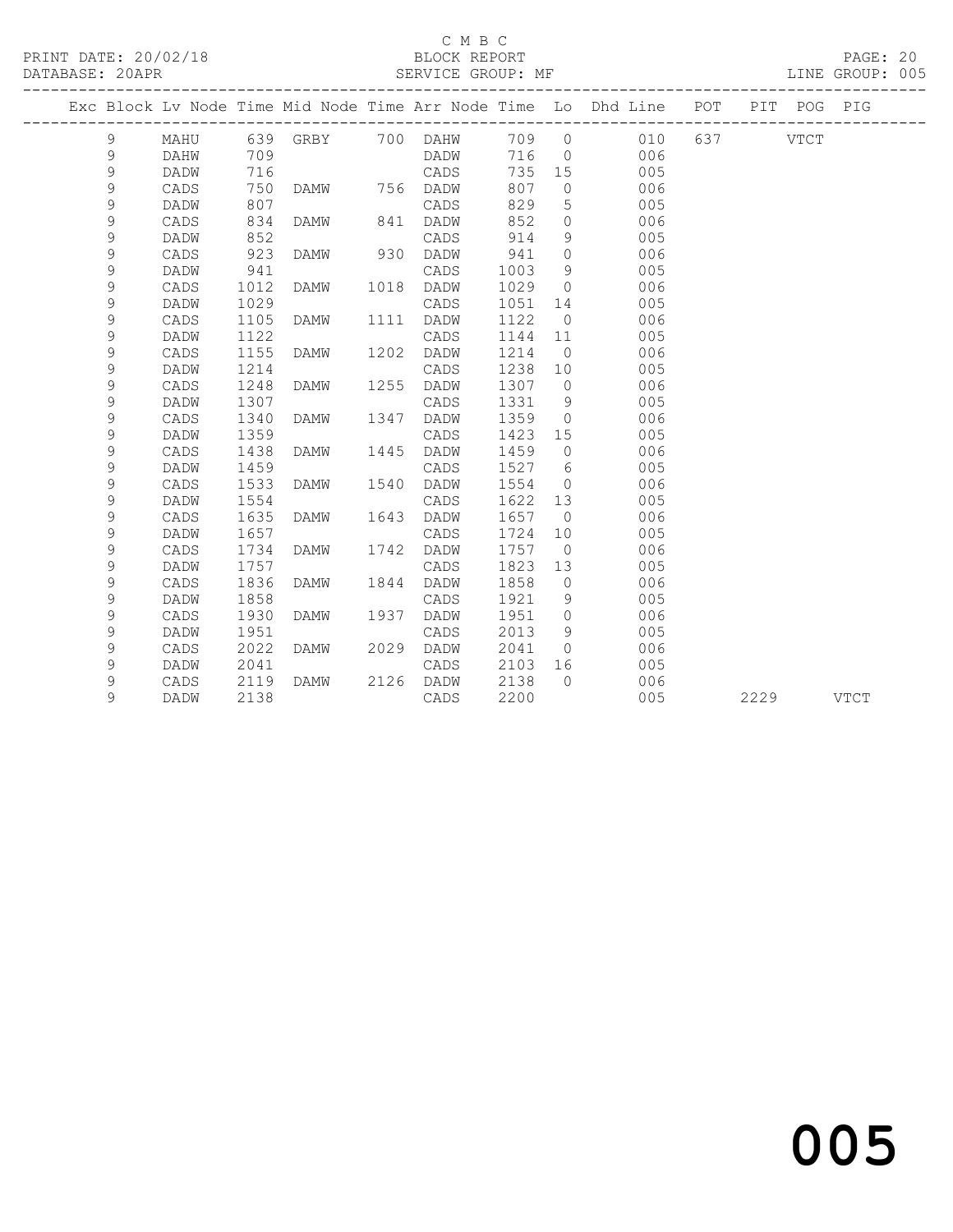# C M B C<br>BLOCK REPORT

#### SERVICE GROUP: MF

|  | 10 <sup>°</sup> |                 |              |                        |           |              |                 | MAHU 654 GRBY 715 RIHA 729 0 010 652 VTCT |           |  |
|--|-----------------|-----------------|--------------|------------------------|-----------|--------------|-----------------|-------------------------------------------|-----------|--|
|  | 10              | RIHA            |              |                        |           |              |                 | DADE 743 0 005                            |           |  |
|  | 10              | DADE            |              |                        |           |              | $7\overline{ }$ | $\begin{array}{c} 006 \\ 005 \end{array}$ |           |  |
|  | 10              | CADN            |              |                        |           |              | $\overline{0}$  |                                           |           |  |
|  | 10              | DADE            | 829          | DAPF 842 CADN          |           | 851          | $6\overline{6}$ | 006                                       |           |  |
|  | 10              | CADN            | 857<br>917   |                        | DADE      | 917          | $\overline{0}$  | 005                                       |           |  |
|  | 10              | DADE            |              | DAPF 930 CADN          |           | 938          | 12              | 006                                       |           |  |
|  | 10              | CADN            | 950          |                        | DADE      | 1009         | $\overline{0}$  | 005                                       |           |  |
|  | 10              | DADE            | 1009         | DAPF 1022 CADN         |           | 1030 10      |                 | 006                                       |           |  |
|  | 10              | $\mathtt{CADN}$ | 1040         |                        | DADE      | 1101         | $\overline{0}$  | 005                                       |           |  |
|  | 10              | DADE            | 1101         | DAPF 1116 CADN         |           | 1124         | 9               | 006                                       |           |  |
|  | 10              | CADN            | 1133         |                        |           | 1154         | $\overline{0}$  | 005                                       |           |  |
|  | 10              | DADE            |              | DADE<br>DAPF 1210 CADN |           | 1217         | $\overline{7}$  | 006                                       |           |  |
|  | 10              | CADN            | 1154<br>1224 |                        | DADE      | 1246         | $\overline{0}$  | 005                                       |           |  |
|  | 10              | DADE            | 1246         | DAPF 1301 CADN         |           | 1308         | 9               | 006                                       |           |  |
|  | 10              | CADN            | 1317         |                        | DADE      |              | $\overline{0}$  | 005                                       |           |  |
|  | 10              | DADE            | 1339         | DAPF 1354 CADN         |           | 1339<br>1401 | 8               | 006                                       |           |  |
|  | 10              | CADN            | 1409         |                        | DADE      | 1431         | $\overline{0}$  | 005                                       |           |  |
|  | 10              | DADE            | 1431         | DAPF 1447 CADN         |           | 1454         | 9               | 006                                       |           |  |
|  | 10              | CADN            | 1503         |                        | DADE      | 1525         | $\overline{0}$  | 005                                       |           |  |
|  | 10              | DADE            | 1525         | DAPF 1540 CADN         |           | 1548         | - 9             | 006                                       |           |  |
|  | 10              | CADN            | 1557         |                        | DADE      | 1619         | $\overline{0}$  | 005                                       |           |  |
|  | 10              | DADE            | 1619         | DAPF 1633 CADN         |           | 1642         | 9               | 006                                       |           |  |
|  | 10              | CADN            | 1651         |                        | DADE      | 1714         | $\overline{0}$  | 005                                       |           |  |
|  | 10              | DADE            | 1714         | DAPF 1728 CADN         |           | 1737         | 8 <sup>8</sup>  | 006                                       |           |  |
|  | 10              | CADN            | 1745         |                        |           |              | $\overline{0}$  | 005                                       |           |  |
|  | 10              | DADE            | 1809         |                        |           | 1809<br>1832 | $\overline{7}$  | 006                                       |           |  |
|  | 10              | CADN            | 1839         |                        | DADE      | 1903         | $\overline{0}$  | 005                                       |           |  |
|  | 10              | DADE            | 1903         | DAPF 1918 CADN         |           | 1924 10      |                 | 006                                       |           |  |
|  | 10              | CADN            | 1934         |                        | DADE      | 1956         | $\overline{0}$  | 005                                       |           |  |
|  | 10              | DADE            | 1956         | <b>DAPF</b>            | 2011 CADN | 2017         | $\overline{7}$  | 006                                       |           |  |
|  | 10              | CADN            | 2024         |                        | DADE      | 2046         | $\overline{0}$  | 005                                       |           |  |
|  | 10              | DADE            | 2046         | DAPF 2059              | 2059 CADN | 2105 14      |                 | 006                                       |           |  |
|  | 10              | CADN            | 2119         |                        | DADE      | 2139         | $\overline{0}$  | 005                                       |           |  |
|  | 10              | DADE            | 2139         | DAPF 2152 CADN         |           | 2158         | $6\overline{6}$ | 006                                       |           |  |
|  | 10              | CADN            | 2204         |                        | DADE      | 2224         | $\overline{0}$  | 005                                       |           |  |
|  | 10              | DADE            | 2224         | DAPF                   | 2237 CADN | 2243         | 9               | 006                                       |           |  |
|  | 10              | CADN            | 2252         |                        | DADE      | 2309         | $\overline{0}$  | 005                                       |           |  |
|  | 10              | DADE            |              | DAPF                   | 2322 CADN |              | 9               | 006                                       |           |  |
|  | 10              | CADN            | 2309<br>2337 |                        | DADE      | 2328<br>2354 | $\bigcirc$      | 005                                       |           |  |
|  | 10              | DADE            |              | 2354 DAPF 2407 CADN    |           | 2413         |                 | 006                                       | 2439 VTCT |  |
|  |                 |                 |              |                        |           |              |                 |                                           |           |  |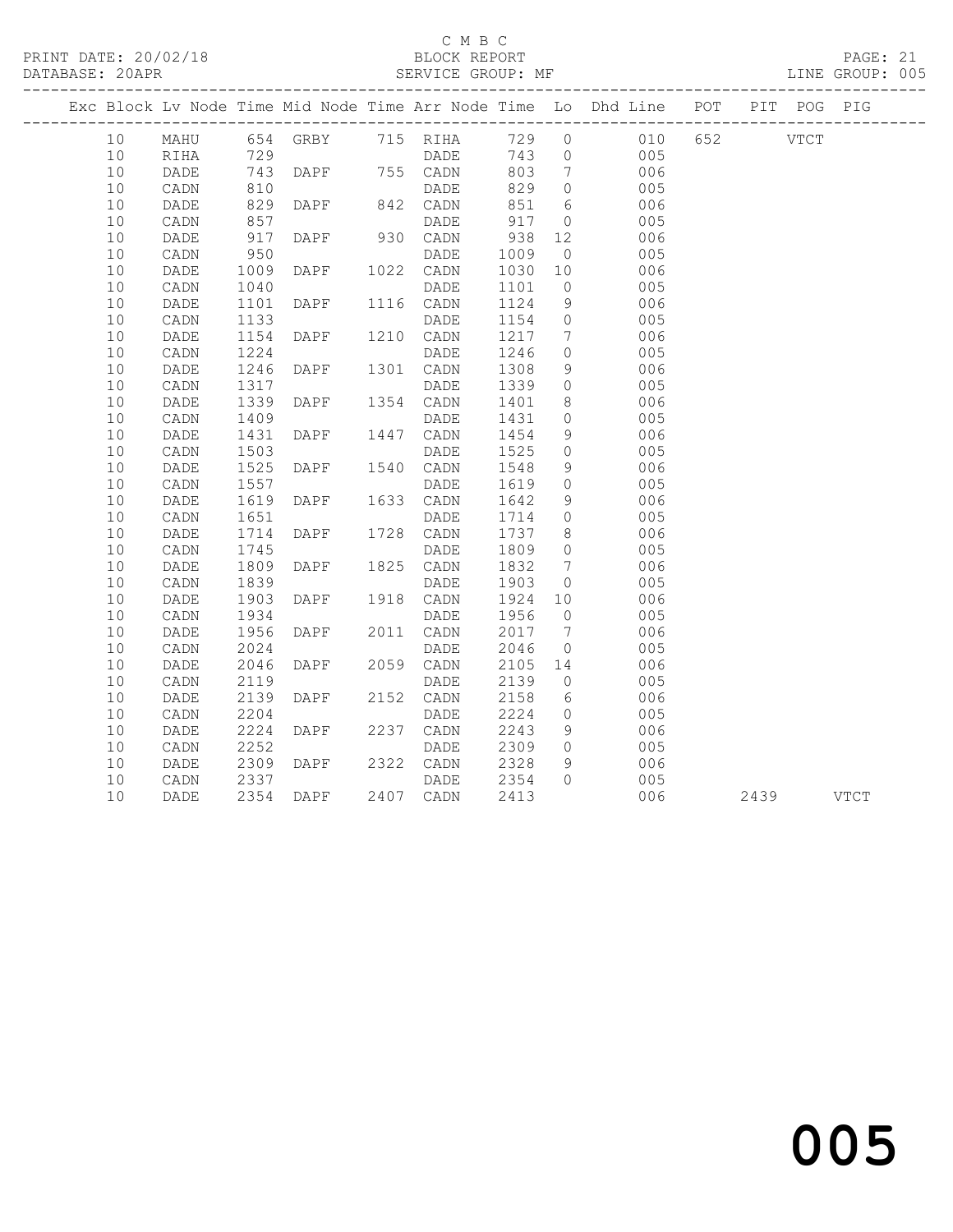## C M B C<br>BLOCK REPORT

#### SERVICE GROUP: MF

|    |          |                 |              |                 |                   |                      |                                                | Exc Block Lv Node Time Mid Node Time Arr Node Time Lo Dhd Line POT PIT POG PIG |         |             |  |
|----|----------|-----------------|--------------|-----------------|-------------------|----------------------|------------------------------------------------|--------------------------------------------------------------------------------|---------|-------------|--|
|    | 11       |                 |              |                 |                   |                      |                                                | 010 646                                                                        |         | <b>VTCT</b> |  |
|    | 11       |                 |              |                 |                   |                      |                                                | 005                                                                            |         |             |  |
|    | 11       | DADE            |              | 737 DAPF<br>805 | 749 CADN          | 757                  | 8 <sup>8</sup>                                 | 006                                                                            |         |             |  |
| 11 |          | CADN            |              | DAPF 837 CADN   | DADE              | 824                  | $\overline{0}$                                 | 005                                                                            |         |             |  |
|    | 11<br>11 | DADE            | 824<br>851   |                 |                   | 846<br>911           | $5\overline{)}$<br>$\overline{0}$              | 006<br>005                                                                     |         |             |  |
|    | 11       | CADN<br>DADE    | 911          | DAPF            | DADE<br>924 CADN  | 932 10               |                                                | 006                                                                            |         |             |  |
|    | 11       | CADN            | 942          |                 | DADE              |                      |                                                | 005                                                                            |         |             |  |
|    | 11       | DADE            | 1001         | <b>DAPF</b>     | 1014 CADN         | 1001 0<br>1022 13    |                                                | 006                                                                            |         |             |  |
|    | 11       | CADN            | 1035         |                 | DADE              | 1054                 | $\overline{0}$                                 | 005                                                                            |         |             |  |
|    | 11       | DADE            | 1054         | DAPF            | 1108 CADN         | 1116                 | 9                                              | 006                                                                            |         |             |  |
|    | 11       | CADN            | 1125         |                 | DADE              | 1146                 | $\overline{0}$                                 | 005                                                                            |         |             |  |
|    | 11       | $\mathtt{DADE}$ | 1146         | DAPF            | 1202 CADN         | 1209                 | 8 <sup>8</sup>                                 | 006                                                                            |         |             |  |
| 11 |          | CADN            | 1217         |                 | DADE              | 1239                 | $\overline{0}$                                 | 005                                                                            |         |             |  |
|    | 11       | DADE            | 1239         | DAPF            | 1254 CADN         | 1301                 | 8 <sup>8</sup>                                 | 006                                                                            |         |             |  |
|    | 11       | CADN            | 1309         |                 | DADE              | 1331                 | $\overline{0}$                                 | 005                                                                            |         |             |  |
|    | 11       | DADE            | 1331         | DAPF            | 1346 CADN         | 1353<br>1424         | 9                                              | 006                                                                            |         |             |  |
|    | 11       | CADN            | 1402         |                 | DADE              |                      | $\overline{0}$                                 | 005                                                                            |         |             |  |
|    | 11<br>11 | DADE<br>CADN    | 1424<br>1457 | DAPF            | 1440 CADN<br>DADE | 1447<br>1519         | 10<br>$\overline{0}$                           | 006<br>005                                                                     |         |             |  |
|    | 11       | DADE            | 1519         | DAPF            | 1534 CADN         | 1542                 | 10                                             | 006                                                                            |         |             |  |
|    | 11       | CADN            | 1552         |                 | DADE              | 1614                 | $\overline{0}$                                 | 005                                                                            |         |             |  |
|    | 11       | DADE            | 1614         | DAPF            | 1628 CADN         | 1637                 | 9                                              | 006                                                                            |         |             |  |
| 11 |          | CADN            | 1646         |                 | DADE              | 1709                 | $\overline{0}$                                 | 005                                                                            |         |             |  |
|    | 11       | DADE            | 1709         | DAPF            | 1723 CADN         | 1732                 | 8                                              | 006                                                                            |         |             |  |
|    | 11       | CADN            | 1740         |                 | DADE              | 1804<br>1827         | $\overline{0}$                                 | 005                                                                            |         |             |  |
| 11 |          | DADE            | 1804         | DAPF            | 1820 CADN         |                      | $5\overline{)}$                                | 006                                                                            |         |             |  |
| 11 |          | CADN            | 1832         |                 | DADE              | 1856<br>1918         | $\overline{0}$                                 | 005                                                                            |         |             |  |
|    | 11       | DADE            | 1856         | DAPF            | 1911 CADN         |                      | $6\overline{6}$                                | 006                                                                            |         |             |  |
|    | 11       | CADN            | 1924         |                 | DADE              | 1946                 | $\overline{0}$                                 | 005                                                                            |         |             |  |
| 11 | 11       | DADE<br>CADN    | 1946<br>2014 | DAPF            | 2001 CADN<br>DADE | 2007                 | $7\phantom{.0}\phantom{.0}7$<br>$\overline{0}$ | 006<br>005                                                                     |         |             |  |
|    | 11       | DADE            | 2036         | DAPF            | 2049 CADN         | 2036<br>2055         | 9                                              | 006                                                                            |         |             |  |
|    | 11       | CADN            | 2104         |                 | DADE              | 2124                 | $\overline{0}$                                 | 005                                                                            |         |             |  |
|    | 11       | DADE            | 2124         | DAPF            | 2137 CADN         |                      | 6                                              | 006                                                                            |         |             |  |
|    | 11       | CADN            | 2149         |                 | DADE              | 2143<br>2209         | $\overline{0}$                                 | 005                                                                            |         |             |  |
|    | 11       | DADE            | 2209         | DAPF            | 2222 CADN         |                      | 6                                              | 006                                                                            |         |             |  |
| 11 |          | CADN            | 2234         |                 | DADE              | 2228<br>2254         | $\overline{0}$                                 | 005                                                                            |         |             |  |
|    | 11       | DADE            | 2254         | DAPF            | 2307 CADN         | 2313<br>2339         | 9                                              | 006                                                                            |         |             |  |
| 11 |          | CADN            | 2322         |                 | DADE              |                      | $\overline{0}$                                 | 005                                                                            |         |             |  |
| 11 |          | DADE            | 2339         | DAPF            | 2352 CADN         | 2358 17              |                                                | 006                                                                            |         |             |  |
|    | 11       | CADN            | 2415         |                 | DADE              | 2430                 | $\overline{0}$                                 | 005                                                                            |         |             |  |
|    | 11       | DADE            | 2430         | DAPF            | 2441 CADN         | 2447 10              |                                                | 006                                                                            |         |             |  |
|    | 11<br>11 | CADN            | 2457         | 2510 DAPF       | DADE<br>2521 CADN | 2510<br>2527<br>2527 | $\bigcirc$                                     | 005                                                                            | 006 100 | 2553 VTCT   |  |
|    |          | DADE            |              |                 |                   |                      |                                                |                                                                                |         |             |  |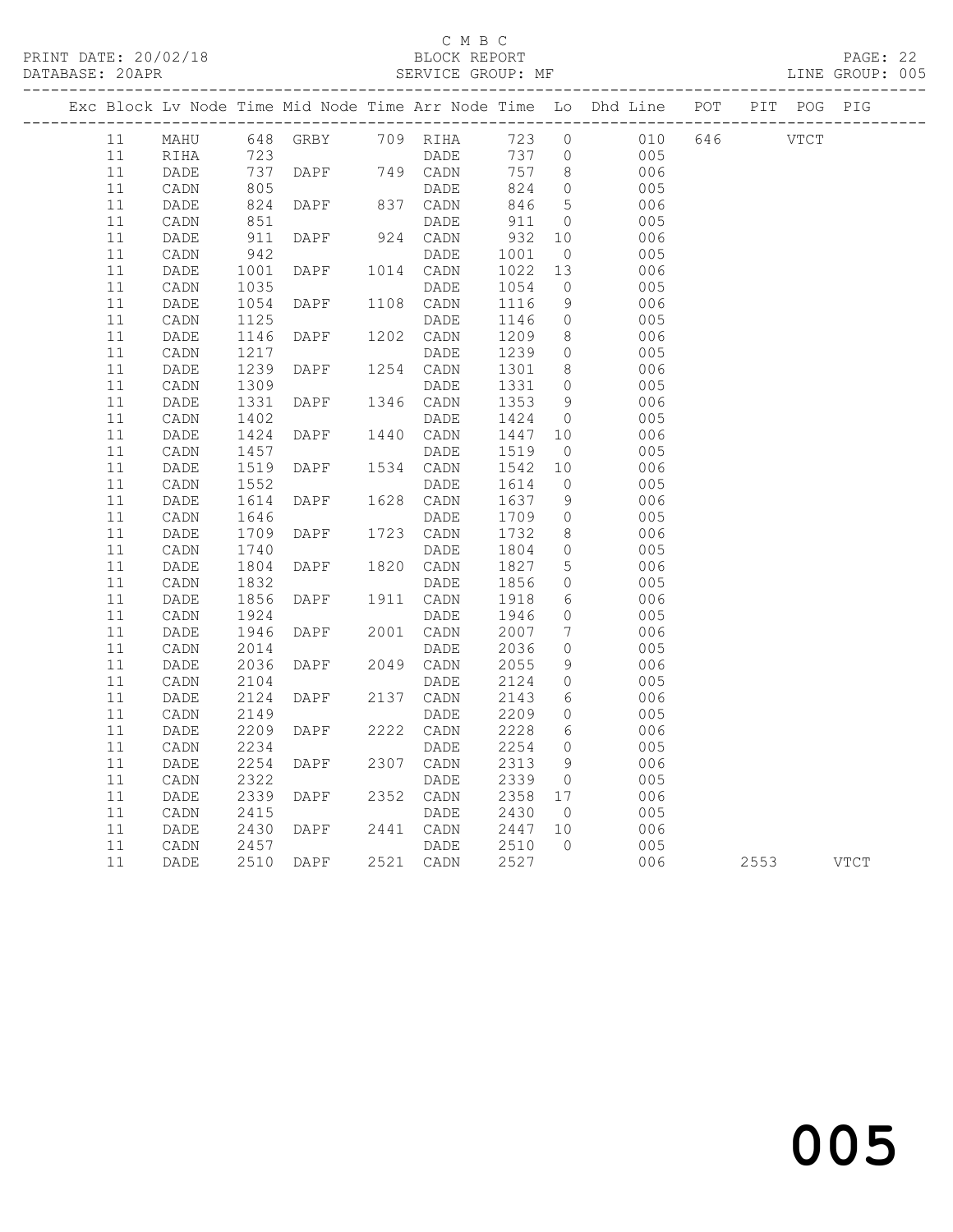## C M B C<br>BLOCK REPORT

#### SERVICE GROUP: MF

|  |          |                   |              |                |      |                     |              |                                  | Exc Block Lv Node Time Mid Node Time Arr Node Time Lo Dhd Line POT PIT POG PIG |           |             |
|--|----------|-------------------|--------------|----------------|------|---------------------|--------------|----------------------------------|--------------------------------------------------------------------------------|-----------|-------------|
|  | 12       | MAHU              |              |                |      |                     |              |                                  | 723 GRBY 746 RIHA 801 0 010                                                    | 721 VTCT  |             |
|  | 12       | RIHA              |              |                |      |                     |              |                                  |                                                                                |           |             |
|  | 12       | DADE              | $801\n\n817$ |                |      | DAPF 830 CADN 839 5 |              |                                  | $\begin{array}{c} 005 \\ 006 \end{array}$                                      |           |             |
|  | 12       | CADN              | 844          |                |      | DADE                | 904          | $\overline{0}$                   | 005                                                                            |           |             |
|  | 12       | DADE              | 904          | DAPF 917 CADN  |      |                     | 925          | 10                               | 006                                                                            |           |             |
|  | 12       | CADN              | 935          |                |      | DADE                | 954          | $\overline{0}$                   | 005                                                                            |           |             |
|  | 12       | DADE              | 954          | DAPF 1007 CADN |      |                     | 1015         | 12                               | 006                                                                            |           |             |
|  | 12       | CADN              | 1027         |                |      | DADE                | 1046         | $\overline{0}$                   | 005                                                                            |           |             |
|  | 12       | DADE              | 1046         | DAPF 1100 CADN |      |                     | 1108 10      |                                  | 006                                                                            |           |             |
|  | 12       | CADN              | 1118         | <b>DAPF</b>    |      | DADE                | 1139         | $\overline{0}$                   | 005                                                                            |           |             |
|  | 12<br>12 | DADE              | 1139         |                |      | 1155 CADN           | 1202<br>1231 | $\overline{7}$<br>$\overline{0}$ | 006                                                                            |           |             |
|  | 12       | CADN<br>DADE      | 1209<br>1231 | <b>DAPF</b>    |      | DADE<br>1246 CADN   | 1253         | 9                                | 005<br>006                                                                     |           |             |
|  | 12       | CADN              | 1302         |                |      | DADE                | 1324         | $\overline{0}$                   | 005                                                                            |           |             |
|  | 12       | DADE              | 1324         | DAPF 1339 CADN |      |                     | 1346         | 8                                | 006                                                                            |           |             |
|  | 12       | CADN              | 1354         |                |      | DADE                | 1416         | $\overline{0}$                   | 005                                                                            |           |             |
|  | 12       | DADE              | 1416         | DAPF           |      | 1432 CADN           | 1439         | 6                                | 006                                                                            |           |             |
|  | 12       | CADN              | 1445         |                |      | DADE                | 1507         | $\overline{0}$                   | 005                                                                            |           |             |
|  | 12       | DADE              | 1507         | <b>DAPF</b>    |      | 1523 CADN           | 1530 11      |                                  | 006                                                                            |           |             |
|  | 12       | CADN              | 1541         |                |      | DADE                | 1603         | $\overline{0}$                   | 005                                                                            |           |             |
|  | 12       | DADE              | 1603         | DAPF 1617 CADN |      |                     | 1626         | 9                                | 006                                                                            |           |             |
|  | 12       | CADN              | 1635         |                |      | DADE                | 1658         | $\overline{0}$                   | 005                                                                            |           |             |
|  | 12       | DADE              | 1658         | DAPF 1712 CADN |      |                     | 1721         | $\overline{7}$                   | 006                                                                            |           |             |
|  | 12       | CADN              | 1728         |                |      | DADE                | 1753         | $\overline{0}$                   | 005                                                                            |           |             |
|  | 12       | DADE              | 1753         | DAPF 1807 CADN |      |                     | 1816         | 9 <sup>°</sup>                   | 006                                                                            |           |             |
|  | $12$     | CADN              | 1825         |                |      | DADE                | 1849         | $\overline{0}$                   | 005                                                                            |           |             |
|  | 12       | DADE              | 1849         | DAPF           |      | 1904 CADN           | 1911         |                                  | 006                                                                            | 1945 VTCT |             |
|  |          |                   |              |                |      |                     |              |                                  |                                                                                |           |             |
|  | 13       | MAHU              | 737          |                |      | GRBY 800 DAHW 808   |              |                                  | $\overline{O}$<br>010                                                          | 735 VTCT  |             |
|  | 13       | DAHW              | 808          |                |      | DADW                | 816          |                                  | $0$ 006                                                                        |           |             |
|  | 13       | DADW              | 816          |                |      | CADS                | 838          | 5 <sup>5</sup>                   | 005                                                                            |           |             |
|  | 13       | CADS              | $0 + 6$      | DAMW 850 DADW  |      |                     | 901          | $\overline{0}$                   | 006                                                                            |           |             |
|  | 13       | DADW              | 901          |                |      | CADS                | 923 11       |                                  | 005                                                                            |           |             |
|  | 13       | CADS              | 934          | DAMW           |      | 941 DADW            | 952          | $\overline{0}$                   | 006                                                                            |           |             |
|  | 13       | DADW              | 952          |                |      | CADS                | 1014         | 13                               | 005                                                                            |           |             |
|  | 13       | CADS              | 1027         | DAMW 1033 DADW |      |                     | 1044         | $\overline{0}$                   | 006                                                                            |           |             |
|  | 13       | DADW              | 1044         |                |      | CADS                | 1106 13      |                                  | 005                                                                            |           |             |
|  | 13       | CADS              | 1119         | DAMW           |      | 1125 DADW           | 1137 0       |                                  | 006                                                                            |           |             |
|  | 13       | DADW              | 1137         |                |      | CADS                | 1159 11      |                                  | 005                                                                            |           |             |
|  |          | 13 CADS 1210 DAMW |              |                |      | 1217 DADW 1229 0    |              |                                  | 006                                                                            |           |             |
|  | 13       | DADW              | 1229         | <b>DAMW</b>    |      | CADS<br>DADW        | 1253         | 10<br>0                          | 005                                                                            |           |             |
|  | 13       | CADS<br>DADW      | 1303         |                | 1310 |                     | 1322         | 7                                | 006                                                                            |           |             |
|  | 13<br>13 | CADS              | 1322<br>1353 | DAMW           | 1400 | CADS<br>DADW        | 1346<br>1414 | 0                                | 005<br>006                                                                     |           |             |
|  | 13       | DADW              | 1414         |                |      | CADS                | 1440         | 11                               | 005                                                                            |           |             |
|  | 13       | CADS              | 1451         | DAMW           | 1458 | DADW                | 1512         | 0                                | 006                                                                            |           |             |
|  | 13       | DADW              | 1512         |                |      | CADS                | 1540         | 11                               | 005                                                                            |           |             |
|  | 13       | CADS              | 1551         | <b>DAMW</b>    | 1558 | DADW                | 1612         | 0                                | 006                                                                            |           |             |
|  | 13       | DADW              | 1612         |                |      | CADS                | 1640         | 11                               | 005                                                                            |           |             |
|  | 13       | CADS              | 1651         | DAMW           | 1659 | DADW                | 1713         | 0                                | 006                                                                            |           |             |
|  | 13       | DADW              | 1713         |                |      | CADS                | 1740         | 11                               | 005                                                                            |           |             |
|  | 13       | CADS              | 1751         | <b>DAMW</b>    | 1759 | DADW                | 1814         | $\circ$                          | 006                                                                            |           |             |
|  | 13       | DADW              | 1814         |                |      | CADS                | 1840         | 11                               | 005                                                                            |           |             |
|  | 13<br>13 | CADS<br>DADW      | 1851<br>1912 | <b>DAMW</b>    | 1858 | DADW<br>CADS        | 1912<br>1934 | $\mathbf{0}$                     | 006<br>005                                                                     | 2006      | <b>VTCT</b> |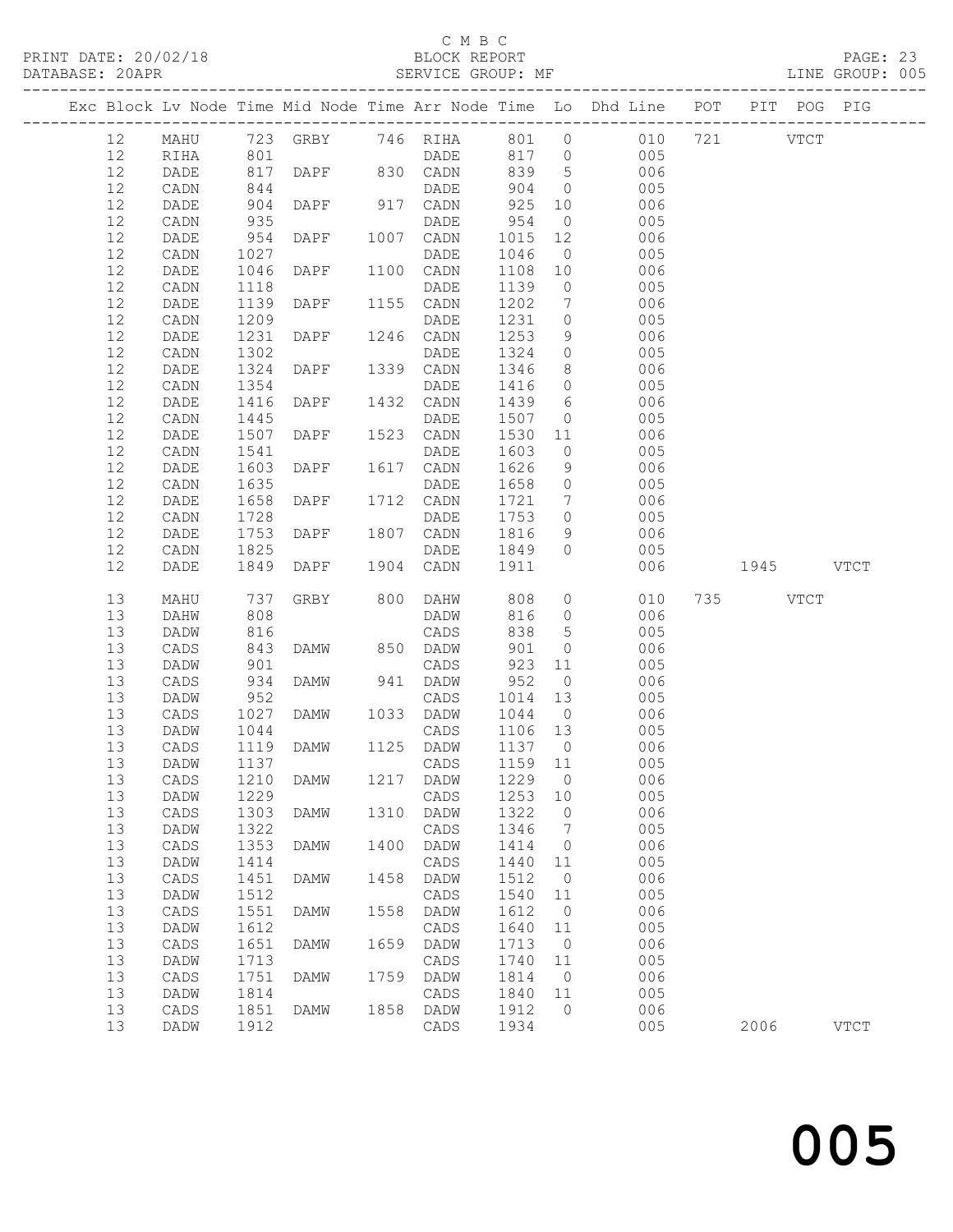## C M B C<br>BLOCK REPORT

#### SERVICE GROUP: MF

|          |              |            |                         |      |                  |            |                     | Exc Block Lv Node Time Mid Node Time Arr Node Time Lo Dhd Line POT |           | PIT POG PIG |             |
|----------|--------------|------------|-------------------------|------|------------------|------------|---------------------|--------------------------------------------------------------------|-----------|-------------|-------------|
| 14       | CADS         |            | 815 DAMW 821 DADW 832 0 |      |                  |            |                     | 006 738                                                            | VTCT      |             |             |
| 14       | DADW         | 832        |                         |      | CADS             | 854        | 9                   | 005                                                                |           |             |             |
| 14       | CADS         | 903        | DAMW 910 DADW           |      |                  | 921        | $\overline{0}$      | 006                                                                |           |             |             |
| 14       | DADW         | 921        |                         |      | CADS             | 943        | $\overline{7}$      | 005                                                                |           |             |             |
| 14       | CADS         | 950        | DAMW                    |      | 956 DADW         | 1007       | $\overline{0}$      | 006                                                                |           |             |             |
| 14       | DADW         | 1007       |                         |      | CADS             | 1029       | 13                  | 005                                                                |           |             |             |
| 14       | CADS         | 1042       | DAMW                    |      | 1048 DADW        | 1059       | $\overline{0}$      | 006                                                                |           |             |             |
| 14       | DADW         | 1059       |                         |      | CADS             | 1121       | 13                  | 005                                                                |           |             |             |
| 14       | CADS         | 1134       | DAMW                    |      | 1140 DADW        | 1152       | $\overline{0}$      | 006                                                                |           |             |             |
| 14       | DADW         | 1152       |                         |      | CADS             | 1214 11    |                     | 005                                                                |           |             |             |
| 14       | CADS         | 1225       | DAMW                    | 1232 | DADW             | 1244       | $\overline{0}$      | 006                                                                |           |             |             |
| 14       | DADW         | 1244       |                         |      | CADS             | 1308       | 10                  | 005                                                                |           |             |             |
| 14       | CADS         | 1318       | DAMW                    |      | 1325 DADW        | 1337       | $\overline{0}$      | 006                                                                |           |             |             |
| 14       | DADW         | 1337       |                         |      | CADS             | 1401       | $\overline{7}$      | 005                                                                |           |             |             |
| 14       | CADS         | 1408       | DAMW                    |      | 1415 DADW        | 1429       | $\overline{0}$      | 006                                                                |           |             |             |
| 14       | DADW         | 1429       |                         |      | CADS             | 1455       | 14                  | 005                                                                |           |             |             |
| 14       | CADS         | 1509       | DAMW                    |      | 1516 DADW        | 1530       | $\overline{0}$      | 006                                                                |           |             |             |
| 14       | DADW         | 1530       |                         |      | CADS             | 1558       | 10                  | 005                                                                |           |             |             |
|          |              | 1608       | DAMW                    |      | 1615 DADW        | 1629       | $\overline{0}$      | 006                                                                |           |             |             |
| 14       | CADS         | 1629       |                         |      |                  |            |                     | 005                                                                |           |             |             |
| 14       | DADW         |            |                         |      | CADS             | 1656       | 12                  |                                                                    |           |             |             |
| 14       | CADS         | 1708       | DAMW                    |      | 1716 DADW        | 1730       | $\overline{0}$      | 006                                                                |           |             |             |
| 14       | DADW         | 1730       |                         |      | CADS             | 1756 15    |                     | 005                                                                |           |             |             |
| 14       | CADS         | 1811       | DAMW                    |      | 1819 DADW        | 1833       | $\overline{0}$      | 006                                                                |           |             |             |
| 14       | DADW         | 1833       |                         |      | CADS             | 1856       | 9                   | 005                                                                |           |             |             |
| 14       | CADS         | 1905       | DAMW                    |      | 1912 DADW        | 1926       | $\overline{0}$      | 006                                                                |           |             |             |
| 14       | DADW         | 1926       |                         |      | CADS             | 1948       |                     | 005                                                                | 2020 VTCT |             |             |
| 20       |              |            |                         |      | 639 DADW         | 648        |                     | $\overline{0}$<br>006                                              | 600 VTCT  |             |             |
|          | CADS<br>DADW | 634<br>648 | DAMW                    |      |                  | 706        | 8                   | 005                                                                |           |             |             |
| 20<br>20 |              | 714        |                         |      | CADS<br>720 DADW | 730        | $\circ$             | 006                                                                |           |             |             |
|          | CADS         |            | DAMW                    |      |                  |            |                     |                                                                    |           |             |             |
| 20       | DADW         | 730        |                         |      | CADS             | 750<br>820 | 13                  | 005                                                                |           |             |             |
| 20<br>20 | CADS         | 803<br>820 | DAMW                    |      | 809 DADW         | 842        | $\overline{0}$<br>6 | 006<br>005                                                         |           |             |             |
|          | DADW         |            |                         |      | CADS             |            |                     |                                                                    |           |             |             |
| 20       | CADS         | 848        | DAMW                    |      | 855 DADW         | 906        | $\circ$             | 006                                                                |           |             |             |
| 20       | DADW         | 906        |                         |      | CADS             | 928        |                     | 005                                                                |           | 958 VTCT    |             |
| 21       | MAHU         | 631        | GRBY 650 RIHA           |      |                  | 703        | $\circ$             | 010                                                                | 629 VTCT  |             |             |
| 21       | RIHA         | 703        |                         |      | DADE             | 717        | $\overline{0}$      | 005                                                                |           |             |             |
| 21       | DADE         | 717        | DAPF 729 CADN           |      |                  | 737        | $7\phantom{.}$      | 006                                                                |           |             |             |
|          | 21 CADN      |            | 744 DADE                |      |                  |            | 803 0               | 005                                                                |           |             |             |
| 21       | DADE         | 803        | DAPF                    | 816  | CADN             | 824        | 5                   | 006                                                                |           |             |             |
| 21       | CADN         | 829        |                         |      | DADE             | 849        | $\Omega$            | 005                                                                |           |             |             |
| 21       | DADE         | 849        | DAPF                    |      | 902 CADN         | 911        |                     | 006                                                                | 946       |             | <b>VTCT</b> |
|          |              |            |                         |      |                  |            |                     |                                                                    |           |             |             |
| 22       | MAHU         | 704        | GRBY                    | 727  | DAHW             | 735        | 0                   | 010                                                                | 702 VTCT  |             |             |
| 22       | DAHW         | 735        |                         |      | DADW             | 742        | $\circ$             | 006                                                                |           |             |             |
| 22       | DADW         | 742        |                         |      | CADS             | 802        | 9                   | 005                                                                |           |             |             |
| 22       | CADS         | 811        | <b>DAMW</b>             |      | 817 DADW         | 828        | 0                   | 006                                                                |           |             |             |
| 22       | DADW         | 828        |                         |      | CADS             | 850        | 8                   | 005                                                                |           |             |             |
| 22       | CADS         | 858        | DAMW                    |      | 905 DADW         | 916        | $\Omega$            | 006                                                                |           |             |             |
| 22       | DADW         | 916        |                         |      | CADS             | 938        |                     | 005                                                                | 1008 VTCT |             |             |
|          |              |            |                         |      |                  |            |                     |                                                                    |           |             |             |
| 23       | MAHU         | 706        | GRBY                    | 729  | RIHA             | 743        | $\circ$             | 010                                                                | 704 VTCT  |             |             |
| 23       | RIHA         | 743        |                         |      | DADE             | 759        | $\circ$             | 005                                                                |           |             |             |
| 23       | DADE         | 759        | DAPF                    |      | 812 CADN         | 820        | 5                   | 006                                                                |           |             |             |
| 23       | CADN         | 825        |                         |      | DADE             | 844        | 0                   | 005                                                                |           |             |             |
| 23       | DADE         | 844        | DAPF                    |      | 857 CADN         | 906        |                     | 006                                                                |           | 941         | <b>VTCT</b> |
|          |              |            |                         |      |                  |            |                     |                                                                    |           |             |             |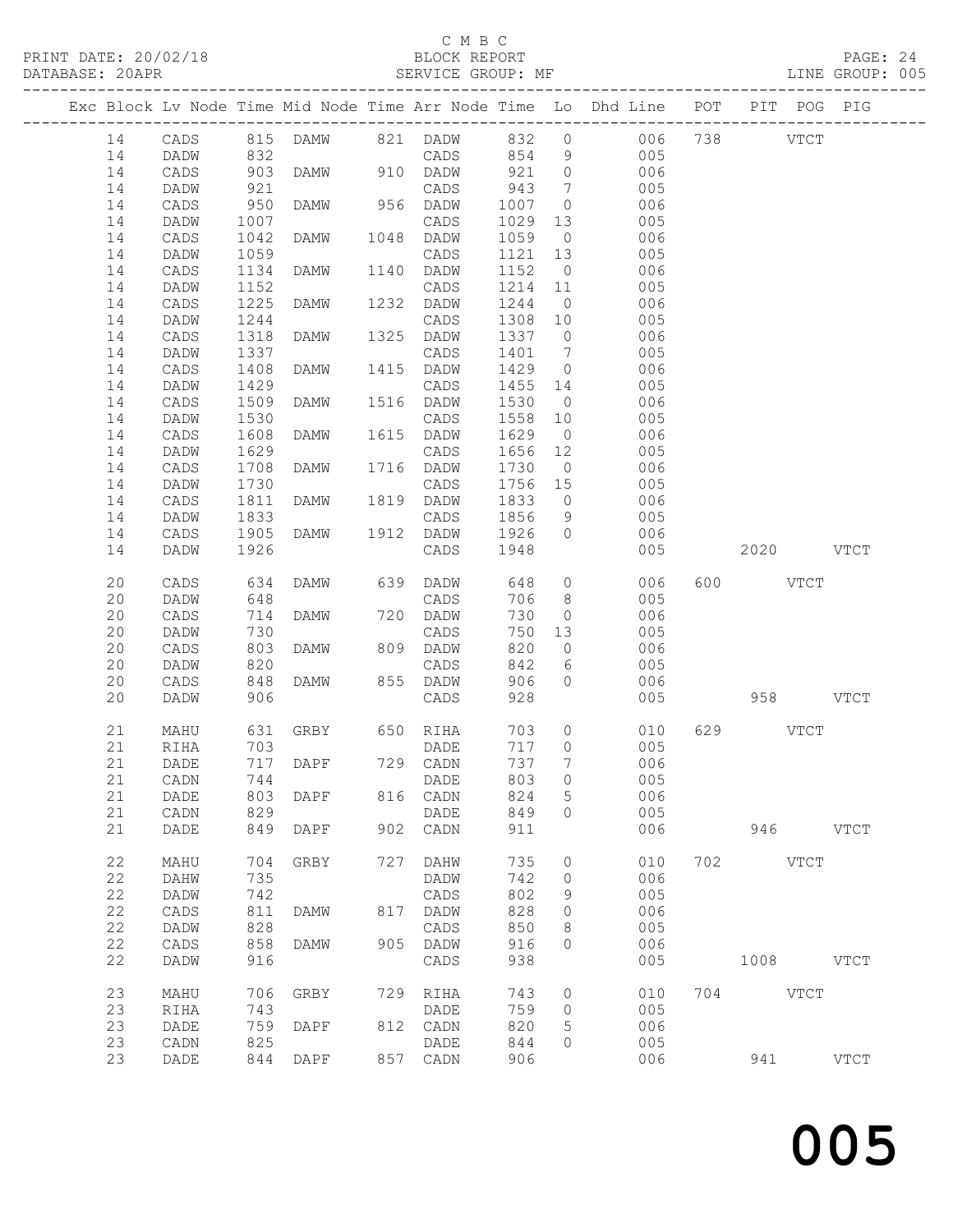# C M B C<br>BLOCK REPORT<br>SERVICE GROUP: MF

|        |                 |            |                |      | ∪ ⊔ ⊔ ∪                                                                        |         |                |                                                                                        |           |          |             |               |  |
|--------|-----------------|------------|----------------|------|--------------------------------------------------------------------------------|---------|----------------|----------------------------------------------------------------------------------------|-----------|----------|-------------|---------------|--|
|        |                 |            |                |      | Exc Block Lv Node Time Mid Node Time Arr Node Time Lo Dhd Line POT PIT POG PIG |         |                |                                                                                        |           |          |             |               |  |
| 24     | MAHU            |            |                |      | 722 GRBY 745 DAHW 754 0 010 720 VTCT                                           |         |                |                                                                                        |           |          |             |               |  |
| 24     | DAHW            |            |                |      | DADW                                                                           |         |                |                                                                                        |           |          |             |               |  |
| 24     | DADW            | 754<br>802 |                |      | CADS                                                                           |         |                |                                                                                        |           |          |             |               |  |
| 24     | CADS            | 830        |                |      | DAMW 837 DADW                                                                  |         |                | $\begin{array}{cccc} 802 & 0 & 006 \\ 824 & 6 & 005 \\ 848 & 0 & 006 \end{array}$      |           |          |             |               |  |
| 24     | DADW            | 848        |                |      | CADS                                                                           | 910     |                | 005                                                                                    | 940 VTCT  |          |             |               |  |
| 25     | CADS            | 740        | DAMW 746 DADW  |      |                                                                                |         |                | 757 0 006                                                                              |           | 703 VTCT |             |               |  |
| 25     | DADW            | 757        |                |      | CADS                                                                           | 819     |                | 8005                                                                                   |           |          |             |               |  |
| 25     | CADS            | 827        | DAMW           |      | 833 DADW                                                                       | 844     |                | $0 0 06$                                                                               |           |          |             |               |  |
| 25     | DADW            | 844        |                |      |                                                                                | 906     |                | 12 005                                                                                 |           |          |             |               |  |
| 25     | CADS            |            |                |      |                                                                                | 936     | $\overline{0}$ | 006                                                                                    |           |          |             |               |  |
| 25     | DADW            | 918<br>936 |                |      | CADS                                                                           | 958     |                | 005                                                                                    | 1028 VTCT |          |             |               |  |
| 30     | CADN            | 1420       |                |      | DADE                                                                           | 1442    |                | 0 005 1340 VTCT                                                                        |           |          |             |               |  |
| 30     | DADE            | 1442       | DAPF 1458 CADN |      |                                                                                |         |                | 1505  10  006<br>1537  0  005                                                          |           |          |             |               |  |
| 30     | CADN            | 1515       |                |      | DADE                                                                           | 1537    |                |                                                                                        |           |          |             |               |  |
| 30     | DADE            | 1537       | DAPF           |      | 1551 CADN                                                                      | 1600    |                | 8 006                                                                                  |           |          |             |               |  |
| 30     | CADN            | 1608       |                |      | DADE                                                                           | 1630    |                | $0\qquad \qquad 005$                                                                   |           |          |             |               |  |
| 30     | DADE            | 1630       | DAPF           |      | 1644 CADN                                                                      |         |                | 1653 7 006<br>1725 0 005                                                               |           |          |             |               |  |
| 30     | $\mathtt{CADN}$ | 1700       |                |      | DADE                                                                           |         |                |                                                                                        |           |          |             |               |  |
| 30     | DADE            | 1725       | DAPF           |      | 1739 CADN                                                                      | 1748    |                | 8 006                                                                                  |           |          |             |               |  |
| 30     | CADN            | 1756       |                |      | DADE                                                                           | 1820    |                | $0\qquad \qquad 005$                                                                   |           |          |             |               |  |
| 30     | DADE            | 1820       | DAPF           |      | 1836 CADN                                                                      | 1843    |                |                                                                                        |           |          |             |               |  |
| 30     | $\mathtt{CADN}$ | 1853       |                |      | DADE                                                                           | 1917    |                | $\begin{array}{ccc} 10 & \quad & 006 \\ 0 & \quad & 005 \end{array}$                   |           |          |             |               |  |
| 30     | DADE            | 1917       | DAPF           |      | 1932 CADN                                                                      | 1938    |                | $\begin{array}{ccc} 6 & 006 \end{array}$                                               |           |          |             |               |  |
| 30     | CADN            | 1944       |                |      | DADE                                                                           |         |                | 2006 0 005                                                                             |           |          |             |               |  |
| 30     | DADE            | 2006       | DAPF           |      | 2021 CADN                                                                      |         |                | 2027 7 006                                                                             |           |          |             |               |  |
| 30     | CADN            | 2034       |                |      | DADE                                                                           | 2056 0  |                | 005                                                                                    |           |          |             |               |  |
| 30     | DADE            | 2056       | DAPF           |      | 2109 CADN                                                                      | 2115    |                | 006                                                                                    | 2145 VTCT |          |             |               |  |
| 31     | DAHW            | 1426       |                |      | DADW                                                                           |         |                | 1437 0 006 1354 VTCT                                                                   |           |          |             |               |  |
| 31     | DADW            | 1437       |                |      | CADS                                                                           | 1505 10 |                | 005                                                                                    |           |          |             |               |  |
| 31     | CADS            | 1515       | DAMW 1522 DADW |      |                                                                                | 1536    |                | $0 0 06$                                                                               |           |          |             |               |  |
| 31     | DADW            | 1536       |                |      | CADS                                                                           |         |                | 1604 9 005                                                                             |           |          |             |               |  |
| 31     | CADS            | 1613       | DAMW 1621 DADW |      |                                                                                |         |                | 1635 0 006                                                                             |           |          |             |               |  |
| 31     | DADW            | 1635       |                |      | CADS                                                                           | 1702 11 |                |                                                                                        |           |          |             |               |  |
| 31     | CADS            |            | 1713 DAMW      |      | 1721 DADW                                                                      | 1735    |                | $\begin{array}{ccc} 11 & \hspace{1.5cm} & 005 \\ 0 & \hspace{1.5cm} & 006 \end{array}$ |           |          |             |               |  |
| $31\,$ | DADW            | 1735       |                |      | CADS                                                                           | 1801    |                | 005                                                                                    |           | 1840     |             | VTCT          |  |
| 32     | CADN            | 1451       |                |      | DADE                                                                           | 1513    | 0              | 005                                                                                    | 1411      |          | <b>VTCT</b> |               |  |
| 32     | DADE            | 1513       | DAPF           | 1529 | CADN                                                                           | 1536    | 10             | 006                                                                                    |           |          |             |               |  |
| 32     | CADN            | 1546       |                |      | DADE                                                                           | 1608    | 0              | 005                                                                                    |           |          |             |               |  |
| 32     | DADE            | 1608       | DAPF           | 1622 | CADN                                                                           | 1631    | 9              | 006                                                                                    |           |          |             |               |  |
| 32     | CADN            | 1640       |                |      | DADE                                                                           | 1703    | 0              | 005                                                                                    |           |          |             |               |  |
| 32     | $\mathtt{DADE}$ | 1703       | DAPF           | 1717 | CADN                                                                           | 1726    | 7              | 006                                                                                    |           |          |             |               |  |
| 32     | CADN            | 1733       |                |      | $\mathtt{DADE}$                                                                | 1758    | $\circ$        | 005                                                                                    |           |          |             |               |  |
| 32     | DADE            | 1758       | DAPF           | 1812 | CADN                                                                           | 1821    |                | 006                                                                                    |           | 1858     |             | <b>VTCT</b>   |  |
| 33     | CADS            | 1503       | DAMW           | 1510 | DADW                                                                           | 1524    | $\circ$        | 006                                                                                    | 1423      |          | <b>VTCT</b> |               |  |
| 33     | DADW            | 1524       |                |      | CADS                                                                           | 1552    | 11             | 005                                                                                    |           |          |             |               |  |
| 33     | CADS            | 1603       | DAMW           | 1610 | DADW                                                                           | 1624    | 0              | 006                                                                                    |           |          |             |               |  |
| 33     | DADW            | 1624       |                |      | CADS                                                                           | 1651    | 11             | 005                                                                                    |           |          |             |               |  |
| 33     | $\mathtt{CADS}$ | 1702       | DAMW           | 1710 | DADW                                                                           | 1724    | $\circ$        | 006                                                                                    |           |          |             |               |  |
| 33     | DADW            | 1724       |                |      | CADS                                                                           | 1751    | 12             | 005                                                                                    |           |          |             |               |  |
| 33     | CADS            | 1803       | DAMW           | 1811 | DADW                                                                           | 1826    | $\circ$        | 006                                                                                    |           |          |             |               |  |
| 33     | DADW            | 1826       |                |      | $\mathtt{CADS}$                                                                | 1852    |                | 005                                                                                    |           | 1931     |             | $_{\rm VTCT}$ |  |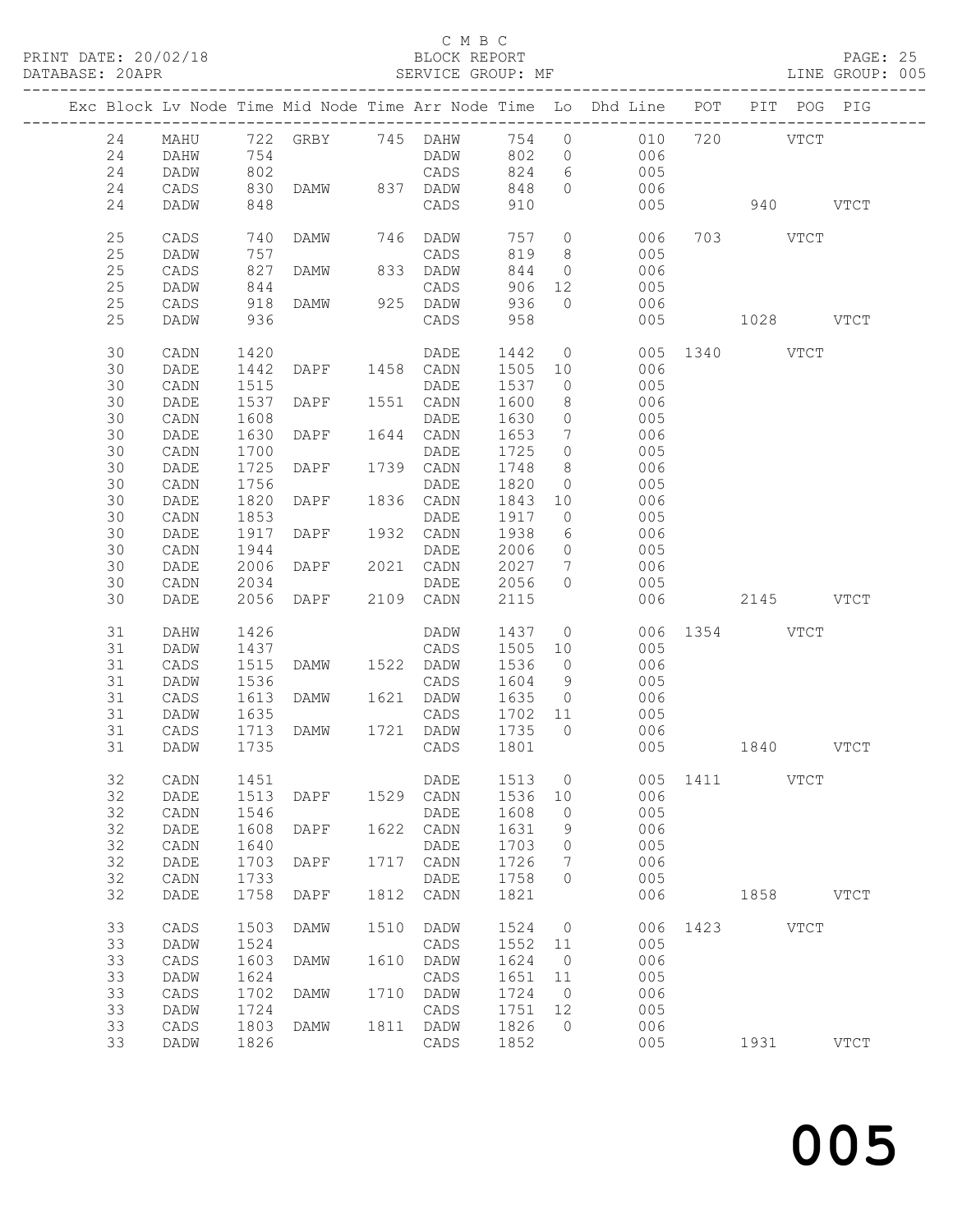#### C M B C BLOCK REPORT<br>SERVICE GROUP: MF

| PRINT DATE: 20/02/18 BLOCK REPORT<br>DATABASE: 20APR |      |      | SERVICE GROUP: MF |      |           |        |                | LINE GROUP: 005                                                                |               |           | PAGE: 26 |  |
|------------------------------------------------------|------|------|-------------------|------|-----------|--------|----------------|--------------------------------------------------------------------------------|---------------|-----------|----------|--|
|                                                      |      |      |                   |      |           |        |                | Exc Block Lv Node Time Mid Node Time Arr Node Time Lo Dhd Line POT PIT POG PIG |               |           |          |  |
| 34                                                   | CADN |      |                   |      |           |        |                |                                                                                |               |           |          |  |
| 34                                                   | DADE | 1553 | DAPF 1607 CADN    |      |           | 1616   |                | 8<br>006                                                                       |               |           |          |  |
| 34                                                   | CADN | 1624 |                   |      | DADE      | 1647   |                | $\bigcap$<br>005                                                               |               |           |          |  |
| 34                                                   | DADE | 1647 | DAPF 1701 CADN    |      |           | 1710   | $7\phantom{0}$ | 006                                                                            |               |           |          |  |
| 34                                                   | CADN | 1717 |                   |      | DADE      | 1742   |                | $\Omega$<br>005                                                                |               |           |          |  |
| 34                                                   | DADE | 1742 | DAPF 1756 CADN    |      |           | 1805   |                | 006                                                                            |               |           |          |  |
| 34                                                   | CADN | 1813 |                   |      | DADE      | 1837   | $\cap$         | 005                                                                            |               |           |          |  |
| 34                                                   | DADE | 1837 | DAPF              | 1852 | CADN      | 1859   |                |                                                                                | 006 1936 VTCT |           |          |  |
| 35                                                   | CADS | 1539 | DAMW              | 1546 | DADW      | 1600 0 |                |                                                                                | 006 1459 VTCT |           |          |  |
| 35                                                   | DADW | 1600 |                   |      | CADS      | 1628   | 12             | 005                                                                            |               |           |          |  |
| 35                                                   | CADS | 1640 | DAMW              |      | 1648 DADW | 1702   | $\overline{0}$ | 006                                                                            |               |           |          |  |
| 35                                                   | DADW | 1702 |                   |      | CADS      | 1729   |                | 11 - 1<br>005                                                                  |               |           |          |  |
| 35                                                   | CADS | 1740 | DAMW              | 1748 | DADW      | 1803   |                | 006<br>$\bigcap$                                                               |               |           |          |  |
| 35                                                   | DADW | 1803 |                   |      | CADS      | 1829   |                |                                                                                | 005           | 1908 VTCT |          |  |
| 36                                                   | CADS | 1629 | DAMW              | 1637 | DADW      | 1651 0 |                |                                                                                | 006 1549 VTCT |           |          |  |
| 36                                                   | DADW | 1651 |                   |      | CADS      | 1718   | 11             | 005                                                                            |               |           |          |  |
| 36                                                   | CADS | 1729 | DAMW              | 1737 | DADW      | 1752   | $\bigcirc$     | 006                                                                            |               |           |          |  |
| 36                                                   | DADW | 1752 |                   |      | CADS      | 1818   |                | 11<br>005                                                                      |               |           |          |  |
| 36                                                   | CADS | 1829 | DAMW 1837         |      | DADW      | 1851   |                | $\Omega$<br>006                                                                |               |           |          |  |
| 36                                                   | DADW | 1851 |                   |      | CADS      | 1914   |                |                                                                                | 005 1946 VTCT |           |          |  |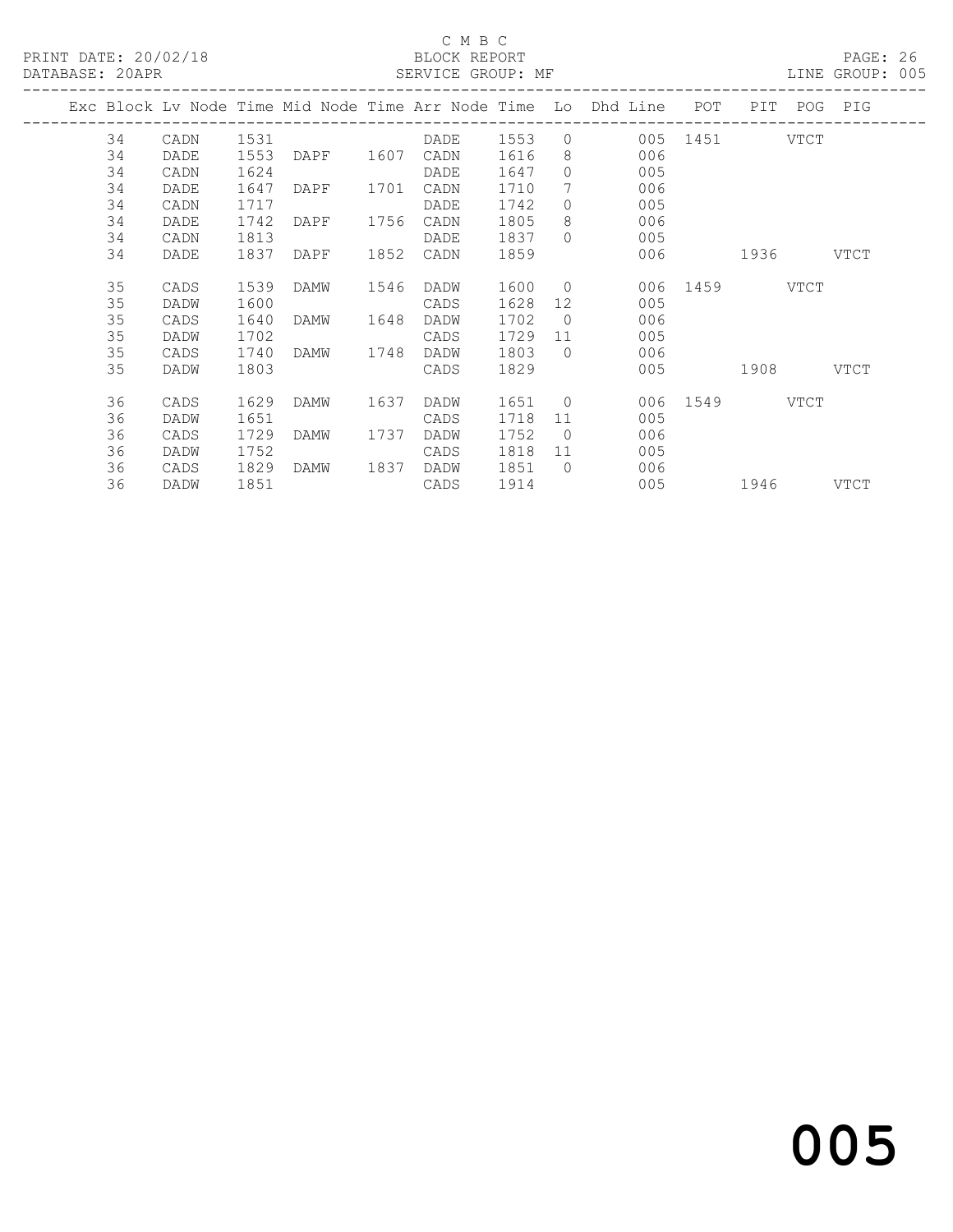|                                                                          |                                                                                                          |                                                                                                                                                                    |                                                                                                                            |                                                                                                                                                                                  |                                                                                                                   |                                                                                                                                                                                |                                                                                                                 |                                                          | Exc Block Lv Node Time Mid Node Time Arr Node Time Lo Dhd Line POT PIT POG PIG                                                                                                                           |                         |                          |             |                            |  |
|--------------------------------------------------------------------------|----------------------------------------------------------------------------------------------------------|--------------------------------------------------------------------------------------------------------------------------------------------------------------------|----------------------------------------------------------------------------------------------------------------------------|----------------------------------------------------------------------------------------------------------------------------------------------------------------------------------|-------------------------------------------------------------------------------------------------------------------|--------------------------------------------------------------------------------------------------------------------------------------------------------------------------------|-----------------------------------------------------------------------------------------------------------------|----------------------------------------------------------|----------------------------------------------------------------------------------------------------------------------------------------------------------------------------------------------------------|-------------------------|--------------------------|-------------|----------------------------|--|
|                                                                          | 30<br>30<br>30<br>30<br>30<br>30<br>30<br>30<br>30<br>30<br>31<br>31<br>31<br>31<br>31<br>31<br>31<br>31 | PNHM<br>DULP<br>NAST<br>DULP<br>NAST<br>DULP<br>NAST<br>DULP<br>NAST<br>DULP<br>DULP<br>NAST<br>$\texttt{DULP}$<br>NAST<br>$\texttt{DULP}$<br>NAST<br>DULP<br>NAST | 732<br>$900$<br>$1031$<br>1159<br>1329<br>1501<br>1643<br>1828<br>523<br>632<br>753<br>931<br>1100<br>1230<br>1358<br>1533 | 619 5GRN<br>PNHM<br>5GRN<br>PNHM<br>5GRN<br>PNHM<br>5GRN<br>PNHM<br>5GRN<br>5GRN<br>PNHM<br>5GRN<br>PNHM<br>5GRN<br>PNHM<br>5GRN<br>PNHM                                         | 1227<br>1403<br>1534<br>1720<br>1858<br>545<br>821<br>1004<br>1127<br>1303<br>1427<br>1608                        | 642 NAST 722 10<br>927 NAST 1013 18<br>1103 DULP 1147 12<br>NAST 1313<br>DULP 1449 12<br>NAST<br>NAST 619 13<br>702 DULP<br>NAST<br>DULP<br>NAST<br>DULP<br>NAST<br>DULP 1656  | 1944<br>739 14<br>908<br>1047 13<br>1212<br>1348<br>1518                                                        | 23<br>18<br>10<br>15<br>12                               | 540 PNHM 540 DULP 611 8 007 506 VTCT<br>007<br>805 DULP 845 15 007<br>007<br>007<br>16 007<br>007<br>NAST 1626 17 007<br>DULP 1811 17 007<br>007<br>007<br>007<br>007<br>007<br>007<br>007<br>007<br>007 |                         | 2017 VTCT<br>458 VTCT    |             |                            |  |
| GR 31<br>#GR 31                                                          | 31<br>31<br>31                                                                                           | DULP<br>NAST<br>DULP<br>NAST<br>NAST                                                                                                                               | 1708<br>1849<br>2014<br>2131<br>2131                                                                                       | 5GRN<br>PNHM<br>5GRN<br>PNHM<br>PNHM                                                                                                                                             | 1738<br>1918<br>2038<br>2157<br>2157                                                                              | NAST<br>DULP<br>NAST<br>DULP 2236<br>DULP                                                                                                                                      | 1828<br>2236                                                                                                    | 21                                                       | 007<br>2001 13 007<br>2119 12 007                                                                                                                                                                        | 007 2249 VTCT<br>007 00 | 2249 VTCT                |             |                            |  |
| GR 32<br>#GR 32<br>GR 32<br>#GR 32<br>GR 32<br>#GR 32<br>GR 32<br>#GR 32 | 32<br>32<br>32<br>32<br>32<br>32<br>32<br>32<br>32                                                       | DULP<br>NAST<br>DULP<br>NAST<br>DULP<br>NAST<br>DULP<br>DULP<br>NAST<br>DULP<br>DULP<br>NAST<br>NAST<br>DULP<br>$\texttt{DULP}$<br>NAST<br>NAST                    | 546<br>658<br>817<br>947<br>1115<br>1245<br>1728<br>1907<br>2034<br>2034<br>2151<br>2151<br>2301<br>2301<br>2407<br>2407   | 5GRN<br>PNHM<br>5GRN<br>PNHM<br>5GRN<br>PNHM<br>1413 5GRN<br>32 NAST 1544 PNHM 1619 DULP 1710 18<br>5GRN<br>PNHM<br>5GRN<br>5GRN<br>PNHM<br>PNHM<br>5GRN<br>5GRN<br>PNHM<br>PNHM | 608<br>729<br>845<br>1019<br>1142<br>1758<br>1936<br>2058<br>2058<br>2217<br>2217<br>2320<br>2320<br>2429<br>2429 | NAST<br>DULP<br>NAST<br>DULP<br>NAST<br>1318 DULP 1403 10<br>1442 NAST<br>NAST<br>DULP<br>NAST<br>NAST<br>DULP<br>DULP<br>NAST<br>$\ensuremath{\mathsf{NAST}}$<br>DULP<br>DULP | 646<br>806 11<br>932<br>1534 10<br>1845<br>2019<br>2139<br>2139<br>2256<br>2256<br>2400<br>2400<br>2504<br>2504 | 15<br>22<br>15<br>12<br>12<br>$\mathsf S$<br>5<br>7<br>7 | 12 0<br>007<br>007<br>007<br>007<br>007<br>007<br>007<br>007<br>007<br>007<br>007<br>007<br>007<br>007<br>007<br>007<br>007<br>007                                                                       |                         | 521 VTCT<br>2517<br>2517 |             | <b>VTCT</b><br><b>VTCT</b> |  |
|                                                                          | 33<br>33<br>33<br>33<br>33<br>33<br>33<br>33                                                             | NAST<br>DULP<br>NAST<br><b>DULP</b><br>NAST<br>DULP<br>NAST<br>DULP                                                                                                | 554<br>706<br>831<br>1000<br>1131<br>1259<br>1429<br>1600                                                                  | PNHM<br>5GRN<br>PNHM<br>5GRN<br>PNHM<br>5GRN<br>PNHM<br>5GRN                                                                                                                     | 620<br>733<br>905<br>1027<br>1203<br>1327<br>1503<br>1634                                                         | <b>DULP</b><br>NAST<br>$\texttt{DULP}$<br>NAST<br>DULP<br>NAST<br>DULP<br>NAST                                                                                                 | 654<br>816<br>946<br>1112<br>1248<br>1416<br>1549<br>1729                                                       | 12<br>5<br>14<br>19<br>11<br>13<br>11                    | 007<br>007<br>10<br>007<br>007<br>007<br>007<br>007<br>007                                                                                                                                               | 521                     | 1809                     | <b>VTCT</b> | <b>VTCT</b>                |  |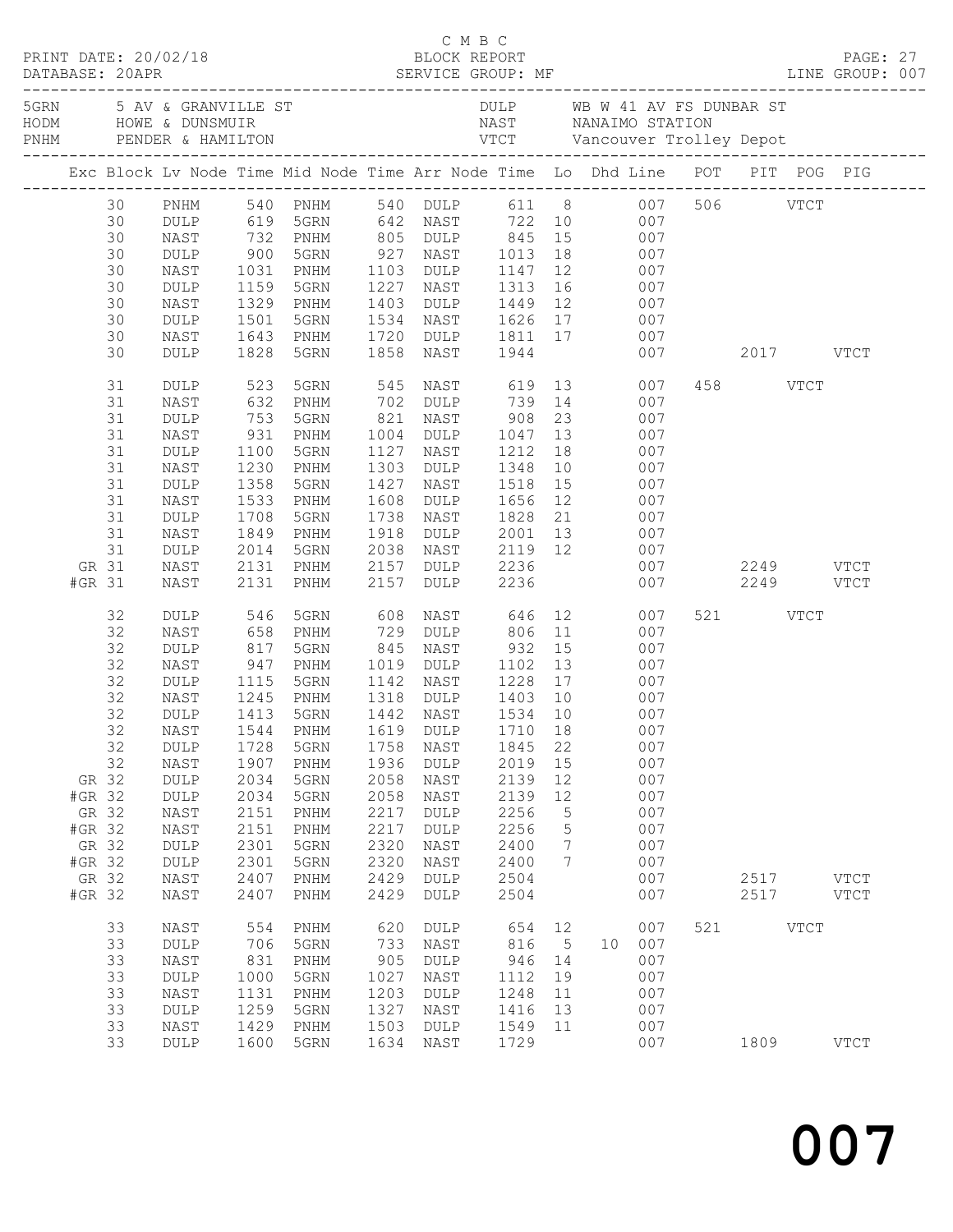### C M B C<br>
C M B C<br>
ELOCK REPORT DATABASE: 20APR SERVICE GROUP: MF LINE GROUP: 007

|        |    |                 |            |                              |            |                 |      |                 | Exc Block Lv Node Time Mid Node Time Arr Node Time Lo Dhd Line POT PIT POG PIG |             |      |
|--------|----|-----------------|------------|------------------------------|------------|-----------------|------|-----------------|--------------------------------------------------------------------------------|-------------|------|
|        | 34 | DULP            |            | 605 5GRN 627 NAST            |            |                 |      |                 | 706 14<br>007                                                                  | 540 VTCT    |      |
|        | 34 | NAST            | 720<br>845 | PNHM                         | 753<br>912 | DULP            | 833  |                 | 12<br>007                                                                      |             |      |
|        | 34 | $\texttt{DULP}$ |            | 5GRN                         |            | NAST            | 958  | 18              | 007                                                                            |             |      |
|        | 34 | NAST            | 1016       | PNHM                         | 1048       | DULP            | 1132 | 12              | 007                                                                            |             |      |
|        | 34 | <b>DULP</b>     | 1144       | 5GRN                         | 1212       | NAST            | 1258 | 16              | 007                                                                            |             |      |
|        | 34 | NAST            | 1314       | PNHM                         | 1348       | $\texttt{DULP}$ | 1434 | 18              | 007                                                                            |             |      |
|        | 34 | $\texttt{DULP}$ | 1452       | 5GRN                         | 1522       | NAST            | 1614 | 19              | 007                                                                            |             |      |
|        | 34 | NAST            | 1633       | PNHM                         | 1708       | $\texttt{DULP}$ | 1759 | 9               | 007                                                                            |             |      |
|        | 34 | $\texttt{DULP}$ | 1808       | 5GRN                         | 1838       | NAST            | 1924 | 25              | 007                                                                            |             |      |
|        | 34 | NAST            | 1949       | PNHM                         | 2017       | DULP            | 2059 | 17              | 007                                                                            |             |      |
| GR 34  |    | $\texttt{DULP}$ | 2116       | 5GRN                         | 2138       | NAST            | 2219 | 12              | 007                                                                            |             |      |
| #GR 34 |    | <b>DULP</b>     | 2116       | 5GRN                         | 2138       | NAST            | 2219 | 12              | 007                                                                            |             |      |
| GR 34  |    | $\mathtt{NAST}$ | 2231       | PNHM                         | 2257       | <b>DULP</b>     | 2335 | $5\overline{)}$ | 007                                                                            |             |      |
| #GR 34 |    | $\mathtt{NAST}$ | 2231       | $\mathop{\rm PNHM}\nolimits$ | 2257       | DULP            | 2335 | $5\overline{)}$ | 007                                                                            |             |      |
| GR 34  |    | $\texttt{DULP}$ | 2340       | 5GRN                         | 2359       | NAST            | 2434 |                 | 007                                                                            | $2504$ VTCT |      |
| #GR 34 |    | <b>DULP</b>     | 2340       | 5GRN                         | 2359       | NAST            | 2434 |                 | 007                                                                            | 2504        | VTCT |
|        | 35 | NAST            | 616<br>729 | PNHM                         | 642        | DULP            | 718  | 11              | 007                                                                            | 543 VTCT    |      |
|        | 35 | $\texttt{DULP}$ |            | 5GRN                         | 757        | NAST            | 841  | 18              | 007                                                                            |             |      |
|        | 35 | NAST            | 859        | PNHM                         | 932        | DULP            | 1013 | 17              | 007                                                                            |             |      |
|        | 35 | $\texttt{DULP}$ | 1030       | 5GRN                         | 1057       | NAST            | 1142 | 18              | 007                                                                            |             |      |
|        | 35 | NAST            | 1200       | PNHM                         | 1233       | DULP            | 1318 | 10              | 007                                                                            |             |      |
|        | 35 | $\texttt{DULP}$ | 1328       | 5GRN                         | 1357       | NAST            | 1448 | 19              | 007                                                                            |             |      |
|        | 35 | NAST            | 1507       | PNHM                         | 1542       | DULP            | 1630 | 6               | 007                                                                            |             |      |
|        | 35 | DULP            | 1636       | 5GRN                         | 1710       | NAST            | 1805 |                 | 007                                                                            | 1845 VTCT   |      |
|        | 36 | $\texttt{DULP}$ | 633        | 5GRN                         | 657        | NAST            | 738  |                 | 18<br>007                                                                      | 607 VTCT    |      |
|        | 36 | NAST            | 756        | PNHM                         | 829        | DULP            | 909  | 21              | 007                                                                            |             |      |
|        | 36 | $\texttt{DULP}$ | 930        | 5GRN                         | 957        | NAST            | 1043 | 18              | 007                                                                            |             |      |
|        | 36 | NAST            | 1101       | PNHM                         | 1133       | DULP            | 1218 | 11              | 007                                                                            |             |      |
|        | 36 | DULP            | 1229       | 5GRN                         | 1257       | NAST            | 1346 | 13              | 007                                                                            |             |      |
|        | 36 | NAST            | 1359       | PNHM                         | 1433       | $\texttt{DULP}$ | 1519 | $6\overline{6}$ | 007                                                                            |             |      |
|        | 36 | <b>DULP</b>     | 1525       | 5GRN                         | 1558       | NAST            | 1652 | 17              | 007                                                                            |             |      |
|        | 36 | NAST            | 1709       | PNHM                         | 1745       | DULP            | 1835 | 14              | 007                                                                            |             |      |
|        | 36 | $\texttt{DULP}$ | 1849       | 5GRN                         | 1918       | NAST            | 2003 | $6\overline{6}$ | 007                                                                            |             |      |
|        | 36 | NAST            | 2009       | PNHM                         | 2037       | $\texttt{DULP}$ | 2119 | 17              | 007                                                                            |             |      |
| GR 36  |    | $\texttt{DULP}$ | 2136       | 5GRN                         | 2158       | NAST            | 2239 | 12              | 007                                                                            |             |      |
| #GR 36 |    | DULP            | 2136       | 5GRN                         | 2158       | NAST            | 2239 | 12              | 007                                                                            |             |      |
| GR 36  |    | NAST            | 2251       | $\texttt{PNHM}{}$            | 2317       | DULP            | 2355 | 12              | 007                                                                            |             |      |
| #GR 36 |    | NAST            | 2251       | PNHM                         | 2317       | <b>DULP</b>     | 2355 | 12              | 007                                                                            |             |      |
| GR 36  |    | DULP            | 2407       | 5GRN                         | 2426       | NAST            | 2501 | 5               | 007                                                                            |             |      |
| #GR 36 |    | DULP            | 2407       | 5GRN                         | 2426       | NAST            | 2501 | $5\overline{)}$ | 007                                                                            |             |      |
|        | 36 | NAST            | 2506       | $\mathop{\rm PNHM}\nolimits$ | 2530       | HODM            | 2534 |                 | 007                                                                            | 2553 VTCT   |      |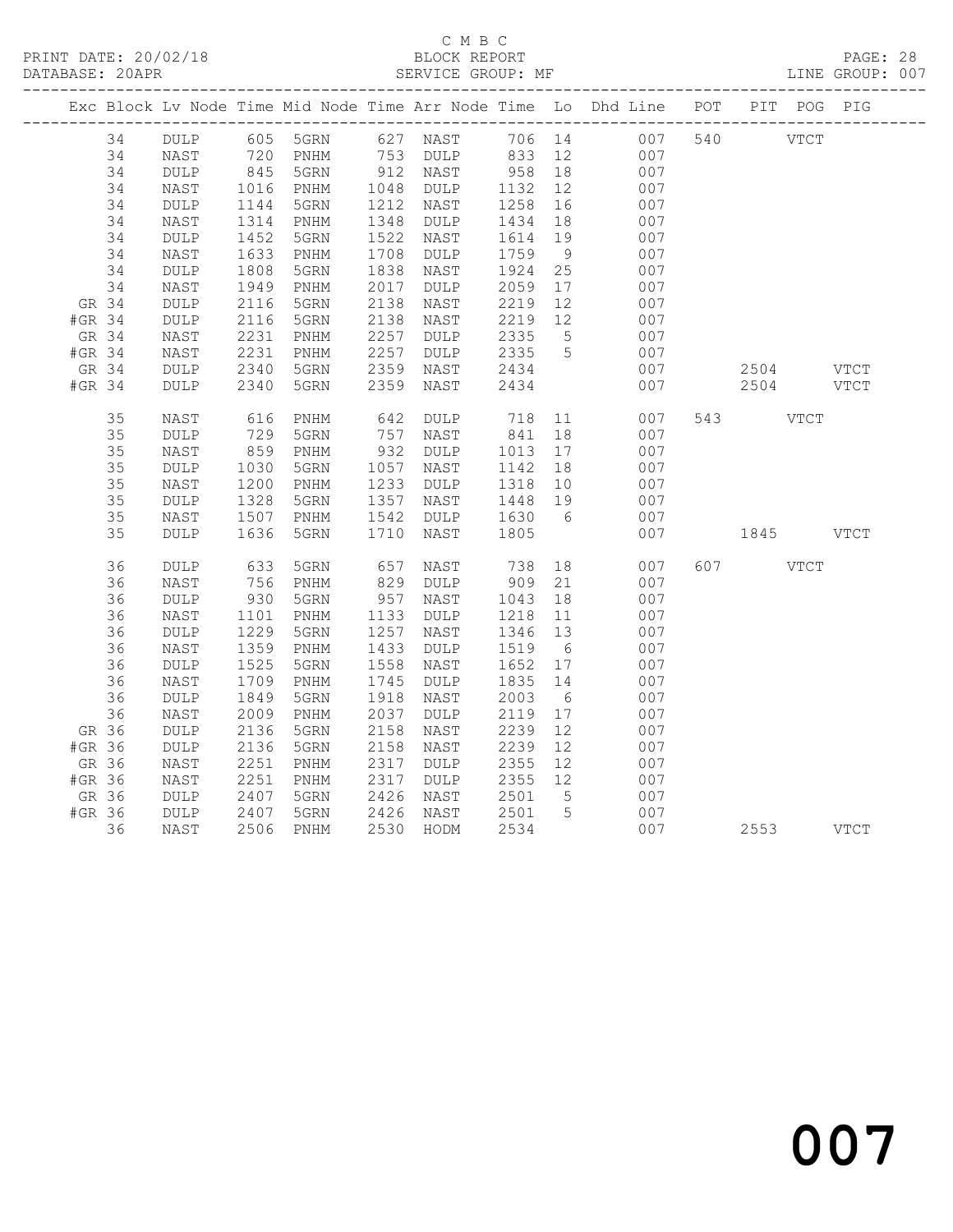### C M B C<br>BLOCK REPORT SERVICE GROUP: MF

|        |             |                              |              | Exc Block Lv Node Time Mid Node Time Arr Node Time Lo Dhd Line POT |              |                 |              |                      |    |            |     | PIT POG PIG |               |
|--------|-------------|------------------------------|--------------|--------------------------------------------------------------------|--------------|-----------------|--------------|----------------------|----|------------|-----|-------------|---------------|
|        | 37          | DULP                         |              | 654 5GRN 721 NAST 803 6 10 007                                     |              |                 |              |                      |    |            |     | 627 VTCT    |               |
|        | 37          | NAST                         | 819          | PNHM                                                               |              | 853 DULP 934 11 |              |                      |    | 007        |     |             |               |
|        | 37          | $\texttt{DULP}$              | 945          | 5GRN                                                               | 1012         | NAST            | 1057         | 19                   |    | 007        |     |             |               |
|        | 37          | NAST                         | 1116         | PNHM                                                               | 1148         | DULP            | 1233         | 11                   |    | 007        |     |             |               |
|        | 37          | DULP                         | 1244         | 5GRN                                                               | 1312         | NAST            | 1401         | 13                   |    | 007        |     |             |               |
|        | 37          | NAST                         | 1414         | PNHM                                                               | 1448         | DULP            | 1534         | 14                   |    | 007        |     |             |               |
|        | 37          | DULP                         | 1548         | 5GRN                                                               | 1622         | NAST            | 1717         | 16                   |    | 007        |     |             |               |
|        | 37          | NAST                         | 1733         | PNHM                                                               | 1809         | DULP            | 1858         | 13                   |    | 007        |     |             |               |
|        | 37<br>GR 37 | DULP                         | 1911<br>2029 | 5GRN                                                               | 1938<br>2057 | NAST            | 2022<br>2137 | $\overline{7}$<br>19 |    | 007<br>007 |     |             |               |
| #GR 37 |             | NAST<br>NAST                 | 2029         | PNHM<br>PNHM                                                       | 2057         | DULP<br>DULP    | 2137         | 19                   |    | 007        |     |             |               |
|        | GR 37       | DULP                         | 2156         | 5GRN                                                               | 2218         | NAST            | 2258         | 13                   |    | 007        |     |             |               |
| #GR 37 |             | DULP                         | 2156         | 5GRN                                                               | 2218         | NAST            | 2258         | 13                   |    | 007        |     |             |               |
|        | GR 37       | NAST                         | 2311         | PNHM                                                               | 2337         | DULP            | 2415         | 25                   |    | 007        |     |             |               |
| #GR 37 |             | NAST                         | 2311         | PNHM                                                               | 2337         | DULP            | 2415         | 25                   |    | 007        |     |             |               |
|        | GR 37       | DULP                         | 2440         | 5GRN                                                               | 2459         | NAST            | 2534         |                      |    | 007        |     | 2602 VTCT   |               |
| #GR 37 |             | DULP                         | 2440         | 5GRN                                                               | 2459         | NAST            | 2534         |                      |    | 007        |     | 2602 VTCT   |               |
|        | 38          | NAST                         | 709          | PNHM                                                               | 741          | DULP            | 820          | 9                    |    | 007        |     | 636 VTCT    |               |
|        | 38          | DULP                         | 829          | 5GRN                                                               | 857          | NAST            | 944          | 18                   |    | 007        |     |             |               |
|        | 38          | NAST                         | 1002         | PNHM                                                               | 1034         | DULP            | 1117         | 13                   |    | 007        |     |             |               |
|        | 38          | $\texttt{DULP}$              | 1130         | 5GRN                                                               | 1157         | NAST            | 1243         | 17                   |    | 007        |     |             |               |
|        | 38          | NAST                         | 1300         | PNHM                                                               | 1333         | DULP            | 1418         | 10                   |    | 007        |     |             |               |
|        | 38          | $\texttt{DULP}$              | 1428         | 5GRN                                                               | 1457         | NAST            | 1549         | 8 <sup>8</sup>       |    | 007        |     |             |               |
|        | 38          | NAST                         | 1557         | PNHM                                                               | 1632         | DULP            | 1723         |                      |    | 007        |     | 1742 VTCT   |               |
|        | 39          | DULP                         | 717          | 5GRN                                                               | 745<br>917   | NAST            | 829<br>958   | $5\overline{)}$      | 10 | 007        |     | 650 VTCT    |               |
|        | 39<br>39    | NAST<br><b>DULP</b>          | 844<br>1015  | PNHM<br>5GRN                                                       | 1042         | DULP<br>NAST    | 1127         | 17                   |    | 007<br>007 |     |             |               |
|        | 39          | NAST                         | 1145         | PNHM                                                               | 1218         | DULP            | 1303         | 18<br>10             |    | 007        |     |             |               |
|        | 39          | DULP                         | 1313         | 5GRN                                                               | 1342         | NAST            | 1433         | 11                   |    | 007        |     |             |               |
|        | 39          | NAST                         | 1444         | PNHM                                                               | 1518         | DULP            | 1606         | 6                    |    | 007        |     |             |               |
|        | 39          | DULP                         | 1612         | 5GRN                                                               | 1646         | NAST            | 1741         | 8 <sup>8</sup>       |    | 007        |     |             |               |
|        | 39          | NAST                         | 1749         | PNHM                                                               | 1823         | DULP            | 1910         |                      |    | 007        |     | 1927 VTCT   |               |
|        | 40          | DULP                         | 741          | 5GRN                                                               | 809          | NAST            | 856          | 19                   |    | 007        |     | 713 VTCT    |               |
|        | 40          | NAST                         | 915          | PNHM                                                               | 948          | DULP            | 1031         | 14                   |    | 007        |     |             |               |
|        | 40          | <b>DULP</b>                  | 1045         | 5GRN                                                               | 1112         | NAST            | 1157         | 18                   |    | 007        |     |             |               |
|        | 40          | NAST                         | 1215         | PNHM                                                               | 1248         | DULP            | 1333 10      |                      |    | 007        |     |             |               |
|        |             |                              |              | 40 DULP 1343 5GRN 1412 NAST 1503 17                                |              |                 |              |                      |    | 007        |     |             |               |
|        | 40          | NAST                         | 1520         | PNHM                                                               | 1555         | DULP            | 1643         | $\overline{7}$       |    | 007        |     |             |               |
|        | 40          | DULP                         | 1650         | 5GRN                                                               | 1722<br>1858 | NAST            | 1816         | 10<br>11             |    | 007<br>007 |     |             |               |
|        | 40<br>40    | NAST<br>DULP                 | 1826<br>1954 | PNHM<br>5GRN                                                       | 2018         | DULP<br>NAST    | 1943<br>2059 | 10                   |    | 007        |     |             |               |
|        | GR 40       | $\ensuremath{\mathsf{NAST}}$ | 2109         | PNHM                                                               | 2137         | DULP            | 2217         | 19                   |    | 007        |     |             |               |
| #GR 40 |             | NAST                         | 2109         | PNHM                                                               | 2137         | DULP            | 2217         | 19                   |    | 007        |     |             |               |
|        | GR 40       | DULP                         | 2236         | 5GRN                                                               | 2258         | NAST            | 2338         | 14                   |    | 007        |     |             |               |
| #GR 40 |             | DULP                         | 2236         | 5GRN                                                               | 2258         | NAST            | 2338         | 14                   |    | 007        |     |             |               |
|        | GR 40       | NAST                         | 2352         | PNHM                                                               | 2417         | DULP            | 2449         |                      |    | 007        |     | 2502        | <b>VTCT</b>   |
| #GR 40 |             | NAST                         | 2352         | PNHM                                                               | 2417         | DULP            | 2449         |                      |    | 007        |     | 2502        | $_{\rm VTCT}$ |
|        | 41          | NAST                         | 744          | PNHM                                                               | 817          | DULP            | 857          | 18                   |    | 007        | 703 | <b>VTCT</b> |               |
|        | 41          | $\texttt{DULP}$              | 915          | 5GRN                                                               | 942          | NAST            | 1028         | 18                   |    | 007        |     |             |               |
|        | 41          | NAST                         | 1046         | PNHM                                                               | 1118         | DULP            | 1203         | 11                   |    | 007        |     |             |               |
|        | 41          | DULP                         | 1214         | 5GRN                                                               | 1242         | NAST            | 1331         | 13                   |    | 007        |     |             |               |
|        | 41<br>41    | NAST<br>DULP                 | 1344<br>1513 | PNHM<br>5GRN                                                       | 1418<br>1546 | DULP<br>NAST    | 1504<br>1640 | $\overline{9}$<br>15 |    | 007<br>007 |     |             |               |
|        |             |                              |              |                                                                    |              |                 |              |                      |    |            |     |             |               |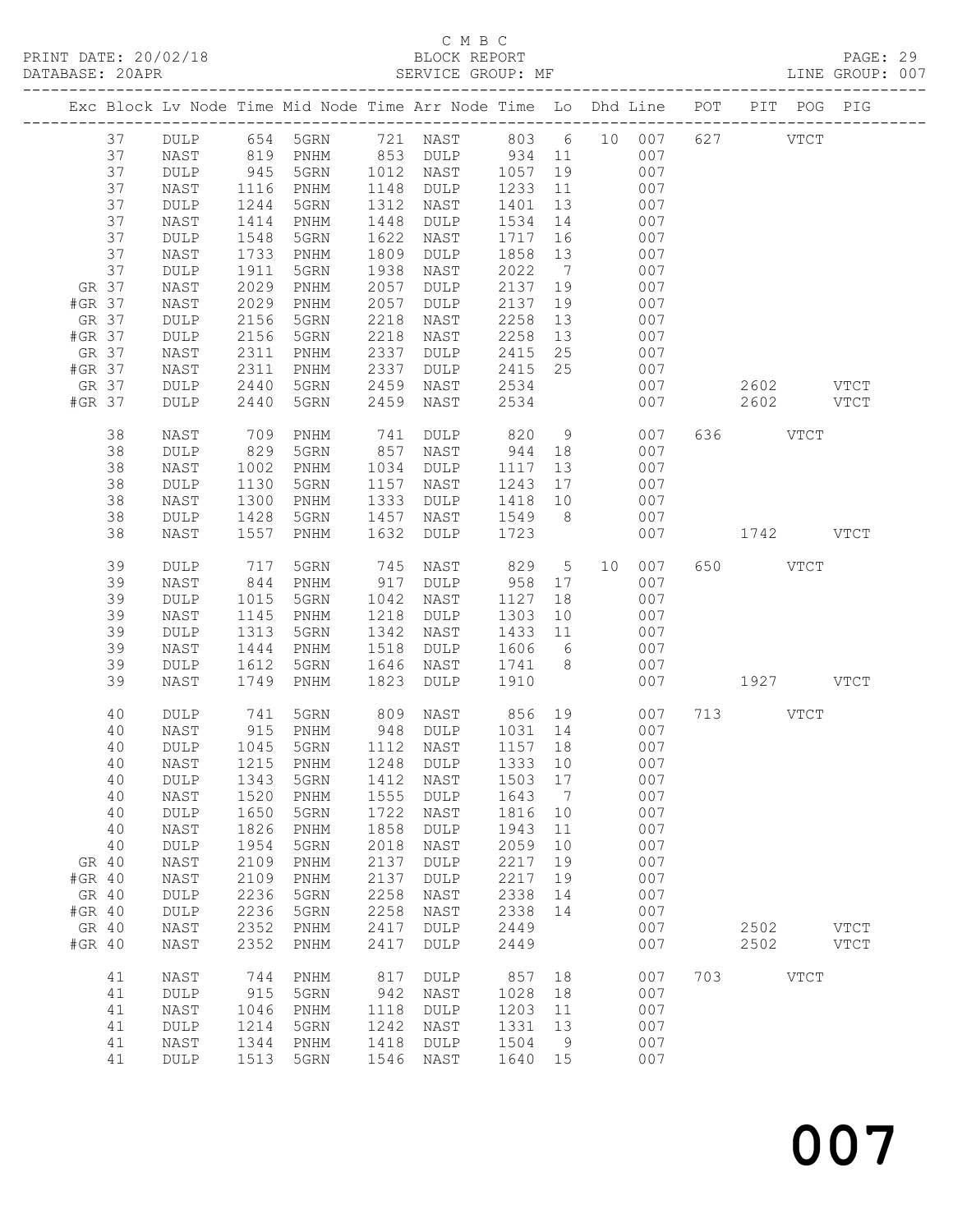### C M B C<br>
C M B C<br>
ELOCK REPORT

### DATABASE: 20APR SERVICE GROUP: MF LINE GROUP: 007

|          | 41<br>42<br>42 | NAST<br><b>DULP</b> |      |           |      |           |         |             | Exc Block Lv Node Time Mid Node Time Arr Node Time Lo Dhd Line POT PIT POG PIG |               |               |             |  |
|----------|----------------|---------------------|------|-----------|------|-----------|---------|-------------|--------------------------------------------------------------------------------|---------------|---------------|-------------|--|
|          |                |                     |      |           |      |           |         |             |                                                                                |               |               |             |  |
|          |                |                     |      |           |      |           |         |             | 1655 PNHM 1732 DULP 1823 007 1840 VTCT                                         |               |               |             |  |
|          |                |                     | 642  | 5GRN      | 709  | NAST      |         |             | 751 17 007                                                                     |               | 616 VTCT      |             |  |
|          |                | NAST                | 808  | PNHM      | 841  | DULP      | 921     |             | 007                                                                            |               | 939           | <b>VTCT</b> |  |
|          | 43             | NAST                | 646  | PNHM      | 717  | DULP      |         |             | 754 11<br>007                                                                  |               | 613 VTCT      |             |  |
|          | 43             | DULP                | 805  | 5GRN      | 833  | NAST      | 920     |             | 007                                                                            |               | $1000$ $VTCT$ |             |  |
|          | 44             | DULP                | 1440 | 5GRN      |      | 1510 NAST | 1602 19 |             |                                                                                | 007 1411 VTCT |               |             |  |
|          | 44             | NAST                | 1621 | PNHM      |      | 1656 DULP | 1747    |             | 007                                                                            |               | 1806 VTCT     |             |  |
|          | 45             | <b>DULP</b>         | 1537 | 5GRN      | 1610 | NAST      | 1704 17 |             |                                                                                | 007 1508 VTCT |               |             |  |
|          | 45             | NAST                | 1721 | PNHM      | 1757 | DULP      | 1847    |             | 007                                                                            |               | 1904 VTCT     |             |  |
|          | 46             | NAST                | 1456 | PNHM      | 1530 | DULP      | 1618 6  |             |                                                                                | 007 1410 VTCT |               |             |  |
|          | 46             | <b>DULP</b>         | 1624 | 5GRN      | 1658 | NAST      | 1753 11 |             | 007                                                                            |               |               |             |  |
|          | 46             | NAST                | 1804 | PNHM      | 1838 | DULP      | 1925    | 6           | 007                                                                            |               |               |             |  |
|          | 46             | <b>DULP</b>         | 1931 | 5GRN      | 1958 | NAST      | 2040    | 9           | 007                                                                            |               |               |             |  |
| GR 46    |                | NAST                | 2049 | PNHM      | 2117 | DULP      | 2157    | 19          | 007                                                                            |               |               |             |  |
| #GR 46   |                | NAST                | 2049 | PNHM      | 2117 | DULP      | 2157    | 19          | 007                                                                            |               |               |             |  |
| GR 46    |                | <b>DULP</b>         | 2216 | 5GRN      | 2238 | NAST      | 2318    | 14          | 007                                                                            |               |               |             |  |
| #GR 46   |                | $\texttt{DULP}$     | 2216 | 5GRN      | 2238 | NAST      | 2318 14 |             | 007                                                                            |               |               |             |  |
| GR 46    |                | NAST                | 2332 | PNHM      | 2357 | DULP      | 2429    |             | 007                                                                            |               | 2442 VTCT     |             |  |
| #GR 46   |                | NAST                | 2332 | PNHM      | 2357 | DULP      | 2429    |             | 007                                                                            |               | 2442 VTCT     |             |  |
|          | 47             | NAST                | 1609 | PNHM      | 1644 | DULP      | 1735    |             | 13                                                                             | 007 1523 VTCT |               |             |  |
|          | 47             | <b>DULP</b>         | 1748 | 5GRN      | 1818 | NAST      | 1904    | 25          | 007                                                                            |               |               |             |  |
|          | 47             | NAST                | 1929 | PNHM      | 1957 | DULP      | 2039    | 17          | 007                                                                            |               |               |             |  |
| GR 47    |                | <b>DULP</b>         | 2056 | 5GRN      | 2118 | NAST      | 2159    | 12          | 007                                                                            |               |               |             |  |
| #GR 47   |                | DULP                | 2056 | 5GRN      | 2118 | NAST      | 2159    | 12          | 007                                                                            |               |               |             |  |
| GR 47    |                | NAST                | 2211 | PNHM      | 2237 | DULP      | 2316    | $5^{\circ}$ | 007                                                                            |               |               |             |  |
| #GR 47   |                | NAST                | 2211 | PNHM      | 2237 | DULP      | 2316    | $5^{\circ}$ | 007                                                                            |               |               |             |  |
| GR 47    |                | DULP                | 2321 | 5GRN      | 2340 | NAST      | 2420    | 17          | 007                                                                            |               |               |             |  |
| $#GR$ 47 |                | <b>DULP</b>         | 2321 | 5GRN      | 2340 | NAST      | 2420 17 |             | 007                                                                            |               |               |             |  |
| GR 47    |                | NAST                | 2437 | PNHM      | 2459 | DULP      | 2534    |             | 007                                                                            |               | 2547 VTCT     |             |  |
| $#GR$ 47 |                | NAST                |      | 2437 PNHM | 2459 | DULP      | 2534    |             | 007                                                                            |               | 2547          | VTCT        |  |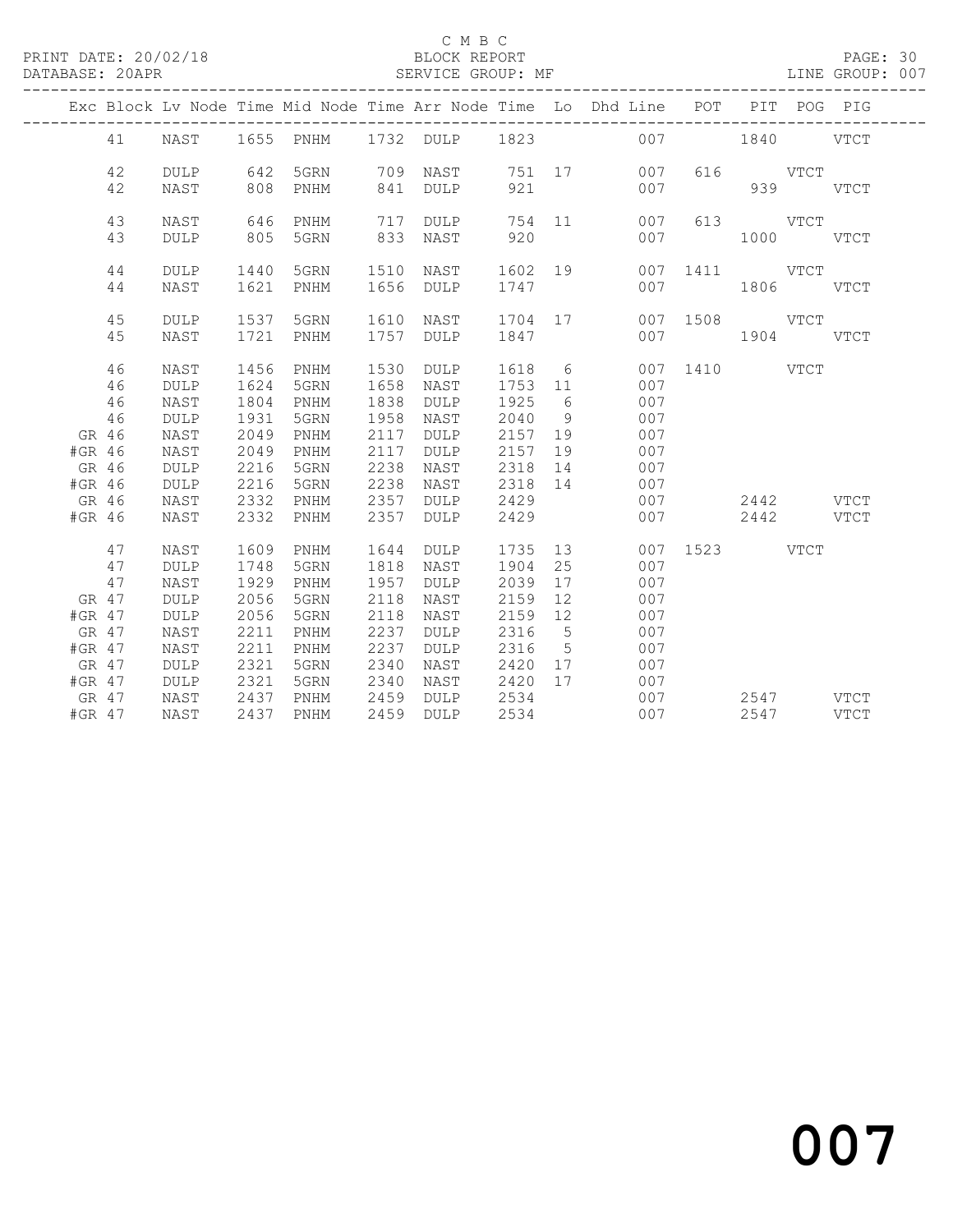| PRINT DATE: 20/02/18 |                                  |                                                                     |              |                                |              |              | C M B C<br>BLOCK REPORT               |                      |                                                                                                                                                                                                    |          | PAGE: 31    |  |
|----------------------|----------------------------------|---------------------------------------------------------------------|--------------|--------------------------------|--------------|--------------|---------------------------------------|----------------------|----------------------------------------------------------------------------------------------------------------------------------------------------------------------------------------------------|----------|-------------|--|
|                      |                                  | 41 FR 41 AV & FRASER<br>FRTE FRASER TERMINUS<br>WEST WATERFRONT STN |              | F41S FRASER & 41 AV-SOUTH      |              |              |                                       |                      | BYKY BROADWAY & KINGSWAY<br>FR41 FRASER & 41 AV<br>VTCT Vancouver Trolley Depot                                                                                                                    |          |             |  |
|                      |                                  |                                                                     |              |                                |              |              |                                       |                      | Exc Block Lv Node Time Mid Node Time Arr Node Time Lo Dhd Line POT PIT POG PIG                                                                                                                     |          |             |  |
|                      |                                  |                                                                     |              |                                |              |              |                                       |                      | 1 FR41 458 BYKY 510 WFST 524 0 008 442 VTCT<br>1 WFST 524 BYKY 537 FRTE 555 13 008                                                                                                                 |          |             |  |
|                      |                                  |                                                                     |              |                                |              |              |                                       |                      |                                                                                                                                                                                                    |          |             |  |
|                      | $\mathbf{1}$                     |                                                                     |              |                                |              |              |                                       |                      | FRTE 608 BYKY 630 WFST 646 0 008                                                                                                                                                                   |          |             |  |
|                      | $\mathbf{1}$                     | WFST                                                                |              |                                |              |              |                                       |                      |                                                                                                                                                                                                    |          |             |  |
|                      | $\mathbf{1}$                     | FRTE                                                                |              |                                |              |              |                                       |                      | 646 BYKY       701   FRTE       723   13             008<br>736   BYKY        804   WFST        826     0               008<br>826   BYKY         843   FRTE          909    11                008 |          |             |  |
|                      | $\mathbf{1}$                     | WFST                                                                |              |                                |              |              |                                       |                      |                                                                                                                                                                                                    |          |             |  |
|                      | $\mathbf{1}$                     | FRTE                                                                |              | 920 BYKY 946 WFST 1006         |              |              |                                       |                      | $0$ 008                                                                                                                                                                                            |          |             |  |
|                      | $\mathbf{1}$                     | WFST                                                                | 1006         | BYKY 1024 FRTE 1051 18         |              |              |                                       |                      | 008                                                                                                                                                                                                |          |             |  |
|                      | $\mathbf{1}$                     | FRTE                                                                |              |                                |              |              |                                       |                      |                                                                                                                                                                                                    |          |             |  |
|                      | $\mathbf{1}$                     | WFST                                                                |              |                                |              |              |                                       |                      | 1109 BYKY 1135 WFST 1155 0 008<br>1155 BYKY 1215 FRTE 1242 16 008                                                                                                                                  |          |             |  |
|                      | $\mathbf{1}$                     | FRTE                                                                |              | 1258 BYKY                      |              |              | 1324 WFST 1345                        |                      | $0 \qquad \qquad 008$                                                                                                                                                                              |          |             |  |
|                      | $\mathbf{1}$                     | WFST                                                                | 1345         |                                |              |              | BYKY 1406 FRTE 1434 12                |                      | 008                                                                                                                                                                                                |          |             |  |
|                      | $\mathbf{1}$                     | FRTE                                                                |              |                                |              |              |                                       |                      |                                                                                                                                                                                                    |          |             |  |
|                      | $\mathbf{1}$                     | WFST                                                                |              |                                |              |              |                                       |                      |                                                                                                                                                                                                    |          |             |  |
|                      | $\mathbf{1}$                     | FRTE                                                                |              |                                |              |              |                                       |                      | 1637 BYKY 1705 WFST 1727 0 008                                                                                                                                                                     |          |             |  |
|                      | $\mathbf{1}$                     | WFST                                                                |              |                                |              |              |                                       |                      | 1727 BYKY 1751 FRTE 1822 5 008                                                                                                                                                                     |          |             |  |
|                      | $\mathbf{1}$                     | FRTE                                                                |              | 1827 BYKY                      |              | 41FR         | 1839                                  |                      | 008 1857 VTCT                                                                                                                                                                                      |          |             |  |
|                      | 2                                |                                                                     |              |                                |              |              |                                       |                      | F41S 457 BYKY FRTE 504 5 008                                                                                                                                                                       | 441 VTCT |             |  |
|                      | $\overline{c}$                   | FRTE                                                                |              | 509 BYKY 530 WFST              |              |              |                                       |                      | 544 0 008                                                                                                                                                                                          |          |             |  |
|                      | 2                                | WFST                                                                |              |                                |              |              | 615                                   |                      | $\begin{array}{ccc}\n7 & 008 \\ \end{array}$                                                                                                                                                       |          |             |  |
|                      | $\mathbf{2}$                     | FRTE                                                                |              |                                |              |              | 702                                   | $\overline{0}$       | 008                                                                                                                                                                                                |          |             |  |
|                      | 2                                | WFST                                                                |              |                                |              |              |                                       |                      | $739$ 10 008                                                                                                                                                                                       |          |             |  |
|                      | $\mathbf{2}$                     | FRTE                                                                |              | 749 BYKY                       |              |              | 817 WFST 839                          |                      | $0$ 008                                                                                                                                                                                            |          |             |  |
|                      | 2                                | WFST                                                                |              | 839 BYKY                       |              | 857 FRTE     | 923                                   | 13                   | 008                                                                                                                                                                                                |          |             |  |
|                      | $\mathbf{2}$                     | FRTE                                                                |              | 936 BYKY<br>1022 BYKY          |              | 1002 WFST    | 1022 0<br>1107 18                     |                      | 008                                                                                                                                                                                                |          |             |  |
|                      | 2                                | WFST                                                                |              | 1022 BYKY                      | 1040         | FRTE         |                                       |                      | 008                                                                                                                                                                                                |          |             |  |
|                      | 2                                | FRTE                                                                |              | 1125 BYKY                      |              |              | 1151 WFST 1212                        |                      | $0$ 008                                                                                                                                                                                            |          |             |  |
|                      | 2                                | WFST                                                                | 1212         |                                |              |              |                                       |                      | BYKY 1232 FRTE 1259 16 008                                                                                                                                                                         |          |             |  |
|                      | $\mathbf{2}$                     | FRTE                                                                |              | 1315 BYKY<br>1402 BYKY<br>BYKY |              |              | 1341 WFST 1402 0<br>1423 FRTE 1451 10 |                      | $\begin{array}{c} 008 \\ 008 \end{array}$                                                                                                                                                          |          |             |  |
|                      | $\overline{c}$                   | WFST                                                                |              |                                |              |              |                                       |                      |                                                                                                                                                                                                    |          |             |  |
|                      | $\mathbf{2}$                     |                                                                     |              |                                |              |              |                                       |                      | FRTE 1501 BYKY 1529 WFST 1550 0 008                                                                                                                                                                |          |             |  |
|                      | $\mathbf{2}$                     | WFST                                                                | 1550         | BYKY                           | 1611         | FRTE         | 1641                                  | 12                   | 008                                                                                                                                                                                                |          |             |  |
|                      | $\overline{c}$                   | FRTE                                                                | 1653         | BYKY                           | 1721         | WFST         | 1742                                  | $\overline{0}$       | 008                                                                                                                                                                                                |          |             |  |
|                      | $\mathbf{2}$                     | WFST                                                                | 1742         | BYKY                           | 1804         | FRTE         | 1836                                  | 11                   | 008                                                                                                                                                                                                |          |             |  |
|                      | $\overline{c}$                   | FRTE                                                                | 1847         | BYKY                           | 1912<br>1948 | WFST         | 1929                                  | $\overline{0}$<br>10 | 008<br>008                                                                                                                                                                                         |          |             |  |
|                      | $\overline{c}$<br>$\overline{c}$ | WFST<br>FRTE                                                        | 1929<br>2026 | BYKY                           | 2046         | FRTE<br>WFST | 2016<br>2102                          | 0                    | 008                                                                                                                                                                                                |          |             |  |
|                      | $\mathbf{2}$                     | WFST                                                                | 2102         | BYKY<br>BYKY                   | 2119         | FRTE         | 2143                                  | $7\phantom{.0}$      | 008                                                                                                                                                                                                |          |             |  |
|                      | $\overline{c}$                   | FRTE                                                                | 2150         | BYKY                           | 2210         | WFST         | 2226                                  | $\circ$              | 008                                                                                                                                                                                                |          |             |  |
|                      | $\overline{c}$                   | WFST                                                                | 2226         | BYKY                           | 2243         | FRTE         | 2305                                  | 15                   | 008                                                                                                                                                                                                |          |             |  |
|                      | $\mathbf{2}$                     | FRTE                                                                | 2320         | BYKY                           | 2340         | WFST         | 2355                                  | $\circ$              | 008                                                                                                                                                                                                |          |             |  |
|                      | $\overline{c}$                   | WFST                                                                | 2355         | BYKY                           | 2410         | FRTE         | 2430                                  | 5                    | 008                                                                                                                                                                                                |          |             |  |
|                      | $\overline{2}$                   | FRTE                                                                |              | 2435 BYKY                      |              | 41FR         | 2442                                  |                      | 008                                                                                                                                                                                                | 2455     | <b>VTCT</b> |  |
|                      |                                  |                                                                     |              |                                |              |              |                                       |                      |                                                                                                                                                                                                    |          |             |  |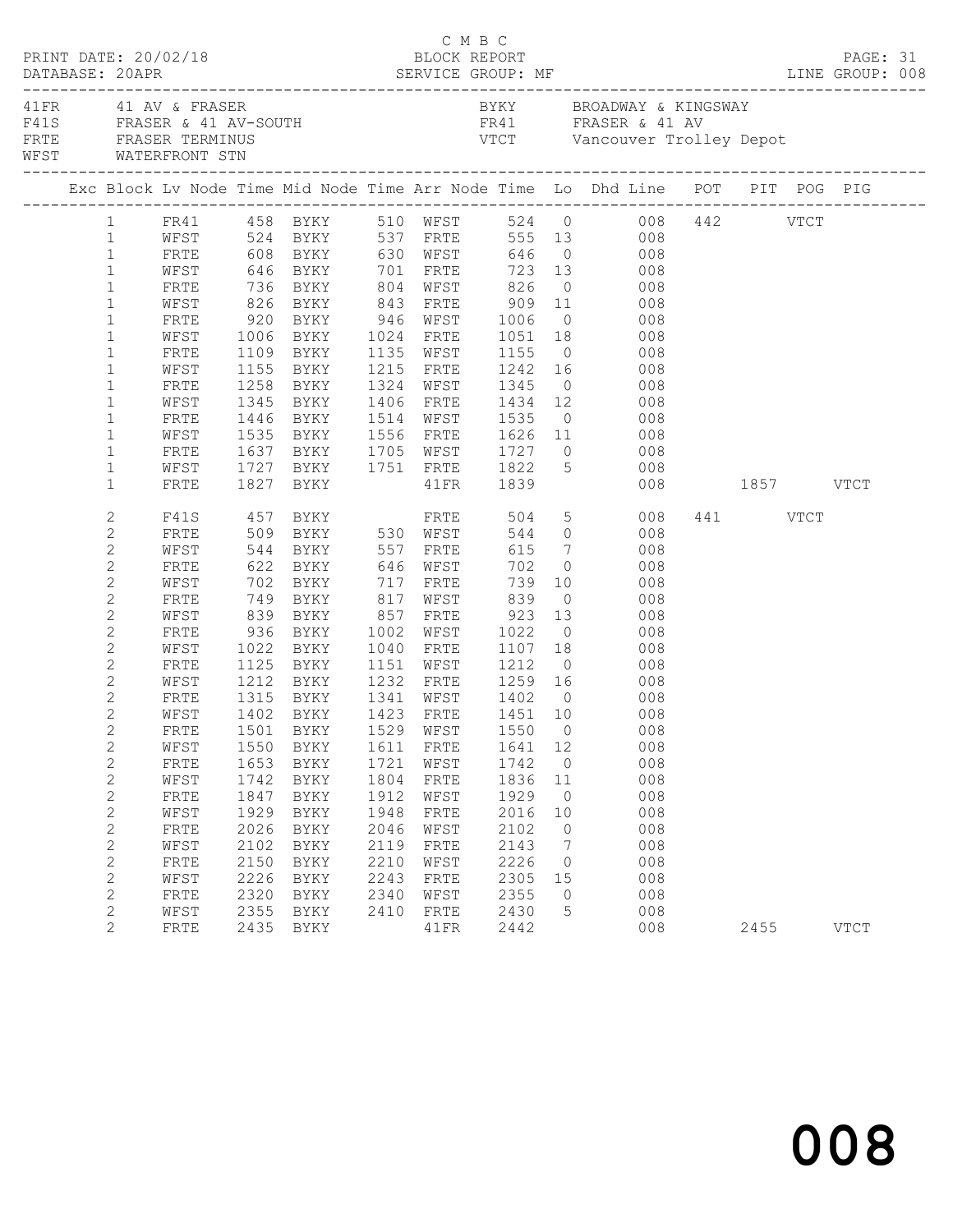# C M B C<br>BLOCK REPORT

PAGE: 32<br>LINE GROUP: 008

|                |              |      |                     |      |              |         |                | Exc Block Lv Node Time Mid Node Time Arr Node Time Lo Dhd Line POT PIT POG PIG |     |         |             |             |
|----------------|--------------|------|---------------------|------|--------------|---------|----------------|--------------------------------------------------------------------------------|-----|---------|-------------|-------------|
| $\mathfrak{Z}$ | F41S         |      | 516 BYKY            |      | FRTE         | 523 5   |                | 008                                                                            |     | 500 000 | <b>VTCT</b> |             |
| 3              | FRTE         | 528  | BYKY                |      | 550 WFST     | 605     | $\overline{0}$ | 008                                                                            |     |         |             |             |
| $\mathsf S$    | WFST         | 605  | BYKY                | 618  | FRTE         | 636     | 16             | 008                                                                            |     |         |             |             |
| 3              | FRTE         | 652  | BYKY                | 718  | WFST         | 736     | $\overline{0}$ | 008                                                                            |     |         |             |             |
| 3              | WFST         | 736  | BYKY                | 752  | FRTE         | 815     | 11             | 008                                                                            |     |         |             |             |
| 3              | FRTE         | 826  | BYKY                | 856  | WFST         | 918     | $\overline{0}$ | 008                                                                            |     |         |             |             |
| $\mathsf S$    | WFST         | 918  | BYKY                | 936  | FRTE         | 1001    | 18             | 008                                                                            |     |         |             |             |
| $\mathsf S$    | FRTE         | 1019 | BYKY                | 1045 | WFST         | 1105    | $\overline{0}$ | 008                                                                            |     |         |             |             |
| $\mathsf 3$    | WFST         | 1105 | BYKY                | 1123 | FRTE         | 1150    | 18             | 008                                                                            |     |         |             |             |
| $\mathsf S$    | FRTE         | 1208 | BYKY                | 1234 | WFST         | 1255    | $\overline{0}$ | 008                                                                            |     |         |             |             |
| $\mathsf S$    | WFST         | 1255 | BYKY                | 1315 | FRTE         | 1343    | 12             | 008                                                                            |     |         |             |             |
| $\mathsf 3$    | FRTE         | 1355 | BYKY                | 1423 | WFST         | 1444    | $\overline{0}$ | 008                                                                            |     |         |             |             |
| $\mathsf 3$    | WFST         | 1444 | BYKY                | 1505 | FRTE         | 1536    | 13             | 008                                                                            |     |         |             |             |
| $\mathsf S$    | FRTE         | 1549 | BYKY                | 1617 | WFST         | 1639    | $\circ$        | 008                                                                            |     |         |             |             |
| $\mathsf S$    | WFST         | 1639 | BYKY                | 1701 | FRTE         | 1731    | 9              | 008                                                                            |     |         |             |             |
| $\mathsf S$    | FRTE         | 1740 | BYKY                | 1808 | WFST         | 1828    | $\circ$        | 008                                                                            |     |         |             |             |
| $\mathsf 3$    | WFST         | 1828 | BYKY                | 1848 | FRTE         | 1918    | 17             | 008                                                                            |     |         |             |             |
| 3              | FRTE         | 1935 | BYKY                | 1958 | WFST         | 2015    | $\circ$        | 008                                                                            |     |         |             |             |
| 3              | WFST         | 2015 | BYKY                | 2032 | FRTE         | 2057    | 8              | 008                                                                            |     |         |             |             |
| $\mathsf S$    | FRTE         | 2105 | BYKY                | 2125 | WFST         | 2141    | $\circ$        | 008                                                                            |     |         |             |             |
| $\mathsf 3$    | WFST         | 2141 | BYKY                | 2158 | FRTE         | 2222    | 13             | 008                                                                            |     |         |             |             |
| 3              | FRTE         | 2235 | BYKY                | 2255 | WFST         | 2311    | $\circ$        | 008                                                                            |     |         |             |             |
| 3              | WFST         | 2311 | BYKY                | 2326 | ${\tt FRTE}$ | 2346    | 5              | 008                                                                            |     |         |             |             |
| 3              | FRTE         | 2351 | BYKY                |      | 41FR         | 2358    |                | 008                                                                            |     | 2411    |             | <b>VTCT</b> |
|                |              |      |                     |      |              |         |                |                                                                                |     |         |             |             |
| 4              | F41S         | 536  | BYKY                |      | FRTE         | 543     | 5              | 008                                                                            | 520 |         | <b>VTCT</b> |             |
| 4              | FRTE         | 548  | BYKY                | 610  | WFST         | 625     | $\circ$        | 008                                                                            |     |         |             |             |
| 4              | WFST         | 625  | BYKY                | 638  | FRTE         | 700     | 12             | 008                                                                            |     |         |             |             |
| 4              | FRTE         | 712  | BYKY                | 738  | WFST         | 756     | $\circ$        | 008                                                                            |     |         |             |             |
| 4              | WFST         | 756  | BYKY                | 812  | FRTE         | 836     | 17             | 008                                                                            |     |         |             |             |
| 4              | FRTE         | 853  | BYKY                | 920  | WFST         | 941     | $\circ$        | 008                                                                            |     |         |             |             |
| 4              | WFST         | 941  | BYKY                | 959  | FRTE         | 1024    | 20             | 008                                                                            |     |         |             |             |
| 4              | FRTE         | 1044 | BYKY                | 1110 | WFST         | 1130    | $\overline{0}$ | 008                                                                            |     |         |             |             |
| 4              | WFST         | 1130 | BYKY                | 1150 | FRTE         | 1217    | 15             | 008                                                                            |     |         |             |             |
| 4              | FRTE         | 1232 | BYKY                | 1258 | WFST         | 1319    | $\circ$        | 008                                                                            |     |         |             |             |
| 4              | WFST         | 1319 | BYKY                | 1340 | FRTE         | 1408    | 13             | 008                                                                            |     |         |             |             |
| 4              | FRTE         | 1421 | BYKY                | 1449 | WFST         | 1510    | $\overline{0}$ | 008                                                                            |     |         |             |             |
| 4              | WFST         | 1510 | BYKY                | 1531 | FRTE         | 1602    | 8 <sup>8</sup> | 008                                                                            |     |         |             |             |
| 4              | FRTE         | 1610 | BYKY                | 1638 | WFST         | 1700    | $\Omega$       | 008                                                                            |     |         |             |             |
| $\sqrt{4}$     | WFST         |      | 1700 BYKY 1724 FRTE |      |              | 1754 10 |                | 008                                                                            |     |         |             |             |
| 4              | FRTE         | 1804 | <b>BYKY</b>         | 1830 | WFST         | 1849    | $\circ$        | 008                                                                            |     |         |             |             |
| $\sqrt{4}$     | WFST         | 1849 | BYKY                | 1908 | FRTE         | 1936    | 11             | 008                                                                            |     |         |             |             |
| 4              | FRTE         | 1947 | <b>BYKY</b>         | 2010 | WFST         | 2027    | $\circ$        | 008                                                                            |     |         |             |             |
| 4              | WFST         | 2027 | <b>BYKY</b>         | 2044 | FRTE         | 2109    | 11             | 008                                                                            |     |         |             |             |
| 4              | ${\tt FRTE}$ | 2120 | <b>BYKY</b>         | 2140 | WFST         | 2156    | $\circ$        | 008                                                                            |     |         |             |             |
| 4              | WFST         | 2156 | $\rm BYKY$          | 2213 | FRTE         | 2235    | 15             | 008                                                                            |     |         |             |             |
| 4              | FRTE         | 2250 | BYKY                | 2310 | WFST         | 2325    | 0              | 008                                                                            |     |         |             |             |
| 4              | WFST         | 2325 | <b>BYKY</b>         | 2340 | FRTE         | 2400    | 14             | 008                                                                            |     |         |             |             |
| 4              | FRTE         | 2414 | BYKY                | 2432 | WFST         | 2445    | 0              | 008                                                                            |     |         |             |             |
| 4              | WFST         | 2445 | BYKY                | 2500 | FRTE         | 2520    | 5              | 008                                                                            |     |         |             |             |
|                | FRTE         | 2525 | BYKY                | 2543 | WFST         | 2556    | 0              | 008                                                                            |     |         |             |             |
|                |              |      |                     |      |              |         |                |                                                                                |     |         |             |             |
| 4<br>4         | WFST         | 2556 | <b>BYKY</b>         | 2611 | FRTE         | 2631    | 5              | 008                                                                            |     |         |             |             |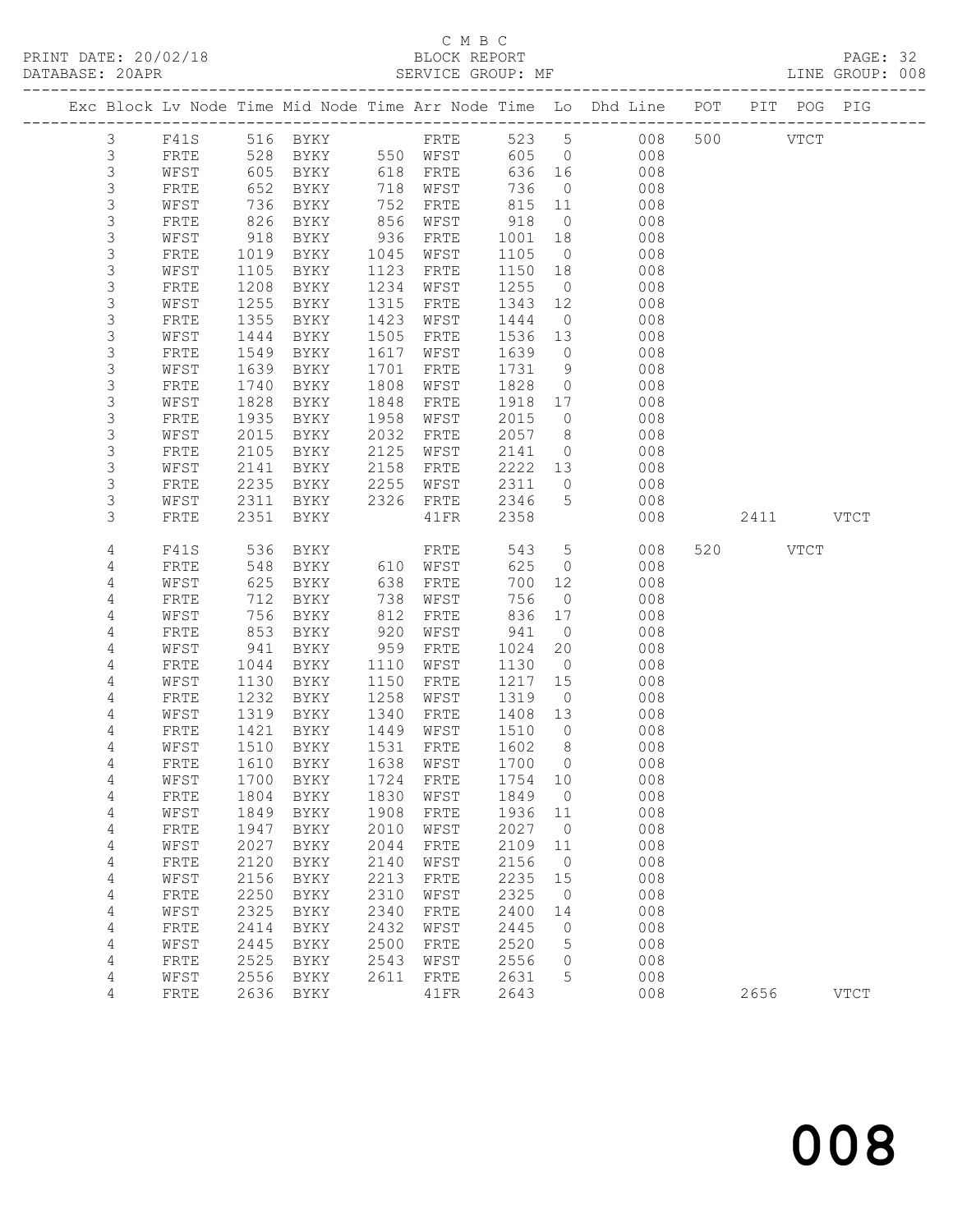### C M B C N B C N B C N B C N B C N B C N B C C M B C C M B C C M B C C M B C C M B C C M B C C M C C M C C M C C C M C C M C C M C C M C C M C C M C C M C C M C C M C C M C C M C C M C C M C C M C C M C C M C C M C C M C C DATABASE: 20APR SERVICE GROUP: MF LINE GROUP: 008

|             |              |      |                |      |               |         |                | Exc Block Lv Node Time Mid Node Time Arr Node Time Lo Dhd Line POT PIT POG PIG |          |           |  |
|-------------|--------------|------|----------------|------|---------------|---------|----------------|--------------------------------------------------------------------------------|----------|-----------|--|
| 5           |              |      |                |      |               |         |                |                                                                                |          |           |  |
| 5           |              |      |                |      |               |         |                |                                                                                |          |           |  |
| 5           | WFST         | 635  | <b>BYKY</b>    |      | 649 FRTE      | 711 12  |                | $008$                                                                          |          |           |  |
| 5           | FRTE         | 723  | BYKY           |      | 751 WFST      | 811     | $\overline{0}$ | 008                                                                            |          |           |  |
| 5           | WFST         | 811  | BYKY           | 828  | FRTE          | 854 17  |                | 008                                                                            |          |           |  |
| 5           | ${\tt FRTE}$ | 911  | BYKY           | 937  | WFST          | 957     | $\overline{0}$ | 008                                                                            |          |           |  |
| $\mathsf S$ | WFST         | 957  | BYKY           | 1015 | FRTE          | 1042    | 19             | 008                                                                            |          |           |  |
| 5           | FRTE         | 1101 | BYKY           | 1127 | WFST          | 1147    | $\overline{0}$ | 008                                                                            |          |           |  |
| 5           | WFST         | 1147 | BYKY           | 1207 | FRTE          | 1234    | 15             | 008                                                                            |          |           |  |
| 5           | ${\tt FRTE}$ | 1249 | BYKY           | 1315 | WFST          | 1336    | $\overline{0}$ | 008                                                                            |          |           |  |
| $\mathsf S$ | WFST         | 1336 | BYKY           | 1357 | FRTE          | 1425 13 |                | 008                                                                            |          |           |  |
| 5           | FRTE         | 1438 | BYKY           | 1506 | WFST          | 1527    | $\overline{0}$ | 008                                                                            |          |           |  |
| 5           | WFST         | 1527 | BYKY           | 1548 | FRTE          | 1618 12 |                | 008                                                                            |          |           |  |
| 5           | FRTE         | 1630 | BYKY           | 1658 | WFST          | 1720    | $\overline{0}$ | 008                                                                            |          |           |  |
| 5           | WFST         | 1720 | BYKY           | 1744 | FRTE          | 1815    | 9              | 008                                                                            |          |           |  |
| 5           | ${\tt FRTE}$ | 1824 | BYKY           | 1850 | WFST          | 1909    | $\overline{0}$ | 008                                                                            |          |           |  |
| 5           | WFST         | 1909 | BYKY           | 1928 | FRTE          | 1956 16 |                | 008                                                                            |          |           |  |
| 5           | FRTE         | 2012 | BYKY 2034      |      | WFST          | 2050    | $\overline{0}$ | 008                                                                            |          |           |  |
| 5           | WFST         | 2050 | BYKY 2107 FRTE |      |               | 2131 5  |                | 008                                                                            |          |           |  |
| 5           | FRTE         | 2136 | BYKY           |      | 41FR          | 2144    |                | 008                                                                            |          | 2159 VTCT |  |
| 6           | F41S         | 604  | BYKY           |      | FRTE          | 611 5   |                | 008                                                                            | 548 VTCT |           |  |
| 6           | FRTE         | 616  |                |      | BYKY 638 WFST | 654     | $\overline{0}$ | 008                                                                            |          |           |  |
| 6           | WFST         | 654  | BYKY           | 709  | FRTE          | 731     | 12             | 008                                                                            |          |           |  |
| 6           | FRTE         | 743  | BYKY           | 811  | WFST          | 833     | $\overline{0}$ | 008                                                                            |          |           |  |
| 6           | WFST         | 833  | BYKY           | 851  | FRTE          | 917     | 11             | 008                                                                            |          |           |  |
| 6           | FRTE         | 928  | BYKY           | 954  | WFST          | 1014    | $\overline{0}$ | 008                                                                            |          |           |  |
| 6           | WFST         | 1014 | BYKY           | 1032 | FRTE          | 1059    | 18             | 008                                                                            |          |           |  |
| 6           | FRTE         | 1117 | BYKY           | 1143 | WFST          | 1204    | $\overline{0}$ | 008                                                                            |          |           |  |
| 6           | WFST         | 1204 | BYKY           | 1224 | FRTE          | 1251    | 15             | 008                                                                            |          |           |  |
| 6           | FRTE         | 1306 | BYKY           | 1332 | WFST          | 1353    | $\overline{0}$ | 008                                                                            |          |           |  |
| 6           | WFST         | 1353 | BYKY           | 1414 | FRTE          | 1442    | 12             | 008                                                                            |          |           |  |
| 6           | FRTE         | 1454 | BYKY           | 1522 | WFST          | 1543    | $\overline{0}$ | 008                                                                            |          |           |  |
| $\epsilon$  | WFST         | 1543 | BYKY           | 1604 | FRTE          | 1634    | 9              | 008                                                                            |          |           |  |
| 6           | FRTE         | 1643 | BYKY           | 1711 | WFST          | 1733    | $\overline{0}$ | 008                                                                            |          |           |  |
| 6           | WFST         | 1733 | BYKY           | 1757 | FRTE          | 1828    | 9              | 008                                                                            |          |           |  |
| 6           | FRTE         | 1837 | BYKY           | 1902 | WFST          | 1919    | $\overline{0}$ | 008                                                                            |          |           |  |
| 6           | WFST         | 1919 | BYKY           |      | 1938 FRTE     | 2006    | 5 <sup>5</sup> | 008                                                                            |          |           |  |
| 6           | FRTE         |      | 2011 BYKY      |      | 41FR          | 2021    |                | 008                                                                            |          | 2037 VTCT |  |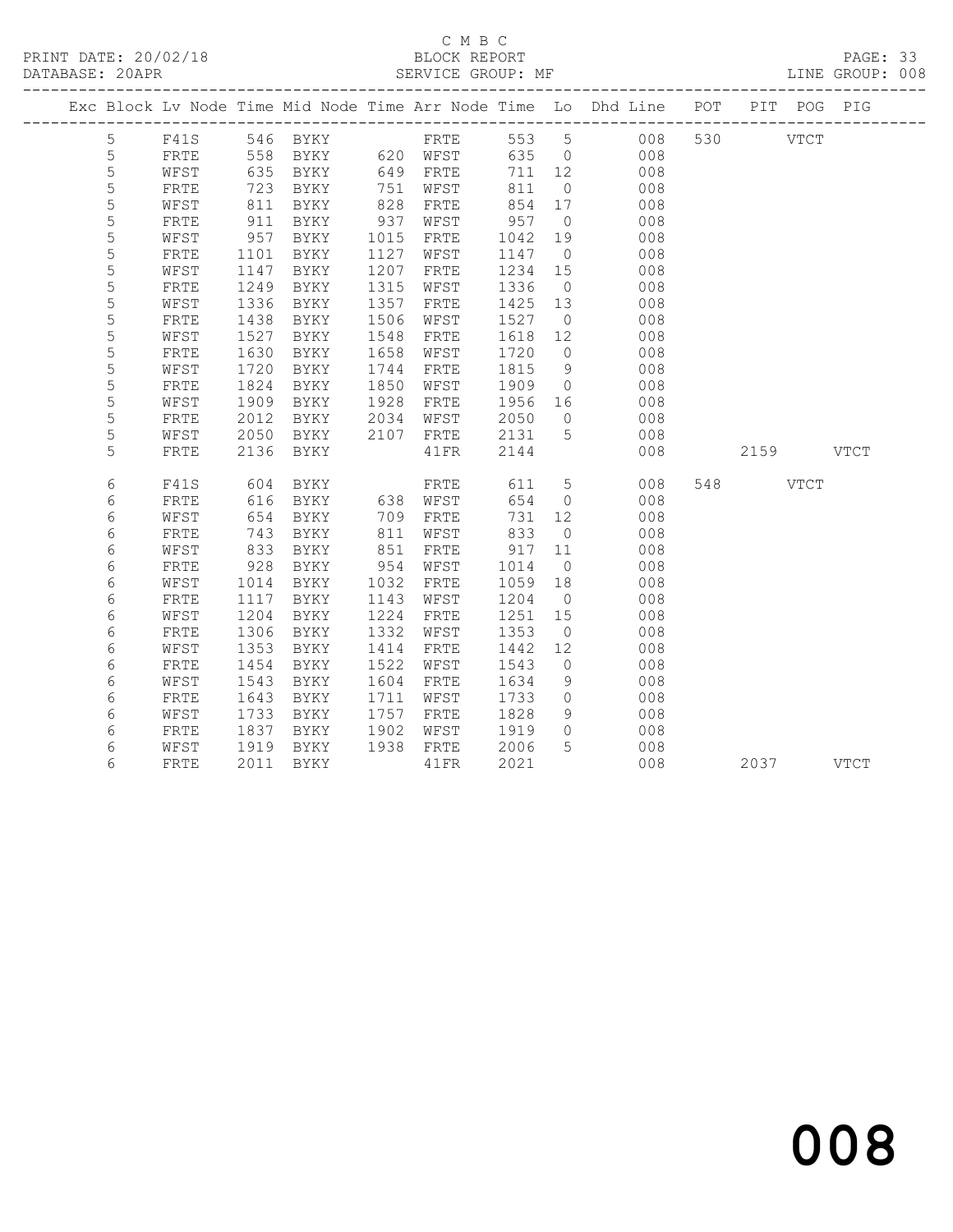# C M B C<br>BLOCK REPORT<br>SERVICE GROUP: MF

| DATABASE: 20APR |             |                       |                                           | SERVICE GROUP: MF              |      |                         |          |                 |                                                                                |           | LINE GROUP: 008 |
|-----------------|-------------|-----------------------|-------------------------------------------|--------------------------------|------|-------------------------|----------|-----------------|--------------------------------------------------------------------------------|-----------|-----------------|
|                 |             | --------------------- |                                           |                                |      |                         |          |                 | Exc Block Lv Node Time Mid Node Time Arr Node Time Lo Dhd Line POT PIT POG PIG |           |                 |
|                 | $7^{\circ}$ |                       |                                           |                                |      |                         |          |                 | F41S 626 BYKY  FRTE 633 5 008 610  VTCT                                        |           |                 |
|                 | 7           | FRTE                  | 638                                       |                                |      | BYKY 702 WFST           |          |                 | 718 0<br>008                                                                   |           |                 |
|                 | 7           | WFST                  | $\begin{array}{c} 718 \\ 810 \end{array}$ | BYKY 734 FRTE                  |      |                         | 756 14   |                 | 008                                                                            |           |                 |
|                 | 7           | FRTE                  |                                           | BYKY                           |      | 840 WFST                | 902      | $\overline{0}$  | 008                                                                            |           |                 |
|                 | 7           | WFST                  | 902                                       | BYKY                           |      | 920 FRTE                | -<br>945 | 16              | 008                                                                            |           |                 |
|                 | 7           | FRTE                  | 1001                                      | BYKY                           | 1027 | WFST                    | 1047     | $\overline{0}$  | 008                                                                            |           |                 |
|                 | 7           | WFST                  | 1047                                      | BYKY                           | 1105 | FRTE                    | 1132     | 20              | 008                                                                            |           |                 |
|                 | 7           | FRTE                  | 1152                                      | BYKY                           | 1218 | WFST                    | 1239     | $\overline{0}$  | 008                                                                            |           |                 |
|                 | 7           | WFST                  | 1239                                      | BYKY                           | 1259 | FRTE                    | 1326 12  |                 | 008                                                                            |           |                 |
|                 | 7           | FRTE                  | 1338                                      | BYKY                           | 1406 | WFST                    | 1427     | $\overline{0}$  | 008                                                                            |           |                 |
|                 | 7           | WFST                  | 1427                                      | BYKY                           | 1448 | FRTE                    | 1518     | 10              | 008                                                                            |           |                 |
|                 | 7           | FRTE                  | 1528                                      | BYKY                           | 1556 | WFST                    | 1617 0   |                 | 008                                                                            |           |                 |
|                 | 7           | WFST                  | 1617                                      | BYKY                           | 1639 | FRTE                    | 1708     | 12              | 008                                                                            |           |                 |
|                 | 7           | FRTE                  | 1720                                      | BYKY                           | 1748 | WFST                    | 1810     | $\overline{0}$  | 008                                                                            |           |                 |
|                 | 7           | WFST                  | 1810                                      | BYKY                           | 1830 | FRTE                    | 1900     | 11              | 008                                                                            |           |                 |
|                 | 7           | FRTE                  | 1911                                      | BYKY                           | 1934 | WFST                    | 1951     | $\overline{0}$  | 008                                                                            |           |                 |
|                 | 7           | WFST                  | 1951                                      | BYKY                           | 2008 | FRTE                    | 2036     | 14              | 008                                                                            |           |                 |
|                 | 7           | FRTE                  | 2050                                      | BYKY                           | 2110 | WFST                    | 2126     | $\overline{0}$  | 008                                                                            |           |                 |
|                 | 7           | WFST                  | 2126                                      | BYKY                           | 2143 | FRTE                    | 2207     | 13              | 008                                                                            |           |                 |
|                 | 7           | FRTE                  | 2220                                      | BYKY                           | 2240 | WFST                    | 2256     | $\overline{0}$  | 008                                                                            |           |                 |
|                 | 7           | WFST                  | 2256                                      | BYKY                           | 2311 | FRTE                    | 2331     | 13              | 008                                                                            |           |                 |
|                 | 7           | FRTE                  | 2344                                      | BYKY                           | 2402 | WFST                    | 2415     | $\overline{0}$  | 008                                                                            |           |                 |
|                 | 7           | WFST                  | 2415                                      | BYKY                           |      | 2430 FRTE               | 2450     | 5 <sup>5</sup>  | 008                                                                            |           |                 |
|                 | 7           | FRTE                  | 2455                                      | BYKY                           | 2513 | WFST                    | 2526     | $\overline{0}$  | 008                                                                            |           |                 |
|                 | 7           | WFST                  | 2526                                      | BYKY 2541 FRTE                 |      |                         | 2601 5   |                 | 008                                                                            |           |                 |
|                 | 7           | FRTE                  |                                           | 2606 BYKY                      |      | 41 FR                   | 2613     |                 | 008                                                                            | 2626 VTCT |                 |
|                 | 8           | F41S                  | 644                                       | BYKY                           |      | FRTE                    | 654      | $5\overline{)}$ | 008                                                                            | 628 VTCT  |                 |
|                 | 8           | FRTE                  | 659                                       | BYKY                           |      | rkTE<br>725 WFST<br>750 | 743      | $\overline{0}$  | 008                                                                            |           |                 |
|                 | 8           | WFST                  | 743                                       | BYKY                           |      | 759 FRTE                | 822      | 15              | 008                                                                            |           |                 |
|                 | 8           | FRTE                  | 837                                       | BYKY                           | 904  | WFST                    | 925      | $\overline{0}$  | 008                                                                            |           |                 |
|                 | 8           | WFST                  | 925                                       | BYKY                           | 943  | FRTE                    | 1008     | 18              | 008                                                                            |           |                 |
|                 | 8           | FRTE                  | 1026                                      | BYKY                           | 1052 | WFST                    | 1112     | $\overline{0}$  | 008                                                                            |           |                 |
|                 | 8           | WFST                  | 1112                                      | BYKY                           | 1132 | FRTE                    | 1159 17  |                 | 008                                                                            |           |                 |
|                 | 8           | FRTE                  | 1216                                      | BYKY                           | 1242 | WFST                    | 1303     | $\overline{0}$  | 008                                                                            |           |                 |
|                 | 8           | WFST                  | 1303                                      | BYKY                           | 1323 | FRTE                    | 1351     | 13              | 008                                                                            |           |                 |
|                 | 8           | FRTE                  |                                           | 1404 BYKY<br>1453 BYKY<br>BYKY |      | 1432 WFST               | 1453     | $\overline{0}$  | 008                                                                            |           |                 |
|                 | 8           | WFST                  |                                           |                                |      | 1514 FRTE               | 1545 12  |                 | 008                                                                            |           |                 |
|                 | 8           |                       |                                           |                                |      |                         |          |                 | FRTE 1557 BYKY 1625 WFST 1647 0 008                                            |           |                 |
|                 | 8           | WFST                  | 1647                                      | BYKY                           | 1709 | FRTE                    | 1739     | 11              | 008                                                                            |           |                 |
|                 | 8           | FRTE                  | 1750                                      | BYKY                           | 1818 | WFST                    | 1838     | $\overline{0}$  | 008                                                                            |           |                 |
|                 | $\,8\,$     | WFST                  | 1838                                      | BYKY                           | 1858 | FRTE                    | 1928     | $\overline{5}$  | 008                                                                            |           |                 |
|                 | 8           | FRTE                  | 1933                                      | BYKY                           |      | 41FR                    | 1943     |                 | 008                                                                            | 2001 VTCT |                 |
|                 | 9           | FR41                  | 640                                       | BYKY                           | 654  | WFST                    | 710      | $\overline{0}$  | 008                                                                            | 624 VTCT  |                 |
|                 | 9           | WFST                  | 710                                       | BYKY                           | 725  | FRTE                    | 747      | 9               | 008                                                                            |           |                 |
|                 | 9           | FRTE                  | 756                                       | BYKY                           | 824  | WFST                    | 846      | $\overline{0}$  | 008                                                                            |           |                 |
|                 | 9           | WFST                  | 846                                       | BYKY                           | 903  | FRTE                    | 927      | 17              | 008                                                                            |           |                 |
|                 | 9           | FRTE                  | 944                                       | BYKY                           | 1010 | WFST                    | 1030     | $\overline{0}$  | 008                                                                            |           |                 |
|                 | $\mathsf 9$ | WFST                  | 1030                                      | BYKY                           | 1048 | FRTE                    | 1115     | 19              | 008                                                                            |           |                 |
|                 | 9           | ${\tt FRTE}$          | 1134                                      | BYKY                           | 1200 | WFST                    | 1221     | $\overline{0}$  | 008                                                                            |           |                 |
|                 | 9           | WFST                  | 1221                                      | BYKY                           | 1241 | FRTE                    | 1308     | 15              | 008                                                                            |           |                 |
|                 | 9           | FRTE                  | 1323                                      | BYKY                           | 1349 | WFST                    | 1410     | $\overline{0}$  | 008                                                                            |           |                 |
|                 | $\mathsf 9$ | WFST                  | 1410                                      | BYKY                           | 1431 | ${\tt FRTE}$            | 1501     | 14              | 008                                                                            |           |                 |
|                 | $\mathsf 9$ | FRTE                  | 1515                                      | BYKY                           | 1543 | WFST                    | 1604     | $\overline{0}$  | 008                                                                            |           |                 |
|                 | 9           | WFST                  | 1604                                      | BYKY                           | 1625 | FRTE                    | 1655     | 5               | 008                                                                            |           |                 |
|                 | 9           | FRTE                  | 1700                                      | BYKY                           |      | 41FR                    | 1712     |                 | 008                                                                            | 1732      | <b>VTCT</b>     |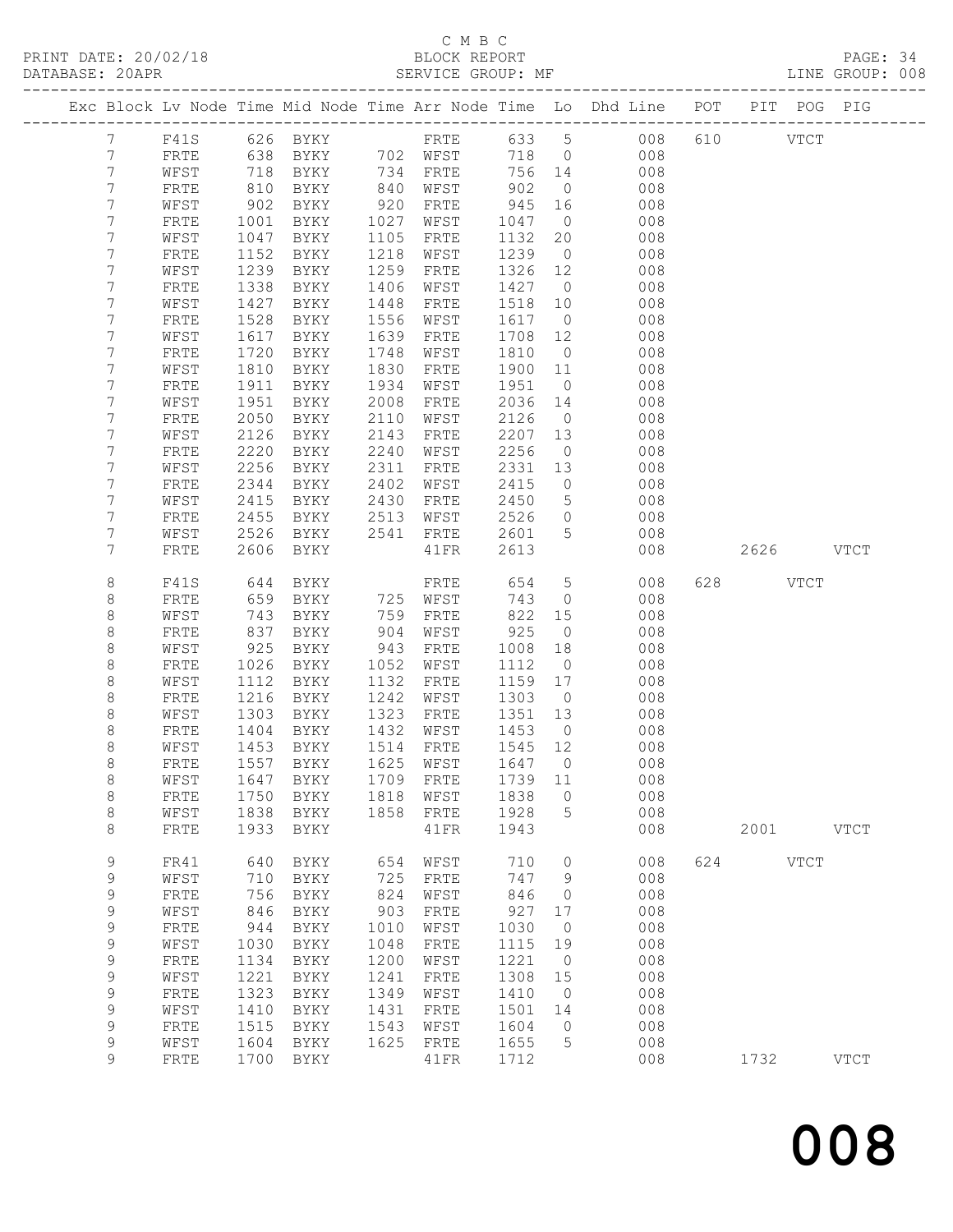# C M B C<br>BLOCK REPORT

PAGE: 35<br>LINE GROUP: 008

|  |          |              |              |                      |              |                                     |              |                  | Exc Block Lv Node Time Mid Node Time Arr Node Time Lo Dhd Line POT | PIT POG PIG |             |             |
|--|----------|--------------|--------------|----------------------|--------------|-------------------------------------|--------------|------------------|--------------------------------------------------------------------|-------------|-------------|-------------|
|  | 10       | F41S         |              |                      |              |                                     |              |                  |                                                                    | 629         | <b>VTCT</b> |             |
|  | 10       | FRTE         |              |                      |              |                                     |              | $\overline{0}$   | 008                                                                |             |             |             |
|  | 10       | WFST         |              |                      |              |                                     |              |                  | 008                                                                |             |             |             |
|  | 10       | FRTE         | 845          | BYKY                 |              | 912 WFST                            | 933          | $\overline{0}$   | 008                                                                |             |             |             |
|  | 10       | WFST         | 933          | BYKY                 | 951          | FRTE                                | 1016         | 19               | 008                                                                |             |             |             |
|  | 10       | FRTE         | 1035         | BYKY                 | 1101         | WFST                                | 1121         | $\overline{0}$   | 008                                                                |             |             |             |
|  | 10       | WFST         | 1121         | BYKY                 | 1141         | FRTE                                | 1208         | 16               | 008                                                                |             |             |             |
|  | 10       | FRTE         | 1224         | BYKY                 | 1250         | WFST                                | 1311         | $\overline{0}$   | 008                                                                |             |             |             |
|  | 10       | WFST         | 1311         | BYKY                 | 1332         | FRTE                                | 1400         | 12               | 008                                                                |             |             |             |
|  | 10       | FRTE         | 1412         | BYKY                 | 1440         | WFST                                | 1501         | $\overline{0}$   | 008                                                                |             |             |             |
|  | 10       | WFST         | 1501         | BYKY                 | 1522         | FRTE                                | 1553         | 10               | 008                                                                |             |             |             |
|  | 10       | FRTE         | 1603         | BYKY                 | 1631         | WFST                                | 1653         | $\overline{0}$   | 008                                                                |             |             |             |
|  | 10       | WFST         | 1653         | BYKY                 | 1717         | FRTE                                | 1747         | $5^{\circ}$      | 008                                                                |             |             |             |
|  | 10       | FRTE         | 1752         | BYKY                 |              | 41FR                                | 1804         |                  | 008                                                                | 1824 VTCT   |             |             |
|  | 11       | FR41         | 656          | BYKY                 | 710          | WFST                                | 726          | $\overline{0}$   | 008                                                                | 640 VTCT    |             |             |
|  | $11$     | WFST         | 726          | BYKY                 | 742          | FRTE                                | 804          | 14               | 008                                                                |             |             |             |
|  | $11$     | FRTE         | 818          | BYKY                 | 848          | WFST                                | 910          | $\overline{0}$   | 008                                                                |             |             |             |
|  | 11       | WFST         | 910          | BYKY                 | 928          | FRTE                                | 953          | 17               | 008                                                                |             |             |             |
|  | $11$     | ${\tt FRTE}$ | 1010         | BYKY                 | 1036         | WFST                                | 1056         | $\overline{0}$   | 008                                                                |             |             |             |
|  | 11       | WFST         | 1056         | BYKY                 | 1114         | FRTE                                | 1141 19      |                  | 008                                                                |             |             |             |
|  | $11$     | FRTE         | 1200         | BYKY                 | 1226         | WFST                                | 1247         | $\overline{0}$   | 008                                                                |             |             |             |
|  | 11       | WFST         | 1247         | BYKY                 | 1307         | FRTE                                | 1335         | 12               | 008                                                                |             |             |             |
|  | 11       | FRTE         | 1347         | BYKY                 | 1415         | WFST                                | 1436         | $\overline{0}$   | 008                                                                |             |             |             |
|  | 11       | WFST         | 1436         | BYKY                 | 1457         | FRTE                                | 1527         | 8 <sup>8</sup>   | 008                                                                |             |             |             |
|  | 11       | FRTE         | 1535         | BYKY                 | 1603         | WFST                                | 1624         | $\overline{0}$   | 008                                                                |             |             |             |
|  | 11       | WFST         | 1624         | BYKY                 | 1646         | FRTE                                | 1716         | 13               | 008                                                                |             |             |             |
|  | 11       | FRTE         |              | 1729 BYKY            | 1757         | WFST                                | 1819         | $\overline{0}$   | 008                                                                |             |             |             |
|  | 11       | WFST         | 1819         | BYKY                 | 1839         | FRTE                                | 1909         | 14               | 008                                                                |             |             |             |
|  | 11       | FRTE         | 1923         | BYKY                 | 1946         | WFST                                | 2003         | $\overline{0}$   | 008                                                                |             |             |             |
|  | 11       | WFST         | 2003         | BYKY                 | 2020         | FRTE                                | 2048         | 5                | 008                                                                |             |             |             |
|  | 11       | FRTE         | 2053         | BYKY                 |              | 41FR                                | 2101         |                  | 008                                                                | 2116 VTCT   |             |             |
|  | 12       | F41S         | 659          | BYKY                 |              | FRTE                                | 709          | 9                | 008                                                                | 640 VTCT    |             |             |
|  | 12       | FRTE         |              | 718 BYKY<br>802 BYKY |              | 744 WFST                            | 802          | $\overline{0}$   | 008                                                                |             |             |             |
|  | 12       | WFST         |              |                      |              | 819 FRTE                            | 845          | 16               | 008                                                                |             |             |             |
|  | 12       | FRTE         | 901          | BYKY                 |              | 928 WFST                            | 949          | $\overline{0}$   | 008                                                                |             |             |             |
|  | 12       | WFST         | 949          | BYKY                 |              | 1007 FRTE                           | 1034 18      |                  | 008                                                                |             |             |             |
|  | 12       | FRTE         |              | 1052 BYKY            |              | 1118 WFST                           | 1138         | $\overline{0}$   | 008                                                                |             |             |             |
|  |          |              |              |                      |              | 12 WFST 1138 BYKY 1158 FRTE 1225 16 |              |                  | 008                                                                |             |             |             |
|  | 12       | FRTE         | 1241         | BYKY                 | 1307         | WFST                                | 1328         | 0                | 008                                                                |             |             |             |
|  | 12       | WFST         | 1328         | <b>BYKY</b>          | 1349         | FRTE                                | 1417         | 12               | 008                                                                |             |             |             |
|  | $12\,$   | FRTE         | 1429         | BYKY                 | 1457         | WFST                                | 1518         | 0                | 008                                                                |             |             |             |
|  | 12       | WFST         | 1518         | BYKY                 | 1539         | FRTE                                | 1610         | 7                | 008                                                                |             |             |             |
|  | 12       | FRTE         | 1617         | <b>BYKY</b>          | 1645         | WFST                                | 1707         | 0                | 008                                                                |             |             |             |
|  | 12       | WFST         | 1707         | BYKY                 | 1731         | FRTE                                | 1802         | 12               | 008                                                                |             |             |             |
|  | 12       | FRTE         | 1814         | BYKY                 | 1840         | WFST                                | 1859         | 0                | 008                                                                |             |             |             |
|  | 12       | WFST         | 1859         | BYKY                 | 1918         | FRTE                                | 1946         | 13               | 008                                                                |             |             |             |
|  | 12       | FRTE         | 1959         | BYKY                 | 2022         | WFST                                | 2039         | $\circ$          | 008                                                                |             |             |             |
|  | 12       | WFST         | 2039<br>2135 | BYKY                 | 2056         | FRTE                                | 2121<br>2211 | 14               | 008<br>008                                                         |             |             |             |
|  | 12       | FRTE         |              | BYKY                 | 2155         | WFST                                |              | 0                |                                                                    |             |             |             |
|  | 12<br>12 | WFST         | 2211         | BYKY                 | 2228         | FRTE                                | 2250         | 15               | 008<br>008                                                         |             |             |             |
|  | 12       | FRTE<br>WFST | 2305<br>2340 | BYKY                 | 2325<br>2355 | WFST                                | 2340<br>2415 | $\mathbf 0$<br>5 | 008                                                                |             |             |             |
|  | 12       | FRTE         | 2420         | BYKY<br>BYKY         |              | FRTE<br>41FR                        | 2427         |                  | 008                                                                | 2440        |             | <b>VTCT</b> |
|  |          |              |              |                      |              |                                     |              |                  |                                                                    |             |             |             |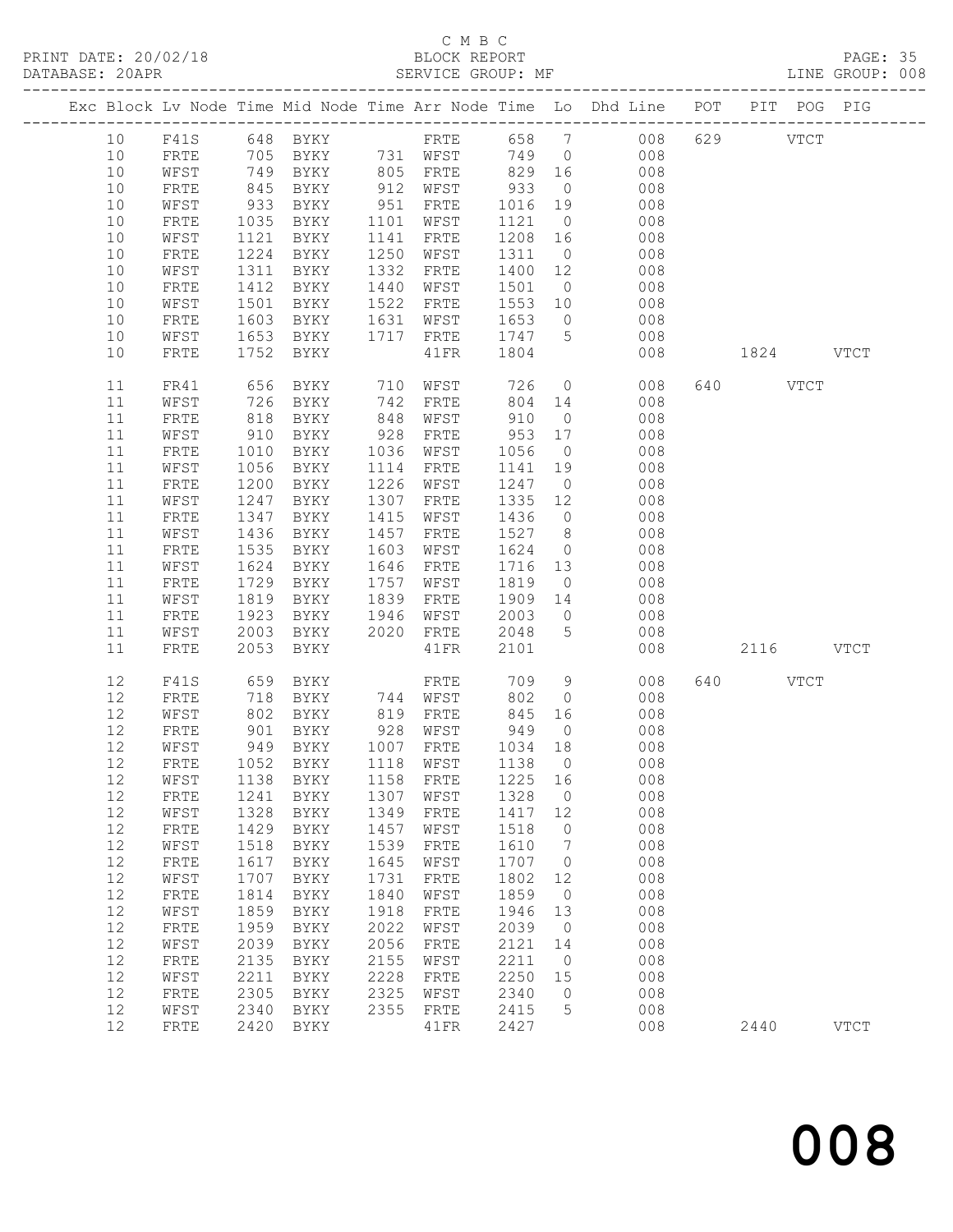# C M B C<br>BLOCK REPORT

PAGE: 36<br>LINE GROUP: 008

|          |              |              |                                                                                                                                                                           |      |                          |                         |                | Exc Block Lv Node Time Mid Node Time Arr Node Time Lo Dhd Line POT PIT POG PIG |               |  |
|----------|--------------|--------------|---------------------------------------------------------------------------------------------------------------------------------------------------------------------------|------|--------------------------|-------------------------|----------------|--------------------------------------------------------------------------------|---------------|--|
|          |              |              |                                                                                                                                                                           |      |                          |                         |                | F41S 742 BYKY FRTE 752 10 008 723 VTCT                                         |               |  |
| 13<br>13 |              |              |                                                                                                                                                                           |      |                          |                         |                |                                                                                |               |  |
| 13       | FRTE<br>WFST |              |                                                                                                                                                                           |      |                          |                         |                | 802 BYKY 832 WFST 854 0 008                                                    |               |  |
| 13       | FRTE         |              |                                                                                                                                                                           |      |                          |                         |                | $\begin{array}{c} 008 \\ 008 \end{array}$                                      |               |  |
| 13       | WFST         |              | BYKY                                                                                                                                                                      |      | 1057 FRTE                |                         |                | 008                                                                            |               |  |
| 13       | ${\tt FRTE}$ | 1039<br>1143 | 1143 BYKY                                                                                                                                                                 |      | 1209 WFST                | $1124$ $19$<br>$1230$ 0 |                | 008                                                                            |               |  |
| 13       | WFST         |              | 1230 BYKY                                                                                                                                                                 |      | 1250 FRTE                | 1317 15                 |                | 008                                                                            |               |  |
| 13       | FRTE         | 1332         | BYKY                                                                                                                                                                      | 1358 | WFST                     |                         |                |                                                                                |               |  |
| 13       | WFST         | 1419         | <b>BYKY</b>                                                                                                                                                               |      | 1440 FRTE                | $1419$ 0<br>1510 11     |                | $\begin{array}{c} 008 \\ 008 \end{array}$                                      |               |  |
| 13       | FRTE         | 1521         | BYKY                                                                                                                                                                      |      | 1549 WFST                | 1610                    | $\overline{0}$ | 008                                                                            |               |  |
| 13       | WFST         | 1610         |                                                                                                                                                                           |      |                          |                         |                |                                                                                |               |  |
| 13       | ${\tt FRTE}$ | 1710         | BYKY 1632 FRTE 1701 9<br>BYKY 1738 WFST 1759 0                                                                                                                            |      |                          |                         |                | $\begin{array}{c} 008 \\ 008 \end{array}$                                      |               |  |
| 13       | WFST         |              | 1759 BYKY                                                                                                                                                                 |      | 1821 FRTE 1853 5         |                         |                | 008                                                                            |               |  |
| 13       | FRTE         | 1858         | BYKY                                                                                                                                                                      |      | 41FR 1910                |                         |                | 008                                                                            | 1928 VTCT     |  |
| 20       | F41S         |              | 711 BYKY                                                                                                                                                                  |      | <b>FRTE</b> 721          |                         | 8 <sup>8</sup> | 008                                                                            | 652 VTCT      |  |
| 20       | FRTE         |              |                                                                                                                                                                           |      |                          |                         | $\overline{0}$ | 008                                                                            |               |  |
| 20       | WFST         |              | 729 BYKY      757   WFST        817     0<br>817   BYKY        834   FRTE        900   11<br>$\begin{array}{cc}\n 729 & -1 \\  817 & BYKY \\  -2000 & -1100\n\end{array}$ |      |                          |                         |                | 008                                                                            |               |  |
| 20       | ${\tt FRTE}$ | 911          | BYKY                                                                                                                                                                      |      | 41FR                     | 922                     |                | 008                                                                            | 942 VTCT      |  |
| 31       | F41S         | 1451         | BYKY                                                                                                                                                                      |      | FRTE                     | 1503 5                  |                | 008 1431 VTCT                                                                  |               |  |
| 31       | FRTE         |              | 1508 BYKY 1536 WFST                                                                                                                                                       |      |                          | 1557 0                  |                | 008                                                                            |               |  |
| 31       | WFST         |              | 1557 BYKY 1618 FRTE<br>1701 BYKY 1729 WFST                                                                                                                                |      |                          | 1648 13<br>1750 0       |                | 008                                                                            |               |  |
| 31       | FRTE         |              |                                                                                                                                                                           |      |                          |                         |                | 008                                                                            |               |  |
| 31       | WFST         | 1750         | BYKY                                                                                                                                                                      |      | 1812 FRTE                | 1844 13                 |                | 008                                                                            |               |  |
| 31       | FRTE         | 1857         | BYKY                                                                                                                                                                      |      | 1922 WFST                | 1939                    | $\overline{0}$ | 008                                                                            |               |  |
| 31       | WFST         | 1939         | BYKY                                                                                                                                                                      |      | 1958 FRTE                | 2026 12                 |                | 008                                                                            |               |  |
| 31       | FRTE         | 2038         | BYKY                                                                                                                                                                      |      | 2058 WFST                | 2114                    | $\overline{0}$ | 008                                                                            |               |  |
| 31       | WFST         | 2114         | BYKY                                                                                                                                                                      |      | 2131 FRTE                | 2155 10                 |                | 008                                                                            |               |  |
| 31       | FRTE         | 2205         | BYKY                                                                                                                                                                      |      | ----<br>2225 WFST 2241 0 |                         |                | 008                                                                            |               |  |
| 31       | WFST         | 2241         | BYKY                                                                                                                                                                      |      | 2258 FRTE 2320           |                         | $5^{\circ}$    | 008                                                                            |               |  |
| 31       | ${\tt FRTE}$ |              | 2325 BYKY                                                                                                                                                                 |      | 41FR                     | 2333                    |                | 008                                                                            | 2348 VTCT     |  |
| 32       | F41S         | 1522         | BYKY                                                                                                                                                                      |      | <b>FRTE</b> 1534         |                         | 8 <sup>8</sup> | 008 1500 VTCT                                                                  |               |  |
| 32       | FRTE         |              | 1542 BYKY 1610 WFST 1631 0                                                                                                                                                |      |                          |                         |                | 008                                                                            |               |  |
| 32       | WFST         |              | 1631 BYKY                                                                                                                                                                 |      | 1653 FRTE 1723           |                         | $5^{\circ}$    | 008                                                                            |               |  |
| 32       | FRTE         | 1728         | BYKY                                                                                                                                                                      |      | 41FR                     | 1740                    |                |                                                                                | 008 1800 VTCT |  |
| 33       | F41S         | 1604         | BYKY                                                                                                                                                                      |      | FRTE 1615                |                         |                | 8 008 1542 VTCT                                                                |               |  |
| 33       | FRTE         |              |                                                                                                                                                                           |      |                          |                         |                | 008                                                                            |               |  |
| 33       | WFST         |              | 1623 BYKY 1651 WFST 1713 0<br>1713 BYKY 1737 FRTE 1808 5                                                                                                                  |      |                          |                         |                | 008                                                                            |               |  |
| 33       | FRTE         |              | 1813 BYKY                                                                                                                                                                 |      | 41FR 1825                |                         |                | 008 1845 VTCT                                                                  |               |  |
|          |              |              |                                                                                                                                                                           |      |                          |                         |                |                                                                                |               |  |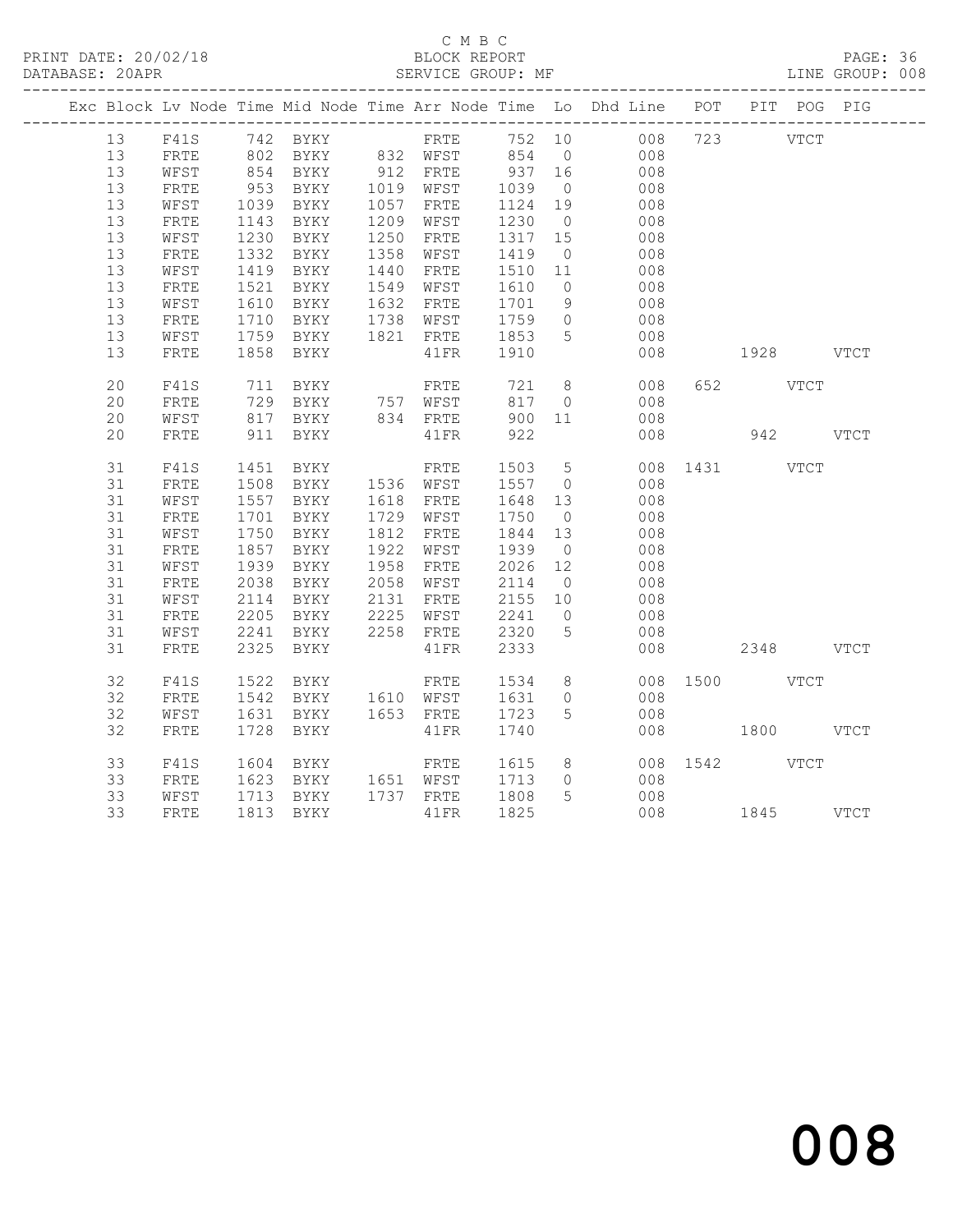| PRINT DATE: 20/02/18 |                                                                                                                                                                                                                                                                                                       |                                                                                                                                                                                           |                                                                                                 |                                                                                                                           |                                                                                                 | C M B C<br>BLOCK REPORT                                                                                                                               |                                                                                                  |                                                                        | DATABASE: 20APR SERVICE GROUP: MF LINE GROUP: 009                                                                                                                                                                                                                                                                                                                                                                                                                                                                                                                                                                        |      | PAGE: 37<br>LINE GROUP: 009 |  |
|----------------------|-------------------------------------------------------------------------------------------------------------------------------------------------------------------------------------------------------------------------------------------------------------------------------------------------------|-------------------------------------------------------------------------------------------------------------------------------------------------------------------------------------------|-------------------------------------------------------------------------------------------------|---------------------------------------------------------------------------------------------------------------------------|-------------------------------------------------------------------------------------------------|-------------------------------------------------------------------------------------------------------------------------------------------------------|--------------------------------------------------------------------------------------------------|------------------------------------------------------------------------|--------------------------------------------------------------------------------------------------------------------------------------------------------------------------------------------------------------------------------------------------------------------------------------------------------------------------------------------------------------------------------------------------------------------------------------------------------------------------------------------------------------------------------------------------------------------------------------------------------------------------|------|-----------------------------|--|
|                      |                                                                                                                                                                                                                                                                                                       |                                                                                                                                                                                           |                                                                                                 | BYOA BROADWAY & OAK<br>GRBY GRANVILLE & BROADWAY<br>OA12 NB OAK ST FS W 12 AV<br>VI41 VICTORIA & 41 AV                    |                                                                                                 |                                                                                                                                                       |                                                                                                  |                                                                        | BYST BROADWAY STN<br>GREY GRANVILLE & BROADWAY GRCO GRANDVIEW & COMMERCIAL<br>OA12 MB OAK ST FS W 12 AV OABY OAR & BROADWAY<br>VI41 VICTORIA & 41 AV VTCT Vancouver Trolley Depot                                                                                                                                                                                                                                                                                                                                                                                                                                        |      |                             |  |
|                      |                                                                                                                                                                                                                                                                                                       |                                                                                                                                                                                           |                                                                                                 |                                                                                                                           |                                                                                                 |                                                                                                                                                       |                                                                                                  |                                                                        | Exc Block Lv Node Time Mid Node Time Arr Node Time Lo Dhd Line POT PIT POG PIG                                                                                                                                                                                                                                                                                                                                                                                                                                                                                                                                           |      |                             |  |
|                      | $\mathbf{1}$<br>$\mathbf{1}$<br>$\mathbf{1}$<br>$\mathbf{1}$<br>$\mathbf{1}$<br>$\mathbf{1}$<br>$\mathbf{1}$<br>$\mathbf{1}$<br>$\mathbf{1}$<br>$\mathbf{1}$<br>$\mathbf{1}$<br>$1\,$<br>$\mathbf{1}$<br>$\mathbf{1}$<br>$\mathbf{1}$<br>$\mathbf{1}$<br>$\mathbf{1}$<br>$\mathbf{1}$<br>$\mathbf{1}$ | 1 10FI<br><b>BDLP</b><br><b>BYAL</b><br>10FI<br>GRCO<br>10FI<br>10FI<br>GRCO<br>10FI<br>10FI<br>GRCO<br>10FI<br>GRCO<br>10FI<br>BDLP<br>BYAL<br>BDLP                                      | 1604                                                                                            | BDLP 739 BYOA 811 10FI                                                                                                    |                                                                                                 |                                                                                                                                                       |                                                                                                  |                                                                        | 1 10FI 440 BYKY 453 BDLP 506 5 009 421 VTCT<br>1 BDLP 511 BYOA 532 10FI 536 5 009<br>541 BYKY 554 BDLP 607 6 009<br>613 BYOA 637 AL10 650 5 009<br>655 BYKY 717 BDLP 734 5 009<br>818 5 009<br>823 BYKY 839 GRCO 851 6 009<br>GRCO 1013 BYOA 1037 10FI 1045 10 009<br>1055 BYKY 1114 GRCO 1126 5 009<br>1131 BYOA 1155 10FI 1203 9 009<br>1212 BYKY 1232 GRCO 1244 5 009<br>GRCO 1249 BYOA 1314 10FI 1322 7 009<br>1329 BYKY 1349 GRCO 1401 5 009<br>1527 BYOA 1551 10FI 1559 5 009<br>BYKY 1623 BDLP 1647 7 009<br>1654 BYOA 1726 AL10 1745 14 009<br>1759 BYKY 1829 BDLP 1851 8 009<br>1859 BYOA 1926 AL10 1945 12 009 |      |                             |  |
|                      | $\mathbf{1}$<br>$\mathbf{1}$                                                                                                                                                                                                                                                                          | BYAL                                                                                                                                                                                      |                                                                                                 |                                                                                                                           |                                                                                                 |                                                                                                                                                       |                                                                                                  |                                                                        | 1957 BYKY 2022 BDLP 2042 11 009                                                                                                                                                                                                                                                                                                                                                                                                                                                                                                                                                                                          |      |                             |  |
|                      | $\mathbf{1}$<br>$\mathbf{1}$                                                                                                                                                                                                                                                                          |                                                                                                                                                                                           |                                                                                                 |                                                                                                                           |                                                                                                 |                                                                                                                                                       |                                                                                                  |                                                                        | BDLP 2053 BYOA 2118 AL10 2134 5 009<br>BYAL 2139 BYKY 2203 BDLP 2221 13 009<br>BDLP 2234 BYOA 2257 AL10 2312 009<br>009                                                                                                                                                                                                                                                                                                                                                                                                                                                                                                  |      |                             |  |
|                      | $\mathbf{2}$<br>$\mathbf{2}$<br>$\mathbf{2}$<br>$\mathbf{2}$<br>$\mathbf{2}$<br>$\mathbf{2}$<br>$\mathbf{2}$<br>$\mathbf{2}$<br>$\mathbf{2}$<br>$\mathbf{2}$<br>$\mathbf{2}$<br>$\overline{c}$<br>$\mathbf{2}$<br>$\mathbf{2}$                                                                        | 10FI<br>10FI<br><b>BDLP</b><br><b>BYAL</b><br><b>BDLP</b><br><b>BYAL</b><br><b>BDLP</b><br><b>BYAL</b><br><b>BDLP</b><br><b>BYAL</b><br><b>BDLP</b><br><b>BYAL</b><br><b>BDLP</b><br>10FI | 601<br>633<br>721<br>812<br>919<br>1024<br>1128<br>1235<br>1336<br>1444<br>1548<br>1649<br>1739 | BYKY<br>BYOA<br>BYKY<br>BYOA<br>BYKY<br>BYOA<br>BYKY<br><b>BYOA</b><br>BYKY<br><b>BYOA</b><br>BYKY<br><b>BYOA</b><br>BYKY | 614<br>657<br>745<br>848<br>947<br>1057<br>1159<br>1308<br>1410<br>1516<br>1619<br>1721<br>1758 | <b>BDLP</b><br>AL10<br><b>BDLP</b><br>AL10<br><b>BDLP</b><br>AL10<br><b>BDLP</b><br>AL10<br><b>BDLP</b><br>AL10<br><b>BDLP</b><br>10FI<br><b>BDLP</b> | 627<br>710<br>804<br>906<br>1007<br>1116<br>1223<br>1331<br>1434<br>1536<br>1643<br>1728<br>1822 | 6<br>11<br>8<br>13<br>17<br>12<br>12<br>5<br>10<br>12<br>6<br>11<br>11 | 500 BYKY 513 BDLP 526 5 009 441 VTCT<br>2 BDLP 531 BYOA 552 10FI 556 5 009<br>009<br>009<br>009<br>009<br>009<br>009<br>009<br>009<br>009<br>009<br>009<br>009<br>009                                                                                                                                                                                                                                                                                                                                                                                                                                                    |      |                             |  |
|                      | $\overline{2}$                                                                                                                                                                                                                                                                                        | <b>BDLP</b>                                                                                                                                                                               | 1833                                                                                            | BYST                                                                                                                      | 1844                                                                                            | GRBY                                                                                                                                                  | 1907                                                                                             |                                                                        | 009                                                                                                                                                                                                                                                                                                                                                                                                                                                                                                                                                                                                                      | 1926 | <b>VTCT</b>                 |  |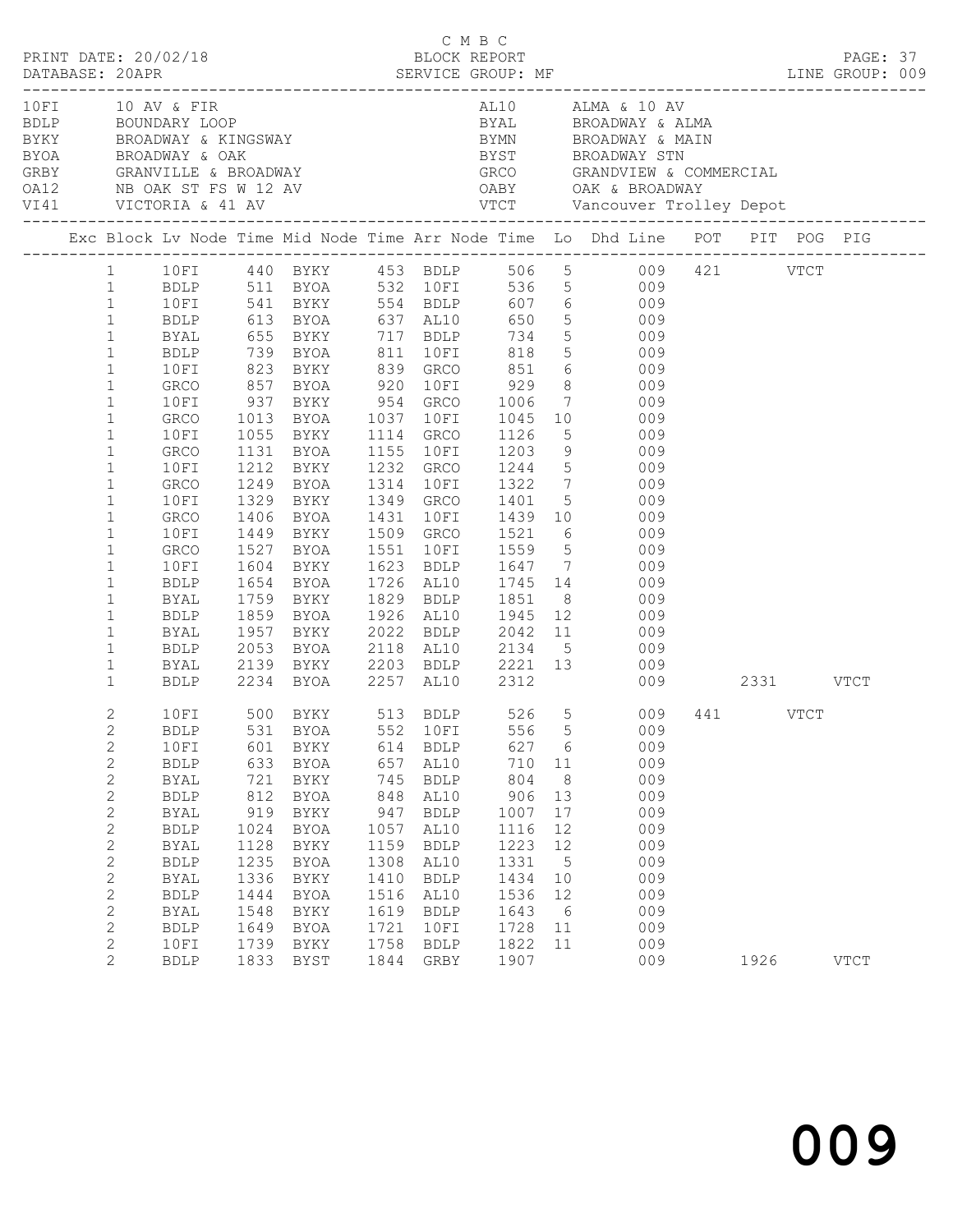PRINT DATE: 20/02/18 BLOCK REPORT BATABASE: 20APR BEST SERVICE GROUP: MF

# C M B C<br>BLOCK REPORT

PAGE: 38<br>LINE GROUP: 009

|                |             |                 |                                |      |                      |                       |                 | Exc Block Lv Node Time Mid Node Time Arr Node Time Lo Dhd Line POT PIT POG PIG |           |  |
|----------------|-------------|-----------------|--------------------------------|------|----------------------|-----------------------|-----------------|--------------------------------------------------------------------------------|-----------|--|
| $\mathcal{S}$  |             |                 |                                |      |                      |                       |                 | 10FI 520 BYKY 533 BDLP 546 7 009 501 VTCT                                      |           |  |
| 3              | <b>BDLP</b> |                 |                                |      |                      |                       |                 | 553 BYOA 617 AL10 630 7 009                                                    |           |  |
| $\mathfrak{Z}$ | BYAL        | 637<br>723      | BYKY                           |      | 659 BDLP<br>752 AL10 | $714$ 9<br>809 8      |                 | 009                                                                            |           |  |
| $\mathsf 3$    | <b>BDLP</b> |                 | BYOA                           |      |                      |                       |                 | 009                                                                            |           |  |
| $\mathsf 3$    | BYAL        | 817             | BYKY                           |      | 845 BDLP             | 905 14                |                 | 009                                                                            |           |  |
| $\mathfrak{S}$ | BDLP        | 919             | BYOA                           |      | 952 AL10             | 1011                  | 13              | 009                                                                            |           |  |
| $\mathsf S$    | BYAL        | 1024            | BYKY                           |      | 1054 BDLP            | 1115 15               |                 | 009                                                                            |           |  |
| 3              | BDLP        | 1130            | BYOA                           |      | 1202 AL10            | 1225                  | $5\overline{)}$ | 009                                                                            |           |  |
| $\mathsf S$    | BYAL        | 1230            | BYKY                           |      | 1304 BDLP            | 1328 11               |                 | $009$                                                                          |           |  |
| 3              | <b>BDLP</b> | $132$<br>$1440$ | BYOA                           |      | 1412 AL10            | 1435                  | 5 <sup>5</sup>  | 009                                                                            |           |  |
| $\mathsf S$    | BYAL        |                 | BYKY                           |      | 1514 BDLP            | 1539 15               |                 | 009                                                                            |           |  |
| $\mathsf 3$    | <b>BDLP</b> | 1554            | BYOA                           |      | 1626 AL10            | 1646                  | $6\overline{6}$ | 009                                                                            |           |  |
| 3              | BYAL        | 1652            | BYKY                           |      | 1723 BDLP            | 1747 7                |                 | 009                                                                            |           |  |
| $\mathsf S$    | <b>BDLP</b> | 1754            | BYOA                           |      | 1823 AL10            | 1842 13               |                 | 009                                                                            |           |  |
| 3              | BYAL        | 1855            | BYKY                           |      | 1922 BDLP            | 1942                  | 11              | 009                                                                            |           |  |
| 3              | <b>BDLP</b> | 1953            | BYOA                           |      | 2018 AL10            | 2036                  | 11              | 009                                                                            |           |  |
| $\mathsf S$    | BYAL        | 2047            | BYKY                           |      | 2111 GRCO            | 2122                  | $7\overline{ }$ | 009                                                                            |           |  |
| 3              | GRCO        | 2129            | BYOA                           |      | 2148 AL10            | 2204                  | 5 <sup>5</sup>  | 009                                                                            |           |  |
| $\mathsf S$    | BYAL        | 2209            | BYKY                           |      | 2232 GRCO            | 2243                  | $6\overline{6}$ | 009                                                                            |           |  |
| $\mathsf 3$    | GRCO        | 2249            | BYOA                           |      | 2307 AL10            | 2322                  | 5 <sup>5</sup>  | 009                                                                            |           |  |
| $\mathsf S$    | BYAL        | 2327            | BYKY                           |      | 2348 GRCO            | 2358 12               |                 | 009                                                                            |           |  |
| $\mathsf S$    | GRCO        | 2410            | BYOA                           |      | 2424 AL10            | 2436                  | $5\overline{)}$ | 009                                                                            |           |  |
| $\mathsf S$    | BYAL        | 2441            | BYKY                           | 2501 | BDLP                 | 2516<br>2545          | 5 <sup>5</sup>  | 009                                                                            |           |  |
| $\mathsf S$    | <b>BDLP</b> | 2521            | BYOA                           | 2539 | 10FI                 |                       | 5 <sup>5</sup>  | 009                                                                            |           |  |
| 3              | 10FI        | 2550            |                                |      | BYKY 2602 BDLP 2617  |                       | $5^{\circ}$     | 009                                                                            |           |  |
| 3              | <b>BDLP</b> | 2622            | BYST                           |      | 2629 GRBY            | 2642                  |                 | 009                                                                            | 2656 VTCT |  |
| 4              | BYAL        | 522             |                                |      | BYKY 543 BDLP        | 556                   |                 | $7\overline{ }$<br>009                                                         | 452 VTCT  |  |
| 4              | <b>BDLP</b> | 603             | BYOA                           |      | 627 AL10             | 640                   | $6\overline{6}$ | 009                                                                            |           |  |
| 4              | BYAL        | 646             | BYKY                           |      | 708 BDLP<br>801 10FI | 723                   | $6\overline{6}$ | 009                                                                            |           |  |
| $\sqrt{4}$     | <b>BDLP</b> | 729             | BYOA                           |      |                      | 808                   | $5^{\circ}$     | 009                                                                            |           |  |
| 4              | 10FI        | 813             | BYKY                           |      | 829 BDLP             | 850                   | 13              | 009                                                                            |           |  |
| 4              | <b>BDLP</b> | 903             | BYOA                           |      | 939 AL10             | 958                   | 13              | 009                                                                            |           |  |
| $\overline{4}$ | BYAL        | 1011            | BYKY                           |      | 1039 BDLP            | 1059 18               |                 | 009                                                                            |           |  |
| 4              | <b>BDLP</b> | 1117            | BYOA                           |      | 1149 AL10            | 1212                  | $5\overline{)}$ | 009                                                                            |           |  |
| 4              | BYAL        | 1217            | BYKY                           | 1251 | BDLP                 | 1315                  | 10              | 009                                                                            |           |  |
| $\overline{4}$ | <b>BDLP</b> | 1325            | BYOA                           |      | 1400 AL10            | 1423                  | $7\overline{ }$ | 009                                                                            |           |  |
| 4              | BYAL        | 1430            | BYKY                           |      | 1504 BDLP            | 1529 15               |                 | 009                                                                            |           |  |
| 4              | <b>BDLP</b> | 1544            | BYOA                           |      | 1616 AL10            | 1636                  | 6               | 009                                                                            |           |  |
| 4              | BYAL        |                 | 1642 BYKY<br>1745 BYST<br>BYKY |      | 1713 BDLP            | $\frac{1737}{1810}$ 8 |                 | 009                                                                            |           |  |
| 4              | <b>BDLP</b> |                 |                                |      | 1756 GRBY            | 1819                  |                 | 009                                                                            | 1843 VTCT |  |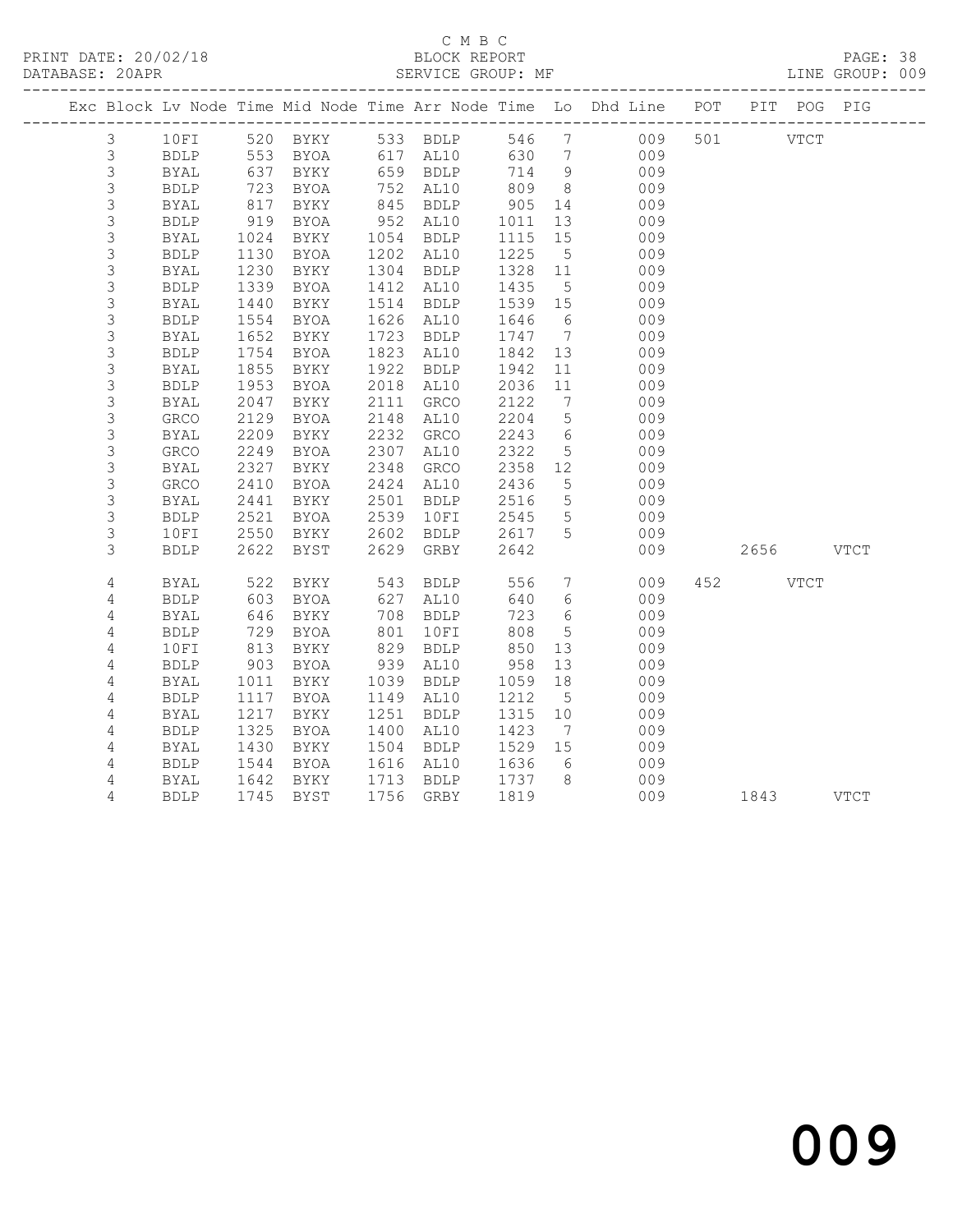# C M B C N B C N B C N B C N B C N B C N B C C M B C C M B C C M B C C M B C C M B C C M B C C M C C M C C M C C C M C C M C C M C C M C C M C C M C C M C C M C C M C C M C C M C C M C C M C C M C C M C C M C C M C C M C C

| DATABASE: 20APR |                  |                     |                                                                                                      | SERVICE GROUP: MF            |              |                        |              |                              |                                                                                |           |           | LINE GROUP: 009 |  |
|-----------------|------------------|---------------------|------------------------------------------------------------------------------------------------------|------------------------------|--------------|------------------------|--------------|------------------------------|--------------------------------------------------------------------------------|-----------|-----------|-----------------|--|
|                 |                  |                     |                                                                                                      |                              |              |                        |              |                              | Exc Block Lv Node Time Mid Node Time Arr Node Time Lo Dhd Line POT PIT POG PIG |           |           |                 |  |
|                 | 5                |                     |                                                                                                      |                              |              |                        |              |                              | BYAL 543 BYKY 604 BDLP 617 6 009 509 VTCT                                      |           |           |                 |  |
|                 | 5                | BDLP                |                                                                                                      | 623 BYOA 647 AL10            |              |                        |              |                              | 700 12 009                                                                     |           |           |                 |  |
|                 | 5                | <b>BYAL</b>         | 712                                                                                                  | BYKY 735 BDLP                |              |                        | 752          | 6                            | 009                                                                            |           |           |                 |  |
|                 | $\mathsf S$      | <b>BDLP</b>         | $\begin{array}{c} \n \sqrt{2} \\  846 \\  \hline\n 22\n \end{array}$                                 | BYOA                         |              | 832 10FI               | 841          | 5 <sup>5</sup>               | 009                                                                            |           |           |                 |  |
|                 | 5                | 10FI                |                                                                                                      | BYKY                         |              | $903$ GRCO             | 915          | $7\phantom{.0}\phantom{.0}7$ | 009                                                                            |           |           |                 |  |
|                 | 5                | GRCO                | 922                                                                                                  | BYOA                         | 945          | 10FI                   | 954          | 9                            | 009                                                                            |           |           |                 |  |
|                 | 5                | 10FI                | 1003                                                                                                 | BYKY                         |              | 1020 GRCO              | 1032         | $7\overline{ }$              | 009                                                                            |           |           |                 |  |
|                 | $\mathsf S$      | ${\tt GRCO}$        | 1039                                                                                                 | BYOA                         |              | 1103 10FI              | 1111         | 10                           | 009                                                                            |           |           |                 |  |
|                 | 5                | 10FI                | 1121                                                                                                 | BYKY                         |              | 1140 GRCO              | 1152         | 5 <sup>5</sup>               | 009                                                                            |           |           |                 |  |
|                 | 5                | <b>GRCO</b>         | 1157                                                                                                 | BYOA                         | 1222         | 10FI                   | 1230         | $7\overline{ }$              | 009                                                                            |           |           |                 |  |
|                 | 5                | 10FI                | 1237                                                                                                 | BYKY                         | 1257         | GRCO                   | 1309         | $5\overline{)}$              | 009                                                                            |           |           |                 |  |
|                 | 5                | GRCO                | 1314                                                                                                 | BYOA                         | 1339         | 10FI                   | 1347         | 9                            | 009                                                                            |           |           |                 |  |
|                 | 5<br>5           | 10FI                | 1356<br>1436                                                                                         | BYKY                         | 1501         | 1416 GRCO              | 1428<br>1509 | 8 <sup>8</sup><br>10         | 009<br>009                                                                     |           |           |                 |  |
|                 | 5                | GRCO                | 1519                                                                                                 | BYOA                         |              | 10FI<br>1538 GRCO      | 1550         | $\overline{7}$               | 009                                                                            |           |           |                 |  |
|                 | 5                | 10FI<br>GRCO        | 1557                                                                                                 | BYKY<br>BYOA                 | 1621         | 10FI                   | 1629         | 10                           | 009                                                                            |           |           |                 |  |
|                 | 5                | 10FI                | 1639                                                                                                 | BYKY                         |              | 1658 BDLP              | 1722 11      |                              | 009                                                                            |           |           |                 |  |
|                 | 5                | BDLP                | 1733                                                                                                 | BYOA                         | 1805         | 10FI                   | 1812         | $5\overline{)}$              | 009                                                                            |           |           |                 |  |
|                 | 5                | 10FI                | 1817                                                                                                 | BYKY                         |              | 1835 BDLP              | 1857 5       |                              | 009                                                                            |           |           |                 |  |
|                 | 5                | <b>BDLP</b>         | 1902                                                                                                 | BYST                         |              | 1912 GRBY              | 1932         |                              | 009                                                                            |           | 1950 VTCT |                 |  |
|                 |                  |                     |                                                                                                      |                              |              |                        |              |                              |                                                                                |           |           |                 |  |
|                 | 6                | BYAL                | 603                                                                                                  | BYKY                         |              | 624 BDLP               | 637          |                              | $6\overline{6}$<br>009                                                         |           | 529 VTCT  |                 |  |
|                 | 6                | <b>BDLP</b>         | 643                                                                                                  | BYOA                         |              | 707 AL10               | 720          | 17                           | 009                                                                            |           |           |                 |  |
|                 | 6                | BYAL                | $\begin{array}{c} \n \overline{\phantom{0}} \\  828 \\  \overline{\phantom{0}} \\  22\n \end{array}$ | BYKY                         |              | 802 BDLP               | 823          | $5\overline{)}$              | 009                                                                            |           |           |                 |  |
|                 | 6                | <b>BDLP</b>         |                                                                                                      | BYOA                         |              | 905 AL10               | 923          | 9                            | 009                                                                            |           |           |                 |  |
|                 | 6                | BYAL                | 932                                                                                                  | BYKY                         |              | 1000 BDLP              | 1020         | 17                           | 009                                                                            |           |           |                 |  |
|                 | 6                | <b>BDLP</b>         | 1037                                                                                                 | BYOA                         |              | 1110 AL10              | 1129         | 13                           | 009                                                                            |           |           |                 |  |
|                 | 6                | <b>BYAL</b>         | 1142                                                                                                 | BYKY                         |              | 1213 BDLP              | 1237         | 10                           | 009                                                                            |           |           |                 |  |
|                 | 6                | <b>BDLP</b>         | 1247                                                                                                 | BYOA                         |              | 1320 AL10              | 1343         | $5\overline{)}$              | 009                                                                            |           |           |                 |  |
|                 | 6                | BYAL                | 1348                                                                                                 | BYKY                         |              | 1422 BDLP<br>1526 AL10 | 1447 7       |                              | 009                                                                            |           |           |                 |  |
|                 | 6<br>6           | <b>BDLP</b>         | 1454<br>1556                                                                                         | BYOA                         |              | 1627 BDLP              | 1546 10      | 8 <sup>8</sup>               | 009<br>009                                                                     |           |           |                 |  |
|                 | 6                | BYAL<br><b>BDLP</b> | 1659                                                                                                 | BYKY<br>BYOA                 | 1731         | 10FI                   | 1651<br>1738 | 12                           | 009                                                                            |           |           |                 |  |
|                 | 6                | 10FI                | 1750                                                                                                 | BYKY                         |              | 1809 BDLP              | 1833 13      |                              | 009                                                                            |           |           |                 |  |
|                 | 6                | <b>BDLP</b>         | 1846                                                                                                 | BYOA                         |              | 1913 AL10              | 1932         |                              | 009                                                                            | 1953 VTCT |           |                 |  |
|                 |                  |                     |                                                                                                      |                              |              |                        |              |                              |                                                                                |           |           |                 |  |
|                 | 7                | BYAL                |                                                                                                      | 612 BYKY<br>658 BYOA<br>BYKY |              |                        |              |                              |                                                                                |           | 538 VTCT  |                 |  |
|                 | 7                | <b>BDLP</b>         |                                                                                                      |                              |              |                        |              |                              |                                                                                |           |           |                 |  |
|                 | $7^{\circ}$      |                     |                                                                                                      |                              |              |                        |              |                              | BYAL 748 BYKY 813 BDLP 834 6 009                                               |           |           |                 |  |
|                 | 7                | <b>BDLP</b>         | 840                                                                                                  | BYOA                         | 916          | AL10                   | 935          | 10                           | 009                                                                            |           |           |                 |  |
|                 | 7                | BYAL                | 945                                                                                                  | BYKY                         | 1013         | <b>BDLP</b>            | 1033         | 18                           | 009                                                                            |           |           |                 |  |
|                 | 7                | <b>BDLP</b>         | 1051                                                                                                 | BYOA                         | 1123         | AL10                   | 1145         | $\overline{7}$               | 009                                                                            |           |           |                 |  |
|                 | 7                | BYAL                | 1152                                                                                                 | BYKY                         | 1225         | <b>BDLP</b>            | 1249         | 11                           | 009                                                                            |           |           |                 |  |
|                 | 7                | <b>BDLP</b>         | 1300                                                                                                 | BYOA                         | 1333         | AL10                   | 1356         | $5^{\circ}$                  | 009                                                                            |           |           |                 |  |
|                 | 7                | <b>BYAL</b>         | 1401                                                                                                 | BYKY                         | 1435         | <b>BDLP</b>            | 1500         | 14                           | 009                                                                            |           |           |                 |  |
|                 | $\boldsymbol{7}$ | <b>BDLP</b>         | 1514                                                                                                 | BYOA                         | 1546         | AL10                   | 1606         | 6                            | 009                                                                            |           |           |                 |  |
|                 | 7                | BYAL                | 1612                                                                                                 | BYKY                         | 1643         | <b>BDLP</b>            | 1707         | 14                           | 009                                                                            |           |           |                 |  |
|                 | 7<br>7           | <b>BDLP</b>         | 1721<br>1805                                                                                         | BYOA                         | 1753<br>1823 | 10FI                   | 1800         | $5\phantom{0}$<br>11         | 009<br>009                                                                     |           |           |                 |  |
|                 | 7                | 10FI<br><b>BDLP</b> |                                                                                                      | BYKY<br>1856 BYST            | 1906         | <b>BDLP</b><br>GRBY    | 1845<br>1926 |                              | 009                                                                            |           | 1944      | <b>VTCT</b>     |  |
|                 |                  |                     |                                                                                                      |                              |              |                        |              |                              |                                                                                |           |           |                 |  |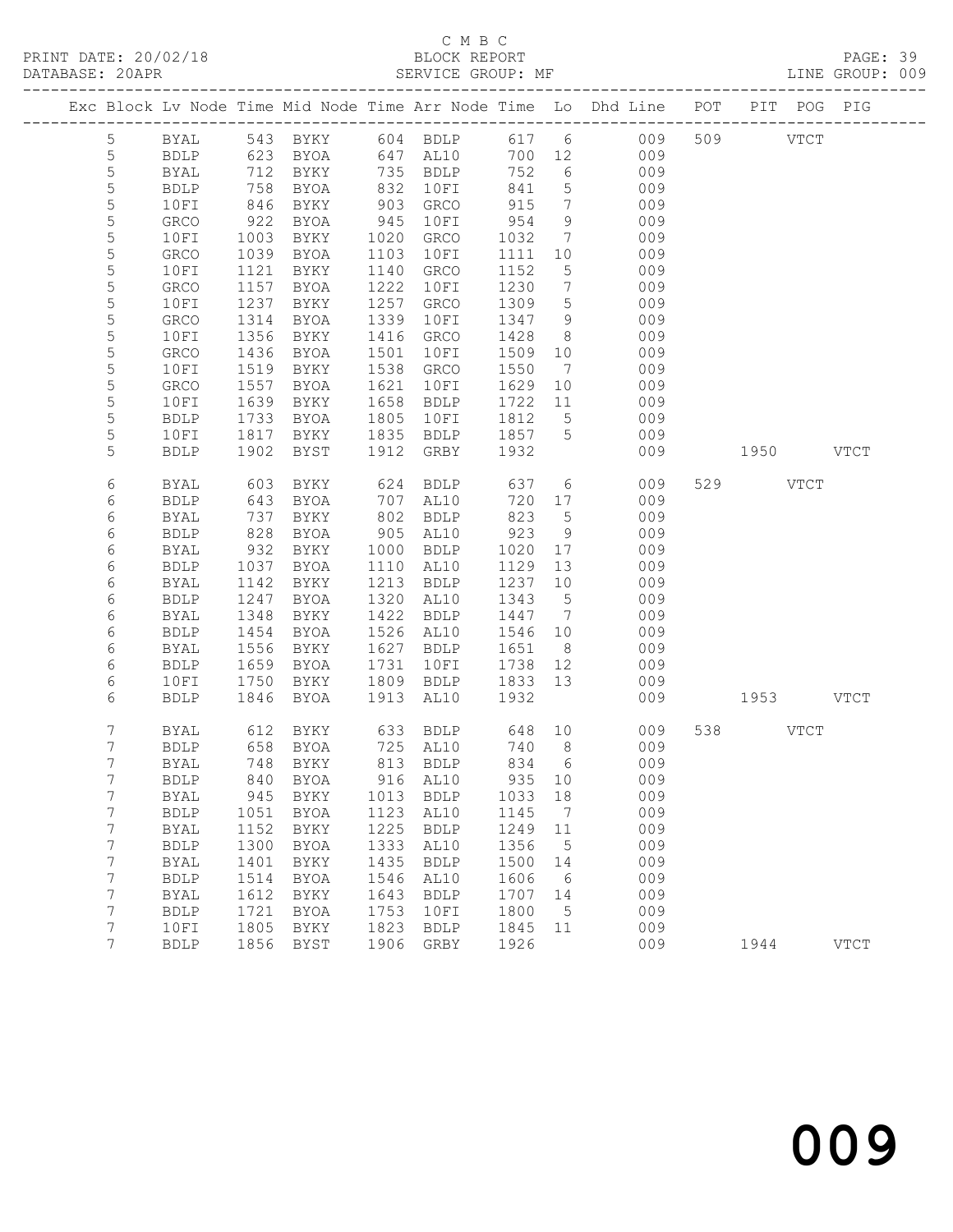# C M B C

| DATABASE: 20APR |                   |              |                   |             |      | SERVICE GROUP: MF              |                     |                 |                                                                                |     |           | LINE GROUP: 009 |
|-----------------|-------------------|--------------|-------------------|-------------|------|--------------------------------|---------------------|-----------------|--------------------------------------------------------------------------------|-----|-----------|-----------------|
|                 |                   |              |                   |             |      |                                |                     |                 | Exc Block Lv Node Time Mid Node Time Arr Node Time Lo Dhd Line POT PIT POG PIG |     |           |                 |
|                 | 8                 |              |                   |             |      |                                |                     |                 | 10FI 629 BYKY 642 BDLP 657 10 009                                              |     | 610 VTCT  |                 |
|                 | 8                 | BDLP         |                   |             |      |                                |                     |                 | 707 BYOA 734 AL10 749 8 009                                                    |     |           |                 |
|                 | 8                 | BYAL         |                   | BYKY        |      | 822 BDLP 843 7                 |                     |                 | 009                                                                            |     |           |                 |
|                 | $\,8\,$           | BDLP         | 757<br>850<br>958 | BYOA        |      |                                |                     | 13              | 009                                                                            |     |           |                 |
|                 | 8                 | BYAL         |                   | BYKY        |      | 926 AL10 945<br>1026 BDLP 1046 |                     | 18              | 009                                                                            |     |           |                 |
|                 | 8                 | BDLP         | 1104              | BYOA        |      | 1136 AL10                      | 1158                | 8 <sup>8</sup>  | $009$                                                                          |     |           |                 |
|                 | 8                 | BYAL         | 1206              | BYKY        |      | 1239 BDLP                      | 1303 6              |                 | 009                                                                            |     |           |                 |
|                 | 8                 | BDLP         | 1309              | BYOA        |      | 1344 AL10                      | 1407 5              |                 | 009                                                                            |     |           |                 |
|                 | 8                 | BYAL         | 1412              | BYKY        |      | 1446 BDLP                      | 1511 13             |                 | 009                                                                            |     |           |                 |
|                 | 8                 | BDLP         | 1524              | BYOA        |      | 1556 AL10                      | 1616                | 6               | 009                                                                            |     |           |                 |
|                 | 8                 | <b>BYAL</b>  | 1622              | BYKY        |      | 1653 BDLP                      | 1717                | 12              | 009                                                                            |     |           |                 |
|                 |                   |              | 1729              |             |      | 1801 AL10                      | 1818                | 16              | 009                                                                            |     |           |                 |
|                 | 8                 | BDLP         |                   | BYOA        |      |                                |                     |                 |                                                                                |     |           |                 |
|                 | 8                 | BYAL         | 1834              | BYKY        |      | 1903 BDLP                      | 1923                | 10              | 009                                                                            |     |           |                 |
|                 | 8                 | BDLP         | 1933              | BYOA        |      | 1958 AL10                      | 2016                | 11              | 009                                                                            |     |           |                 |
|                 | 8                 | BYAL         | 2027              | BYKY        |      | 2051 GRCO                      | 2102                | $\overline{7}$  | 009                                                                            |     |           |                 |
|                 | 8                 | GRCO         | 2109              | BYOA        |      | 2128 AL10                      | 2144                | $5\overline{)}$ | 009                                                                            |     |           |                 |
|                 | 8                 | BYAL         | 2149              | BYKY        |      | 2212 GRCO                      | 2223                | $6\overline{6}$ | 009                                                                            |     |           |                 |
|                 | 8                 | GRCO         | 2229              | BYOA        | 2247 | AL10                           | 2302                | 9               | 009                                                                            |     |           |                 |
|                 | 8                 | BYAL         | 2311              | BYKY        |      | 2332 BDLP                      | 2347                | 8 <sup>8</sup>  | 009                                                                            |     |           |                 |
|                 | 8                 | <b>BDLP</b>  | 2355              | BYOA        |      | 2413 AL10                      | 2428                |                 | 009                                                                            |     | 2447 VTCT |                 |
|                 | 9                 | OA12         | 638               | BYKY        |      | 646 GRCO                       | 654                 | $5\overline{)}$ | 009                                                                            |     | 616 VTCT  |                 |
|                 | 9                 | GRCO         | 659               | BYOA        |      | 719 10FI                       | 726                 | 9               | 009                                                                            |     |           |                 |
|                 | 9                 | 10FI         | 735               | BYKY        |      | 751 BDLP                       | 810                 | 8 <sup>8</sup>  | 009                                                                            |     |           |                 |
|                 | 9                 | <b>BDLP</b>  | 818               | BYOA        | 854  | 10FI                           | 903                 | 8 <sup>8</sup>  | 009                                                                            |     |           |                 |
|                 | 9                 | 10FI         | 911               | BYKY        |      | 928 GRCO                       | 940                 | $\overline{7}$  | 009                                                                            |     |           |                 |
|                 | 9                 | GRCO         | 947               | BYOA        | 1011 | 10FI                           | 1019                | 10              | 009                                                                            |     |           |                 |
|                 | 9                 | 10FI         | 1029              | BYKY        | 1048 | GRCO                           | 1100                | 5               | 009                                                                            |     |           |                 |
|                 | 9                 | GRCO         | 1105              | BYOA        | 1129 | 10FI                           | 1137 10             |                 | 009                                                                            |     |           |                 |
|                 | $\mathsf 9$       | 10FI         | 1147              | BYKY        | 1206 | GRCO                           | 1218                | $5\overline{)}$ | 009                                                                            |     |           |                 |
|                 | 9                 | GRCO         | 1223              | BYOA        | 1248 | 10FI                           | 1256                | $6\overline{6}$ | 009                                                                            |     |           |                 |
|                 | 9                 | 10FI         | 1302              | BYKY        | 1322 | GRCO                           | 1334                | $5\overline{)}$ | 009                                                                            |     |           |                 |
|                 | 9                 | GRCO         | 1339              | BYOA        | 1406 | 10FI                           | 1414                | 6               | 009                                                                            |     |           |                 |
|                 | 9                 | 10FI         | 1420              | BYKY        | 1440 | GRCO                           | 1452                | $5\overline{)}$ | 009                                                                            |     |           |                 |
|                 | 9                 | <b>GRCO</b>  | 1457              | BYOA        | 1521 | 10FI                           | 1529 10             |                 | 009                                                                            |     |           |                 |
|                 | 9                 | 10FI         | 1539              | BYKY        |      | 1558 GRCO                      | 1610                | $\overline{7}$  | 009                                                                            |     |           |                 |
|                 |                   |              | 1617              |             |      | 1641 10FI                      | 1649 10             |                 | 009                                                                            |     |           |                 |
|                 | 9                 | GRCO         |                   | BYOA        |      |                                | $\overline{1742}$ 7 |                 |                                                                                |     |           |                 |
|                 | 9<br>$\mathsf{Q}$ | 10FI         |                   | 1659 BYKY   |      | 1718 BDLP                      |                     |                 | 009                                                                            |     |           |                 |
|                 |                   |              |                   |             |      |                                |                     |                 | BDLP 1749 BYST 1800 GRBY 1823 009 1847 VTCT                                    |     |           |                 |
|                 | 10                | BYOA         | 643               |             |      | AL10                           | 655                 | 9               | 009                                                                            | 621 | VTCT      |                 |
|                 | 10                | BYAL         | 704               | BYKY        | 726  | <b>BDLP</b>                    | 743                 | 6               | 009                                                                            |     |           |                 |
|                 | 10                | <b>BDLP</b>  | 749               | BYOA        | 821  | 10FI                           | 828                 | 5               | 009                                                                            |     |           |                 |
|                 | 10                | 10FI         | 833               | BYKY        | 850  | ${\tt GRCO}$                   | 902                 | 7               | 009                                                                            |     |           |                 |
|                 | 10                | GRCO         | 909               | <b>BYOA</b> | 932  | 10FI                           | 941                 | 9               | 009                                                                            |     |           |                 |
|                 | 10                | 10FI         | 950               | BYKY        | 1007 | GRCO                           | 1019                | 7               | 009                                                                            |     |           |                 |
|                 | 10                | ${\tt GRCO}$ | 1026              | <b>BYOA</b> | 1050 | 10FI                           | 1058                | 10              | 009                                                                            |     |           |                 |
|                 | 10                | 10FI         | 1108              | BYKY        | 1127 | GRCO                           | 1139                | 5               | 009                                                                            |     |           |                 |
|                 | 10                | GRCO         | 1144              | <b>BYOA</b> | 1208 | 10FI                           | 1216                | 9               | 009                                                                            |     |           |                 |
|                 | 10                | 10FI         | 1225              | BYKY        | 1245 | GRCO                           | 1257                | 5               | 009                                                                            |     |           |                 |
|                 | 10                | ${\tt GRCO}$ | 1302              | <b>BYOA</b> | 1327 | 10FI                           | 1335                | 9               | 009                                                                            |     |           |                 |
|                 | $10$              | 10FI         | 1344              | BYKY        | 1404 | GRCO                           | 1416                | 10              | 009                                                                            |     |           |                 |
|                 | 10                | GRCO         | 1426              | <b>BYOA</b> | 1451 | 10FI                           | 1459                | 10              | 009                                                                            |     |           |                 |
|                 | 10                | 10FI         | 1509              | BYKY        | 1528 | GRCO                           | 1540                | $\overline{7}$  | 009                                                                            |     |           |                 |
|                 | $10$              | GRCO         | 1547              | BYOA        | 1611 | 10FI                           | 1619                | 10              | 009                                                                            |     |           |                 |
|                 | 10                | 10FI         | 1629              | BYKY        | 1648 | BDLP                           | 1712                | 13              | 009                                                                            |     |           |                 |
|                 | 10                | <b>BDLP</b>  | 1725              | BYOA        | 1757 | AL10                           | 1814                | 11              | 009                                                                            |     |           |                 |
|                 |                   |              |                   |             |      |                                |                     |                 |                                                                                |     |           |                 |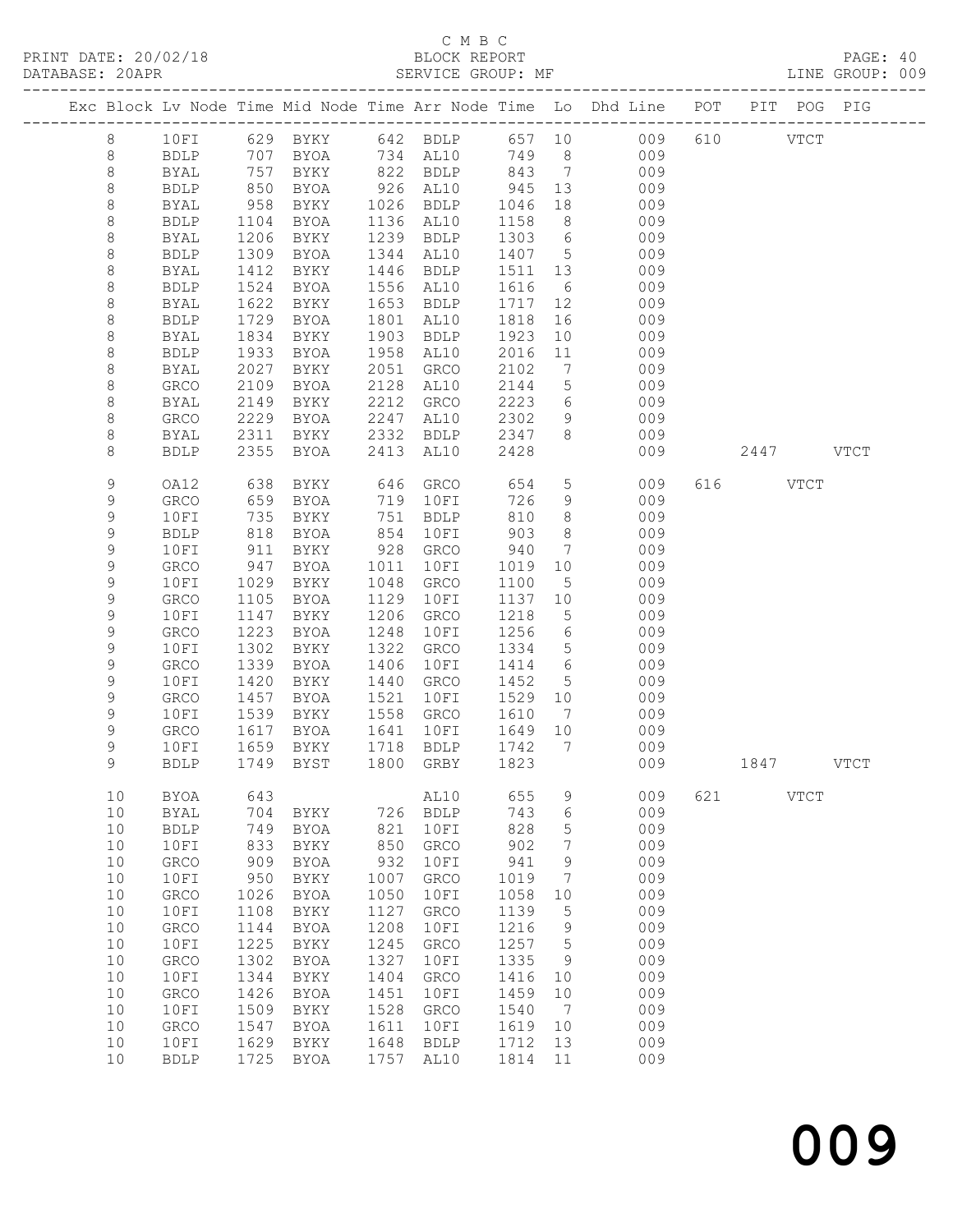#### C M B C

| DATABASE: 20APR |      |              |                             |                        |      |                      |                  |                              | SERVICE GROUP: MF AND THE GROUP: 009                                           |           |           |             |
|-----------------|------|--------------|-----------------------------|------------------------|------|----------------------|------------------|------------------------------|--------------------------------------------------------------------------------|-----------|-----------|-------------|
|                 |      |              |                             |                        |      |                      |                  |                              | Exc Block Lv Node Time Mid Node Time Arr Node Time Lo Dhd Line POT PIT POG PIG |           |           |             |
|                 |      |              |                             |                        |      |                      |                  |                              | 10 BYAL 1825 BYKY 1854 GRCO 1905 8 009                                         |           |           |             |
|                 | 10   |              |                             |                        |      |                      |                  |                              | GRCO 1913 BYOA 1933 AL10 1952 009 2013 VTCT                                    |           |           |             |
|                 | 11   | 10FI         | 649                         |                        |      |                      |                  |                              | BYKY 703 BDLP 718 7 009                                                        | 629 VTCT  |           |             |
|                 | 11   | BDLP         | 725                         | BYOA                   |      | $757$ AL10 814 14    |                  |                              | 009                                                                            |           |           |             |
|                 | 11   | BYAL         | 828                         | BYKY                   |      | 856 BDLP 916         |                  |                              | 009                                                                            |           |           |             |
|                 | 11   | BDLP         |                             | BYOA                   |      | 1005 AL10            | 1024 13          |                              | 009                                                                            |           |           |             |
|                 | 11   | BYAL         |                             | BYKY                   |      | 1107 BDLP            | 1128 14          |                              | 009                                                                            |           |           |             |
|                 | 11   | <b>BDLP</b>  | 932<br>1037<br>1142<br>1142 | BYOA                   |      | 1215 AL10            | 1238 5           |                              | 009                                                                            |           |           |             |
|                 | 11   | BYAL         | 1243                        | BYKY                   |      | 1317 BDLP 1341 11    |                  |                              | 009                                                                            |           |           |             |
|                 | 11   | BDLP         | 1352                        | BYOA                   |      | 1425 AL10            | 1448             | 12                           | 009                                                                            |           |           |             |
|                 | 11   | BYAL         | 1500                        | BYKY                   |      | 1533 BDLP            | 1558 16          |                              | 009                                                                            |           |           |             |
|                 | 11   | <b>BDLP</b>  | 1614                        | BYOA                   |      | 1646 AL10            | 1705 7           |                              | 009                                                                            |           |           |             |
|                 | 11   | BYAL         | 1712                        | BYKY                   |      | 1743 BDLP 1807 11    |                  |                              | 009                                                                            |           |           |             |
|                 | 11   | BDLP         | 1818                        | BYST                   |      | 1829 GRBY            | 1852             |                              | 009 — 100                                                                      | 1916 VTCT |           |             |
|                 |      |              |                             |                        |      |                      |                  |                              |                                                                                |           |           |             |
|                 | 12   | VI41         | 705                         |                        |      | <b>BYST</b>          | 715              | $5\overline{)}$              | 1 020                                                                          | 644 VTCT  |           |             |
|                 | 12   | GRCO         | 721                         |                        |      | BYOA 742 10FI        | 749              | $5\overline{)}$              | 009                                                                            |           |           |             |
|                 | 12   | 10FI         | 754                         |                        |      | BYKY 810 BDLP        | 831              | $5\overline{)}$              | 009                                                                            |           |           |             |
|                 | 12   | BDLP         | 836<br>926                  | BYOA                   |      | 912 10FI<br>943 GRCO | 921              | $5\overline{)}$              | 009                                                                            |           |           |             |
|                 | 12   | 10FI         |                             | <b>BYKY</b>            |      |                      | 955              | $5\overline{)}$              | 009                                                                            |           |           |             |
|                 | 12   | GRCO         | 1000                        | BYOA                   |      | 1024 10FI            | 1032 10          |                              | 009                                                                            |           |           |             |
|                 | $12$ | 10FI         | 1042                        | BYKY                   |      | 1101 GRCO            | 1113             | 5 <sup>5</sup>               | 009                                                                            |           |           |             |
|                 | 12   | GRCO         | 1118                        | BYOA                   | 1142 | 10FI                 | 1150             | 8 <sup>8</sup>               | 009                                                                            |           |           |             |
|                 | 12   | 10FI         | 1158                        | BYKY                   |      | 1218 GRCO            | 1230             | $6\overline{6}$              | 009                                                                            |           |           |             |
|                 | 12   | GRCO         | 1236                        | BYOA                   | 1301 | 10FI                 | 1309             |                              | $7\overline{ }$<br>009                                                         |           |           |             |
|                 | 12   | 10FI         | 1316                        | BYKY                   |      | 1336 GRCO            | 1348             | 5 <sup>5</sup>               | 009                                                                            |           |           |             |
|                 | 12   | GRCO         | 1353                        | BYOA                   | 1418 | 10FI                 | 1426 14          |                              | 009                                                                            |           |           |             |
|                 | 12   | 10FI         | 1440                        | BYKY                   |      | 1500 GRCO            | 1512 5           |                              | 009                                                                            |           |           |             |
|                 | 12   | GRCO         | 1517                        | BYOA                   | 1541 | 10FI                 | 1549             | $\overline{7}$               | 009                                                                            |           |           |             |
|                 | 12   | 10FI         | 1556                        | BYKY                   |      | 1615 GRCO            | 1627             | 10                           | 009                                                                            |           |           |             |
|                 | 12   | GRCO         | 1637                        | BYOA                   | 1701 | 10FI                 | 1709             | 10                           | 009                                                                            |           |           |             |
|                 | 12   | 10FI         | 1719                        | BYKY                   |      | 1738 BDLP            | 1802             | 10                           | 009                                                                            |           |           |             |
|                 | 12   | BDLP         | 1812                        | BYOA                   |      | 1841 AL10            | 1900             | 15                           | 009                                                                            |           |           |             |
|                 | 12   | BYAL         | 1915                        | BYKY                   |      | 1942 BDLP            | 2002             | 11                           | 009                                                                            |           |           |             |
|                 | 12   | BDLP         | 2013                        | BYOA                   |      | 2038 AL10            | 2056 11          |                              | 009                                                                            |           |           |             |
|                 | 12   | BYAL         |                             |                        |      | 2131 GRCO            |                  |                              | 009                                                                            |           |           |             |
|                 | 12   | GRCO         |                             | 2107 BYA1<br>2148 BYOA |      | 2207 AL10            | 2142 6<br>2223 6 |                              | 009                                                                            |           |           |             |
|                 | 12   |              |                             |                        |      |                      |                  |                              | BYAL 2229 BYKY 2252 GRCO 2303 16 009                                           |           |           |             |
|                 | 12   | GRCO         | 2319                        | BYOA                   | 2335 | AL10                 | 2350             | 6                            | 009                                                                            |           |           |             |
|                 | 12   | BYAL         | 2356                        | BYKY                   | 2416 | GRCO                 | 2426 12          |                              | 009                                                                            |           |           |             |
|                 | 12   | GRCO         | 2438                        | BYOA                   | 2452 | 10FI                 | 2459             | $5\phantom{0}$               | 009                                                                            |           |           |             |
|                 | 12   | 10FI         | 2504                        | BYKY                   | 2516 | GRCO                 | 2526             | 12                           | 009                                                                            |           |           |             |
|                 | 12   | GRCO         | 2538                        | BYMN                   | 2549 | GRBY                 | 2556             |                              | 009                                                                            |           | 2610 VTCT |             |
|                 | 13   | 10FI         | 707                         | BYKY                   | 721  | BDLP                 | 738              | $5\overline{)}$              | 009                                                                            | 645 VTCT  |           |             |
|                 | 13   | ${\tt BDLP}$ | 743                         | BYOA                   | 815  | AL10                 | 832              | 8 <sup>8</sup>               | 009                                                                            |           |           |             |
|                 | 13   | <b>BYAL</b>  | 840                         | BYKY                   | 908  | <b>BDLP</b>          | 928              | 17                           | 009                                                                            |           |           |             |
|                 | 13   |              | 945                         |                        | 1018 |                      | 1037             | 12                           | 009                                                                            |           |           |             |
|                 | 13   | <b>BDLP</b>  |                             | BYOA                   | 1120 | AL10<br><b>BDLP</b>  |                  | 12                           | 009                                                                            |           |           |             |
|                 |      | <b>BYAL</b>  | 1049                        | BYKY                   |      | AL10                 | 1144             |                              |                                                                                |           |           |             |
|                 | 13   | <b>BDLP</b>  | 1156                        | BYOA                   | 1229 |                      | 1252             | $5\phantom{0}$               | 009                                                                            |           |           |             |
|                 | 13   | <b>BYAL</b>  | 1257                        | BYKY                   | 1331 | BDLP                 | 1355             | 8 <sup>8</sup>               | 009                                                                            |           |           |             |
|                 | 13   | <b>BDLP</b>  | 1403                        | BYOA                   | 1436 | AL10                 | 1459             | 11                           | 009                                                                            |           |           |             |
|                 | 13   | <b>BYAL</b>  | 1510                        | BYKY                   | 1543 | BDLP                 | 1608             | 16                           | 009                                                                            |           |           |             |
|                 | 13   | ${\tt BDLP}$ | 1624                        | BYOA                   | 1656 | AL10                 | 1715             | $7\phantom{.0}\phantom{.0}7$ | 009                                                                            |           |           |             |
|                 | 13   | BYAL         | 1722                        | BYKY                   | 1753 | BDLP                 | 1817 11          |                              | 009                                                                            |           |           |             |
|                 | 13   | <b>BDLP</b>  | 1828                        | BYST                   | 1839 | GRBY                 | 1902             |                              | 009                                                                            | 1921      |           | <b>VTCT</b> |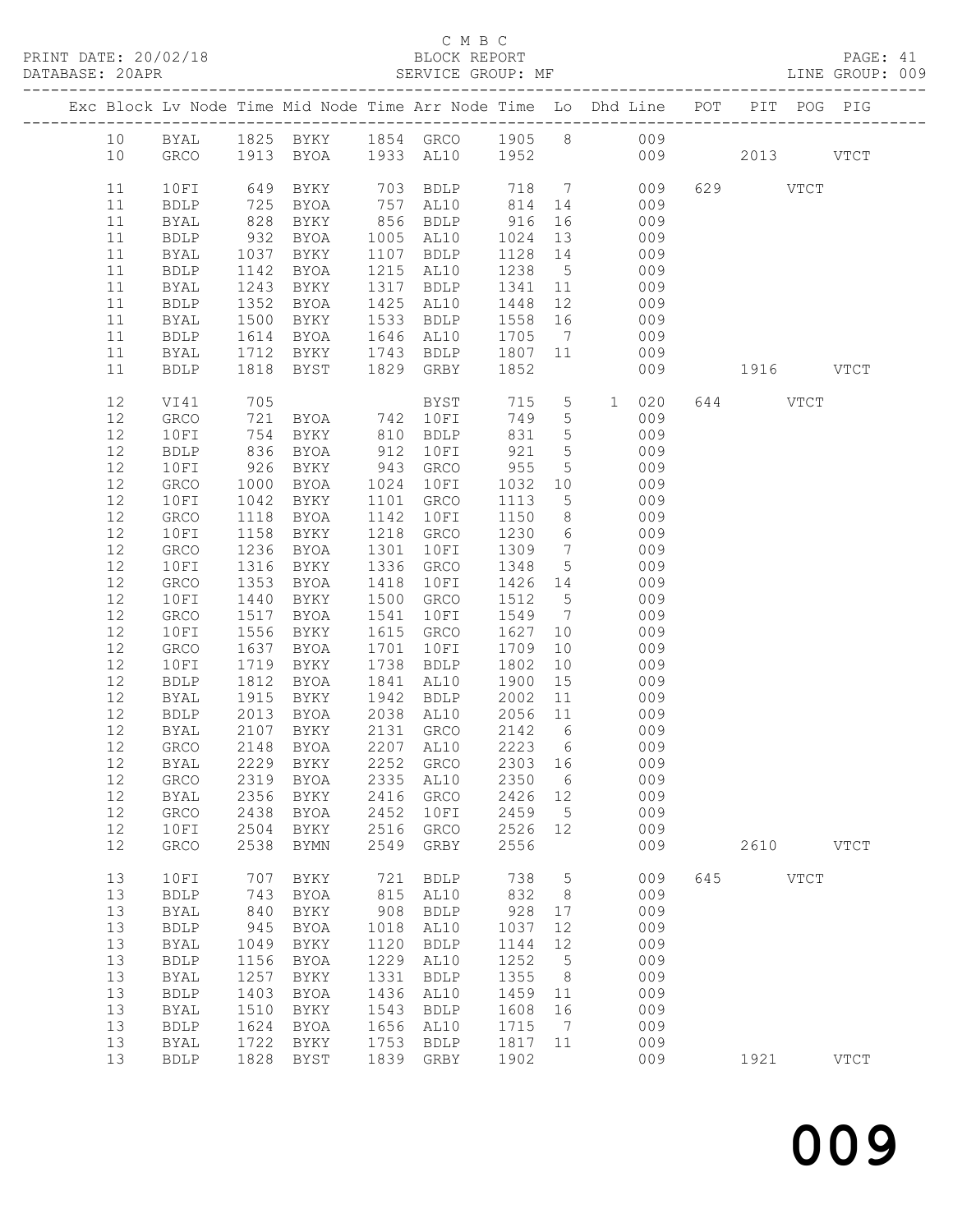#### C M B C<br>
C M B C<br>
ELOCK REPORT DATABASE: 20APR SERVICE GROUP: MF LINE GROUP: 009

|  |    |             |                      |                                                                                          |                        |                    |                 | Exc Block Lv Node Time Mid Node Time Arr Node Time Lo Dhd Line POT PIT POG PIG |           |      |  |
|--|----|-------------|----------------------|------------------------------------------------------------------------------------------|------------------------|--------------------|-----------------|--------------------------------------------------------------------------------|-----------|------|--|
|  | 14 |             |                      |                                                                                          |                        |                    |                 | 10FI 716 BYKY 730 BDLP 747 5 009 654 VTCT                                      |           |      |  |
|  | 14 | <b>BDLP</b> |                      | 752 BYOA       826  AL10       844     9<br>853   BYKY        921   BDLP        941   17 |                        |                    |                 | 009<br>009                                                                     |           |      |  |
|  | 14 | BYAL        |                      |                                                                                          |                        |                    |                 |                                                                                |           |      |  |
|  | 14 | <b>BDLP</b> | 958<br>1102          | BYOA                                                                                     | 1031 AL10              | 1050 12<br>1157 12 |                 | 009                                                                            |           |      |  |
|  | 14 | BYAL        |                      | BYKY                                                                                     | 1133 BDLP              |                    |                 | 009                                                                            |           |      |  |
|  | 14 | BDLP        | 1209                 | BYOA                                                                                     | 1242 AL10              | 1305               | 5 <sup>5</sup>  | 009                                                                            |           |      |  |
|  | 14 | BYAL        | 1310<br>1423         | BYKY                                                                                     | 1344 BDLP              | 1408 15<br>1518 14 |                 | 009                                                                            |           |      |  |
|  | 14 | <b>BDLP</b> |                      | BYOA                                                                                     | 1456 AL10              | 1518               | 14              | 009                                                                            |           |      |  |
|  | 14 | BYAL        | 1532                 | BYKY                                                                                     | 1603 BDLP              | 1628               | 11              | 009                                                                            |           |      |  |
|  | 14 | <b>BDLP</b> | 1639<br>1639<br>1729 | BYOA                                                                                     | 1711 10FI              | 1718               | 11              | 009                                                                            |           |      |  |
|  | 14 | 10FI        |                      | BYKY                                                                                     | 1748 BDLP              | 1812 13            |                 | 009                                                                            |           |      |  |
|  | 14 | <b>BDLP</b> | 1825<br>1926         | BYOA                                                                                     | 1854 AL10              | 1913               | 13              | 009                                                                            |           |      |  |
|  | 14 | <b>BYAL</b> |                      | BYKY                                                                                     | 1951 GRCO              | 2002               | $\overline{7}$  | 009                                                                            |           |      |  |
|  | 14 | GRCO        | 2009                 | <b>BYOA</b>                                                                              | 2028 AL10              | 2046               | 11              | 009                                                                            |           |      |  |
|  | 14 | BYAL        | 2057                 | BYKY                                                                                     | 2121 BDLP<br>2217 AL10 | 2139<br>2232       | 15              | 009                                                                            |           |      |  |
|  | 14 | <b>BDLP</b> | 2154                 | BYOA                                                                                     |                        |                    | 8 <sup>8</sup>  | 009                                                                            |           |      |  |
|  | 14 | BYAL        | 2240                 | BYKY                                                                                     | 2303 BDLP              | 2321               | $7\overline{ }$ | 009                                                                            |           |      |  |
|  | 14 | <b>BDLP</b> | 2328<br>2411         | BYOA                                                                                     | 2348 AL10              | 2403<br>2446       | 8 <sup>8</sup>  | 009                                                                            |           |      |  |
|  | 14 | <b>BYAL</b> |                      | BYKY                                                                                     | 2431 BDLP              |                    | $5\overline{)}$ | 009                                                                            |           |      |  |
|  | 14 | BDLP        | 2451<br>2520         | BYOA                                                                                     | 2509 10FI              | 2515               | $5\overline{)}$ | 009                                                                            |           |      |  |
|  | 14 | 10FI        | 2520                 | BYKY                                                                                     | 2532 BDLP              | 2547 5             |                 | 009                                                                            |           |      |  |
|  | 14 | <b>BDLP</b> | 2552                 | BYST                                                                                     | 2559 GRBY              | 2612               |                 | 009                                                                            | 2626 VTCT |      |  |
|  | 15 | 10FI        | 725                  | BYKY                                                                                     | 739 BDLP               | 756                | $7\overline{ }$ | 009                                                                            | 703 — 103 | VTCT |  |
|  | 15 | <b>BDLP</b> | 803                  | BYOA                                                                                     | 837 AL10               | 855                | 11              | 009                                                                            |           |      |  |
|  | 15 | BYAL        | 906                  | BYKY                                                                                     | 934 BDLP<br>1044 AL10  | 954 17<br>1103 12  |                 | 009                                                                            |           |      |  |
|  | 15 | <b>BDLP</b> | 1011                 | BYOA                                                                                     |                        |                    |                 | 009                                                                            |           |      |  |
|  | 15 | <b>BYAL</b> | 1115<br>1222         | BYKY                                                                                     | 1146 BDLP              | 1210<br>1318       | 12              | 009                                                                            |           |      |  |
|  | 15 | <b>BDLP</b> |                      | BYOA                                                                                     | 1255 AL10              |                    | $5^{\circ}$     | 009                                                                            |           |      |  |
|  | 15 | BYAL        | 1323                 | BYKY                                                                                     | 1357 BDLP              | 1421 12            |                 | 009                                                                            |           |      |  |
|  | 15 | <b>BDLP</b> | 1433<br>1540         | BYOA                                                                                     | 1506 AL10              | 1528<br>1636       | 12              | 009                                                                            |           |      |  |
|  | 15 | BYAL        |                      | BYKY                                                                                     | 1611 BDLP              |                    | 8 <sup>8</sup>  | 009                                                                            |           |      |  |
|  | 15 | <b>BDLP</b> | 1644<br>1746         | BYOA                                                                                     | 1716 AL10              | 1735               | 11              | 009                                                                            |           |      |  |
|  | 15 | BYAL        | 1746                 | BYKY                                                                                     | 1816 BDLP              | 1838 15            |                 | 009                                                                            |           |      |  |
|  | 15 | <b>BDLP</b> | 1853                 | BYOA                                                                                     | 1920 AL10              | 1939               | $\overline{7}$  | 009                                                                            |           |      |  |
|  | 15 | BYAL        | 1946                 | BYKY                                                                                     | 2011 GRCO              | 2022               | $7\overline{)}$ | 009                                                                            |           |      |  |
|  | 15 | GRCO        | 2029                 | BYOA                                                                                     | 2048 AL10              | 2106 11            |                 | 009                                                                            |           |      |  |
|  | 15 | BYAL        | 2117                 | BYKY                                                                                     | 2141 BDLP              | 2159 15            |                 | 009                                                                            |           |      |  |
|  | 15 | <b>BDLP</b> | 2214                 | BYOA                                                                                     | 2237 AL10              | 2252               | 5 <sup>5</sup>  | 009                                                                            |           |      |  |
|  | 15 | BYAL        | 2257                 | BYKY                                                                                     | 2318 GRCO              | 2328 17            |                 | 009                                                                            |           |      |  |
|  | 15 | GRCO        | 2345                 | BYOA                                                                                     | 2401 AL10              | 2416               | 10              | 009                                                                            |           |      |  |
|  | 15 | BYAL        | 2426                 | BYKY                                                                                     | 2446 GRCO 2456 14      |                    |                 | 009                                                                            |           |      |  |
|  | 15 | GRCO        |                      | 2510 BYMN                                                                                | 2521 GRBY              | 2528               |                 | 009                                                                            | 2543 VTCT |      |  |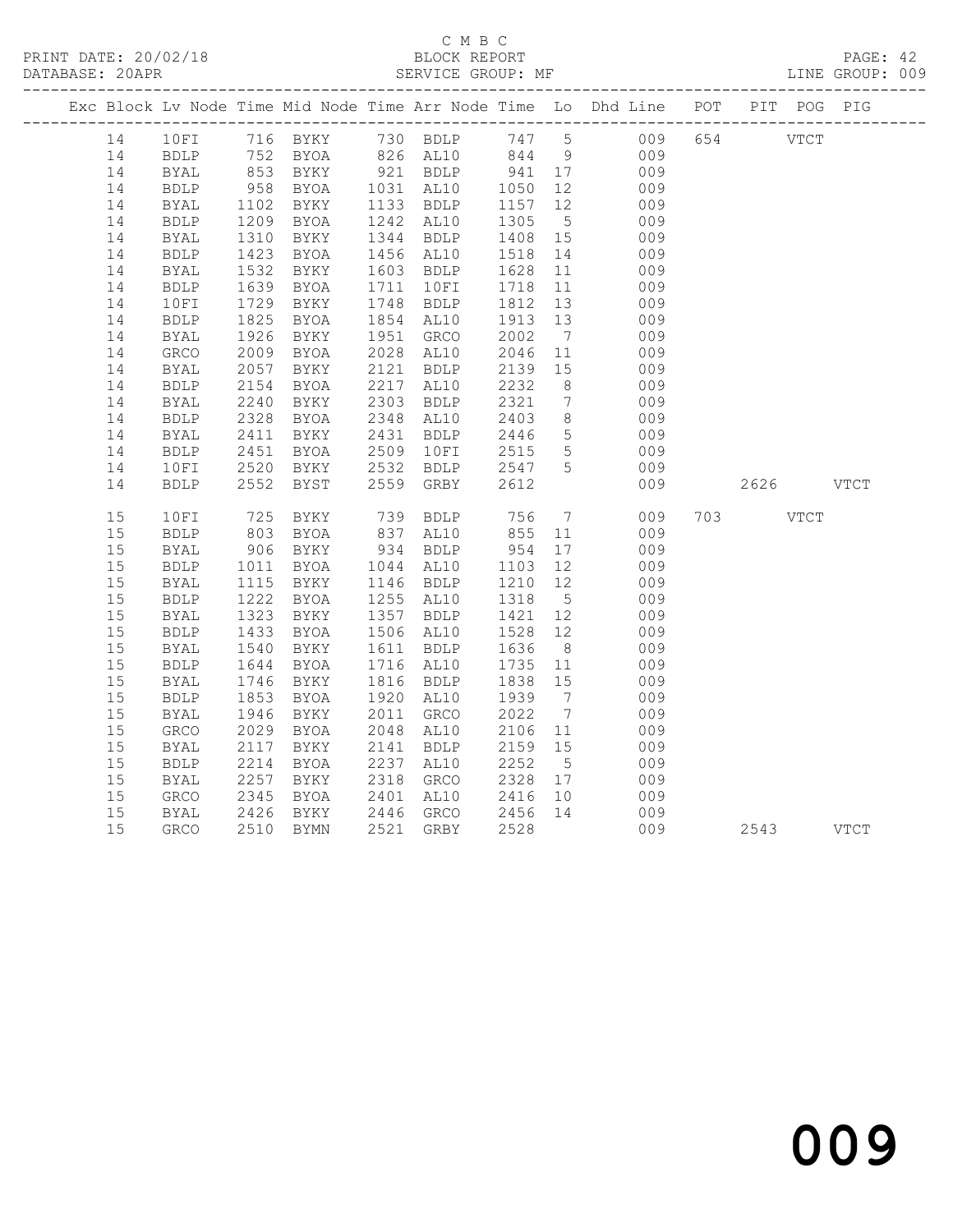PRINT DATE: 20/02/18 BLOCK REPORT BATABASE: 20APR BEST BERVICE GROUP: MF

# C M B C<br>BLOCK REPORT

PAGE: 43<br>LINE GROUP: 009

|  |          |              |              | Exc Block Lv Node Time Mid Node Time Arr Node Time Lo Dhd Line POT PIT POG PIG |              |              |              |                              |            |                      |          |               |             |
|--|----------|--------------|--------------|--------------------------------------------------------------------------------|--------------|--------------|--------------|------------------------------|------------|----------------------|----------|---------------|-------------|
|  | 16       | OA12         |              | 733 BYKY 742 BDLP 801 6 009                                                    |              |              |              |                              |            |                      | 711      | $_{\rm VTCT}$ |             |
|  | 16       | <b>BDLP</b>  |              | BYOA                                                                           |              | 843 10FI     | 852 6        |                              | 009        |                      |          |               |             |
|  | 16       | 10FI         | 807<br>858   | BYKY                                                                           |              | 915 GRCO     | 927          | 8 <sup>8</sup>               | 009        |                      |          |               |             |
|  | 16       | GRCO         | 935          | BYOA                                                                           | 958          | 10FI         | 1007         | 9                            | 009        |                      |          |               |             |
|  | 16       | 10FI         | 1016         | BYKY                                                                           |              | 1033 GRCO    | 1045         | $\overline{7}$               | 009        |                      |          |               |             |
|  | 16       | GRCO         | 1052         | BYOA                                                                           | 1116         | 10FI         | 1124         | 10                           | 009        |                      |          |               |             |
|  | 16       | 10FI         | 1134         | BYKY                                                                           | 1153         | GRCO         | 1205         | $5\overline{)}$              | 009        |                      |          |               |             |
|  | 16       | GRCO         | 1210         | BYOA                                                                           | 1235         | 10FI         | 1243         | $6\overline{6}$              | 009        |                      |          |               |             |
|  | 16       | 10FI         | 1249         | BYKY                                                                           | 1309         | GRCO         | 1321         | $5\overline{)}$              | 009        |                      |          |               |             |
|  | 16       | GRCO         | 1326         | BYOA                                                                           | 1353         | 10FI         | 1401         | 8 <sup>8</sup>               | 009        |                      |          |               |             |
|  | 16       | 10FI         | 1409         | BYKY                                                                           | 1429         | GRCO         | 1441         | 6                            | 009        |                      |          |               |             |
|  | 16       | GRCO         | 1447         | BYOA                                                                           | 1511         | 10FI         | 1519         | 10                           | 009        |                      |          |               |             |
|  | 16       | 10FI         | 1529         | BYKY                                                                           | 1548         | GRCO         | 1600         | $\overline{7}$               | 009        |                      |          |               |             |
|  | 16       | GRCO         | 1607         | BYOA                                                                           | 1631         | 10FI         | 1639         | 10                           | 009        |                      |          |               |             |
|  | 16       | 10FI         | 1649         | BYKY                                                                           | 1708         | BDLP         | 1732         | 9                            | 009        |                      |          |               |             |
|  | 16<br>16 | <b>BDLP</b>  | 1741<br>1844 | BYOA                                                                           | 1810<br>1913 | AL10         | 1827<br>1924 | 17                           | 009<br>009 |                      |          |               |             |
|  | 16       | BYAL<br>GRCO | 1929         | BYKY<br>BYOA                                                                   | 1948         | GRCO<br>AL10 | 2006         | $5\overline{)}$<br>11        | 009        |                      |          |               |             |
|  | 16       | BYAL         | 2017         | BYKY                                                                           | 2042         | <b>BDLP</b>  | 2102         | 11                           | 009        |                      |          |               |             |
|  | 16       | BDLP         | 2113         | BYOA                                                                           | 2138         | AL10         | 2154         | $5\overline{)}$              | 009        |                      |          |               |             |
|  | 16       | BYAL         | 2159         | BYKY                                                                           | 2222         | BDLP         | 2240 15      |                              | 009        |                      |          |               |             |
|  | 16       | <b>BDLP</b>  | 2255         | BYOA                                                                           | 2315         | AL10         | 2330         | 11                           | 009        |                      |          |               |             |
|  | 16       | BYAL         | 2341         | BYKY                                                                           |              | 2402 BDLP    | 2417         | 8 <sup>8</sup>               | 009        |                      |          |               |             |
|  | 16       | <b>BDLP</b>  | 2425         | BYST                                                                           |              | 2432 GRBY    | 2445         |                              | 009        |                      |          | 2500 VTCT     |             |
|  |          |              |              |                                                                                |              |              |              |                              |            |                      |          |               |             |
|  | 21       | OA12         | 648          | BYKY                                                                           |              | 656 GRCO     | 704          | 5 <sup>5</sup>               | 009        |                      | 626 VTCT |               |             |
|  | 21       | GRCO         | 709          | BYOA                                                                           |              | 729 10FI     | 736          | 5 <sup>5</sup>               | 009        |                      |          |               |             |
|  | 21       | 10FI         | 741          | BYKY                                                                           |              | 757 BDLP     | 816          | 6                            | 009        |                      |          |               |             |
|  | 21       | <b>BDLP</b>  | 822          | BYOA                                                                           | 859          | AL10         | 917          |                              | 009        |                      |          | 944 VTCT      |             |
|  | 22       | BYOA         | 613          |                                                                                |              | AL10         | 625          | $5\overline{)}$              | 009        |                      | 554 VTCT |               |             |
|  | 22       | BYAL         | 630          | BYKY                                                                           |              | 651 BDLP     | 706          | 9                            | 009        |                      |          |               |             |
|  | 22       | ${\tt BDLP}$ | 715          | BYOA                                                                           |              | 744 AL10     | 801          | $7\phantom{.0}\phantom{.0}7$ | 009        |                      |          |               |             |
|  | 22       | <b>BYAL</b>  | 808          | BYKY                                                                           |              | 833 BDLP     | 854          | 15                           | 009        |                      |          |               |             |
|  | 22       | <b>BDLP</b>  | 909          | BYST                                                                           | 921          | OABY         | 942          |                              | 009        |                      |          | 1002 VTCT     |             |
|  |          |              |              |                                                                                |              |              |              |                              |            |                      |          |               |             |
|  | 23       | 10FI         |              | 658 BYKY                                                                       |              | 712 BDLP     | 729          |                              | 5 009      |                      | 638 VTCT |               |             |
|  | 23       | <b>BDLP</b>  |              | 734 BYOA                                                                       |              | 806 AL10     | 823          |                              | 009        |                      |          | 852           | <b>VTCT</b> |
|  | 24       | VI41         | 712          |                                                                                |              | <b>BYST</b>  |              |                              |            | 722 5 1 020 649 VTCT |          |               |             |
|  | 24       | GRCO         | 728          | BYOA                                                                           | 749          | 10FI         | 756          | 5                            | 009        |                      |          |               |             |
|  | 24       | 10FI         | 801          | BYKY                                                                           | 817          | <b>BDLP</b>  | 838          | 8                            | 009        |                      |          |               |             |
|  | 24       | <b>BDLP</b>  | 846          | BYST                                                                           | 901          | OABY         | 922          |                              | 009        |                      | 942      |               | <b>VTCT</b> |
|  |          |              |              |                                                                                |              |              |              |                              |            |                      |          |               |             |
|  | 31       | OA12         | 1345         | BYKY                                                                           | 1358         | GRCO         | 1410         | 6                            | 009        | 1323                 |          | <b>VTCT</b>   |             |
|  | 31       | GRCO         | 1416         | BYOA                                                                           | 1441         | 10FI         | 1449         | 10                           | 009        |                      |          |               |             |
|  | 31       | 10FI         | 1459         | BYKY                                                                           | 1518         | GRCO         | 1530         | 7                            | 009        |                      |          |               |             |
|  | 31       | GRCO         | 1537         | <b>BYOA</b>                                                                    | 1601         | 10FI         | 1609         | 11                           | 009        |                      |          |               |             |
|  | 31       | 10FI         | 1620         | BYKY                                                                           | 1639         | <b>BDLP</b>  | 1703         | 10                           | 009        |                      |          |               |             |
|  | 31       | <b>BDLP</b>  | 1713         | <b>BYOA</b>                                                                    | 1745         | AL10         | 1804         | 14                           | 009        |                      |          |               |             |
|  | 31       | <b>BYAL</b>  | 1818         | BYKY                                                                           | 1847         | <b>BDLP</b>  | 1907         | 8                            | 009        |                      |          |               |             |
|  | 31       | <b>BDLP</b>  | 1915         | <b>BYOA</b>                                                                    | 1940         | AL10         | 1958         | 9                            | 009        |                      |          |               |             |
|  | 31       | <b>BYAL</b>  | 2007         | BYKY                                                                           | 2032         | GRCO         | 2043         | 6                            | 009        |                      |          |               |             |
|  | 31       | GRCO         | 2049         | <b>BYOA</b>                                                                    | 2108         | AL10         | 2124         |                              | 009        |                      | 2145     |               | <b>VTCT</b> |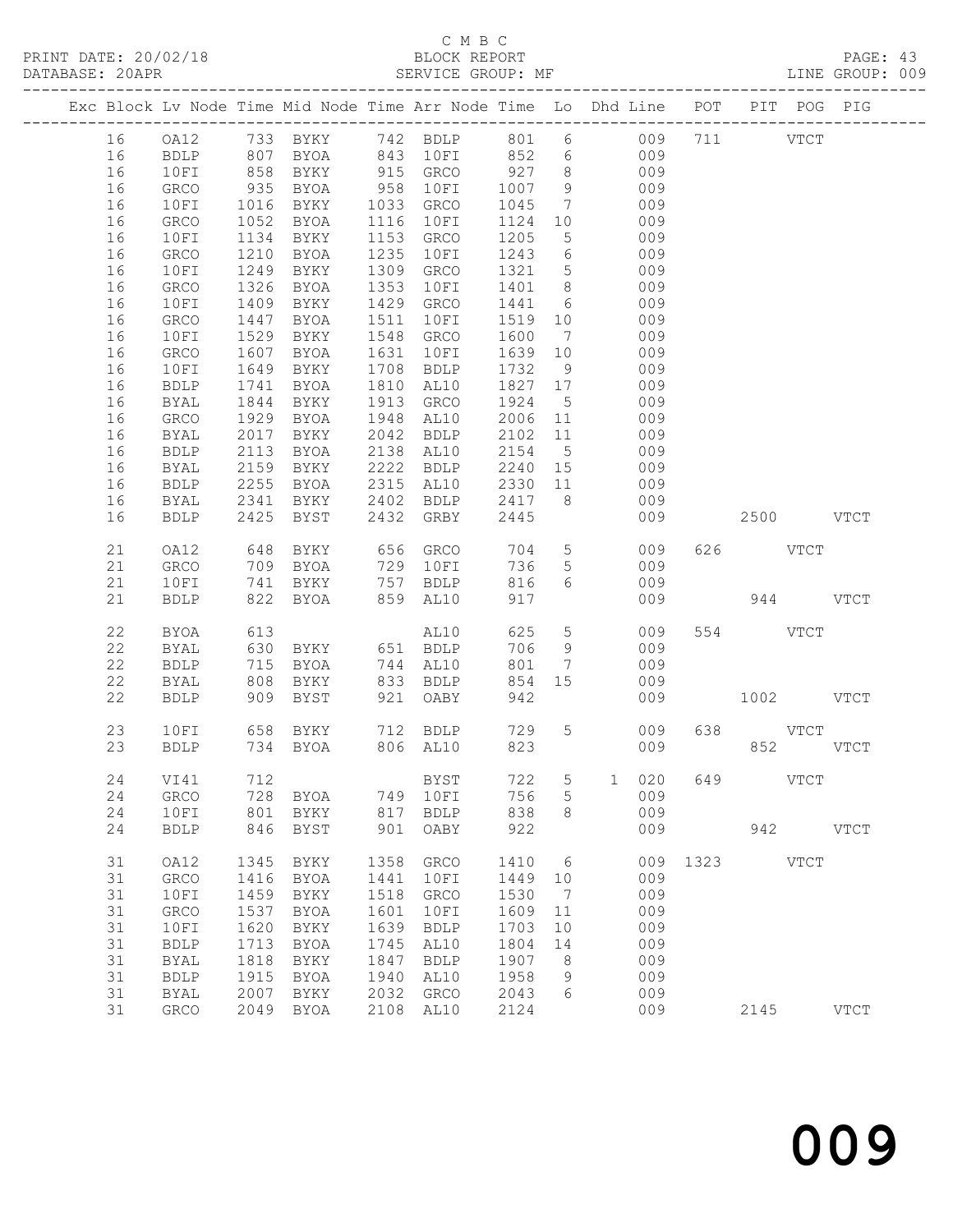PRINT DATE: 20/02/18 BLOCK REPORT BATABASE: 20APR BEST BERVICE GROUP: MF

#### C M B C<br>BLOCK REPORT

PAGE: 44<br>LINE GROUP: 009

|  |    |              |              |                                           |                                                                                         |                            |                | Exc Block Lv Node Time Mid Node Time Arr Node Time Lo Dhd Line POT PIT POG PIG |               |      |
|--|----|--------------|--------------|-------------------------------------------|-----------------------------------------------------------------------------------------|----------------------------|----------------|--------------------------------------------------------------------------------|---------------|------|
|  | 32 |              |              |                                           |                                                                                         |                            |                | OA12 1328 BYKY 1341 BDLP 1405 8 009 1306 VTCT                                  |               |      |
|  | 32 | <b>BDLP</b>  |              |                                           | 1413 BYOA     1446   AL10      1508   15<br>1523   BYKY      1554   BDLP      1619   15 |                            |                | 009                                                                            |               |      |
|  | 32 | <b>BYAL</b>  |              |                                           |                                                                                         |                            |                | 009                                                                            |               |      |
|  | 32 | <b>BDLP</b>  |              | 1634 BYOA<br>1732 BYKY                    | 1706 AL10                                                                               | 1725 7<br>1827 11          |                | 009                                                                            |               |      |
|  | 32 | BYAL         |              |                                           | 1803 BDLP                                                                               |                            |                | 009                                                                            |               |      |
|  | 32 | BDLP         |              | 1838 BYOA                                 | 1907 AL10                                                                               | 1926 10                    |                | 009                                                                            |               |      |
|  | 32 | <b>BYAL</b>  | 1936<br>2033 | BYKY                                      | 2001 BDLP<br>2058 AL10                                                                  | $2021$ $12$<br>$2114$ $14$ |                | 009                                                                            |               |      |
|  | 32 | <b>BDLP</b>  |              | BYOA                                      |                                                                                         |                            |                | 009                                                                            |               |      |
|  | 32 | <b>BYAL</b>  | 2128         | BYKY 2152 GRCO                            |                                                                                         | 2203 6                     |                | 009                                                                            |               |      |
|  | 32 | GRCO         |              | 2209 BYOA                                 | 2227 AL10                                                                               | 2242                       |                | 009                                                                            | 2303 VTCT     |      |
|  | 33 | BYAL         | 1421         | BYKY                                      | 1455 BDLP                                                                               | 1520 14<br>1626 6          |                |                                                                                | 009 1342 VTCT |      |
|  | 33 | ${\tt BDLP}$ | 1534         | <b>BYOA</b>                               | 1606 AL10                                                                               |                            |                | 009                                                                            |               |      |
|  | 33 | BYAL         |              |                                           | 1632 BYKY 1703 BDLP 1727 10                                                             |                            |                | 009                                                                            |               |      |
|  | 33 | <b>BDLP</b>  | 1737         | BYOA                                      | 1809 AL10                                                                               | 1826                       |                |                                                                                | 009 1856      | VTCT |
|  | 34 | OA12         |              | 1419 BYKY                                 | 1432 BDLP                                                                               | 1457 7<br>1556 8           |                |                                                                                | 009 1357 VTCT |      |
|  | 34 | <b>BDLP</b>  |              | 1504 BYOA                                 | 1536 AL10                                                                               |                            |                | 009                                                                            |               |      |
|  | 34 | BYAL         |              | 1604 BYKY 1635 BDLP                       |                                                                                         | 1659 10                    |                | 009                                                                            |               |      |
|  | 34 | <b>BDLP</b>  |              | 1709 BYST                                 | 1720 GRBY                                                                               | 1743                       |                |                                                                                | 009 1807 VTCT |      |
|  | 35 | 10FI         |              | 1430 BYKY                                 | 1450 GRCO                                                                               | 1502                       | 5 <sup>5</sup> |                                                                                | 009 1358 VTCT |      |
|  | 35 | GRCO         |              | 1507 BYOA                                 | 1531 10FI                                                                               | 1539 9                     |                | 009                                                                            |               |      |
|  | 35 | 10FI         |              | 1548 BYKY                                 | 1607 GRCO                                                                               | $\overline{1619}$ 8        |                | 009                                                                            |               |      |
|  | 35 | GRCO         | 1627         |                                           | 1651 10FI                                                                               | 1659 10                    |                | 009                                                                            |               |      |
|  | 35 | 10FI         |              | 1627 L-<br>1709 BYKY<br>2 PYST            | 1728 BDLP                                                                               | 1752 7                     |                | 009                                                                            |               |      |
|  | 35 | <b>BDLP</b>  |              | 1759 BYST                                 | 1810 GRBY                                                                               | 1833                       |                |                                                                                | 009 1857 VTCT |      |
|  | 36 | BYAL         | 1450         | BYKY                                      | 1523 BDLP                                                                               | 1548 16                    |                |                                                                                | 009 1411 VTCT |      |
|  | 36 | <b>BDLP</b>  | 1604         | <b>BYOA</b>                               | 1636 AL10                                                                               | 1656 6                     |                | 009                                                                            |               |      |
|  | 36 | BYAL         | 1702         | BYKY                                      | 1733 BDLP                                                                               | 1757 8                     |                | 009                                                                            |               |      |
|  | 36 | <b>BDLP</b>  | 1805         | BYOA                                      | 1834 AL10                                                                               | 1853 12                    |                | 009                                                                            |               |      |
|  | 36 | BYAL         | 1905         | BYKY                                      | 1932 GRCO                                                                               |                            |                | 009                                                                            |               |      |
|  | 36 | GRCO         | 1949         | BYOA                                      | 2008 AL10                                                                               | 1943 6<br>2026 11          |                | 009                                                                            |               |      |
|  | 36 | BYAL         | 2037         | <b>BYKY</b>                               | 2101 BDLP                                                                               | 2121 11                    |                | 009                                                                            |               |      |
|  | 36 | BDLP         | 2132         |                                           |                                                                                         |                            | 6              | 009                                                                            |               |      |
|  | 36 | BYAL         |              |                                           | 2157 AL10<br>2242 BDLP                                                                  | 2213<br>2300               | $5^{\circ}$    | 009                                                                            |               |      |
|  | 36 | <b>BDLP</b>  | 2305         | 2134 --<br>2219 BYKY<br>2219 BYKY<br>BYST | 2312 GRBY                                                                               | 2329                       |                | 009                                                                            | 2345 VTCT     |      |
|  | 40 | 10FI         | 1612         | BYKY                                      | 1631 BDLP 1655                                                                          |                            | 9              |                                                                                | 009 1537 VTCT |      |
|  | 40 | <b>BDLP</b>  |              |                                           |                                                                                         |                            |                | 009                                                                            |               |      |
|  | 40 | BYAL         |              | 1704 BYOA<br>1811 BYKY                    | 1736 AL10 1755 16<br>1841 BDLP 1903 6                                                   |                            |                | 009                                                                            |               |      |
|  | 40 | <b>BDLP</b>  |              | 1909 BYST                                 | 1919 GRBY 1939                                                                          |                            |                |                                                                                | 009 1957 VTCT |      |
|  |    |              |              |                                           |                                                                                         |                            |                |                                                                                |               |      |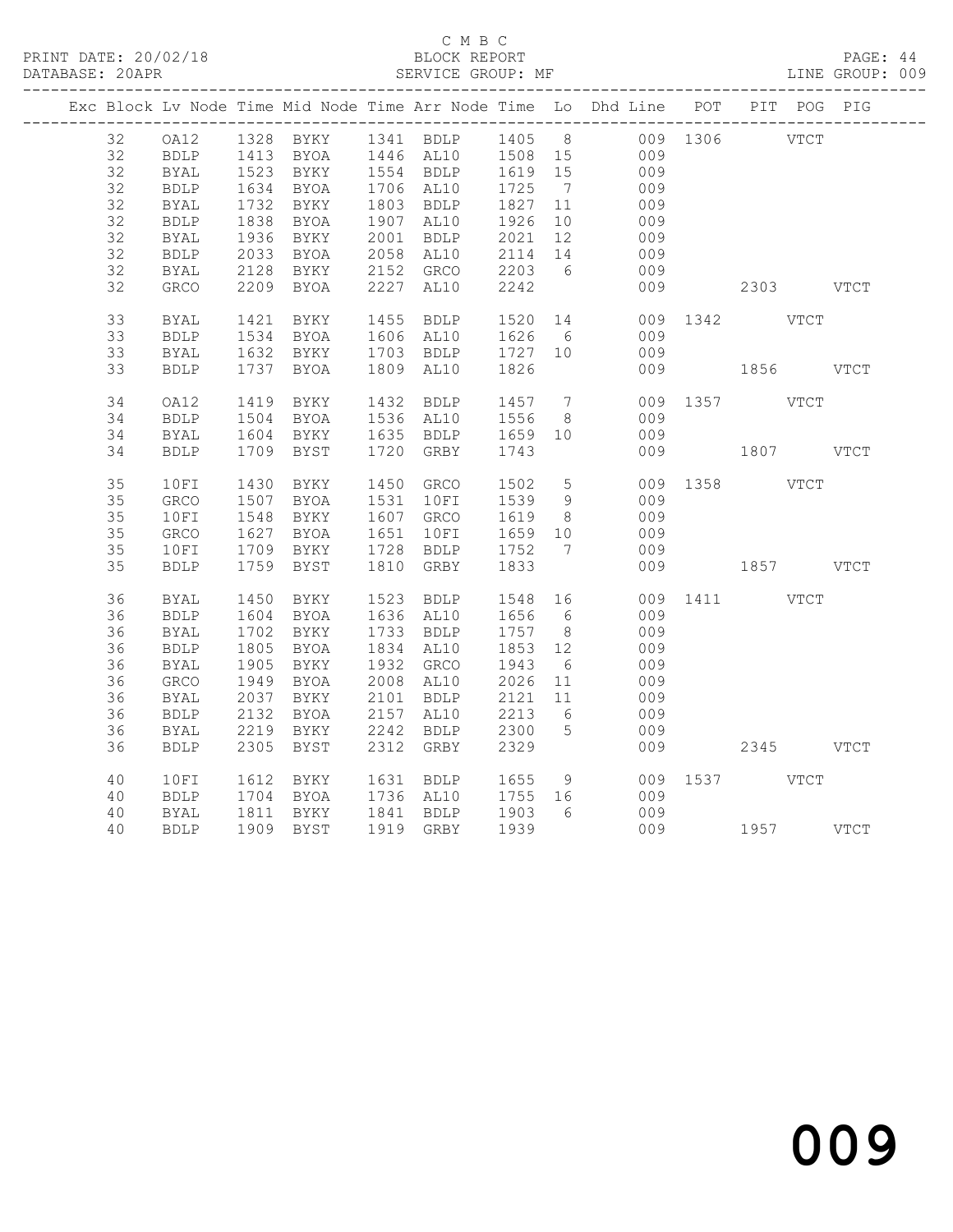|  |                |            |                |                                  |           |           |                                  |                | Exc Block Lv Node Time Mid Node Time Arr Node Time Lo Dhd Line POT PIT POG PIG                                     |           |          |           |  |
|--|----------------|------------|----------------|----------------------------------|-----------|-----------|----------------------------------|----------------|--------------------------------------------------------------------------------------------------------------------|-----------|----------|-----------|--|
|  | $\mathbf{1}$   |            |                |                                  |           |           |                                  |                | MRST 403 GRBY 427 RIHA 438 0 010 355 VTCT<br>RIHA 438 GRBY 449 MRST 511 11 010<br>MRST 522 GRBY 546 RIHA 557 0 010 |           |          |           |  |
|  | $\mathbf{1}$   |            |                |                                  |           |           |                                  |                |                                                                                                                    |           |          |           |  |
|  | $\mathbf{1}$   |            |                |                                  |           |           |                                  |                |                                                                                                                    |           |          |           |  |
|  | $\mathbf{1}$   | RIHA       | 557<br>640     |                                  |           |           |                                  |                | $\begin{array}{ccc} 10 & \hspace{1.5cm} & 010 \\ \hspace{1.5cm} 0 & \hspace{1.5cm} & 010 \end{array}$              |           |          |           |  |
|  | $\mathbf{1}$   | MRST       |                |                                  |           |           |                                  |                |                                                                                                                    |           |          |           |  |
|  | $\mathbf 1$    | RIHA       |                | 721 GRBY<br>809 GRBY<br>857 GRBY | 734 MRST  |           | 801                              | 8 <sup>8</sup> | 010                                                                                                                |           |          |           |  |
|  | $\mathbf 1$    | MRST       |                |                                  |           |           | 841 RIHA 857<br>912 MRST 942     |                | $\overline{O}$<br>010                                                                                              |           |          |           |  |
|  | $\mathbf{1}$   | RIHA       |                |                                  | 912 MRST  |           |                                  | 15             | $\begin{array}{c} 0 & 1 \\ 0 & 1 \end{array}$                                                                      |           |          |           |  |
|  | $\mathbf{1}$   | MRST       | 957<br>1045    | GRBY                             |           | 1029 RIHA | 1045<br>1131                     | $\overline{0}$ | $010$<br>$010$                                                                                                     |           |          |           |  |
|  | $\mathbf 1$    | RIHA       | 1045           | GRBY                             |           | 1101 MRST |                                  | 21             |                                                                                                                    |           |          |           |  |
|  | $\mathbf{1}$   | MRST       | 1152           | GRBY                             |           | 1227 RIHA | 1245                             | $\bigcirc$     | 010                                                                                                                |           |          |           |  |
|  | $\mathbf{1}$   | RIHA       | 1245           | GRBY                             |           | 1303 MRST | 1334                             |                | 21<br>010                                                                                                          |           |          |           |  |
|  | $\mathbf 1$    | MRST       | 1355           | GRBY                             | 1430 RIHA |           | 1447                             |                | $\overline{0}$<br>010                                                                                              |           |          |           |  |
|  | $\mathbf{1}$   | RIHA       | 1447           | GRBY                             |           | 1505 MRST | 1540<br>1649                     | 15             |                                                                                                                    |           |          |           |  |
|  | $\mathbf{1}$   | MRST       | 1555           | GRBY                             | 1631 RIHA |           |                                  | $\bigcirc$     | 010<br>010                                                                                                         |           |          |           |  |
|  | $\mathbf{1}$   | RIHA       | 1649           | GRBY                             |           |           | 1708 MRST 1742<br>1831 RIHA 1849 | 17             | 010                                                                                                                |           |          |           |  |
|  | $\mathbf{1}$   | MRST       | 1759           | GRBY                             |           |           |                                  | $\bigcirc$     | 010                                                                                                                |           |          |           |  |
|  | $\mathbf{1}$   | RIHA       | 1849           | GRBY                             |           |           | 1907 MRST 1937                   |                | 010                                                                                                                | 1943 VTCT |          |           |  |
|  | $\overline{c}$ | MRST       | 423            | GRBY                             |           |           | 447 RIHA 458                     |                | $\overline{0}$<br>010                                                                                              |           | 415 VTCT |           |  |
|  | $\mathbf{2}$   | RIHA       | $458$<br>$538$ | GRBY                             |           | 509 MRST  | 531                              |                | $\begin{array}{c} 7 \\ 0 \end{array}$<br>010                                                                       |           |          |           |  |
|  | $\overline{c}$ | MRST       |                | GRBY                             |           | 602 RIHA  | 615                              |                | 010                                                                                                                |           |          |           |  |
|  | $\mathbf{2}$   | RIHA       | 615            | GRBY                             | 627       | MRST      | 650                              | 11             | 010                                                                                                                |           |          |           |  |
|  | $\overline{c}$ | MRST       | 701            | GRBY                             |           | 730 RIHA  | 745                              | $\overline{0}$ | 010                                                                                                                |           |          |           |  |
|  | $\overline{c}$ | RIHA       | 745            | GRBY                             |           | 759 MRST  | 830                              | 11             | 010                                                                                                                |           |          |           |  |
|  | $\mathbf 2$    | MRST       | 841<br>929     | GRBY                             |           | 913 RIHA  | $929$<br>$1014$                  | $\overline{0}$ | 010                                                                                                                |           |          |           |  |
|  | $\mathbf{2}$   | RIHA       |                | GRBY                             | 944 MRST  |           |                                  | 17             | 010                                                                                                                |           |          |           |  |
|  | $\overline{c}$ | MRST       | 1031           | GRBY                             | 1104 RIHA |           | 1121                             | $\overline{0}$ | 010                                                                                                                |           |          |           |  |
|  | $\overline{c}$ | RIHA       | 1121           | GRBY                             |           | 1139 MRST | 1210                             | 18             | 010                                                                                                                |           |          |           |  |
|  | $\overline{c}$ | MRST       | 1228           | GRBY                             |           | 1303 RIHA | 1321                             | $\overline{0}$ | 010                                                                                                                |           |          |           |  |
|  | $\mathbf{2}$   | RIHA       | 1321           | GRBY                             |           | 1339 MRST | 1410                             | 17             | 010                                                                                                                |           |          |           |  |
|  | $\overline{c}$ | $\tt MRST$ | 1427           | GRBY                             |           | 1502 RIHA | 1519                             | $\overline{0}$ | 010                                                                                                                |           |          |           |  |
|  | $\mathbf{2}$   | RIHA       | 1519           | GRBY                             |           | 1537 MRST | 1612                             | 11             | 010                                                                                                                |           |          |           |  |
|  | $\overline{c}$ | MRST       | 1623           | GRBY                             |           | 1700 RIHA | 1719                             | $\overline{0}$ | 010                                                                                                                |           |          |           |  |
|  | $\mathbf{2}$   | RIHA       | 1719           | GRBY                             |           |           | 1738 MRST 1812                   | 19             | 010                                                                                                                |           |          |           |  |
|  | $\overline{c}$ | MRST       | 1831           | GRBY                             | 1905 RIHA |           | 1921                             | $\bigcap$      | 010                                                                                                                |           |          |           |  |
|  | $\overline{2}$ | RIHA       |                | 1921 GRBY                        | 1938 MRST |           | 2008                             |                | 010                                                                                                                |           |          | 2014 VTCT |  |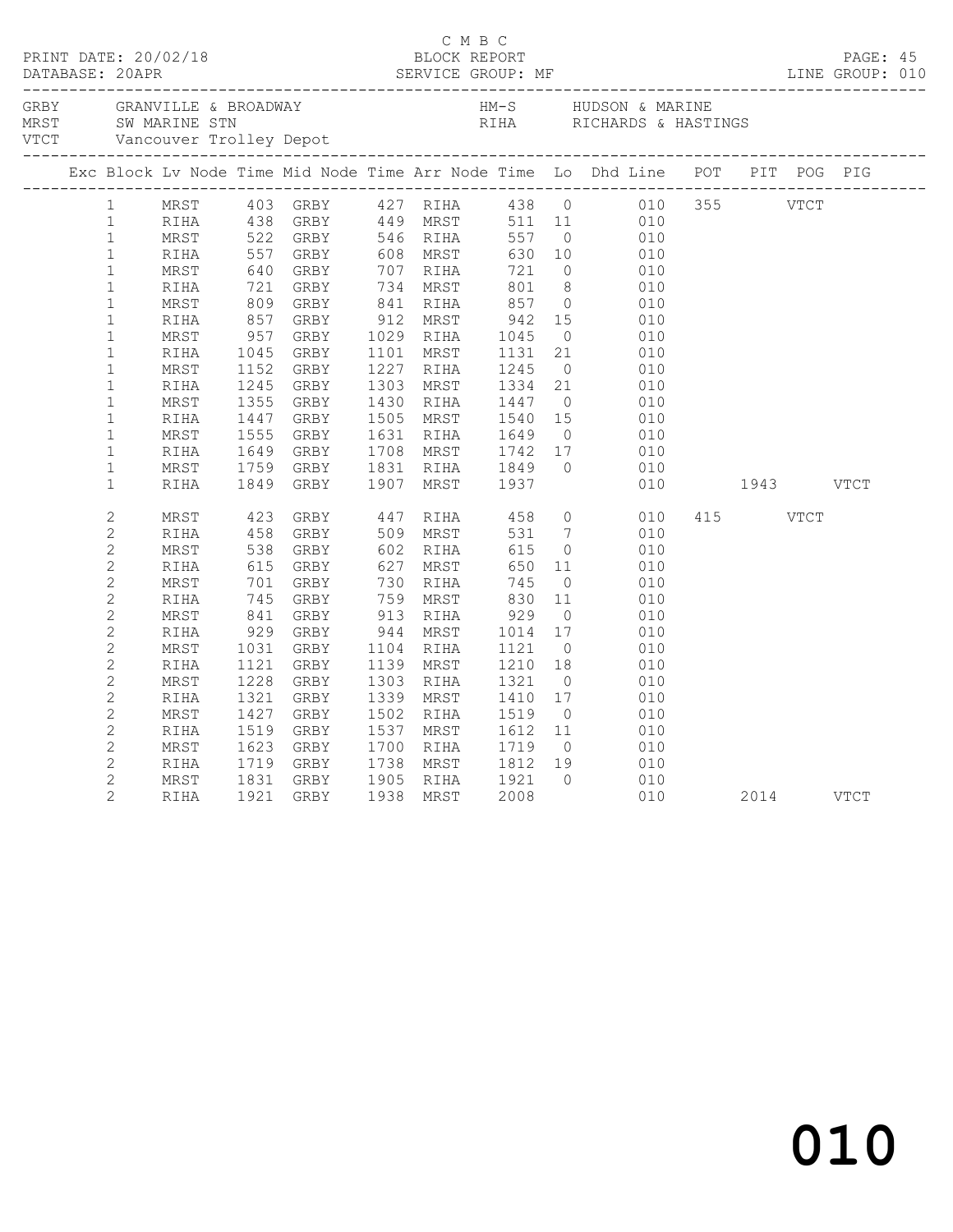PRINT DATE: 20/02/18 BLOCK REPORT<br>DATABASE: 20APR PAGE: 20APR

### C M B C<br>BLOCK REPORT

PAGE: 46<br>LINE GROUP: 010

| Exc Block Lv Node Time Mid Node Time Arr Node Time Lo Dhd Line POT PIT POG PIG<br>443 GRBY<br>507 RIHA<br>518 0 010 435<br><b>VTCT</b><br>3<br>MRST<br>3<br>529 MRST<br>551<br>RIHA<br>518<br>GRBY<br>10<br>010<br>$\mathsf 3$<br>626 RIHA<br>639<br>MRST<br>GRBY<br>$\overline{0}$<br>010<br>UL<br>639<br>100<br>$\mathsf S$<br>GRBY<br>652<br>MRST<br>715<br>15<br>010<br>RIHA<br>3<br>MRST<br>730<br>GRBY<br>759<br>815<br>$\overline{0}$<br>010<br>RIHA<br>$\mathsf S$<br>815<br>GRBY<br>830<br>MRST<br>900<br>11<br>010<br>RIHA<br>3<br>959<br>MRST<br>911<br>GRBY<br>943<br>RIHA<br>$\overline{0}$<br>010<br>$\mathsf S$<br>RIHA<br>959<br>GRBY<br>1014<br>MRST<br>1044<br>23<br>010<br>3<br>010<br>MRST<br>1107<br>GRBY<br>1140<br>RIHA<br>1157<br>$\overline{0}$<br>3<br>1157<br>1215<br>RIHA<br>GRBY<br>MRST<br>1246<br>18<br>010<br>3<br>1339<br>MRST<br>1304<br>GRBY<br>RIHA<br>1357<br>010<br>$\overline{0}$<br>$\mathsf S$<br>1357<br>RIHA<br>GRBY<br>1415<br>MRST<br>1448<br>15<br>010<br>3<br>1538<br>MRST<br>1503<br>GRBY<br>1555<br>$\overline{0}$<br>010<br>RIHA<br>3<br>1555<br>GRBY<br>1613<br>MRST<br>1648<br>13<br>010<br>RIHA<br>3<br>1701<br>MRST<br>GRBY<br>1736<br>1755<br>010<br>RIHA<br>$\overline{0}$<br>$\mathsf S$<br>1755<br>1814<br>1846<br>010<br>GRBY<br>MRST<br>11<br>RIHA<br>$\mathsf S$<br>1857<br>1930<br>1945<br>010<br>MRST<br>GRBY<br>RIHA<br>$\overline{0}$<br>$\mathsf 3$<br>1945<br>2002<br>2032<br>010<br>GRBY<br>MRST<br>RIHA<br>14<br>GR 3<br>2115<br>MRST<br>2046<br>GRBY<br>2130<br>010<br>RIHA<br>$\overline{0}$<br>2130<br>$#GR$ 3<br>MRST<br>2046<br>GRBY<br>2115<br>$\overline{0}$<br>010<br>RIHA<br>2130<br>2147<br>2216<br>2221 VTCT<br>GR 3<br>GRBY<br>MRST<br>010<br>RIHA<br>$#GR$ 3<br>2130<br>GRBY<br>2147<br>2216<br>010<br>2221<br><b>VTCT</b><br>RIHA<br>MRST<br>4<br>453<br>GRBY<br>528<br>$\overline{0}$<br>010<br>445 VTCT<br>MRST<br>517<br>RIHA<br>$\overline{4}$<br>528<br>539<br>GRBY<br>MRST<br>601<br>12<br>010<br>RIHA<br>$\overline{4}$<br>651<br>MRST<br>613<br>GRBY<br>638<br>$\overline{0}$<br>010<br>RIHA<br>4<br>651<br>727<br>GRBY<br>704<br>MRST<br>15<br>010<br>RIHA<br>742<br>827<br>4<br>MRST<br>GRBY<br>811<br>RIHA<br>$\overline{0}$<br>010<br>4<br>912<br>827<br>GRBY<br>842<br>MRST<br>10<br>010<br>RIHA<br>922<br>4<br>GRBY<br>953<br>1009<br>$\overline{0}$<br>010<br>MRST<br>RIHA<br>4<br>1009<br>GRBY<br>1025<br>MRST<br>1055<br>23<br>010<br>RIHA<br>1152<br>4<br>MRST<br>1118<br>GRBY<br>1209<br>$\overline{0}$<br>010<br>RIHA<br>1209<br>1227<br>1258<br>4<br>GRBY<br>MRST<br>17<br>010<br>RIHA<br>4<br>1315<br>1350<br>010<br>MRST<br>GRBY<br>RIHA<br>1407<br>$\overline{0}$<br>1425<br>4<br>RIHA<br>1407<br>GRBY<br>MRST<br>1500<br>14<br>010<br>1550<br>4<br>MRST<br>1514<br>GRBY<br>RIHA<br>1607<br>010<br>$\overline{0}$<br>4<br>1626<br>1607<br>GRBY<br>MRST<br>1701<br>13<br>010<br>RIHA<br>1714<br>1807<br>4<br>MRST<br>GRBY<br>1749<br>$\overline{0}$<br>010<br>RIHA<br>1807 GRBY<br>1826<br>1857 18<br>4<br>RIHA<br>MRST<br>010<br>2000<br>1915<br>1945<br>$\overline{0}$<br>010<br>4<br>MRST<br>GRBY<br>RIHA<br>4<br>2047<br>2000<br>2017<br>010<br><b>RIHA</b><br>GRBY<br>MRST<br>14<br>2130<br>2145<br>010<br>GR 4<br>MRST<br>2101<br>GRBY<br>RIHA<br>0<br>2130<br>010<br>$#GR$ 4<br>MRST<br>2101<br>GRBY<br>2145<br>RIHA<br>0<br>2202<br>2231<br>010<br>GR 4<br>2145<br>${\tt GRBY}$<br>MRST<br>8<br>RIHA<br>2145<br>2202<br>2231<br>8<br>010<br>$#GR$ 4<br>RIHA<br>GRBY<br>MRST<br>2239<br>2306<br>2320<br>GR 4<br>010<br>MRST<br>GRBY<br>RIHA<br>0<br>$#GR$ 4<br>2239<br>2306<br>2320<br>010<br>MRST<br>GRBY<br>RIHA<br>0<br>2320<br>2334<br>2358<br>GR 4<br>GRBY<br>MRST<br>23<br>010<br>RIHA<br>$#GR$ 4<br>2320<br>2334<br>2358<br>23<br>010<br>GRBY<br>MRST<br>RIHA<br>2421<br>2502<br>3<br>GR 4<br>$\tt MRST$<br>${\tt GRBY}$<br>2446<br>010<br>RIHA<br>3<br>010<br>$#GR$ 4<br>2421<br>${\tt GRBY}$<br>2446<br>2502<br>MRST<br>RIHA<br>GR 4<br>2522<br>RIHA<br>2505<br>GRBY<br>$HM-S$<br>2540<br>010<br>2542<br><b>VTCT</b><br>$#GR$ 4<br>2522<br>2540<br>2505<br>GRBY<br>$HM-S$<br>010<br>2542<br><b>VTCT</b><br>RIHA |  |  |  |  |  |  |  |
|-------------------------------------------------------------------------------------------------------------------------------------------------------------------------------------------------------------------------------------------------------------------------------------------------------------------------------------------------------------------------------------------------------------------------------------------------------------------------------------------------------------------------------------------------------------------------------------------------------------------------------------------------------------------------------------------------------------------------------------------------------------------------------------------------------------------------------------------------------------------------------------------------------------------------------------------------------------------------------------------------------------------------------------------------------------------------------------------------------------------------------------------------------------------------------------------------------------------------------------------------------------------------------------------------------------------------------------------------------------------------------------------------------------------------------------------------------------------------------------------------------------------------------------------------------------------------------------------------------------------------------------------------------------------------------------------------------------------------------------------------------------------------------------------------------------------------------------------------------------------------------------------------------------------------------------------------------------------------------------------------------------------------------------------------------------------------------------------------------------------------------------------------------------------------------------------------------------------------------------------------------------------------------------------------------------------------------------------------------------------------------------------------------------------------------------------------------------------------------------------------------------------------------------------------------------------------------------------------------------------------------------------------------------------------------------------------------------------------------------------------------------------------------------------------------------------------------------------------------------------------------------------------------------------------------------------------------------------------------------------------------------------------------------------------------------------------------------------------------------------------------------------------------------------------------------------------------------------------------------------------------------------------------------------------------------------------------------------------------------------------------------------------------------------------------------------------------------------------------------------------------------------------------------------------------------------------------------------------------------------------------------------------------------------------------------------------------------------------------------------------------------------------------------------------------------------------------------------------------------------------------------------------------------------------------------------------------------------------------------------------------------------------------------------------------------------------------------------------------------------------------------------|--|--|--|--|--|--|--|
|                                                                                                                                                                                                                                                                                                                                                                                                                                                                                                                                                                                                                                                                                                                                                                                                                                                                                                                                                                                                                                                                                                                                                                                                                                                                                                                                                                                                                                                                                                                                                                                                                                                                                                                                                                                                                                                                                                                                                                                                                                                                                                                                                                                                                                                                                                                                                                                                                                                                                                                                                                                                                                                                                                                                                                                                                                                                                                                                                                                                                                                                                                                                                                                                                                                                                                                                                                                                                                                                                                                                                                                                                                                                                                                                                                                                                                                                                                                                                                                                                                                                                                                                           |  |  |  |  |  |  |  |
|                                                                                                                                                                                                                                                                                                                                                                                                                                                                                                                                                                                                                                                                                                                                                                                                                                                                                                                                                                                                                                                                                                                                                                                                                                                                                                                                                                                                                                                                                                                                                                                                                                                                                                                                                                                                                                                                                                                                                                                                                                                                                                                                                                                                                                                                                                                                                                                                                                                                                                                                                                                                                                                                                                                                                                                                                                                                                                                                                                                                                                                                                                                                                                                                                                                                                                                                                                                                                                                                                                                                                                                                                                                                                                                                                                                                                                                                                                                                                                                                                                                                                                                                           |  |  |  |  |  |  |  |
|                                                                                                                                                                                                                                                                                                                                                                                                                                                                                                                                                                                                                                                                                                                                                                                                                                                                                                                                                                                                                                                                                                                                                                                                                                                                                                                                                                                                                                                                                                                                                                                                                                                                                                                                                                                                                                                                                                                                                                                                                                                                                                                                                                                                                                                                                                                                                                                                                                                                                                                                                                                                                                                                                                                                                                                                                                                                                                                                                                                                                                                                                                                                                                                                                                                                                                                                                                                                                                                                                                                                                                                                                                                                                                                                                                                                                                                                                                                                                                                                                                                                                                                                           |  |  |  |  |  |  |  |
|                                                                                                                                                                                                                                                                                                                                                                                                                                                                                                                                                                                                                                                                                                                                                                                                                                                                                                                                                                                                                                                                                                                                                                                                                                                                                                                                                                                                                                                                                                                                                                                                                                                                                                                                                                                                                                                                                                                                                                                                                                                                                                                                                                                                                                                                                                                                                                                                                                                                                                                                                                                                                                                                                                                                                                                                                                                                                                                                                                                                                                                                                                                                                                                                                                                                                                                                                                                                                                                                                                                                                                                                                                                                                                                                                                                                                                                                                                                                                                                                                                                                                                                                           |  |  |  |  |  |  |  |
|                                                                                                                                                                                                                                                                                                                                                                                                                                                                                                                                                                                                                                                                                                                                                                                                                                                                                                                                                                                                                                                                                                                                                                                                                                                                                                                                                                                                                                                                                                                                                                                                                                                                                                                                                                                                                                                                                                                                                                                                                                                                                                                                                                                                                                                                                                                                                                                                                                                                                                                                                                                                                                                                                                                                                                                                                                                                                                                                                                                                                                                                                                                                                                                                                                                                                                                                                                                                                                                                                                                                                                                                                                                                                                                                                                                                                                                                                                                                                                                                                                                                                                                                           |  |  |  |  |  |  |  |
|                                                                                                                                                                                                                                                                                                                                                                                                                                                                                                                                                                                                                                                                                                                                                                                                                                                                                                                                                                                                                                                                                                                                                                                                                                                                                                                                                                                                                                                                                                                                                                                                                                                                                                                                                                                                                                                                                                                                                                                                                                                                                                                                                                                                                                                                                                                                                                                                                                                                                                                                                                                                                                                                                                                                                                                                                                                                                                                                                                                                                                                                                                                                                                                                                                                                                                                                                                                                                                                                                                                                                                                                                                                                                                                                                                                                                                                                                                                                                                                                                                                                                                                                           |  |  |  |  |  |  |  |
|                                                                                                                                                                                                                                                                                                                                                                                                                                                                                                                                                                                                                                                                                                                                                                                                                                                                                                                                                                                                                                                                                                                                                                                                                                                                                                                                                                                                                                                                                                                                                                                                                                                                                                                                                                                                                                                                                                                                                                                                                                                                                                                                                                                                                                                                                                                                                                                                                                                                                                                                                                                                                                                                                                                                                                                                                                                                                                                                                                                                                                                                                                                                                                                                                                                                                                                                                                                                                                                                                                                                                                                                                                                                                                                                                                                                                                                                                                                                                                                                                                                                                                                                           |  |  |  |  |  |  |  |
|                                                                                                                                                                                                                                                                                                                                                                                                                                                                                                                                                                                                                                                                                                                                                                                                                                                                                                                                                                                                                                                                                                                                                                                                                                                                                                                                                                                                                                                                                                                                                                                                                                                                                                                                                                                                                                                                                                                                                                                                                                                                                                                                                                                                                                                                                                                                                                                                                                                                                                                                                                                                                                                                                                                                                                                                                                                                                                                                                                                                                                                                                                                                                                                                                                                                                                                                                                                                                                                                                                                                                                                                                                                                                                                                                                                                                                                                                                                                                                                                                                                                                                                                           |  |  |  |  |  |  |  |
|                                                                                                                                                                                                                                                                                                                                                                                                                                                                                                                                                                                                                                                                                                                                                                                                                                                                                                                                                                                                                                                                                                                                                                                                                                                                                                                                                                                                                                                                                                                                                                                                                                                                                                                                                                                                                                                                                                                                                                                                                                                                                                                                                                                                                                                                                                                                                                                                                                                                                                                                                                                                                                                                                                                                                                                                                                                                                                                                                                                                                                                                                                                                                                                                                                                                                                                                                                                                                                                                                                                                                                                                                                                                                                                                                                                                                                                                                                                                                                                                                                                                                                                                           |  |  |  |  |  |  |  |
|                                                                                                                                                                                                                                                                                                                                                                                                                                                                                                                                                                                                                                                                                                                                                                                                                                                                                                                                                                                                                                                                                                                                                                                                                                                                                                                                                                                                                                                                                                                                                                                                                                                                                                                                                                                                                                                                                                                                                                                                                                                                                                                                                                                                                                                                                                                                                                                                                                                                                                                                                                                                                                                                                                                                                                                                                                                                                                                                                                                                                                                                                                                                                                                                                                                                                                                                                                                                                                                                                                                                                                                                                                                                                                                                                                                                                                                                                                                                                                                                                                                                                                                                           |  |  |  |  |  |  |  |
|                                                                                                                                                                                                                                                                                                                                                                                                                                                                                                                                                                                                                                                                                                                                                                                                                                                                                                                                                                                                                                                                                                                                                                                                                                                                                                                                                                                                                                                                                                                                                                                                                                                                                                                                                                                                                                                                                                                                                                                                                                                                                                                                                                                                                                                                                                                                                                                                                                                                                                                                                                                                                                                                                                                                                                                                                                                                                                                                                                                                                                                                                                                                                                                                                                                                                                                                                                                                                                                                                                                                                                                                                                                                                                                                                                                                                                                                                                                                                                                                                                                                                                                                           |  |  |  |  |  |  |  |
|                                                                                                                                                                                                                                                                                                                                                                                                                                                                                                                                                                                                                                                                                                                                                                                                                                                                                                                                                                                                                                                                                                                                                                                                                                                                                                                                                                                                                                                                                                                                                                                                                                                                                                                                                                                                                                                                                                                                                                                                                                                                                                                                                                                                                                                                                                                                                                                                                                                                                                                                                                                                                                                                                                                                                                                                                                                                                                                                                                                                                                                                                                                                                                                                                                                                                                                                                                                                                                                                                                                                                                                                                                                                                                                                                                                                                                                                                                                                                                                                                                                                                                                                           |  |  |  |  |  |  |  |
|                                                                                                                                                                                                                                                                                                                                                                                                                                                                                                                                                                                                                                                                                                                                                                                                                                                                                                                                                                                                                                                                                                                                                                                                                                                                                                                                                                                                                                                                                                                                                                                                                                                                                                                                                                                                                                                                                                                                                                                                                                                                                                                                                                                                                                                                                                                                                                                                                                                                                                                                                                                                                                                                                                                                                                                                                                                                                                                                                                                                                                                                                                                                                                                                                                                                                                                                                                                                                                                                                                                                                                                                                                                                                                                                                                                                                                                                                                                                                                                                                                                                                                                                           |  |  |  |  |  |  |  |
|                                                                                                                                                                                                                                                                                                                                                                                                                                                                                                                                                                                                                                                                                                                                                                                                                                                                                                                                                                                                                                                                                                                                                                                                                                                                                                                                                                                                                                                                                                                                                                                                                                                                                                                                                                                                                                                                                                                                                                                                                                                                                                                                                                                                                                                                                                                                                                                                                                                                                                                                                                                                                                                                                                                                                                                                                                                                                                                                                                                                                                                                                                                                                                                                                                                                                                                                                                                                                                                                                                                                                                                                                                                                                                                                                                                                                                                                                                                                                                                                                                                                                                                                           |  |  |  |  |  |  |  |
|                                                                                                                                                                                                                                                                                                                                                                                                                                                                                                                                                                                                                                                                                                                                                                                                                                                                                                                                                                                                                                                                                                                                                                                                                                                                                                                                                                                                                                                                                                                                                                                                                                                                                                                                                                                                                                                                                                                                                                                                                                                                                                                                                                                                                                                                                                                                                                                                                                                                                                                                                                                                                                                                                                                                                                                                                                                                                                                                                                                                                                                                                                                                                                                                                                                                                                                                                                                                                                                                                                                                                                                                                                                                                                                                                                                                                                                                                                                                                                                                                                                                                                                                           |  |  |  |  |  |  |  |
|                                                                                                                                                                                                                                                                                                                                                                                                                                                                                                                                                                                                                                                                                                                                                                                                                                                                                                                                                                                                                                                                                                                                                                                                                                                                                                                                                                                                                                                                                                                                                                                                                                                                                                                                                                                                                                                                                                                                                                                                                                                                                                                                                                                                                                                                                                                                                                                                                                                                                                                                                                                                                                                                                                                                                                                                                                                                                                                                                                                                                                                                                                                                                                                                                                                                                                                                                                                                                                                                                                                                                                                                                                                                                                                                                                                                                                                                                                                                                                                                                                                                                                                                           |  |  |  |  |  |  |  |
|                                                                                                                                                                                                                                                                                                                                                                                                                                                                                                                                                                                                                                                                                                                                                                                                                                                                                                                                                                                                                                                                                                                                                                                                                                                                                                                                                                                                                                                                                                                                                                                                                                                                                                                                                                                                                                                                                                                                                                                                                                                                                                                                                                                                                                                                                                                                                                                                                                                                                                                                                                                                                                                                                                                                                                                                                                                                                                                                                                                                                                                                                                                                                                                                                                                                                                                                                                                                                                                                                                                                                                                                                                                                                                                                                                                                                                                                                                                                                                                                                                                                                                                                           |  |  |  |  |  |  |  |
|                                                                                                                                                                                                                                                                                                                                                                                                                                                                                                                                                                                                                                                                                                                                                                                                                                                                                                                                                                                                                                                                                                                                                                                                                                                                                                                                                                                                                                                                                                                                                                                                                                                                                                                                                                                                                                                                                                                                                                                                                                                                                                                                                                                                                                                                                                                                                                                                                                                                                                                                                                                                                                                                                                                                                                                                                                                                                                                                                                                                                                                                                                                                                                                                                                                                                                                                                                                                                                                                                                                                                                                                                                                                                                                                                                                                                                                                                                                                                                                                                                                                                                                                           |  |  |  |  |  |  |  |
|                                                                                                                                                                                                                                                                                                                                                                                                                                                                                                                                                                                                                                                                                                                                                                                                                                                                                                                                                                                                                                                                                                                                                                                                                                                                                                                                                                                                                                                                                                                                                                                                                                                                                                                                                                                                                                                                                                                                                                                                                                                                                                                                                                                                                                                                                                                                                                                                                                                                                                                                                                                                                                                                                                                                                                                                                                                                                                                                                                                                                                                                                                                                                                                                                                                                                                                                                                                                                                                                                                                                                                                                                                                                                                                                                                                                                                                                                                                                                                                                                                                                                                                                           |  |  |  |  |  |  |  |
|                                                                                                                                                                                                                                                                                                                                                                                                                                                                                                                                                                                                                                                                                                                                                                                                                                                                                                                                                                                                                                                                                                                                                                                                                                                                                                                                                                                                                                                                                                                                                                                                                                                                                                                                                                                                                                                                                                                                                                                                                                                                                                                                                                                                                                                                                                                                                                                                                                                                                                                                                                                                                                                                                                                                                                                                                                                                                                                                                                                                                                                                                                                                                                                                                                                                                                                                                                                                                                                                                                                                                                                                                                                                                                                                                                                                                                                                                                                                                                                                                                                                                                                                           |  |  |  |  |  |  |  |
|                                                                                                                                                                                                                                                                                                                                                                                                                                                                                                                                                                                                                                                                                                                                                                                                                                                                                                                                                                                                                                                                                                                                                                                                                                                                                                                                                                                                                                                                                                                                                                                                                                                                                                                                                                                                                                                                                                                                                                                                                                                                                                                                                                                                                                                                                                                                                                                                                                                                                                                                                                                                                                                                                                                                                                                                                                                                                                                                                                                                                                                                                                                                                                                                                                                                                                                                                                                                                                                                                                                                                                                                                                                                                                                                                                                                                                                                                                                                                                                                                                                                                                                                           |  |  |  |  |  |  |  |
|                                                                                                                                                                                                                                                                                                                                                                                                                                                                                                                                                                                                                                                                                                                                                                                                                                                                                                                                                                                                                                                                                                                                                                                                                                                                                                                                                                                                                                                                                                                                                                                                                                                                                                                                                                                                                                                                                                                                                                                                                                                                                                                                                                                                                                                                                                                                                                                                                                                                                                                                                                                                                                                                                                                                                                                                                                                                                                                                                                                                                                                                                                                                                                                                                                                                                                                                                                                                                                                                                                                                                                                                                                                                                                                                                                                                                                                                                                                                                                                                                                                                                                                                           |  |  |  |  |  |  |  |
|                                                                                                                                                                                                                                                                                                                                                                                                                                                                                                                                                                                                                                                                                                                                                                                                                                                                                                                                                                                                                                                                                                                                                                                                                                                                                                                                                                                                                                                                                                                                                                                                                                                                                                                                                                                                                                                                                                                                                                                                                                                                                                                                                                                                                                                                                                                                                                                                                                                                                                                                                                                                                                                                                                                                                                                                                                                                                                                                                                                                                                                                                                                                                                                                                                                                                                                                                                                                                                                                                                                                                                                                                                                                                                                                                                                                                                                                                                                                                                                                                                                                                                                                           |  |  |  |  |  |  |  |
|                                                                                                                                                                                                                                                                                                                                                                                                                                                                                                                                                                                                                                                                                                                                                                                                                                                                                                                                                                                                                                                                                                                                                                                                                                                                                                                                                                                                                                                                                                                                                                                                                                                                                                                                                                                                                                                                                                                                                                                                                                                                                                                                                                                                                                                                                                                                                                                                                                                                                                                                                                                                                                                                                                                                                                                                                                                                                                                                                                                                                                                                                                                                                                                                                                                                                                                                                                                                                                                                                                                                                                                                                                                                                                                                                                                                                                                                                                                                                                                                                                                                                                                                           |  |  |  |  |  |  |  |
|                                                                                                                                                                                                                                                                                                                                                                                                                                                                                                                                                                                                                                                                                                                                                                                                                                                                                                                                                                                                                                                                                                                                                                                                                                                                                                                                                                                                                                                                                                                                                                                                                                                                                                                                                                                                                                                                                                                                                                                                                                                                                                                                                                                                                                                                                                                                                                                                                                                                                                                                                                                                                                                                                                                                                                                                                                                                                                                                                                                                                                                                                                                                                                                                                                                                                                                                                                                                                                                                                                                                                                                                                                                                                                                                                                                                                                                                                                                                                                                                                                                                                                                                           |  |  |  |  |  |  |  |
|                                                                                                                                                                                                                                                                                                                                                                                                                                                                                                                                                                                                                                                                                                                                                                                                                                                                                                                                                                                                                                                                                                                                                                                                                                                                                                                                                                                                                                                                                                                                                                                                                                                                                                                                                                                                                                                                                                                                                                                                                                                                                                                                                                                                                                                                                                                                                                                                                                                                                                                                                                                                                                                                                                                                                                                                                                                                                                                                                                                                                                                                                                                                                                                                                                                                                                                                                                                                                                                                                                                                                                                                                                                                                                                                                                                                                                                                                                                                                                                                                                                                                                                                           |  |  |  |  |  |  |  |
|                                                                                                                                                                                                                                                                                                                                                                                                                                                                                                                                                                                                                                                                                                                                                                                                                                                                                                                                                                                                                                                                                                                                                                                                                                                                                                                                                                                                                                                                                                                                                                                                                                                                                                                                                                                                                                                                                                                                                                                                                                                                                                                                                                                                                                                                                                                                                                                                                                                                                                                                                                                                                                                                                                                                                                                                                                                                                                                                                                                                                                                                                                                                                                                                                                                                                                                                                                                                                                                                                                                                                                                                                                                                                                                                                                                                                                                                                                                                                                                                                                                                                                                                           |  |  |  |  |  |  |  |
|                                                                                                                                                                                                                                                                                                                                                                                                                                                                                                                                                                                                                                                                                                                                                                                                                                                                                                                                                                                                                                                                                                                                                                                                                                                                                                                                                                                                                                                                                                                                                                                                                                                                                                                                                                                                                                                                                                                                                                                                                                                                                                                                                                                                                                                                                                                                                                                                                                                                                                                                                                                                                                                                                                                                                                                                                                                                                                                                                                                                                                                                                                                                                                                                                                                                                                                                                                                                                                                                                                                                                                                                                                                                                                                                                                                                                                                                                                                                                                                                                                                                                                                                           |  |  |  |  |  |  |  |
|                                                                                                                                                                                                                                                                                                                                                                                                                                                                                                                                                                                                                                                                                                                                                                                                                                                                                                                                                                                                                                                                                                                                                                                                                                                                                                                                                                                                                                                                                                                                                                                                                                                                                                                                                                                                                                                                                                                                                                                                                                                                                                                                                                                                                                                                                                                                                                                                                                                                                                                                                                                                                                                                                                                                                                                                                                                                                                                                                                                                                                                                                                                                                                                                                                                                                                                                                                                                                                                                                                                                                                                                                                                                                                                                                                                                                                                                                                                                                                                                                                                                                                                                           |  |  |  |  |  |  |  |
|                                                                                                                                                                                                                                                                                                                                                                                                                                                                                                                                                                                                                                                                                                                                                                                                                                                                                                                                                                                                                                                                                                                                                                                                                                                                                                                                                                                                                                                                                                                                                                                                                                                                                                                                                                                                                                                                                                                                                                                                                                                                                                                                                                                                                                                                                                                                                                                                                                                                                                                                                                                                                                                                                                                                                                                                                                                                                                                                                                                                                                                                                                                                                                                                                                                                                                                                                                                                                                                                                                                                                                                                                                                                                                                                                                                                                                                                                                                                                                                                                                                                                                                                           |  |  |  |  |  |  |  |
|                                                                                                                                                                                                                                                                                                                                                                                                                                                                                                                                                                                                                                                                                                                                                                                                                                                                                                                                                                                                                                                                                                                                                                                                                                                                                                                                                                                                                                                                                                                                                                                                                                                                                                                                                                                                                                                                                                                                                                                                                                                                                                                                                                                                                                                                                                                                                                                                                                                                                                                                                                                                                                                                                                                                                                                                                                                                                                                                                                                                                                                                                                                                                                                                                                                                                                                                                                                                                                                                                                                                                                                                                                                                                                                                                                                                                                                                                                                                                                                                                                                                                                                                           |  |  |  |  |  |  |  |
|                                                                                                                                                                                                                                                                                                                                                                                                                                                                                                                                                                                                                                                                                                                                                                                                                                                                                                                                                                                                                                                                                                                                                                                                                                                                                                                                                                                                                                                                                                                                                                                                                                                                                                                                                                                                                                                                                                                                                                                                                                                                                                                                                                                                                                                                                                                                                                                                                                                                                                                                                                                                                                                                                                                                                                                                                                                                                                                                                                                                                                                                                                                                                                                                                                                                                                                                                                                                                                                                                                                                                                                                                                                                                                                                                                                                                                                                                                                                                                                                                                                                                                                                           |  |  |  |  |  |  |  |
|                                                                                                                                                                                                                                                                                                                                                                                                                                                                                                                                                                                                                                                                                                                                                                                                                                                                                                                                                                                                                                                                                                                                                                                                                                                                                                                                                                                                                                                                                                                                                                                                                                                                                                                                                                                                                                                                                                                                                                                                                                                                                                                                                                                                                                                                                                                                                                                                                                                                                                                                                                                                                                                                                                                                                                                                                                                                                                                                                                                                                                                                                                                                                                                                                                                                                                                                                                                                                                                                                                                                                                                                                                                                                                                                                                                                                                                                                                                                                                                                                                                                                                                                           |  |  |  |  |  |  |  |
|                                                                                                                                                                                                                                                                                                                                                                                                                                                                                                                                                                                                                                                                                                                                                                                                                                                                                                                                                                                                                                                                                                                                                                                                                                                                                                                                                                                                                                                                                                                                                                                                                                                                                                                                                                                                                                                                                                                                                                                                                                                                                                                                                                                                                                                                                                                                                                                                                                                                                                                                                                                                                                                                                                                                                                                                                                                                                                                                                                                                                                                                                                                                                                                                                                                                                                                                                                                                                                                                                                                                                                                                                                                                                                                                                                                                                                                                                                                                                                                                                                                                                                                                           |  |  |  |  |  |  |  |
|                                                                                                                                                                                                                                                                                                                                                                                                                                                                                                                                                                                                                                                                                                                                                                                                                                                                                                                                                                                                                                                                                                                                                                                                                                                                                                                                                                                                                                                                                                                                                                                                                                                                                                                                                                                                                                                                                                                                                                                                                                                                                                                                                                                                                                                                                                                                                                                                                                                                                                                                                                                                                                                                                                                                                                                                                                                                                                                                                                                                                                                                                                                                                                                                                                                                                                                                                                                                                                                                                                                                                                                                                                                                                                                                                                                                                                                                                                                                                                                                                                                                                                                                           |  |  |  |  |  |  |  |
|                                                                                                                                                                                                                                                                                                                                                                                                                                                                                                                                                                                                                                                                                                                                                                                                                                                                                                                                                                                                                                                                                                                                                                                                                                                                                                                                                                                                                                                                                                                                                                                                                                                                                                                                                                                                                                                                                                                                                                                                                                                                                                                                                                                                                                                                                                                                                                                                                                                                                                                                                                                                                                                                                                                                                                                                                                                                                                                                                                                                                                                                                                                                                                                                                                                                                                                                                                                                                                                                                                                                                                                                                                                                                                                                                                                                                                                                                                                                                                                                                                                                                                                                           |  |  |  |  |  |  |  |
|                                                                                                                                                                                                                                                                                                                                                                                                                                                                                                                                                                                                                                                                                                                                                                                                                                                                                                                                                                                                                                                                                                                                                                                                                                                                                                                                                                                                                                                                                                                                                                                                                                                                                                                                                                                                                                                                                                                                                                                                                                                                                                                                                                                                                                                                                                                                                                                                                                                                                                                                                                                                                                                                                                                                                                                                                                                                                                                                                                                                                                                                                                                                                                                                                                                                                                                                                                                                                                                                                                                                                                                                                                                                                                                                                                                                                                                                                                                                                                                                                                                                                                                                           |  |  |  |  |  |  |  |
|                                                                                                                                                                                                                                                                                                                                                                                                                                                                                                                                                                                                                                                                                                                                                                                                                                                                                                                                                                                                                                                                                                                                                                                                                                                                                                                                                                                                                                                                                                                                                                                                                                                                                                                                                                                                                                                                                                                                                                                                                                                                                                                                                                                                                                                                                                                                                                                                                                                                                                                                                                                                                                                                                                                                                                                                                                                                                                                                                                                                                                                                                                                                                                                                                                                                                                                                                                                                                                                                                                                                                                                                                                                                                                                                                                                                                                                                                                                                                                                                                                                                                                                                           |  |  |  |  |  |  |  |
|                                                                                                                                                                                                                                                                                                                                                                                                                                                                                                                                                                                                                                                                                                                                                                                                                                                                                                                                                                                                                                                                                                                                                                                                                                                                                                                                                                                                                                                                                                                                                                                                                                                                                                                                                                                                                                                                                                                                                                                                                                                                                                                                                                                                                                                                                                                                                                                                                                                                                                                                                                                                                                                                                                                                                                                                                                                                                                                                                                                                                                                                                                                                                                                                                                                                                                                                                                                                                                                                                                                                                                                                                                                                                                                                                                                                                                                                                                                                                                                                                                                                                                                                           |  |  |  |  |  |  |  |
|                                                                                                                                                                                                                                                                                                                                                                                                                                                                                                                                                                                                                                                                                                                                                                                                                                                                                                                                                                                                                                                                                                                                                                                                                                                                                                                                                                                                                                                                                                                                                                                                                                                                                                                                                                                                                                                                                                                                                                                                                                                                                                                                                                                                                                                                                                                                                                                                                                                                                                                                                                                                                                                                                                                                                                                                                                                                                                                                                                                                                                                                                                                                                                                                                                                                                                                                                                                                                                                                                                                                                                                                                                                                                                                                                                                                                                                                                                                                                                                                                                                                                                                                           |  |  |  |  |  |  |  |
|                                                                                                                                                                                                                                                                                                                                                                                                                                                                                                                                                                                                                                                                                                                                                                                                                                                                                                                                                                                                                                                                                                                                                                                                                                                                                                                                                                                                                                                                                                                                                                                                                                                                                                                                                                                                                                                                                                                                                                                                                                                                                                                                                                                                                                                                                                                                                                                                                                                                                                                                                                                                                                                                                                                                                                                                                                                                                                                                                                                                                                                                                                                                                                                                                                                                                                                                                                                                                                                                                                                                                                                                                                                                                                                                                                                                                                                                                                                                                                                                                                                                                                                                           |  |  |  |  |  |  |  |
|                                                                                                                                                                                                                                                                                                                                                                                                                                                                                                                                                                                                                                                                                                                                                                                                                                                                                                                                                                                                                                                                                                                                                                                                                                                                                                                                                                                                                                                                                                                                                                                                                                                                                                                                                                                                                                                                                                                                                                                                                                                                                                                                                                                                                                                                                                                                                                                                                                                                                                                                                                                                                                                                                                                                                                                                                                                                                                                                                                                                                                                                                                                                                                                                                                                                                                                                                                                                                                                                                                                                                                                                                                                                                                                                                                                                                                                                                                                                                                                                                                                                                                                                           |  |  |  |  |  |  |  |
|                                                                                                                                                                                                                                                                                                                                                                                                                                                                                                                                                                                                                                                                                                                                                                                                                                                                                                                                                                                                                                                                                                                                                                                                                                                                                                                                                                                                                                                                                                                                                                                                                                                                                                                                                                                                                                                                                                                                                                                                                                                                                                                                                                                                                                                                                                                                                                                                                                                                                                                                                                                                                                                                                                                                                                                                                                                                                                                                                                                                                                                                                                                                                                                                                                                                                                                                                                                                                                                                                                                                                                                                                                                                                                                                                                                                                                                                                                                                                                                                                                                                                                                                           |  |  |  |  |  |  |  |
|                                                                                                                                                                                                                                                                                                                                                                                                                                                                                                                                                                                                                                                                                                                                                                                                                                                                                                                                                                                                                                                                                                                                                                                                                                                                                                                                                                                                                                                                                                                                                                                                                                                                                                                                                                                                                                                                                                                                                                                                                                                                                                                                                                                                                                                                                                                                                                                                                                                                                                                                                                                                                                                                                                                                                                                                                                                                                                                                                                                                                                                                                                                                                                                                                                                                                                                                                                                                                                                                                                                                                                                                                                                                                                                                                                                                                                                                                                                                                                                                                                                                                                                                           |  |  |  |  |  |  |  |
|                                                                                                                                                                                                                                                                                                                                                                                                                                                                                                                                                                                                                                                                                                                                                                                                                                                                                                                                                                                                                                                                                                                                                                                                                                                                                                                                                                                                                                                                                                                                                                                                                                                                                                                                                                                                                                                                                                                                                                                                                                                                                                                                                                                                                                                                                                                                                                                                                                                                                                                                                                                                                                                                                                                                                                                                                                                                                                                                                                                                                                                                                                                                                                                                                                                                                                                                                                                                                                                                                                                                                                                                                                                                                                                                                                                                                                                                                                                                                                                                                                                                                                                                           |  |  |  |  |  |  |  |
|                                                                                                                                                                                                                                                                                                                                                                                                                                                                                                                                                                                                                                                                                                                                                                                                                                                                                                                                                                                                                                                                                                                                                                                                                                                                                                                                                                                                                                                                                                                                                                                                                                                                                                                                                                                                                                                                                                                                                                                                                                                                                                                                                                                                                                                                                                                                                                                                                                                                                                                                                                                                                                                                                                                                                                                                                                                                                                                                                                                                                                                                                                                                                                                                                                                                                                                                                                                                                                                                                                                                                                                                                                                                                                                                                                                                                                                                                                                                                                                                                                                                                                                                           |  |  |  |  |  |  |  |
|                                                                                                                                                                                                                                                                                                                                                                                                                                                                                                                                                                                                                                                                                                                                                                                                                                                                                                                                                                                                                                                                                                                                                                                                                                                                                                                                                                                                                                                                                                                                                                                                                                                                                                                                                                                                                                                                                                                                                                                                                                                                                                                                                                                                                                                                                                                                                                                                                                                                                                                                                                                                                                                                                                                                                                                                                                                                                                                                                                                                                                                                                                                                                                                                                                                                                                                                                                                                                                                                                                                                                                                                                                                                                                                                                                                                                                                                                                                                                                                                                                                                                                                                           |  |  |  |  |  |  |  |
|                                                                                                                                                                                                                                                                                                                                                                                                                                                                                                                                                                                                                                                                                                                                                                                                                                                                                                                                                                                                                                                                                                                                                                                                                                                                                                                                                                                                                                                                                                                                                                                                                                                                                                                                                                                                                                                                                                                                                                                                                                                                                                                                                                                                                                                                                                                                                                                                                                                                                                                                                                                                                                                                                                                                                                                                                                                                                                                                                                                                                                                                                                                                                                                                                                                                                                                                                                                                                                                                                                                                                                                                                                                                                                                                                                                                                                                                                                                                                                                                                                                                                                                                           |  |  |  |  |  |  |  |
|                                                                                                                                                                                                                                                                                                                                                                                                                                                                                                                                                                                                                                                                                                                                                                                                                                                                                                                                                                                                                                                                                                                                                                                                                                                                                                                                                                                                                                                                                                                                                                                                                                                                                                                                                                                                                                                                                                                                                                                                                                                                                                                                                                                                                                                                                                                                                                                                                                                                                                                                                                                                                                                                                                                                                                                                                                                                                                                                                                                                                                                                                                                                                                                                                                                                                                                                                                                                                                                                                                                                                                                                                                                                                                                                                                                                                                                                                                                                                                                                                                                                                                                                           |  |  |  |  |  |  |  |
|                                                                                                                                                                                                                                                                                                                                                                                                                                                                                                                                                                                                                                                                                                                                                                                                                                                                                                                                                                                                                                                                                                                                                                                                                                                                                                                                                                                                                                                                                                                                                                                                                                                                                                                                                                                                                                                                                                                                                                                                                                                                                                                                                                                                                                                                                                                                                                                                                                                                                                                                                                                                                                                                                                                                                                                                                                                                                                                                                                                                                                                                                                                                                                                                                                                                                                                                                                                                                                                                                                                                                                                                                                                                                                                                                                                                                                                                                                                                                                                                                                                                                                                                           |  |  |  |  |  |  |  |
|                                                                                                                                                                                                                                                                                                                                                                                                                                                                                                                                                                                                                                                                                                                                                                                                                                                                                                                                                                                                                                                                                                                                                                                                                                                                                                                                                                                                                                                                                                                                                                                                                                                                                                                                                                                                                                                                                                                                                                                                                                                                                                                                                                                                                                                                                                                                                                                                                                                                                                                                                                                                                                                                                                                                                                                                                                                                                                                                                                                                                                                                                                                                                                                                                                                                                                                                                                                                                                                                                                                                                                                                                                                                                                                                                                                                                                                                                                                                                                                                                                                                                                                                           |  |  |  |  |  |  |  |
|                                                                                                                                                                                                                                                                                                                                                                                                                                                                                                                                                                                                                                                                                                                                                                                                                                                                                                                                                                                                                                                                                                                                                                                                                                                                                                                                                                                                                                                                                                                                                                                                                                                                                                                                                                                                                                                                                                                                                                                                                                                                                                                                                                                                                                                                                                                                                                                                                                                                                                                                                                                                                                                                                                                                                                                                                                                                                                                                                                                                                                                                                                                                                                                                                                                                                                                                                                                                                                                                                                                                                                                                                                                                                                                                                                                                                                                                                                                                                                                                                                                                                                                                           |  |  |  |  |  |  |  |
|                                                                                                                                                                                                                                                                                                                                                                                                                                                                                                                                                                                                                                                                                                                                                                                                                                                                                                                                                                                                                                                                                                                                                                                                                                                                                                                                                                                                                                                                                                                                                                                                                                                                                                                                                                                                                                                                                                                                                                                                                                                                                                                                                                                                                                                                                                                                                                                                                                                                                                                                                                                                                                                                                                                                                                                                                                                                                                                                                                                                                                                                                                                                                                                                                                                                                                                                                                                                                                                                                                                                                                                                                                                                                                                                                                                                                                                                                                                                                                                                                                                                                                                                           |  |  |  |  |  |  |  |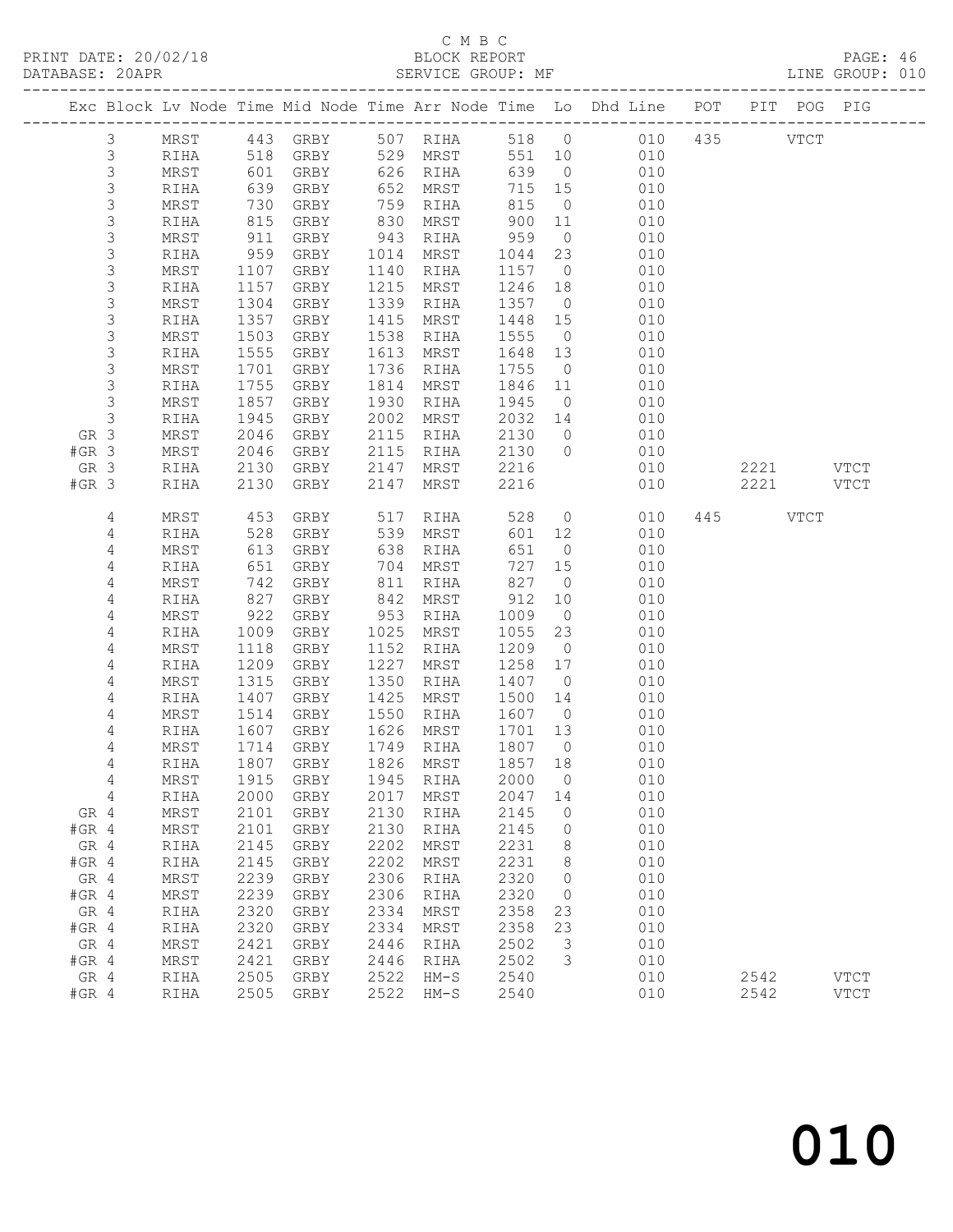PRINT DATE: 20/02/18 BLOCK REPORT BATABASE: 20APR

# C M B C<br>BLOCK REPORT

PAGE: 47<br>LINE GROUP: 010

|         |             |            |                      |                   |            |                                                                               |                                                                                      |                | Exc Block Lv Node Time Mid Node Time Arr Node Time Lo Dhd Line POT PIT POG PIG |           |             |
|---------|-------------|------------|----------------------|-------------------|------------|-------------------------------------------------------------------------------|--------------------------------------------------------------------------------------|----------------|--------------------------------------------------------------------------------|-----------|-------------|
|         | 5           | MRST       |                      | 503 GRBY 527 RIHA |            |                                                                               |                                                                                      |                | 538 0 010                                                                      | 455 VTCT  |             |
|         | 5           | RIHA       | 538                  | GRBY 549 MRST     |            |                                                                               |                                                                                      |                | 611 8 010                                                                      |           |             |
|         | $\mathsf S$ | MRST       | 619                  | GRBY              |            | 644 RIHA                                                                      | 657 0                                                                                |                | 010                                                                            |           |             |
|         | 5           | RIHA       | 657                  | GRBY              |            | 710 MRST                                                                      | 733                                                                                  | 14             | 010                                                                            |           |             |
|         | 5           | MRST       | $\frac{1}{833}$      | GRBY              | 817        | RIHA                                                                          | 833                                                                                  | $\overline{0}$ | 010                                                                            |           |             |
|         | $\mathsf S$ | RIHA       |                      | GRBY              | 848        | MRST                                                                          | 918                                                                                  | 16             | 010                                                                            |           |             |
|         | $\mathsf S$ | MRST       | 934                  | GRBY              |            | 1005 RIHA                                                                     | 1021                                                                                 | $\overline{0}$ | 010                                                                            |           |             |
|         | 5           | RIHA       |                      | GRBY              | 1037       | MRST                                                                          | 1107 23                                                                              |                | 010                                                                            |           |             |
|         | 5           | MRST       | $102$<br>1130<br>221 | GRBY              | 1204       | RIHA                                                                          | 1221                                                                                 | $\overline{0}$ | 010                                                                            |           |             |
|         | 5           | RIHA       | 1221                 | GRBY              | 1239       | MRST                                                                          | 1310                                                                                 | 15             | 010                                                                            |           |             |
|         | 5           | MRST       | 1325                 | GRBY              | 1400       | RIHA                                                                          | 1417 0                                                                               |                | 010                                                                            |           |             |
|         | $\mathsf S$ | RIHA       | 1417                 | GRBY              | 1435       | MRST                                                                          | 1510 16                                                                              |                | 010                                                                            |           |             |
|         | 5           | MRST       |                      | GRBY              | 1602       | RIHA                                                                          | 1619                                                                                 | $\overline{0}$ | 010                                                                            |           |             |
|         | 5           | RIHA       | $152$<br>1619        | GRBY              | 1638       | MRST                                                                          | 1713 13                                                                              |                | 010                                                                            |           |             |
|         | 5           | MRST       | 1726                 | GRBY              |            | 1801 RIHA                                                                     | 1819                                                                                 | $\overline{0}$ | 010                                                                            |           |             |
|         | 5           | RIHA       | 1819                 | GRBY              | 1838       | MRST                                                                          | 1909                                                                                 |                | 010                                                                            | 1915 VTCT |             |
|         |             |            |                      |                   |            |                                                                               |                                                                                      |                |                                                                                |           |             |
|         | 6           | MRST       | 513                  | GRBY              | 537<br>559 | RIHA                                                                          | 548                                                                                  | $\overline{0}$ | 010                                                                            | 505 VTCT  |             |
|         | 6           | RIHA       | 548                  | GRBY              |            | MRST                                                                          | 621                                                                                  | 10             | 010                                                                            |           |             |
|         | 6           | MRST       | 631                  | GRBY              |            | 656 RIHA                                                                      | 709                                                                                  | $\overline{0}$ | 010                                                                            |           |             |
|         | 6           | RIHA       | 709                  | GRBY              | 722        | MRST                                                                          | $\begin{array}{c} \n \stackrel{1}{\cancel{5}} \\  845 \\  \hline\n 30\n \end{array}$ | 10             | 010                                                                            |           |             |
|         | 6           | MRST       | 757                  | GRBY              |            | $\begin{array}{cc}\n 722 & \text{min.} \\  829 & \text{RIHA} \\  \end{array}$ |                                                                                      | $\overline{0}$ | 010                                                                            |           |             |
|         | 6           | RIHA       | 845                  | GRBY              | 900        | MRST                                                                          | 930                                                                                  | 15             | 010                                                                            |           |             |
|         | $\epsilon$  | MRST       | 945                  | GRBY              | 1017       | RIHA                                                                          | 1033                                                                                 | $\overline{0}$ | 010                                                                            |           |             |
|         | 6           | RIHA       | 1033                 | GRBY              | 1049       | MRST                                                                          | 1119                                                                                 | 21             | 010                                                                            |           |             |
|         | 6           | MRST       | 1140                 | GRBY              | 1215       | RIHA                                                                          | 1233                                                                                 | $\overline{0}$ | 010                                                                            |           |             |
|         | $\epsilon$  | RIHA       | 1233                 | GRBY              | 1251       | MRST                                                                          | 1322 13                                                                              |                | 010                                                                            |           |             |
|         | 6           | MRST       | 1335                 | GRBY              | 1410       | RIHA                                                                          | 1427                                                                                 | $\overline{0}$ | 010                                                                            |           |             |
|         | 6           | RIHA       | 1427                 | GRBY              | 1445       | MRST                                                                          | 1520                                                                                 | 12             | 010                                                                            |           |             |
|         | 6           | $\tt MRST$ | 1532                 | GRBY              | 1608       | RIHA                                                                          | 1625                                                                                 | $\overline{0}$ | 010                                                                            |           |             |
|         | 6           | RIHA       | 1625                 | GRBY              | 1644       | MRST                                                                          | 1719                                                                                 | 13             | 010                                                                            |           |             |
|         | $\epsilon$  | MRST       | 1732                 | GRBY              | 1807       | RIHA                                                                          | 1825                                                                                 | $\overline{0}$ | 010                                                                            |           |             |
|         | 6           | RIHA       | 1825                 | GRBY              | 1844       | MRST                                                                          | 1915 15                                                                              |                | 010                                                                            |           |             |
|         | 6           | MRST       | 1930                 | GRBY              | 2000       | RIHA                                                                          | 2015                                                                                 | $\overline{0}$ | 010                                                                            |           |             |
|         | 6           | RIHA       | 2015                 | GRBY              | 2032       | MRST                                                                          | 2102 15                                                                              |                | 010                                                                            |           |             |
| GR 6    |             | MRST       | 2117                 | GRBY              | 2146       | RIHA                                                                          | 2200                                                                                 | $\overline{0}$ | 010                                                                            |           |             |
| #GR 6   |             | MRST       | 2117                 | GRBY              | 2146       | RIHA                                                                          | 2200                                                                                 | $\overline{0}$ | 010                                                                            |           |             |
| GR 6    |             | RIHA       | 2200                 | GRBY              | 2217       | MRST                                                                          | 2242                                                                                 | 17             | 010                                                                            |           |             |
| #GR 6   |             | RIHA       | 2200                 | GRBY              | 2217       | MRST                                                                          | 2242                                                                                 | 17             | 010                                                                            |           |             |
| GR 6    |             | MRST       | 2259                 | GRBY              | 2326       | RIHA                                                                          | 2340                                                                                 | $\overline{0}$ | 010                                                                            |           |             |
| $#GR$ 6 |             | MRST       | 2259                 | GRBY              |            | 2326 RIHA                                                                     | 2340                                                                                 | $\overline{0}$ | 010                                                                            |           |             |
| GR 6    |             | RIHA       | 2340<br>2340         | GRBY              |            | 2354 MRST                                                                     | 2418                                                                                 |                | $\begin{matrix}\n010 \\ \end{matrix}$                                          | 2423      | <b>VTCT</b> |
| #GR 6   |             | RIHA       |                      | 2340 GRBY         |            | 2354 MRST                                                                     | 2418                                                                                 |                | 010                                                                            | 2423      | VTCT        |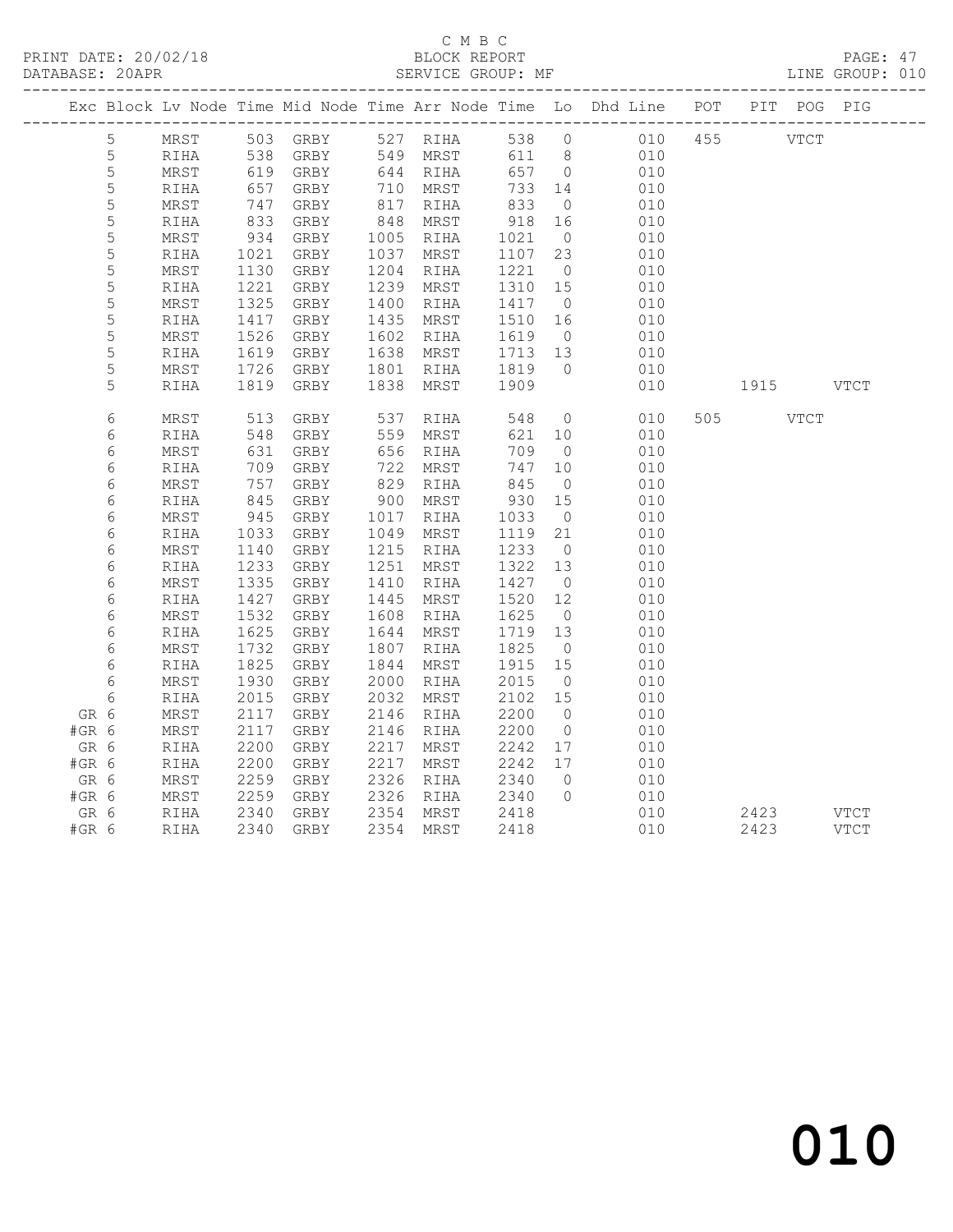## C M B C

| DATABASE: 20APR |                             |               |            |                                |      | SERVICE GROUP: MF                               |           |                      |                                                                                |           | LINE GROUP: 010 |
|-----------------|-----------------------------|---------------|------------|--------------------------------|------|-------------------------------------------------|-----------|----------------------|--------------------------------------------------------------------------------|-----------|-----------------|
|                 |                             |               |            |                                |      |                                                 |           |                      | Exc Block Lv Node Time Mid Node Time Arr Node Time Lo Dhd Line POT PIT POG PIG |           |                 |
|                 | $7\phantom{0}$              |               |            |                                |      |                                                 |           |                      | MRST 526 GRBY 550 RIHA 603 0 010 518 VTCT                                      |           |                 |
|                 | $7\phantom{.}$              | RIHA          | 603        |                                |      | GRBY 615 MRST                                   | 638       |                      | 8 <sup>8</sup><br>010                                                          |           |                 |
|                 | 7                           | MRST          | 646        |                                |      | GRBY 713 RIHA<br>GRBY 740 MRST<br>GRBY 847 RIHA | 727 0     |                      | 010                                                                            |           |                 |
|                 | $\overline{7}$              | RIHA          |            |                                |      |                                                 | 807       | 8 <sup>8</sup>       | 010                                                                            |           |                 |
|                 | 7                           | MRST          | 727<br>815 |                                |      |                                                 | 903       | $\overline{0}$       | 010                                                                            |           |                 |
|                 | 7                           | RIHA          | 903        | GRBY                           |      | 918 MRST                                        | 948       | 21                   | 010                                                                            |           |                 |
|                 | 7                           | MRST          | 1009       | GRBY                           |      | 1041 RIHA                                       | 1057      | $\overline{0}$       | 010                                                                            |           |                 |
|                 | $\overline{7}$              | RIHA          | 1057       | GRBY                           |      | 1113 MRST                                       | 1143 21   |                      | 010                                                                            |           |                 |
|                 | $\overline{7}$              | MRST          | 1204       | GRBY                           |      | 1239 RIHA                                       | 1257 0    |                      | 010                                                                            |           |                 |
|                 | 7                           | RIHA          | 1257       | GRBY                           | 1315 | MRST                                            | 1346 19   |                      | 010                                                                            |           |                 |
|                 | 7                           | MRST          | 1405       | GRBY                           | 1440 | RIHA                                            | 1457      | $\overline{0}$       | 010                                                                            |           |                 |
|                 | 7                           | RIHA          | 1457       | GRBY                           |      | 1515 MRST                                       | 1550 11   |                      | 010                                                                            |           |                 |
|                 | 7                           |               |            |                                |      | 1637 RIHA                                       | 1655      | $\overline{0}$       |                                                                                |           |                 |
|                 |                             | MRST          | 1601       | GRBY                           |      |                                                 |           |                      | 010                                                                            |           |                 |
|                 | 7                           | RIHA          | 1655       | GRBY                           |      | 1714 MRST                                       | 1748 17   |                      | 010                                                                            |           |                 |
|                 | 7                           | MRST          | 1805       | GRBY                           |      | 1837 RIHA 1855 0                                |           |                      | 010                                                                            |           |                 |
|                 | 7                           | RIHA          | 1855       | GRBY                           | 1913 | MRST                                            | 1943      |                      | 010                                                                            | 1949 VTCT |                 |
|                 | 8                           | MRST          | 544        | GRBY                           |      | 608 RIHA                                        | 621       |                      | $\overline{0}$<br>010                                                          | 536 VTCT  |                 |
|                 | 8                           | RIHA          | 621        | GRBY                           | 633  | MRST                                            |           | 656 11               | 010                                                                            |           |                 |
|                 | 8                           | MRST          | 707        | GRBY                           |      | 736 RIHA<br>805 MRST                            | 751       | $\overline{0}$       | 010                                                                            |           |                 |
|                 | $\,8\,$                     | RIHA          | 751        | GRBY                           |      | 805 MRST                                        | 836       | 15                   | 010                                                                            |           |                 |
|                 | 8                           | MRST          | 851        | GRBY                           |      | 923 RIHA                                        | 939       | $\overline{0}$       | 010                                                                            |           |                 |
|                 | $\,8\,$                     | RIHA          | 939        | GRBY                           |      | 954 MRST                                        | 1024      | 19                   | 010                                                                            |           |                 |
|                 | 8                           | MRST          | 1043       | GRBY                           |      | 1116 RIHA                                       | 1133      | $\overline{0}$       | 010                                                                            |           |                 |
|                 | $\,8\,$                     | RIHA          | 1133       | GRBY                           |      | 1151 MRST                                       | 1222 18   |                      | 010                                                                            |           |                 |
|                 | 8                           | MRST          | 1240       | GRBY                           |      | 1315 RIHA                                       | 1333 0    |                      | 010                                                                            |           |                 |
|                 | $\,8\,$                     | RIHA          | 1333       | GRBY                           |      | 1351 MRST                                       | 1424 15   |                      | 010                                                                            |           |                 |
|                 | 8                           | MRST          | 1439       | GRBY                           |      | 1514 RIHA                                       | 1531      | $\overline{0}$       | 010                                                                            |           |                 |
|                 | 8                           | RIHA          | 1531       | GRBY                           |      | 1549 MRST                                       | 1624 11   |                      | 010                                                                            |           |                 |
|                 | 8                           | MRST          | 1635       | GRBY                           |      | 1712 RIHA                                       | 1731 0    |                      | 010                                                                            |           |                 |
|                 | 8                           | RIHA          | 1731       | GRBY                           | 1750 | MRST                                            | 1824      |                      | 010                                                                            | 1831 VTCT |                 |
|                 | 9                           | MRST          |            | GRBY                           |      |                                                 |           | $\overline{0}$       | 010                                                                            | 711 VTCT  |                 |
|                 | $\mathsf 9$                 |               | 719<br>803 |                                |      | 748 RIHA 803<br>818 MRST 849                    |           |                      | 010                                                                            |           |                 |
|                 | 9                           | RIHA<br>MRST  | 901        | GRBY<br>GRBY                   |      | 933 RIHA                                        | 949       | 12<br>$\overline{0}$ | 010                                                                            |           |                 |
|                 |                             |               |            |                                |      |                                                 |           |                      |                                                                                |           |                 |
|                 | 9                           | RIHA          | 949        | GRBY                           | 1004 | MRST                                            | 1034      | 21                   | 010                                                                            |           |                 |
|                 | 9                           | MRST          |            | 1055 GRBY<br>1145 GRBY<br>GRBY |      | 1128 RIHA                                       | 1145      | $\overline{0}$       | 010                                                                            |           |                 |
|                 | $\mathsf 9$<br>$\mathsf{Q}$ | RIHA          |            |                                |      | 1203 MRST                                       | $1234$ 18 |                      | 010                                                                            |           |                 |
|                 |                             |               |            |                                |      |                                                 |           |                      | MRST 1252 GRBY 1327 RIHA 1345 0 010                                            |           |                 |
|                 | 9                           | RIHA          | 1345       | GRBY                           | 1403 | MRST                                            | 1436      | 15                   | 010                                                                            |           |                 |
|                 | 9                           | $\tt MRST$    | 1451       | GRBY                           | 1526 | RIHA                                            | 1543      | $\overline{0}$       | 010                                                                            |           |                 |
|                 | 9                           | RIHA          | 1543       | GRBY                           | 1601 | MRST                                            | 1636      | 11                   | 010                                                                            |           |                 |
|                 | 9                           | MRST          | 1647       | GRBY                           | 1724 | RIHA                                            | 1743      | $\overline{0}$       | 010                                                                            |           |                 |
|                 | 9                           | RIHA          | 1743       | GRBY                           | 1802 | MRST                                            | 1836      | $\overline{9}$       | 010                                                                            |           |                 |
|                 | 9                           | MRST          | 1845       | GRBY                           | 1918 | RIHA                                            | 1933      | $\overline{0}$       | 010                                                                            |           |                 |
|                 | $\mathsf 9$                 | RIHA          | 1933       | GRBY                           | 1950 | MRST                                            | 2020      | 11                   | 010                                                                            |           |                 |
| GR 9            |                             | MRST          | 2031       | GRBY                           | 2100 | RIHA                                            | 2115      | $\overline{0}$       | 010                                                                            |           |                 |
| #GR 9           |                             | MRST          | 2031       | GRBY                           | 2100 | RIHA                                            | 2115      | $\overline{0}$       | 010                                                                            |           |                 |
| GR 9            |                             | $\verb RIHA $ | 2115       | GRBY                           | 2132 | MRST                                            | 2201      | 18                   | 010                                                                            |           |                 |
| $#GR$ 9         |                             | RIHA          | 2115       | GRBY                           | 2132 | MRST                                            | 2201      | 18                   | 010                                                                            |           |                 |
| GR 9            |                             | MRST          | 2219       | GRBY                           | 2246 | RIHA                                            | 2300      | $\overline{0}$       | 010                                                                            |           |                 |
| #GR 9           |                             | MRST          | 2219       | GRBY                           | 2246 | RIHA                                            | 2300      | $\overline{0}$       | 010                                                                            |           |                 |
| GR 9            |                             | RIHA          | 2300       | GRBY                           | 2314 | MRST                                            | 2338      | 13                   | 010                                                                            |           |                 |
| #GR 9           |                             | RIHA          | 2300       | GRBY                           | 2314 | MRST                                            | 2338      | 13                   | 010                                                                            |           |                 |
| GR 9            |                             | MRST          | 2351       | ${\tt GRBY}$                   | 2416 | RIHA                                            | 2432      | $\overline{3}$       | 010                                                                            |           |                 |
| $#GR$ 9         |                             | MRST          | 2351       | GRBY                           | 2416 | RIHA                                            | 2432      | 3                    | 010                                                                            |           |                 |
| GR 9            |                             | RIHA          | 2435       | GRBY                           | 2452 | MRST                                            | 2512      |                      | 010                                                                            | 2517      | <b>VTCT</b>     |
|                 |                             |               |            |                                |      |                                                 |           |                      |                                                                                |           |                 |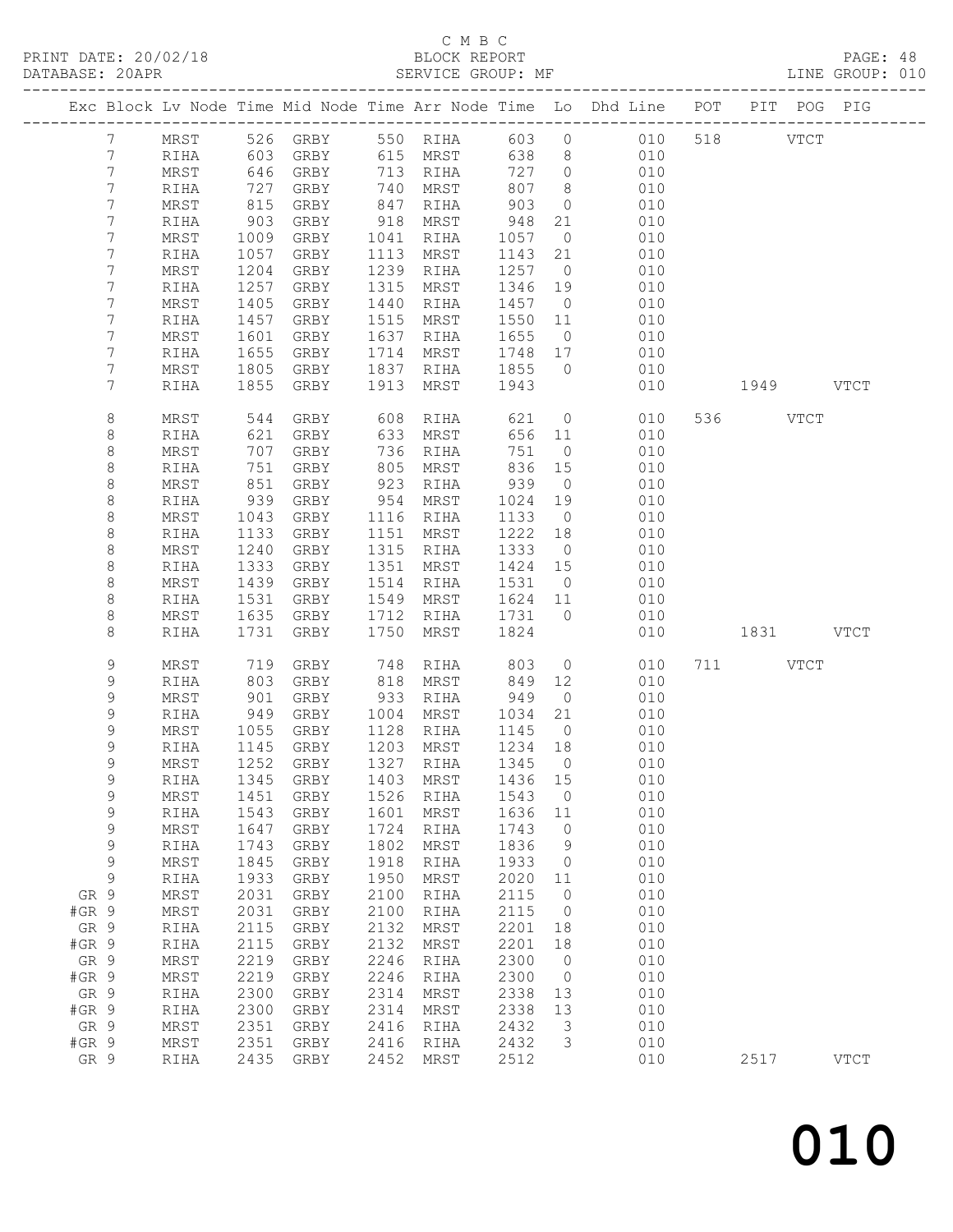#### C M B C<br>BLOCK REPORT

SERVICE GROUP: MF LINE GROUP: 010

------------------------------------------------------------------------------------------------- Exc Block Lv Node Time Mid Node Time Arr Node Time Lo Dhd Line POT PIT POG PIG -------------------------------------------------------------------------------------------------

| #GR 9                                                                                                                                                                                                                              | RIHA                                                                                                                                                                                                                                                                                                                                                                                  | 2435                                                                                                                                                                                                                     | ${\tt GRBY}$                                                                                                                                                                                                                                                                                         | 2452                                                                                                                                                                                                                     | MRST                                                                                                                                                                                                                                                      | 2512                                                                                                                                                                                                                      |                                                                                                                                                                                                                                           | 010                                                                                                                                                                                              |     | 2517         | <b>VTCT</b>                                 |
|------------------------------------------------------------------------------------------------------------------------------------------------------------------------------------------------------------------------------------|---------------------------------------------------------------------------------------------------------------------------------------------------------------------------------------------------------------------------------------------------------------------------------------------------------------------------------------------------------------------------------------|--------------------------------------------------------------------------------------------------------------------------------------------------------------------------------------------------------------------------|------------------------------------------------------------------------------------------------------------------------------------------------------------------------------------------------------------------------------------------------------------------------------------------------------|--------------------------------------------------------------------------------------------------------------------------------------------------------------------------------------------------------------------------|-----------------------------------------------------------------------------------------------------------------------------------------------------------------------------------------------------------------------------------------------------------|---------------------------------------------------------------------------------------------------------------------------------------------------------------------------------------------------------------------------|-------------------------------------------------------------------------------------------------------------------------------------------------------------------------------------------------------------------------------------------|--------------------------------------------------------------------------------------------------------------------------------------------------------------------------------------------------|-----|--------------|---------------------------------------------|
| 10<br>$10$<br>$10$<br>10<br>$10$<br>$10$<br>$10$<br>$10$<br>10<br>$10$<br>10<br>$10$<br>10<br>$10$<br>10<br>$10$<br>GR 10<br>#GR 10<br>GR 10<br>#GR 10<br>GR 10<br>#GR 10<br>GR 10<br>#GR 10<br>GR 10<br>#GR 10<br>GR 10<br>#GR 10 | $\tt MRST$<br>RIHA<br>$\tt MRST$<br>RIHA<br>$\tt MRST$<br>RIHA<br>$\tt MRST$<br>$\verb RIHA $<br>$\tt MRST$<br>$\verb RIHA $<br>$\tt MRST$<br>RIHA<br>$\tt MRST$<br>$\verb RIHA $<br>MRST<br>$\verb RIHA $<br>MRST<br>$\tt MRST$<br>$\verb RIHA $<br>$\verb RIHA $<br>$\tt MRST$<br>$\tt MRST$<br>$\verb RIHA $<br>$\verb RIHA $<br>$\tt MRST$<br>$\tt MRST$<br>$\verb RIHA $<br>RIHA | 658<br>739<br>831<br>919<br>1019<br>1109<br>1216<br>1309<br>1415<br>1507<br>1613<br>1707<br>1811<br>1901<br>1959<br>2044<br>2137<br>2137<br>2220<br>2220<br>2321<br>2321<br>2405<br>2405<br>2451<br>2451<br>2535<br>2535 | GRBY<br>GRBY<br>GRBY<br>GRBY<br>${\tt GRBY}$<br>GRBY<br>${\tt GRBY}$<br>${\tt GRBY}$<br>GRBY<br>${\tt GRBY}$<br>GRBY<br>${\tt GRBY}$<br>GRBY<br>GRBY<br>GRBY<br>${\tt GRBY}$<br>${\tt GRBY}$<br>${\tt GRBY}$<br>GRBY<br>GRBY<br>GRBY<br>${\tt GRBY}$<br>GRBY<br>GRBY<br>GRBY<br>GRBY<br>GRBY<br>GRBY | 725<br>752<br>903<br>934<br>1052<br>1127<br>1251<br>1327<br>1450<br>1525<br>1649<br>1726<br>1845<br>1918<br>2029<br>2101<br>2206<br>2206<br>2237<br>2237<br>2346<br>2346<br>2422<br>2422<br>2516<br>2516<br>2552<br>2552 | RIHA<br>MRST<br>RIHA<br>MRST<br>RIHA<br>MRST<br>RIHA<br>MRST<br>RIHA<br>MRST<br><b>RIHA</b><br>MRST<br>RIHA<br>MRST<br>RIHA<br>MRST<br>RIHA<br>RIHA<br>MRST<br>MRST<br>RIHA<br>$\verb RIHA $<br>MRST<br>MRST<br>$\verb RIHA $<br>RIHA<br>$HM-S$<br>$HM-S$ | 739<br>820<br>919<br>1004<br>1109<br>1158<br>1309<br>1358<br>1507<br>1600<br>1707<br>1800<br>1901<br>1948<br>2044<br>2130<br>2220<br>2220<br>2302<br>2302<br>2402<br>2402<br>2442<br>2442<br>2532<br>2532<br>2610<br>2610 | $\mathbb O$<br>11<br>0<br>$15\,$<br>$\circledcirc$<br>18<br>$\circ$<br>$17$<br>$\circledcirc$<br>13<br>$\mathbb O$<br>$11$<br>$\mathbb O$<br>$11$<br>$\mathbb O$<br>7<br>$\mathsf O$<br>$\circ$<br>19<br>19<br>3<br>3<br>9<br>9<br>3<br>3 | 010<br>010<br>010<br>010<br>010<br>010<br>010<br>010<br>010<br>010<br>010<br>010<br>010<br>010<br>010<br>010<br>010<br>010<br>010<br>010<br>010<br>010<br>010<br>010<br>010<br>010<br>010<br>010 | 650 | 2612<br>2612 | <b>VTCT</b><br>$_{\rm VTCT}$<br><b>VTCT</b> |
| 11<br>11<br>11<br>$11$<br>11<br>$11$                                                                                                                                                                                               | $\tt MRST$<br>RIHA<br>$\tt MRST$<br>RIHA<br>$\tt MRST$<br>RIHA                                                                                                                                                                                                                                                                                                                        | 532<br>609<br>652<br>733<br>821<br>909                                                                                                                                                                                   | GRBY<br>GRBY<br>GRBY<br>GRBY<br>GRBY<br>GRBY                                                                                                                                                                                                                                                         | 556<br>621<br>719<br>746<br>853<br>924                                                                                                                                                                                   | RIHA<br>MRST<br>RIHA<br>MRST<br>$\verb RIHA $<br>MRST                                                                                                                                                                                                     | 609<br>644<br>733<br>814<br>909<br>954                                                                                                                                                                                    | $\mathsf{O}$<br>8<br>0<br>7<br>0                                                                                                                                                                                                          | 010<br>010<br>010<br>010<br>010<br>010                                                                                                                                                           | 524 | 1001         | $_{\rm VTCT}$<br><b>VTCT</b>                |
| $12$<br>$12\,$<br>$12$<br>12                                                                                                                                                                                                       | $\tt MRST$<br>RIHA<br>$\tt MRST$<br>$\verb RIHA $                                                                                                                                                                                                                                                                                                                                     | 550<br>627<br>713<br>757                                                                                                                                                                                                 | GRBY<br>GRBY<br>GRBY<br>GRBY                                                                                                                                                                                                                                                                         | 614<br>639<br>742<br>811                                                                                                                                                                                                 | RIHA<br>MRST<br>RIHA<br>MRST                                                                                                                                                                                                                              | 627<br>702<br>757<br>842                                                                                                                                                                                                  | $\circ$<br>11<br>$\mathbb O$                                                                                                                                                                                                              | 010<br>010<br>010<br>010                                                                                                                                                                         | 542 | 849          | <b>VTCT</b><br>$_{\rm VTCT}$                |
| 13<br>13<br>13<br>13                                                                                                                                                                                                               | MRST<br>RIHA<br>MRST<br>RIHA                                                                                                                                                                                                                                                                                                                                                          | 607<br>645<br>736<br>821                                                                                                                                                                                                 | GRBY<br>GRBY<br>GRBY<br>GRBY                                                                                                                                                                                                                                                                         | 632<br>658<br>805<br>836                                                                                                                                                                                                 | RIHA<br>MRST<br>RIHA<br>MRST                                                                                                                                                                                                                              | 645<br>721<br>821<br>906                                                                                                                                                                                                  | $\circ$<br>15<br>$\circ$                                                                                                                                                                                                                  | 010<br>010<br>010<br>010                                                                                                                                                                         | 559 |              | <b>VTCT</b><br>913 VTCT                     |
| 14<br>14<br>14<br>14                                                                                                                                                                                                               | MRST<br>RIHA<br>MRST<br>RIHA                                                                                                                                                                                                                                                                                                                                                          | 625<br>703<br>753<br>839                                                                                                                                                                                                 | GRBY<br>GRBY<br>${\tt GRBY}$<br>${\tt GRBY}$                                                                                                                                                                                                                                                         | 650<br>716<br>823<br>854                                                                                                                                                                                                 | RIHA<br>MRST<br>RIHA<br><b>MRST</b>                                                                                                                                                                                                                       | 703<br>741<br>839<br>924                                                                                                                                                                                                  | $\circ$<br>12<br>0                                                                                                                                                                                                                        | 010<br>010<br>010<br>010                                                                                                                                                                         | 617 | 931 — 100    | VTCT<br><b>VTCT</b>                         |
| 15<br>15<br>15<br>15                                                                                                                                                                                                               | MRST<br>RIHA<br>MRST<br>RIHA                                                                                                                                                                                                                                                                                                                                                          | 634<br>715<br>803<br>851                                                                                                                                                                                                 | GRBY<br>GRBY<br>GRBY<br>GRBY                                                                                                                                                                                                                                                                         | 701<br>728<br>835<br>906                                                                                                                                                                                                 | RIHA<br>MRST<br>RIHA<br>MRST                                                                                                                                                                                                                              | 715<br>755<br>851<br>936                                                                                                                                                                                                  | $\circ$<br>8<br>0                                                                                                                                                                                                                         | 010<br>010<br>010<br>010                                                                                                                                                                         | 626 | 943          | <b>VTCT</b><br>VTCT                         |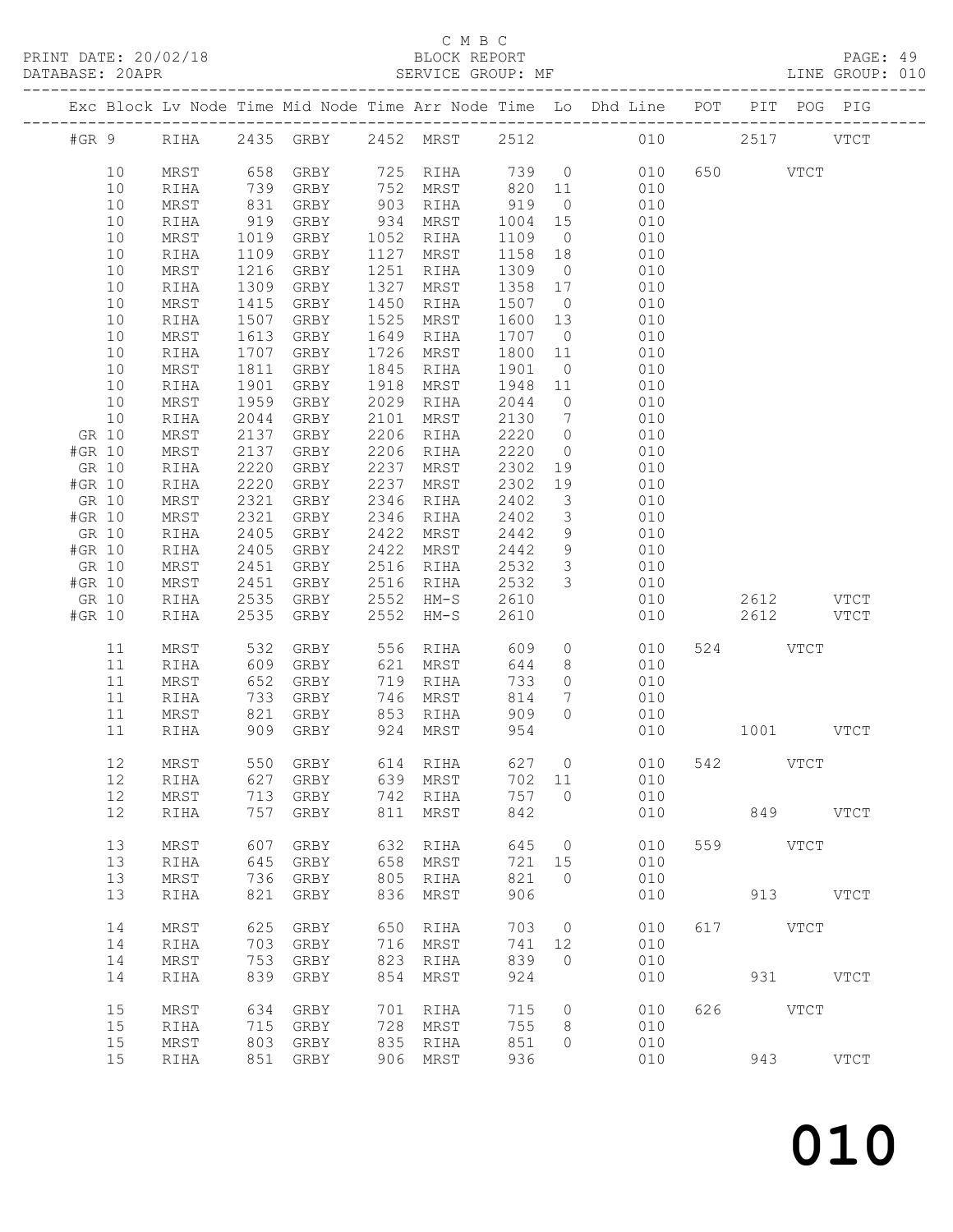PRINT DATE: 20/02/18 BLOCK REPORT BATABASE: 20APR BEST SERVICE GROUP: MF

#### C M B C<br>BLOCK REPORT

PAGE: 50<br>LINE GROUP: 010

|                |              |              |                                          |              |                               |                   |                      | Exc Block Lv Node Time Mid Node Time Arr Node Time Lo Dhd Line POT PIT POG PIG                                     |               |           |           |             |
|----------------|--------------|--------------|------------------------------------------|--------------|-------------------------------|-------------------|----------------------|--------------------------------------------------------------------------------------------------------------------|---------------|-----------|-----------|-------------|
| 16<br>16<br>16 |              |              |                                          |              |                               |                   |                      | MRST 555 GRBY 620 RIHA 633 0 010 547 VTCT<br>RIHA 633 GRBY 646 MRST 709 16 010<br>MRST 725 GRBY 754 RIHA 809 0 010 |               |           |           |             |
| 16             | RIHA         |              | 809 GRBY 824 MRST 855                    |              |                               |                   |                      | 010                                                                                                                | 902 VTCT      |           |           |             |
| 21<br>21       | MRST<br>RIHA | 1437         | 1345 GRBY<br>GRBY                        |              | 1420 RIHA<br>1455 MRST        | 1530 13           |                      | 1437 0 010 1337 VTCT<br>010                                                                                        |               |           |           |             |
| 21             | MRST         | 1543         | GRBY                                     |              |                               |                   |                      | 1619 RIHA 1637 0 010                                                                                               |               |           |           |             |
| 21<br>21       | RIHA<br>MRST | 1637         | GRBY<br>1747 GRBY 1819 RIHA 1837 0       |              | 1656 MRST                     | 1731 16           |                      | 010<br>010                                                                                                         |               |           |           |             |
| 21             | RIHA         |              | 1747 GRBI<br>1837 GRBY                   | 1855         | MRST                          | 1925              |                      |                                                                                                                    | 010 1931 VTCT |           |           |             |
| $2\sqrt{2}$    | MRST         | 1421         | GRBY                                     |              | 1456 RIHA                     |                   |                      | 1513 0 010 1413 VTCT                                                                                               |               |           |           |             |
| 22<br>22       | RIHA<br>MRST | 1513         | GRBY<br>1619 GRBY                        |              | 1531 MRST<br>1655 RIHA        | 1606 13<br>1713 0 |                      | 010<br>010                                                                                                         |               |           |           |             |
| 22             | RIHA         | 1713         | GRBY                                     |              | 1732 MRST                     | 1806 15           |                      | 010                                                                                                                |               |           |           |             |
| 22             | MRST         | 1821         | GRBY                                     |              | 1855 RIHA                     | 1911 0            |                      | 010                                                                                                                |               |           |           |             |
| 22             | RIHA         | 1911         | GRBY                                     |              | 1928 MRST                     | 1958 16           |                      | 010                                                                                                                |               |           |           |             |
| 22<br>GR 22    | MRST         | 2014<br>2059 | GRBY<br>GRBY                             |              | 2044 RIHA<br>2116 MRST        | 2059<br>2145 12   | $\overline{0}$       | 010<br>010                                                                                                         |               |           |           |             |
| #GR 22         | RIHA<br>RIHA | 2059         | GRBY                                     |              | 2116 MRST                     | 2145 12           |                      | 010                                                                                                                |               |           |           |             |
| GR 22          | MRST         | 2157         | GRBY                                     |              | 2226 RIHA                     | 2240              | $\overline{0}$       |                                                                                                                    |               |           |           |             |
| #GR 22         | MRST         | 2157         | GRBY                                     |              | 2226 RIHA                     | 2240              | $\overline{0}$       | $\begin{array}{c} 010 \\ 010 \end{array}$                                                                          |               |           |           |             |
| GR 22          | RIHA         | 2240         | GRBY                                     | 2257         | MRST 2322                     |                   |                      | 010                                                                                                                |               | 2327 VTCT |           |             |
| #GR 22         | RIHA         | 2240         | GRBY                                     | 2257         | MRST                          | 2322              |                      |                                                                                                                    | 010 00        | 2327 VTCT |           |             |
| 23             | MRST         |              | 1433 GRBY                                |              |                               |                   |                      | 1508 RIHA 1525 0 010 1425 VTCT<br>010                                                                              |               |           |           |             |
| 23<br>23       | RIHA<br>MRST |              | 1525 GRBY<br>1629 GRBY 1706 RIHA 1725 0  |              | 1543 MRST 1618 11             |                   |                      | 010                                                                                                                |               |           |           |             |
| 23             | RIHA         |              | 1725 GRBY                                | 1744         | MRST                          | 1818              |                      |                                                                                                                    | 010 1825 VTCT |           |           |             |
| 24             | MRST         | 1445         | GRBY                                     |              | 1520 RIHA                     |                   |                      | 1537 0                                                                                                             | 010 1437 VTCT |           |           |             |
| 24<br>24       | RIHA<br>MRST | 1641         | 1537 GRBY<br>GRBY                        |              | 1555 MRST<br>1718 RIHA 1737 0 | 1630 11           |                      | 010<br>010                                                                                                         |               |           |           |             |
| 24             | RIHA         | 1737         | GRBY                                     |              | 1756 MRST                     | 1830              |                      |                                                                                                                    | 010 1837 VTCT |           |           |             |
| 25             | MRST         | 1457         |                                          |              |                               |                   |                      | GRBY 1532 RIHA 1549 0 010 1449 VTCT                                                                                |               |           |           |             |
| 25<br>25       | RIHA<br>MRST |              | 1549 GRBY 1607 MRST 1642 13<br>1655 GRBY |              | 1730 RIHA                     | 1749 0            |                      | 010<br>010                                                                                                         |               |           |           |             |
|                |              |              |                                          |              |                               |                   |                      | 25 RIHA 1749 GRBY 1808 MRST 1840 010 1847                                                                          |               |           |           | <b>VTCT</b> |
| 26             | MRST         | 1520         | GRBY                                     | 1556         | RIHA                          | 1613              | $\circ$              | 010                                                                                                                | 1512 VTCT     |           |           |             |
| 26             | RIHA         | 1613         | GRBY                                     | 1632         | MRST                          | 1707              | 13                   | 010                                                                                                                |               |           |           |             |
| 26<br>26       | MRST<br>RIHA | 1720<br>1813 | GRBY<br>GRBY                             | 1755<br>1832 | RIHA<br>MRST                  | 1813<br>1903      | $\circ$              | 010<br>010                                                                                                         |               | 1909 VTCT |           |             |
| 27             | MRST         | 1549         | GRBY                                     | 1625         | RIHA                          | 1643              | $\overline{0}$       |                                                                                                                    | 010 1541 VTCT |           |           |             |
| 27             | RIHA         | 1643         | GRBY                                     | 1702         | MRST                          | 1737              | 16                   | 010                                                                                                                |               |           |           |             |
| 27             | MRST         | 1753         | GRBY                                     | 1825         | RIHA                          | 1843<br>1931      | $\overline{0}$       | 010                                                                                                                |               |           |           |             |
| 27<br>27       | RIHA<br>MRST | 1843<br>1944 | GRBY<br>GRBY                             | 1901<br>2014 | MRST<br>RIHA                  | 2029              | 13<br>$\overline{0}$ | 010<br>010                                                                                                         |               |           |           |             |
| 27             | RIHA         | 2029         | GRBY                                     | 2046         | MRST                          | 2116              |                      | 010                                                                                                                |               |           | 2121 VTCT |             |
| 28             | MRST         | 1508         | GRBY                                     | 1544         | RIHA                          | 1601              | $\overline{0}$       |                                                                                                                    | 010 1500 VTCT |           |           |             |
| 28             | RIHA         | 1601         | GRBY                                     | 1620         | MRST                          | 1655              | 13                   | 010                                                                                                                |               |           |           |             |
| 28             | MRST         | 1708         | GRBY                                     | 1743         | RIHA                          | 1801              | $\overline{0}$       | 010                                                                                                                |               |           |           |             |
| 28             | RIHA         |              | 1801 GRBY                                | 1820         | MRST                          | 1851              |                      | 010                                                                                                                |               | 1858 VTCT |           |             |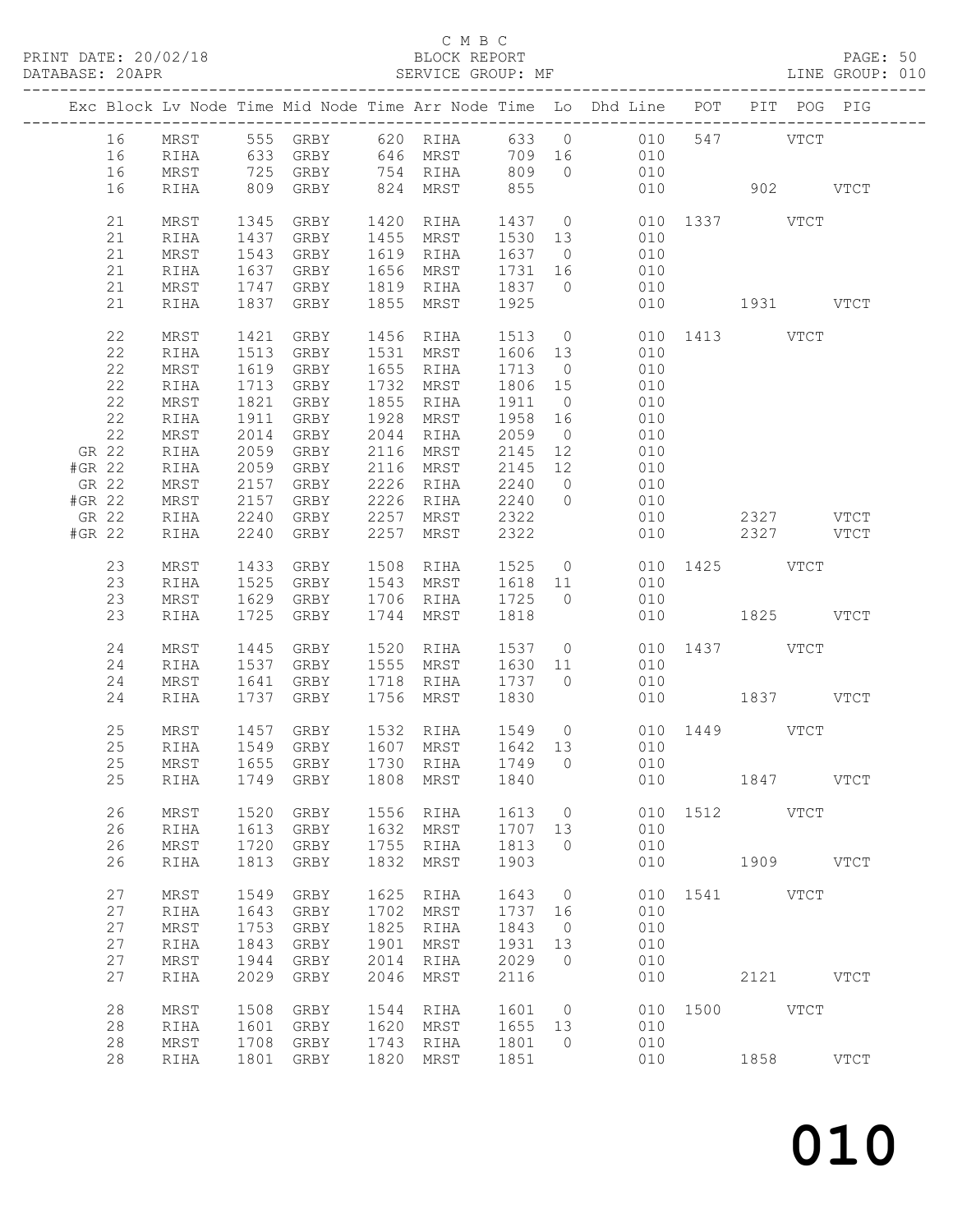#### $\begin{tabular}{lllll} \multicolumn{2}{c}{\multicolumn{2}{c}{\textbf{C} M B C}}\\ \multicolumn{2}{c}{\multicolumn{2}{c}{\textbf{P R INT} DATE: }}&20/02/18\\ \multicolumn{2}{c}{\multicolumn{2}{c}{\textbf{C} M B C}}\\ \multicolumn{2}{c}{\multicolumn{2}{c}{\textbf{P R INT} DATE: }}&20/02/18\\ \multicolumn{2}{c}{\multicolumn{2}{c}{\textbf{D} M T C}}\\ \multicolumn{2}{c}{\multicolumn{2}{c}{\textbf{D} M T C}}\\ \multicolumn{2}{c}{\$

| DATABASE: 20APR |                                                                |                      |                      |                      | SERVICE GROUP: MF    |                      |                          |             |          |      |      | LINE GROUP: 010 |  |
|-----------------|----------------------------------------------------------------|----------------------|----------------------|----------------------|----------------------|----------------------|--------------------------|-------------|----------|------|------|-----------------|--|
|                 | Exc Block Lv Node Time Mid Node Time Arr Node Time Lo Dhd Line |                      |                      |                      |                      |                      |                          |             | POT      | PIT  |      | POG PIG         |  |
| 29<br>29<br>29  | MRST<br>RIHA<br>MRST                                           | 1537<br>1631<br>1741 | GRBY<br>GRBY<br>GRBY | 1613<br>1650<br>1813 | RIHA<br>MRST<br>RIHA | 1631<br>1725<br>1831 | $\bigcirc$<br>-16<br>- 0 | 010<br>010  | 010 1529 |      | VTCT |                 |  |
| 29              | RIHA                                                           | 1831                 | GRBY                 | 1849                 | MRST                 | 1919                 |                          | 010         |          | 1925 |      | VTCT            |  |
| 30<br>30        | MRST<br>RIHA                                                   | 1607<br>1701         | GRBY<br>GRBY         | 1643<br>1720         | RIHA<br>MRST         | 1701<br>1754         | $\bigcap$                | 01 O<br>010 | 1559     | 1801 | VTCT | <b>VTCT</b>     |  |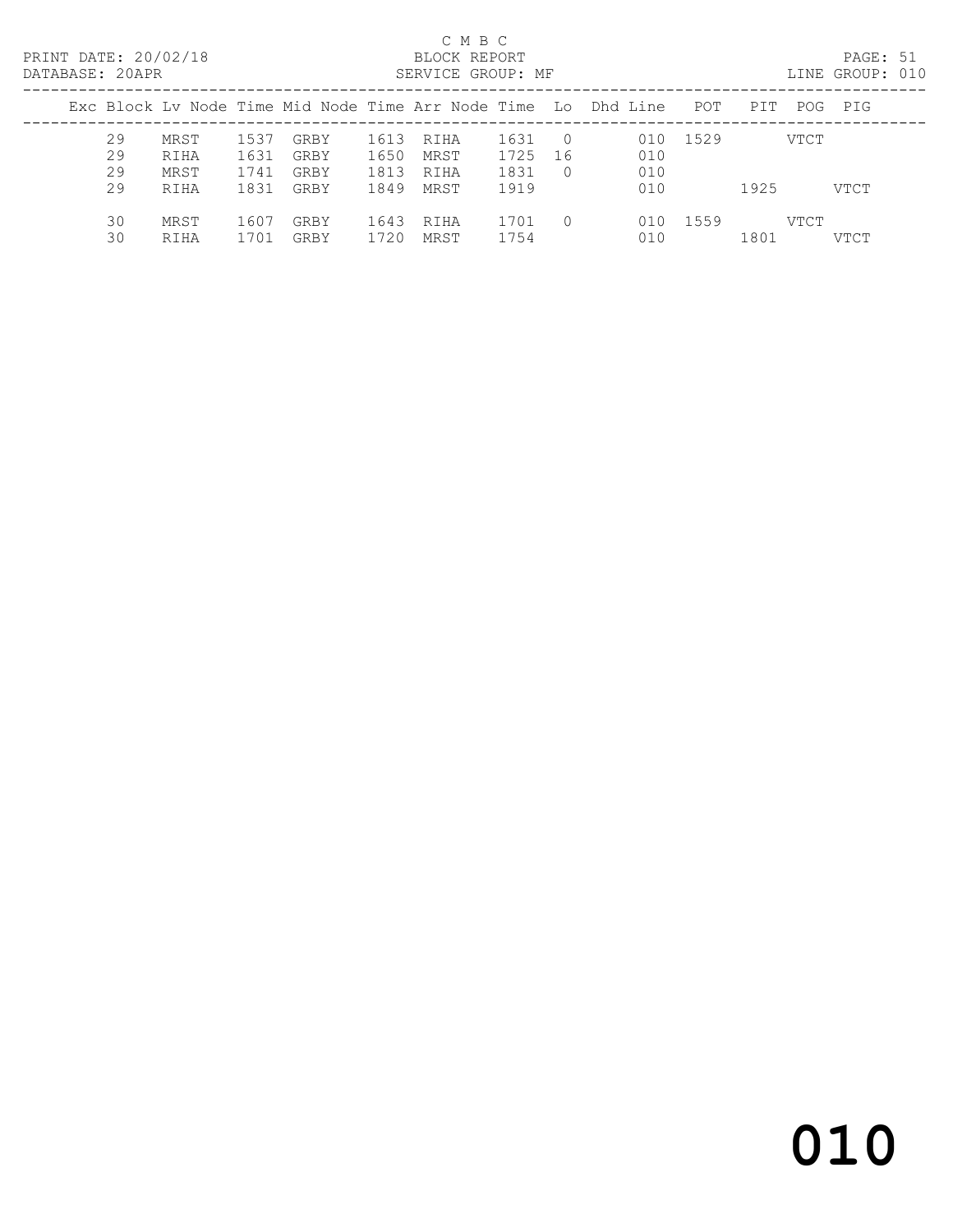| PRINT DATE: 20/02/18                                                                                                                   |                                                                                                                                                                                     |                                                                                         |                                                                                                                                                                                                                                                            |                                                                                         | C M B C                                                                                      | BLOCK REPORT                                                                             |                                                               |                                                                                                                                                                                                                                                                                                                                                                                                                                                                                                                                                                                                                   |                  |           | PAGE: 52    |  |
|----------------------------------------------------------------------------------------------------------------------------------------|-------------------------------------------------------------------------------------------------------------------------------------------------------------------------------------|-----------------------------------------------------------------------------------------|------------------------------------------------------------------------------------------------------------------------------------------------------------------------------------------------------------------------------------------------------------|-----------------------------------------------------------------------------------------|----------------------------------------------------------------------------------------------|------------------------------------------------------------------------------------------|---------------------------------------------------------------|-------------------------------------------------------------------------------------------------------------------------------------------------------------------------------------------------------------------------------------------------------------------------------------------------------------------------------------------------------------------------------------------------------------------------------------------------------------------------------------------------------------------------------------------------------------------------------------------------------------------|------------------|-----------|-------------|--|
| BLLP BLANCA LOOP                                                                                                                       | A10N ALMA & 10 AV NORTH                                                                                                                                                             |                                                                                         |                                                                                                                                                                                                                                                            |                                                                                         |                                                                                              |                                                                                          |                                                               | AL10 ALMA & 10 AV<br>BYGR BROADWAY & GRANVILLE                                                                                                                                                                                                                                                                                                                                                                                                                                                                                                                                                                    |                  |           |             |  |
|                                                                                                                                        |                                                                                                                                                                                     |                                                                                         |                                                                                                                                                                                                                                                            |                                                                                         |                                                                                              |                                                                                          |                                                               | Exc Block Lv Node Time Mid Node Time Arr Node Time Lo Dhd Line POT PIT POG PIG                                                                                                                                                                                                                                                                                                                                                                                                                                                                                                                                    |                  |           |             |  |
| 60<br>60<br>60<br>60<br>60<br>60<br>60<br>60<br>60<br>60<br>60<br>61<br>61<br>61<br>61<br>61<br>61<br>61<br>61<br>61<br>61<br>61<br>61 | ULP1<br>KTLP<br>ULP1<br>KTLP<br>ULP1<br>KTLP<br>ULP1<br>KTLP<br>ULP1<br>KTLP<br>BYGR<br><b>BLLP</b><br>KTLP<br>ULP1<br>KTLP<br>ULP1<br>KTLP<br>ULP1<br>KTLP<br>ULP1<br>KTLP<br>ULP1 | 1718                                                                                    | 735 BYGR 815 ULP1 842<br>1322 BYGR<br>1618 BYGR<br>503 AL10 512 BLLP<br>523 GRBY 542 KTLP<br>951 GRBY 1019 KTLP 1103<br>1121 BYGR 1208 ULP1 1235 11<br>1246 GRBY 1316 KTLP 1404 14<br>1418 BYGR 1504 ULP1 1534 14<br>1548 GRBY<br><b>BYGR</b><br>1846 GRBY |                                                                                         |                                                                                              | 1707 ULP1 1737<br>518                                                                    |                                                               | 60 ULP1 330 GRBY 349 HRPN 400 0 014 300 VTCT<br>HRPN 400 BYGR 409 ULP1 427 8 014<br>435 GRBY 456 KTLP 526 7 014<br>533 BYGR 604 ULP1 623 5 014<br>628 GRBY 651 KTLP 722 13 014<br>9 014<br>851 GRBY 920 KTLP 1002 19 014<br>1021 BYGR 1108 ULP1 1135 12 014<br>1147 GRBY 1216 KTLP 1304 18 014<br>1408 ULP1 1438 7 014<br>1445 GRBY 1516 KTLP 1606 12 014<br>014 1825 VTCT<br>5 014<br>612 5 014<br>18 014<br>11 014<br>$\begin{array}{ccc} 14 & \hspace{1.5cm} & 014 \\ 14 & \hspace{1.5cm} & 014 \end{array}$<br>1620 KTLP 1707 11 014<br>1806 ULP1 1834 12 014<br>1915 HRPN 1929 0 014<br>1946 ULP1 2010 5 014 | 442 VTCT         |           |             |  |
| 61<br>61<br>62<br>62<br>62<br>62<br>62<br>62<br>62<br>62<br>62                                                                         | HRPN<br>ULP1<br>KTLP<br>ULP1<br>$\texttt{KTLP}$<br>ULP1<br>KTLP<br>ULP1<br>KTLP                                                                                                     | 755<br>914<br>1045<br>1210<br>1346<br>1518<br>1648                                      | 1846 GRBY<br>1929 BYGR<br>2015 A10N 2027 GRBY 2042<br>BYGR<br>GRBY<br>BYGR<br>GRBY<br>BYGR<br>GRBY<br>BYGR                                                                                                                                                 | 835<br>943<br>1132<br>1240<br>1432<br>1550<br>1737                                      | ULP1<br>KTLP<br>ULP1<br>KTLP<br>ULP1<br>KTLP<br>ULP1                                         | 902 12<br>1025<br>1159<br>1328<br>1502<br>1639<br>1807                                   | 20<br>11<br>18<br>16<br>9<br>5                                | 014 2058 VTCT<br>GRBY 507 HACO 528 KTLP 537 5 014 450 VTCT<br>KTLP 542 BYGR 613 ULP1 632 12 014<br>62 ULP1 644 GRBY 709 KTLP 740 15 014<br>014<br>014<br>014<br>014<br>014<br>014<br>014                                                                                                                                                                                                                                                                                                                                                                                                                          |                  |           |             |  |
| 62<br>63<br>63<br>63<br>63<br>63<br>63<br>63<br>63<br>63<br>63<br>63                                                                   | ULP1<br>GRBY<br>$\texttt{KTLP}$<br>ULP1<br>KTLP<br>ULP1<br>KTLP<br>ULP1<br>KTLP<br>ULP1<br>KTLP<br>ULP1                                                                             | 1812<br>517<br>553<br>654<br>803<br>926<br>1057<br>1222<br>1358<br>1528<br>1658<br>1822 | A10N<br>HACO<br>BYGR<br>GRBY<br>BYGR<br>GRBY<br>BYGR<br>GRBY<br>BYGR<br>GRBY<br>BYGR<br>GRBY                                                                                                                                                               | 1824<br>538<br>626<br>719<br>846<br>955<br>1144<br>1252<br>1444<br>1600<br>1747<br>1851 | GRBY<br>KTLP<br>ULP1<br>KTLP<br>ULP1<br>KTLP<br>ULP1<br>KTLP<br>ULP1<br>KTLP<br>ULP1<br>KTLP | 1840<br>547<br>645<br>754<br>913<br>1037<br>1211<br>1340<br>1514<br>1649<br>1817<br>1934 | 6<br>9<br>9<br>13<br>20<br>11<br>18<br>14<br>9<br>$5^{\circ}$ | 014<br>014<br>014<br>014<br>014<br>014<br>014<br>014<br>014<br>014<br>014<br>014                                                                                                                                                                                                                                                                                                                                                                                                                                                                                                                                  | 500 VTCT<br>2014 | 1904 VTCT | <b>VTCT</b> |  |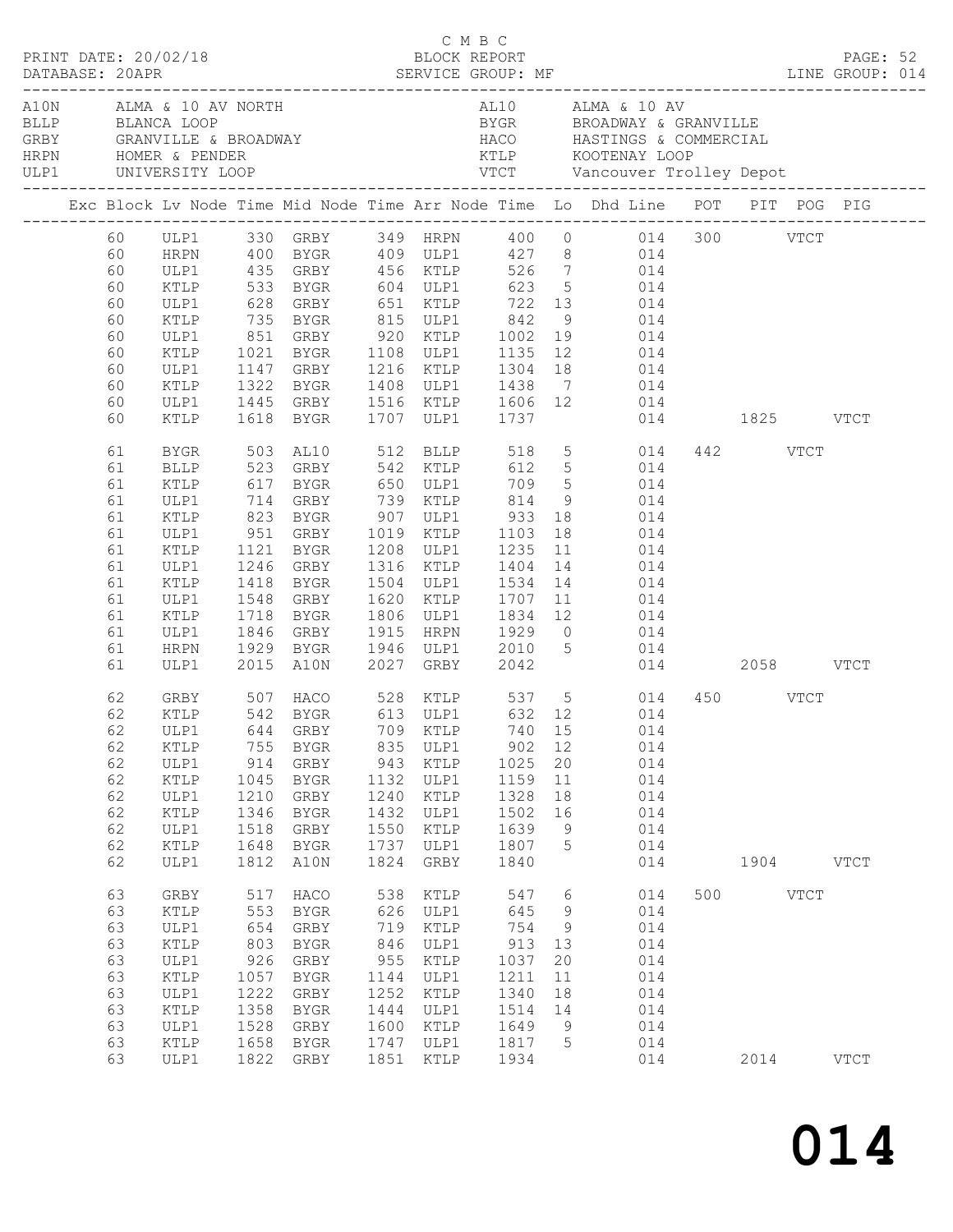# C M B C

|        | DATABASE: 20APR |              |                      |                        |            | SERVICE GROUP: MF                                    |                               |                | LINE GROUP: 014                                                                |     |           |               |  |
|--------|-----------------|--------------|----------------------|------------------------|------------|------------------------------------------------------|-------------------------------|----------------|--------------------------------------------------------------------------------|-----|-----------|---------------|--|
|        |                 |              |                      |                        |            |                                                      |                               |                | Exc Block Lv Node Time Mid Node Time Arr Node Time Lo Dhd Line POT PIT POG PIG |     |           |               |  |
|        | 64              |              |                      |                        |            |                                                      |                               |                | BYGR 521 AL10 530 BLLP 536 9 014 500 VTCT                                      |     |           |               |  |
|        | 64              | BLLP         |                      |                        |            |                                                      |                               |                | 545 GRBY 604 KTLP 634 13 014                                                   |     |           |               |  |
|        | 64              | KTLP         | 647                  | BYGR                   |            | 723 ULP1 744 6                                       |                               |                | 014                                                                            |     |           |               |  |
|        | 64              | ULP1         | 750<br>909           | GRBY                   |            | 817 KTLP       857   12<br>953   ULP1      1019   19 |                               |                | 014                                                                            |     |           |               |  |
|        | 64              | KTLP         |                      | BYGR                   |            |                                                      |                               |                | 014                                                                            |     |           |               |  |
|        | 64              | ULP1         | 1038                 | GRBY                   |            | 1106 KTLP                                            | 1150                          | 19             | 014                                                                            |     |           |               |  |
|        | 64              | KTLP         | 1209                 | BYGR                   |            | 1256 ULP1                                            | 1324                          | 10             | 014                                                                            |     |           |               |  |
|        | 64              | ULP1         | 1334                 | GRBY                   |            | 1404 KTLP                                            | 1452 16                       |                | 014                                                                            |     |           |               |  |
|        | 64              | KTLP         | 1508<br>1638         | BYGR                   |            | 1555 ULP1                                            | 1625 13<br>1757 9             |                | 014<br>014                                                                     |     |           |               |  |
|        | 64<br>64        | ULP1<br>KTLP | 1806                 | GRBY<br>BYGR           | 1853       | 1710 KTLP<br>ULP1                                    | 1920 12                       |                | 014                                                                            |     |           |               |  |
|        | 64              | ULP1         | 1932                 | GRBY                   |            | 2000 HRPN                                            | 2014                          | $\overline{0}$ | 014                                                                            |     |           |               |  |
|        | 64              | HRPN         | 2014                 | BYGR                   |            | 2031 ULP1                                            | 2055 11                       |                | 014                                                                            |     |           |               |  |
| GR 64  |                 | ULP1         | 2106                 | GRBY                   |            | 2130 HRPN                                            | 2144                          |                | $0$ $014$                                                                      |     |           |               |  |
| #GR 64 |                 | ULP1         | 2106                 | GRBY                   |            | 2130 HRPN                                            | 2144                          |                | $0 \qquad 014$                                                                 |     |           |               |  |
| GR 64  |                 | HRPN         | 2144                 | BYGR                   |            | 2201 ULP1                                            | 2225 14                       |                | 014                                                                            |     |           |               |  |
| #GR 64 |                 | HRPN         | 2144                 | BYGR                   |            | 2201 ULP1                                            | 2225 14                       |                | 014                                                                            |     |           |               |  |
| GR 64  |                 | ULP1         | 2239                 | GRBY                   |            | 2302 HRPN                                            | 2314                          | $\overline{0}$ | 014                                                                            |     |           |               |  |
| #GR 64 |                 | ULP1         | 2239                 | GRBY                   |            | 2302 HRPN                                            | 2314                          |                | $0 \qquad \qquad 014$                                                          |     |           |               |  |
| GR 64  |                 | HRPN         |                      | BYGR                   |            | 2331 ULP1                                            | 2352                          | 8 <sup>8</sup> | 014                                                                            |     |           |               |  |
| #GR 64 |                 | HRPN         | 2314<br>2314<br>2314 | BYGR                   |            | 2331 ULP1                                            | 2352                          | 8 <sup>8</sup> | 014                                                                            |     |           |               |  |
| GR 64  |                 | ULP1         | 2400                 | GRBY                   |            | 2423 HRPN                                            | 2434                          |                | $0$ $014$                                                                      |     |           |               |  |
| #GR 64 |                 | ULP1         | 2400                 | GRBY 2423 HRPN         |            |                                                      | 2434                          |                | $0 \t 014$                                                                     |     |           |               |  |
| GR 64  |                 | HRPN         | 2434<br>2434         | BYGR                   |            | 2451 ULP1                                            | 2512 7                        |                | 014                                                                            |     |           |               |  |
| #GR 64 |                 | HRPN         | 2434                 | BYGR                   |            | 2451 ULP1                                            | 2512 7                        |                | 014                                                                            |     |           |               |  |
|        | 64              | ULP1         |                      | 2519 A10N              |            | 2530 GRBY                                            | 2540                          |                |                                                                                | 014 | 2554 VTCT |               |  |
|        | 65              | BYGR         | 514                  | AL10                   |            | 523 ULP1                                             | 533                           |                | 17 014                                                                         |     | 453 VTCT  |               |  |
|        | 65              | ULP1         | 550<br>657           | GRBY                   |            | 611 KTLP                                             | 641                           | 16             | 014                                                                            |     |           |               |  |
|        | 65              | KTLP         |                      | BYGR                   |            | 733 ULP1                                             |                               |                | 754 6<br>014                                                                   |     |           |               |  |
|        | 65              | ULP1         | 800                  | GRBY                   |            | 827 KTLP 907 14                                      |                               |                | 014                                                                            |     |           |               |  |
|        | 65              | KTLP         | 921<br>1050          | BYGR                   |            | 1005 ULP1                                            | 1031                          | 19             | 014                                                                            |     |           |               |  |
|        | 65              | ULP1         |                      | GRBY                   |            | 1118 KTLP                                            | 1203 18                       |                | 014                                                                            |     |           |               |  |
|        | 65              | KTLP         | $\frac{1}{1221}$     | BYGR                   |            | 1308 ULP1                                            | 1336                          | 10             | 014                                                                            |     |           |               |  |
|        | 65              | ULP1         | 1346                 | GRBY                   |            | 1416 KTLP                                            | 1504 14                       |                | 014                                                                            |     |           |               |  |
|        | 65              | KTLP         | 1518                 | BYGR                   |            | 1605 ULP1                                            | 1635 13                       |                | 014                                                                            |     |           |               |  |
|        | 65              | ULP1         |                      | 1648 GRBY<br>1818 BYGR |            | 1720 KTLP                                            | 1807 11<br>$\frac{1}{1928}$ 5 |                | $014$<br>$014$                                                                 |     |           |               |  |
|        | 65              | KTLP         |                      |                        |            | 1902 ULP1                                            |                               |                | ULP1 1933 A10N 1945 GRBY 2000 014 2018                                         |     |           |               |  |
|        | 65              |              |                      |                        |            |                                                      |                               |                |                                                                                |     |           | <b>VTCT</b>   |  |
|        | 66              | ULP1         | 300                  | GRBY                   | 319        | HRPN                                                 | 330                           | 0              | 014                                                                            | 230 | VTCT      |               |  |
|        | 66              | <b>HRPN</b>  | 330                  | BYGR                   | 339        | ULP1                                                 | 357                           | 8              | 014                                                                            |     |           |               |  |
|        | 66              | ULP1         | 405                  | GRBY                   | 424        | <b>HRPN</b>                                          | 435                           | 0              | 014                                                                            |     |           |               |  |
|        | 66<br>66        | <b>HRPN</b>  | 435                  | BYGR                   | 444        | ULP1                                                 | 502<br>559                    | 6              | 014                                                                            |     |           |               |  |
|        | 66              | ULP1         | 508<br>604           | GRBY                   | 529<br>637 | KTLP                                                 | 656                           | 5<br>8         | 014<br>014                                                                     |     |           |               |  |
|        | 66              | KTLP<br>ULP1 | 704                  | <b>BYGR</b><br>GRBY    | 729        | ULP1<br>KTLP                                         | 804                           | 9              | 014                                                                            |     |           |               |  |
|        | 66              | KTLP         | 813                  | BYGR                   | 856        | ULP1                                                 | 923                           | 16             | 014                                                                            |     |           |               |  |
|        | 66              | ULP1         | 939                  | GRBY                   | 1007       | KTLP                                                 | 1051                          | 18             | 014                                                                            |     |           |               |  |
|        | 66              | KTLP         | 1109                 | <b>BYGR</b>            | 1156       | ULP1                                                 | 1223                          | 11             | 014                                                                            |     |           |               |  |
|        | 66              | ULP1         | 1234                 | GRBY                   | 1304       | $\texttt{KTLP}$                                      | 1352                          | 16             | 014                                                                            |     |           |               |  |
|        | 66              | KTLP         | 1408                 | <b>BYGR</b>            | 1454       | ULP1                                                 | 1524                          | 14             | 014                                                                            |     |           |               |  |
|        | 66              | ULP1         | 1538                 | GRBY                   | 1610       | KTLP                                                 | 1659                          | 9              | 014                                                                            |     |           |               |  |
|        | 66              | KTLP         | 1708                 | BYGR                   | 1757       | ULP1                                                 | 1827                          | 6              | 014                                                                            |     |           |               |  |
|        | 66              | ULP1         |                      | 1833 GRBY              | 1902       | KTLP                                                 | 1945                          |                | 014                                                                            |     | 2025      | $_{\rm VTCT}$ |  |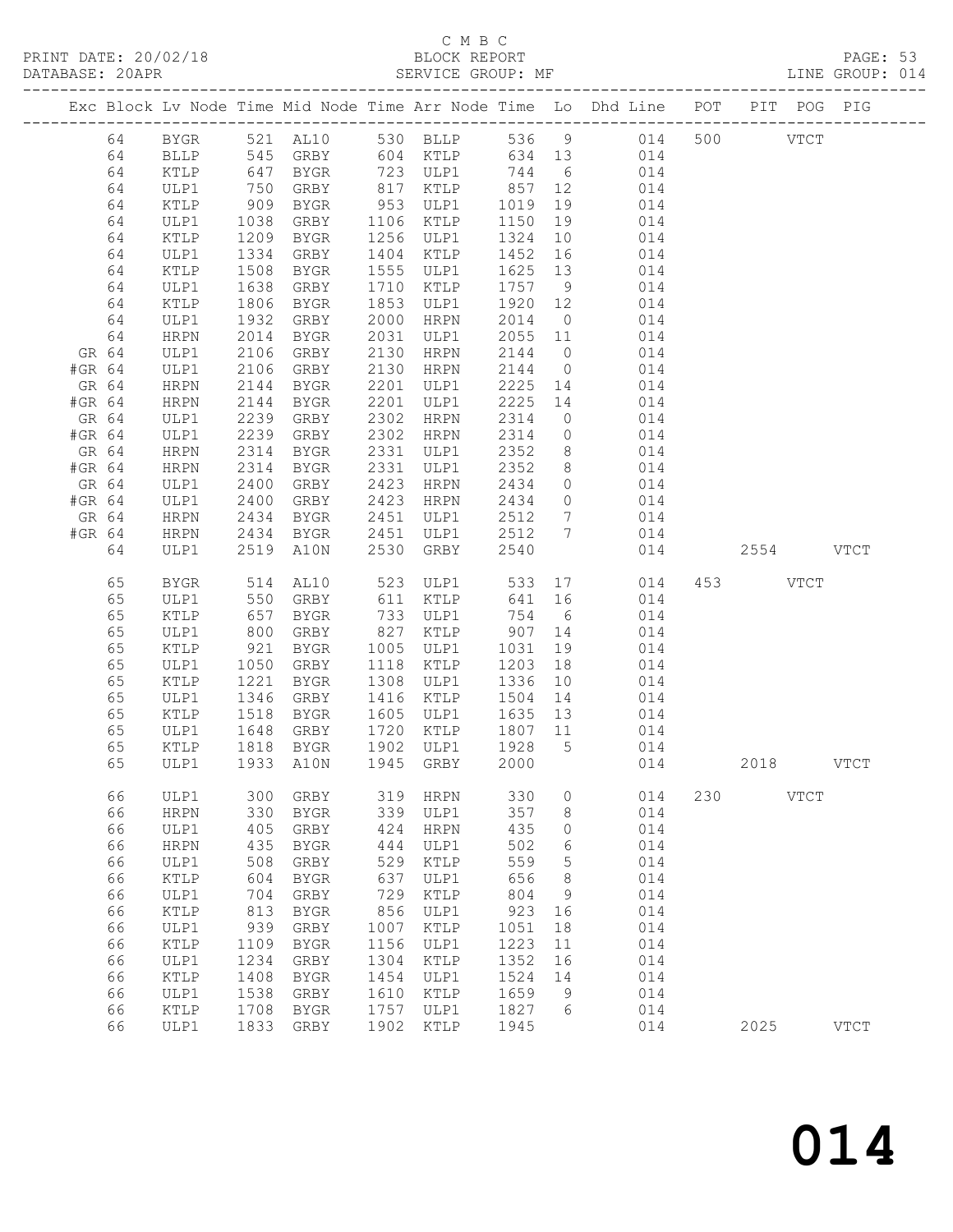#### C M B C<br>BLOCK REPORT

PRINT DATE: 20/02/18 BLOCK REPORT BATABASE: 20APR BEST SERVICE GROUP: MF

PAGE: 54<br>LINE GROUP: 014

|        |          |              |              |                   |      |                        |                    |                 | Exc Block Lv Node Time Mid Node Time Arr Node Time Lo Dhd Line POT PIT POG PIG |           |             |
|--------|----------|--------------|--------------|-------------------|------|------------------------|--------------------|-----------------|--------------------------------------------------------------------------------|-----------|-------------|
|        | 67       | <b>BYGR</b>  |              |                   |      |                        |                    |                 | 544 AL10 553 ULP1 603 5 014                                                    | 523 VTCT  |             |
|        | 67       | ULP1         |              | 608 GRBY          |      | 631 KTLP               |                    |                 | 702 15 014                                                                     |           |             |
|        | 67       | KTLP         | 717          | BYGR              |      | 753 ULP1               | 817 12             |                 | 014                                                                            |           |             |
|        | 67       | ULP1         | 829          | GRBY              |      | 858 KTLP               | 940                | 17              | 014                                                                            |           |             |
|        | 67       | KTLP         | 957          | BYGR              |      | 1043 ULP1              | 1110 14            |                 | 014                                                                            |           |             |
|        | 67       | ULP1         | 1124         | GRBY              |      | 1152 KTLP              | 1238 19            |                 | 014                                                                            |           |             |
|        | 67       | KTLP         | 1257         | BYGR              |      | 1344 ULP1              | 1412 9             |                 | 014                                                                            |           |             |
|        | 67       | ULP1         | 1421         | GRBY              |      | 1452 KTLP              | 1542 16            |                 | 014                                                                            |           |             |
|        | 67       | KTLP         | 1558         | BYGR              |      | 1646 ULP1              | 1716 15            |                 | 014                                                                            |           |             |
|        | 67       | ULP1         |              | 1731 GRBY         |      | 1802 KTLP              | 1849 5             |                 | 014                                                                            |           |             |
|        | 67       | KTLP         | 1854         | BYGR              |      | 1935 ULP1              | 2001 16            |                 | 014                                                                            |           |             |
| GR 67  | 67       | ULP1         | 2017<br>2059 | GRBY              | 2045 | HRPN<br>2116 ULP1      | 2059               | $\overline{0}$  | 014<br>014                                                                     |           |             |
| #GR 67 |          | HRPN<br>HRPN | 2059         | BYGR<br>BYGR      |      | 2116 ULP1              | 2140 18<br>2140 18 |                 | 014                                                                            |           |             |
| GR 67  |          | ULP1         | 2158         | GRBY              | 2222 | HRPN                   | 2234 0             |                 | 014                                                                            |           |             |
| #GR 67 |          | ULP1         | 2158         | GRBY              |      | 2222 HRPN              | 2234 0             |                 | 014                                                                            |           |             |
| GR 67  |          | HRPN         | 2234         | BYGR              |      | 2251 ULP1              | 2313 16            |                 | 014                                                                            |           |             |
| #GR 67 |          | HRPN         | 2234         | BYGR              |      | 2251 ULP1              | 2313 16            |                 | 014                                                                            |           |             |
| GR 67  |          | ULP1         | 2329         | GRBY              | 2352 | HRPN                   | 2404               | $\overline{0}$  | 014                                                                            |           |             |
| #GR 67 |          | ULP1         | 2329         | GRBY              | 2352 | HRPN                   | 2404               | $\overline{0}$  | 014                                                                            |           |             |
| GR 67  |          | HRPN         | 2404         | BYGR              | 2421 | ULP1                   | 2442 18            |                 | 014                                                                            |           |             |
| #GR 67 |          | HRPN         | 2404         | BYGR              |      | 2421 ULP1              | 2442 18            |                 | 014                                                                            |           |             |
| GR 67  |          | ULP1         | 2500         | GRBY              |      | 2523 HRPN              | 2534               | $\overline{0}$  | 014                                                                            |           |             |
| #GR 67 |          | ULP1         | 2500         | GRBY              |      | 2523 HRPN              | 2534               | $\overline{0}$  | 014                                                                            |           |             |
| GR 67  |          | HRPN         | 2534         | BYGR              |      | 2551 ULP1              | 2612               | 6               | 014                                                                            |           |             |
| #GR 67 |          | HRPN         |              | 2534 BYGR         |      | 2551 ULP1              | 2612 6             |                 | 014                                                                            |           |             |
|        | 67       | ULP1         |              | 2618 A10N         |      | 2628 GRBY              | 2636               |                 | 014                                                                            | 2650 VTCT |             |
|        | 68       | GRBY         | 548          | HACO              |      | 609 KTLP               | 618                | 9               | 014                                                                            | 531 VTCT  |             |
|        | 68       | KTLP         | 627          | BYGR              |      | 701 ULP1               | 720 10             |                 | 014                                                                            |           |             |
|        | 68       | ULP1         | 730          | GRBY              |      | 757 KTLP               | 833                | 12              | 014                                                                            |           |             |
|        | 68       | KTLP         | 845          | BYGR              |      | 929 ULP1               | 955                | 19              | 014                                                                            |           |             |
|        | 68       | ULP1         | 1014         | GRBY              |      | 1042 KTLP              | 1126 19            |                 | 014                                                                            |           |             |
|        | 68       | KTLP         | 1145         | BYGR              |      | 1232 ULP1              | 1259 11            |                 | 014                                                                            |           |             |
|        | 68       | ULP1         | 1310         | GRBY              |      | 1340 KTLP              | 1428 10            |                 | 014                                                                            |           |             |
|        | 68       | KTLP         | 1438         | BYGR              |      | 1524 ULP1              | 1554 14            |                 | 014                                                                            |           |             |
|        | 68       | ULP1         | 1608         | GRBY              |      | 1640 KTLP              | 1727 15            |                 | 014                                                                            |           |             |
|        | 68<br>68 | KTLP<br>ULP1 | 1742         | BYGR<br>1902 GRBY |      | 1829 ULP1<br>1931 HRPN | 1857 5<br>1945 0   |                 | 014<br>014                                                                     |           |             |
|        | 68       |              |              |                   |      |                        |                    |                 | HRPN 1945 BYGR 2002 ULP1 2026 10 014                                           |           |             |
| GR 68  |          | ULP1         |              | 2036 GRBY         | 2100 | <b>HRPN</b>            | 2114               | $\overline{0}$  | 014                                                                            |           |             |
| #GR 68 |          | ULP1         | 2036         | GRBY              | 2100 | HRPN                   | 2114               | $\overline{0}$  | 014                                                                            |           |             |
| GR 68  |          | <b>HRPN</b>  | 2114         | BYGR              | 2131 | ULP1                   | 2155               | $5\phantom{.0}$ | 014                                                                            |           |             |
| #GR 68 |          | <b>HRPN</b>  | 2114         | BYGR              | 2131 | ULP1                   | 2155               | 5               | 014                                                                            |           |             |
|        | 68       | ULP1         | 2200         | A10N              | 2211 | GRBY                   | 2224               |                 | 014                                                                            | 2240 VTCT |             |
|        | 69       | BYGR         | 555          | AL10              | 604  | ULP1                   | 614                | $5\overline{)}$ | 014                                                                            | 534 VTCT  |             |
|        | 69       | ULP1         | 619          | GRBY              | 642  | KTLP                   | 713 13             |                 | 014                                                                            |           |             |
|        | 69       | KTLP         | 726          | BYGR              | 804  | ULP1                   | 830                | 10              | 014                                                                            |           |             |
|        | 69       | ULP1         | 840          | GRBY              | 909  | KTLP                   | 951                | 18              | 014                                                                            |           |             |
|        | 69       | KTLP         | 1009         | BYGR              | 1055 | ULP1                   | 1122               | 13              | 014                                                                            |           |             |
|        | 69       | ULP1         | 1135         | GRBY              | 1204 | KTLP                   | 1252               | 17              | 014                                                                            |           |             |
|        | 69       | KTLP         | 1309         | BYGR              | 1356 | ULP1                   | 1424               | 9               | 014                                                                            |           |             |
|        | 69       | ULP1         | 1433         | GRBY              | 1504 | KTLP                   | 1554               | 14              | 014                                                                            |           |             |
|        | 69       | KTLP         | 1608         | BYGR              | 1657 | ULP1                   | 1727 16            |                 | 014                                                                            |           |             |
|        | 69       | ULP1         |              | 1743 GRBY         | 1814 | KTLP                   | 1901               |                 | 014                                                                            | 1941      | <b>VTCT</b> |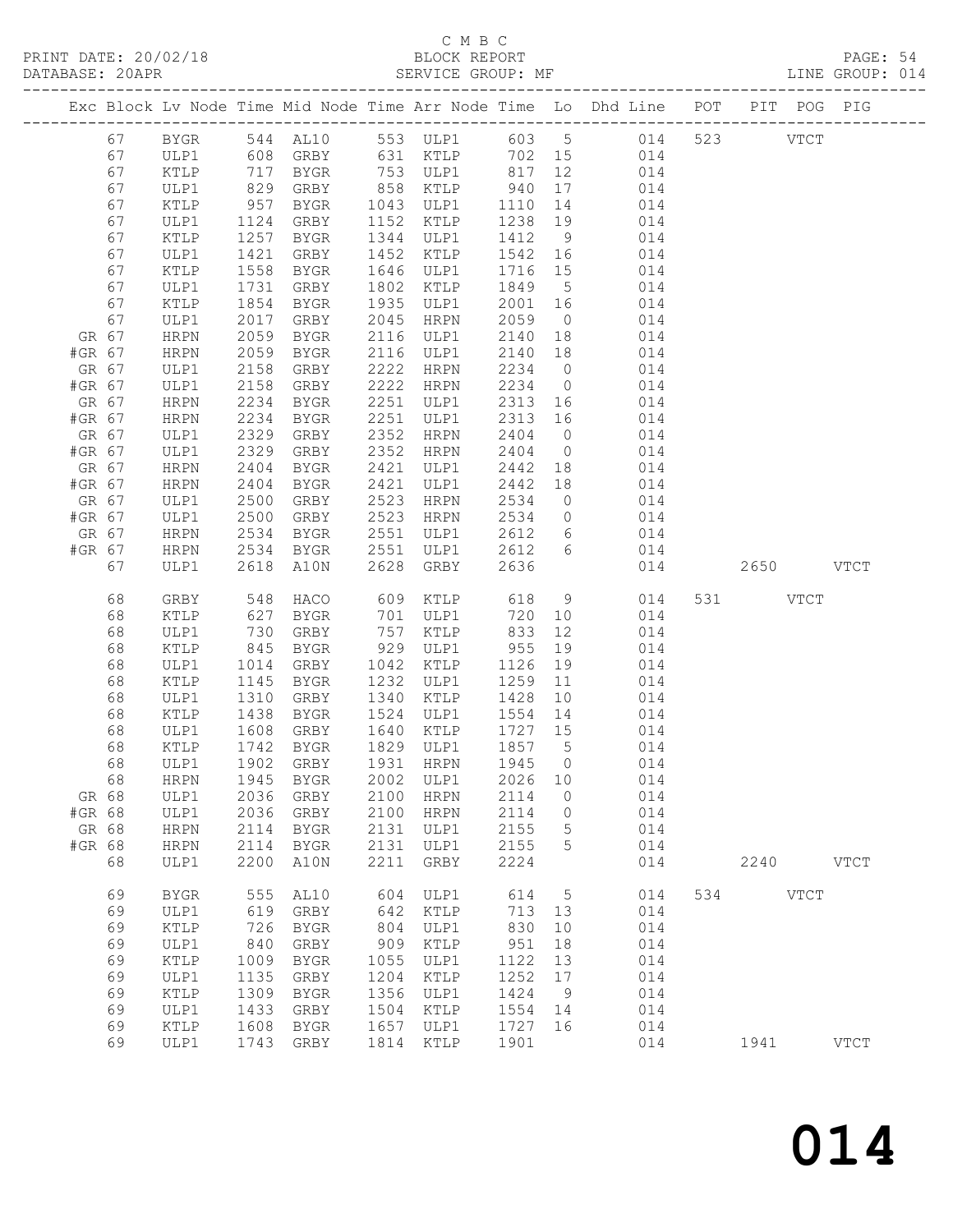### C M B C

| DATABASE: 20APR |          |              |            |                      |            | SERVICE GROUP: MF                 |             |                | LINE GROUP: 014                                                                |               |          |           |             |  |
|-----------------|----------|--------------|------------|----------------------|------------|-----------------------------------|-------------|----------------|--------------------------------------------------------------------------------|---------------|----------|-----------|-------------|--|
|                 |          |              |            |                      |            |                                   |             |                | Exc Block Lv Node Time Mid Node Time Arr Node Time Lo Dhd Line POT PIT POG PIG |               |          |           |             |  |
|                 | 70       |              |            |                      |            |                                   |             |                | ULP1 534 GRBY 555 KTLP 625 12 014 459 VTCT                                     |               |          |           |             |  |
|                 | 70       | KTLP         | 637        |                      |            |                                   |             |                | BYGR 713 ULP1 734 6 014                                                        |               |          |           |             |  |
|                 | 70       | ULP1         | 740        | GRBY                 |            |                                   |             |                | 014                                                                            |               |          |           |             |  |
|                 | 70       | KTLP         | 857        | BYGR                 |            |                                   |             |                | 014                                                                            |               |          |           |             |  |
|                 | 70       | ULP1         | 1026       | GRBY                 |            | 1054 KTLP                         | 1138        | 19             | 014                                                                            |               |          |           |             |  |
|                 | 70       | KTLP         | 1157       | BYGR                 |            | 1244 ULP1                         | 1312        | 10             | 014                                                                            |               |          |           |             |  |
|                 | 70       | ULP1         | 1322       | GRBY                 |            | 1352 KTLP                         | 1440        | 18             | 014                                                                            |               |          |           |             |  |
|                 | 70       | KTLP         | 1458       | BYGR                 |            | 1544 ULP1                         | 1614 14     |                | 014                                                                            |               |          |           |             |  |
|                 | 70       | ULP1         | 1628       | GRBY                 |            | 1700 KTLP                         | 1747 7      |                | 014                                                                            |               |          |           |             |  |
|                 | 70       | KTLP         | 1754       | BYGR                 |            | 1841 ULP1                         | 1908        | 8 <sup>8</sup> | 014                                                                            |               |          |           |             |  |
|                 | 70       | ULP1         | 1916       | GRBY                 | 1945       | HRPN                              | 1959        | $\overline{0}$ | 014                                                                            |               |          |           |             |  |
|                 | 70       | HRPN         | 1959       | BYGR                 |            | 2016 ULP1                         | 2040        | 11             | 014                                                                            |               |          |           |             |  |
| GR 70           |          | ULP1         | 2051       | GRBY                 |            | 2115 HRPN                         | 2129        | $\overline{0}$ | 014                                                                            |               |          |           |             |  |
| #GR 70          |          | ULP1         | 2051       | GRBY                 |            | 2115 HRPN                         | 2129        |                | $0$ $014$                                                                      |               |          |           |             |  |
| GR 70           |          | HRPN         | 2129       | BYGR                 |            | 2146 ULP1                         | 2210        | 8 <sup>8</sup> | 014                                                                            |               |          |           |             |  |
| #GR 70          |          | HRPN         | 2129       | BYGR                 |            | 2146 ULP1                         | 2210        | 8 <sup>8</sup> | 014                                                                            |               |          |           |             |  |
| GR 70           |          | ULP1         | 2218       | GRBY                 |            | 2242 HRPN                         | 2254        | $\overline{0}$ | 014                                                                            |               |          |           |             |  |
| #GR 70          |          | ULP1         | 2218       | GRBY                 |            | 2242 HRPN                         | 2254        | $\overline{0}$ | 014                                                                            |               |          |           |             |  |
| GR 70           |          | HRPN         | 2254       | BYGR                 |            | 2311 ULP1                         | 2333        | 12             | 014                                                                            |               |          |           |             |  |
| #GR 70          |          | HRPN         | 2254       | BYGR                 |            | 2311 ULP1                         | 2333 12     |                | 014                                                                            |               |          |           |             |  |
| GR 70           |          | ULP1         | 2345       | GRBY                 |            | 2408 HRPN                         | 2419        | $\overline{0}$ | 014                                                                            |               |          |           |             |  |
| #GR 70          |          | ULP1         | 2345       | GRBY                 |            | 2408 HRPN                         | 2419        |                | $0 \t 014$                                                                     |               |          |           |             |  |
| GR 70           |          | HRPN         | 2419       | BYGR                 |            | 2436 ULP1                         | 2457        |                | 014                                                                            |               |          | 2527 VTCT |             |  |
| #GR 70          |          | HRPN         | 2419       | BYGR                 | 2436       | ULP1                              | 2457        |                |                                                                                | 014           |          | 2527 VTCT |             |  |
|                 | 71       | GRBY         | 621        | HACO                 | 643        | KTLP 652 15                       |             |                | 014                                                                            |               | 604 VTCT |           |             |  |
|                 | 71       | KTLP         | 707        | BYGR                 |            | 743 ULP1 807                      |             |                | 11<br>014                                                                      |               |          |           |             |  |
|                 | 71       | ULP1         | 818        | GRBY                 |            | 847 KTLP                          | 929         | 16             | 014                                                                            |               |          |           |             |  |
|                 | 71       | KTLP         | 945        | BYGR                 |            | 1029 ULP1                         | 1055        | 18             | 014                                                                            |               |          |           |             |  |
|                 | 71       | ULP1         | 1113       | GRBY                 |            | 1141 KTLP                         | 1227 18     |                | 014                                                                            |               |          |           |             |  |
|                 | 71       | KTLP         | 1245       | BYGR                 |            | 1332 ULP1                         | 1400        | 9              | 014                                                                            |               |          |           |             |  |
|                 | 71       | ULP1         | 1409       | GRBY                 |            | 1440 KTLP                         | 1530        | 8 <sup>8</sup> | 014                                                                            |               |          |           |             |  |
|                 | 71       | KTLP         | 1538       | BYGR                 |            | 1625 ULP1                         | 1655 13     |                | 014                                                                            |               |          |           |             |  |
|                 | 71       | ULP1         |            | 1708 GRBY            | 1740       | KTLP                              | 1827        |                |                                                                                | 014 1913 VTCT |          |           |             |  |
|                 | 72       | BYGR         | 655        | AL10                 |            | 704 ULP1 714 7                    |             |                | 014                                                                            |               | 633 VTCT |           |             |  |
|                 | 72       | ULP1         |            |                      |            |                                   |             | 9              | 014                                                                            |               |          |           |             |  |
|                 | 72       | KTLP         |            | 721 GRBY<br>833 BYGR |            | 748 KTLP 824 9<br>917 ULP1 943 19 |             |                | 014                                                                            |               |          |           |             |  |
|                 |          |              |            |                      |            |                                   |             |                | 72 ULP1 1002 GRBY 1030 KTLP 1114 19 014                                        |               |          |           |             |  |
|                 | 72       | KTLP         |            | 1133 BYGR            | 1220       | ULP1                              | 1247        | 11             | 014                                                                            |               |          |           |             |  |
|                 | 72       | ULP1         | 1258       | GRBY                 | 1328       | KTLP                              | 1416 12     |                | 014                                                                            |               |          |           |             |  |
|                 | 72       | KTLP         | 1428       | BYGR                 | 1514       | ULP1                              | 1544        | 14             | 014                                                                            |               |          |           |             |  |
|                 | 72       | ULP1         | 1558       | GRBY                 | 1630       | KTLP                              | 1717 13     |                | 014                                                                            |               |          |           |             |  |
|                 | 72       | KTLP         | 1730       | BYGR                 | 1818       | ULP1                              | 1846        | $5^{\circ}$    | 014                                                                            |               |          |           |             |  |
|                 | 72       | ULP1         | 1851       | A10N                 | 1903       | GRBY                              | 1919        |                | 014                                                                            |               |          | 1937 VTCT |             |  |
|                 |          |              |            |                      |            |                                   |             |                |                                                                                |               |          |           |             |  |
|                 | 73       | ${\tt GRBY}$ | 659        | HACO                 | 721        | KTLP                              | 730 15      |                | 014                                                                            |               | 639 VTCT |           |             |  |
|                 | 73<br>73 | KTLP<br>ULP1 | 745<br>902 | BYGR<br>GRBY         | 825<br>931 | ULP1<br>KTLP                      | 852<br>1013 | 10<br>20       | 014<br>014                                                                     |               |          |           |             |  |
|                 | 73       | KTLP         | 1033       | BYGR                 | 1120       | ULP1                              | 1147        | 12             | 014                                                                            |               |          |           |             |  |
|                 | 73       | ULP1         | 1159       | GRBY                 | 1228       | KTLP                              | 1316        | 18             | 014                                                                            |               |          |           |             |  |
|                 | 73       | KTLP         | 1334       | BYGR                 | 1420       | ULP1                              | 1450        | $\overline{7}$ | 014                                                                            |               |          |           |             |  |
|                 | 73       | ULP1         | 1457       | GRBY                 | 1528       | KTLP                              | 1618        | 10             | 014                                                                            |               |          |           |             |  |
|                 | 73       | KTLP         | 1628       | BYGR                 | 1717       | ULP1                              | 1747 8      |                | 014                                                                            |               |          |           |             |  |
|                 | 73       | ULP1         |            | 1755 GRBY            | 1826       | KTLP                              | 1913        |                | 014                                                                            |               |          | 1953      | <b>VTCT</b> |  |
|                 |          |              |            |                      |            |                                   |             |                |                                                                                |               |          |           |             |  |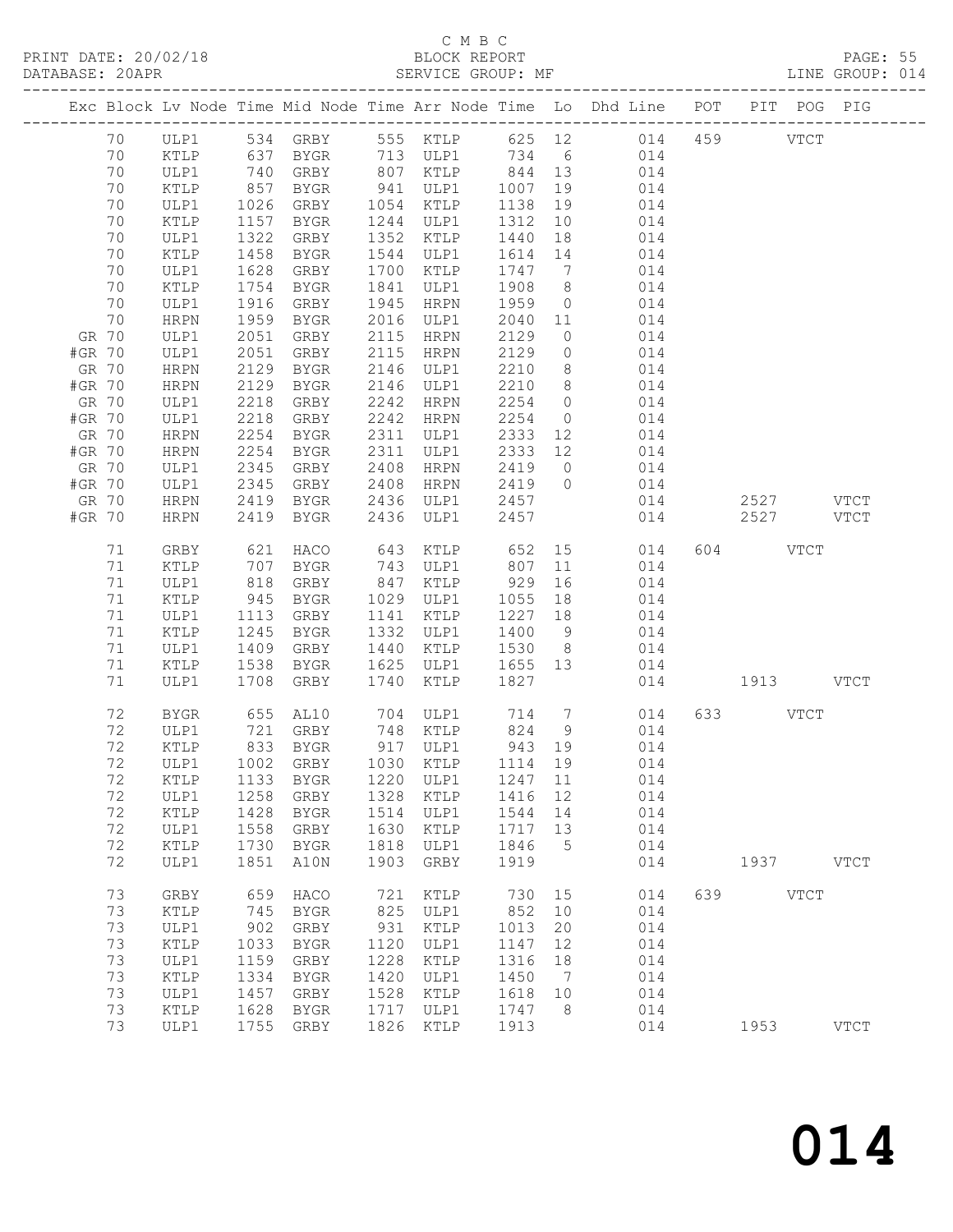PRINT DATE: 20/02/18 BLOCK REPORT BATABASE: 20APR BEST SERVICE GROUP: MF

# C M B C<br>BLOCK REPORT

PAGE: 56<br>LINE GROUP: 014

|        |       |              |      |           |      |                            |                                                               |                   | Exc Block Lv Node Time Mid Node Time Arr Node Time Lo Dhd Line POT PIT POG PIG |     |               |  |
|--------|-------|--------------|------|-----------|------|----------------------------|---------------------------------------------------------------|-------------------|--------------------------------------------------------------------------------|-----|---------------|--|
|        | 74    | BYGR         |      |           |      |                            |                                                               |                   |                                                                                |     |               |  |
|        | 74    | ULP1         |      |           |      |                            |                                                               |                   |                                                                                |     |               |  |
|        | 74    | KTLP         |      |           |      | 933 BYGR 1017 ULP1 1043 19 |                                                               |                   | 014                                                                            |     |               |  |
|        | 74    | ULP1         | 1102 | GRBY      |      | 1130 KTLP                  | 1216                                                          | 17                | 014                                                                            |     |               |  |
|        | 74    | KTLP         | 1233 | BYGR      |      | 1320 ULP1                  | 1348                                                          | 10                | 014                                                                            |     |               |  |
|        | 74    | ULP1         | 1358 | GRBY      |      | 1428 KTLP                  | 1516                                                          | 12                | 014                                                                            |     |               |  |
|        | 74    | KTLP         | 1528 | BYGR      |      | 1615 ULP1                  | 1645                                                          | 13                | 014                                                                            |     |               |  |
|        | 74    | ULP1         | 1658 | GRBY      |      | 1730 KTLP                  | 1817                                                          | 13                | 014                                                                            |     |               |  |
|        | 74    | KTLP         | 1830 | BYGR      |      | 1914 ULP1                  | $10 - 1940$                                                   | $7\overline{ }$   | 014                                                                            |     |               |  |
|        | 74    | ULP1         | 1947 | GRBY      | 2015 | HRPN                       | 2029                                                          | $\overline{0}$    | 014                                                                            |     |               |  |
|        | 74    | HRPN         | 2029 | BYGR      |      | 2046 ULP1                  | 2110 11                                                       |                   | 014                                                                            |     |               |  |
|        | GR 74 | ULP1         | 2121 | GRBY      |      | 2145 HRPN                  | 2159                                                          | $\overline{0}$    | 014                                                                            |     |               |  |
| #GR 74 |       | ULP1         | 2121 | GRBY      |      | 2145 HRPN                  | 2159                                                          | $\overline{0}$    | 014                                                                            |     |               |  |
|        | GR 74 | HRPN         | 2159 | BYGR      |      | 2216 ULP1                  | 2240                                                          | $5\overline{)}$   | 014                                                                            |     |               |  |
| #GR 74 |       | HRPN         | 2159 | BYGR      |      | 2216 ULP1                  | 2240 5                                                        |                   | 014                                                                            |     |               |  |
|        | 74    | ULP1         | 2245 | A10N      | 2256 | GRBY                       | 2309                                                          |                   | 014                                                                            |     | 2325 VTCT     |  |
|        |       |              |      |           |      |                            |                                                               |                   |                                                                                |     |               |  |
|        | 76    | ${\tt GRBY}$ | 1346 | HACO      |      | 1419 KTLP                  | 1434                                                          |                   | 14 \,                                                                          |     | 014 1325 VTCT |  |
|        | 76    | KTLP         | 1448 | BYGR      | 1534 | ULP1                       | 1604 14                                                       |                   | 014                                                                            |     |               |  |
|        | 76    | ULP1         | 1618 | GRBY      | 1650 | KTLP                       | 1737                                                          |                   |                                                                                | 014 | 1832 VTCT     |  |
|        |       |              |      |           |      |                            |                                                               |                   |                                                                                |     |               |  |
|        | 77    | GRBY         | 1446 | HACO      | 1520 | KTLP                       | 1536 12                                                       |                   |                                                                                |     | 014 1425 VTCT |  |
|        | 77    | KTLP         | 1548 | BYGR      |      | 1636 ULP1                  | 1706 12                                                       |                   | 014                                                                            |     |               |  |
|        | 77    | ULP1         | 1718 | GRBY      |      | 1750 KTLP                  | 1837                                                          | $5^{\circ}$       | 014                                                                            |     |               |  |
|        | 77    | KTLP         | 1842 | BYGR      | 1926 | ULP1                       | 1952                                                          | 10                | 014                                                                            |     |               |  |
|        | 77    | ULP1         | 2002 | GRBY      | 2030 | HRPN                       | 2044                                                          | $\overline{0}$    | 014                                                                            |     |               |  |
|        | 77    | HRPN         | 2044 | BYGR      | 2101 | ULP1                       | 2125                                                          | 13                | 014                                                                            |     |               |  |
| GR 77  |       | ULP1         | 2138 | GRBY      | 2202 | HRPN                       | 2214                                                          | $\overline{0}$    | 014                                                                            |     |               |  |
| #GR 77 |       | ULP1         | 2138 | GRBY      |      | 2202 HRPN                  | 2214                                                          | $\overline{0}$    | 014                                                                            |     |               |  |
| GR 77  |       | <b>HRPN</b>  | 2214 | BYGR      |      | 2231 ULP1                  | 2253                                                          | 6                 | 014                                                                            |     |               |  |
| #GR 77 |       | ${\tt HRPN}$ | 2214 | BYGR      |      | 2231 ULP1                  | 2253                                                          | $6\overline{6}$   | 014                                                                            |     |               |  |
| GR 77  |       | ULP1         | 2259 | GRBY      |      | 2322 HRPN                  | 2334                                                          | $\overline{0}$    | 014                                                                            |     |               |  |
| #GR 77 |       | ULP1         | 2259 | GRBY      |      | 2322 HRPN                  | 2334                                                          | $\overline{0}$    | 014                                                                            |     |               |  |
| GR 77  |       | <b>HRPN</b>  | 2334 | BYGR      |      | 2351 ULP1                  | 2412                                                          | 18                | 014                                                                            |     |               |  |
| #GR 77 |       | HRPN         | 2334 | BYGR      |      | 2351 ULP1                  | 2412                                                          | 18                | 014                                                                            |     |               |  |
| GR 77  |       | ULP1         | 2430 | GRBY      |      | 2453 HRPN                  | 2504                                                          | $\overline{0}$    | 014                                                                            |     |               |  |
| #GR 77 |       | ULP1         | 2430 | GRBY      | 2453 | HRPN                       | 2504                                                          | $\overline{0}$    | 014                                                                            |     |               |  |
| GR 77  |       | ${\tt HRPN}$ | 2504 | BYGR      |      | 2521 ULP1                  | 2542                                                          | $7\overline{ }$   | 014                                                                            |     |               |  |
| #GR 77 |       | HRPN         | 2504 | BYGR      | 2521 | ULP1                       | 2542                                                          | $7\phantom{.0}\,$ | 014                                                                            |     |               |  |
|        | 77    | ULP1         | 2549 | A10N      | 2600 | GRBY                       | 2610                                                          |                   |                                                                                | 014 | 2624 VTCT     |  |
|        |       |              |      |           |      |                            |                                                               |                   |                                                                                |     |               |  |
|        | 78    | BYGR         | 1429 | AL10      |      | 1445 ULP1                  | 1459 9                                                        |                   |                                                                                |     | 014 1405 VTCT |  |
|        | 78    | ULP1         | 1508 | GRBY      |      | 1540 KTLP                  | 1629                                                          | - 9               | 014                                                                            |     |               |  |
|        | 78    | KTLP         | 1638 | BYGR      |      | 1727 ULP1                  |                                                               |                   | 014                                                                            |     |               |  |
|        | 78    | ULP1         |      | 1809 GRBY |      | 1838 KTLP                  | $\begin{bmatrix} 1757 & 12 \\ 1921 & 1 \end{bmatrix}$<br>1921 |                   |                                                                                | 014 | 2001 VTCT     |  |
|        |       |              |      |           |      |                            |                                                               |                   |                                                                                |     |               |  |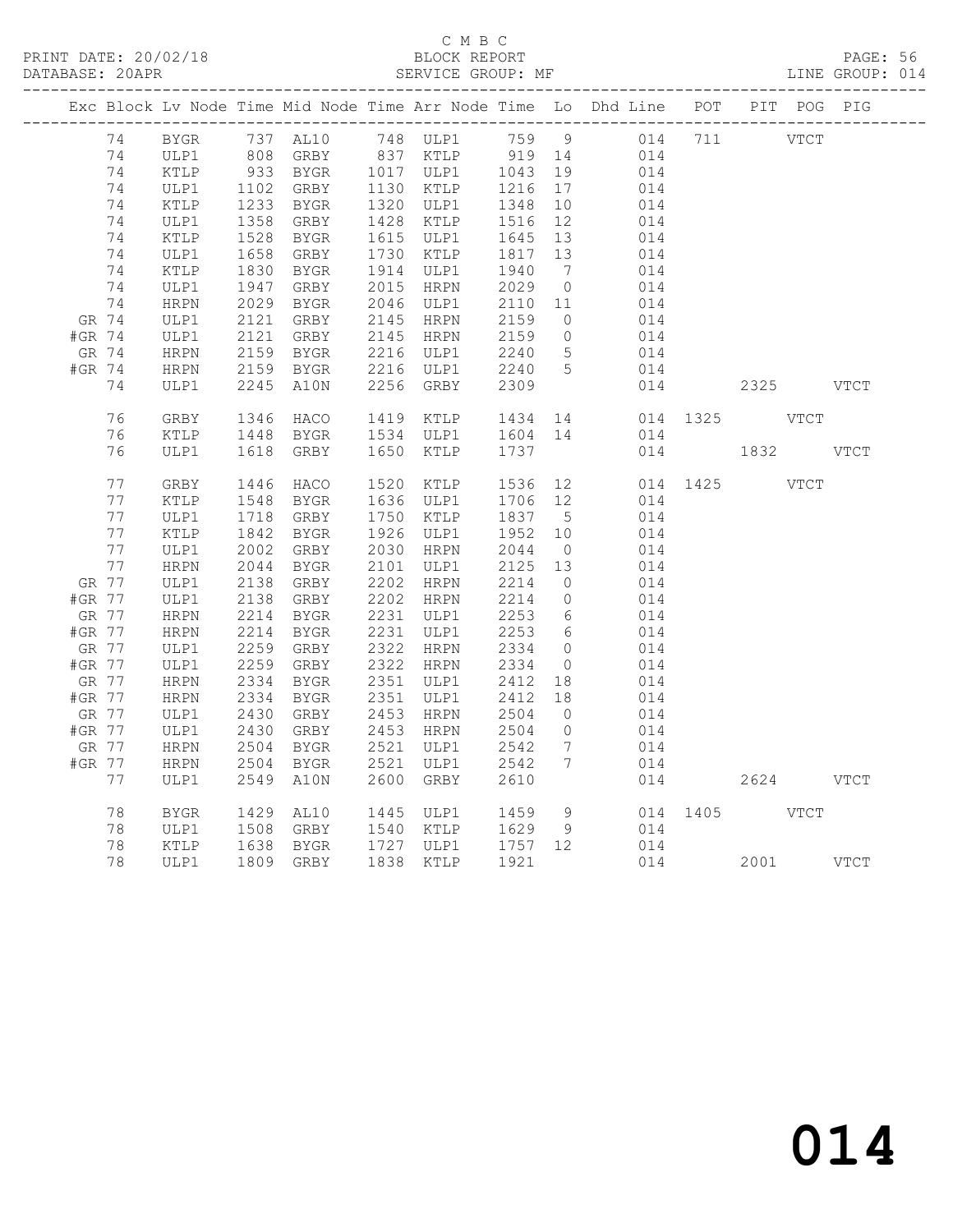|                                    |                                                                                                                                                                                                                                                                                                                                                                                                                             |                                                                                                                                                                                                              |                                                                                                                                                                                                            |                                                                                                                                                                                                              |                                              |                                                                                                                                                                                                                                                                                                          |                                                                                                                                                                    |                 | C M B C<br>PRINT DATE: 20/02/18 BLOCK REPORT<br>DATABASE: 20APR SERVICE GROUP: MF LINE GROUP: 015                                                                                                                                                                                                                                                                                                                                                                                                                                                                                                                                                   |      |            |            |  |
|------------------------------------|-----------------------------------------------------------------------------------------------------------------------------------------------------------------------------------------------------------------------------------------------------------------------------------------------------------------------------------------------------------------------------------------------------------------------------|--------------------------------------------------------------------------------------------------------------------------------------------------------------------------------------------------------------|------------------------------------------------------------------------------------------------------------------------------------------------------------------------------------------------------------|--------------------------------------------------------------------------------------------------------------------------------------------------------------------------------------------------------------|----------------------------------------------|----------------------------------------------------------------------------------------------------------------------------------------------------------------------------------------------------------------------------------------------------------------------------------------------------------|--------------------------------------------------------------------------------------------------------------------------------------------------------------------|-----------------|-----------------------------------------------------------------------------------------------------------------------------------------------------------------------------------------------------------------------------------------------------------------------------------------------------------------------------------------------------------------------------------------------------------------------------------------------------------------------------------------------------------------------------------------------------------------------------------------------------------------------------------------------------|------|------------|------------|--|
|                                    |                                                                                                                                                                                                                                                                                                                                                                                                                             |                                                                                                                                                                                                              |                                                                                                                                                                                                            |                                                                                                                                                                                                              |                                              |                                                                                                                                                                                                                                                                                                          |                                                                                                                                                                    |                 |                                                                                                                                                                                                                                                                                                                                                                                                                                                                                                                                                                                                                                                     |      |            |            |  |
|                                    |                                                                                                                                                                                                                                                                                                                                                                                                                             |                                                                                                                                                                                                              |                                                                                                                                                                                                            |                                                                                                                                                                                                              |                                              |                                                                                                                                                                                                                                                                                                          |                                                                                                                                                                    |                 | Exc Block Lv Node Time Mid Node Time Arr Node Time Lo Dhd Line POT PIT POG PIG                                                                                                                                                                                                                                                                                                                                                                                                                                                                                                                                                                      |      |            |            |  |
|                                    | $\mathbf{1}$<br>$\mathbf{1}$<br>$\mathbf{1}$<br>$\mathbf{1}$<br>$\mathbf{1}$<br>$\mathbf{1}$<br>$\mathbf{1}$<br>$\mathbf{1}$<br>$\mathbf{1}$<br>$\mathbf{1}$<br>$\mathbf{1}$<br>$\mathbf{1}$<br>$\mathbf 1$<br>$\mathbf{1}$<br>$\mathbf{1}$<br>$\mathbf{1}$<br>$\mathbf{1}$<br>$\mathbf{1}$<br>$\mathbf{1}$<br>$\mathbf{1}$<br>$\mathbf{1}$<br>$\mathbf{1}$<br>$\mathbf{1}$<br>$\mathbf{1}$<br>$\mathbf{1}$<br>$\mathbf{1}$ | OLYE<br>MRST<br>OLYW<br>KETA<br>OLYE<br>MRST<br>OLYW<br>KETA<br>OLYE<br>MRST<br>OLYW<br>KETA<br>OLYE<br>MRST<br>OLYW<br>KETA<br>OLYE<br>MRST<br>OLYW<br>KETA<br>OLYE<br>MRST<br>OLYW<br>KETA<br>OLYE<br>MRST | $600$<br>$624$<br>$642$<br>725<br>751<br>830<br>857<br>936<br>1007<br>1046<br>1112<br>1151<br>1223<br>1300<br>1328<br>1410<br>1444<br>1536<br>1608<br>1654<br>1729<br>1813<br>1841<br>1935<br>2005<br>2036 | CM41<br>CM41<br>5GRN<br>CLOV<br>CM41<br>CM41<br>5GRN<br>CLOV<br>CM41<br>CM41<br>5GRN<br>CLOV<br>CM41<br>CM41<br>5GRN<br>CLOV<br>CM41<br>CM41<br>5GRN<br>CLOV<br>CM41<br>CM41<br>5GRN<br>CLOV<br>CM41<br>CM41 | 1020<br>1211<br>1718<br>1825<br>2017<br>2044 | 608 MRST<br>631 OLYW<br>651 KETA<br>742 OLYE<br>805 MRST<br>841 OLYW<br>907 KETA<br>957 OLYE<br>MRST<br>1055 OLYW<br>1122 KETA<br>OLYE<br>1239 MRST<br>1309 OLYW<br>1340 KETA<br>1432 OLYE<br>1500 MRST<br>1548 OLYW<br>1621 KETA<br>OLYE<br>1748 MRST<br>OLYW<br>1853 KETA<br>1956 OLYE<br>MRST<br>OLYW | 751<br>857<br>$927$<br>1007<br>1032<br>1112<br>1144<br>$\frac{1223}{1252}$<br>1328<br>1402<br>1444<br>1516<br>1608<br>1645<br>1841<br>1914<br>2005<br>2026<br>2058 | 751 0<br>817 13 | 1 MRST 445 CM41 451 OLYW 502 0 015 437<br>1 OLYW 502 5GRN 511 KETA 527 11 050<br>1 KETA 538 CLOV 552 OLYE 600 0 050<br>617 7 015<br>642 0 015<br>707 18 050<br>050<br>015<br>$0\qquad \qquad 015$<br>9 050<br>0 050<br>$\begin{array}{ccc} 14 & \quad & 015 \\ 0 & \quad & 015 \end{array}$<br>7 050<br>$\begin{array}{ccc} 0 & \quad & 050 \\ 7 & \quad & 015 \end{array}$<br>$0$ 015<br>8 050<br>0 050<br>$\begin{array}{ccc} 20 & \quad & 015 \\ \quad 0 & \quad & 015 \end{array}$<br>$9$ 050<br>1729 0 050<br>1804 9 015<br>$0$ 015<br>21<br>050<br>$\overline{0}$ 050<br>$\begin{array}{ccc} 10 & \quad & 015 \\ 0 & \quad & 015 \end{array}$ |      | <b>VTC</b> |            |  |
| GR 1<br>$#GR$ 1<br>GR 1<br>$#GR$ 1 | $\mathbf{1}$                                                                                                                                                                                                                                                                                                                                                                                                                | OLYW<br>OLYW<br>KETA<br>KETA<br>OLYE                                                                                                                                                                         | 2058<br>2058<br>2127<br>2127<br>2156                                                                                                                                                                       | 5GRN<br>5GRN<br>CLOV<br>CLOV<br>CM41                                                                                                                                                                         | 2108<br>2147<br>2208                         | KETA<br>2108 KETA<br>2147 OLYE 2156<br>OLYE<br>MRST                                                                                                                                                                                                                                                      | 2124<br>2124<br>2156<br>2217                                                                                                                                       |                 | $3 \t 050$<br>$\begin{array}{ccc} 3 & \hspace{1.5mm} 050 \\ 0 & \hspace{1.5mm} 0 \end{array}$<br>$0\qquad \qquad 050$<br>015                                                                                                                                                                                                                                                                                                                                                                                                                                                                                                                        | 2222 |            | <b>VTC</b> |  |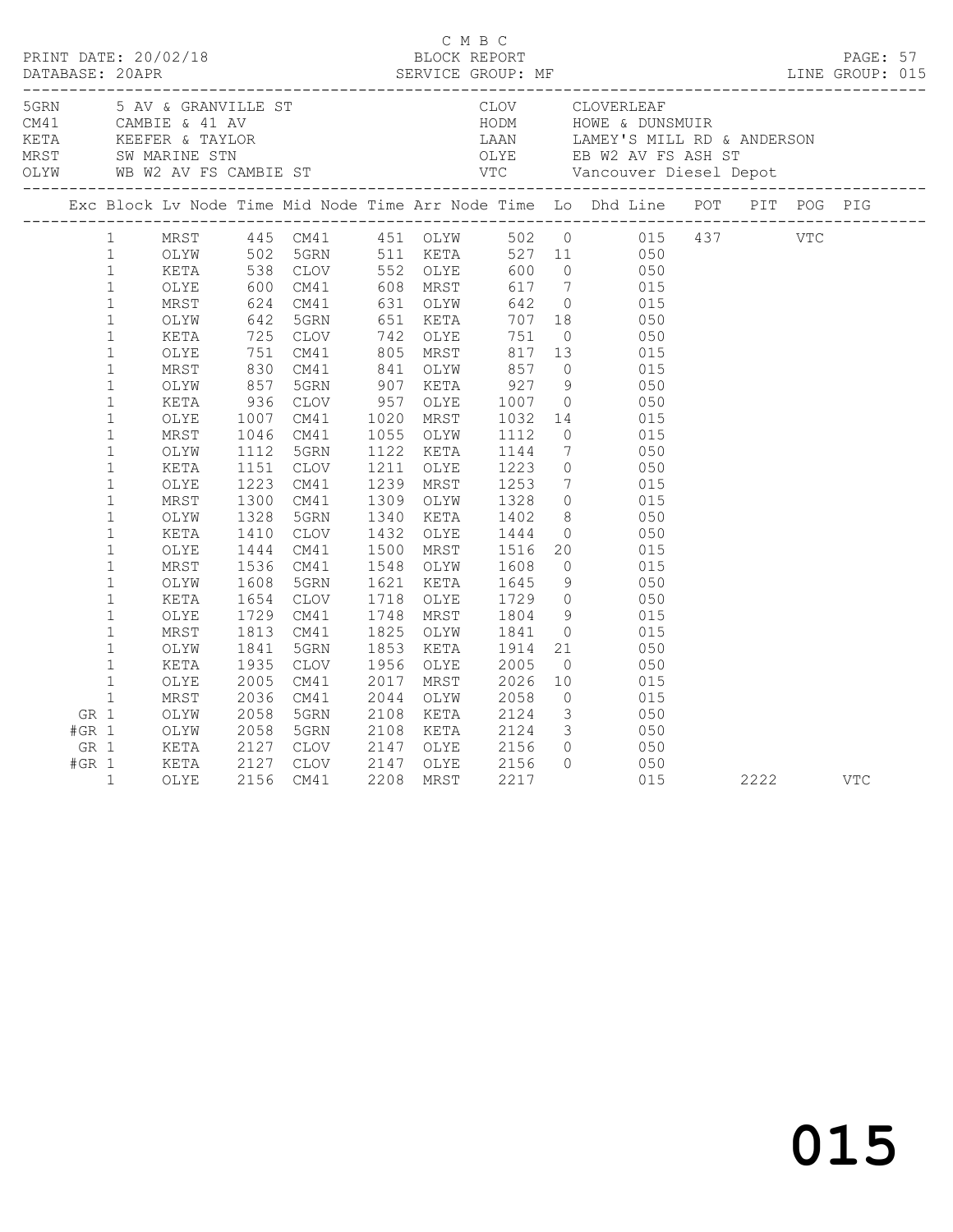## C M B C<br>BLOCK REPORT

PAGE: 58<br>LINE GROUP: 015

|                |      |      |             |      |          |      |                | Exc Block Lv Node Time Mid Node Time Arr Node Time Lo Dhd Line | POT     | PIT  | POG PIG |            |
|----------------|------|------|-------------|------|----------|------|----------------|----------------------------------------------------------------|---------|------|---------|------------|
| 2              | KETA |      | 458 CLOV    |      | 512 OLYE | 520  | $\Omega$       | 050                                                            | 435 VTC |      |         |            |
| $\mathbf{2}$   | OLYE | 520  | CM41        | 528  | MRST     | 537  | 7              | 015                                                            |         |      |         |            |
| $\mathbf{2}$   | MRST | 544  | CM41        | 551  | OLYW     | 602  | $\circ$        | 015                                                            |         |      |         |            |
| $\mathbf{2}$   | OLYW | 602  | 5GRN        | 611  | KETA     | 627  | 8              | 050                                                            |         |      |         |            |
| 2              | KETA | 635  | CLOV        | 651  | OLYE     | 700  | $\circ$        | 050                                                            |         |      |         |            |
| 2              | OLYE | 700  | CM41        | 711  | MRST     | 721  | 8              | 015                                                            |         |      |         |            |
| $\mathbf{2}$   | MRST | 729  | CM41        | 738  | OLYW     | 752  | $\circ$        | 015                                                            |         |      |         |            |
| 2              | OLYW | 752  | 5GRN        | 802  | KETA     | 821  | 8              | 050                                                            |         |      |         |            |
| 2              | KETA | 829  | CLOV        | 848  | OLYE     | 859  | $\Omega$       | 050                                                            |         |      |         |            |
| 2              | OLYE | 859  | CM41        | 912  | MRST     | 924  | 15             | 015                                                            |         |      |         |            |
| 2              | MRST | 939  | CM41        | 948  | OLYW     | 1004 | $\overline{0}$ | 015                                                            |         |      |         |            |
| 2              | OLYW | 1004 | 5GRN        | 1015 | KETA     | 1034 | 10             | 050                                                            |         |      |         |            |
| 2              | KETA | 1044 | CLOV        | 1105 | OLYE     | 1115 | $\bigcirc$     | 050                                                            |         |      |         |            |
| 2              | OLYE | 1115 | CM41        | 1129 | MRST     | 1141 | 11             | 015                                                            |         |      |         |            |
| 2              | MRST | 1152 | CM41        | 1201 | OLYW     | 1220 | $\bigcirc$     | 015                                                            |         |      |         |            |
| $\mathbf{2}$   | OLYW | 1220 | 5GRN        | 1232 | KETA     | 1254 | 16             | 050                                                            |         |      |         |            |
| 2              | KETA | 1310 | <b>CLOV</b> | 1332 | OLYE     | 1344 | $\bigcirc$     | 050                                                            |         |      |         |            |
| $\mathbf{2}$   | OLYE | 1344 | CM41        | 1400 | MRST     | 1416 | 13             | 015                                                            |         |      |         |            |
| 2              | MRST | 1429 | CM41        | 1438 | OLYW     | 1457 | $\overline{0}$ | 015                                                            |         |      |         |            |
| 2              | OLYW | 1457 | 5GRN        | 1509 | KETA     | 1532 | 8              | 050                                                            |         |      |         |            |
| 2              | KETA | 1540 | <b>CLOV</b> | 1602 | OLYE     | 1614 | $\circ$        | 050                                                            |         |      |         |            |
| 2              | OLYE | 1614 | CM41        | 1631 | MRST     | 1647 | 20             | 015                                                            |         |      |         |            |
| 2              | MRST | 1707 | CM41        | 1719 | OLYW     | 1739 | $\overline{0}$ | 015                                                            |         |      |         |            |
| $\overline{2}$ | OLYW | 1739 | 5GRN        | 1752 | KETA     | 1815 | 12             | 050                                                            |         |      |         |            |
| 2              | KETA | 1827 | CLOV        | 1849 | OLYE     | 1859 | $\bigcirc$     | 050                                                            |         |      |         |            |
| $\overline{2}$ | OLYE | 1859 | CM41        | 1913 | MRST     | 1923 |                | 015                                                            |         | 1929 |         | <b>VTC</b> |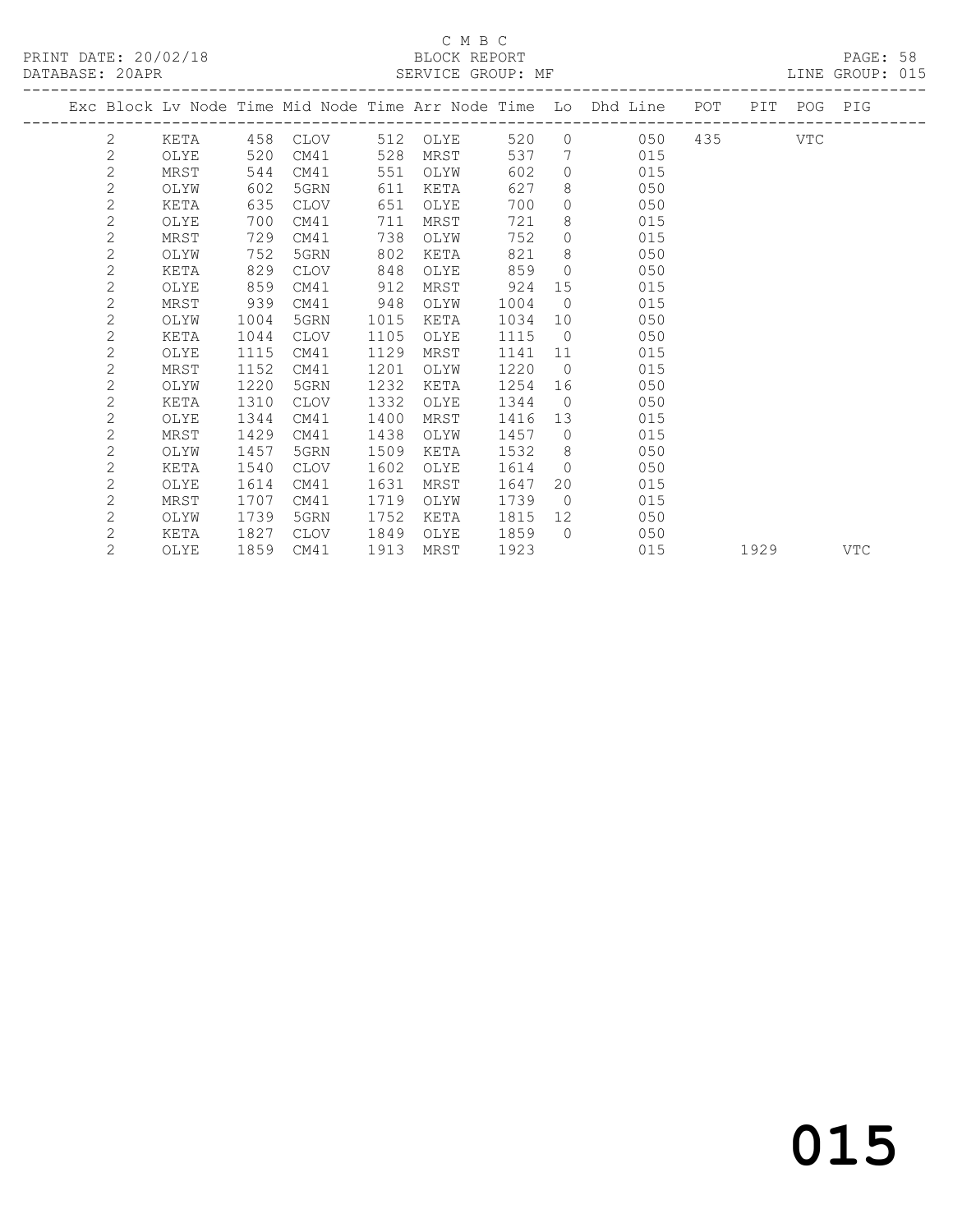PRINT DATE: 20/02/18 BLOCK REPORT PAGE: 59 DATABASE: 20APR

## C M B C<br>BLOCK REPORT

| DAIADASE, ZUAPR |             |      |      |                        |      | ODAVICE GAOUF, ME |        |                 |                                                                                |  | TIME GRAAL 'AIA |
|-----------------|-------------|------|------|------------------------|------|-------------------|--------|-----------------|--------------------------------------------------------------------------------|--|-----------------|
|                 |             |      |      |                        |      |                   |        |                 | Exc Block Lv Node Time Mid Node Time Arr Node Time Lo Dhd Line POT PIT POG PIG |  |                 |
|                 | 3           |      |      | MRST 505 CM41 511 OLYW |      |                   |        |                 | 522 0 015 457 VTC                                                              |  |                 |
|                 | 3           | OLYW | 522  | 5GRN                   |      | 531 KETA          | 547    |                 | 8 050                                                                          |  |                 |
|                 | $\mathsf 3$ | KETA | 555  | CLOV                   | 611  | OLYE              | 619    | $\overline{0}$  | 050                                                                            |  |                 |
|                 | 3           | OLYE | 619  | CM41                   | 629  | MRST              | 638    | 5 <sup>5</sup>  | 015                                                                            |  |                 |
|                 | 3           | MRST | 643  | CM41                   | 651  | OLYW              | 702    |                 | 015<br>$\overline{0}$                                                          |  |                 |
|                 | 3           | OLYW | 702  | 5GRN                   | 711  | KETA              | 727    |                 | 050                                                                            |  |                 |
|                 | 3           | KETA | 743  | CLOV                   | 800  | OLYE              | 809    |                 | $\overline{0}$<br>050                                                          |  |                 |
|                 | 3           | OLYE | 809  | CM41                   | 825  | MRST              | 837    |                 | 9<br>015                                                                       |  |                 |
|                 | $\mathsf 3$ | MRST | 846  | CM41                   | 857  | OLYW              | 913    | $\overline{0}$  | 015                                                                            |  |                 |
|                 | 3           | OLYW | 913  | 5GRN                   | 924  | KETA              | 944    | 9               | 050                                                                            |  |                 |
|                 | $\mathsf 3$ | KETA | 953  | CLOV                   | 1014 | OLYE              | 1024   |                 | $\overline{O}$<br>050                                                          |  |                 |
|                 | 3           | OLYE | 1024 | CM41                   | 1037 | MRST              | 1049   |                 | 015<br>14                                                                      |  |                 |
|                 | 3           | MRST | 1103 | CM41                   | 1112 | OLYW              | 1129   |                 | 015<br>$\overline{0}$                                                          |  |                 |
|                 | 3           | OLYW | 1129 | 5GRN                   | 1139 | KETA              | 1201   | 6               | 050                                                                            |  |                 |
|                 | 3           | KETA | 1207 | CLOV                   | 1228 | OLYE              | 1240   | $\overline{0}$  | 050                                                                            |  |                 |
|                 | 3           | OLYE | 1240 | CM41                   | 1256 | MRST              | 1310   |                 | 015<br>21                                                                      |  |                 |
|                 | 3           | MRST | 1331 | CM41                   | 1340 | OLYW              | 1359   |                 | 015<br>$\overline{0}$                                                          |  |                 |
|                 | 3           | OLYW | 1359 | 5GRN                   | 1411 | KETA              | 1433   |                 | $7\overline{ }$<br>050                                                         |  |                 |
|                 | 3           | KETA | 1440 | CLOV                   | 1502 | OLYE              | 1514   |                 | 050<br>$\overline{0}$                                                          |  |                 |
|                 | 3           | OLYE | 1514 | CM41                   | 1530 | MRST              | 1546   | 20              | 015                                                                            |  |                 |
|                 | 3           | MRST | 1606 | CM41                   | 1618 | OLYW              | 1638   | $\overline{0}$  | 015                                                                            |  |                 |
|                 | 3           | OLYW | 1638 | 5GRN                   | 1651 | KETA              | 1715   | 9               | 050                                                                            |  |                 |
|                 | 3           | KETA | 1724 | CLOV                   | 1748 | OLYE              | 1759   |                 | 050<br>$\overline{0}$                                                          |  |                 |
|                 | $\mathsf 3$ | OLYE | 1759 | CM41                   | 1818 | MRST              | 1834   |                 | 015<br>13                                                                      |  |                 |
|                 | 3           | MRST | 1847 | CM41                   | 1859 | OLYW              | 1915   | $\overline{0}$  | 015                                                                            |  |                 |
|                 | 3           | OLYW | 1915 | 5GRN                   | 1926 | KETA              | 1945   | $7\overline{ }$ | 050                                                                            |  |                 |
|                 | 3           | KETA | 1952 | CLOV                   | 2013 | OLYE              | 2022   | $\overline{0}$  | 050                                                                            |  |                 |
|                 | 3           | OLYE | 2022 | CM41                   | 2034 | MRST              | 2043   |                 | 13<br>015                                                                      |  |                 |
|                 | 3           | MRST | 2056 | CM41                   | 2104 | OLYW              | 2118   |                 | 0 015                                                                          |  |                 |
|                 | GR 3        | OLYW | 2118 | 5GRN                   | 2128 | KETA              | 2144   |                 | 4 050                                                                          |  |                 |
| $#GR$ 3         |             | OLYW | 2118 | 5GRN                   | 2128 | KETA              | 2144 4 |                 | 050                                                                            |  |                 |

3 OLYE 2406 CM41 2413 MRST 2421 015 2426 VTC

 GR 3 KETA 2148 CLOV 2207 OLYE 2216 0 050 #GR 3 KETA 2148 CLOV 2207 OLYE 2216 0 050 3 OLYE 2216 CM41 2228 MRST 2237 12 015 3 MRST 2249 CM41 2256 OLYW 2308 0 015 GR 3 OLYW 2308 5GRN 2316 KETA 2332 2 050 #GR 3 OLYW 2308 5GRN 2316 KETA 2332 2 050 GR 3 KETA 2334 CLOV 2357 OLYE 2406 0 050 #GR 3 KETA 2334 CLOV 2357 OLYE 2406 0 050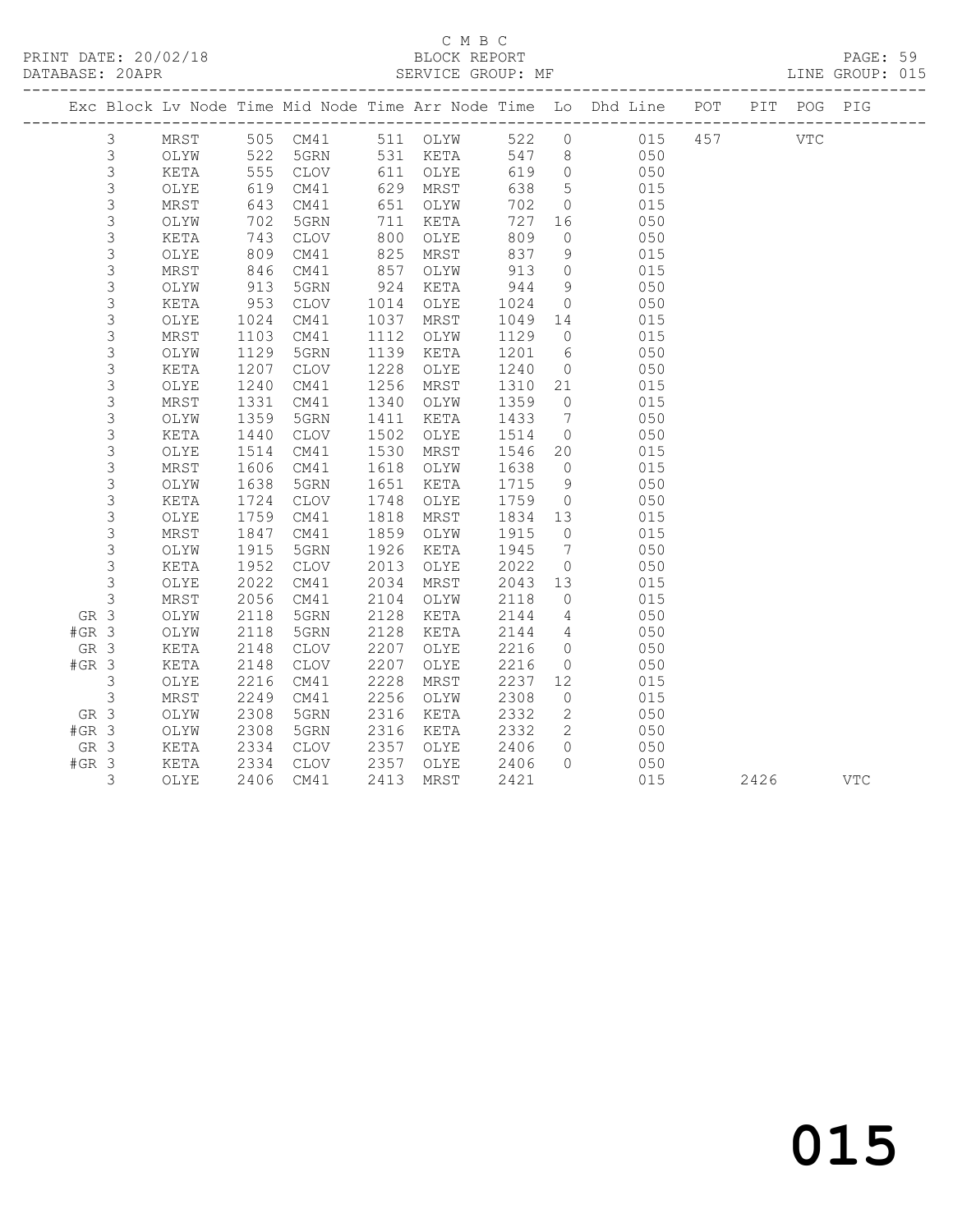### C M B C<br>BLOCK REPORT

LINE GROUP: 015

|      |   |      |      |             |      |          |      |                | Exc Block Lv Node Time Mid Node Time Arr Node Time Lo Dhd Line POT |       |      | PIT POG PIG |            |
|------|---|------|------|-------------|------|----------|------|----------------|--------------------------------------------------------------------|-------|------|-------------|------------|
|      | 4 | KETA |      | 518 CLOV    |      | 532 OLYE |      |                | 540 0<br>050                                                       | 455 7 |      | VTC         |            |
|      | 4 | OLYE | 540  | CM41        | 548  | MRST     | 557  |                | $7\overline{ }$<br>015                                             |       |      |             |            |
|      | 4 | MRST | 604  | CM41        | 611  | OLYW     | 622  | $\overline{0}$ | 015                                                                |       |      |             |            |
|      | 4 | OLYW | 622  | 5GRN        | 631  | KETA     | 647  |                | 22<br>050                                                          |       |      |             |            |
|      | 4 | KETA | 709  | CLOV        | 725  | OLYE     | 734  | $\overline{0}$ | 050                                                                |       |      |             |            |
|      | 4 | OLYE | 734  | CM41        | 748  | MRST     | 758  | 16             | 015                                                                |       |      |             |            |
|      | 4 | MRST | 814  | CM41        | 825  | OLYW     | 841  | $\overline{0}$ | 015                                                                |       |      |             |            |
|      | 4 | OLYW | 841  | 5GRN        | 851  | KETA     | 911  | $7\phantom{0}$ | 050                                                                |       |      |             |            |
|      | 4 | KETA | 918  | CLOV        | 939  | OLYE     | 950  | $\overline{0}$ | 050                                                                |       |      |             |            |
|      | 4 | OLYE | 950  | CM41        | 1003 | MRST     | 1015 | 14             | 015                                                                |       |      |             |            |
|      | 4 | MRST | 1029 | CM41        | 1038 | OLYW     | 1055 | $\circ$        | 015                                                                |       |      |             |            |
|      | 4 | OLYW | 1055 | 5GRN        | 1105 | KETA     | 1125 | 9              | 050                                                                |       |      |             |            |
|      | 4 | KETA | 1134 | CLOV        | 1154 | OLYE     | 1206 | $\overline{0}$ | 050                                                                |       |      |             |            |
|      | 4 | OLYE | 1206 | CM41        | 1222 | MRST     | 1236 | $\overline{7}$ | 015                                                                |       |      |             |            |
|      | 4 | MRST | 1243 | CM41        | 1252 | OLYW     | 1311 | $\bigcirc$     | 015                                                                |       |      |             |            |
|      | 4 | OLYW | 1311 | 5GRN        | 1323 | KETA     | 1345 | 10             | 050                                                                |       |      |             |            |
|      | 4 | KETA | 1355 | CLOV        | 1417 | OLYE     | 1429 | $\overline{0}$ | 050                                                                |       |      |             |            |
|      | 4 | OLYE | 1429 | CM41        | 1445 | MRST     | 1501 | 20             | 015                                                                |       |      |             |            |
|      | 4 | MRST | 1521 | CM41        | 1533 | OLYW     | 1553 | $\overline{0}$ | 015                                                                |       |      |             |            |
|      | 4 | OLYW | 1553 | 5GRN        | 1606 | KETA     | 1630 | 9              | 050                                                                |       |      |             |            |
|      | 4 | KETA | 1639 | CLOV        | 1703 | OLYE     | 1714 | $\overline{0}$ | 050                                                                |       |      |             |            |
|      | 4 | OLYE | 1714 | CM41        | 1733 | MRST     | 1749 | 6              | 015                                                                |       |      |             |            |
|      | 4 | MRST | 1755 | CM41        | 1807 | OLYW     | 1825 | $\circ$        | 015                                                                |       |      |             |            |
|      | 4 | OLYW | 1825 | 5GRN        | 1838 | KETA     | 1901 | 17             | 050                                                                |       |      |             |            |
|      | 4 | KETA | 1918 | <b>CLOV</b> | 1939 | OLYE     | 1948 | $\overline{0}$ | 050                                                                |       |      |             |            |
|      | 4 | OLYE | 1948 | CM41        | 2002 | MRST     | 2011 | 8              | 015                                                                |       |      |             |            |
|      | 4 | MRST | 2019 | CM41        | 2027 | OLYW     | 2041 | $\cap$         | 015                                                                |       |      |             |            |
| GR 4 |   | OLYW | 2041 | 5GRN        | 2051 | KETA     | 2107 |                | 050                                                                |       | 2130 |             | <b>VTC</b> |

#GR 4 OLYW 2041 5GRN 2051 KETA 2107 050 2130 VTC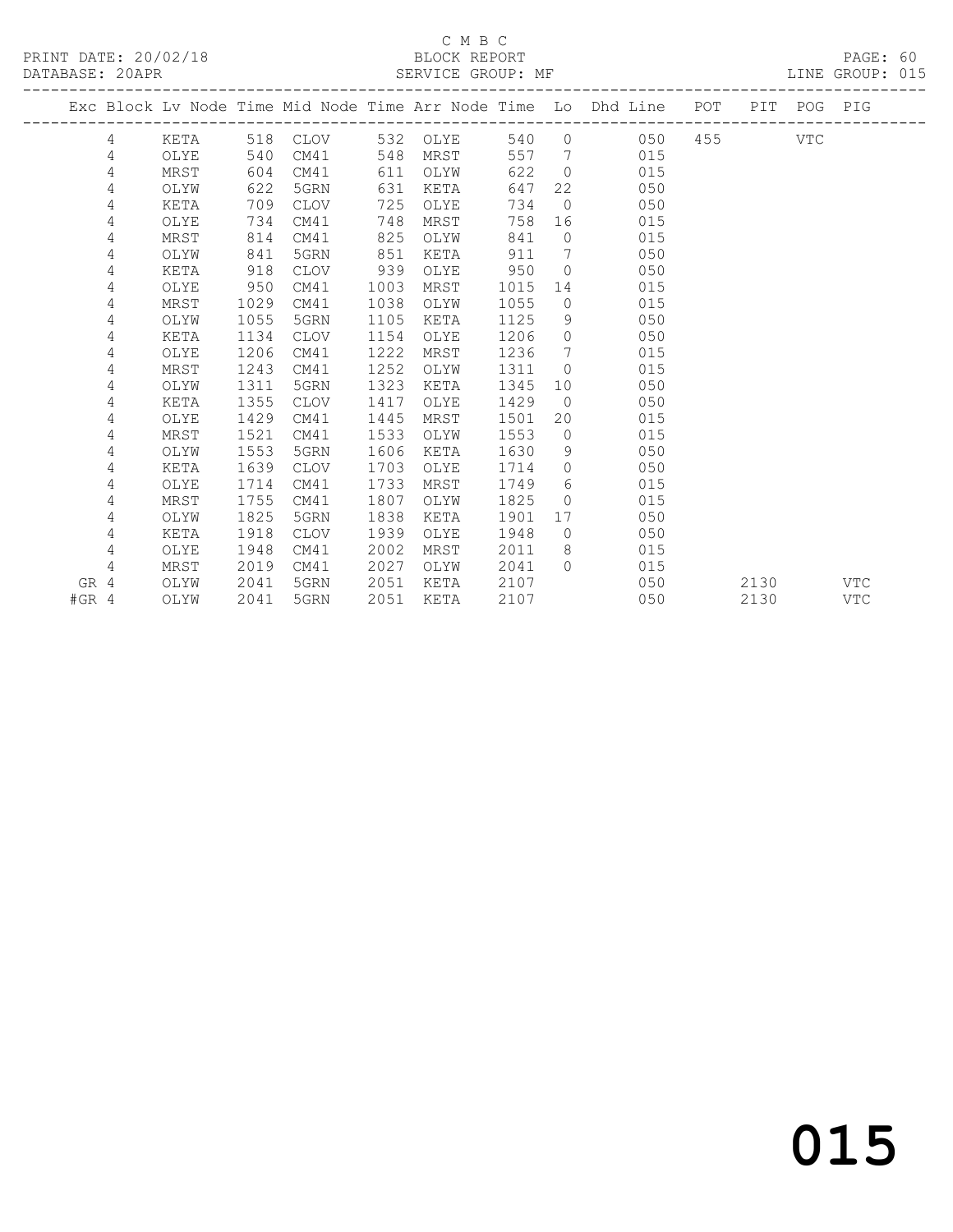# C M B C<br>BLOCK REPORT

| PRINT DATE: 20/02/18 | BLOCK REPORT      | PAGE: 61        |
|----------------------|-------------------|-----------------|
| DATABASE: 20APR      | SERVICE GROUP: MF | LINE GROUP: 015 |
|                      |                   |                 |

|         |   |      |      |             |      |          |       |                | Exc Block Lv Node Time Mid Node Time Arr Node Time Lo Dhd Line | POT | PIT  | POG PIG |            |
|---------|---|------|------|-------------|------|----------|-------|----------------|----------------------------------------------------------------|-----|------|---------|------------|
|         | 5 | MRST |      | 525 CM41    |      | 531 OLYW | 542 0 |                | 015                                                            | 517 |      | VTC     |            |
|         | 5 | OLYW | 542  | 5GRN        | 551  | KETA     | 607   | 9              | 050                                                            |     |      |         |            |
|         | 5 | KETA | 616  | <b>CLOV</b> | 632  | OLYE     | 640   | $\overline{0}$ | 050                                                            |     |      |         |            |
|         | 5 | OLYE | 640  | CM41        | 650  | MRST     | 659   | 15             | 015                                                            |     |      |         |            |
|         | 5 | MRST | 714  | CM41        | 722  | OLYW     | 736   | $\overline{0}$ | 015                                                            |     |      |         |            |
|         | 5 | OLYW | 736  | 5GRN        | 745  | KETA     | 804   | 8 <sup>8</sup> | 050                                                            |     |      |         |            |
|         | 5 | KETA | 812  | CLOV        | 831  | OLYE     | 842   | $\overline{0}$ | 050                                                            |     |      |         |            |
|         | 5 | OLYE | 842  | CM41        | 855  | MRST     | 907   | 15             | 015                                                            |     |      |         |            |
|         | 5 | MRST | 922  | CM41        | 932  | OLYW     | 947   | $\overline{0}$ | 015                                                            |     |      |         |            |
|         | 5 | OLYW | 947  | 5GRN        | 958  | KETA     | 1017  | 10             | 050                                                            |     |      |         |            |
|         | 5 | KETA | 1027 | <b>CLOV</b> | 1048 | OLYE     | 1058  | $\overline{0}$ | 050                                                            |     |      |         |            |
|         | 5 | OLYE | 1058 | CM41        | 1112 | MRST     | 1124  | 11             | 015                                                            |     |      |         |            |
|         | 5 | MRST | 1135 | CM41        | 1144 | OLYW     | 1203  | $\overline{0}$ | 015                                                            |     |      |         |            |
|         | 5 | OLYW | 1203 | 5GRN        | 1215 | KETA     | 1237  | 18             | 050                                                            |     |      |         |            |
|         | 5 | KETA | 1255 | CLOV        | 1317 | OLYE     | 1329  | $\overline{0}$ | 050                                                            |     |      |         |            |
|         | 5 | OLYE | 1329 | CM41        | 1345 | MRST     | 1359  | 16             | 015                                                            |     |      |         |            |
|         | 5 | MRST | 1415 | CM41        | 1424 | OLYW     | 1443  | $\overline{0}$ | 015                                                            |     |      |         |            |
|         | 5 | OLYW | 1443 | 5GRN        | 1455 | KETA     | 1518  | $\overline{7}$ | 050                                                            |     |      |         |            |
|         | 5 | KETA | 1525 | CLOV        | 1547 | OLYE     | 1559  | $\overline{0}$ | 050                                                            |     |      |         |            |
|         | 5 | OLYE | 1559 | CM41        | 1615 | MRST     | 1631  | 21             | 015                                                            |     |      |         |            |
|         | 5 | MRST | 1652 | CM41        | 1704 | OLYW     | 1724  | $\overline{0}$ | 015                                                            |     |      |         |            |
|         | 5 | OLYW | 1724 | 5GRN        | 1737 | KETA     | 1801  | 11             | 050                                                            |     |      |         |            |
|         | 5 | KETA | 1812 | <b>CLOV</b> | 1834 | OLYE     | 1844  | $\overline{0}$ | 050                                                            |     |      |         |            |
|         | 5 | OLYE | 1844 | CM41        | 1858 | MRST     | 1908  | 18             | 015                                                            |     |      |         |            |
|         | 5 | MRST | 1926 | CM41        | 1936 | OLYW     | 1950  | $\overline{0}$ | 015                                                            |     |      |         |            |
|         | 5 | OLYW | 1950 | 5GRN        | 2001 | KETA     | 2020  | 8              | 050                                                            |     |      |         |            |
|         | 5 | KETA | 2028 | <b>CLOV</b> | 2049 | OLYE     | 2058  | $\overline{0}$ | 050                                                            |     |      |         |            |
|         | 5 | OLYE | 2058 | CM41        | 2110 | MRST     | 2119  | 17             | 015                                                            |     |      |         |            |
|         | 5 | MRST | 2136 | CM41        | 2144 | OLYW     | 2158  | $\circ$        | 015                                                            |     |      |         |            |
| GR 5    |   | OLYW | 2158 | 5GRN        | 2208 | KETA     | 2224  | $\mathbf{2}$   | 050                                                            |     |      |         |            |
| $#GR$ 5 |   | OLYW | 2158 | 5GRN        | 2208 | KETA     | 2224  | $\overline{2}$ | 050                                                            |     |      |         |            |
| GR 5    |   | KETA | 2226 | <b>CLOV</b> | 2249 | OLYE     | 2258  | $\circ$        | 050                                                            |     |      |         |            |
| $#GR$ 5 |   | KETA | 2226 | CLOV        | 2249 | OLYE     | 2258  | $\Omega$       | 050                                                            |     |      |         |            |
|         | 5 | OLYE | 2258 | CM41        | 2310 | MRST     | 2319  |                | 015                                                            |     | 2324 |         | <b>VTC</b> |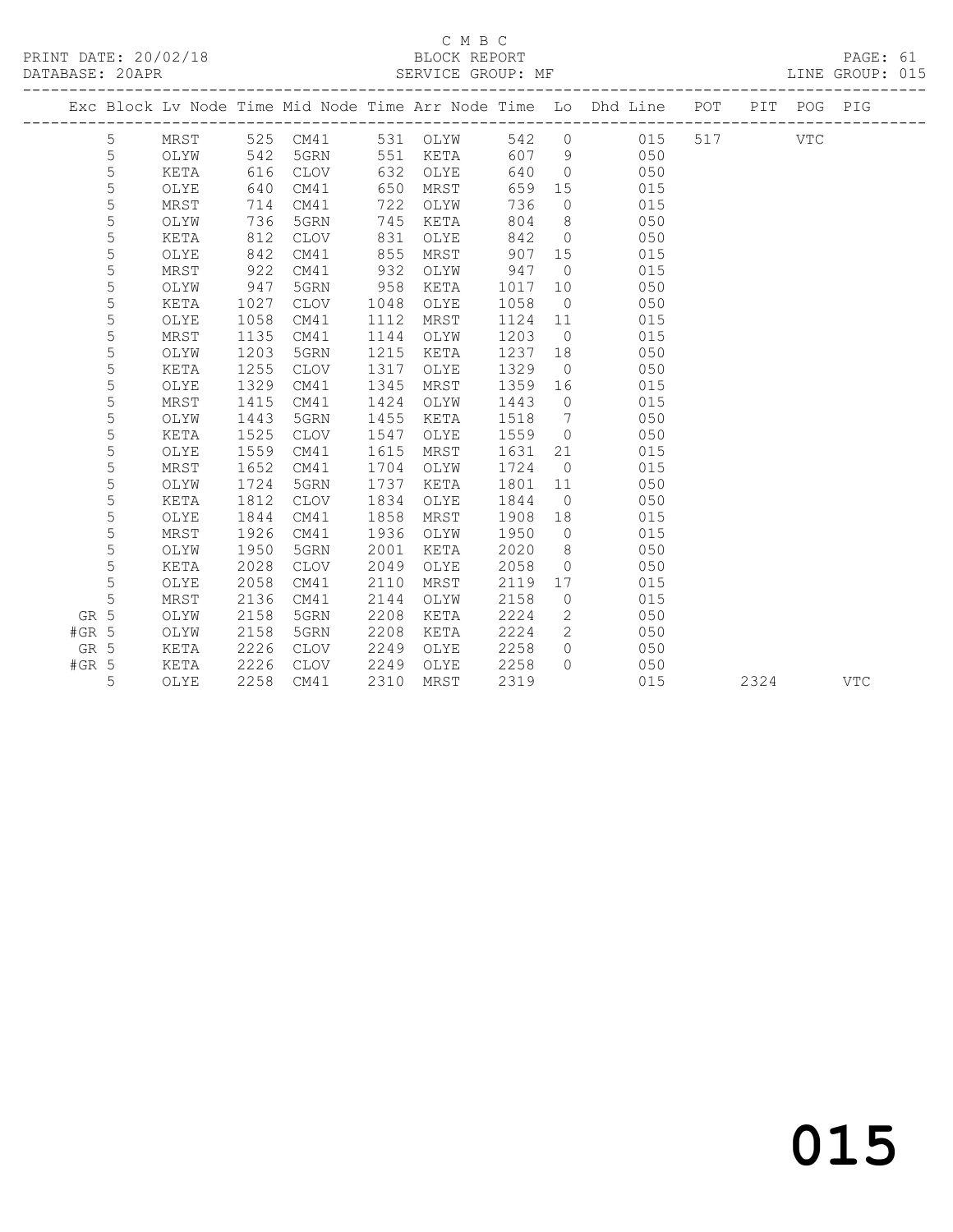PRINT DATE: 20/02/18 BLOCK REPORT BATABASE: 20APR

#### C M B C<br>BLOCK REPORT

PAGE: 62<br>LINE GROUP: 015

|         |                 |                 |              | Exc Block Lv Node Time Mid Node Time Arr Node Time Lo Dhd Line POT |              |                                           |              |                      |               |            |            | PIT POG PIG |     |
|---------|-----------------|-----------------|--------------|--------------------------------------------------------------------|--------------|-------------------------------------------|--------------|----------------------|---------------|------------|------------|-------------|-----|
|         | 6               | KETA            |              | 652 CLOV 708 OLYE                                                  |              |                                           | 717          | $\overline{0}$       |               | 050<br>629 | <b>VTC</b> |             |     |
|         | 6               | OLYE            | 717          | CM41                                                               |              | שנעט כ.<br>728 MRST<br>753 <sup>---</sup> | 738          | $6\overline{6}$      | 015           |            |            |             |     |
|         | $\epsilon$      | MRST            | 744          | CM41                                                               |              | 753 OLYW                                  | 809          | $\overline{0}$       | 015           |            |            |             |     |
|         | 6               | OLYW            | 809          | 5GRN                                                               |              | 819 KETA                                  | 839          | $5^{\circ}$          | 050           |            |            |             |     |
|         | $\epsilon$      | KETA            | 844          | CLOV                                                               | 905          | OLYE                                      | 916          | $\overline{0}$       | 050           |            |            |             |     |
|         | $\epsilon$      | OLYE            | 916          | CM41                                                               | 929          | MRST                                      | 941          | 15                   | 015           |            |            |             |     |
|         | $\epsilon$      | MRST            | 956          | CM41                                                               | 1005         | OLYW                                      | 1021         | $\circ$              | 015           |            |            |             |     |
|         | $\epsilon$      | OLYW            | 1021         | 5GRN                                                               | 1032         | KETA                                      | 1051         | 8 <sup>8</sup>       | 050           |            |            |             |     |
|         | 6               | KETA            | 1059         | $\mathtt{CLOV}$                                                    | 1120         | OLYE                                      | 1132         | $\bigcirc$           | 050           |            |            |             |     |
|         | $\epsilon$      | OLYE            | 1132         | CM41                                                               | 1148         | MRST                                      | 1200         | 9                    | 015           |            |            |             |     |
|         | 6               | MRST            | 1209         | CM41                                                               | 1218         | OLYW                                      | 1237         | $\overline{0}$       | 015           |            |            |             |     |
|         | $\epsilon$      | OLYW            | 1237         | 5GRN                                                               | 1249         | KETA                                      | 1311         | 14                   | 050           |            |            |             |     |
|         | $\epsilon$      | KETA            | 1325         | CLOV                                                               | 1347         | OLYE                                      | 1359         | $\overline{0}$       | 050           |            |            |             |     |
|         | 6               | OLYE            | 1359         | CM41                                                               | 1415         | MRST                                      | 1431         | 11<br>$\overline{0}$ | 015           |            |            |             |     |
|         | $\epsilon$      | MRST            | 1442<br>1511 | CM41<br>5GRN                                                       | 1452<br>1523 | OLYW                                      | 1511<br>1547 | 8                    | 015<br>050    |            |            |             |     |
|         | 6<br>$\epsilon$ | OLYW<br>KETA    | 1555         | CLOV                                                               | 1618         | KETA<br>OLYE                              | 1629         | $\overline{0}$       | 050           |            |            |             |     |
|         | $\epsilon$      | OLYE            | 1629         | CM41                                                               | 1647         | MRST                                      | 1703         | 21                   | 015           |            |            |             |     |
|         | $\epsilon$      | MRST            | 1724         | CM41                                                               | 1736         | OLYW                                      | 1755         | $\overline{0}$       | 015           |            |            |             |     |
|         | 6               | OLYW            | 1755         | 5GRN                                                               | 1808         | KETA                                      | 1831         | 12                   | 050           |            |            |             |     |
|         | 6               | KETA            | 1843         | CLOV                                                               | 1904         | OLYE                                      | 1914         | $\overline{0}$       | 050           |            |            |             |     |
|         | 6               | OLYE            | 1914         | CM41                                                               | 1928         | MRST                                      | 1938         | $\overline{7}$       | 015           |            |            |             |     |
|         | $\epsilon$      | MRST            | 1945         | CM41                                                               | 1953         | OLYW                                      | 2007         | $\overline{0}$       | 015           |            |            |             |     |
|         | 6               | OLYW            | 2007         | 5GRN                                                               | 2018         | KETA                                      | 2037         | 10                   | 050           |            |            |             |     |
| GR 6    |                 | KETA            | 2047         | CLOV                                                               | 2107         | OLYE                                      | 2116         | $\overline{0}$       | 050           |            |            |             |     |
| $#GR$ 6 |                 | KETA            | 2047         | $\mathtt{CLOV}$                                                    | 2107         | OLYE                                      | 2116         | $\overline{0}$       | 050           |            |            |             |     |
|         | $\sqrt{6}$      | OLYE            | 2116         | CM41                                                               | 2128         | MRST                                      | 2137         | 20                   | 015           |            |            |             |     |
|         | 6               | MRST            | 2157         | CM41                                                               | 2205         | OLYW                                      | 2218         | $\overline{0}$       | 015           |            |            |             |     |
| GR 6    |                 | OLYW            | 2218         | 5GRN                                                               | 2228         | KETA                                      | 2244         | $\overline{2}$       | 050           |            |            |             |     |
| #GR 6   |                 | OLYW            | 2218         | 5GRN                                                               | 2228         | KETA                                      | 2244         | $\overline{2}$       | 050           |            |            |             |     |
| GR 6    |                 | KETA            | 2246         | CLOV                                                               | 2307         | OLYE                                      | 2316         | $\overline{0}$       | 050           |            |            |             |     |
| $#GR$ 6 |                 | KETA            | 2246         | $\mathtt{CLOV}$                                                    | 2307         | OLYE                                      | 2316         | $\overline{0}$       | 050           |            |            |             |     |
|         | 6               | $\mathtt{OLYE}$ | 2316         | CM41                                                               | 2325         | MRST                                      | 2334         | 12                   | 015           |            |            |             |     |
|         | $6\,$           | MRST            | 2346         | CM41                                                               | 2353         | OLYW                                      | 2404         | $\circ$              | 015           |            |            |             |     |
| GR 6    |                 | OLYW            | 2404         | 5GRN                                                               | 2412         | KETA                                      | 2428         | 2                    | 050           |            |            |             |     |
| #GR 6   |                 | OLYW            | 2404         | 5GRN                                                               | 2412         | KETA                                      | 2428         | 2                    | 050           |            |            |             |     |
| GR 6    |                 | KETA            | 2430         | LAAN                                                               | 2454         | OLYE                                      | 2500         | $\overline{0}$       | 050           |            |            |             |     |
| $#GR$ 6 |                 | KETA            | 2430         | LAAN                                                               | 2454         | OLYE                                      | 2500         | $\overline{0}$       | 050           |            |            |             |     |
|         | 6               | OLYE            | 2500         | CM41                                                               | 2507         | MRST                                      | 2515         | 9                    | 015           |            |            |             |     |
| GR 6    | 6               | MRST<br>OLYW    | 2524<br>2542 | CM41<br>5GRN                                                       | 2531<br>2550 | OLYW<br>KETA                              | 2542<br>2603 | $\overline{0}$<br>26 | 015<br>15 050 |            |            |             |     |
| $#GR$ 6 |                 | OLYW            | 2542         | 5GRN                                                               | 2550         | KETA                                      | 2603         | 26                   | 15 050        |            |            |             |     |
|         | 6               | MRST            | 2644         |                                                                    |              | HODM                                      | 2707         | $\overline{2}$       | N15           |            |            |             |     |
|         | 6               | HODM            | 2709         |                                                                    |              | MRST                                      | 2739         |                      | N15           |            | 2744       |             | VTC |
|         |                 |                 |              |                                                                    |              |                                           |              |                      |               |            |            |             |     |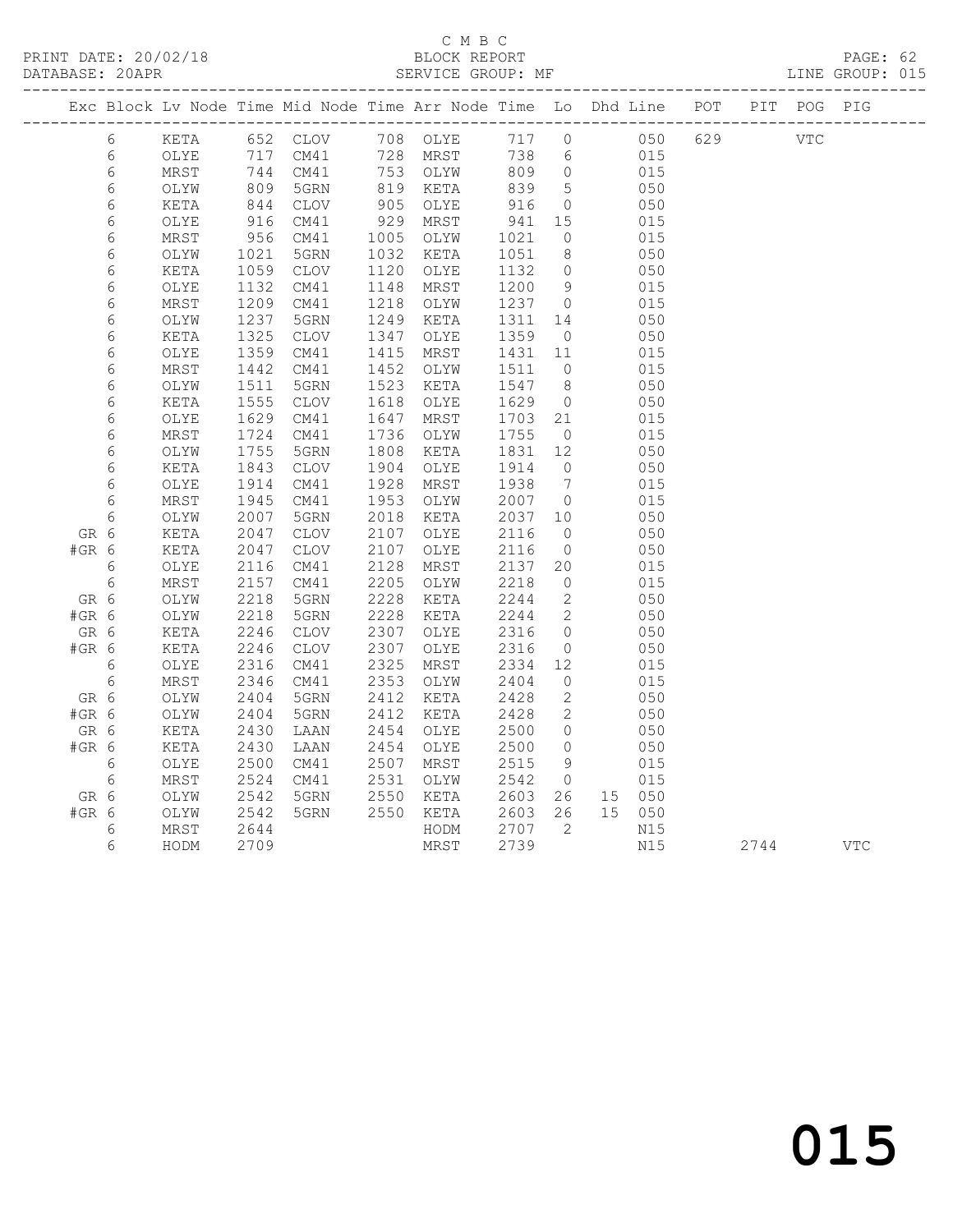#### C M B C BLOCK REPORT<br>SERVICE GROUP: MF

| PRINT DATE: 20/02/18<br>DATABASE: 20APR |      |      | SERVICE GROUP: MF      |      | BLOCK REPORT |      |                |                                                                                |      |  | PAGE: 63<br>LINE GROUP: 015 |  |
|-----------------------------------------|------|------|------------------------|------|--------------|------|----------------|--------------------------------------------------------------------------------|------|--|-----------------------------|--|
|                                         |      |      |                        |      |              |      |                | Exc Block Lv Node Time Mid Node Time Arr Node Time Lo Dhd Line POT PIT POG PIG |      |  |                             |  |
| 7                                       |      |      | MRST 657 CM41 705 OLYW |      |              |      |                | 719 0 015 649 VTC                                                              |      |  |                             |  |
| 7                                       | OLYW | 719  | 5GRN                   | 728  | KETA         |      |                | 745 12 050                                                                     |      |  |                             |  |
| 7                                       | KETA | 757  | CLOV                   | 814  | OLYE         | 825  |                | $0 \qquad 050$                                                                 |      |  |                             |  |
| 7                                       | OLYE | 825  | CM41                   | 839  | MRST         | 851  |                | 14 015                                                                         |      |  |                             |  |
| 7                                       | MRST | 905  | CM41                   | 915  | OLYW         | 930  |                | $\overline{0}$<br>015                                                          |      |  |                             |  |
| 7                                       | OLYW | 930  | 5GRN                   | 941  | KETA         | 1000 |                | 10 0<br>050                                                                    |      |  |                             |  |
| 7                                       | KETA | 1010 | CLOV                   | 1031 | OLYE         | 1041 | $\overline{0}$ | 050                                                                            |      |  |                             |  |
|                                         | OLYE | 1041 | CM41                   | 1055 | MRST         | 1107 |                | 13<br>015                                                                      |      |  |                             |  |
| 7                                       | MRST | 1120 | CM41                   | 1129 | OLYW         | 1146 |                | $\overline{0}$<br>015                                                          |      |  |                             |  |
| 7                                       | OLYW | 1146 | 5GRN                   | 1156 | KETA         | 1218 |                | $6 \qquad \qquad$<br>050                                                       |      |  |                             |  |
|                                         | KETA | 1224 | CLOV                   | 1245 | OLYE         | 1257 | $\bigcirc$     | 050                                                                            |      |  |                             |  |
|                                         | OLYE | 1257 | CM41                   | 1313 | MRST         | 1327 |                | 19<br>015                                                                      |      |  |                             |  |
|                                         | MRST | 1346 | CM41                   | 1355 | OLYW         | 1414 | $\circ$        | 015                                                                            |      |  |                             |  |
|                                         | OLYW | 1414 | 5GRN                   | 1426 | KETA         | 1448 |                | 7<br>050                                                                       |      |  |                             |  |
|                                         | KETA | 1455 | CLOV                   | 1517 | OLYE         | 1529 | $\overline{0}$ | 050                                                                            |      |  |                             |  |
|                                         | OLYE | 1529 | CM41                   | 1545 | MRST         | 1601 | 20             | 015                                                                            |      |  |                             |  |
|                                         | MRST | 1621 | CM41                   | 1633 | OLYW         | 1653 | $\Omega$       | 015                                                                            |      |  |                             |  |
|                                         | OLYW | 1653 | 5GRN                   | 1706 | KETA         | 1730 | 9              | 050                                                                            |      |  |                             |  |
|                                         | KETA | 1739 | CLOV                   | 1803 | OLYE         | 1814 | $\Omega$       | 050                                                                            |      |  |                             |  |
| 7                                       | OLYE |      | 1814 CM41              |      | 1831 MRST    | 1845 |                | 015                                                                            | 1852 |  | VTC                         |  |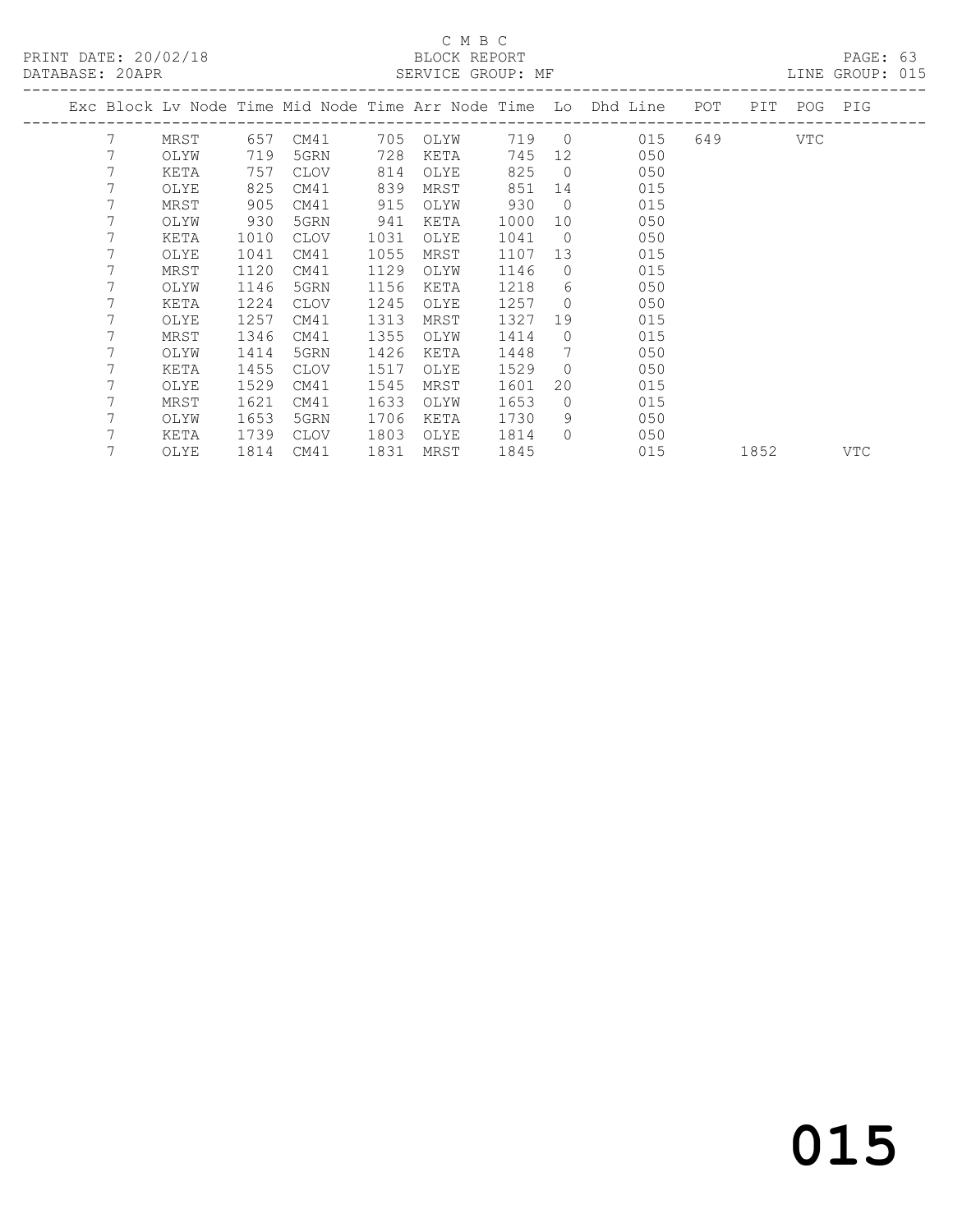#### C M B C<br>BLOCK REPORT SERVICE GROUP: MF

|         |         |      |              |             |      |          |         |                              | Exc Block Lv Node Time Mid Node Time Arr Node Time Lo Dhd Line POT |  | PIT POG PIG |  |
|---------|---------|------|--------------|-------------|------|----------|---------|------------------------------|--------------------------------------------------------------------|--|-------------|--|
|         | 8       | MRST |              |             |      |          |         |                              |                                                                    |  | VTC         |  |
|         | 8       | OLYW |              |             |      |          |         |                              |                                                                    |  |             |  |
|         | $\,8\,$ | KETA | 901          | CLOV        |      | 922 OLYE | 933     | $\overline{0}$               | 050                                                                |  |             |  |
|         | $\,8\,$ | OLYE | 933          | CM41        | 946  | MRST     | 958     | 14                           | 015                                                                |  |             |  |
|         | $\,8\,$ | MRST |              | CM41        | 1021 | OLYW     | 1038    | $\overline{0}$               | 015                                                                |  |             |  |
|         | $\,8\,$ | OLYW | 1012<br>1038 | 5GRN        | 1048 | KETA     | 1108    | 8 <sup>8</sup>               | 050                                                                |  |             |  |
|         | $\,8\,$ | KETA | 1116         | <b>CLOV</b> | 1137 | OLYE     | 1149    | $\overline{0}$               | 050                                                                |  |             |  |
|         | $\,8\,$ | OLYE | 1149         | CM41        | 1205 | MRST     | 1217    | 9                            | 015                                                                |  |             |  |
|         | $\,8\,$ | MRST | 1226         | CM41        | 1235 | OLYW     | 1254    | $\overline{0}$               | 015                                                                |  |             |  |
|         | $\,8\,$ | OLYW | 1254         | 5GRN        | 1306 | KETA     | 1328 12 |                              | 050                                                                |  |             |  |
|         | 8       | KETA | 1340         | <b>CLOV</b> | 1402 | OLYE     | 1414    | $\overline{0}$               | 050                                                                |  |             |  |
|         | $\,8\,$ | OLYE | 1414         | CM41        | 1430 | MRST     | 1446    | 8 <sup>8</sup>               | 015                                                                |  |             |  |
|         | $\,8\,$ | MRST | 1454         | CM41        | 1506 | OLYW     | 1525    | $\overline{0}$               | 015                                                                |  |             |  |
|         | 8       | OLYW | 1525         | 5GRN        | 1538 | KETA     | 1602    | 8 <sup>8</sup>               | 050                                                                |  |             |  |
|         | $\,8\,$ | KETA | 1610         | <b>CLOV</b> | 1633 | OLYE     | 1644    | $\overline{0}$               | 050                                                                |  |             |  |
|         | $\,8\,$ | OLYE | 1644         | CM41        | 1703 | MRST     | 1719    | 21                           | 015                                                                |  |             |  |
|         | $\,8\,$ | MRST | 1740         | CM41        | 1752 | OLYW     | 1810    | $\overline{0}$               | 015                                                                |  |             |  |
|         | $\,8\,$ | OLYW | 1810         | 5GRN        | 1823 | KETA     | 1846 15 |                              | 050                                                                |  |             |  |
|         | $\,8\,$ | KETA | 1901         | CLOV        | 1922 | OLYE     | 1931    | $\overline{0}$               | 050                                                                |  |             |  |
|         | 8       | OLYE | 1931         | CM41        | 1945 | MRST     | 1954    | 8 <sup>8</sup>               | 015                                                                |  |             |  |
|         | $\,8\,$ | MRST | 2002         | CM41        | 2010 | OLYW     | 2024    | $\overline{0}$               | 015                                                                |  |             |  |
|         | $\,8\,$ | OLYW | 2024         | 5GRN        | 2035 | KETA     | 2054 13 |                              | 050                                                                |  |             |  |
| GR 8    |         | KETA | 2107         | <b>CLOV</b> | 2127 | OLYE     | 2136    | $\overline{0}$               | 050                                                                |  |             |  |
| #GR 8   |         | KETA | 2107         | CLOV        | 2127 | OLYE     | 2136    | $\overline{0}$               | 050                                                                |  |             |  |
|         | 8       | OLYE | 2136         | CM41        | 2148 | MRST     | 2157    | 25                           | 015                                                                |  |             |  |
|         | 8       | MRST | 2222         | CM41        | 2230 | OLYW     | 2243    | $\overline{0}$               | 015                                                                |  |             |  |
| GR 8    |         | OLYW | 2243         | 5GRN        | 2253 | KETA     | 2309    | $\overline{2}$               | 050                                                                |  |             |  |
| #GR 8   |         | OLYW | 2243         | 5GRN        | 2253 | KETA     | 2309    | $\overline{2}$               | 050                                                                |  |             |  |
| GR 8    |         | KETA | 2311         | CLOV        | 2332 | OLYE     | 2341    | $\overline{0}$               | 050                                                                |  |             |  |
| $#GR$ 8 |         | KETA | 2311         | <b>CLOV</b> | 2332 | OLYE     | 2341    | $\circ$                      | 050                                                                |  |             |  |
|         | 8       | OLYE | 2341         | CM41        | 2350 | MRST     | 2359    | 18                           | 015                                                                |  |             |  |
|         | 8       | MRST | 2417         | CM41        | 2424 | OLYW     | 2435    | $\overline{0}$               | 015                                                                |  |             |  |
| GR 8    |         | OLYW | 2435         | 5GRN        | 2443 | KETA     | 2459    | $\overline{2}$               | 050                                                                |  |             |  |
| #GR 8   |         | OLYW | 2435         | 5GRN        | 2443 | KETA     | 2459    | $\overline{2}$               | 050                                                                |  |             |  |
| GR 8    |         | KETA | 2501         | LAAN        | 2525 | OLYE     | 2531    | $\circ$                      | 050                                                                |  |             |  |
| $#GR$ 8 |         | KETA | 2501         | LAAN        | 2525 | OLYE     | 2531    | $\circ$                      | 050                                                                |  |             |  |
|         | 8       | OLYE | 2531         | CM41        | 2538 | MRST     | 2546    | $\circ$                      | 015                                                                |  |             |  |
|         | 8       | MRST | 2546         |             |      | HODM     | 2609    | $\circ$                      | N15                                                                |  |             |  |
|         | 8       | HODM | 2609         |             |      | MRST     | 2639    | $7\phantom{.0}\phantom{.0}7$ | N15                                                                |  |             |  |
|         | 8       | MRST | 2646         |             |      | HODM     | 2733    | $6 \overline{6}$             | N20                                                                |  |             |  |

8 HODM 2739 MRST 2828 N20 2833 VTC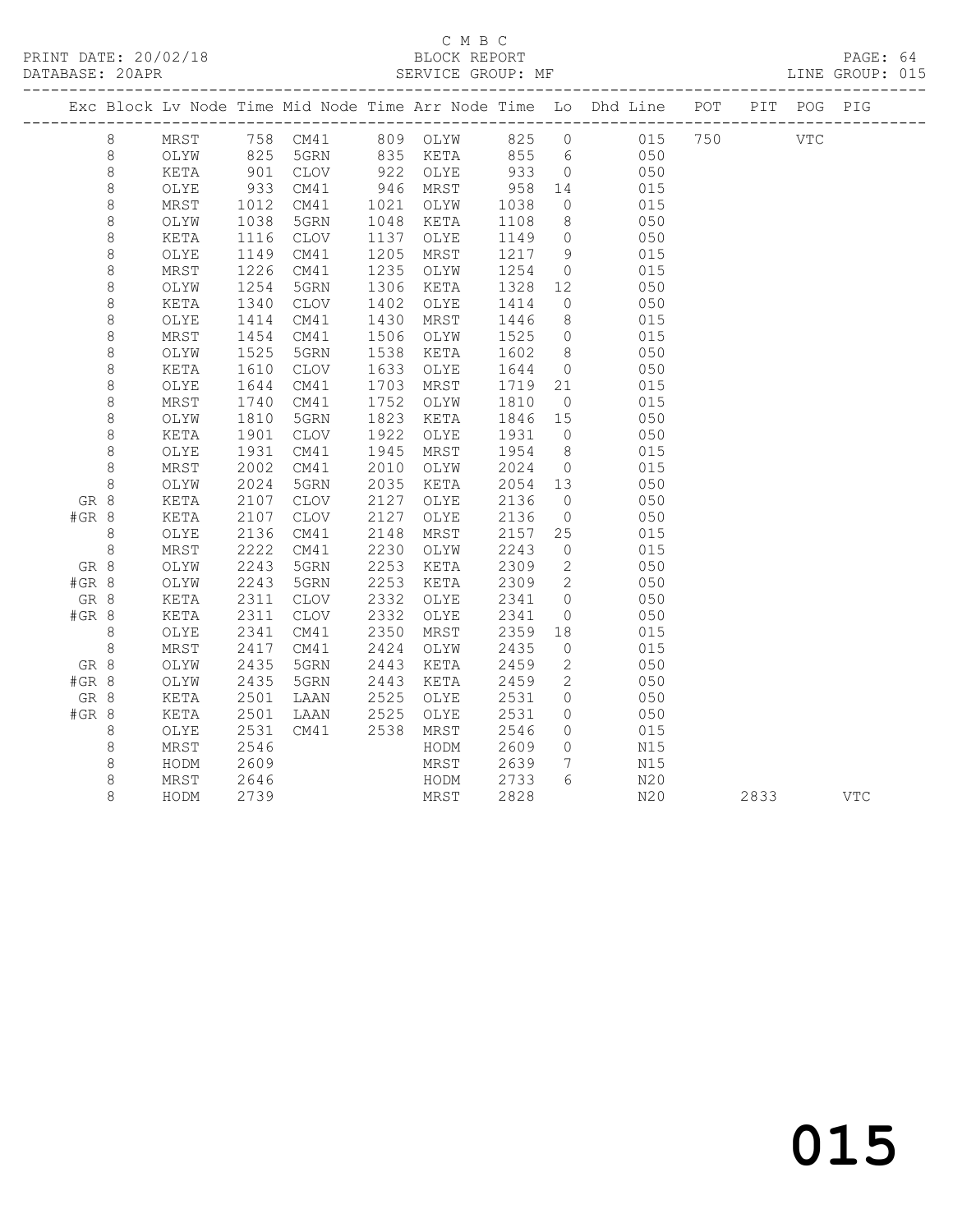#### C M B C<br>BLOCK REPORT SERVICE GROUP: MF

|                 |                |              |              |                             |              |                     |              |                                  | Exc Block Lv Node Time Mid Node Time Arr Node Time Lo Dhd Line POT |              |                                                                                                                                                                                                                                 | PIT POG PIG |            |
|-----------------|----------------|--------------|--------------|-----------------------------|--------------|---------------------|--------------|----------------------------------|--------------------------------------------------------------------|--------------|---------------------------------------------------------------------------------------------------------------------------------------------------------------------------------------------------------------------------------|-------------|------------|
|                 | 9              | KETA         |              |                             |              |                     |              |                                  | 1240 CLOV 1302 OLYE 1314 0 050 1210 VTC                            |              |                                                                                                                                                                                                                                 |             |            |
|                 | 9              | OLYE         |              | 1314 CM41 1330 MRST 1344 17 |              |                     |              |                                  | 015                                                                |              |                                                                                                                                                                                                                                 |             |            |
|                 | $\mathsf 9$    | MRST         | 1401         |                             |              | CM41 1410 OLYW 1429 |              | $\overline{0}$                   | 015                                                                |              |                                                                                                                                                                                                                                 |             |            |
|                 | $\mathsf 9$    | OLYW         | 1429         | 5GRN                        | 1441         | KETA                | 1503         | $\overline{7}$                   | 050                                                                |              |                                                                                                                                                                                                                                 |             |            |
|                 | $\mathsf 9$    | KETA         | 1510         | CLOV                        | 1532         | OLYE                | 1544         | $\overline{0}$                   | 050                                                                |              |                                                                                                                                                                                                                                 |             |            |
|                 | $\mathsf 9$    | OLYE         | 1544         | CM41                        | 1600         | MRST                | 1616         | 20                               | 015                                                                |              |                                                                                                                                                                                                                                 |             |            |
|                 | $\mathsf 9$    | MRST         | 1636         | CM41                        | 1648         | OLYW                | 1708         | $\overline{0}$                   | 015                                                                |              |                                                                                                                                                                                                                                 |             |            |
|                 | $\mathsf 9$    | OLYW         | 1708         | 5GRN                        | 1721         | KETA                | 1745         | 9                                | 050                                                                |              |                                                                                                                                                                                                                                 |             |            |
|                 | $\mathsf 9$    | KETA         | 1754         | CLOV                        | 1818         | OLYE                | 1829         | $\overline{0}$                   | 050                                                                |              |                                                                                                                                                                                                                                 |             |            |
|                 | $\mathsf 9$    | OLYE         | 1829         | CM41                        | 1846         | MRST                | 1900         | 9                                | 015                                                                |              |                                                                                                                                                                                                                                 |             |            |
|                 | 9              | MRST         | 1909         | CM41                        | 1919         | OLYW                | 1933         | $\overline{0}$                   | 015                                                                |              |                                                                                                                                                                                                                                 |             |            |
|                 | $\mathsf 9$    | OLYW         | 1933         | 5GRN                        | 1944         | KETA                | 2003         | $\overline{7}$                   | 050                                                                |              |                                                                                                                                                                                                                                 |             |            |
|                 | $\mathsf 9$    | KETA         | 2010         | CLOV                        | 2031         | OLYE                | 2040         | $\overline{0}$                   | 050                                                                |              |                                                                                                                                                                                                                                 |             |            |
|                 | $\mathsf 9$    | OLYE         | 2040         | CM41                        | 2052         | MRST                | 2101         | 15                               | 015                                                                |              |                                                                                                                                                                                                                                 |             |            |
|                 | 9              | MRST         | 2116         | CM41                        | 2124         | OLYW                | 2138         | $\overline{0}$                   | 015                                                                |              |                                                                                                                                                                                                                                 |             |            |
| GR 9            |                | OLYW         | 2138<br>2138 | 5GRN<br>5GRN                | 2148<br>2148 | KETA                | 2204<br>2204 | $\overline{2}$<br>$\overline{2}$ | 050                                                                |              |                                                                                                                                                                                                                                 |             |            |
| $#GR$ 9<br>GR 9 |                | OLYW<br>KETA | 2206         | CLOV                        | 2229         | KETA<br>OLYE        | 2238         | $\overline{0}$                   | 050<br>050                                                         |              |                                                                                                                                                                                                                                 |             |            |
| $#GR$ 9         |                | KETA         | 2206         | CLOV                        | 2229         | OLYE                | 2238         | $\overline{0}$                   | 050                                                                |              |                                                                                                                                                                                                                                 |             |            |
|                 | 9              | OLYE         | 2238         | CM41                        | 2250         | MRST                | 2259         | 15                               | 015                                                                |              |                                                                                                                                                                                                                                 |             |            |
|                 | $\overline{9}$ | MRST         | 2314         | CM41                        | 2321         | OLYW                | 2333         | $\overline{0}$                   | 015                                                                |              |                                                                                                                                                                                                                                 |             |            |
| GR 9            |                | OLYW         | 2333         | 5GRN                        | 2341         | KETA                | 2357         | $\overline{2}$                   | 050                                                                |              |                                                                                                                                                                                                                                 |             |            |
| $#GR$ 9         |                | OLYW         | 2333         | 5GRN                        | 2341         | KETA                | 2357         | 2                                | 050                                                                |              |                                                                                                                                                                                                                                 |             |            |
| GR 9            |                | KETA         | 2359         | LAAN                        | 2423         | OLYE                | 2429         | $\circ$                          | 050                                                                |              |                                                                                                                                                                                                                                 |             |            |
| #GR 9           |                | KETA         | 2359         | LAAN                        | 2423         | OLYE                | 2429         | $\overline{0}$                   | 050                                                                |              |                                                                                                                                                                                                                                 |             |            |
|                 | $\,9$          | OLYE         | 2429         | CM41                        | 2436         | MRST                | 2444         | 5 <sup>5</sup>                   | 015                                                                |              |                                                                                                                                                                                                                                 |             |            |
|                 | 9              | MRST         | 2449         | CM41                        | 2456         | OLYW                | 2507         | $\overline{0}$                   | 015                                                                |              |                                                                                                                                                                                                                                 |             |            |
| GR 9            |                | OLYW         | 2507         | 5GRN                        | 2515         | KETA                | 2528         | 2                                | 050                                                                |              |                                                                                                                                                                                                                                 |             |            |
| $#GR$ 9         |                | OLYW         | 2507         | 5GRN                        | 2515         | KETA                | 2528         | $\overline{2}$                   | 050                                                                |              |                                                                                                                                                                                                                                 |             |            |
| GR 9            |                | KETA         | 2530         | LAAN                        | 2554         | OLYE                | 2600         | $\circ$                          | 050                                                                |              |                                                                                                                                                                                                                                 |             |            |
| $#GR$ 9         |                | KETA         | 2530         | LAAN                        | 2554         | OLYE                | 2600         | $\overline{0}$                   | 050                                                                |              |                                                                                                                                                                                                                                 |             |            |
|                 | 9              | OLYE         | 2600         | CM41 2607                   |              | MRST                | 2615         | 1                                | 015                                                                |              |                                                                                                                                                                                                                                 |             |            |
|                 | 9              | MRST         | 2616         |                             |              | HODM                | 2639         | $\circ$                          | N15                                                                |              |                                                                                                                                                                                                                                 |             |            |
|                 | $\overline{9}$ | HODM         | 2639         |                             |              | MRST                | 2709         |                                  | N15                                                                |              | 2714                                                                                                                                                                                                                            |             | <b>VTC</b> |
|                 | 10             | MRST         | 1316         |                             |              | CM41 1325 OLYW 1344 |              | $\overline{0}$                   |                                                                    | 015 1308     |                                                                                                                                                                                                                                 | VTC         |            |
|                 | 10             | OLYW         | 1344         | 5GRN                        |              | 1356 KETA           | 1418         | $\overline{7}$                   | 050                                                                |              |                                                                                                                                                                                                                                 |             |            |
|                 | 10             | KETA         | 1425         | CLOV                        |              | 1447 OLYE           | 1459         | $\overline{0}$                   | 050                                                                |              |                                                                                                                                                                                                                                 |             |            |
|                 | 10             | OLYE         | 1459         | CM41                        | 1515         | MRST                | 1531         | 20                               | 015                                                                |              |                                                                                                                                                                                                                                 |             |            |
|                 | 10             | MRST         |              | 1551 CM41 1603 OLYW 1623 0  |              |                     |              |                                  | 015                                                                |              |                                                                                                                                                                                                                                 |             |            |
|                 | 10             | OLYW         | 1623         | 5GRN                        | 1636         | KETA                | 1700         | 9                                | 050                                                                |              |                                                                                                                                                                                                                                 |             |            |
|                 | 10             | KETA         | 1709         | CLOV                        | 1733         | OLYE                | 1744         | $\overline{0}$                   | 050                                                                |              |                                                                                                                                                                                                                                 |             |            |
|                 | 10             | OLYE         | 1744         | CM41                        | 1803         | MRST                | 1819         | 11                               | 015                                                                |              |                                                                                                                                                                                                                                 |             |            |
|                 | 10             | MRST         | 1830         | CM41                        | 1842         | OLYW                | 1858         | $\overline{0}$                   | 015                                                                |              |                                                                                                                                                                                                                                 |             |            |
|                 | 10             | OLYW         | 1858         | 5GRN                        | 1910         | KETA                | 1931         |                                  | 050                                                                |              | 1955 — 1955 — 1965 — 1965 — 1965 — 1965 — 1965 — 1965 — 1966 — 1970 — 1986 — 1986 — 1986 — 1986 — 1986 — 1986 — 1986 — 1986 — 1986 — 1986 — 1986 — 1986 — 1986 — 1986 — 1986 — 1986 — 1986 — 1986 — 1986 — 1986 — 1986 — 1986 — |             | <b>VTC</b> |
|                 | 11             | MRST         | 1507         | CM41                        | 1519         | OLYW                | 1539         | $\overline{0}$                   |                                                                    | 015 1459 VTC |                                                                                                                                                                                                                                 |             |            |
|                 | 11             | OLYW         | 1539         | 5GRN                        | 1552         | KETA                | 1616         | 8                                | 050                                                                |              |                                                                                                                                                                                                                                 |             |            |
|                 | 11             | KETA         | 1624         | CLOV                        | 1648         | OLYE                | 1659         | $\Omega$                         | 050                                                                |              |                                                                                                                                                                                                                                 |             |            |
|                 | 11             | OLYE         | 1659         | CM41                        | 1718         | MRST                | 1734         |                                  | 015                                                                |              | 1741                                                                                                                                                                                                                            |             | <b>VTC</b> |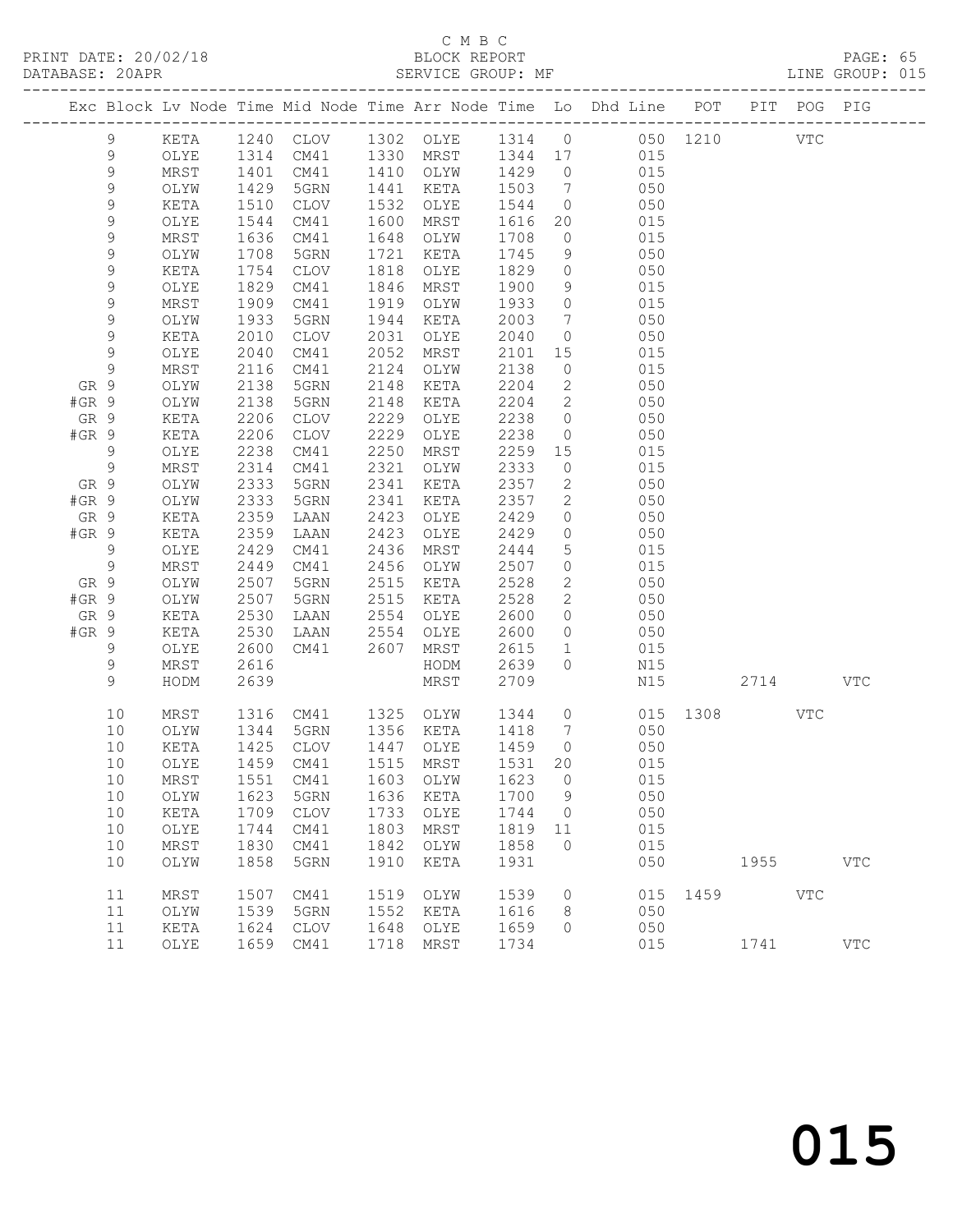|              |                                                                                                                                                                                                                                         | PRINT DATE: 20/02/18                                                                                                                |                                                                                                                                            | C M B C<br>BLOCK REPORT                                                                                                                                                                                         |                                                                                           |                                                                                              |                                                                                                                                                                                                            |                                                                      |                                                                                                                                                                                                                                                                                                     |          |                                     | PAGE: 66 |  |
|--------------|-----------------------------------------------------------------------------------------------------------------------------------------------------------------------------------------------------------------------------------------|-------------------------------------------------------------------------------------------------------------------------------------|--------------------------------------------------------------------------------------------------------------------------------------------|-----------------------------------------------------------------------------------------------------------------------------------------------------------------------------------------------------------------|-------------------------------------------------------------------------------------------|----------------------------------------------------------------------------------------------|------------------------------------------------------------------------------------------------------------------------------------------------------------------------------------------------------------|----------------------------------------------------------------------|-----------------------------------------------------------------------------------------------------------------------------------------------------------------------------------------------------------------------------------------------------------------------------------------------------|----------|-------------------------------------|----------|--|
| NAHA<br>REBY |                                                                                                                                                                                                                                         | 29ST 29 AV STATION                                                                                                                  | NANAIMO & HASTINGS                                                                                                                         |                                                                                                                                                                                                                 |                                                                                           |                                                                                              | 63LP 63 LOOP                                                                                                                                                                                               |                                                                      | GRBY GRANVILLE & BROADWAY (AND HACO HASTINGS & COMMERCIAL HANA HASTINGS & COMMERCIAL HANA HASTINGS & COMMERCIAL<br>HANA HASTINGS & NANAIMO (AND KYEA KINGSWAY & EARLES<br>MAHU MARINE & HUDSON<br>NAST NANAIMO STATION                                                                              |          |                                     |          |  |
|              |                                                                                                                                                                                                                                         |                                                                                                                                     |                                                                                                                                            |                                                                                                                                                                                                                 |                                                                                           |                                                                                              |                                                                                                                                                                                                            |                                                                      |                                                                                                                                                                                                                                                                                                     |          |                                     |          |  |
|              | $\mathbf{1}$<br>$\mathbf{1}$<br>$\mathbf{1}$<br>$\mathbf{1}$<br>$\mathbf{1}$<br>$\mathbf{1}$<br>$\mathbf{1}$<br>$\mathbf{1}$<br>$\mathbf{1}$<br>$\mathbf{1}$<br>$\mathbf{1}$<br>$\mathbf{1}$<br>$\mathbf{1}$<br>GR 1<br>$#GR$ 1<br>GR 1 | <b>HANA</b><br>29ST<br>63LP<br>29ST<br>63LP<br>29ST<br>63LP<br>29ST<br>63LP<br>29ST<br><b>63LP</b><br>63LP<br>29ST                  | 551<br>1038<br>1218<br>1359<br>1540<br>1720<br>1857                                                                                        | REBY 600 29ST<br>612 HACO<br>725 GRBY<br>900 HACO<br>HACO<br>GRBY 1104 29ST 1202 16<br>HACO<br>GRBY<br>HACO<br>GRBY<br>HACO<br>2031 GRBY 2054 29ST 2146<br>2031 GRBY 2054 29ST 2146<br>2206 HACO 2228 63LP 2315 |                                                                                           | 1919 63LP                                                                                    | 632 63LP 715<br>752    29ST           844<br>926    63LP        1024<br>1244 63LP 1346 13<br>1748 29ST 1847 10                                                                                             | 16<br>14                                                             | EAKY 448 REBY 500 NAHA 509 5 016 421 VTCT<br>NAHA 514 NABY 522 NAST 527 5 007<br>NAST 532 NABY 537 HANA 546 5 007<br>605 7 016<br>10 016<br>016<br>016<br>016<br>016<br>1529 11 016<br>016<br>016<br>2014 17 016<br>GRBY 2054 29ST 2146 20 016<br>GRBY 2054 29ST 2146 20 016<br>TIGO 2000 23TR 2015 |          |                                     |          |  |
|              | $#GR$ 1<br>2<br>$\mathbf{2}$<br>$\mathbf{2}$<br>$\mathbf{2}$<br>$\mathbf{2}$<br>$\mathbf{2}$<br>$\mathbf{2}$<br>$\mathbf{2}$<br>$\sqrt{2}$<br>$\mathbf{2}$<br>$#GR$ 2<br>GR 2<br>$#GR$ 2<br>GR 2<br>$#GR$ 2<br>GR 2<br>$#GR$ 2          | 29ST<br>63LP<br>29ST<br>63LP<br>29ST<br>63LP<br>29ST<br>63LP<br>29ST<br>63LP<br>29ST<br><b>29ST</b><br>63LP<br>63LP<br>29ST<br>29ST | 63LP 521<br>29ST 632<br>743<br>920<br>1057<br>1238<br>1419<br>1602<br>1742<br>1922<br>2049<br>2227<br>2227<br>2345<br>2345<br>2504<br>2504 | 2206 HACO 2228 63LP<br>GRBY<br>HACO<br>GRBY<br>HACO<br>GRBY<br>HACO<br>GRBY<br>HACO<br>GRBY<br>HACO<br>HACO<br>GRBY<br>GRBY<br>HACO<br>HACO                                                                     | 2112<br>2249<br>2249<br>2404<br>2404<br>2523<br>2523                                      | 1124 29ST<br>1304 63LP<br>29ST<br>63LP<br>63LP<br>29ST<br>29ST<br>63LP<br>63LP               | 2315<br>946 63LP 1044<br>1222 16<br>1406 13<br>1447 29ST 1549 13<br>1627 63LP 1733 9<br>1810  29ST  1906  16<br>1944  63LP  2038  11<br>2038 11<br>2204<br>2336<br>2336<br>2448 16<br>2448<br>2610<br>2610 | 13<br>23<br>9<br>$\overline{9}$<br>16                                | 016<br>GRBY 544 29ST 623 9 016<br>116 117 118 5 016<br>810 29ST 903 17 016<br>016<br>016<br>016<br>016<br>016<br>016<br>016<br>GR 2 63LP 2049 GRBY 2112 29ST 2204 23 016<br>016<br>016<br>016<br>016<br>016<br>016<br>016                                                                           | 513 VTCT | 2321 VTCT<br>2616 VTCT<br>2616 VTCT |          |  |
|              | 3<br>$\mathsf 3$<br>$\mathsf S$<br>$\mathsf S$<br>$\mathsf S$<br>$\mathsf S$<br>$\mathsf S$<br>$\mathsf 3$<br>$\mathsf 3$<br>$\mathcal{S}$<br>GR 3<br>$#GR$ 3                                                                           | EAKY<br>63LP<br><b>29ST</b><br>63LP<br>29ST<br>63LP<br><b>29ST</b><br>63LP<br>29ST<br>63LP<br><b>29ST</b><br><b>29ST</b>            | 522<br>635<br>757<br>935<br>1109<br>1248<br>1427<br>1606<br>1753<br>1929<br>2105<br>2105                                                   | HACO<br>GRBY<br>HACO<br>GRBY<br>HACO<br>GRBY<br>HACO<br>GRBY<br>HACO<br>GRBY<br>HACO<br>HACO                                                                                                                    | 543<br>659<br>822<br>1001<br>1135<br>1316<br>1452<br>1636<br>1818<br>1954<br>2127<br>2127 | 63LP<br>29ST<br>63LP<br>29ST<br>63LP<br>29ST<br>63LP<br>29ST<br>63LP<br>29ST<br>63LP<br>63LP | 625 10<br>744 13<br>918<br>1056<br>1237<br>1415<br>1558<br>1739<br>1915<br>2046<br>2218<br>2218                                                                                                            | 17<br>13<br>11<br>12<br>8 <sup>8</sup><br>14<br>14<br>19<br>18<br>18 | 016<br>016<br>016<br>016<br>016<br>016<br>016<br>016<br>016<br>016<br>016<br>016                                                                                                                                                                                                                    | 455 VTCT |                                     |          |  |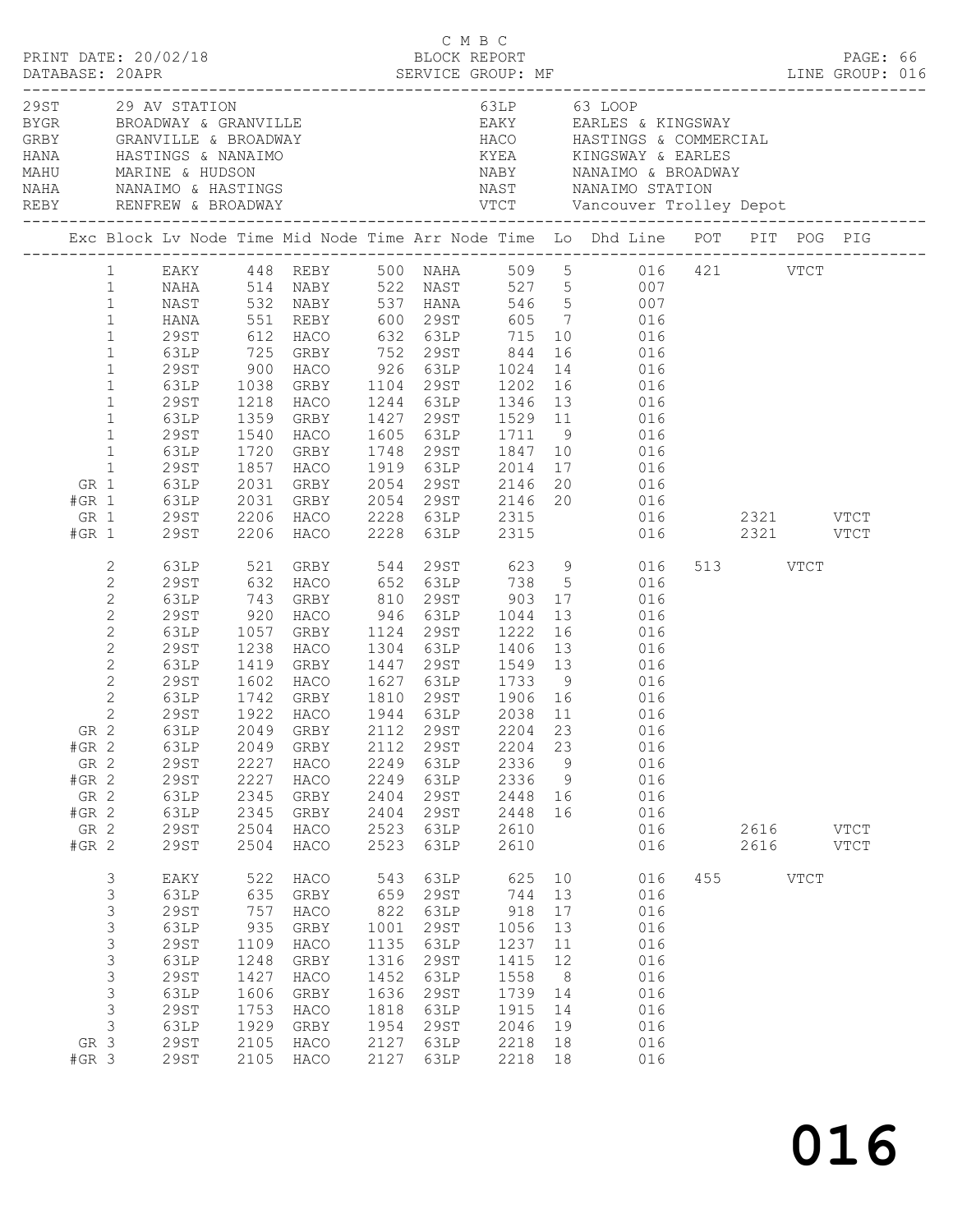PRINT DATE: 20/02/18 BLOCK REPORT BATABASE: 20APR BEST BERVICE GROUP: MF

#### C M B C<br>BLOCK REPORT

PAGE: 67<br>LINE GROUP: 016

|                  |                     |              |                                     |              |                                    |                            |                 | Exc Block Lv Node Time Mid Node Time Arr Node Time Lo Dhd Line POT PIT POG PIG |                        |  |
|------------------|---------------------|--------------|-------------------------------------|--------------|------------------------------------|----------------------------|-----------------|--------------------------------------------------------------------------------|------------------------|--|
|                  |                     |              | #GR 3 63LP 2236 GRBY 2256 29ST 2341 |              |                                    |                            |                 | GR 3 63LP 2236 GRBY 2256 29ST 2341 016 2406 VTCT<br>016                        | 2406 VTCT              |  |
|                  |                     |              |                                     |              |                                    |                            |                 |                                                                                |                        |  |
| 4                | EAKY                | 543          | HACO                                |              | 604 63LP 646 9                     |                            |                 | 016                                                                            | 516 VTCT               |  |
| 4                | 63LP                | 655          | GRBY                                |              | 720 29ST 806 13<br>844 63LP 943 13 |                            |                 | 016                                                                            |                        |  |
| 4                | 29ST                | 819          | HACO                                |              |                                    |                            |                 | 016                                                                            |                        |  |
| 4<br>4           | 63LP<br>29ST        | 956<br>1129  | GRBY<br>HACO                        |              | 1022 29ST<br>1155 63LP             | 1118<br>1257               | 11<br>11        | 016<br>016                                                                     |                        |  |
| $\overline{4}$   | 63LP                | 1308         | GRBY                                |              | 1336 29ST                          | 1435 12                    |                 | 016                                                                            |                        |  |
| 4                | 29ST                | 1447         | HACO                                |              | 1512 63LP                          | 1618 10                    |                 | 016                                                                            |                        |  |
| 4                | 63LP                | 1628         | GRBY                                |              | 1656 29ST                          | 1759 14                    |                 | 016                                                                            |                        |  |
| 4                | 29ST                | 1813         | HACO                                |              | 1837 63LP                          | 1934 10                    |                 | 016                                                                            |                        |  |
| 4                | 63LP                | 1944         | GRBY                                |              | 2009 29ST                          | 2101                       |                 | 016                                                                            | 2130 VTCT              |  |
| 5                | 63LP                | 551          | GRBY                                |              | 614 29ST 653                       |                            |                 | 8 016                                                                          | 543 VTCT               |  |
| $\mathsf S$      | 29ST                | 701          | HACO                                |              | 722 63LP 813                       |                            | 10              | 016                                                                            |                        |  |
| 5                | 63LP                | 823          | GRBY                                |              | 851 29ST<br>1026 63LP              | 944                        | 16              | 016                                                                            |                        |  |
| $\mathsf S$<br>5 | 29ST<br>63LP        | 1000<br>1139 | HACO<br>GRBY                        |              | 1206 29ST                          | 1126 13<br>1304 14         |                 | 016<br>016                                                                     |                        |  |
| 5                | 29ST                | 1318         | HACO                                | 1343         | 63LP                               | 1447 9                     |                 | 016                                                                            |                        |  |
| 5                | 63LP                | 1456         | GRBY                                | 1526         | 29ST                               | 1629 13                    |                 | 016                                                                            |                        |  |
| $\mathsf S$      | 29ST                | 1642         | HACO                                |              | 1710 63LP                          | 1816 14                    |                 | 016                                                                            |                        |  |
| $\mathsf S$      | 63LP                | 1830         | GRBY                                | 1858         | 29ST                               | 1952 9                     |                 | 016                                                                            |                        |  |
| $\mathsf S$      | 29ST                | 2001         | HACO                                |              | 2023 63LP                          | 2117 15                    |                 | 016                                                                            |                        |  |
| GR 5<br>$#GR$ 5  | 63LP<br>63LP        | 2132<br>2132 | GRBY<br>GRBY                        |              | 2153 29ST<br>2153 29ST             | 2242 5<br>2242 5           |                 | 016<br>016                                                                     |                        |  |
| GR 5             | 29ST                | 2247         | HACO                                |              | 2309 63LP                          | 2356 19                    |                 | 016                                                                            |                        |  |
| $#GR$ 5          | 29ST                | 2247         | HACO                                |              | 2309 63LP 2356 19                  |                            |                 | 016                                                                            |                        |  |
| GR 5             | 63LP                | 2415         | GRBY                                |              | 2434 KYEA                          | 2521                       |                 | 016                                                                            | 2543 VTCT              |  |
| $#GR$ 5          | 63LP                | 2415         | GRBY                                |              | 2434 KYEA                          | 2521                       |                 | 016                                                                            | 2543 VTCT              |  |
| 6                | BYGR                | 552          | REBY                                |              | 63LP 000                           |                            |                 | 612 5<br>016                                                                   | 531 VTCT               |  |
| 6                | 63LP                | 617          | GRBY                                |              | 641 29ST                           | 724                        | 13              | 016                                                                            |                        |  |
| 6<br>6           | 29ST<br>63LP        | 737<br>915   | HACO<br>GRBY                        | 802          | 63LP<br>942 29ST                   | $858$<br>$1036$<br>1036 13 | 17              | 016<br>016                                                                     |                        |  |
| 6                | 29ST                | 1049         | HACO                                |              | 1115 63LP                          | 1218 10                    |                 | 016                                                                            |                        |  |
| 6                | 63LP                | 1228         | GRBY                                |              | 1256 29ST                          | 1355 12                    |                 | 016                                                                            |                        |  |
| 6                | 29ST                | 1407         | HACO                                |              | 1432 63LP                          | 1538 8                     |                 | 016                                                                            |                        |  |
| 6                | 63LP                |              | $1546$ GRBY                         |              | 1616 29ST                          | 1719 14                    |                 | 016                                                                            |                        |  |
| 6                |                     |              |                                     |              |                                    |                            |                 | 29ST 1733 HACO 1800 63LP 1903 10 016                                           |                        |  |
| 6<br>GR 6        | 63LP<br><b>29ST</b> | 1913<br>2047 | GRBY<br>HACO                        | 1939<br>2109 | 29ST<br>63LP                       | 2031<br>2203               | 16<br>13        | 016<br>016                                                                     |                        |  |
| #GR 6            | <b>29ST</b>         | 2047         | HACO                                | 2109         | 63LP                               | 2203                       | 13              | 016                                                                            |                        |  |
| GR 6             | 63LP                | 2216         | GRBY                                | 2237         | 29ST                               | 2322                       | 11              | 016                                                                            |                        |  |
| #GR 6            | 63LP                | 2216         | GRBY                                | 2237         | 29ST                               | 2322                       | 11              | 016                                                                            |                        |  |
| GR 6             | <b>29ST</b>         | 2333         | HACO                                | 2354         | 63LP                               | 2441                       | $5\overline{)}$ | 016                                                                            |                        |  |
| #GR 6            | <b>29ST</b>         | 2333         | HACO                                | 2354         | 63LP                               | 2441 5                     |                 | 016                                                                            |                        |  |
| GR 6<br>#GR 6    | 63LP<br>63LP        | 2446<br>2446 | GRBY<br>GRBY                        | 2505<br>2505 | KYEA<br>KYEA                       | 2552<br>2552               |                 | 016<br>016                                                                     | 2614 VTCT<br>2614 VTCT |  |
|                  |                     |              |                                     |              |                                    |                            |                 |                                                                                |                        |  |
| $7\phantom{.}$   | EAKY                | 558          | HACO                                | 622          | 63LP                               | 705                        | 11              | 016                                                                            | 531 VTCT               |  |
| 7<br>7           | 63LP<br>29ST        | 716<br>850   | GRBY<br>HACO                        | 742<br>916   | 29ST<br>63LP                       | 834<br>1014                | 16<br>14        | 016<br>016                                                                     |                        |  |
| 7                | 63LP                | 1028         | GRBY                                | 1054         | 29ST                               | 1151                       | 17              | 016                                                                            |                        |  |
| 7                | <b>29ST</b>         | 1208         | HACO                                | 1234         | 63LP                               | 1336                       | 13              | 016                                                                            |                        |  |
| 7                | 63LP                | 1349         | GRBY                                | 1417         | 29ST                               | 1519 10                    |                 | 016                                                                            |                        |  |
| $7\overline{ }$  | 29ST                |              | 1529 HACO                           | 1554         | 63LP                               | 1700                       | 8 <sup>8</sup>  | 016                                                                            |                        |  |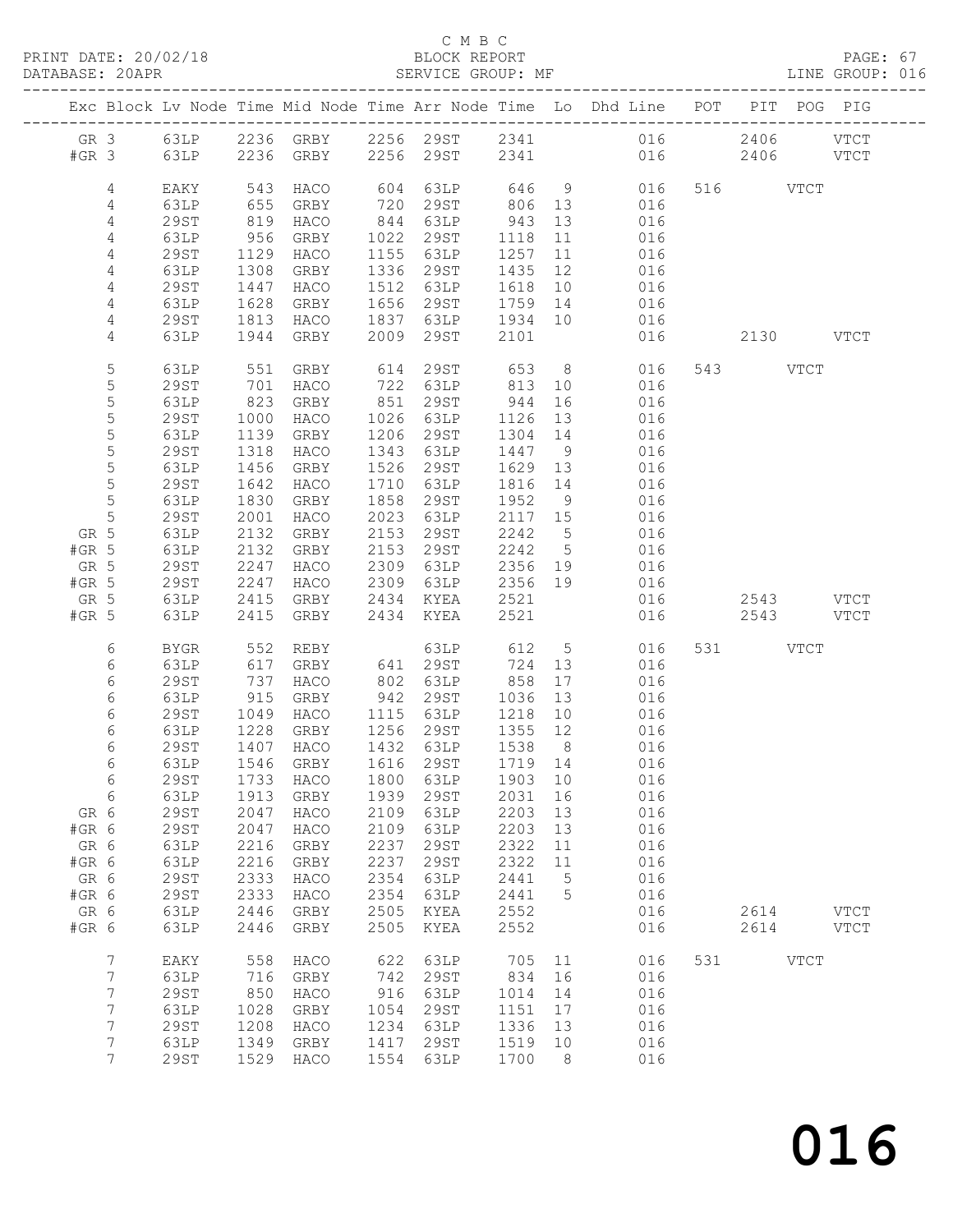PRINT DATE: 20/02/18 BLOCK REPORT BATABASE: 20APR BEST SERVICE GROUP: MF

#### C M B C<br>BLOCK REPORT

PAGE: 68<br>LINE GROUP: 016

|       |             |             |      |           |      |                   |         |                 | Exc Block Lv Node Time Mid Node Time Arr Node Time Lo Dhd Line POT PIT POG PIG |           |           |             |             |
|-------|-------------|-------------|------|-----------|------|-------------------|---------|-----------------|--------------------------------------------------------------------------------|-----------|-----------|-------------|-------------|
|       |             |             |      |           |      |                   |         |                 | 7 63LP 1708 GRBY 1736 29ST 1839 016 1910 VTCT                                  |           |           |             |             |
|       | $\,8\,$     | MAHU        |      | 602 GRBY  |      | 63LP              |         |                 | 608 1<br>010                                                                   |           | 600 VTCT  |             |             |
|       | 8           | 63LP        | 609  | GRBY      |      | 632 29ST 714 14   |         |                 | 016                                                                            |           |           |             |             |
|       | 8           | 29ST        | 728  | HACO      |      | 751 63LP          | 845     | 8 <sup>8</sup>  | 016                                                                            |           |           |             |             |
|       | $\,8\,$     | 63LP        | 853  | GRBY      |      | 920 29ST          | 1014 15 |                 | 016                                                                            |           |           |             |             |
|       | $\,8\,$     | 29ST        | 1029 | HACO      |      | 1055 63LP         | 1158    | 11              | 016                                                                            |           |           |             |             |
|       | $\,8\,$     | 63LP        | 1209 | GRBY      | 1237 | 29ST              | 1335    | 12              | 016                                                                            |           |           |             |             |
|       | $\,8\,$     | 29ST        | 1347 | HACO      | 1412 | 63LP              | 1518    | 8 <sup>8</sup>  | 016                                                                            |           |           |             |             |
|       | $\,8\,$     | 63LP        | 1526 | GRBY      | 1556 | 29ST              | 1659 13 |                 | 016                                                                            |           |           |             |             |
|       | $\,8\,$     | 29ST        | 1712 | HACO      |      | 1740 63LP         | 1844    | 14              | 016                                                                            |           |           |             |             |
|       | 8           | 63LP        | 1858 | GRBY      | 1924 | 29ST              | 2016 15 |                 | 016                                                                            |           |           |             |             |
| GR 8  |             | 29ST        | 2031 | HACO      | 2053 | 63LP              | 2147 5  |                 | 016                                                                            |           |           |             |             |
| #GR 8 |             | 29ST        | 2031 | HACO      | 2053 | 63LP              | 2147 5  |                 | 016                                                                            |           |           |             |             |
| GR 8  |             | 63LP        | 2152 | GRBY      | 2213 | 29ST              | 2302    | $5\overline{)}$ | 016                                                                            |           |           |             |             |
| #GR 8 |             | 63LP        | 2152 | GRBY      | 2213 | 29ST              | 2302    | 5 <sup>5</sup>  | 016                                                                            |           |           |             |             |
| GR 8  |             | 29ST        | 2307 | HACO      | 2328 | 63LP              | 2413    |                 | 016                                                                            |           | 2419 VTCT |             |             |
| #GR 8 |             | 29ST        | 2307 | HACO      | 2328 | 63LP              | 2413    |                 | 016                                                                            |           | 2419 VTCT |             |             |
|       | 9           | GRBY        | 603  | GRBY      | 603  | 29ST 643          |         |                 | 8 <sup>1</sup><br>016                                                          |           | 546 VTCT  |             |             |
|       | 9           | 29ST        | 651  | HACO      |      | 711 63LP 801      |         | 12              | 016                                                                            |           |           |             |             |
|       | 9           | 63LP        | 813  | GRBY      |      | 841 29ST          | 934     | 16              | 016                                                                            |           |           |             |             |
|       | $\mathsf 9$ | <b>29ST</b> | 950  | HACO      |      | 1016 63LP         | 1114    | 15              | 016                                                                            |           |           |             |             |
|       | $\mathsf 9$ | 63LP        | 1129 | GRBY      |      | 1156 29ST         | 1254    | 14              | 016                                                                            |           |           |             |             |
|       | 9           | 29ST        | 1308 | HACO      |      | 1333 63LP         | 1437    | 12              | 016                                                                            |           |           |             |             |
|       | 9           | 63LP        | 1449 | GRBY      |      | 1517 29ST         | 1619 14 |                 | 016                                                                            |           |           |             |             |
|       | 9           | 29ST        | 1633 | HACO      |      | 1658 63LP         | 1805 13 |                 | 016                                                                            |           |           |             |             |
|       | 9           | 63LP        |      | 1818 GRBY | 1846 | 29ST              | 1940    |                 | 016                                                                            |           | 2009 VTCT |             |             |
|       | 10          | MAHU        | 615  | GRBY      |      | 63LP 621          |         |                 | $6\overline{6}$<br>010                                                         |           | 613 VTCT  |             |             |
|       | 10          | 63LP        | 627  | GRBY      |      | 651 29ST          | 734 13  |                 | 016                                                                            |           |           |             |             |
|       | 10          | 29ST        | 747  | HACO      |      | 812 63LP          | 908     | 17              | 016                                                                            |           |           |             |             |
|       | 10          | 63LP        | 925  | GRBY      |      | 951 29ST          | 1046    | 13              | 016                                                                            |           |           |             |             |
|       | 10          | 29ST        | 1059 | HACO      |      | 1125 63LP         | 1227    | 11              | 016                                                                            |           |           |             |             |
|       | 10          | 63LP        | 1238 | GRBY      |      | 1306 29ST         | 1405 12 |                 | 016                                                                            |           |           |             |             |
|       | 10          | 29ST        | 1417 | HACO      |      | 1442 63LP         | 1548 8  |                 | 016                                                                            |           |           |             |             |
|       | 10          | 63LP        | 1556 | GRBY      |      | 1626 29ST 1729 14 |         |                 | 016                                                                            |           |           |             |             |
|       | 10          | 29ST        |      | 1743 HACO |      | 1810 63LP         | 1909    |                 | 016                                                                            | 1915 VTCT |           |             |             |
|       | 11          |             |      |           |      |                   |         |                 | EAKY 617 HACO 642 63LP 725 9 016 547 VTCT                                      |           |           |             |             |
|       | 11          | 63LP        | 734  | GRBY      | 801  | 29ST              | 854     | 16              | 016                                                                            |           |           |             |             |
|       | 11          | <b>29ST</b> | 910  | HACO      | 936  | 63LP              | 1034    | 13              | 016                                                                            |           |           |             |             |
|       | 11          | 63LP        | 1047 | GRBY      | 1114 | 29ST              | 1212    | 16              | 016                                                                            |           |           |             |             |
|       | 11          | <b>29ST</b> | 1228 | HACO      | 1254 | 63LP              | 1356    | 13              | 016                                                                            |           |           |             |             |
|       | 11          | 63LP        | 1409 | GRBY      | 1437 | 29ST              | 1539    | 12              | 016                                                                            |           |           |             |             |
|       | 11          | <b>29ST</b> | 1551 | HACO      | 1616 | 63LP              | 1722    | 10              | 016                                                                            |           |           |             |             |
|       | 11          | 63LP        | 1732 | GRBY      | 1800 | 29ST              | 1856    | 14              | 016                                                                            |           |           |             |             |
|       | 11          | <b>29ST</b> | 1910 | HACO      | 1932 | 63LP              | 2027    |                 | 016                                                                            |           | 2033      |             | <b>VTCT</b> |
|       | 12          | GRBY        | 623  | GRBY      | 623  | <b>29ST</b>       | 703     | $7\overline{ }$ | 016                                                                            | 606       |           | <b>VTCT</b> |             |
|       | 12          | <b>29ST</b> | 710  | HACO      | 732  | 63LP              | 825     | 8 <sup>8</sup>  | 016                                                                            |           |           |             |             |
|       | 12          | 63LP        | 833  | GRBY      | 901  | 29ST              | 954     | 16              | 016                                                                            |           |           |             |             |
|       | 12          | <b>29ST</b> | 1010 | HACO      | 1036 | 63LP              | 1136    | 13              | 016                                                                            |           |           |             |             |
|       | 12          | 63LP        | 1149 | GRBY      | 1217 | 29ST              | 1315    | 12              | 016                                                                            |           |           |             |             |
|       | 12          | <b>29ST</b> | 1327 | HACO      | 1352 | 63LP              | 1458    | 8 <sup>8</sup>  | 016                                                                            |           |           |             |             |
|       | 12          | 63LP        | 1506 | GRBY      | 1536 | 29ST              | 1639    | 13              | 016                                                                            |           |           |             |             |
|       | 12          | <b>29ST</b> | 1652 | HACO      | 1720 | 63LP              | 1826    | 16              | 016                                                                            |           |           |             |             |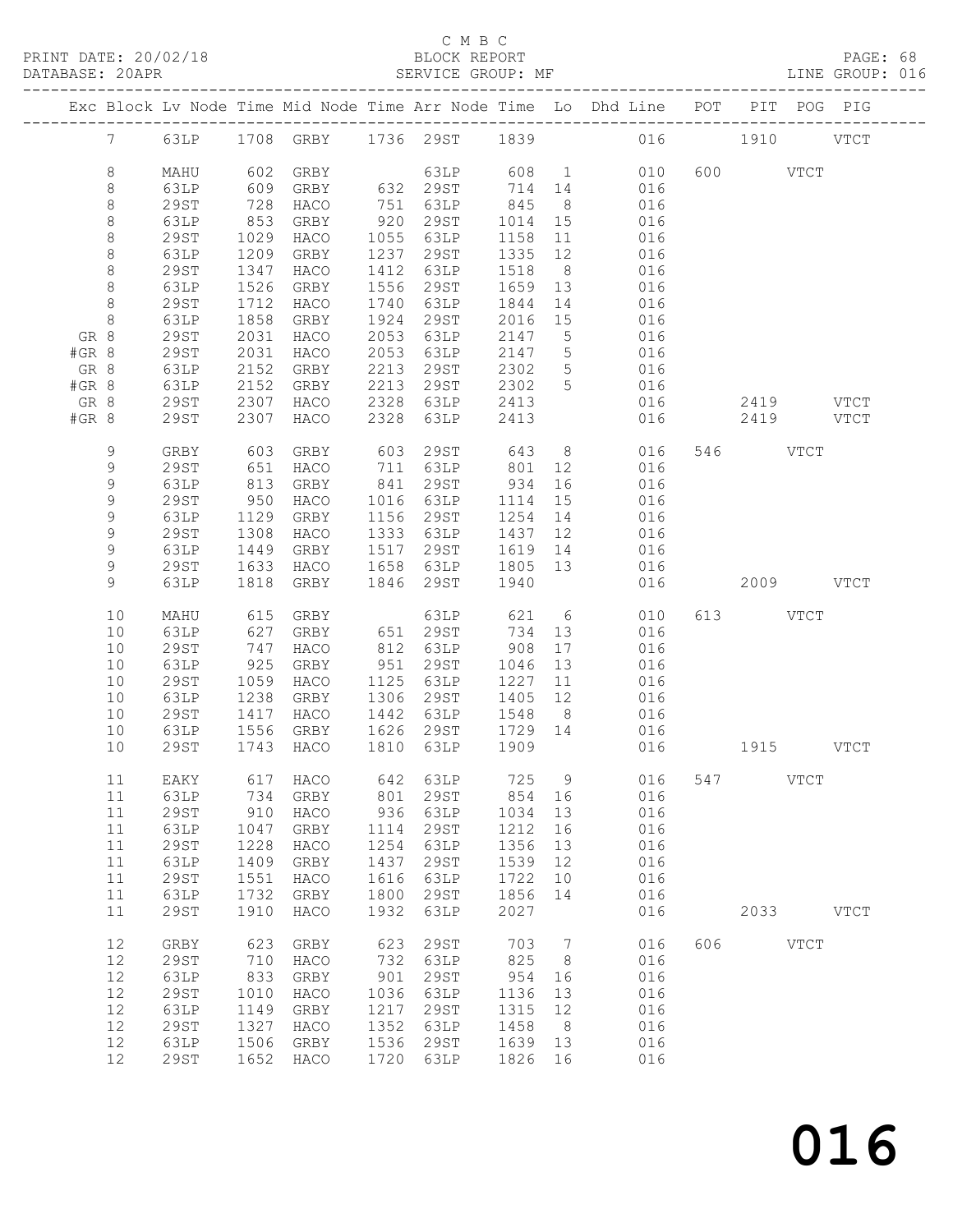# C M B C<br>BLOCK REPORT<br>SERVICE GROUP: MF

| DATABASE: 20APR |        |              |                     |                                     |      | SERVICE GROUP: MF                                  |           |                 | LINE GROUP: 016                                                                |          |           |             |  |
|-----------------|--------|--------------|---------------------|-------------------------------------|------|----------------------------------------------------|-----------|-----------------|--------------------------------------------------------------------------------|----------|-----------|-------------|--|
|                 |        |              |                     |                                     |      |                                                    |           |                 | Exc Block Lv Node Time Mid Node Time Arr Node Time Lo Dhd Line POT PIT POG PIG |          |           |             |  |
|                 |        |              |                     |                                     |      |                                                    |           |                 | 12 63LP 1842 GRBY 1910 29ST 2004 12 016                                        |          |           |             |  |
|                 | 12     |              |                     |                                     |      |                                                    |           |                 | 29ST 2016 HACO 2038 63LP 2132 016 2138 VTCT                                    |          |           |             |  |
|                 | 13     | MAHU         |                     | GRBY                                |      |                                                    |           |                 | 63LP 641 3 010                                                                 | 633 VTCT |           |             |  |
|                 |        |              | 635<br>644          |                                     |      |                                                    |           |                 | GRBY 709 29ST 755 13 016                                                       |          |           |             |  |
|                 | 13     | 63LP         |                     |                                     |      | 833 63LP 932                                       |           |                 |                                                                                |          |           |             |  |
|                 | 13     | 29ST         | 808                 | HACO                                |      |                                                    |           |                 | 14 016                                                                         |          |           |             |  |
|                 | 13     | 63LP         |                     | GRBY                                |      | 1012 29ST 1107                                     |           | 12              | 016                                                                            |          |           |             |  |
|                 | 13     | 29ST         | 946<br>1119<br>1258 | HACO                                |      | 1145 63LP                                          |           |                 | 1145 63LP 1247 11 016<br>1326 29ST 1425 12 016                                 |          |           |             |  |
|                 | 13     | 63LP         |                     | GRBY                                |      |                                                    |           |                 |                                                                                |          |           |             |  |
|                 | 13     | 29ST         | 1437                | HACO                                |      |                                                    |           |                 | 1502 63LP 1608 10 016                                                          |          |           |             |  |
|                 | 13     | 63LP         | 1618                | GRBY                                |      |                                                    |           |                 | 1646 29ST 1749 14 016                                                          |          |           |             |  |
|                 | 13     | 29ST         | 1803                | HACO                                |      | 1828 63LP 1925                                     |           |                 | 016 1931 VTCT                                                                  |          |           |             |  |
|                 | 14     | EAKY         | 637                 | HACO                                |      | 702 63LP 752                                       |           |                 | 11 016                                                                         | 607 VTCT |           |             |  |
|                 | 14     | 63LP         | 803                 | GRBY                                |      | 831 29ST 924                                       |           |                 | 16 016                                                                         |          |           |             |  |
|                 | 14     | 29ST         |                     | HACO                                |      |                                                    |           |                 |                                                                                |          |           |             |  |
|                 | 14     | 63LP         | 940<br>1119         | GRBY                                |      |                                                    |           |                 | 1006 63LP 1104 15 016<br>1146 29ST 1244 14 016                                 |          |           |             |  |
|                 | 14     | 29ST         | 1258                | HACO                                |      | 1323 63LP                                          | 1427 12   |                 | 016                                                                            |          |           |             |  |
|                 | 14     | 63LP         | 1439                | GRBY                                |      | 1507 29ST                                          | 1609      |                 | 14 016                                                                         |          |           |             |  |
|                 | 14     | 29ST         |                     | HACO                                |      |                                                    |           |                 | $1755$ 10 016                                                                  |          |           |             |  |
|                 | 14     | 63LP         | 1623<br>1805        | GRBY                                |      | 1648 63LP 1755 10<br>1833 29ST 1928 18             |           |                 |                                                                                |          |           |             |  |
|                 | 14     | 29ST         | 1946                | HACO                                |      |                                                    |           |                 |                                                                                |          |           |             |  |
|                 | GR 14  | 63LP         | 2114                |                                     |      | GRBY 2135 29ST                                     | 2224      |                 | 016                                                                            |          | 2251 VTCT |             |  |
|                 | #GR 14 | 63LP         | 2114                | GRBY                                |      | 2135 29ST                                          | 2224      |                 | 016                                                                            |          | 2251 VTCT |             |  |
|                 | 15     | MAHU         | 650                 | GRBY                                |      | 63LP 656 5                                         |           |                 | 010                                                                            | 648 VTCT |           |             |  |
|                 | 15     | 63LP         | 701                 |                                     |      |                                                    |           |                 | GRBY 727 29ST 817 12 016                                                       |          |           |             |  |
|                 | 15     | 29ST         |                     | HACO                                |      | 855 63LP 953                                       |           |                 | 14 016                                                                         |          |           |             |  |
|                 | 15     | 63LP         | 829<br>1007<br>1139 | GRBY                                |      | 1033 29ST                                          | 1129 10   |                 | 016                                                                            |          |           |             |  |
|                 | 15     | 29ST         |                     | HACO                                |      | 1205 63LP                                          | 1307      |                 | 10 016<br>10 016                                                               |          |           |             |  |
|                 | 15     | 63LP         | 1317                | GRBY                                |      | 1345 29ST                                          | 1447      |                 | 11 016                                                                         |          |           |             |  |
|                 | 15     | 29ST         | 1458                | HACO                                |      | 1523 63LP                                          | 1629 9    |                 | 016                                                                            |          |           |             |  |
|                 | 15     | 63LP         | 1638                | GRBY                                |      | 1706 29ST                                          | 1809 14   |                 | 016                                                                            |          |           |             |  |
|                 | 15     | 29ST         | 1823                | HACO                                |      | 1846 63LP                                          | $1943$ 18 |                 | 016                                                                            |          |           |             |  |
|                 | 15     | 63LP         | 2001                | GRBY                                |      | 2024 29ST                                          |           |                 | 2116 9 016                                                                     |          |           |             |  |
|                 | GR 15  | 29ST         |                     |                                     |      | HACO 2147 63LP                                     | 2238 16   |                 | 016                                                                            |          |           |             |  |
|                 | #GR 15 |              |                     |                                     |      |                                                    |           |                 |                                                                                |          |           |             |  |
|                 | GR 15  | 29ST<br>63LP |                     | 2125 HACO<br>2125 HACO<br>2254 GRBY |      | 2147 63LP 2238 16<br>2314 29ST 2359 5<br>2314 29ST |           |                 | $016$<br>$016$                                                                 |          |           |             |  |
|                 |        |              |                     |                                     |      |                                                    |           |                 | #GR 15 63LP 2254 GRBY 2314 29ST 2359 5 016                                     |          |           |             |  |
|                 | GR 15  | 29ST         | 2404                | HACO                                |      | 2423 63LP                                          | 2510      |                 | 016                                                                            | 2516     |           | <b>VTCT</b> |  |
|                 | #GR 15 | 29ST         | 2404                | HACO                                | 2423 | 63LP                                               | 2510      |                 | 016                                                                            |          | 2516 VTCT |             |  |
|                 |        |              |                     |                                     |      |                                                    |           |                 |                                                                                |          |           |             |  |
|                 | 16     | MAHU         | 657                 | GRBY                                |      | 63LP                                               | 703       | $5\overline{)}$ | 010                                                                            | 655 VTCT |           |             |  |
|                 | 16     | 63LP         | 708                 | GRBY                                | 734  | 29ST                                               | 826       | 14              | 016                                                                            |          |           |             |  |
|                 | 16     | 29ST         | 840                 | HACO                                | 906  | 63LP                                               | 1004      | 14              | 016                                                                            |          |           |             |  |
|                 | 16     | 63LP         | 1018                | GRBY                                | 1044 | 29ST                                               | 1141      | 17              | 016                                                                            |          |           |             |  |
|                 | 16     | <b>29ST</b>  | 1158                | HACO                                | 1224 | 63LP                                               | 1326      | 12              | 016                                                                            |          |           |             |  |
|                 | 16     | 63LP         | 1338                | GRBY                                | 1406 | 29ST                                               | 1508      | 11              | 016                                                                            |          |           |             |  |
|                 | 16     | <b>29ST</b>  | 1519                | HACO                                | 1544 | 63LP                                               | 1650      | 8 <sup>8</sup>  | 016                                                                            |          |           |             |  |
|                 | 16     | 63LP         | 1658                | GRBY                                | 1726 | 29ST                                               | 1829      | 15              | 016                                                                            |          |           |             |  |
|                 | 16     | <b>29ST</b>  | 1844                | HACO                                | 1907 | 63LP                                               | 2004      | 12              | 016                                                                            |          |           |             |  |
|                 | 16     | 63LP         | 2016                | GRBY                                | 2039 | 29ST                                               | 2131      | 14              | 016                                                                            |          |           |             |  |
|                 | GR 16  | <b>29ST</b>  | 2145                | HACO                                | 2207 | 63LP                                               | 2258      | 17              | 016                                                                            |          |           |             |  |
|                 | #GR 16 | <b>29ST</b>  | 2145                | HACO                                | 2207 | 63LP                                               | 2258      | 17              | 016                                                                            |          |           |             |  |
|                 | GR 16  | 63LP         | 2315                | GRBY                                | 2335 | 29ST                                               | 2419      | 15              | 016                                                                            |          |           |             |  |
|                 | #GR 16 | 63LP         | 2315                | GRBY                                | 2335 | 29ST                                               | 2419 15   |                 | 016                                                                            |          |           |             |  |
|                 | GR 16  | 29ST         | 2434                | HACO                                | 2453 | 63LP                                               | 2540      |                 | 016                                                                            | 2546     |           | <b>VTCT</b> |  |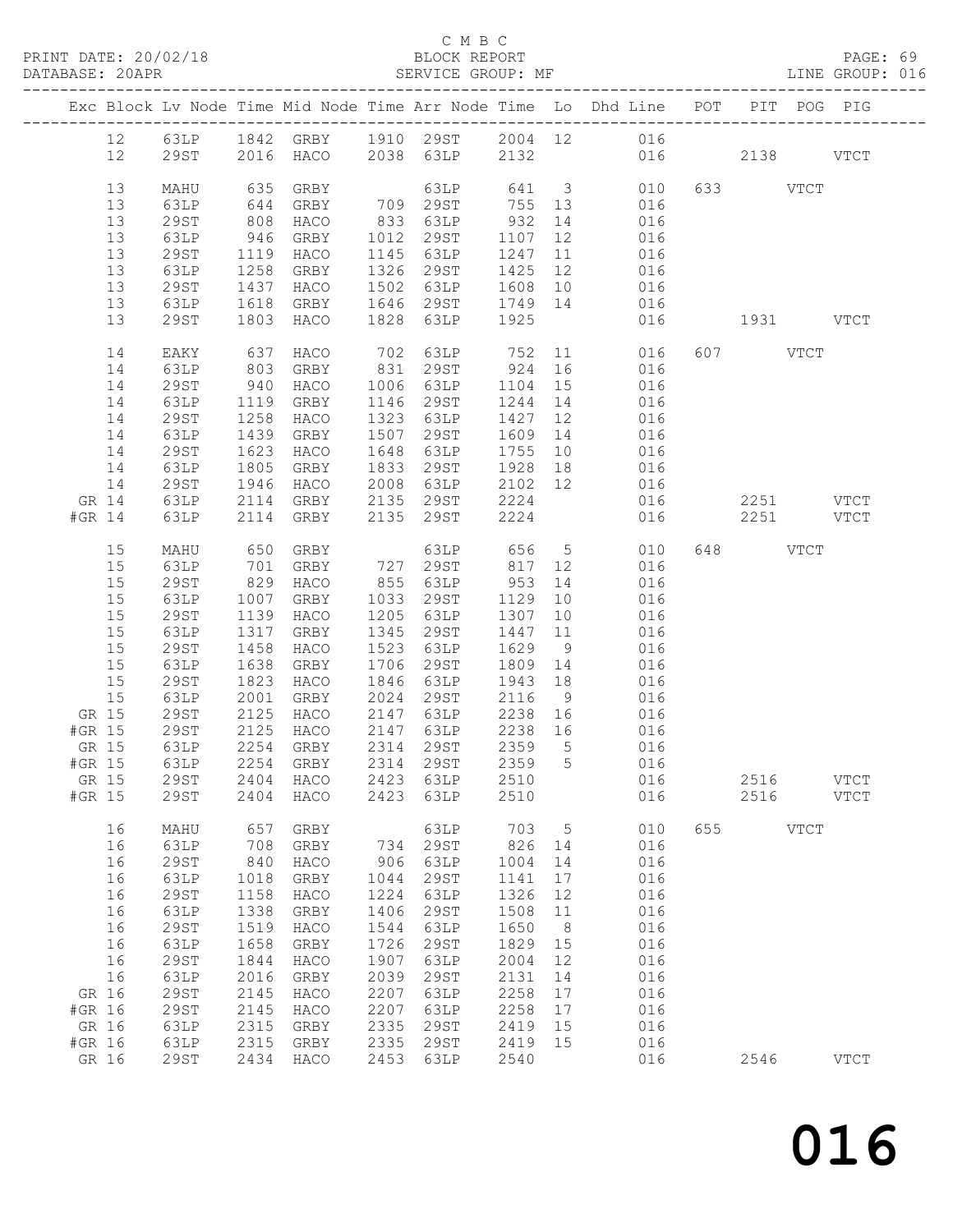PRINT DATE: 20/02/18 BLOCK REPORT BATABASE: 20APR BEST SERVICE GROUP: MF

#### C M B C<br>BLOCK REPORT

PAGE: 70<br>LINE GROUP: 016

|        |    |             |      |           |      |      |      |                 | Exc Block Lv Node Time Mid Node Time Arr Node Time Lo Dhd Line POT |      | PIT  |             | POG PIG     |
|--------|----|-------------|------|-----------|------|------|------|-----------------|--------------------------------------------------------------------|------|------|-------------|-------------|
| #GR 16 |    | 29ST        |      | 2434 HACO | 2453 | 63LP | 2540 |                 | 016                                                                |      | 2546 |             | <b>VTCT</b> |
|        | 17 | EAKY        | 715  | HACO      | 742  | 63LP | 835  | 8               | 016                                                                | 645  |      | <b>VTCT</b> |             |
|        | 17 | 63LP        | 843  | GRBY      | 911  | 29ST | 1004 | 16              | 016                                                                |      |      |             |             |
|        | 17 | 29ST        | 1020 | HACO      | 1046 | 63LP | 1146 | 13              | 016                                                                |      |      |             |             |
|        | 17 | 63LP        | 1159 | GRBY      | 1227 | 29ST | 1325 | 12              | 016                                                                |      |      |             |             |
|        | 17 | 29ST        | 1337 | HACO      | 1402 | 63LP | 1508 | 8 <sup>8</sup>  | 016                                                                |      |      |             |             |
|        | 17 | 63LP        | 1516 | GRBY      | 1546 | 29ST | 1649 | 13              | 016                                                                |      |      |             |             |
|        | 17 | 29ST        | 1702 | HACO      | 1730 | 63LP | 1836 |                 | 016                                                                |      | 1842 |             | <b>VTCT</b> |
|        | 18 | MAHU        | 744  | GRBY      |      | 63LP | 750  | $5\phantom{.0}$ | 010                                                                | 742  |      | <b>VTCT</b> |             |
|        | 18 | 63LP        | 755  | GRBY      | 823  | 29ST | 916  | 14              | 016                                                                |      |      |             |             |
|        | 18 | 29ST        | 930  | HACO      | 956  | 63LP | 1054 | 14              | 016                                                                |      |      |             |             |
|        | 18 | 63LP        | 1108 | GRBY      | 1135 | 29ST | 1233 | 15              | 016                                                                |      |      |             |             |
|        | 18 | <b>29ST</b> | 1248 | HACO      | 1314 | 63LP | 1416 | 13              | 016                                                                |      |      |             |             |
|        | 18 | 63LP        | 1429 | GRBY      | 1457 | 29ST | 1559 | 14              | 016                                                                |      |      |             |             |
|        | 18 | 29ST        | 1613 | HACO      | 1638 | 63LP | 1745 | 9               | 016                                                                |      |      |             |             |
|        | 18 | 63LP        | 1754 | GRBY      | 1822 | 29ST | 1917 | 17              | 016                                                                |      |      |             |             |
|        | 18 | 29ST        | 1934 | HACO      | 1956 | 63LP | 2050 |                 | 016                                                                |      | 2056 |             | <b>VTCT</b> |
|        | 19 | MAHU        | 849  | GRBY      |      | 63LP | 855  | 9               | 010                                                                | 847  |      | <b>VTCT</b> |             |
|        | 19 | 63LP        | 904  | GRBY      | 931  | 29ST | 1025 | 14              | 016                                                                |      |      |             |             |
|        | 19 | <b>29ST</b> | 1039 | HACO      | 1105 | 63LP | 1208 | 10              | 016                                                                |      |      |             |             |
|        | 19 | 63LP        | 1218 | GRBY      | 1246 | 29ST | 1345 | 12              | 016                                                                |      |      |             |             |
|        | 19 | <b>29ST</b> | 1357 | HACO      | 1422 | 63LP | 1528 | 8               | 016                                                                |      |      |             |             |
|        | 19 | 63LP        | 1536 | GRBY      | 1606 | 29ST | 1709 | 14              | 016                                                                |      |      |             |             |
|        | 19 | 29ST        | 1723 | HACO      | 1750 | 63LP | 1853 |                 | 016                                                                |      | 1859 |             | <b>VTCT</b> |
|        | 20 | 29ST        | 1148 | HACO      | 1214 | 63LP | 1316 | 11              | 016                                                                | 1107 |      | <b>VTCT</b> |             |
|        | 20 | 63LP        | 1327 | GRBY      | 1355 | 29ST | 1457 | 12              | 016                                                                |      |      |             |             |
|        | 20 | 29ST        | 1509 | HACO      | 1534 | 63LP | 1640 | 8 <sup>8</sup>  | 016                                                                |      |      |             |             |
|        | 20 | 63LP        | 1648 | GRBY      | 1716 | 29ST | 1819 | 14              | 016                                                                |      |      |             |             |
|        | 20 | <b>29ST</b> | 1833 | HACO      | 1856 | 63LP | 1953 |                 | 016                                                                |      | 1959 |             | <b>VTCT</b> |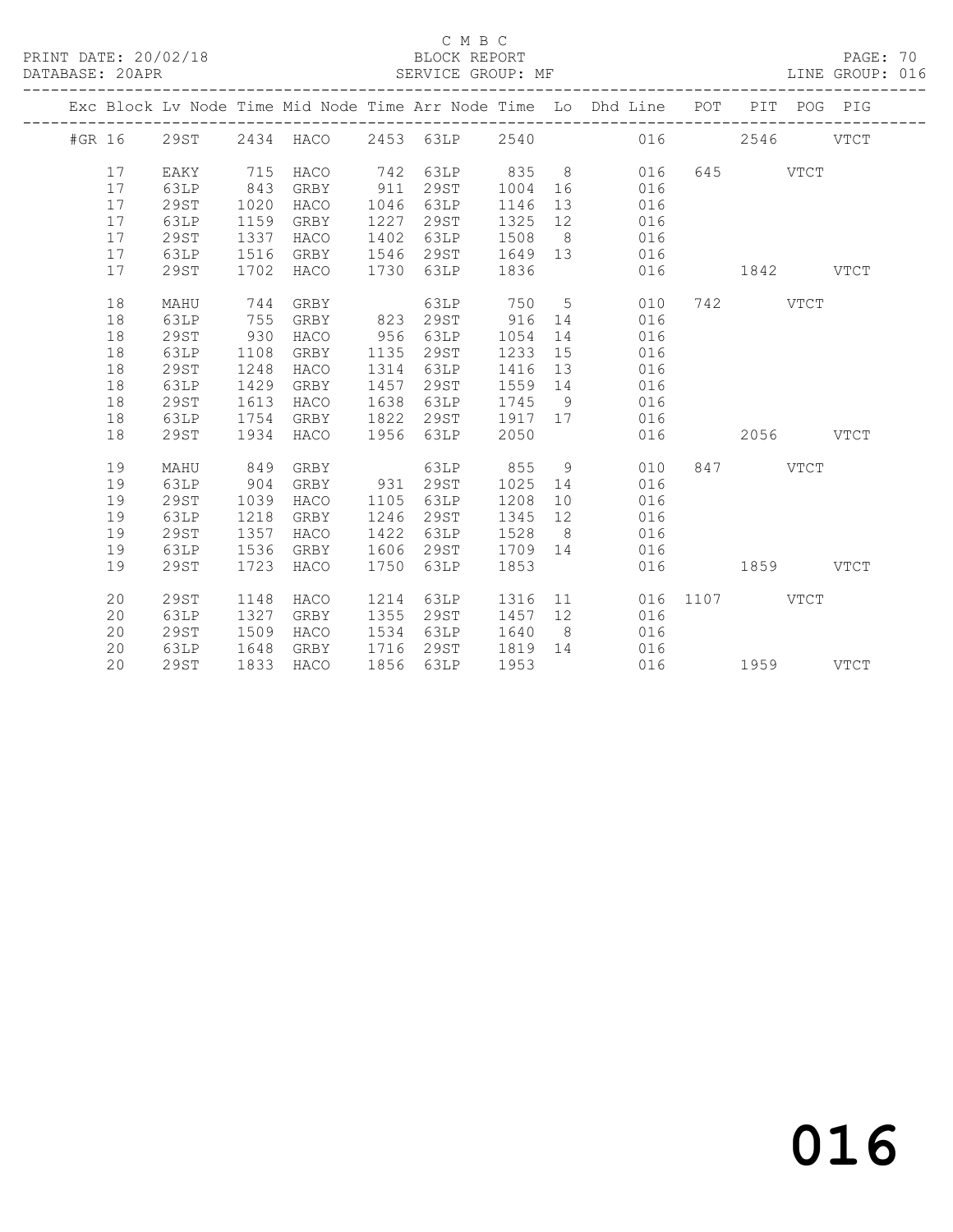|         |                               |                    |              |                                                                          |      | C M B C                                   |                |                |                                                                                |          |           |             |  |
|---------|-------------------------------|--------------------|--------------|--------------------------------------------------------------------------|------|-------------------------------------------|----------------|----------------|--------------------------------------------------------------------------------|----------|-----------|-------------|--|
|         |                               |                    |              |                                                                          |      |                                           |                |                |                                                                                |          |           |             |  |
|         |                               |                    |              |                                                                          |      |                                           |                |                | Exc Block Lv Node Time Mid Node Time Arr Node Time Lo Dhd Line POT PIT POG PIG |          |           |             |  |
|         |                               |                    |              |                                                                          |      |                                           |                |                |                                                                                |          |           |             |  |
|         | $\mathbf{1}$                  |                    |              | 541 OABY MRST                                                            |      |                                           |                |                | MRST 512 CBYN 536 RORI 541 0 017 504 VTCT<br>624 17 017                        |          |           |             |  |
|         | $\mathbf{1}$<br>$\mathbf{1}$  | RORI<br>MRST       |              |                                                                          |      |                                           |                |                | 713 0 017                                                                      |          |           |             |  |
|         | $\mathbf{1}$                  | RORI               |              |                                                                          |      |                                           | 758 16         |                | 017                                                                            |          |           |             |  |
|         | $\mathbf{1}$                  | MRST               |              | 641 CBYN 708 RORI 713<br>713 OABY MRST 758 16<br>814 CBYN 849 RORI 856 0 |      |                                           |                |                | 017                                                                            |          |           |             |  |
|         | $\mathbf 1$                   | RORI               |              | 856 OABY                                                                 |      | MRST 948 8                                |                |                | 017                                                                            |          |           |             |  |
|         | $\mathbf 1$                   | MRST               | 956          | CBYN                                                                     |      | 1030 RORI 1036 0                          |                |                | 017                                                                            |          |           |             |  |
|         | $\mathbf 1$                   | RORI               | 1036<br>1152 | OABY                                                                     |      | MRST                                      | 1130 22        |                | 017                                                                            |          |           |             |  |
|         | $\mathbf{1}$                  | MRST               |              | CBYN                                                                     |      | 1228 RORI                                 | 1235 0         |                | 017                                                                            |          |           |             |  |
|         | $\mathbf 1$                   | RORI               | 1235         | OABY                                                                     |      | MRST                                      | 1332           |                | 20 017                                                                         |          |           |             |  |
|         | $\mathbf 1$                   | MRST               | 1352         | CBYN                                                                     |      | 1429 RORI                                 |                |                | 1435 0 017                                                                     |          |           |             |  |
|         | $\mathbf 1$<br>$\mathbf{1}$   | RORI<br>MRST       | 1435<br>1555 | OABY<br>CBYN                                                             |      | MRST<br>1633 RORI                         | 1539<br>1639 0 | 16             | 017<br>017                                                                     |          |           |             |  |
|         | $\mathbf 1$                   | RORI               | 1639         | OABY                                                                     |      | MRST                                      | 1744 14        |                | 017                                                                            |          |           |             |  |
|         | $\mathbf 1$                   | MRST               | 1758         | CBYN                                                                     |      | 1834 RORI                                 | 1841           | $\overline{0}$ | 017                                                                            |          |           |             |  |
|         | $\mathbf 1$                   | RORI               | 1841         | OABY                                                                     |      | MRST                                      | 1932 10        |                | 017                                                                            |          |           |             |  |
|         | $\mathbf{1}$                  | MRST               | 1942         | CBYN                                                                     |      | 2011 RORI                                 | 2016           | $\overline{0}$ | 017                                                                            |          |           |             |  |
|         | $\mathbf{1}$                  | RORI               | 2016         | OABY                                                                     |      | MRST                                      | 2104 18        |                | 017                                                                            |          |           |             |  |
|         | $\mathbf{1}$                  | MRST               | 2122         | CBYN                                                                     |      |                                           |                |                | 2151 RORI 2156 0 017                                                           |          |           |             |  |
| GR 1    |                               | RORI               | 2156         | OABY                                                                     |      | MRST                                      |                |                | 2244 6 017                                                                     |          |           |             |  |
| $#GR$ 1 |                               | RORI               | 2156         |                                                                          |      | OABY MRST 2244 6<br>CBYN 2314 RORI 2320 0 |                |                | 017                                                                            |          |           |             |  |
| GR 1    | $\mathbf{1}$                  | MRST               | 2250<br>2320 | OABY                                                                     |      | MRST                                      |                |                | 017<br>2406 22<br>017                                                          |          |           |             |  |
| $#GR$ 1 |                               | RORI<br>RORI       | 2320         | OABY                                                                     |      | MRST                                      | 2406 22        |                | 017                                                                            |          |           |             |  |
|         | $\mathbf{1}$                  | MRST               |              |                                                                          |      |                                           | 2458 0         |                | 017                                                                            |          |           |             |  |
| GR 1    |                               | RORI               | 2428<br>2458 | OABY                                                                     |      | CBYN 2452 RORI<br>OABY MRST               | 2541           |                | 017                                                                            |          | 2546 VTCT |             |  |
| $#GR$ 1 |                               | RORI               | 2458         | OABY                                                                     |      | MRST                                      | 2541           |                | 017                                                                            |          | 2546 VTCT |             |  |
|         | 2                             | MRST               |              |                                                                          |      |                                           |                |                | 017                                                                            | 519 VTCT |           |             |  |
|         | $\mathbf{2}$                  | RORI               |              | 527 CBYN<br>556 OABY                                                     |      |                                           |                |                | 017                                                                            |          |           |             |  |
|         | $\mathbf{2}$                  | MRST               |              | 650 CBYN 717 RORI                                                        |      |                                           | 722 0          |                | 017                                                                            |          |           |             |  |
|         | $\mathbf{2}$                  | RORI               |              | 722 OABY                                                                 |      | MRST                                      | 808 15         |                | 017                                                                            |          |           |             |  |
|         | $\mathbf{2}$                  | MRST               |              | 823 CBYN                                                                 |      | 857 RORI                                  | 904 0          |                | 017                                                                            |          |           |             |  |
|         | $\mathbf 2$<br>$\overline{c}$ | RORI<br>$\tt MRST$ | 904<br>1009  | OABY<br>$\tt CBYN$                                                       | 1043 | MRST<br>RORI                              | 956<br>1049    | 13<br>$\circ$  | 017<br>017                                                                     |          |           |             |  |
|         | $\mathbf{2}$                  | RORI               | 1049         | OABY                                                                     |      | MRST                                      | 1143           | 24             | 017                                                                            |          |           |             |  |
|         | $\mathbf{2}$                  | $\tt MRST$         | 1207         | $\tt CBYN$                                                               | 1243 | RORI                                      | 1250           | $\circ$        | 017                                                                            |          |           |             |  |
|         | $\overline{c}$                | RORI               | 1250         | OABY                                                                     |      | MRST                                      | 1347           | 18             | 017                                                                            |          |           |             |  |
|         | $\sqrt{2}$                    | $\tt MRST$         | 1405         | CBYN                                                                     | 1442 | RORI                                      | 1448           | $\circ$        | 017                                                                            |          |           |             |  |
|         | $\overline{c}$                | RORI               | 1448         | OABY                                                                     |      | MRST                                      | 1552           | 11             | 017                                                                            |          |           |             |  |
|         | $\sqrt{2}$                    | $\tt MRST$         | 1603         | CBYN                                                                     | 1640 | RORI                                      | 1647           | $\circ$        | 017                                                                            |          |           |             |  |
|         | $\overline{c}$                | RORI               | 1647         | OABY                                                                     |      | MRST                                      | 1752           | 21             | 017                                                                            |          |           |             |  |
|         | $\sqrt{2}$                    | $\tt MRST$         | 1813         | $\tt CBYN$                                                               | 1849 | RORI                                      | 1856           | $\circ$        | 017                                                                            |          |           |             |  |
|         | $\sqrt{2}$                    | RORI               | 1856         | OABY                                                                     |      | MRST                                      | 1947           | 15             | 017                                                                            |          |           |             |  |
|         | $\sqrt{2}$<br>$\mathbf{2}$    | MRST<br>RORI       | 2002<br>2036 | CBYN<br>OABY                                                             | 2031 | RORI<br>MRST                              | 2036<br>2124   | $\circ$<br>21  | 017<br>017                                                                     |          |           |             |  |
|         | $\mathbf 2$                   | $\tt MRST$         | 2145         | $\tt CBYN$                                                               | 2211 | RORI                                      | 2216           | 0              | 017                                                                            |          |           |             |  |
| GR 2    |                               | RORI               | 2216         | OABY                                                                     |      | <b>MRST</b>                               | 2302           | 8              | 017                                                                            |          |           |             |  |
| #GR 2   |                               | RORI               | 2216         | OABY                                                                     |      | MRST                                      | 2302           | 8              | 017                                                                            |          |           |             |  |
|         | $\mathbf{2}$                  | $\tt MRST$         | 2310         | CBYN                                                                     | 2334 | RORI                                      | 2340           | $\circ$        | 017                                                                            |          |           |             |  |
| GR 2    |                               | RORI               | 2340         | OABY                                                                     |      | MRST                                      | 2426           |                | 017                                                                            | 2431     |           | <b>VTCT</b> |  |
| #GR 2   |                               | RORI               | 2340         | OABY                                                                     |      | MRST                                      | 2426           |                | 017                                                                            | 2431     |           | <b>VTCT</b> |  |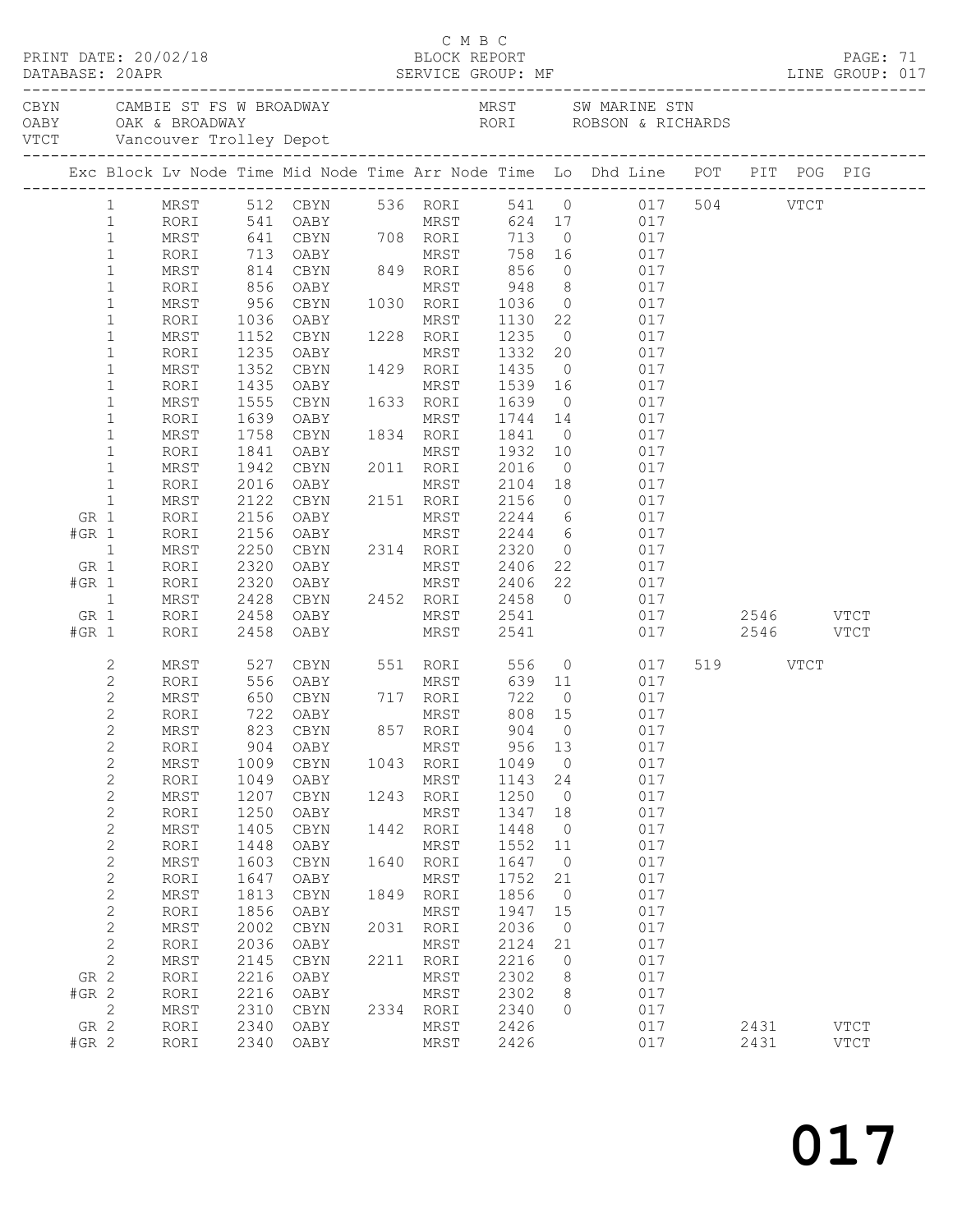#### C M B C<br>BLOCK REPORT SERVICE GROUP: MF

|         |                |      |      |            |      |           |        |                              | Exc Block Lv Node Time Mid Node Time Arr Node Time Lo Dhd Line POT |      | PIT POG PIG |             |
|---------|----------------|------|------|------------|------|-----------|--------|------------------------------|--------------------------------------------------------------------|------|-------------|-------------|
|         | 3              | MRST |      | 542 CBYN   |      | 606 RORI  | 611 0  |                              | 017                                                                | 534  | <b>VTCT</b> |             |
|         | $\mathsf 3$    | RORI | 611  | OABY       |      | MRST      | 654 12 |                              | 017                                                                |      |             |             |
|         | $\mathsf 3$    | MRST | 706  | CBYN       |      | 735 RORI  | 740    | $\overline{0}$               | 017                                                                |      |             |             |
|         | $\mathsf 3$    | RORI | 740  | OABY       |      | MRST      | 832    | $7\phantom{.0}\phantom{.0}7$ | 017                                                                |      |             |             |
|         | 3              | MRST | 839  | CBYN       |      | 913 RORI  | 920    | $\overline{0}$               | 017                                                                |      |             |             |
|         | $\mathfrak{Z}$ | RORI | 920  | OABY       |      | MRST      | 1012   | 11                           | 017                                                                |      |             |             |
|         | $\mathfrak{Z}$ | MRST | 1023 | CBYN       |      | 1057 RORI | 1104   | $\overline{0}$               | 017                                                                |      |             |             |
|         | $\mathsf 3$    | RORI | 1104 | OABY       |      | MRST      | 1200   | 22                           | 017                                                                |      |             |             |
|         | 3              | MRST | 1222 | CBYN       |      | 1259 RORI | 1305   | $\overline{0}$               | 017                                                                |      |             |             |
|         | $\mathsf 3$    | RORI | 1305 | OABY       |      | MRST      | 1405   | 11                           | 017                                                                |      |             |             |
|         | $\mathsf 3$    | MRST | 1416 | $\tt CBYN$ |      | 1454 RORI | 1500   | $\overline{0}$               | 017                                                                |      |             |             |
|         | $\mathsf S$    | RORI | 1500 | OABY       |      | MRST      | 1603   | 16                           | 017                                                                |      |             |             |
|         | 3              | MRST | 1619 | CBYN       |      | 1655 RORI | 1703   | $\bigcirc$                   | 017                                                                |      |             |             |
|         | 3              | RORI | 1703 | OABY       |      | MRST      | 1806   |                              | 017                                                                |      | 1813 VTCT   |             |
|         | 4              | MRST | 622  | CBYN       | 649  | RORI      | 654    | $\overline{0}$               | 017                                                                | 614  | <b>VTCT</b> |             |
|         | 4              | RORI | 654  | OABY       |      | MRST      | 739    | 12                           | 017                                                                |      |             |             |
|         | 4              | MRST | 751  | CBYN       |      | 825 RORI  | 832    | $\overline{0}$               | 017                                                                |      |             |             |
|         | 4              | RORI | 832  | OABY       |      | MRST      | 924    | 10                           | 017                                                                |      |             |             |
|         | 4              | MRST | 934  | CBYN       |      | 1008 RORI | 1014   | $\overline{0}$               | 017                                                                |      |             |             |
|         | $\sqrt{4}$     | RORI | 1014 | OABY       |      | MRST      | 1107   | 16                           | 017                                                                |      |             |             |
|         | 4              | MRST | 1123 | CBYN       |      | 1158 RORI | 1205   | $\overline{0}$               | 017                                                                |      |             |             |
|         | 4              | RORI | 1205 | OABY       |      | MRST      | 1302   | 20                           | 017                                                                |      |             |             |
|         | 4              | MRST | 1322 | CBYN       | 1359 | RORI      | 1405   | $\overline{0}$               | 017                                                                |      |             |             |
|         | 4              | RORI | 1405 | OABY       |      | MRST      | 1505   | 11                           | 017                                                                |      |             |             |
|         | 4              | MRST | 1516 | CBYN       |      | 1554 RORI | 1600   | $\overline{0}$               | 017                                                                |      |             |             |
|         | 4              | RORI | 1600 | OABY       |      | MRST      | 1703   | 10                           | 017                                                                |      |             |             |
|         | 4              | MRST | 1713 | CBYN       |      | 1749 RORI | 1756   | $\overline{0}$               | 017                                                                |      |             |             |
|         | 4              | RORI | 1756 | OABY       |      | MRST      | 1853   | 9                            | 017                                                                |      |             |             |
|         | 4              | MRST | 1902 | $\tt CBYN$ |      | 1935 RORI | 1941   | $\overline{0}$               | 017                                                                |      |             |             |
|         | 4              | RORI | 1941 | OABY       |      | MRST      | 2029   | 13                           | 017                                                                |      |             |             |
|         | $\overline{4}$ | MRST | 2042 | CBYN       |      | 2111 RORI | 2116   | $\overline{0}$               | 017                                                                |      |             |             |
| GR 4    |                | RORI | 2116 | OABY       |      | MRST      | 2204   | 21                           | 017                                                                |      |             |             |
| $#GR$ 4 |                | RORI | 2116 | OABY       |      | MRST      | 2204   | 21                           | 017                                                                |      |             |             |
|         | 4              | MRST | 2225 | CBYN       |      | 2251 RORI | 2256   | $\overline{0}$               | 017                                                                |      |             |             |
| GR 4    |                | RORI | 2256 | OABY       |      | MRST      | 2342   | 13                           | 017                                                                |      |             |             |
| $#GR$ 4 |                | RORI | 2256 | OABY       |      | MRST      | 2342   | 13                           | 017                                                                |      |             |             |
|         | 4              | MRST | 2355 | $\tt CBYN$ |      | 2419 RORI | 2425   | $\overline{0}$               | 017                                                                |      |             |             |
| GR 4    |                | RORI | 2425 | OABY       |      | MRST      | 2508   |                              | 017                                                                | 2513 |             | <b>VTCT</b> |
| $#GR$ 4 |                | RORI | 2425 | OABY       |      | MRST      | 2508   |                              | 017                                                                | 2513 |             | <b>VTCT</b> |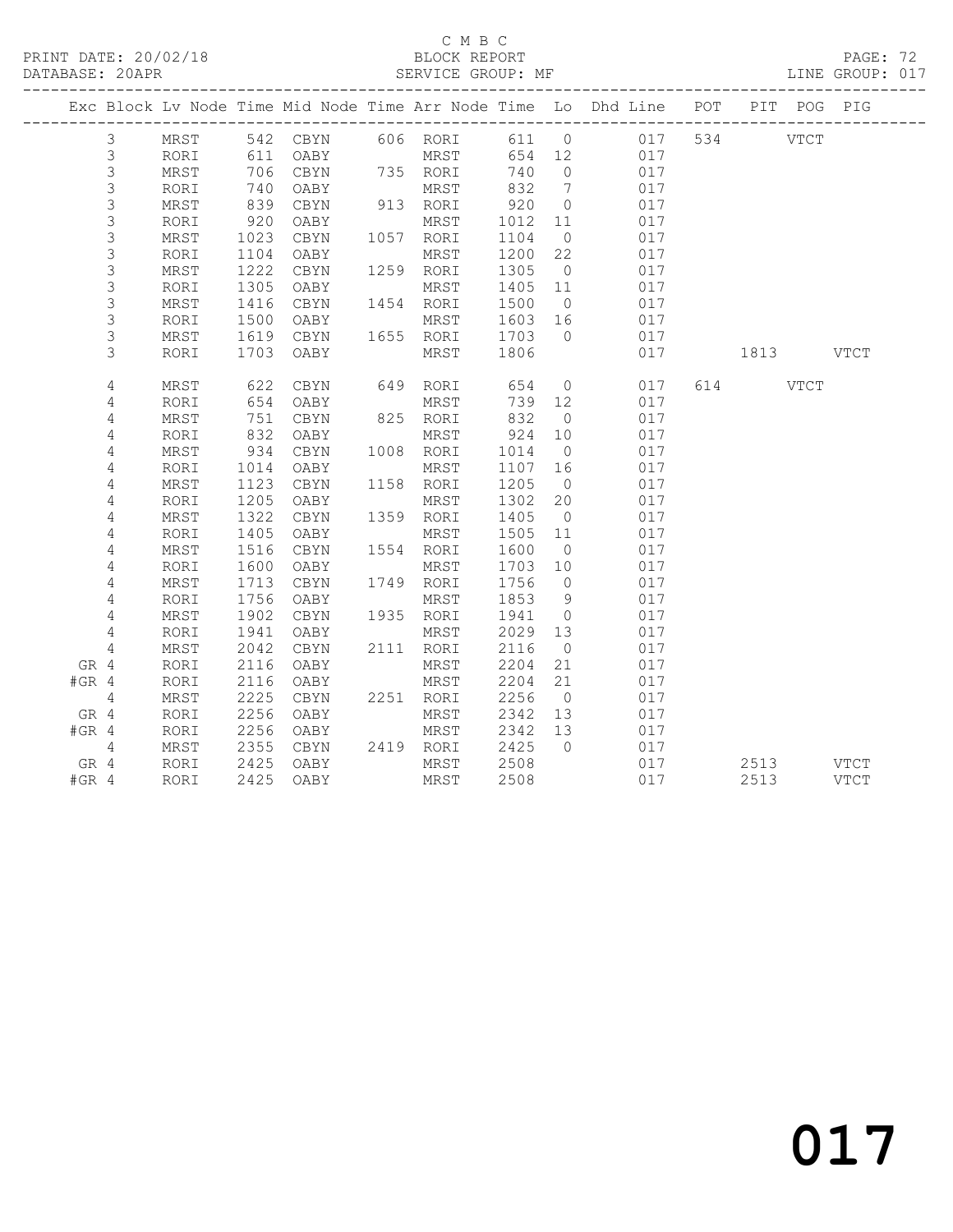### C M B C<br>BLOCK REPORT

| DATABASE: 20APR |                  |      |                   |                |      | SERVICE GROUP: MF                  |          |                |                                                                                |           | LINE GROUP: 017 |
|-----------------|------------------|------|-------------------|----------------|------|------------------------------------|----------|----------------|--------------------------------------------------------------------------------|-----------|-----------------|
|                 |                  |      |                   |                |      |                                    |          |                | Exc Block Lv Node Time Mid Node Time Arr Node Time Lo Dhd Line POT PIT POG PIG |           |                 |
|                 | 5                |      |                   |                |      | MRST 632 CBYN 659 RORI             |          |                | 704 0 017 624 VTCT                                                             |           |                 |
|                 | 5                | RORI | 704               | <b>OABY</b>    |      | MRST                               |          |                | 749 10 017                                                                     |           |                 |
|                 | 5                | MRST | 759<br>840<br>944 |                |      | CBYN 833 RORI 840                  |          | $\overline{0}$ | 017                                                                            |           |                 |
|                 | $\mathsf S$      | RORI |                   | OABY           |      | MRST                               | $932$ 12 |                | 017                                                                            |           |                 |
|                 | 5                | MRST |                   | CBYN           |      | 1018 RORI                          | 1024     | $\overline{0}$ | 017                                                                            |           |                 |
|                 | 5                | RORI | 1024              | OABY           |      | MRST                               | 1117     | 21             | 017                                                                            |           |                 |
|                 | 5                | MRST | 1138              | CBYN           |      | 1213 RORI                          | 1220     | $\overline{0}$ | 017                                                                            |           |                 |
|                 | $\mathsf S$      | RORI | 1220              | OABY           |      | MRST                               | 1317 20  |                | 017                                                                            |           |                 |
|                 | $\mathsf S$      | MRST | 1337              | CBYN           |      | 1414 RORI                          | 1420     | $\overline{0}$ | 017                                                                            |           |                 |
|                 | 5                | RORI | 1420              | OABY           |      | MRST                               | 1520 11  |                | 017                                                                            |           |                 |
|                 | 5                | MRST | 1531              | CBYN           |      | 1609 RORI                          | 1615     | $\overline{0}$ | 017                                                                            |           |                 |
|                 | 5                | RORI | 1615              | OABY           |      | MRST                               | 1720 11  |                | 017                                                                            |           |                 |
|                 | $\mathsf S$      | MRST | 1731              | CBYN           |      | 1807 RORI                          | 1814     | $\overline{0}$ | 017                                                                            |           |                 |
|                 | 5                | RORI | 1814              | OABY           |      | MRST                               | 1909     | 8 <sup>8</sup> | 017                                                                            |           |                 |
|                 | 5                | MRST | 1917              | CBYN           |      | 1950 RORI                          | 1956     | $\overline{0}$ | 017                                                                            |           |                 |
|                 | 5                | RORI | 1956              | OABY           |      | MRST                               | 2044 18  |                | 017                                                                            |           |                 |
|                 | 5                | MRST | 2102              | CBYN 2131 RORI |      |                                    | 2136     | $\overline{0}$ | 017                                                                            |           |                 |
| GR 5            |                  | RORI | 2136              | OABY           |      | MRST 2224                          |          |                | 017                                                                            | 2229 VTCT |                 |
| $#GR$ 5         |                  | RORI | 2136              | OABY           |      | MRST                               | 2224     |                | 017                                                                            | 2229 VTCT |                 |
|                 | 6                | MRST | 712               |                |      | CBYN 743 RORI 748<br>OABY MRST 841 |          | $\overline{0}$ | 017                                                                            | 704 VTCT  |                 |
|                 | 6                | RORI | 748               | OABY           |      | MRST                               | 841      | $\overline{7}$ | 017                                                                            |           |                 |
|                 | 6                | MRST | 848               | CBYN           |      | 922 RORI                           | 929      | $\overline{0}$ | 017                                                                            |           |                 |
|                 | 6                | RORI | 929               | OABY           |      | MRST                               | 1021     | 17             | 017                                                                            |           |                 |
|                 | 6                | MRST | 1038              | CBYN           |      | 1112 RORI                          | 1119     | $\overline{0}$ | 017                                                                            |           |                 |
|                 | 6                | RORI | 1119              | OABY           |      | MRST                               | 1215     | 22             | 017                                                                            |           |                 |
|                 | 6                | MRST | 1237              | CBYN           |      | 1314 RORI                          | 1320     | $\overline{0}$ | 017                                                                            |           |                 |
|                 | 6                | RORI | 1320              | OABY           |      | MRST                               | 1420     | 18             | 017                                                                            |           |                 |
|                 | 6                | MRST | 1438              | CBYN           |      | 1516 RORI                          | 1522     | $\overline{0}$ | 017                                                                            |           |                 |
|                 | 6                | RORI | 1522              | OABY           |      | MRST                               | 1625     | 10             | 017                                                                            |           |                 |
|                 | 6                | MRST | 1635              | CBYN           |      | 1711 RORI                          | 1719     | $\overline{0}$ | 017                                                                            |           |                 |
|                 | 6                | RORI | 1719              | OABY           |      | MRST                               | 1822     | $\overline{9}$ | 017                                                                            |           |                 |
|                 | 6                | MRST | 1831              | CBYN           |      | 1905 RORI                          | 1911     | $\overline{0}$ | 017                                                                            |           |                 |
|                 | 6                | RORI | 1911              | OABY           |      | MRST                               | 2001     | 21             | 017                                                                            |           |                 |
|                 | 6                | MRST | 2022              | CBYN           |      | 2051 RORI                          | 2056     | $\overline{0}$ | 017                                                                            |           |                 |
| GR 6            |                  | RORI | 2056              | OABY           |      | MRST                               | 2144     | 21             | 017                                                                            |           |                 |
| #GR 6           |                  | RORI | 2056              | OABY           |      | MRST                               | 2144 21  |                | 017                                                                            |           |                 |
|                 | 6                | MRST |                   | 2205 CBYN      |      | 2231 RORI                          | 2236     | $\overline{0}$ | 017                                                                            |           |                 |
| GR 6            |                  |      |                   |                |      | RORI 2236 OABY MRST 2322 8         |          |                | 017                                                                            |           |                 |
| $#GR$ 6         |                  | RORI |                   | 2236 OABY      |      | MRST                               | 2322     | 8 <sup>8</sup> | 017                                                                            |           |                 |
| $6\overline{6}$ |                  | MRST | 2330              | CBYN 2354 RORI |      |                                    | 2400 0   |                | 017                                                                            |           |                 |
| GR 6            |                  | RORI | 2400              | OABY           |      | MRST                               | 2443     | 15             | 017                                                                            |           |                 |
| #GR 6           |                  | RORI | 2400              | OABY           |      | MRST                               | 2443     | 15             | 017                                                                            |           |                 |
| $6\overline{6}$ |                  | MRST | 2458              | CBYN           | 2520 | RORI                               | 2526     | $\overline{0}$ | 017                                                                            |           |                 |
| GR 6            |                  | RORI | 2526              | OABY           |      | MRST                               | 2609     |                | 017                                                                            | 2614 VTCT |                 |
| #GR 6           |                  | RORI | 2526              | OABY           |      | MRST                               | 2609     |                | 017                                                                            | 2614 VTCT |                 |
|                 | 7                | MRST |                   | 728 CBYN       |      | 800 RORI                           | 806      | $\overline{0}$ | 017                                                                            | 720 VTCT  |                 |
|                 | $7\phantom{.0}$  | RORI | 806               | OABY           |      | MRST                               | 858      | 8 <sup>8</sup> | 017                                                                            |           |                 |
|                 | $\boldsymbol{7}$ | MRST | 906               | CBYN           |      | 940 RORI                           | 946      | $\overline{0}$ | 017                                                                            |           |                 |
|                 | 7                | RORI | 946               | OABY           |      | MRST                               | 1039     | 14             | 017                                                                            |           |                 |
|                 | $\boldsymbol{7}$ | MRST | 1053              | CBYN           | 1127 | RORI                               | 1134     | $\overline{0}$ | 017                                                                            |           |                 |
|                 | 7                | RORI | 1134              | OABY           |      | MRST                               | 1230     | 22             | 017                                                                            |           |                 |
|                 | $\boldsymbol{7}$ | MRST | 1252              | CBYN           |      | 1329 RORI                          | 1335     | $\overline{0}$ | 017                                                                            |           |                 |
|                 | 7                | RORI | 1335              | OABY           |      | MRST                               | 1435 13  |                | 017                                                                            |           |                 |
|                 | 7                | MRST | 1448              | CBYN           |      | 1526 RORI                          | 1532     | $\overline{0}$ | 017                                                                            |           |                 |
|                 | 7                | RORI |                   | 1532 OABY      |      | MRST                               | 1635 17  |                | 017                                                                            |           |                 |
|                 |                  |      |                   |                |      |                                    |          |                |                                                                                |           |                 |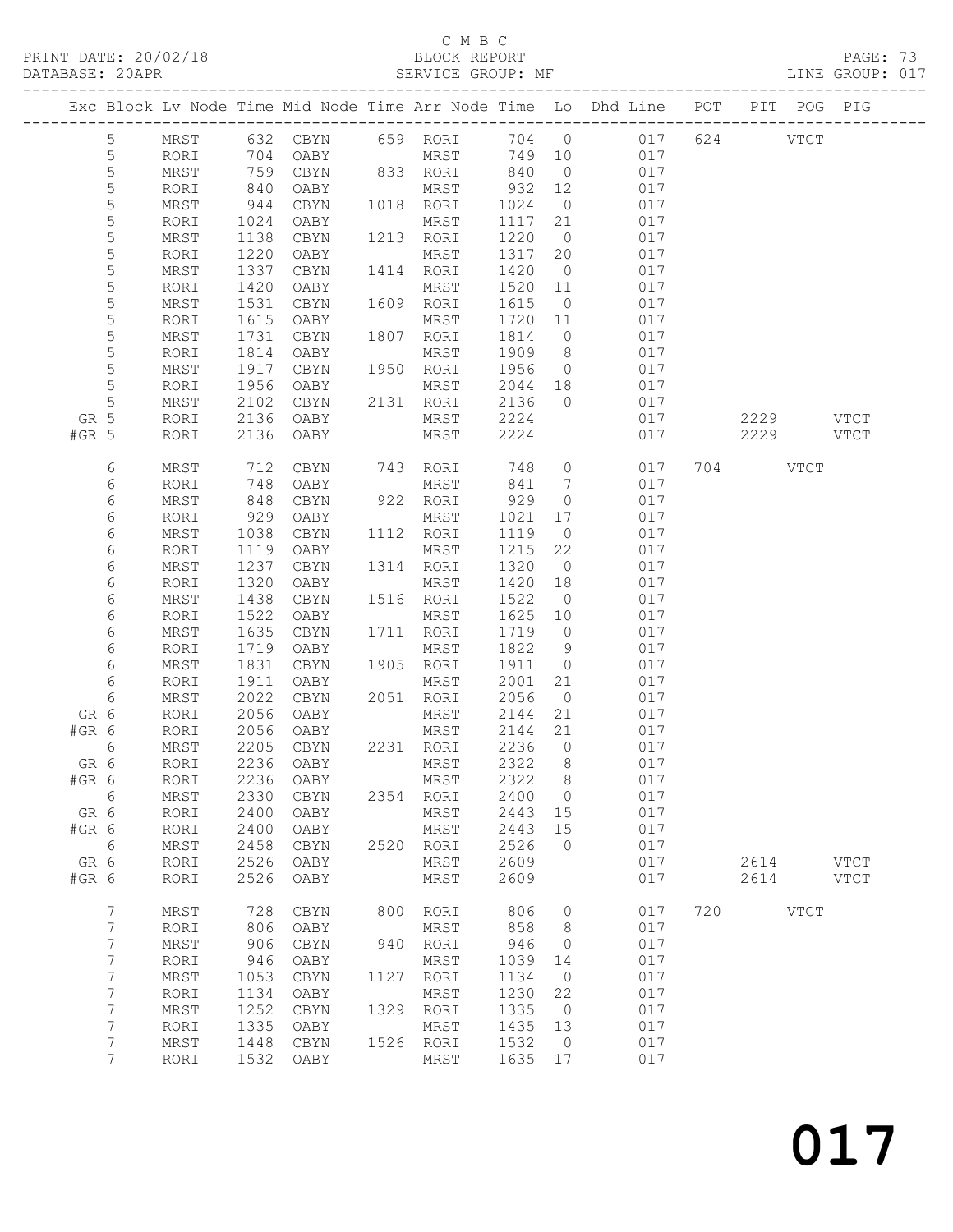PRINT DATE: 20/02/18 BLOCK REPORT BATABASE: 20APR BEST SERVICE GROUP: MF

C M B C<br>BLOCK REPORT

PAGE: 74<br>LINE GROUP: 017

|                 |      |      |                            |              |         |                | Exc Block Lv Node Time Mid Node Time Arr Node Time Lo Dhd Line POT |               |           |          | PIT POG PIG |
|-----------------|------|------|----------------------------|--------------|---------|----------------|--------------------------------------------------------------------|---------------|-----------|----------|-------------|
| $7\overline{ }$ | MRST |      | 1652 CBYN 1728 RORI 1735 0 |              |         |                | 017                                                                |               |           |          |             |
| $7\phantom{.0}$ | RORI |      | 1735 OABY                  | MRST 1836    |         |                |                                                                    | 017 1843 VTCT |           |          |             |
| 8               | MRST | 744  | CBYN                       | 816 RORI     | 823     | $\overline{0}$ | 017                                                                |               | 736 VTCT  |          |             |
| 8               | RORI | 823  | OABY                       | MRST         | 915     | 9              | 017                                                                |               |           |          |             |
| 8               | MRST | 924  | CBYN                       | 958 RORI     | 1004    | $\overline{0}$ | 017                                                                |               |           |          |             |
| $\,8\,$         | RORI | 1004 | OABY                       | MRST         | 1057    | 11             | 017                                                                |               |           |          |             |
| $\,8\,$         | MRST | 1108 | CBYN                       | 1142 RORI    | 1149    | $\overline{0}$ | 017                                                                |               |           |          |             |
| $\,8\,$         | RORI | 1149 | OABY                       | MRST         | 1245    | 22             | 017                                                                |               |           |          |             |
| $\,8\,$         | MRST | 1307 | CBYN                       | 1344 RORI    | 1350    | $\overline{0}$ | 017                                                                |               |           |          |             |
| $\,8\,$         | RORI | 1350 | OABY                       | MRST         | 1450 18 |                | 017                                                                |               |           |          |             |
| $\,8\,$         | MRST | 1508 | CBYN                       | 1546 RORI    | 1552    | $\overline{0}$ | 017                                                                |               |           |          |             |
| $\,8\,$         | RORI | 1552 | OABY                       | MRST         | 1655 11 |                | 017                                                                |               |           |          |             |
| $\,8\,$         | MRST |      | 1706 CBYN                  | 1742 RORI    | 1749    | $\overline{0}$ | 017                                                                |               |           |          |             |
| 8               | RORI |      | 1749 OABY                  | MRST         | 1846    |                | 017                                                                |               | 1853 VTCT |          |             |
| 9               | MRST | 556  | CBYN                       | 621 RORI     | 626     | $\overline{0}$ | 017                                                                |               | 548 VTCT  |          |             |
| 9               | RORI |      | 626 OABY                   | MRST         | 709 12  |                | 017                                                                |               |           |          |             |
| 9               | MRST | 721  | CBYN                       | 752 RORI     | 757     | $\overline{0}$ | 017                                                                |               |           |          |             |
| 9               | RORI | 757  | OABY                       | MRST         | 850     | $\overline{7}$ | 017                                                                |               |           |          |             |
| 9               | MRST | 857  | CBYN                       | 931 RORI     | 937     | $\Omega$       | 017                                                                |               |           |          |             |
| 9               | RORI | 937  | OABY                       | MRST         | 1030    |                | 017                                                                |               | 1037 VTCT |          |             |
|                 |      |      |                            |              |         |                |                                                                    |               |           |          |             |
| 10              | MRST | 610  | CBYN                       | 636 RORI     | 641     | $\overline{0}$ | 017                                                                |               | 602 VTCT  |          |             |
| 10              | RORI | 641  | OABY                       | MRST         | 724     | 12             | 017                                                                |               |           |          |             |
| 10              | MRST | 736  | CBYN                       | 808 RORI     | 814     | $\overline{0}$ | 017                                                                |               |           |          |             |
| 10              | RORI | 814  | OABY                       | MRST         | 906     | 9              | 017                                                                |               |           |          |             |
| 10              | MRST | 915  | CBYN                       | 949 RORI     | 955     | $\overline{0}$ | 017                                                                |               |           |          |             |
| 10              | RORI | 955  | OABY                       | MRST         | 1048    |                | 017                                                                |               | 1055 VTCT |          |             |
| 11              | MRST | 657  | CBYN                       | 726 RORI     | 731     | $\circ$        | 017                                                                |               | 649 VTCT  |          |             |
| 11              | RORI | 731  | OABY                       | MRST         | 823     | 8              | 017                                                                |               |           |          |             |
| 11              | MRST | 831  | CBYN                       | 905 RORI     | 912     | $\Omega$       | 017                                                                |               |           |          |             |
| 11              | RORI | 912  | OABY                       | MRST         | 1004    |                | 017                                                                |               | 1011 VTCT |          |             |
| 12              | MRST |      | 806 CBYN                   | 841 RORI 848 |         | $\circ$        | 017                                                                |               | 758 VTCT  |          |             |
| 12              | RORI | 848  | OABY                       | MRST         | 940     |                |                                                                    | 017 — 17      |           | 947 VTCT |             |
|                 |      |      |                            |              |         |                |                                                                    |               |           |          |             |
| 21              | MRST |      | 1427 CBYN                  | 1505 RORI    | 1511 0  |                |                                                                    | 017 1419 VTCT |           |          |             |
|                 |      |      |                            |              |         |                | 21 RORI 1511 OABY MRST 1614 13 017                                 |               |           |          |             |
| 21              | MRST |      | 1627 CBYN                  | 1703 RORI    | 1711    | $\overline{0}$ | 017                                                                |               |           |          |             |
| 21              | RORI | 1711 | OABY                       | MRST         | 1814    |                |                                                                    | 017           | 1821 VTCT |          |             |
| 22              | MRST | 1458 | CBYN                       | 1536 RORI    | 1542    | $\overline{0}$ |                                                                    | 017 1450 VTCT |           |          |             |
| 22              | RORI | 1542 | OABY                       | MRST         | 1645    | 14             | 017                                                                |               |           |          |             |
| 22              | MRST | 1659 | CBYN                       | 1735 RORI    | 1742    | $\overline{0}$ | 017                                                                |               |           |          |             |
| 22              | RORI | 1742 | OABY                       | MRST         | 1843    |                | 017                                                                | 1850 VTCT     |           |          |             |
| 23              | MRST | 1524 | CBYN                       | 1602 RORI    | 1608 0  |                |                                                                    | 017 1516 VTCT |           |          |             |
| 23              | RORI | 1608 | OABY                       | MRST         | 1711    | 10             | 017                                                                |               |           |          |             |
| 23              | MRST | 1721 | CBYN                       | 1757 RORI    | 1804    | $\overline{0}$ | 017                                                                |               |           |          |             |
| 23              | RORI | 1804 | OABY                       | MRST         | 1859    |                | 017                                                                | 1906 VTCT     |           |          |             |
|                 |      |      |                            |              |         |                |                                                                    |               |           |          |             |
| 24              | MRST | 1539 | CBYN                       | 1617 RORI    | 1623 0  |                |                                                                    | 017 1531 VTCT |           |          |             |
| 24              | RORI | 1623 | OABY                       | MRST         | 1728 15 |                | 017                                                                |               |           |          |             |
| 24              | MRST | 1743 | CBYN                       | 1819 RORI    | 1826    | $\overline{0}$ | 017                                                                |               |           |          |             |
| 24              | RORI |      | 1826 OABY                  | MRST         | 1920    |                |                                                                    | 017 1926 VTCT |           |          |             |
|                 |      |      |                            |              |         |                |                                                                    |               |           |          |             |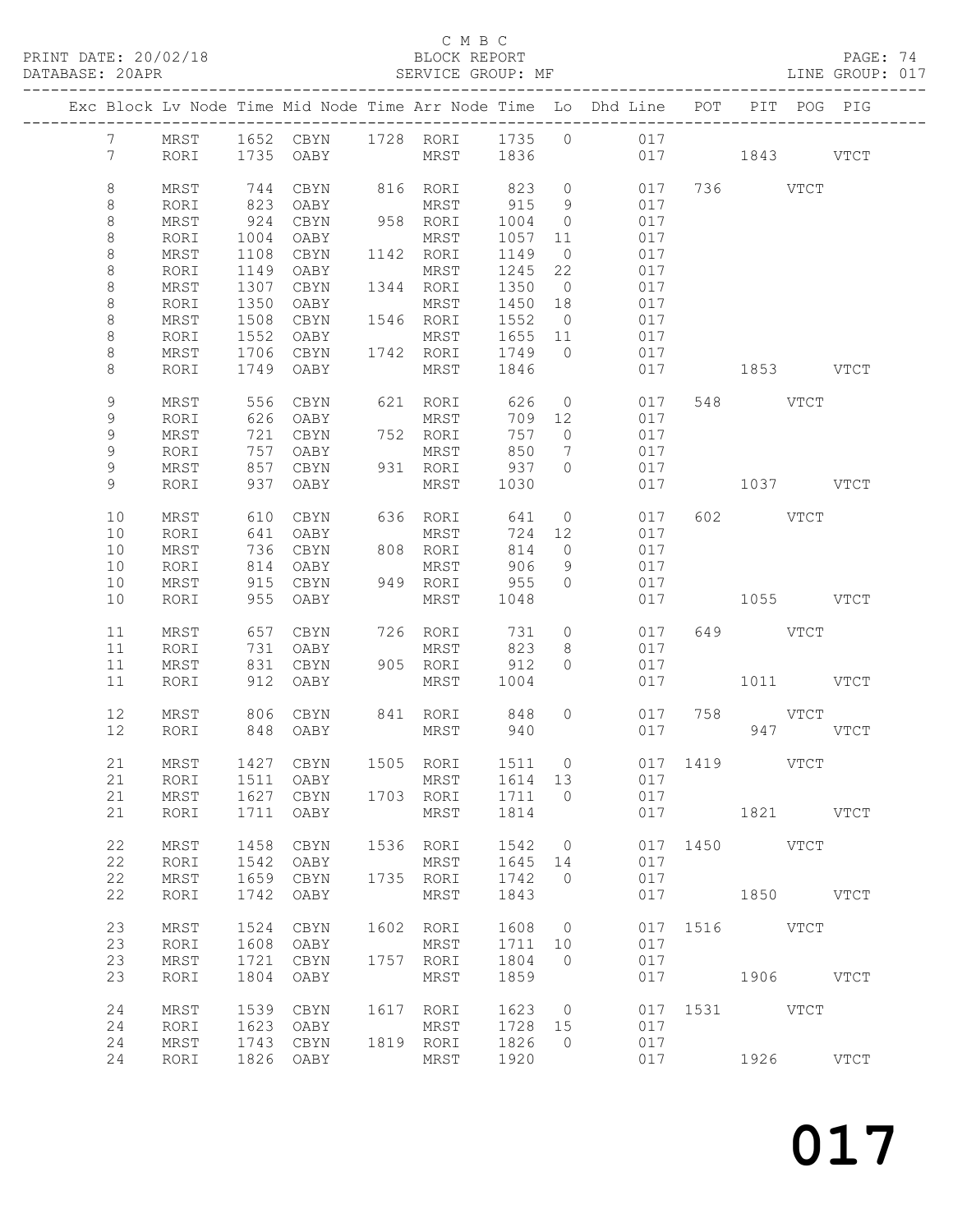### C M B C<br>BLOCK REPORT

PAGE: 75<br>LINE GROUP: 017

| <u>DII ILIDI 10 LUI IN</u> |                      |                      |                      |              | NAIVATON GIVOLI . HI |                      |                              |                                                                    |      |      |      | TTM GIVOL . ATT |
|----------------------------|----------------------|----------------------|----------------------|--------------|----------------------|----------------------|------------------------------|--------------------------------------------------------------------|------|------|------|-----------------|
|                            |                      |                      |                      |              |                      |                      |                              | Exc Block Lv Node Time Mid Node Time Arr Node Time Lo Dhd Line POT |      | PIT  |      | POG PIG         |
| 25<br>25                   | MRST<br>RORI         | 1547<br>1631         | CBYN<br>OABY         | 1625         | RORI<br>MRST         | 1631<br>1736         | $\bigcirc$                   | 017<br>017                                                         | 1539 | 1743 | VTCT | VTCT            |
| 26<br>26                   | MRST<br>RORI         | 1611<br>1655         | CBYN<br>OABY         | 1648         | RORI<br>MRST         | 1655<br>1800         | $\cap$                       | 017<br>017                                                         | 1603 | 1807 | VTCT | VTCT            |
| 27<br>27<br>27             | MRST<br>RORI<br>MRST | 1643<br>1727<br>1846 | CBYN<br>OABY<br>CBYN | 1719<br>1920 | RORI<br>MRST<br>RORI | 1727<br>1830<br>1926 | $\bigcirc$<br>16<br>$\Omega$ | 017<br>017<br>017                                                  | 1635 |      | VTCT |                 |
| 27                         | RORI                 | 1926                 | OABY                 |              | MRST                 | 2016                 |                              | 017                                                                |      | 2022 |      | <b>VTCT</b>     |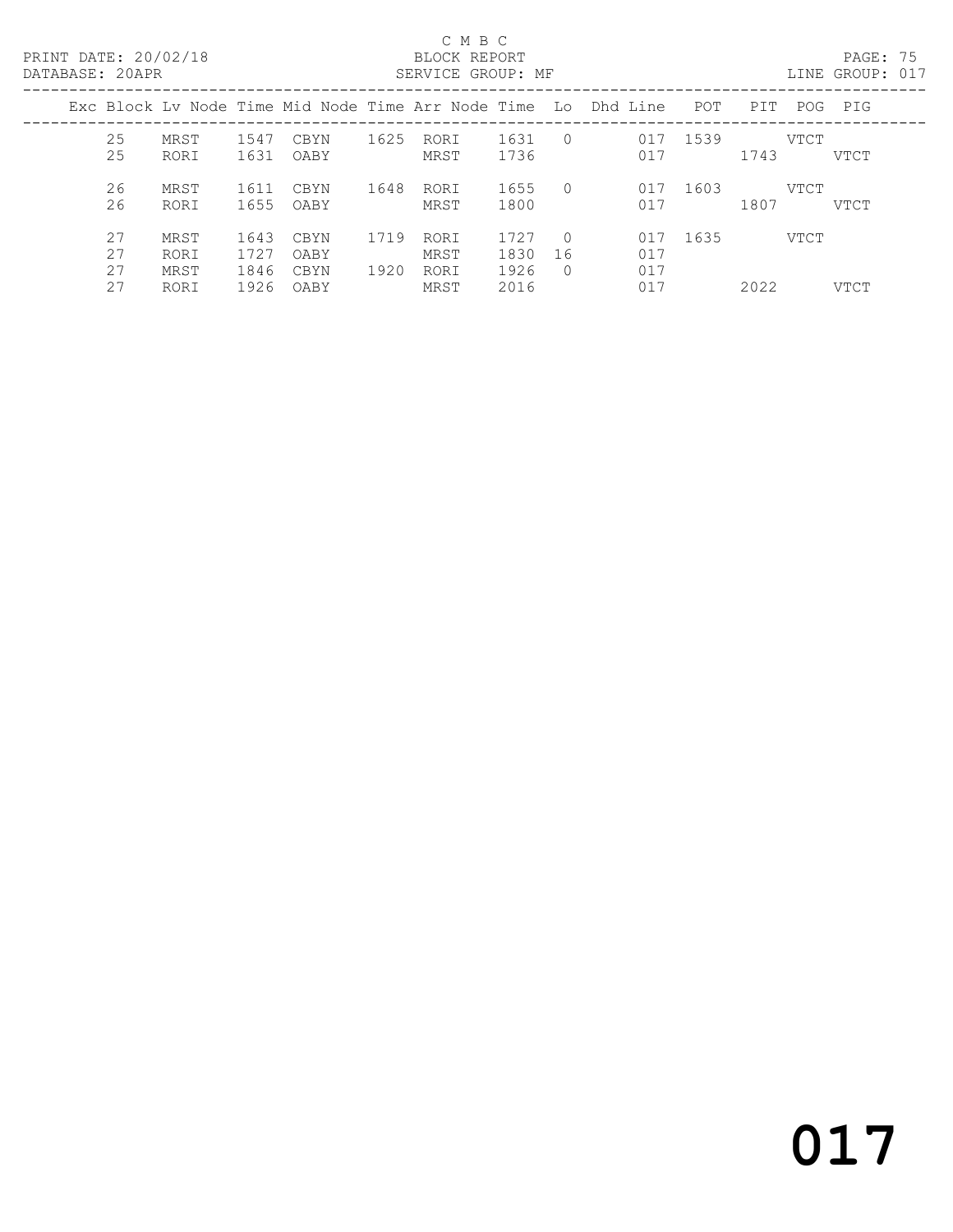|                                                                                                                                                                                                             |                                                                                                                                                                                                                                              |                                                                                                                                                 |                                                                                                                                                                                                     |                                                                                                                                                 |                                                                                                                                                                                      | смвс                                                                                                                                             |                                                                                                 | PRINT DATE: 20/02/18 BLOCK REPORT PAGE: 16<br>DATABASE: 20APR SERVICE GROUP: MF SERVICE SERVICE SERVICE SERGERENT DATABASE: 20APR PAGE: 019<br>LINE GROUP: 019                                                                                                                                                                                                                                                               |     |          |             |             |  |
|-------------------------------------------------------------------------------------------------------------------------------------------------------------------------------------------------------------|----------------------------------------------------------------------------------------------------------------------------------------------------------------------------------------------------------------------------------------------|-------------------------------------------------------------------------------------------------------------------------------------------------|-----------------------------------------------------------------------------------------------------------------------------------------------------------------------------------------------------|-------------------------------------------------------------------------------------------------------------------------------------------------|--------------------------------------------------------------------------------------------------------------------------------------------------------------------------------------|--------------------------------------------------------------------------------------------------------------------------------------------------|-------------------------------------------------------------------------------------------------|------------------------------------------------------------------------------------------------------------------------------------------------------------------------------------------------------------------------------------------------------------------------------------------------------------------------------------------------------------------------------------------------------------------------------|-----|----------|-------------|-------------|--|
|                                                                                                                                                                                                             | ULP1 UNIVERSITY LOOP                                                                                                                                                                                                                         |                                                                                                                                                 | A10N ALMA & 10 AV NORTH<br>CMHA CAMBIE & HASTINGS<br>GRBY GRANVILLE & BROADWAY<br>JOKY JOYCE & KINGSWAY<br>KYJO KINGSWAY & JOYCE<br>OA41 OAK & 41 AV<br>PENDER & HAMILTON<br>WIMM PENDER & HAMILTON |                                                                                                                                                 |                                                                                                                                                                                      |                                                                                                                                                  |                                                                                                 | BYGR BROADWAY & GRANVILLE<br>KYBY KINGSWAY & BROADWAY                                                                                                                                                                                                                                                                                                                                                                        |     |          |             |             |  |
|                                                                                                                                                                                                             |                                                                                                                                                                                                                                              |                                                                                                                                                 |                                                                                                                                                                                                     |                                                                                                                                                 |                                                                                                                                                                                      |                                                                                                                                                  |                                                                                                 | Exc Block Lv Node Time Mid Node Time Arr Node Time Lo Dhd Line POT PIT POG PIG                                                                                                                                                                                                                                                                                                                                               |     |          |             |             |  |
| $\mathbf{1}$<br>$\mathbf{1}$<br>$\mathbf{1}$<br>$\mathbf{1}$<br>$\mathbf{1}$<br>$\mathbf{1}$<br>$\mathbf 1$<br>$\mathbf{1}$<br>$\mathbf{1}$<br>$\mathbf{1}$<br>$\mathbf{1}$<br>$\mathbf{1}$<br>$\mathbf{1}$ | STLP<br>MTST<br>STLP<br>MTST<br>STLP<br>MTST<br>STLP<br>MTST<br>STLP<br>MTST<br>STLP<br>MTST<br>STLP                                                                                                                                         | 2041                                                                                                                                            |                                                                                                                                                                                                     |                                                                                                                                                 |                                                                                                                                                                                      | PNGR 2051                                                                                                                                        |                                                                                                 | 1 KYJO 450 MTST 500 5 019 425 VTCT<br>1 MTST 505 KYBY 530 STLP 551 5 019<br>755 KYBY 825 MTST 859 6 019<br>905 KYBY 942 STLP 1010 10 019<br>1020 KYBY 1050 MTST 1125 15 019<br>1140 KYBY 1215 STLP 1247 5 019<br>1252 KYBY 1326 MTST 1405 10 019<br>1415 KYBY 1453 STLP 1524 9 019<br>1533 KYBY 1607 MTST 1649 11 019<br>1700 KYBY 1740 STLP 1814 7 019<br>1821 KYBY 1853 MTST 1933 13 019<br>1946 KYBY 2016 STLP 2041 0 019 |     |          |             |             |  |
| 2<br>$\mathbf{2}$<br>$\mathbf{2}$<br>$\mathbf{2}$<br>$\mathbf{2}$<br>$\mathbf{2}$<br>$\mathbf{2}$<br>$\overline{c}$<br>$\mathbf{2}$<br>$\mathbf{2}$<br>2<br>$2\overline{ }$                                 | KYJO 513<br>MTST<br>STLP<br>MTST<br>STLP<br>MTST<br>STLP<br>MTST<br>STLP                                                                                                                                                                     | 1105                                                                                                                                            | MTST 1229 KYBY 1306 STLP 1338 6<br>STLP 1344 KYBY 1418 MTST 1500 11<br>1632 KYBY 1707 MTST<br>MTST 1803 KYBY 1841 STLP 1908 9                                                                       |                                                                                                                                                 |                                                                                                                                                                                      | 717<br>1750 13                                                                                                                                   |                                                                                                 | MTST 523 5 019<br>528 KYBY 553 STLP 614 11 019<br>10 019<br>XYBY 759 STLP 826 8 019<br>XYBY 905 MTST 940 9 019<br>949 KYBY 1026 STLP 1054 11 019<br>KYBY 1138 MTST 1217 12 019<br>019<br>019<br>1511 KYBY 1550 STLP 1622 10 019<br>019<br>019                                                                                                                                                                                |     | 448 VTCT |             |             |  |
| $\mathbf{2}$<br>3<br>$\mathsf S$<br>3<br>3<br>3<br>$\mathsf S$<br>$\mathsf 3$<br>3<br>3<br>3<br>$\mathsf 3$<br>3<br>3<br>3<br>$\mathsf S$<br>3<br>GR 3<br>$#GR$ 3                                           | STLP<br>KYBY<br>$\mathtt{MTST}$<br>STLP<br>$\mathtt{MTST}$<br>STLP<br>$\mathtt{MTST}$<br>STLP<br>$\mathtt{MTST}$<br>STLP<br>$\mathtt{MTST}$<br>STLP<br>$\mathtt{MTST}$<br>STLP<br>$\mathtt{MTST}$<br>STLP<br>$\mathtt{MTST}$<br>STLP<br>STLP | 1917<br>528<br>558<br>658<br>801<br>920<br>1039<br>1152<br>1316<br>1433<br>1600<br>1720<br>1857<br>2007<br>2123<br>2218<br>2329<br>2421<br>2421 | KYBY<br>KYJO<br>KYBY<br>KYBY<br>KYBY<br>KYBY<br>KYBY<br>KYBY<br>KYBY<br>KYBY<br>KYBY<br>KYBY<br>KYBY<br>KYBY<br>KYBY<br>KYBY<br>KYBY<br>KYBY<br>KYBY                                                | 1948<br>543<br>624<br>725<br>837<br>951<br>1114<br>1226<br>1353<br>1507<br>1638<br>1755<br>1931<br>2036<br>2153<br>2247<br>2354<br>2502<br>2502 | MTST<br>MTST<br>${\tt STLP}$<br>MTST<br>${\tt STLP}$<br>MTST<br>${\tt STLP}$<br>MTST<br>STLP<br>MTST<br>STLP<br>MTST<br>${\tt STLP}$<br>MTST<br>STLP<br>MTST<br>STLP<br>MTST<br>MTST | 2022<br>553<br>647<br>752<br>906<br>1026<br>1146<br>1306<br>1424<br>1549<br>1713<br>1840<br>1957<br>2107<br>2218<br>2317<br>2421<br>2526<br>2526 | 5<br>11<br>9<br>14<br>13<br>6<br>10<br>9<br>11<br>7<br>17<br>10<br>16<br>0<br>12<br>0<br>5<br>5 | 019<br>019<br>019<br>019<br>019<br>019<br>019<br>019<br>019<br>019<br>019<br>019<br>019<br>019<br>019<br>019<br>019<br>019<br>019                                                                                                                                                                                                                                                                                            | 506 | 2053     | <b>VTCT</b> | <b>VTCT</b> |  |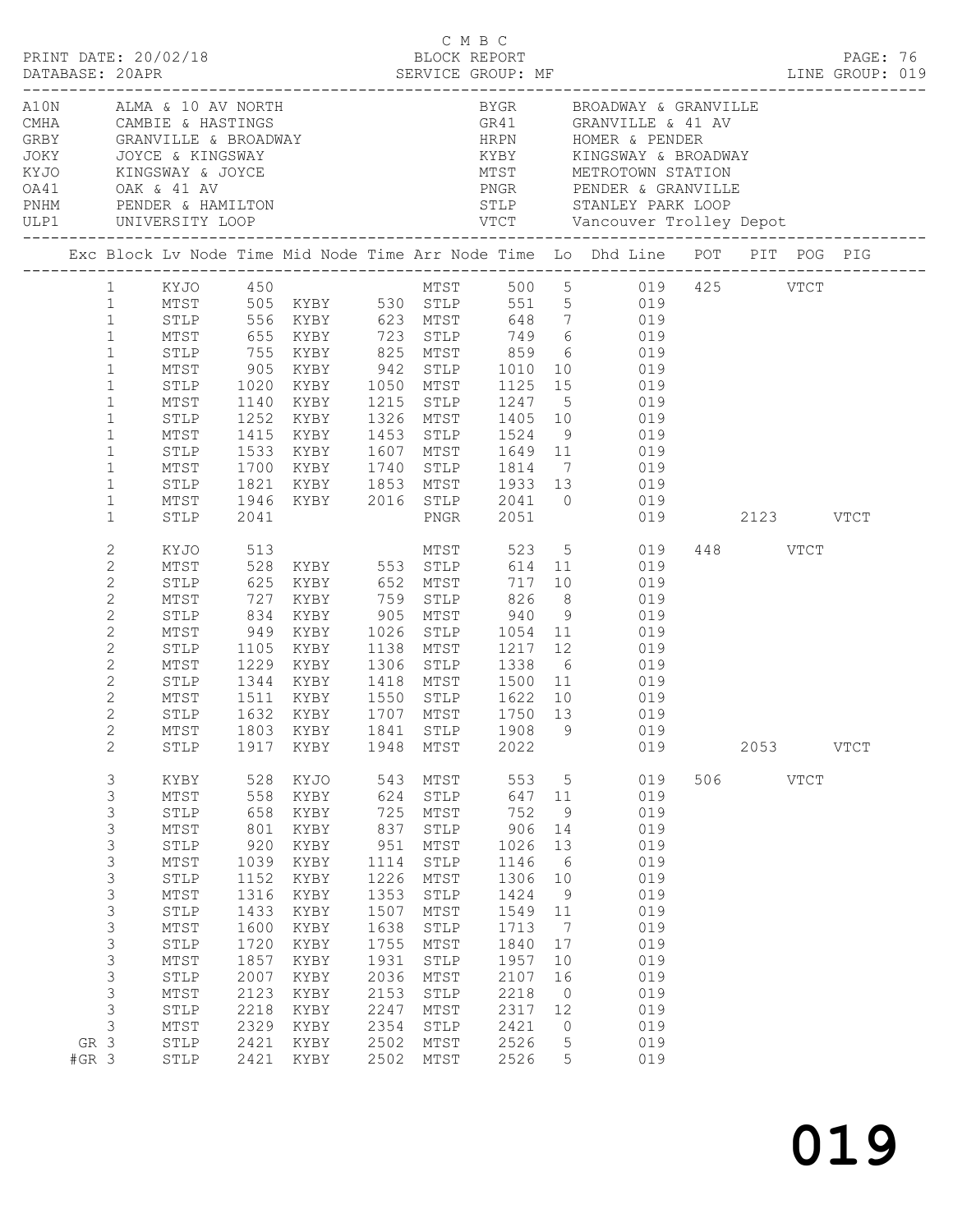PRINT DATE: 20/02/18 BLOCK REPORT BATABASE: 20APR BEST SERVICE GROUP: MF

### C M B C<br>BLOCK REPORT

PAGE: 77<br>LINE GROUP: 019

|  |                                    |              |              |                                 |              |                      |              |                      | Exc Block Lv Node Time Mid Node Time Arr Node Time Lo Dhd Line POT PIT POG PIG |     |           |             |             |
|--|------------------------------------|--------------|--------------|---------------------------------|--------------|----------------------|--------------|----------------------|--------------------------------------------------------------------------------|-----|-----------|-------------|-------------|
|  | $\mathfrak{Z}$                     | MTST         | 2531         |                                 |              |                      |              |                      | JOKY 2539 0 019                                                                |     |           |             |             |
|  | 3                                  | JOKY         | 2539         |                                 |              | GR41                 | 2556         |                      | 041                                                                            |     | 2606 VTCT |             |             |
|  |                                    |              |              |                                 |              |                      |              |                      |                                                                                |     |           |             |             |
|  | 4                                  | KYJO         | 528          |                                 |              | MTST                 | 538          | $5\overline{)}$      | 019                                                                            |     | 503 VTCT  |             |             |
|  | 4                                  | MTST         | 543          | KYBY 609 STLP                   |              |                      | 632          | 6                    | 019                                                                            |     |           |             |             |
|  | 4                                  | STLP         | 638          | KYBY                            |              | 705 MTST             | 732          | 9                    | 019                                                                            |     |           |             |             |
|  | 4                                  | MTST         | 741          | KYBY                            | 817          | STLP                 | 846          | 10                   | 019                                                                            |     |           |             |             |
|  | 4                                  | STLP         | 856          | KYBY                            | 927          | MTST                 | 1002         | 12                   | 019                                                                            |     |           |             |             |
|  | 4                                  | MTST         | 1014         | KYBY                            | 1050         | STLP                 | 1118         | 10 <sup>°</sup>      | 019                                                                            |     |           |             |             |
|  | 4                                  | STLP         | 1128         | KYBY                            | 1202         | MTST                 | 1242         | 11                   | 019                                                                            |     |           |             |             |
|  | 4<br>4                             | MTST         | 1253         | KYBY                            | 1330         | STLP                 | 1401         | 8 <sup>8</sup><br>11 | 019<br>019                                                                     |     |           |             |             |
|  | 4                                  | STLP<br>MTST | 1409<br>1536 | KYBY<br>KYBY                    | 1443<br>1614 | MTST<br>STLP         | 1525<br>1649 | $\overline{7}$       | 019                                                                            |     |           |             |             |
|  | 4                                  | STLP         | 1656         | KYBY                            | 1731         | MTST                 | 1816         | 15                   | 019                                                                            |     |           |             |             |
|  | 4                                  | MTST         | 1831         | KYBY                            | 1907         | STLP                 | 1933         | 10                   | 019                                                                            |     |           |             |             |
|  | 4                                  | STLP         | 1943         | KYBY                            | 2012         | MTST                 | 2044         |                      | 019                                                                            |     | 2115 VTCT |             |             |
|  |                                    |              |              |                                 |              |                      |              |                      |                                                                                |     |           |             |             |
|  | 5                                  | CMHA         | 553          | PNGR                            | 557          | STLP                 | 605          | $5^{\circ}$          | 019                                                                            |     | 519 VTCT  |             |             |
|  | $\mathsf S$                        | STLP         | 610          | KYBY                            | 637          | MTST                 | 702          | 10                   | 019                                                                            |     |           |             |             |
|  | $\mathsf S$                        | MTST         | 712          | KYBY                            | 741          | STLP                 | 808          | $\overline{7}$       | 019                                                                            |     |           |             |             |
|  | $\mathsf S$                        | STLP         | 815          | KYBY                            | 845          | MTST                 | 919          | 8 <sup>8</sup>       | 019                                                                            |     |           |             |             |
|  | 5                                  | MTST         | 927          | KYBY                            | 1004         | STLP                 | 1032         | 12                   | 019                                                                            |     |           |             |             |
|  | $\mathsf S$                        | STLP         | 1044         | KYBY                            |              | 1114 MTST            | 1151         | 13                   | 019                                                                            |     |           |             |             |
|  | 5                                  | MTST         | 1204         | KYBY                            | 1241         | STLP                 | 1313         | 5                    | 019                                                                            |     |           |             |             |
|  | 5                                  | STLP         | 1318         | KYBY                            | 1352         | MTST                 | 1434 15      |                      | 019                                                                            |     |           |             |             |
|  | 5                                  | MTST         | 1449         | KYBY                            | 1528         | STLP                 | 1559         | 9                    | 019                                                                            |     |           |             |             |
|  | 5                                  | STLP         | 1608         | KYBY                            | 1643         | MTST                 | 1726         | 12                   | 019                                                                            |     |           |             |             |
|  | $\mathsf S$<br>5                   | MTST<br>STLP | 1738<br>1852 | KYBY<br>KYBY                    | 1816<br>1924 | STLP                 | 1846<br>2000 | 6                    | 019<br>019                                                                     |     |           |             |             |
|  | 5                                  | MTST         | 2011         | KYBY                            | 2041         | MTST<br>STLP         | 2106         | 11<br>$\bigcirc$     | 019                                                                            |     |           |             |             |
|  | 5                                  | STLP         | 2106         |                                 |              | PNGR                 | 2116         |                      | 019                                                                            |     | 2146 VTCT |             |             |
|  |                                    |              |              |                                 |              |                      |              |                      |                                                                                |     |           |             |             |
|  | 6                                  | KYJO         | 555          |                                 |              | MTST                 | 605          | 5                    | 019                                                                            |     | 530 VTCT  |             |             |
|  | 6                                  | MTST         | 610          | KYBY                            |              | 636 STLP             | 659          | 9                    | 019                                                                            |     |           |             |             |
|  | 6                                  | STLP         | 708          | KYBY                            | 735          | MTST                 | 804          | 7                    | 019                                                                            |     |           |             |             |
|  | 6                                  | MTST         | 811          | KYBY                            | 847          | STLP                 | 916          | 16                   | 019                                                                            |     |           |             |             |
|  | 6                                  | STLP         | 932          | KYBY                            |              | 1002 MTST            | 1037 14      |                      | 019                                                                            |     |           |             |             |
|  | 6                                  | MTST         | 1051         | KYBY                            |              | 1126 STLP            | 1158         | $6\overline{6}$      | 019                                                                            |     |           |             |             |
|  | 6                                  | STLP         |              | 1204 KYBY                       |              | 1238 MTST            | 1317 12      |                      | 019                                                                            |     |           |             |             |
|  | 6                                  |              |              | MTST 1329 KYBY 1405 STLP 1436 9 |              |                      |              |                      | 019                                                                            |     |           |             |             |
|  | 6<br>6                             | STLP<br>MTST | 1445<br>1610 | KYBY<br>KYBY                    | 1519<br>1650 | MTST<br>${\tt STLP}$ | 1601<br>1726 | 9<br>- 6             | 019<br>019                                                                     |     |           |             |             |
|  | 6                                  | STLP         | 1732         | KYBY                            | 1807         | MTST                 | 1851         | 18                   | 019                                                                            |     |           |             |             |
|  | 6                                  | MTST         | 1909         | KYBY                            | 1943         | STLP                 | 2009         | 10                   | 019                                                                            |     |           |             |             |
|  | 6                                  | STLP         | 2019         | KYBY                            | 2048         | MTST                 | 2119         |                      | 019                                                                            |     | 2150      |             | <b>VTCT</b> |
|  |                                    |              |              |                                 |              |                      |              |                      |                                                                                |     |           |             |             |
|  | $7\phantom{.0}$                    | KYBY         | 608          | KYJO                            | 623          | MTST                 | 633          | 5                    | 019                                                                            | 546 |           | <b>VTCT</b> |             |
|  | $7\phantom{.0}$                    | MTST         | 638          | KYBY                            | 705          | STLP                 | 729          | $7\phantom{.0}$      | 019                                                                            |     |           |             |             |
|  | $7\phantom{.}$                     | STLP         | 736          | KYBY                            | 805          | MTST                 | 836          | 6                    | 019                                                                            |     |           |             |             |
|  | $7\phantom{.0}$                    | MTST         | 842          | KYBY                            | 919          | STLP                 | 947          | 9                    | 019                                                                            |     |           |             |             |
|  | $7\phantom{.}$                     | STLP         | 956          | KYBY                            | 1026         | MTST                 | 1101         | 14                   | 019                                                                            |     |           |             |             |
|  | $\boldsymbol{7}$<br>$7\phantom{.}$ | MTST<br>STLP | 1115<br>1228 | KYBY                            | 1150<br>1302 | STLP<br>MTST         | 1222<br>1341 | 6<br>12              | 019<br>019                                                                     |     |           |             |             |
|  | $7\phantom{.}$                     | MTST         | 1353         | KYBY<br>KYBY                    | 1429         | STLP                 | 1500         | 9                    | 019                                                                            |     |           |             |             |
|  | $7\phantom{.}$                     | STLP         | 1509         | KYBY                            | 1543         | MTST                 | 1625         | 11                   | 019                                                                            |     |           |             |             |
|  | $7\phantom{.}$                     | MTST         | 1636         | KYBY                            | 1716         | STLP                 | 1750         | 9                    | 019                                                                            |     |           |             |             |
|  | $7\phantom{.0}$                    | STLP         |              | 1759 KYBY                       | 1831         | MTST                 | 1911         | 9                    | 019                                                                            |     |           |             |             |
|  |                                    |              |              |                                 |              |                      |              |                      |                                                                                |     |           |             |             |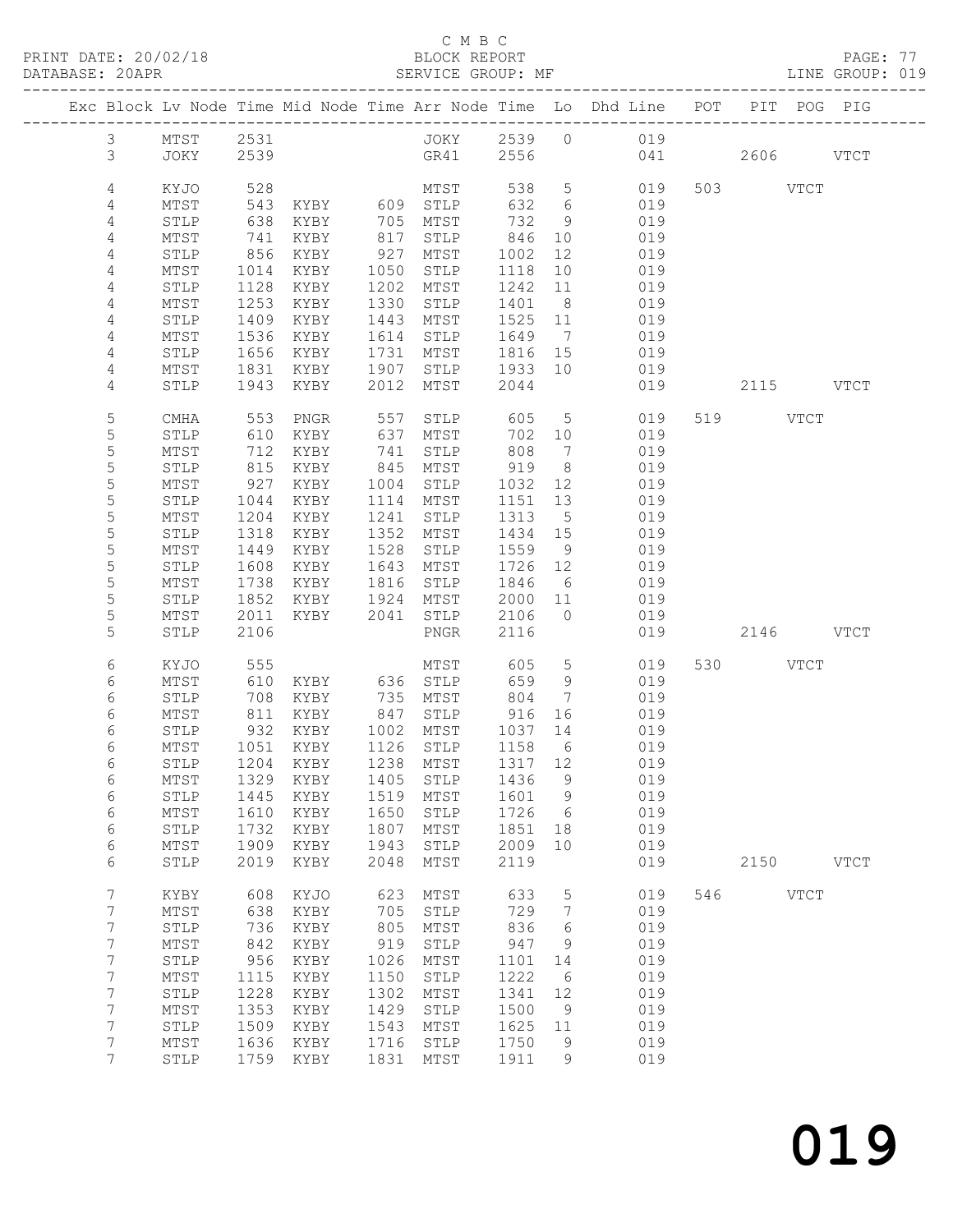### C M B C<br>
C M B C<br>
ELOCK REPORT

| DATABASE: 20APR |                 |              |               |              | SERVICE GROUP: MF                                                              |              |                              |         |            |           |          |           | LINE GROUP: 019 |  |
|-----------------|-----------------|--------------|---------------|--------------|--------------------------------------------------------------------------------|--------------|------------------------------|---------|------------|-----------|----------|-----------|-----------------|--|
|                 |                 |              |               |              | Exc Block Lv Node Time Mid Node Time Arr Node Time Lo Dhd Line POT PIT POG PIG |              |                              |         |            |           |          |           |                 |  |
|                 |                 |              |               |              | 7 MTST 1920 KYBY 1954 STLP 2020 11 019                                         |              |                              |         |            |           |          |           |                 |  |
| $7^{\circ}$     |                 |              |               |              | STLP 2031 KYBY 2100 MTST 2131                                                  |              |                              |         |            |           |          |           |                 |  |
| 8               | KYJO            | 615          |               |              | MTST                                                                           | 625          | $5\overline{)}$              | 019     |            |           | 550 VTCT |           |                 |  |
| 8               | $\mathtt{MTST}$ | 630          | KYBY 656 STLP |              |                                                                                | 719          | 9                            |         | 019        |           |          |           |                 |  |
| $\,8\,$         | STLP            | 728          | KYBY          |              | 755 MTST                                                                       | 824          | 6                            |         | 019        |           |          |           |                 |  |
| 8               | MTST            | 830          | KYBY          | 907          | STLP                                                                           | 935          | 9                            |         | 019        |           |          |           |                 |  |
| $\,8\,$         | STLP            | 944          | KYBY          |              | 1014 MTST                                                                      | 1049 14      |                              |         | 019        |           |          |           |                 |  |
| $\,8\,$         | MTST            | 1103         | KYBY          | 1138         | STLP                                                                           | 1210         | 6                            |         | 019        |           |          |           |                 |  |
| 8               | STLP            | 1216         | KYBY          | 1250         | MTST                                                                           | 1329 12      |                              |         | 019        |           |          |           |                 |  |
| $\,8\,$         | MTST            | 1341         | KYBY          | 1417         | STLP                                                                           | 1448         | 9                            |         | 019        |           |          |           |                 |  |
| $\,8\,$         | STLP            | 1457         | KYBY          | 1531         | MTST                                                                           | 1613 10      |                              |         | 019        |           |          |           |                 |  |
| 8               | MTST            | 1623         | KYBY          |              | 1703 STLP                                                                      | 1739         | $5^{\circ}$                  |         | 019        |           |          |           |                 |  |
| 8               | STLP            | 1744         | KYBY          | 1819         | MTST                                                                           | 1903         |                              |         | 019        | 1938 VTCT |          |           |                 |  |
| 9               | CMHA            | 630<br>649   | PNGR          | 634          | STLP                                                                           | 643          | 6                            |         | 019        |           | 556 VTCT |           |                 |  |
| 9               | STLP            |              | KYBY          |              | 716 MTST                                                                       | 743          | 8 <sup>8</sup>               |         | 019        |           |          |           |                 |  |
| 9               | MTST            | 751          | KYBY          | 827          | STLP                                                                           | 856 12       |                              |         | 019        |           |          |           |                 |  |
| 9               | STLP            | 908          | KYBY          |              | 939 MTST                                                                       | 1014         | 13                           |         | 019        |           |          |           |                 |  |
| 9               | MTST            | 1027         | KYBY          | 1102         | STLP                                                                           | 1134         | 6                            |         | 019        |           |          |           |                 |  |
| $\mathsf 9$     | ${\tt STLP}$    | 1140         | KYBY          |              | 1214 MTST                                                                      | 1254 11      |                              |         | 019        |           |          |           |                 |  |
| 9               | MTST            | 1305         | KYBY          | 1342         | STLP                                                                           | 1413         | 8 <sup>8</sup>               |         | 019        |           |          |           |                 |  |
| 9               | ${\tt STLP}$    | 1421         | KYBY          | 1455         | MTST                                                                           | 1537 11      |                              |         | 019        |           |          |           |                 |  |
| 9               | MTST            | 1548         | KYBY          | 1626         | STLP                                                                           | 1701         | $\overline{7}$               |         | 019        |           |          |           |                 |  |
| $\mathsf 9$     | STLP            | 1708         | KYBY          | 1743         | MTST                                                                           | 1828         | 15                           |         | 019        |           |          |           |                 |  |
| 9<br>9          | MTST            | 1843         | KYBY          | 1919         | STLP                                                                           | 1945         | 10                           |         | 019        |           |          |           |                 |  |
| 9               | STLP            | 1955<br>2103 | KYBY          | 2024<br>2133 | MTST                                                                           | 2056<br>2158 | $\overline{7}$<br>$\circ$    |         | 019<br>019 |           |          |           |                 |  |
| $\mathsf 9$     | MTST<br>STLP    | 2158         | KYBY<br>KYBY  |              | STLP<br>2227 MTST                                                              | 2257         | 8                            |         | 019        |           |          |           |                 |  |
| 9               | MTST            | 2305         | KYBY          | 2331         | STLP                                                                           | 2355         | $\circ$                      |         | 019        |           |          |           |                 |  |
| GR 9            | STLP            | 2355         | KYBY          |              | 2432 MTST                                                                      | 2457         | $7\phantom{.0}\phantom{.0}7$ |         | 019        |           |          |           |                 |  |
| #GR 9           | STLP            | 2355         | KYBY          | 2432         | MTST                                                                           | 2457         | $7\overline{ }$              |         | 019        |           |          |           |                 |  |
| 9               | MTST            | 2504         | KYBY          | 2526         | PNHM                                                                           | 2534         | $5\overline{)}$              |         | 3 019      |           |          |           |                 |  |
| GR 9            | HRPN            | 2542         | BYGR          | 2559         | ULP1                                                                           | 2620         | $5\phantom{.}$               |         | 014        |           |          |           |                 |  |
| #GR 9           | HRPN            | 2542         | BYGR          |              | 2559 ULP1                                                                      | 2620         | 5                            |         | 014        |           |          |           |                 |  |
| 9               | ULP1            | 2625         | A10N          | 2635         | GRBY                                                                           | 2643         |                              |         |            | 014       |          | 2657 VTCT |                 |  |
| 10              | KYJO            | 632          |               |              | MTST 642                                                                       |              |                              | $5 - 5$ | 019        |           | 606 VTCT |           |                 |  |
| 10              |                 |              |               |              | MTST 647 KYBY 714 STLP 738 7 019                                               |              |                              |         |            |           |          |           |                 |  |
| 10              | STLP            | 745          | KYBY          | 815          | MTST                                                                           | 849          | 5                            |         | 019        |           |          |           |                 |  |
| 10              | MTST            | 854          | KYBY          | 931          | STLP                                                                           | 959          | 9                            |         | 019        |           |          |           |                 |  |
| 10              | STLP            | 1008         | KYBY          | 1038         | MTST                                                                           | 1113         | 14                           |         | 019        |           |          |           |                 |  |
| 10              | MTST            | 1127         | KYBY          | 1202         | STLP                                                                           | 1234         | $6\overline{6}$              |         | 019        |           |          |           |                 |  |
| 10              | STLP            | 1240         | KYBY          | 1314         | MTST                                                                           | 1353         | 10                           |         | 019        |           |          |           |                 |  |
| 10              | $\mathtt{MTST}$ | 1403         | KYBY          | 1441         | ${\tt STLP}$                                                                   | 1512         | 9                            |         | 019        |           |          |           |                 |  |
| 10              | STLP            | 1521         | KYBY          | 1555         | MTST                                                                           | 1637         | 11                           |         | 019        |           |          |           |                 |  |
| 10              | $\mathtt{MTST}$ | 1648         | KYBY          | 1728         | STLP                                                                           | 1802         | 8 <sup>8</sup>               |         | 019        |           |          |           |                 |  |
| 10              | STLP            | 1810         | KYBY          | 1842         | MTST                                                                           | 1922         | 14                           |         | 019        |           |          |           |                 |  |
| 10              | $\mathtt{MTST}$ | 1936         | KYBY          | 2006         | STLP                                                                           | 2031         | 10                           |         | 019        |           |          |           |                 |  |
| 10              | STLP            | 2041         | KYBY          | 2110         | MTST                                                                           | 2141         | $5\phantom{.0}$              |         | 019        |           |          |           |                 |  |
| 10              | ${\tt MTST}$    | 2146         | KYBY          | 2213         | STLP                                                                           | 2237         | $\overline{0}$               |         | 019        |           |          |           |                 |  |
| 10              | STLP            | 2237         | KYBY          | 2306         | MTST                                                                           | 2335         |                              |         | 019        |           | 2402     |           | $_{\rm VTCT}$   |  |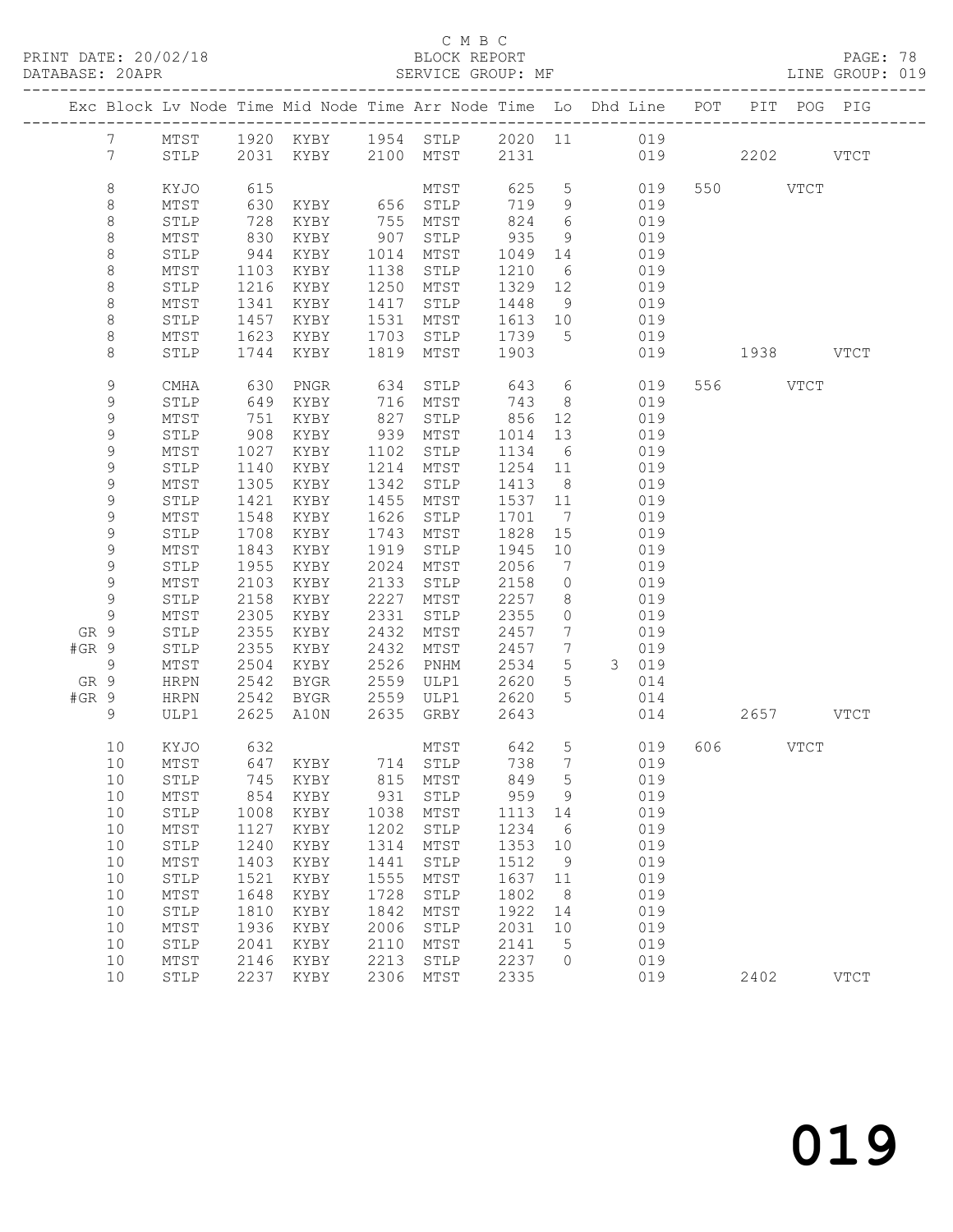PRINT DATE: 20/02/18 BLOCK REPORT BATABASE: 20APR BEST SERVICE GROUP: MF

### C M B C<br>BLOCK REPORT

PAGE: 79<br>LINE GROUP: 019

|        |          |                         |              |                                                                                                |            |                  |              |                 | Exc Block Lv Node Time Mid Node Time Arr Node Time Lo Dhd Line POT PIT POG PIG |     |           |             |             |
|--------|----------|-------------------------|--------------|------------------------------------------------------------------------------------------------|------------|------------------|--------------|-----------------|--------------------------------------------------------------------------------|-----|-----------|-------------|-------------|
|        | 11       | KYJO                    | 645          |                                                                                                |            |                  |              |                 | MTST 655 8 019                                                                 |     | 619 VTCT  |             |             |
|        | 11       | MTST                    |              | 703 KYBY       732   STLP       759     6<br>805    KYBY         835    MTST         909     7 |            |                  |              |                 | 019                                                                            |     |           |             |             |
|        | 11       | STLP                    |              |                                                                                                |            |                  |              |                 | 019                                                                            |     |           |             |             |
|        | 11       | MTST                    | 916          | KYBY                                                                                           |            | 953 STLP 1021 11 |              |                 | 019                                                                            |     |           |             |             |
|        | 11       | STLP                    | 1032         | KYBY                                                                                           | 1102       | MTST             | 1139         | 14              | 019                                                                            |     |           |             |             |
|        | 11       | MTST                    | 1153         | KYBY                                                                                           | 1228       | STLP             | 1300         | 5 <sup>5</sup>  | 019                                                                            |     |           |             |             |
|        | 11       | ${\tt STLP}$            | 1305         | KYBY                                                                                           | 1339       | MTST             | 1421 17      |                 | 019                                                                            |     |           |             |             |
|        | 11       | MTST                    | 1438         | KYBY                                                                                           | 1517       | STLP             | 1548         | 8 <sup>8</sup>  | 019                                                                            |     |           |             |             |
|        | 11       | STLP                    | 1556         | KYBY                                                                                           | 1631       | MTST             | 1714         | 12              | 019                                                                            |     |           |             |             |
|        | 11       | MTST                    | 1726         | KYBY                                                                                           |            | 1804 STLP        | 1834         | 8 <sup>8</sup>  | 019                                                                            |     |           |             |             |
|        | 11       | STLP                    |              | 1842 KYBY                                                                                      |            | 1914 MTST        | 1950         |                 | 019                                                                            |     | 2025 VTCT |             |             |
|        | 12       | KYJO                    | 702          |                                                                                                |            | MTST             | 712          |                 | $6\overline{}$<br>019                                                          |     | 634 VTCT  |             |             |
|        | 12       | MTST                    | 718          |                                                                                                |            |                  | 817          | 8 <sup>8</sup>  | 019                                                                            |     |           |             |             |
|        | 12       | $\texttt{STLP}$         | 825          | KYBY 750 STLP<br>KYBY                                                                          |            | 855 MTST         | 929          | 9               | 019                                                                            |     |           |             |             |
|        | 12       | MTST                    | 938          | KYBY                                                                                           | 1015       | STLP             | 1043         | 13              | 019                                                                            |     |           |             |             |
|        | 12       | STLP                    | 1056         | KYBY                                                                                           | 1126       | MTST             | 1203         | 14              | 019                                                                            |     |           |             |             |
|        | 12       | MTST                    | 1217         | KYBY                                                                                           | 1254       | STLP             | 1326         | $5\overline{)}$ | 019                                                                            |     |           |             |             |
|        | 12       | STLP                    | 1331         | KYBY                                                                                           | 1405       | MTST             | 1447 13      |                 | 019                                                                            |     |           |             |             |
|        | 12       | MTST                    | 1500         | KYBY                                                                                           | 1539       | STLP             | 1611         | 9               | 019                                                                            |     |           |             |             |
|        | 12       | STLP                    | 1620         | KYBY                                                                                           | 1655       | MTST             | 1738 12      |                 | 019                                                                            |     |           |             |             |
|        | 12       | MTST                    | 1750         | KYBY                                                                                           | 1828       | STLP             | 1858         | $\overline{7}$  | 019                                                                            |     |           |             |             |
|        | 12       | STLP                    | 1905         | KYBY                                                                                           | 1936       | MTST             | 2010         | 13              | 019                                                                            |     |           |             |             |
|        | 12       | MTST                    | 2023         | KYBY                                                                                           | 2053       | STLP             | 2118         | $\overline{0}$  | 019                                                                            |     |           |             |             |
|        | 12       | STLP                    | 2118         | KYBY                                                                                           | 2147       | MTST             | 2218         | 8 <sup>8</sup>  | 019                                                                            |     |           |             |             |
|        | 12       | MTST                    | 2226         | KYBY                                                                                           | 2253       | STLP             | 2317         | $\overline{0}$  | 019                                                                            |     |           |             |             |
|        | 12       | STLP                    | 2317         | KYBY                                                                                           |            | 2346 MTST        | 2415         | $5\overline{)}$ | 019                                                                            |     |           |             |             |
|        | 12       | MTST                    | 2420         |                                                                                                |            | JOKY             | 2428         | $\overline{0}$  | 019                                                                            |     |           |             |             |
|        | 12       | JOKY                    |              | 2428 OA41                                                                                      |            | 2443 OA41        | 2443         |                 | 041                                                                            |     | 2453 VTCT |             |             |
|        | 13       | KYJO                    | 716          |                                                                                                |            | MTST             | 726          | $7\overline{ }$ | 019                                                                            |     | 648 VTCT  |             |             |
|        | 13       | MTST                    | 733          | KYBY                                                                                           |            | 808 STLP         | 836          | 8 <sup>8</sup>  | 019                                                                            |     |           |             |             |
|        | 13       | STLP                    | 844          | KYBY                                                                                           |            | 915 MTST         | 950          | 12              | 019                                                                            |     |           |             |             |
|        | 13       | MTST                    | 1002         | KYBY                                                                                           | 1038       | STLP             | 1106         | 11              | 019                                                                            |     |           |             |             |
|        | 13       | STLP                    | 1117         | KYBY                                                                                           | 1150       | MTST             | 1229         | 12              | 019                                                                            |     |           |             |             |
|        | 13       | MTST                    | 1241         | KYBY                                                                                           | 1318       | STLP             | 1350         | $7\overline{ }$ | 019                                                                            |     |           |             |             |
|        | 13       | STLP                    | 1357         | KYBY                                                                                           |            | 1431 MTST        | 1513 11      |                 | 019                                                                            |     |           |             |             |
|        | 13       | MTST                    | 1524         | KYBY                                                                                           |            | 1602 STLP        | 1637         | $7\overline{)}$ | 019                                                                            |     |           |             |             |
|        | 13       | STLP                    |              | 1644 KYBY                                                                                      |            | 1719 MTST        | 1804 12      |                 | 019                                                                            |     |           |             |             |
|        |          |                         |              | 13 MTST 1816 KYBY 1854 STLP 1921 10                                                            |            |                  |              |                 | 019                                                                            |     |           |             |             |
|        | 13       | ${\tt STLP}$            | 1931         | KYBY                                                                                           | 2000       | MTST             | 2032         | 11              | 019                                                                            |     |           |             |             |
|        | 13       | MTST                    | 2043         | KYBY                                                                                           | 2113       | STLP             | 2138         | 0               | 019                                                                            |     |           |             |             |
|        | 13       | STLP                    | 2138         | KYBY                                                                                           | 2207       | MTST             | 2237         | 10              | 019                                                                            |     |           |             |             |
|        | 13       | MTST                    | 2247         | KYBY                                                                                           | 2313       | STLP             | 2337         | 0               | 019                                                                            |     |           |             |             |
|        | 13       | ${\tt STLP}$            | 2337         | KYBY                                                                                           | 2406       | MTST             | 2431         | 5               | 019                                                                            |     |           |             |             |
|        | 13       | MTST                    | 2436         | KYBY                                                                                           | 2500       | STLP             | 2527         | 0               | 019                                                                            |     |           |             |             |
| GR 13  |          | STLP                    | 2527         | KYBY                                                                                           | 2608       | MTST             | 2632         | 5               | 019                                                                            |     |           |             |             |
| #GR 13 |          | STLP                    | 2527         | KYBY                                                                                           | 2608       | MTST             | 2632         | 5               | 019                                                                            |     |           |             |             |
|        | 13<br>13 | $\mathtt{MTST}$<br>JOKY | 2637<br>2645 |                                                                                                |            | JOKY<br>GR41     | 2645<br>2702 | $\circ$         | 019<br>041                                                                     |     | 2712      |             | <b>VTCT</b> |
|        |          |                         |              |                                                                                                |            |                  |              |                 |                                                                                |     |           |             |             |
|        | 14       | KYJO                    | 605          |                                                                                                |            | MTST             | 615          | 5               | 019                                                                            | 540 |           | <b>VTCT</b> |             |
|        | 14<br>14 | MTST                    | 620<br>718   | KYBY<br>KYBY                                                                                   | 646<br>745 | STLP<br>MTST     | 709<br>814   | 9               | 019<br>019                                                                     |     |           |             |             |
|        | 14       | STLP<br>MTST            | 821          | KYBY                                                                                           | 857        | STLP             | 926          | 7<br>5          | 019                                                                            |     |           |             |             |
|        | 14       | STLP                    | 931          |                                                                                                |            | ${\tt PNGR}$     | 943          |                 | 019                                                                            |     | 1018      |             | <b>VTCT</b> |
|        |          |                         |              |                                                                                                |            |                  |              |                 |                                                                                |     |           |             |             |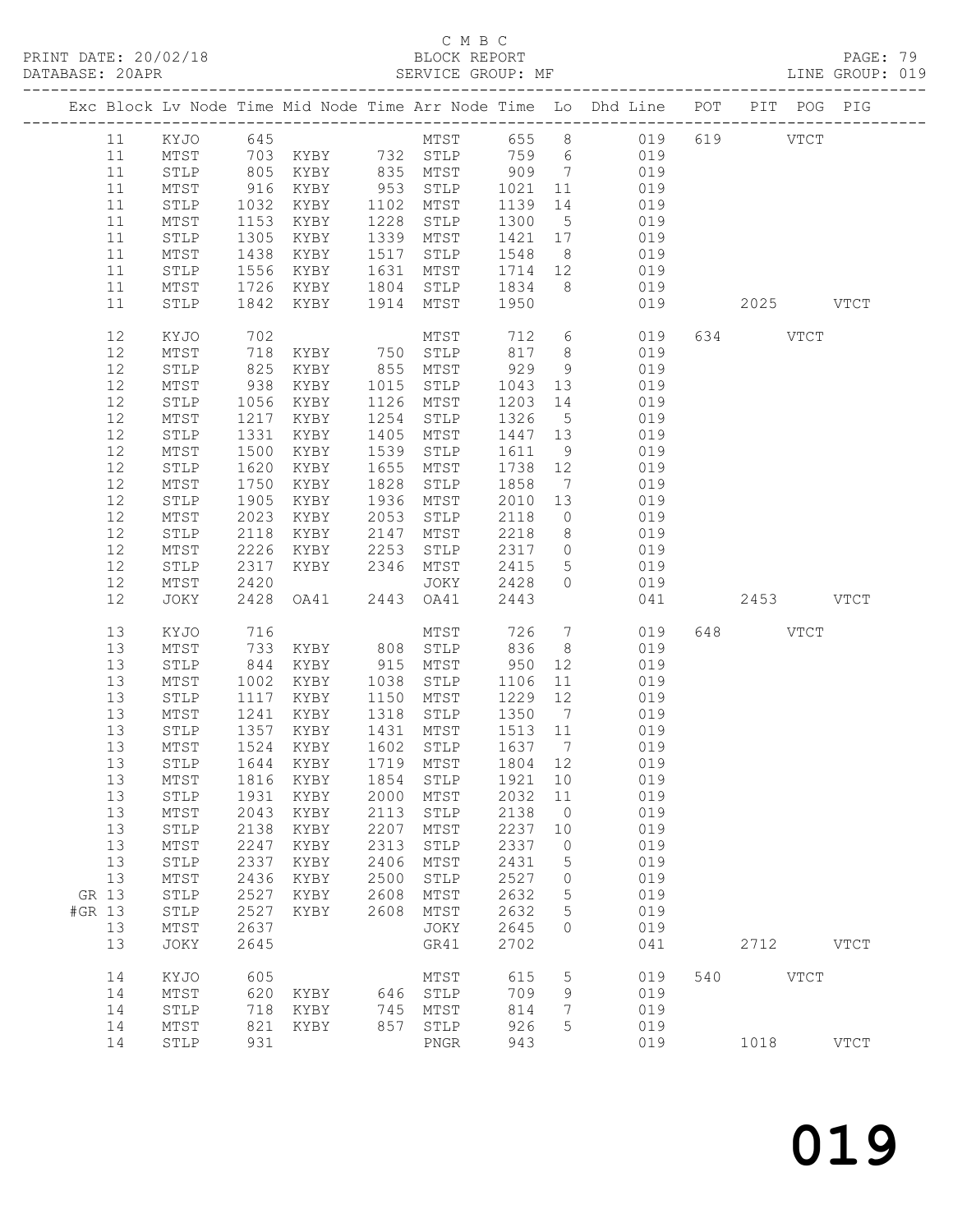### C M B C<br>BLOCK REPORT

PAGE: 80<br>LINE GROUP: 019

|        |      |      |      |      | CHILLED GILCOL. III |      |           |                                                                |      |      |      |      |
|--------|------|------|------|------|---------------------|------|-----------|----------------------------------------------------------------|------|------|------|------|
|        |      |      |      |      |                     |      |           | Exc Block Ly Node Time Mid Node Time Arr Node Time Lo Dhd Line | POT  | PIT  | POG  | PIG  |
| 15     | KYJO | 1400 |      |      | MTST                | 1417 | 10        | 019                                                            | 1327 |      | VTCT |      |
| 15     | MTST | 1427 | KYBY | 1505 | STLP                | 1536 | 9         | 019                                                            |      |      |      |      |
| 15     | STLP | 1545 | KYBY | 1619 | MTST                | 1701 | 11        | 019                                                            |      |      |      |      |
| 15     | MTST | 1712 | KYBY | 1752 | STLP                | 1826 | 5         | 019                                                            |      |      |      |      |
| 15     | STLP | 1831 | KYBY | 1903 | MTST                | 1939 | 18        | 019                                                            |      |      |      |      |
| 15     | MTST | 1957 | KYBY | 2027 | STLP                | 2052 | $\Omega$  | 019                                                            |      |      |      |      |
| 15     | STLP | 2052 | KYBY | 2121 | MTST                | 2152 | 14        | 019                                                            |      |      |      |      |
| 15     | MTST | 2206 | KYBY | 2233 | STLP                | 2257 | $\bigcap$ | 019                                                            |      |      |      |      |
| 15     | STLP | 2257 | KYBY | 2326 | MTST                | 2355 | 5.        | 019                                                            |      |      |      |      |
| 15     | MTST | 2400 | KYBY | 2424 | STLP                | 2451 | 0         | 019                                                            |      |      |      |      |
| GR 15  | STLP | 2451 | KYBY | 2532 | MTST                | 2556 | 5.        | 019                                                            |      |      |      |      |
| #GR 15 | STLP | 2451 | KYBY | 2532 | MTST                | 2556 | 5.        | 019                                                            |      |      |      |      |
| 15     | MTST | 2601 |      |      | JOKY                | 2609 | $\Omega$  | 019                                                            |      |      |      |      |
| 15     | JOKY | 2609 |      |      | GR41                | 2626 |           | 041                                                            |      | 2636 |      | VTCT |
|        |      |      |      |      |                     |      |           |                                                                |      |      |      |      |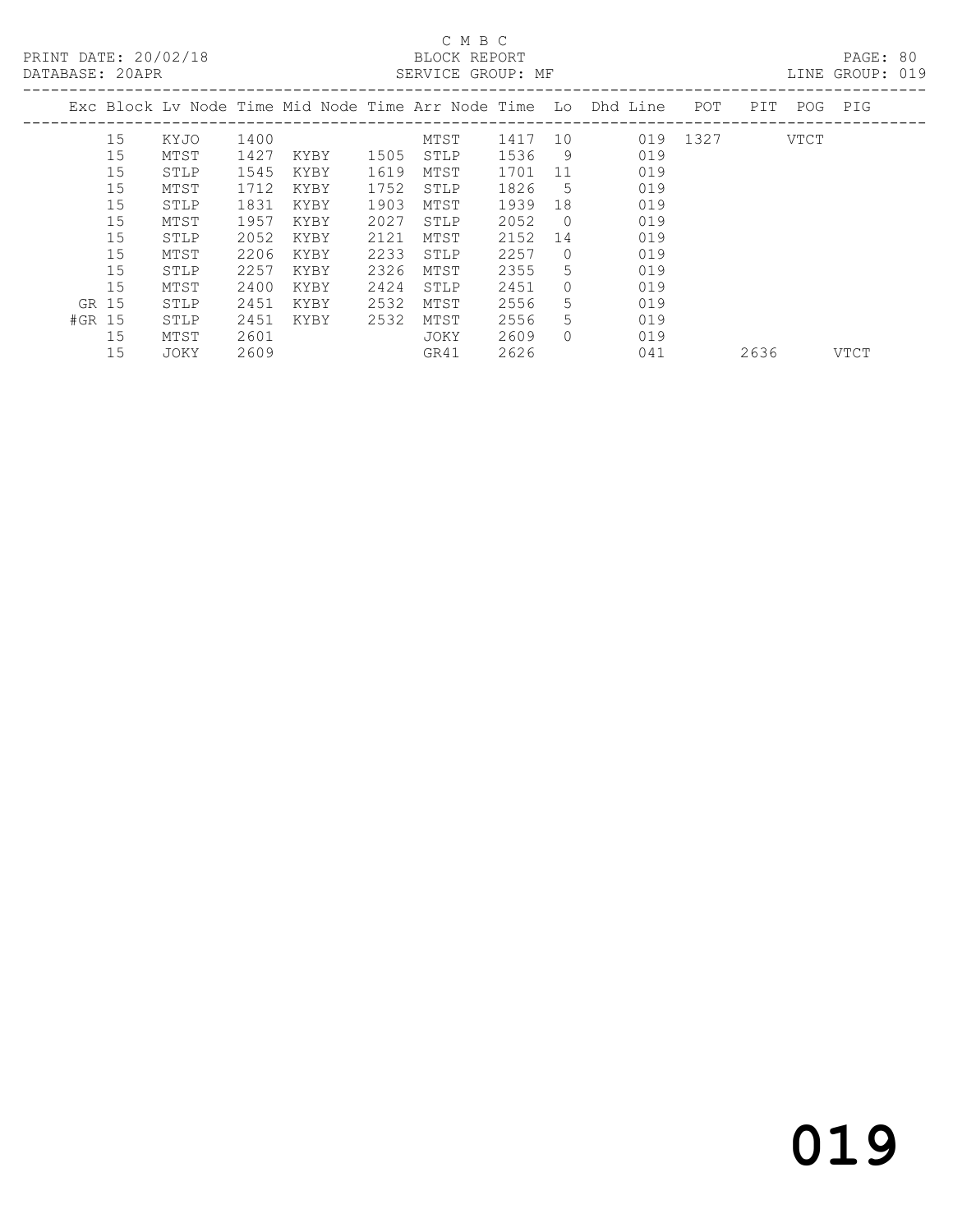|                                                                  |                                                                                                                                                                                                                                                                                                   |                                                                                                                                                                                                                             |                                                                                                                                                                    |                                                                                                                                                                                                                                                                          |                                                                                                                                                             |                                                                                                                                                              |                                                                                                                                                                        |                                                                                                                              | Exc Block Lv Node Time Mid Node Time Arr Node Time Lo Dhd Line POT PIT POG PIG                                                                                                                                                                                                                                                              |                                |          |  |  |
|------------------------------------------------------------------|---------------------------------------------------------------------------------------------------------------------------------------------------------------------------------------------------------------------------------------------------------------------------------------------------|-----------------------------------------------------------------------------------------------------------------------------------------------------------------------------------------------------------------------------|--------------------------------------------------------------------------------------------------------------------------------------------------------------------|--------------------------------------------------------------------------------------------------------------------------------------------------------------------------------------------------------------------------------------------------------------------------|-------------------------------------------------------------------------------------------------------------------------------------------------------------|--------------------------------------------------------------------------------------------------------------------------------------------------------------|------------------------------------------------------------------------------------------------------------------------------------------------------------------------|------------------------------------------------------------------------------------------------------------------------------|---------------------------------------------------------------------------------------------------------------------------------------------------------------------------------------------------------------------------------------------------------------------------------------------------------------------------------------------|--------------------------------|----------|--|--|
|                                                                  | $\mathbf{1}$<br>$\mathbf{1}$<br>$1\,$<br>$\mathbf{1}$<br>$\mathbf{1}$<br>$\mathbf 1$<br>$\,1$<br>$\mathbf 1$<br>$\mathbf 1$<br>$\mathbf 1$                                                                                                                                                        | RORI<br>HALP<br>RORI<br>54LP<br>RORI<br>HALP                                                                                                                                                                                |                                                                                                                                                                    | 847 BYST 921 HALP 946<br>959 BYST      1022   RORI<br>1059   BYST      1135   54LP<br>1204 BYST 1222 RORI<br>1300 BYST<br>1414 BYST 1438 RORI                                                                                                                            |                                                                                                                                                             | 1339 HALP                                                                                                                                                    | 1054<br>1154<br>1255<br>1405                                                                                                                                           |                                                                                                                              | 1 VI41 451 BYST 500 RORI 521 0 020 431 VTCT<br>RORI 521 BYST 546 HALP 603 13 020<br>HALP 616 BYST 634 RORI 657 0 020<br>RORI 657 BYST 724 54LP 740 17 020<br>54LP 757 BYST 817 RORI 847 0 020<br>13 020<br>$\begin{array}{ccc} & 5 & & 020 \\ 10 & & 020 \\ & 5 & & 020 \end{array}$<br>9 020                                               |                                |          |  |  |
| GR 1<br>$#GR$ 1<br>$\overline{1}$<br>GR 1<br>$#GR$ 1<br>GR 1     | $\,1$<br>$\mathbf 1$<br>$\mathbf 1$<br>$\mathbf{1}$<br>$\mathbf{1}$<br>$\mathbf{1}$<br>$\overline{1}$                                                                                                                                                                                             | RORI<br>54LP<br>RORI<br>HALP<br>RORI<br>HALP<br>RORI<br>RORI<br>HALP<br>RORI<br>RORI<br>HALP<br>RORI                                                                                                                        | 1842                                                                                                                                                               | 1516 BYST<br>1625 BYST 1644 RORI<br>1721 BYST<br>BYST<br>1933 BYST<br>2045 BYST<br>2131 BYST<br>2131 BYST<br>2238 BYST      2255   RORI<br>2319   BYST      2348   HALP<br>2319 BYST 2348 HALP<br>2415 BYST<br>2452 BYST     2519   41VI<br>2452   BYST      2519   41VI |                                                                                                                                                             | 1557 54LP<br>1801 HALP<br>1904 RORI<br>2008 HALP<br>2104 RORI<br>2205 HALP<br>2205 HALP<br>2430 RORI                                                         | 1511<br>1620<br>1721<br>1830<br>1933<br>2030<br>2131<br>2227<br>2227<br>2319<br>2408<br>2408 7<br>2452<br>2528<br>2528                                                 |                                                                                                                              | $\begin{bmatrix} 5 & 020 \\ 5 & 020 \\ 0 & 020 \end{bmatrix}$<br>12 0<br>020<br>$0 \qquad \qquad 020$<br>$\begin{array}{ccc} 15 & \hspace{1.5cm} 020 \\ 0 & \hspace{1.5cm} 020 \end{array}$<br>11<br>020<br>11 020<br>$\begin{array}{ccc} 0 & \hspace{1.5cm} & 020 \\ 7 & \hspace{1.5cm} & 020 \end{array}$<br>020<br>$0 \qquad \qquad 020$ | 020 2545 VTCT<br>020 2545 VTCT |          |  |  |
| $#GR$ 1<br>GR 2<br>$#GR$ 2<br>GR 2<br>$#GR$ 2<br>GR 2<br>$#GR$ 2 | 2<br>$\mathbf{2}$<br>$\mathbf{2}$<br>$\mathbf{2}$<br>$\overline{2}$<br>$\overline{2}$<br>$\sqrt{2}$<br>$\sqrt{2}$<br>$\sqrt{2}$<br>$\sqrt{2}$<br>$\sqrt{2}$<br>$\sqrt{2}$<br>$\mathbf{2}$<br>$\sqrt{2}$<br>$\sqrt{2}$<br>$\sqrt{2}$<br>$\sqrt{2}$<br>$\mathbf{2}$<br>$\mathbf{2}$<br>$\mathbf{2}$ | RORI<br>41BR<br>HALP<br>RORI<br>54LP<br>RORI<br>HALP<br>RORI<br>54LP<br>RORI<br>HALP<br>RORI<br><b>54LP</b><br>RORI<br>HALP<br>RORI<br>HALP<br>RORI<br>HALP<br>RORI<br>RORI<br>HALP<br>RORI<br>RORI<br>HALP<br>RORI<br>RORI | 446<br>910<br>1012<br>1107<br>1224<br>1324<br>1442<br>1540<br>1704<br>1804<br>1922<br>2012<br>2122<br>2208<br>2208<br>2308<br>2349<br>2349<br>2454<br>2533<br>2533 | 704 BYST 733 HALP<br>808 BYST 834 RORI 905 5<br><b>BYST</b><br><b>BYST</b><br>BYST<br>BYST<br><b>BYST</b><br>${\tt BYST}$<br><b>BYST</b><br>BYST<br>BYST<br>BYST<br>BYST<br>BYST<br>BYST<br>BYST<br>BYST<br>BYST<br><b>BYST</b><br>BYST<br>BYST<br><b>BYST</b>           | 945<br>1030<br>1143<br>1246<br>1403<br>1502<br>1621<br>1727<br>1842<br>1943<br>2047<br>2141<br>2239<br>2239<br>2325<br>2418<br>2418<br>2511<br>2606<br>2606 | 54LP<br>RORI<br>HALP<br>RORI<br>54LP<br>RORI<br>HALP<br>RORI<br>HALP<br>RORI<br>HALP<br>RORI<br>HALP<br>HALP<br>RORI<br>HALP<br>HALP<br>RORI<br>HALP<br>HALP | 755 13<br>1004<br>1102<br>1208<br>1319<br>1425<br>1535<br>1650<br>1804<br>1907<br>2012<br>2109<br>2208<br>2301<br>2301<br>2349<br>2438<br>2438<br>2533<br>2623<br>2623 | 8<br>5<br>16<br>5<br>$17$<br>5<br>14<br>$\circ$<br>15<br>$\circledcirc$<br>13<br>0<br>7<br>7<br>0<br>16<br>16<br>0<br>5<br>5 | HALP 454 5 020<br>459 BYST 517 RORI 538 0 020<br>538 BYST 603 54LP 617 10 020<br>627 BYST 641 RORI 704 0 020<br>020<br>020<br>020<br>020<br>020<br>020<br>020<br>020<br>020<br>020<br>020<br>020<br>020<br>020<br>020<br>020<br>020<br>020<br>020<br>020<br>020<br>020                                                                      |                                | 429 VTCT |  |  |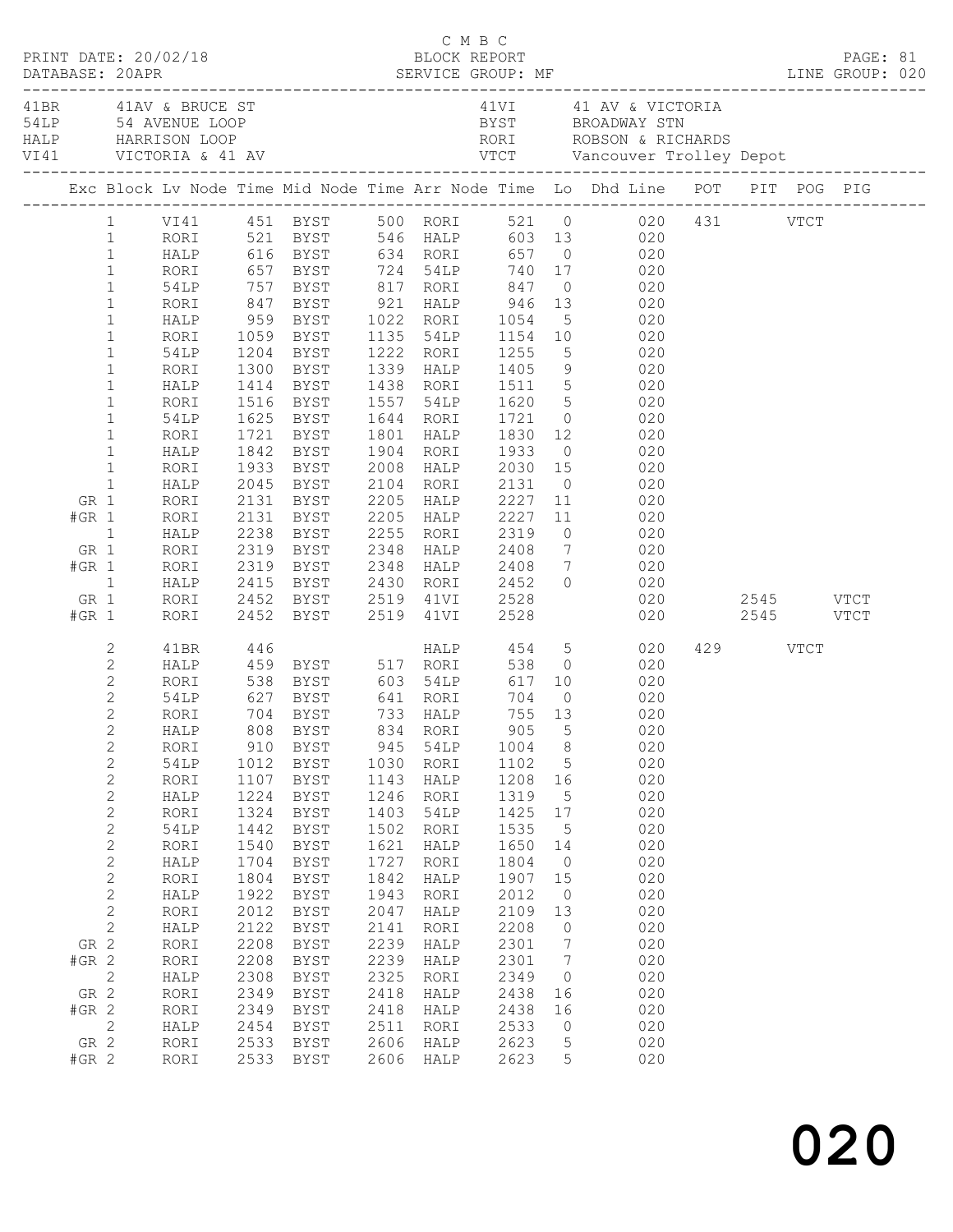### C M B C<br>BLOCK REPORT

LINE GROUP: 020

|         |                |           |      |               |      |                      |          |                 | Exc Block Lv Node Time Mid Node Time Arr Node Time Lo Dhd Line POT PIT POG PIG |           |             |
|---------|----------------|-----------|------|---------------|------|----------------------|----------|-----------------|--------------------------------------------------------------------------------|-----------|-------------|
|         | $\overline{2}$ | HALP 2628 |      |               |      |                      |          |                 | 41VI 2634 020 2651 VTCT                                                        |           |             |
|         | 3              | 41BR      | 507  |               |      | HALP 515 5           |          |                 | 020                                                                            | 450 VTCT  |             |
|         | 3              | HALP      | 520  |               |      | BYST 538 RORI        | 559 0    |                 | 020                                                                            |           |             |
|         | $\mathsf S$    | RORI      | 559  | BYST          |      | 624 54LP             | 638 14   |                 | 020                                                                            |           |             |
|         | $\mathsf S$    | 54LP      | 652  | BYST          |      | 706 RORI             | 731      | $\overline{0}$  | 020                                                                            |           |             |
|         | $\mathsf S$    | RORI      | 731  | BYST          |      | 802 HALP             | 826      | 12              | 020                                                                            |           |             |
|         | 3              | HALP      | 838  | BYST          |      | 902 RORI             | 933      | $5\overline{)}$ | 020                                                                            |           |             |
|         | $\mathsf S$    | RORI      | 938  | BYST          |      | 1013 54LP            | 1032 12  |                 | 020                                                                            |           |             |
|         | $\mathsf S$    | 54LP      | 1044 | BYST          |      | 1102 RORI            | 1134     | $5\overline{)}$ | 020                                                                            |           |             |
|         | 3              | RORI      | 1139 | BYST          |      | 1216 HALP            | 1241 14  |                 | 020                                                                            |           |             |
|         | $\mathsf S$    | HALP      | 1255 | BYST          |      | 1318 RORI            | 1351     | $5^{\circ}$     | 020                                                                            |           |             |
|         | $\mathsf S$    | RORI      | 1356 | BYST          |      | 1435 54LP            | 1457 13  |                 | 020                                                                            |           |             |
|         | $\mathsf S$    | 54LP      | 1510 | BYST          |      | 1530 RORI            | 1605     | $5\overline{)}$ | 020                                                                            |           |             |
|         | 3              | RORI      | 1610 | BYST          |      | 1653 HALP            | 1722 18  |                 | 020                                                                            |           |             |
|         | 3              | HALP      | 1740 | BYST          |      | 1803 RORI            | 1837 0   |                 | 020                                                                            |           |             |
|         | 3              | RORI      | 1837 | BYST          |      | 1913 HALP            | 1936     | $5\overline{)}$ | 020                                                                            |           |             |
|         | 3              | HALP      | 1941 |               |      | 41VI                 | 1950     |                 | 020                                                                            | 2010 VTCT |             |
|         |                |           |      |               |      |                      |          |                 |                                                                                |           |             |
|         | 4              | 41BR      | 525  |               |      | <b>HALP</b>          | 534 5    |                 | 020                                                                            | 508 VTCT  |             |
|         | 4              | HALP      | 539  | BYST 557 RORI |      |                      | 618      | $\overline{0}$  | 020                                                                            |           |             |
|         | 4              | RORI      | 618  | BYST          |      | 643 54LP             | 657 13   |                 | 020                                                                            |           |             |
|         | 4              | 54LP      | 710  | BYST          |      | 725 RORI             | 752      | $\overline{0}$  | 020                                                                            |           |             |
|         | 4              | RORI      | 752  | BYST          |      | 824 54LP             | 843      | 8 <sup>8</sup>  | 020                                                                            |           |             |
|         | 4              | 54LP      | 851  | BYST          |      | 910 RORI             | 941      | $5^{\circ}$     | 020                                                                            |           |             |
|         | 4              | RORI      | 946  | BYST          |      | 1021 HALP            | 1046 17  |                 | 020                                                                            |           |             |
|         | 4              | HALP      | 1103 | BYST          |      | 1126 RORI            | 1158     | $5^{\circ}$     | 020                                                                            |           |             |
|         | 4              | RORI      | 1203 | BYST          |      | 1242 54LP            | 1304 20  |                 | 020                                                                            |           |             |
|         | 4              | 54LP      | 1324 | BYST          |      | 1342 RORI            | 1415     | $5\overline{)}$ | 020                                                                            |           |             |
|         | 4              | RORI      | 1420 | BYST          |      | 1500 HALP            | 1527 15  |                 | 020                                                                            |           |             |
|         | 4              | HALP      | 1542 | BYST          |      | 1606 RORI            | 1642     | $5\overline{)}$ | 020                                                                            |           |             |
|         | 4              | RORI      | 1647 | BYST          |      | 1729 54LP            | 1752 5   |                 | 020                                                                            |           |             |
|         | 4              | 54LP      | 1757 |               |      | 41VI                 | 1803     |                 | 020                                                                            | 1827 VTCT |             |
|         |                |           |      |               |      |                      |          |                 |                                                                                |           |             |
|         | 5              | VI41      | 558  |               |      | BYST 607 RORI        | 628      |                 | $\overline{0}$<br>020                                                          | 538 VTCT  |             |
|         | 5              | RORI      | 628  |               |      | BYST 653 HALP        | 711 12   |                 | 020                                                                            |           |             |
|         | 5              | HALP      | 723  | BYST          |      | 744 RORI             | 812      | $\overline{0}$  | 020                                                                            |           |             |
|         | 5              | RORI      | 812  | BYST          |      | 844 HALP<br>950 RORI | $909$ 17 |                 | 020                                                                            |           |             |
|         | 5              | HALP      |      | 926 BYST      |      |                      | 1021 5   |                 | 020                                                                            |           |             |
|         | 5              |           |      |               |      |                      |          |                 | RORI 1026 BYST 1102 54LP 1121 11 020                                           |           |             |
|         | 5              | 54LP      | 1132 | BYST          | 1150 | RORI                 | 1223     | 5               | 020                                                                            |           |             |
|         | 5              | RORI      | 1228 | BYST          | 1307 | HALP                 | 1333     | 10              | 020                                                                            |           |             |
|         | 5              | HALP      | 1343 | BYST          | 1406 | RORI                 | 1439     | 5               | 020                                                                            |           |             |
|         | 5              | RORI      | 1444 | <b>BYST</b>   | 1525 | 54LP                 | 1548     | 6               | 020                                                                            |           |             |
|         | 5              | 54LP      | 1554 | BYST          | 1613 | RORI                 | 1649     | 5               | 020                                                                            |           |             |
|         | 5              | RORI      | 1654 | <b>BYST</b>   | 1736 | HALP                 | 1805     | 11              | 020                                                                            |           |             |
|         | 5              | HALP      | 1816 | BYST          | 1838 | RORI                 | 1908     | $\overline{0}$  | 020                                                                            |           |             |
|         | 5              | RORI      | 1908 | <b>BYST</b>   | 1944 | HALP                 | 2007     | 13              | 020                                                                            |           |             |
|         | 5              | HALP      | 2020 | BYST          | 2040 | RORI                 | 2107     | $\overline{0}$  | 020                                                                            |           |             |
| GR 5    |                | RORI      | 2107 | <b>BYST</b>   | 2141 | HALP                 | 2203     | 5               | 020                                                                            |           |             |
| $#GR$ 5 |                | RORI      | 2107 | BYST          | 2141 | HALP                 | 2203     | 5               | 020                                                                            |           |             |
|         | 5              | HALP      | 2208 |               |      | 41VI                 | 2217     |                 | 020                                                                            | 2234      | <b>VTCT</b> |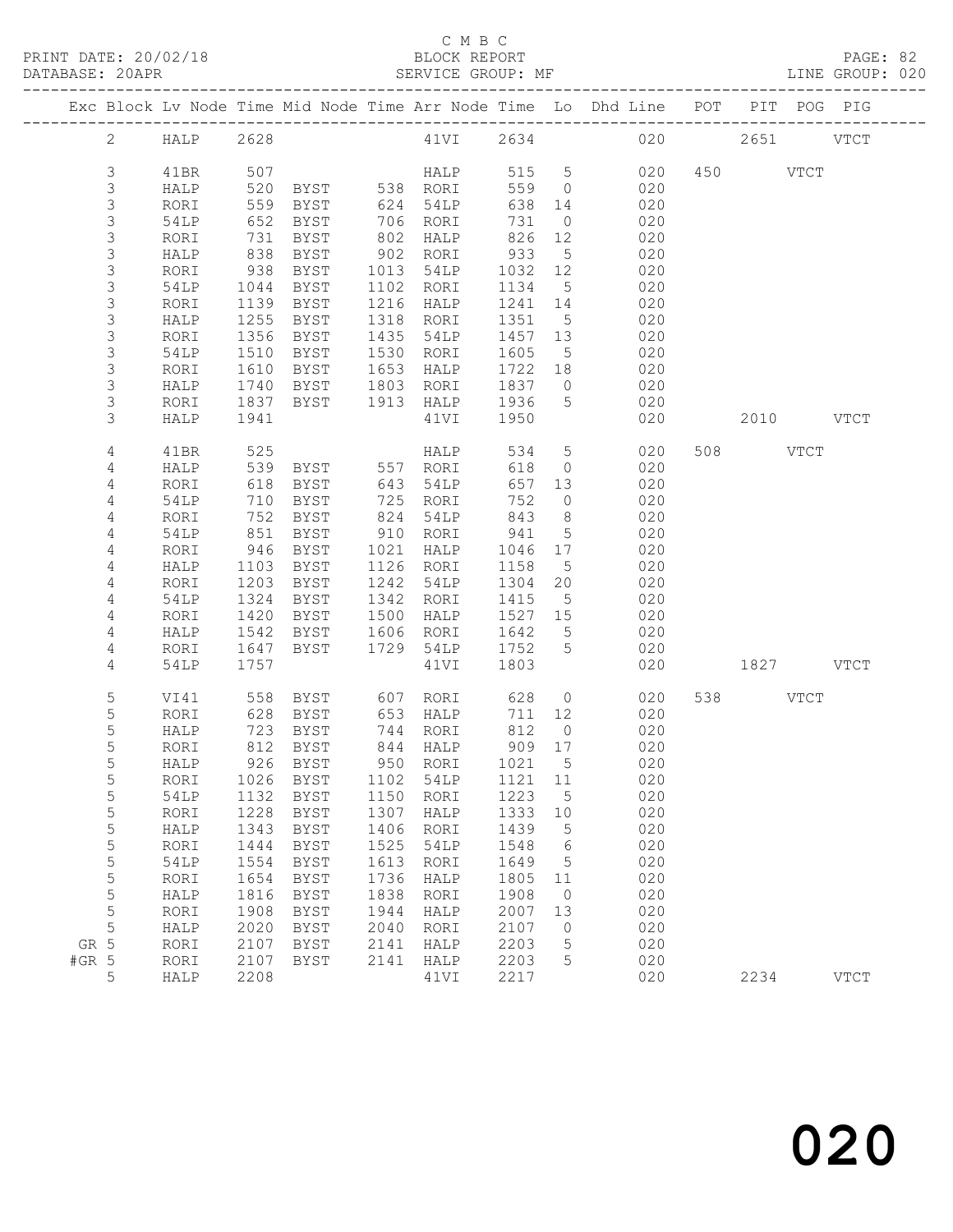|                  |              |              |                                                           |                             |                   |                                | Exc Block Lv Node Time Mid Node Time Arr Node Time Lo Dhd Line POT PIT POG PIG |           |             |  |
|------------------|--------------|--------------|-----------------------------------------------------------|-----------------------------|-------------------|--------------------------------|--------------------------------------------------------------------------------|-----------|-------------|--|
| 6                | 41BR 603     |              |                                                           | 54LP                        |                   |                                | 607 5 020                                                                      | 544 VTCT  |             |  |
| 6                | 54LP         |              | 612 BYST 626 RORI                                         |                             | 647 0             |                                | 020                                                                            |           |             |  |
| 6                | RORI         |              | 647 BYST<br>746 BYST<br>BYST                              | 714 54LP<br>805 RORI        | 730 16            |                                | 020                                                                            |           |             |  |
| 6                | 54LP         |              |                                                           |                             | 833               | $\overline{0}$                 | 020                                                                            |           |             |  |
| 6                | RORI         | 833          | BYST                                                      | 907 HALP<br>1006 RORI       | 932               | 11                             | 020                                                                            |           |             |  |
| 6                | HALP         |              | 943 BYST                                                  |                             | 1038              | $5^{\circ}$                    | 020                                                                            |           |             |  |
| 6                | RORI         | 1043<br>1148 | BYST                                                      | 1119 54LP<br>1206 RORI      | 1138              | 10                             | 020                                                                            |           |             |  |
| 6                | 54LP         | 1148         | BYST                                                      |                             | 1239              | $5\overline{)}$                | 020                                                                            |           |             |  |
| 6                | RORI         | 1244         | BYST                                                      | 1323 HALP                   | 1349<br>1453      | 8                              | 020                                                                            |           |             |  |
| 6                | HALP         | 1357         | BYST                                                      | 1420 RORI                   |                   | $5\phantom{.0}$                | 020                                                                            |           |             |  |
| 6                | RORI         |              | 1458 BYST 1539 54LP 1602<br>1607 BYST 1626 RORI 1702      |                             |                   | $5\overline{)}$                | 020                                                                            |           |             |  |
| 6<br>6           | 54LP         |              | 1707 BYST                                                 | 1749 HALP 1818              |                   | $5\overline{)}$<br>$5^{\circ}$ | 020<br>020                                                                     |           |             |  |
| 6                | RORI<br>HALP | 1823         |                                                           | 41VI                        | 1832              |                                | 020                                                                            |           | 1854 VTCT   |  |
|                  |              |              |                                                           |                             |                   |                                |                                                                                |           |             |  |
| $\overline{7}$   | 41BR         | 615          |                                                           | HALP                        | 624               | $5\phantom{.0}$                | 020                                                                            | 556 75    | VTCT        |  |
| $\boldsymbol{7}$ | HALP         | 629          | BYST 647 RORI                                             |                             | 712               | $\overline{0}$                 | 020                                                                            |           |             |  |
| $\boldsymbol{7}$ | RORI         |              | 712 BYST                                                  | 741 54LP                    | 757 11            |                                | 020                                                                            |           |             |  |
| $\boldsymbol{7}$ | 54LP         | 808          | BYST                                                      | 828 RORI                    | 858               | $5\overline{)}$                | 020                                                                            |           |             |  |
| $\boldsymbol{7}$ | RORI         | 903          | BYST                                                      | 938 HALP                    | 1003              | 12                             | 020                                                                            |           |             |  |
| $\overline{7}$   | HALP         | 1015         | BYST                                                      | 1038 RORI                   | 1110              | $5^{\circ}$                    | 020                                                                            |           |             |  |
| $7\phantom{.0}$  | RORI         | 1115         | BYST                                                      | 1151 54LP                   | 1210 10           |                                | 020                                                                            |           |             |  |
| $7\phantom{.0}$  | 54LP         | 1220         | BYST                                                      | 1238 RORI                   | 1311              | 5                              | 020                                                                            |           |             |  |
| $7\phantom{.0}$  | RORI         | 1316         | BYST                                                      | 1355 HALP<br>1453 RORI      | 1421<br>1526      | 8 <sup>8</sup>                 | 020                                                                            |           |             |  |
| $7\phantom{.0}$  | HALP         |              | 1429 BYST                                                 |                             |                   | 5                              | 020                                                                            |           |             |  |
| $7\phantom{.0}$  | RORI         | 1531         | BYST                                                      | 1612 54LP                   | 1635<br>1736      | $5\overline{)}$                | 020                                                                            |           |             |  |
| $7\phantom{.0}$  | 54LP         | 1640         | BYST                                                      | 1659 RORI                   |                   | $\overline{0}$                 | 020                                                                            |           |             |  |
| 7                | RORI         | 1736         | BYST                                                      | 1816 HALP 1844<br>41VI 1858 |                   | 5                              | 020                                                                            |           |             |  |
| 7                | HALP         | 1849         |                                                           | 41VI                        | 1858              |                                | 020                                                                            |           | 1920 VTCT   |  |
| $\,8\,$          | 41BR         | 628          |                                                           | HALP                        | 637               | 5                              | 020                                                                            | 609 — 100 | <b>VTCT</b> |  |
| $\,8\,$          | HALP         |              | 642 BYST       700   RORI<br>725   BYST        755   54LP |                             | 725               | $\overline{0}$                 | 020                                                                            |           |             |  |
| $\,8\,$          | RORI         |              | $725$ BYST                                                |                             | 811               | 8 <sup>8</sup>                 | 020                                                                            |           |             |  |
| $\,8\,$          | 54LP         | 819          | BYST                                                      | 840 RORI<br>951 HALP        | 911               | 5                              | 020                                                                            |           |             |  |
| 8                | RORI         |              | 916 BYST                                                  |                             | 1016              | 15                             | 020                                                                            |           |             |  |
| 8                | HALP         | 1031         | BYST                                                      | 1054 RORI<br>1208 54LP      | $1120$<br>$1227$  | 5                              | 020                                                                            |           |             |  |
| 8                | RORI         | 1131         | BYST                                                      |                             |                   | 9                              | 020                                                                            |           |             |  |
| $\,8\,$          | 54LP         | 1236         | BYST                                                      | 1254 RORI                   | 1327<br>1437      | $5\overline{)}$                | 020                                                                            |           |             |  |
| $\,8\,$          | RORI         | 1332         | BYST                                                      | 1411 HALP                   |                   | 8                              | 020                                                                            |           |             |  |
| $\,8\,$          | HALP         | 1445         | BYST                                                      | 1510 RORI                   | 1543<br>1652      | 5                              | 020                                                                            |           |             |  |
| $\,8\,$          | RORI         | 1548         | BYST                                                      | 1629 54LP                   | 1652              | 8 <sup>8</sup>                 | 020                                                                            |           |             |  |
| $\,8\,$          | 54LP         | 1700         | BYST                                                      | 1718 RORI                   | 1755 0<br>1902 10 |                                | 020                                                                            |           |             |  |
| $\,8\,$          | RORI         | 1755         | BYST                                                      | 1834 HALP                   |                   |                                | 020                                                                            |           |             |  |
| 8                | HALP         | 1912         | BYST                                                      | 1933 RORI                   | 2002              | $\overline{0}$                 | 020                                                                            |           |             |  |
| 8                | RORI         | 2002         | BYST                                                      | 2037 HALP 2059              |                   | 5                              | 020                                                                            |           |             |  |
| 8                | HALP         | 2104         |                                                           | 41VI                        | 2113              |                                | 020                                                                            |           | 2133 VTCT   |  |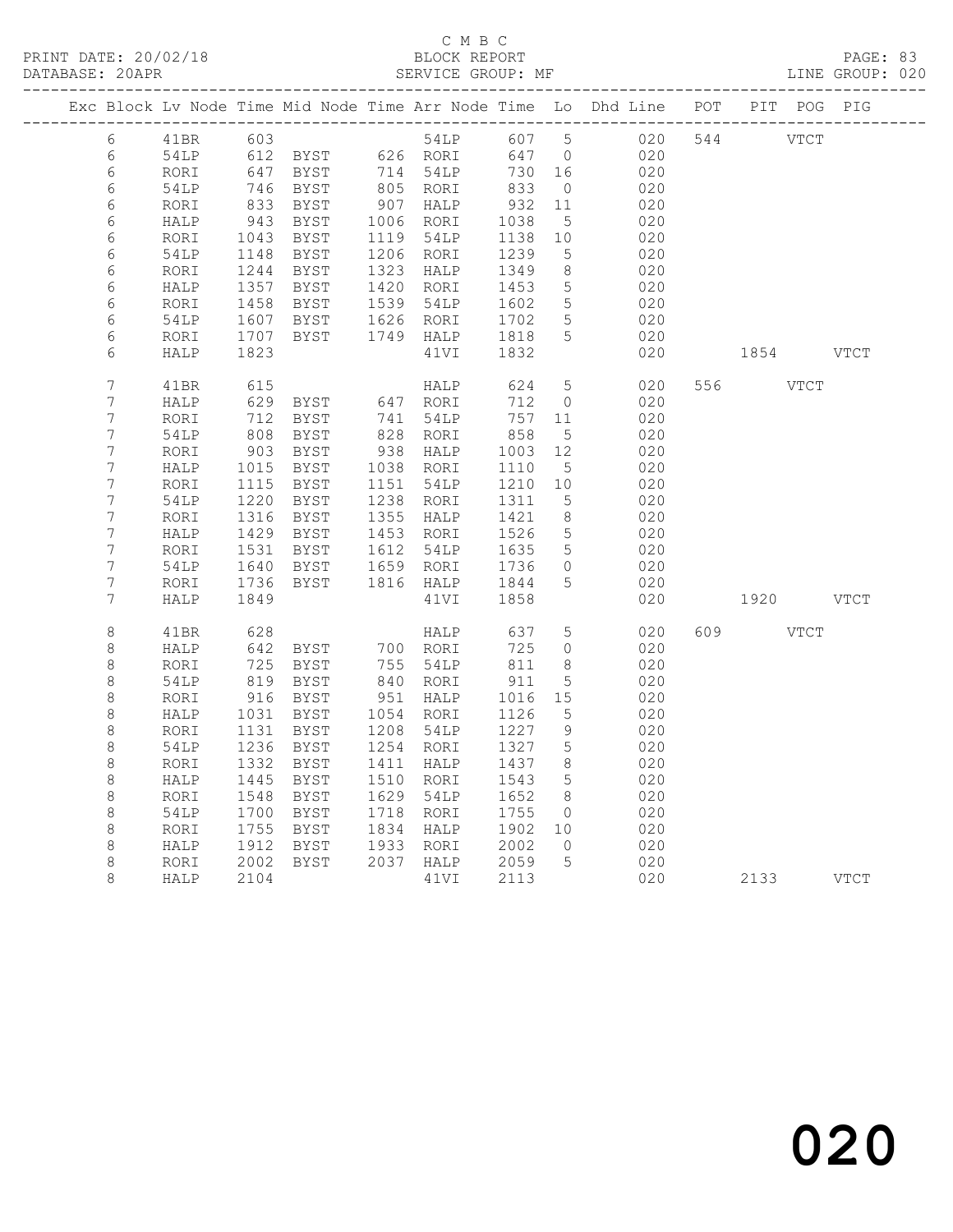### C M B C

| Exc Block Lv Node Time Mid Node Time Arr Node Time Lo Dhd Line POT PIT POG PIG<br>9<br>$\,9$<br>823 BYST<br>848 RORI 919 5 020<br>$\mathsf 9$<br>HALP<br>$\mathsf 9$<br>924<br>BYST<br>959 54LP<br>1018 10 020<br>RORI<br>$\mathsf 9$<br>54LP<br>1028<br>1123<br>1118 5 020<br>1224 15 020<br>BYST<br>1046 RORI<br>9<br>1159 HALP<br>RORI<br>BYST<br>1335 5 020<br>$\mathsf 9$<br>1239<br>1302 RORI<br>HALP<br>BYST<br>$\mathsf 9$<br>1340<br>1441 15 020<br>RORI<br>BYST<br>1419 54LP<br>9<br>54LP<br>1456<br>1516 RORI<br>1551 5 020<br>1706 16 020<br>BYST<br>1551<br>9<br>1556<br>1637<br>RORI<br>BYST<br>HALP<br>$0\qquad \qquad 020$<br>$\mathsf 9$<br>1722<br>1745<br>1822<br>HALP<br>BYST<br>RORI<br>$\mathsf 9$<br>1822<br>1925 18 020<br>RORI<br>BYST<br>1900<br>HALP<br>9<br>1943<br>2003<br>2032<br>HALP<br>BYST<br>RORI<br>$\begin{array}{ccc} 0 & 020 \\ 24 & 020 \end{array}$<br>$\mathsf 9$<br>2032<br>2106<br>2128<br>RORI<br>BYST<br>HALP<br>$0 \qquad 020$<br>$\mathsf 9$<br>2236<br>HALP<br>2152<br>BYST<br>2210<br>RORI<br>2236<br>BYST<br>2307<br>2329 11 020<br>GR 9<br>RORI<br>HALP<br>#GR 9<br>2236<br>BYST<br>2307<br>2329 11 020<br>RORI<br>2307 HALP 2329<br>2355 RORI 2417<br>2444 41VI 2453<br>9<br>2340 BYST<br>2417 BYST<br>2417 0<br>020<br>HALP<br>$020$<br>$020$<br>$020$<br>2510 VTCT<br>GR 9<br>RORI<br>#GR 9<br>2417 BYST<br>2444 41VI<br>2453<br>2510 VTCT<br>RORI<br>HALP 655 5 020<br>625 VTCT<br>10<br>646<br>41BR<br>700 BYST 719 RORI<br>$\overline{0}$<br>746<br>020<br>10<br>HALP<br>746<br>818 HALP<br>10<br>BYST<br>843 11 020<br>RORI<br>854<br>949<br>5 020<br>10<br>HALP<br>BYST<br>918 RORI<br>10<br>954<br>1029 54LP<br>1048 12<br>020<br>RORI<br>BYST<br>$\frac{1}{5}$ 020<br>10<br>54LP<br>1100<br>1118 RORI<br>1150<br>BYST<br>1257 14 020<br>10<br>1232<br>RORI<br>1155<br>BYST<br>HALP<br>1311<br>1334 RORI<br>1407 5 020<br>10<br>HALP<br>BYST<br>1412<br>9<br>10<br>BYST<br>1452<br>1515<br>020<br>RORI<br>54LP<br>$1619$ 5 020<br>1524<br>1544 RORI<br>10<br>54LP<br>BYST<br>1736 20 020<br>10<br>1624<br>1707<br>RORI<br>BYST<br>HALP<br>1756<br>BYST<br>1819<br>1853<br>10<br>HALP<br>RORI<br>$0 \qquad \qquad 020$<br>10<br>1853<br>1929<br>1952 15 020<br>RORI<br>BYST<br>HALP<br>1855 Live<br>2007 BYST<br>2007 DVCT<br>$2056$ 0<br>2027 RORI<br>10<br>HALP<br>020<br>2056 BYST<br>2130 HALP 2152 15<br>020<br>10<br>RORI<br>2207 BYST<br>2225 RORI<br>2251 0 020<br>10<br>HALP<br>GR 10 RORI 2251 BYST 2322 HALP 2344 11<br>020<br>2251<br>2322<br>2344<br>#GR 10<br>RORI<br><b>BYST</b><br>HALP<br>11<br>020<br>$10$<br>HALP<br>2355<br>2410<br>2432<br>$\circledcirc$<br>020<br><b>BYST</b><br>RORI<br>GR 10<br>2432<br>2505<br>2522<br>020<br>RORI<br><b>BYST</b><br>HALP<br>5<br>#GR 10<br>2432<br>2505<br>2522<br>5<br>020<br>RORI<br><b>BYST</b><br>HALP<br>10<br>HALP<br>2527<br>41VI<br>2533<br>020<br>2550<br><b>VTCT</b><br>656<br>705<br>020<br>635<br><b>VTCT</b><br>11<br>41BR<br>HALP<br>5<br>759<br>11<br>710<br>731<br>020<br>HALP<br>BYST<br>RORI<br>$\circ$<br>020<br>11<br>759<br>831<br>HALP<br>856<br>RORI<br><b>BYST</b><br>14<br>11<br>910<br>934<br>1005<br>5<br>020<br>HALP<br><b>BYST</b><br>RORI<br>11<br>1010<br>1046<br>020<br>RORI<br>BYST<br>54LP<br>1105<br>11<br>11<br>1116<br>1207<br>020<br>54LP<br>BYST<br>1134<br>RORI<br>5<br>11<br>1212<br>1251<br>1317<br>020<br>RORI<br><b>BYST</b><br>HALP<br>10<br>1327<br>1350<br>1423<br>5<br>020<br>11<br>HALP<br><b>BYST</b><br>RORI<br>020<br>11<br>1428<br>1508<br>1531<br>RORI<br>BYST<br><b>54LP</b><br>8<br>11<br>1539<br>1559<br>1634<br>020<br>54LP<br>BYST<br>RORI<br>5<br>11<br>1639<br>1721<br>1750<br>020<br>RORI<br><b>BYST</b><br>HALP<br>14<br>1827<br>11<br>1804<br>1901<br>020<br>HALP<br>BYST<br>RORI<br>$\circ$ |    |      |      |             |      |      |      |   |     |  |  |  |
|-------------------------------------------------------------------------------------------------------------------------------------------------------------------------------------------------------------------------------------------------------------------------------------------------------------------------------------------------------------------------------------------------------------------------------------------------------------------------------------------------------------------------------------------------------------------------------------------------------------------------------------------------------------------------------------------------------------------------------------------------------------------------------------------------------------------------------------------------------------------------------------------------------------------------------------------------------------------------------------------------------------------------------------------------------------------------------------------------------------------------------------------------------------------------------------------------------------------------------------------------------------------------------------------------------------------------------------------------------------------------------------------------------------------------------------------------------------------------------------------------------------------------------------------------------------------------------------------------------------------------------------------------------------------------------------------------------------------------------------------------------------------------------------------------------------------------------------------------------------------------------------------------------------------------------------------------------------------------------------------------------------------------------------------------------------------------------------------------------------------------------------------------------------------------------------------------------------------------------------------------------------------------------------------------------------------------------------------------------------------------------------------------------------------------------------------------------------------------------------------------------------------------------------------------------------------------------------------------------------------------------------------------------------------------------------------------------------------------------------------------------------------------------------------------------------------------------------------------------------------------------------------------------------------------------------------------------------------------------------------------------------------------------------------------------------------------------------------------------------------------------------------------------------------------------------------------------------------------------------------------------------------------------------------------------------------------------------------------------------------------------------------------------------------------------------------------------------------------------------------------------------------------------------------------------------------------------------------------------------------------------------------------------------------------------------------------------------------------------------------------------------------------------------|----|------|------|-------------|------|------|------|---|-----|--|--|--|
|                                                                                                                                                                                                                                                                                                                                                                                                                                                                                                                                                                                                                                                                                                                                                                                                                                                                                                                                                                                                                                                                                                                                                                                                                                                                                                                                                                                                                                                                                                                                                                                                                                                                                                                                                                                                                                                                                                                                                                                                                                                                                                                                                                                                                                                                                                                                                                                                                                                                                                                                                                                                                                                                                                                                                                                                                                                                                                                                                                                                                                                                                                                                                                                                                                                                                                                                                                                                                                                                                                                                                                                                                                                                                                                                                                                     |    |      |      |             |      |      |      |   |     |  |  |  |
|                                                                                                                                                                                                                                                                                                                                                                                                                                                                                                                                                                                                                                                                                                                                                                                                                                                                                                                                                                                                                                                                                                                                                                                                                                                                                                                                                                                                                                                                                                                                                                                                                                                                                                                                                                                                                                                                                                                                                                                                                                                                                                                                                                                                                                                                                                                                                                                                                                                                                                                                                                                                                                                                                                                                                                                                                                                                                                                                                                                                                                                                                                                                                                                                                                                                                                                                                                                                                                                                                                                                                                                                                                                                                                                                                                                     |    |      |      |             |      |      |      |   |     |  |  |  |
|                                                                                                                                                                                                                                                                                                                                                                                                                                                                                                                                                                                                                                                                                                                                                                                                                                                                                                                                                                                                                                                                                                                                                                                                                                                                                                                                                                                                                                                                                                                                                                                                                                                                                                                                                                                                                                                                                                                                                                                                                                                                                                                                                                                                                                                                                                                                                                                                                                                                                                                                                                                                                                                                                                                                                                                                                                                                                                                                                                                                                                                                                                                                                                                                                                                                                                                                                                                                                                                                                                                                                                                                                                                                                                                                                                                     |    |      |      |             |      |      |      |   |     |  |  |  |
|                                                                                                                                                                                                                                                                                                                                                                                                                                                                                                                                                                                                                                                                                                                                                                                                                                                                                                                                                                                                                                                                                                                                                                                                                                                                                                                                                                                                                                                                                                                                                                                                                                                                                                                                                                                                                                                                                                                                                                                                                                                                                                                                                                                                                                                                                                                                                                                                                                                                                                                                                                                                                                                                                                                                                                                                                                                                                                                                                                                                                                                                                                                                                                                                                                                                                                                                                                                                                                                                                                                                                                                                                                                                                                                                                                                     |    |      |      |             |      |      |      |   |     |  |  |  |
|                                                                                                                                                                                                                                                                                                                                                                                                                                                                                                                                                                                                                                                                                                                                                                                                                                                                                                                                                                                                                                                                                                                                                                                                                                                                                                                                                                                                                                                                                                                                                                                                                                                                                                                                                                                                                                                                                                                                                                                                                                                                                                                                                                                                                                                                                                                                                                                                                                                                                                                                                                                                                                                                                                                                                                                                                                                                                                                                                                                                                                                                                                                                                                                                                                                                                                                                                                                                                                                                                                                                                                                                                                                                                                                                                                                     |    |      |      |             |      |      |      |   |     |  |  |  |
|                                                                                                                                                                                                                                                                                                                                                                                                                                                                                                                                                                                                                                                                                                                                                                                                                                                                                                                                                                                                                                                                                                                                                                                                                                                                                                                                                                                                                                                                                                                                                                                                                                                                                                                                                                                                                                                                                                                                                                                                                                                                                                                                                                                                                                                                                                                                                                                                                                                                                                                                                                                                                                                                                                                                                                                                                                                                                                                                                                                                                                                                                                                                                                                                                                                                                                                                                                                                                                                                                                                                                                                                                                                                                                                                                                                     |    |      |      |             |      |      |      |   |     |  |  |  |
|                                                                                                                                                                                                                                                                                                                                                                                                                                                                                                                                                                                                                                                                                                                                                                                                                                                                                                                                                                                                                                                                                                                                                                                                                                                                                                                                                                                                                                                                                                                                                                                                                                                                                                                                                                                                                                                                                                                                                                                                                                                                                                                                                                                                                                                                                                                                                                                                                                                                                                                                                                                                                                                                                                                                                                                                                                                                                                                                                                                                                                                                                                                                                                                                                                                                                                                                                                                                                                                                                                                                                                                                                                                                                                                                                                                     |    |      |      |             |      |      |      |   |     |  |  |  |
|                                                                                                                                                                                                                                                                                                                                                                                                                                                                                                                                                                                                                                                                                                                                                                                                                                                                                                                                                                                                                                                                                                                                                                                                                                                                                                                                                                                                                                                                                                                                                                                                                                                                                                                                                                                                                                                                                                                                                                                                                                                                                                                                                                                                                                                                                                                                                                                                                                                                                                                                                                                                                                                                                                                                                                                                                                                                                                                                                                                                                                                                                                                                                                                                                                                                                                                                                                                                                                                                                                                                                                                                                                                                                                                                                                                     |    |      |      |             |      |      |      |   |     |  |  |  |
|                                                                                                                                                                                                                                                                                                                                                                                                                                                                                                                                                                                                                                                                                                                                                                                                                                                                                                                                                                                                                                                                                                                                                                                                                                                                                                                                                                                                                                                                                                                                                                                                                                                                                                                                                                                                                                                                                                                                                                                                                                                                                                                                                                                                                                                                                                                                                                                                                                                                                                                                                                                                                                                                                                                                                                                                                                                                                                                                                                                                                                                                                                                                                                                                                                                                                                                                                                                                                                                                                                                                                                                                                                                                                                                                                                                     |    |      |      |             |      |      |      |   |     |  |  |  |
|                                                                                                                                                                                                                                                                                                                                                                                                                                                                                                                                                                                                                                                                                                                                                                                                                                                                                                                                                                                                                                                                                                                                                                                                                                                                                                                                                                                                                                                                                                                                                                                                                                                                                                                                                                                                                                                                                                                                                                                                                                                                                                                                                                                                                                                                                                                                                                                                                                                                                                                                                                                                                                                                                                                                                                                                                                                                                                                                                                                                                                                                                                                                                                                                                                                                                                                                                                                                                                                                                                                                                                                                                                                                                                                                                                                     |    |      |      |             |      |      |      |   |     |  |  |  |
|                                                                                                                                                                                                                                                                                                                                                                                                                                                                                                                                                                                                                                                                                                                                                                                                                                                                                                                                                                                                                                                                                                                                                                                                                                                                                                                                                                                                                                                                                                                                                                                                                                                                                                                                                                                                                                                                                                                                                                                                                                                                                                                                                                                                                                                                                                                                                                                                                                                                                                                                                                                                                                                                                                                                                                                                                                                                                                                                                                                                                                                                                                                                                                                                                                                                                                                                                                                                                                                                                                                                                                                                                                                                                                                                                                                     |    |      |      |             |      |      |      |   |     |  |  |  |
|                                                                                                                                                                                                                                                                                                                                                                                                                                                                                                                                                                                                                                                                                                                                                                                                                                                                                                                                                                                                                                                                                                                                                                                                                                                                                                                                                                                                                                                                                                                                                                                                                                                                                                                                                                                                                                                                                                                                                                                                                                                                                                                                                                                                                                                                                                                                                                                                                                                                                                                                                                                                                                                                                                                                                                                                                                                                                                                                                                                                                                                                                                                                                                                                                                                                                                                                                                                                                                                                                                                                                                                                                                                                                                                                                                                     |    |      |      |             |      |      |      |   |     |  |  |  |
|                                                                                                                                                                                                                                                                                                                                                                                                                                                                                                                                                                                                                                                                                                                                                                                                                                                                                                                                                                                                                                                                                                                                                                                                                                                                                                                                                                                                                                                                                                                                                                                                                                                                                                                                                                                                                                                                                                                                                                                                                                                                                                                                                                                                                                                                                                                                                                                                                                                                                                                                                                                                                                                                                                                                                                                                                                                                                                                                                                                                                                                                                                                                                                                                                                                                                                                                                                                                                                                                                                                                                                                                                                                                                                                                                                                     |    |      |      |             |      |      |      |   |     |  |  |  |
|                                                                                                                                                                                                                                                                                                                                                                                                                                                                                                                                                                                                                                                                                                                                                                                                                                                                                                                                                                                                                                                                                                                                                                                                                                                                                                                                                                                                                                                                                                                                                                                                                                                                                                                                                                                                                                                                                                                                                                                                                                                                                                                                                                                                                                                                                                                                                                                                                                                                                                                                                                                                                                                                                                                                                                                                                                                                                                                                                                                                                                                                                                                                                                                                                                                                                                                                                                                                                                                                                                                                                                                                                                                                                                                                                                                     |    |      |      |             |      |      |      |   |     |  |  |  |
|                                                                                                                                                                                                                                                                                                                                                                                                                                                                                                                                                                                                                                                                                                                                                                                                                                                                                                                                                                                                                                                                                                                                                                                                                                                                                                                                                                                                                                                                                                                                                                                                                                                                                                                                                                                                                                                                                                                                                                                                                                                                                                                                                                                                                                                                                                                                                                                                                                                                                                                                                                                                                                                                                                                                                                                                                                                                                                                                                                                                                                                                                                                                                                                                                                                                                                                                                                                                                                                                                                                                                                                                                                                                                                                                                                                     |    |      |      |             |      |      |      |   |     |  |  |  |
|                                                                                                                                                                                                                                                                                                                                                                                                                                                                                                                                                                                                                                                                                                                                                                                                                                                                                                                                                                                                                                                                                                                                                                                                                                                                                                                                                                                                                                                                                                                                                                                                                                                                                                                                                                                                                                                                                                                                                                                                                                                                                                                                                                                                                                                                                                                                                                                                                                                                                                                                                                                                                                                                                                                                                                                                                                                                                                                                                                                                                                                                                                                                                                                                                                                                                                                                                                                                                                                                                                                                                                                                                                                                                                                                                                                     |    |      |      |             |      |      |      |   |     |  |  |  |
|                                                                                                                                                                                                                                                                                                                                                                                                                                                                                                                                                                                                                                                                                                                                                                                                                                                                                                                                                                                                                                                                                                                                                                                                                                                                                                                                                                                                                                                                                                                                                                                                                                                                                                                                                                                                                                                                                                                                                                                                                                                                                                                                                                                                                                                                                                                                                                                                                                                                                                                                                                                                                                                                                                                                                                                                                                                                                                                                                                                                                                                                                                                                                                                                                                                                                                                                                                                                                                                                                                                                                                                                                                                                                                                                                                                     |    |      |      |             |      |      |      |   |     |  |  |  |
|                                                                                                                                                                                                                                                                                                                                                                                                                                                                                                                                                                                                                                                                                                                                                                                                                                                                                                                                                                                                                                                                                                                                                                                                                                                                                                                                                                                                                                                                                                                                                                                                                                                                                                                                                                                                                                                                                                                                                                                                                                                                                                                                                                                                                                                                                                                                                                                                                                                                                                                                                                                                                                                                                                                                                                                                                                                                                                                                                                                                                                                                                                                                                                                                                                                                                                                                                                                                                                                                                                                                                                                                                                                                                                                                                                                     |    |      |      |             |      |      |      |   |     |  |  |  |
|                                                                                                                                                                                                                                                                                                                                                                                                                                                                                                                                                                                                                                                                                                                                                                                                                                                                                                                                                                                                                                                                                                                                                                                                                                                                                                                                                                                                                                                                                                                                                                                                                                                                                                                                                                                                                                                                                                                                                                                                                                                                                                                                                                                                                                                                                                                                                                                                                                                                                                                                                                                                                                                                                                                                                                                                                                                                                                                                                                                                                                                                                                                                                                                                                                                                                                                                                                                                                                                                                                                                                                                                                                                                                                                                                                                     |    |      |      |             |      |      |      |   |     |  |  |  |
|                                                                                                                                                                                                                                                                                                                                                                                                                                                                                                                                                                                                                                                                                                                                                                                                                                                                                                                                                                                                                                                                                                                                                                                                                                                                                                                                                                                                                                                                                                                                                                                                                                                                                                                                                                                                                                                                                                                                                                                                                                                                                                                                                                                                                                                                                                                                                                                                                                                                                                                                                                                                                                                                                                                                                                                                                                                                                                                                                                                                                                                                                                                                                                                                                                                                                                                                                                                                                                                                                                                                                                                                                                                                                                                                                                                     |    |      |      |             |      |      |      |   |     |  |  |  |
|                                                                                                                                                                                                                                                                                                                                                                                                                                                                                                                                                                                                                                                                                                                                                                                                                                                                                                                                                                                                                                                                                                                                                                                                                                                                                                                                                                                                                                                                                                                                                                                                                                                                                                                                                                                                                                                                                                                                                                                                                                                                                                                                                                                                                                                                                                                                                                                                                                                                                                                                                                                                                                                                                                                                                                                                                                                                                                                                                                                                                                                                                                                                                                                                                                                                                                                                                                                                                                                                                                                                                                                                                                                                                                                                                                                     |    |      |      |             |      |      |      |   |     |  |  |  |
|                                                                                                                                                                                                                                                                                                                                                                                                                                                                                                                                                                                                                                                                                                                                                                                                                                                                                                                                                                                                                                                                                                                                                                                                                                                                                                                                                                                                                                                                                                                                                                                                                                                                                                                                                                                                                                                                                                                                                                                                                                                                                                                                                                                                                                                                                                                                                                                                                                                                                                                                                                                                                                                                                                                                                                                                                                                                                                                                                                                                                                                                                                                                                                                                                                                                                                                                                                                                                                                                                                                                                                                                                                                                                                                                                                                     |    |      |      |             |      |      |      |   |     |  |  |  |
|                                                                                                                                                                                                                                                                                                                                                                                                                                                                                                                                                                                                                                                                                                                                                                                                                                                                                                                                                                                                                                                                                                                                                                                                                                                                                                                                                                                                                                                                                                                                                                                                                                                                                                                                                                                                                                                                                                                                                                                                                                                                                                                                                                                                                                                                                                                                                                                                                                                                                                                                                                                                                                                                                                                                                                                                                                                                                                                                                                                                                                                                                                                                                                                                                                                                                                                                                                                                                                                                                                                                                                                                                                                                                                                                                                                     |    |      |      |             |      |      |      |   |     |  |  |  |
|                                                                                                                                                                                                                                                                                                                                                                                                                                                                                                                                                                                                                                                                                                                                                                                                                                                                                                                                                                                                                                                                                                                                                                                                                                                                                                                                                                                                                                                                                                                                                                                                                                                                                                                                                                                                                                                                                                                                                                                                                                                                                                                                                                                                                                                                                                                                                                                                                                                                                                                                                                                                                                                                                                                                                                                                                                                                                                                                                                                                                                                                                                                                                                                                                                                                                                                                                                                                                                                                                                                                                                                                                                                                                                                                                                                     |    |      |      |             |      |      |      |   |     |  |  |  |
|                                                                                                                                                                                                                                                                                                                                                                                                                                                                                                                                                                                                                                                                                                                                                                                                                                                                                                                                                                                                                                                                                                                                                                                                                                                                                                                                                                                                                                                                                                                                                                                                                                                                                                                                                                                                                                                                                                                                                                                                                                                                                                                                                                                                                                                                                                                                                                                                                                                                                                                                                                                                                                                                                                                                                                                                                                                                                                                                                                                                                                                                                                                                                                                                                                                                                                                                                                                                                                                                                                                                                                                                                                                                                                                                                                                     |    |      |      |             |      |      |      |   |     |  |  |  |
|                                                                                                                                                                                                                                                                                                                                                                                                                                                                                                                                                                                                                                                                                                                                                                                                                                                                                                                                                                                                                                                                                                                                                                                                                                                                                                                                                                                                                                                                                                                                                                                                                                                                                                                                                                                                                                                                                                                                                                                                                                                                                                                                                                                                                                                                                                                                                                                                                                                                                                                                                                                                                                                                                                                                                                                                                                                                                                                                                                                                                                                                                                                                                                                                                                                                                                                                                                                                                                                                                                                                                                                                                                                                                                                                                                                     |    |      |      |             |      |      |      |   |     |  |  |  |
|                                                                                                                                                                                                                                                                                                                                                                                                                                                                                                                                                                                                                                                                                                                                                                                                                                                                                                                                                                                                                                                                                                                                                                                                                                                                                                                                                                                                                                                                                                                                                                                                                                                                                                                                                                                                                                                                                                                                                                                                                                                                                                                                                                                                                                                                                                                                                                                                                                                                                                                                                                                                                                                                                                                                                                                                                                                                                                                                                                                                                                                                                                                                                                                                                                                                                                                                                                                                                                                                                                                                                                                                                                                                                                                                                                                     |    |      |      |             |      |      |      |   |     |  |  |  |
|                                                                                                                                                                                                                                                                                                                                                                                                                                                                                                                                                                                                                                                                                                                                                                                                                                                                                                                                                                                                                                                                                                                                                                                                                                                                                                                                                                                                                                                                                                                                                                                                                                                                                                                                                                                                                                                                                                                                                                                                                                                                                                                                                                                                                                                                                                                                                                                                                                                                                                                                                                                                                                                                                                                                                                                                                                                                                                                                                                                                                                                                                                                                                                                                                                                                                                                                                                                                                                                                                                                                                                                                                                                                                                                                                                                     |    |      |      |             |      |      |      |   |     |  |  |  |
|                                                                                                                                                                                                                                                                                                                                                                                                                                                                                                                                                                                                                                                                                                                                                                                                                                                                                                                                                                                                                                                                                                                                                                                                                                                                                                                                                                                                                                                                                                                                                                                                                                                                                                                                                                                                                                                                                                                                                                                                                                                                                                                                                                                                                                                                                                                                                                                                                                                                                                                                                                                                                                                                                                                                                                                                                                                                                                                                                                                                                                                                                                                                                                                                                                                                                                                                                                                                                                                                                                                                                                                                                                                                                                                                                                                     |    |      |      |             |      |      |      |   |     |  |  |  |
|                                                                                                                                                                                                                                                                                                                                                                                                                                                                                                                                                                                                                                                                                                                                                                                                                                                                                                                                                                                                                                                                                                                                                                                                                                                                                                                                                                                                                                                                                                                                                                                                                                                                                                                                                                                                                                                                                                                                                                                                                                                                                                                                                                                                                                                                                                                                                                                                                                                                                                                                                                                                                                                                                                                                                                                                                                                                                                                                                                                                                                                                                                                                                                                                                                                                                                                                                                                                                                                                                                                                                                                                                                                                                                                                                                                     |    |      |      |             |      |      |      |   |     |  |  |  |
|                                                                                                                                                                                                                                                                                                                                                                                                                                                                                                                                                                                                                                                                                                                                                                                                                                                                                                                                                                                                                                                                                                                                                                                                                                                                                                                                                                                                                                                                                                                                                                                                                                                                                                                                                                                                                                                                                                                                                                                                                                                                                                                                                                                                                                                                                                                                                                                                                                                                                                                                                                                                                                                                                                                                                                                                                                                                                                                                                                                                                                                                                                                                                                                                                                                                                                                                                                                                                                                                                                                                                                                                                                                                                                                                                                                     |    |      |      |             |      |      |      |   |     |  |  |  |
|                                                                                                                                                                                                                                                                                                                                                                                                                                                                                                                                                                                                                                                                                                                                                                                                                                                                                                                                                                                                                                                                                                                                                                                                                                                                                                                                                                                                                                                                                                                                                                                                                                                                                                                                                                                                                                                                                                                                                                                                                                                                                                                                                                                                                                                                                                                                                                                                                                                                                                                                                                                                                                                                                                                                                                                                                                                                                                                                                                                                                                                                                                                                                                                                                                                                                                                                                                                                                                                                                                                                                                                                                                                                                                                                                                                     |    |      |      |             |      |      |      |   |     |  |  |  |
|                                                                                                                                                                                                                                                                                                                                                                                                                                                                                                                                                                                                                                                                                                                                                                                                                                                                                                                                                                                                                                                                                                                                                                                                                                                                                                                                                                                                                                                                                                                                                                                                                                                                                                                                                                                                                                                                                                                                                                                                                                                                                                                                                                                                                                                                                                                                                                                                                                                                                                                                                                                                                                                                                                                                                                                                                                                                                                                                                                                                                                                                                                                                                                                                                                                                                                                                                                                                                                                                                                                                                                                                                                                                                                                                                                                     |    |      |      |             |      |      |      |   |     |  |  |  |
|                                                                                                                                                                                                                                                                                                                                                                                                                                                                                                                                                                                                                                                                                                                                                                                                                                                                                                                                                                                                                                                                                                                                                                                                                                                                                                                                                                                                                                                                                                                                                                                                                                                                                                                                                                                                                                                                                                                                                                                                                                                                                                                                                                                                                                                                                                                                                                                                                                                                                                                                                                                                                                                                                                                                                                                                                                                                                                                                                                                                                                                                                                                                                                                                                                                                                                                                                                                                                                                                                                                                                                                                                                                                                                                                                                                     |    |      |      |             |      |      |      |   |     |  |  |  |
|                                                                                                                                                                                                                                                                                                                                                                                                                                                                                                                                                                                                                                                                                                                                                                                                                                                                                                                                                                                                                                                                                                                                                                                                                                                                                                                                                                                                                                                                                                                                                                                                                                                                                                                                                                                                                                                                                                                                                                                                                                                                                                                                                                                                                                                                                                                                                                                                                                                                                                                                                                                                                                                                                                                                                                                                                                                                                                                                                                                                                                                                                                                                                                                                                                                                                                                                                                                                                                                                                                                                                                                                                                                                                                                                                                                     |    |      |      |             |      |      |      |   |     |  |  |  |
|                                                                                                                                                                                                                                                                                                                                                                                                                                                                                                                                                                                                                                                                                                                                                                                                                                                                                                                                                                                                                                                                                                                                                                                                                                                                                                                                                                                                                                                                                                                                                                                                                                                                                                                                                                                                                                                                                                                                                                                                                                                                                                                                                                                                                                                                                                                                                                                                                                                                                                                                                                                                                                                                                                                                                                                                                                                                                                                                                                                                                                                                                                                                                                                                                                                                                                                                                                                                                                                                                                                                                                                                                                                                                                                                                                                     |    |      |      |             |      |      |      |   |     |  |  |  |
|                                                                                                                                                                                                                                                                                                                                                                                                                                                                                                                                                                                                                                                                                                                                                                                                                                                                                                                                                                                                                                                                                                                                                                                                                                                                                                                                                                                                                                                                                                                                                                                                                                                                                                                                                                                                                                                                                                                                                                                                                                                                                                                                                                                                                                                                                                                                                                                                                                                                                                                                                                                                                                                                                                                                                                                                                                                                                                                                                                                                                                                                                                                                                                                                                                                                                                                                                                                                                                                                                                                                                                                                                                                                                                                                                                                     |    |      |      |             |      |      |      |   |     |  |  |  |
|                                                                                                                                                                                                                                                                                                                                                                                                                                                                                                                                                                                                                                                                                                                                                                                                                                                                                                                                                                                                                                                                                                                                                                                                                                                                                                                                                                                                                                                                                                                                                                                                                                                                                                                                                                                                                                                                                                                                                                                                                                                                                                                                                                                                                                                                                                                                                                                                                                                                                                                                                                                                                                                                                                                                                                                                                                                                                                                                                                                                                                                                                                                                                                                                                                                                                                                                                                                                                                                                                                                                                                                                                                                                                                                                                                                     |    |      |      |             |      |      |      |   |     |  |  |  |
|                                                                                                                                                                                                                                                                                                                                                                                                                                                                                                                                                                                                                                                                                                                                                                                                                                                                                                                                                                                                                                                                                                                                                                                                                                                                                                                                                                                                                                                                                                                                                                                                                                                                                                                                                                                                                                                                                                                                                                                                                                                                                                                                                                                                                                                                                                                                                                                                                                                                                                                                                                                                                                                                                                                                                                                                                                                                                                                                                                                                                                                                                                                                                                                                                                                                                                                                                                                                                                                                                                                                                                                                                                                                                                                                                                                     |    |      |      |             |      |      |      |   |     |  |  |  |
|                                                                                                                                                                                                                                                                                                                                                                                                                                                                                                                                                                                                                                                                                                                                                                                                                                                                                                                                                                                                                                                                                                                                                                                                                                                                                                                                                                                                                                                                                                                                                                                                                                                                                                                                                                                                                                                                                                                                                                                                                                                                                                                                                                                                                                                                                                                                                                                                                                                                                                                                                                                                                                                                                                                                                                                                                                                                                                                                                                                                                                                                                                                                                                                                                                                                                                                                                                                                                                                                                                                                                                                                                                                                                                                                                                                     |    |      |      |             |      |      |      |   |     |  |  |  |
|                                                                                                                                                                                                                                                                                                                                                                                                                                                                                                                                                                                                                                                                                                                                                                                                                                                                                                                                                                                                                                                                                                                                                                                                                                                                                                                                                                                                                                                                                                                                                                                                                                                                                                                                                                                                                                                                                                                                                                                                                                                                                                                                                                                                                                                                                                                                                                                                                                                                                                                                                                                                                                                                                                                                                                                                                                                                                                                                                                                                                                                                                                                                                                                                                                                                                                                                                                                                                                                                                                                                                                                                                                                                                                                                                                                     |    |      |      |             |      |      |      |   |     |  |  |  |
|                                                                                                                                                                                                                                                                                                                                                                                                                                                                                                                                                                                                                                                                                                                                                                                                                                                                                                                                                                                                                                                                                                                                                                                                                                                                                                                                                                                                                                                                                                                                                                                                                                                                                                                                                                                                                                                                                                                                                                                                                                                                                                                                                                                                                                                                                                                                                                                                                                                                                                                                                                                                                                                                                                                                                                                                                                                                                                                                                                                                                                                                                                                                                                                                                                                                                                                                                                                                                                                                                                                                                                                                                                                                                                                                                                                     |    |      |      |             |      |      |      |   |     |  |  |  |
|                                                                                                                                                                                                                                                                                                                                                                                                                                                                                                                                                                                                                                                                                                                                                                                                                                                                                                                                                                                                                                                                                                                                                                                                                                                                                                                                                                                                                                                                                                                                                                                                                                                                                                                                                                                                                                                                                                                                                                                                                                                                                                                                                                                                                                                                                                                                                                                                                                                                                                                                                                                                                                                                                                                                                                                                                                                                                                                                                                                                                                                                                                                                                                                                                                                                                                                                                                                                                                                                                                                                                                                                                                                                                                                                                                                     |    |      |      |             |      |      |      |   |     |  |  |  |
|                                                                                                                                                                                                                                                                                                                                                                                                                                                                                                                                                                                                                                                                                                                                                                                                                                                                                                                                                                                                                                                                                                                                                                                                                                                                                                                                                                                                                                                                                                                                                                                                                                                                                                                                                                                                                                                                                                                                                                                                                                                                                                                                                                                                                                                                                                                                                                                                                                                                                                                                                                                                                                                                                                                                                                                                                                                                                                                                                                                                                                                                                                                                                                                                                                                                                                                                                                                                                                                                                                                                                                                                                                                                                                                                                                                     |    |      |      |             |      |      |      |   |     |  |  |  |
|                                                                                                                                                                                                                                                                                                                                                                                                                                                                                                                                                                                                                                                                                                                                                                                                                                                                                                                                                                                                                                                                                                                                                                                                                                                                                                                                                                                                                                                                                                                                                                                                                                                                                                                                                                                                                                                                                                                                                                                                                                                                                                                                                                                                                                                                                                                                                                                                                                                                                                                                                                                                                                                                                                                                                                                                                                                                                                                                                                                                                                                                                                                                                                                                                                                                                                                                                                                                                                                                                                                                                                                                                                                                                                                                                                                     |    |      |      |             |      |      |      |   |     |  |  |  |
|                                                                                                                                                                                                                                                                                                                                                                                                                                                                                                                                                                                                                                                                                                                                                                                                                                                                                                                                                                                                                                                                                                                                                                                                                                                                                                                                                                                                                                                                                                                                                                                                                                                                                                                                                                                                                                                                                                                                                                                                                                                                                                                                                                                                                                                                                                                                                                                                                                                                                                                                                                                                                                                                                                                                                                                                                                                                                                                                                                                                                                                                                                                                                                                                                                                                                                                                                                                                                                                                                                                                                                                                                                                                                                                                                                                     |    |      |      |             |      |      |      |   |     |  |  |  |
|                                                                                                                                                                                                                                                                                                                                                                                                                                                                                                                                                                                                                                                                                                                                                                                                                                                                                                                                                                                                                                                                                                                                                                                                                                                                                                                                                                                                                                                                                                                                                                                                                                                                                                                                                                                                                                                                                                                                                                                                                                                                                                                                                                                                                                                                                                                                                                                                                                                                                                                                                                                                                                                                                                                                                                                                                                                                                                                                                                                                                                                                                                                                                                                                                                                                                                                                                                                                                                                                                                                                                                                                                                                                                                                                                                                     |    |      |      |             |      |      |      |   |     |  |  |  |
|                                                                                                                                                                                                                                                                                                                                                                                                                                                                                                                                                                                                                                                                                                                                                                                                                                                                                                                                                                                                                                                                                                                                                                                                                                                                                                                                                                                                                                                                                                                                                                                                                                                                                                                                                                                                                                                                                                                                                                                                                                                                                                                                                                                                                                                                                                                                                                                                                                                                                                                                                                                                                                                                                                                                                                                                                                                                                                                                                                                                                                                                                                                                                                                                                                                                                                                                                                                                                                                                                                                                                                                                                                                                                                                                                                                     |    |      |      |             |      |      |      |   |     |  |  |  |
|                                                                                                                                                                                                                                                                                                                                                                                                                                                                                                                                                                                                                                                                                                                                                                                                                                                                                                                                                                                                                                                                                                                                                                                                                                                                                                                                                                                                                                                                                                                                                                                                                                                                                                                                                                                                                                                                                                                                                                                                                                                                                                                                                                                                                                                                                                                                                                                                                                                                                                                                                                                                                                                                                                                                                                                                                                                                                                                                                                                                                                                                                                                                                                                                                                                                                                                                                                                                                                                                                                                                                                                                                                                                                                                                                                                     |    |      |      |             |      |      |      |   |     |  |  |  |
|                                                                                                                                                                                                                                                                                                                                                                                                                                                                                                                                                                                                                                                                                                                                                                                                                                                                                                                                                                                                                                                                                                                                                                                                                                                                                                                                                                                                                                                                                                                                                                                                                                                                                                                                                                                                                                                                                                                                                                                                                                                                                                                                                                                                                                                                                                                                                                                                                                                                                                                                                                                                                                                                                                                                                                                                                                                                                                                                                                                                                                                                                                                                                                                                                                                                                                                                                                                                                                                                                                                                                                                                                                                                                                                                                                                     |    |      |      |             |      |      |      |   |     |  |  |  |
|                                                                                                                                                                                                                                                                                                                                                                                                                                                                                                                                                                                                                                                                                                                                                                                                                                                                                                                                                                                                                                                                                                                                                                                                                                                                                                                                                                                                                                                                                                                                                                                                                                                                                                                                                                                                                                                                                                                                                                                                                                                                                                                                                                                                                                                                                                                                                                                                                                                                                                                                                                                                                                                                                                                                                                                                                                                                                                                                                                                                                                                                                                                                                                                                                                                                                                                                                                                                                                                                                                                                                                                                                                                                                                                                                                                     |    |      |      |             |      |      |      |   |     |  |  |  |
|                                                                                                                                                                                                                                                                                                                                                                                                                                                                                                                                                                                                                                                                                                                                                                                                                                                                                                                                                                                                                                                                                                                                                                                                                                                                                                                                                                                                                                                                                                                                                                                                                                                                                                                                                                                                                                                                                                                                                                                                                                                                                                                                                                                                                                                                                                                                                                                                                                                                                                                                                                                                                                                                                                                                                                                                                                                                                                                                                                                                                                                                                                                                                                                                                                                                                                                                                                                                                                                                                                                                                                                                                                                                                                                                                                                     |    |      |      |             |      |      |      |   |     |  |  |  |
|                                                                                                                                                                                                                                                                                                                                                                                                                                                                                                                                                                                                                                                                                                                                                                                                                                                                                                                                                                                                                                                                                                                                                                                                                                                                                                                                                                                                                                                                                                                                                                                                                                                                                                                                                                                                                                                                                                                                                                                                                                                                                                                                                                                                                                                                                                                                                                                                                                                                                                                                                                                                                                                                                                                                                                                                                                                                                                                                                                                                                                                                                                                                                                                                                                                                                                                                                                                                                                                                                                                                                                                                                                                                                                                                                                                     | 11 | RORI | 1901 | <b>BYST</b> | 1937 | HALP | 2000 | 5 | 020 |  |  |  |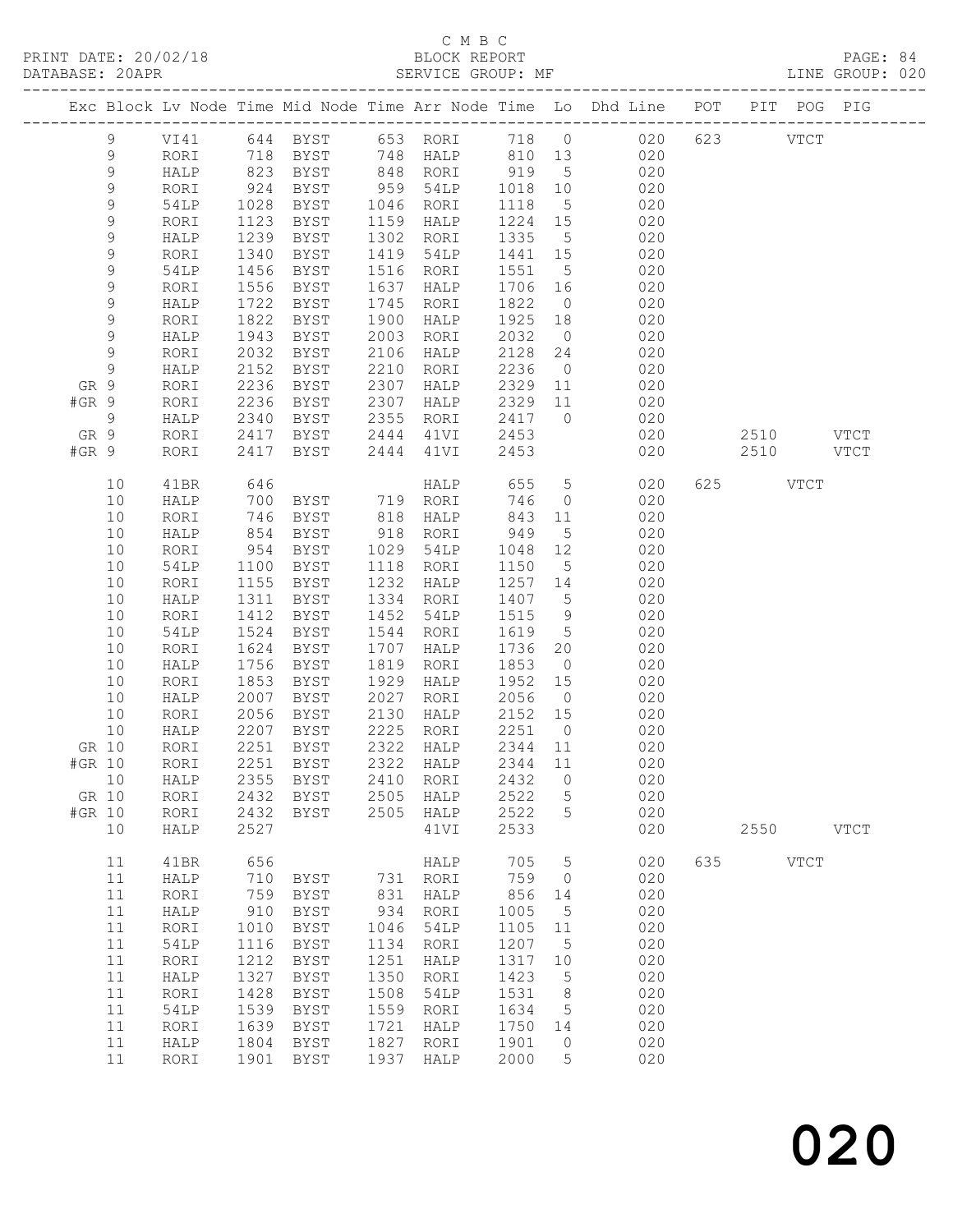|        |          |              |                  |                                     |              |                   |                 |                       | Exc Block Lv Node Time Mid Node Time Arr Node Time Lo Dhd Line POT PIT POG PIG |           |             |
|--------|----------|--------------|------------------|-------------------------------------|--------------|-------------------|-----------------|-----------------------|--------------------------------------------------------------------------------|-----------|-------------|
|        | 11       | HALP         |                  |                                     |              |                   |                 |                       | 2005    41VI    2014    020    2034    VTCT                                    |           |             |
|        | 12       | VI41         |                  |                                     |              |                   |                 |                       | 020                                                                            | 642 VTCT  |             |
|        | 12       | RORI         |                  |                                     |              |                   |                 |                       | 020                                                                            |           |             |
|        | 12       | 54LP         | 835              | BYST                                |              | 855 RORI          | 926             | 5 <sup>5</sup>        | 020                                                                            |           |             |
|        | 12       | RORI         | 931              | BYST                                | 1006         | HALP              | 1031            | 16                    | 020                                                                            |           |             |
|        | 12       | HALP         | 1047             | BYST                                |              | 1110 RORI         | 1142            | $5\overline{)}$       | 020                                                                            |           |             |
|        | 12       | RORI         | 1147             | BYST                                |              | 1224 54LP         | 1243            | 9                     | 020                                                                            |           |             |
|        | 12       | 54LP         | 1252             | BYST                                | 1310         | RORI              | 1343            | $5\overline{)}$       | 020                                                                            |           |             |
|        | 12       | RORI         | 1348             | BYST                                | 1427         | HALP              | 1453 19         |                       | 020                                                                            |           |             |
|        | 12       | HALP         | 1512             | BYST                                | 1537         | RORI              | 1612            | $5\overline{)}$       | 020                                                                            |           |             |
|        | 12       | RORI         | 1617             | BYST                                |              | 1700 54LP         | 1723 12         |                       | 020                                                                            |           |             |
|        | 12       | 54LP         | 1735             | BYST                                | 1753         | RORI              | 1830            | $\overline{0}$        | 020                                                                            |           |             |
|        | 12       | RORI         | 1830             | BYST                                |              | 1906 HALP         | 1929 15         |                       | 020                                                                            |           |             |
|        | 12       | HALP         | 1944             |                                     |              | 41VI              | 1953            |                       | 020                                                                            | 2013 VTCT |             |
|        | 13       | 41BR         | 709              |                                     |              | 54LP              | 714             | $7\overline{ }$       | 020                                                                            | 648 VTCT  |             |
|        | 13       | 54LP         | 721              | BYST 738 RORI                       |              |                   | 806             | $\overline{0}$        | 020                                                                            |           |             |
|        | 13       | RORI         | 806              | BYST                                | 838          | 54LP              | 857             | 10                    | 020                                                                            |           |             |
|        | 13       | 54LP         | 907              | BYST                                |              | 926 RORI          | 957             | $5\overline{)}$       | 020<br>020                                                                     |           |             |
|        | 13<br>13 | RORI         | 1002<br>1120     | BYST<br>BYST                        | 1038         | HALP<br>1142 RORI | 1103 17<br>1215 |                       | 020                                                                            |           |             |
|        | 13       | HALP<br>RORI | 1220             | BYST                                | 1259         | 54LP              | 1321            | $5\overline{)}$<br>19 | 020                                                                            |           |             |
|        | 13       | 54LP         | 1340             | BYST                                |              | 1358 RORI         | 1431            | $5\overline{)}$       | 020                                                                            |           |             |
|        | 13       | RORI         | 1436             | BYST                                | 1517         | HALP              | 1544 12         |                       | 020                                                                            |           |             |
|        | 13       | HALP         | 1556             | BYST                                | 1620         | RORI              | 1656            | $5\overline{)}$       | 020                                                                            |           |             |
|        | 13       | RORI         | 1701             | BYST                                |              | 1743 HALP         | 1812 11         |                       | 020                                                                            |           |             |
|        | 13       | HALP         | 1823             | BYST                                |              | 1845 RORI         | 1915            | $\overline{0}$        | 020                                                                            |           |             |
|        | 13       | RORI         | 1915             | BYST                                |              | 1951 HALP         | 2014            | $5\overline{)}$       | 020                                                                            |           |             |
|        | 13       | HALP         | 2019             |                                     |              | 41VI              | 2028            |                       | 020                                                                            | 2048 VTCT |             |
|        | 14       | 41BR         | 721              |                                     |              | 54LP              | 726             | 8 <sup>8</sup>        | 020                                                                            | 700 VTCT  |             |
|        | 14       | 54LP         | 734              | BYST 752 RORI                       |              |                   | 820             | $\overline{0}$        | 020                                                                            |           |             |
|        | 14       | RORI         | 820              | BYST                                |              | 854 54LP          | 913             | 10                    | 020                                                                            |           |             |
|        | 14       | 54LP         | 923              | BYST                                |              | 942 RORI          | 1013            | $5\overline{)}$       | 020                                                                            |           |             |
|        | 14       | RORI         | 1018             | BYST                                |              | 1054 HALP         | 1119 17         |                       | 020                                                                            |           |             |
|        | 14       | HALP         | $\frac{1}{1136}$ | BYST                                |              | 1158 RORI         | 1231 5          |                       | 020                                                                            |           |             |
|        | 14       | RORI         |                  | 1236 BYST                           |              | 1315 54LP 1337 18 |                 |                       | 020                                                                            |           |             |
|        | 14       | 54LP         |                  | 1355 BYST                           |              | 1413 RORI         | 1446 5          |                       | 020                                                                            |           |             |
|        |          |              |                  | 14 RORI 1451 BYST 1532 HALP 1559 13 |              |                   |                 |                       | 020                                                                            |           |             |
|        | 14       | HALP         | 1612             | <b>BYST</b>                         | 1636         | RORI              | 1713            | 0                     | 020                                                                            |           |             |
|        | 14       | RORI         | 1713             | <b>BYST</b>                         | 1755         | HALP              | 1824            | 8                     | 020                                                                            |           |             |
|        | 14       | HALP         | 1832             | <b>BYST</b>                         | 1854         | RORI              | 1924            | 0                     | 020                                                                            |           |             |
|        | 14<br>14 | RORI         | 1924<br>2032     | <b>BYST</b><br><b>BYST</b>          | 2000<br>2052 | HALP              | 2023<br>2119    | 9<br>0                | 020<br>020                                                                     |           |             |
| GR 14  |          | HALP<br>RORI | 2119             | <b>BYST</b>                         | 2153         | RORI<br>HALP      | 2215            | 8                     | 020                                                                            |           |             |
| #GR 14 |          | RORI         | 2119             | <b>BYST</b>                         | 2153         | HALP              | 2215            | 8                     | 020                                                                            |           |             |
|        | 14       | HALP         | 2223             | <b>BYST</b>                         | 2240         | RORI              | 2304            | 0                     | 020                                                                            |           |             |
| GR 14  |          | RORI         | 2304             | <b>BYST</b>                         | 2333         | HALP              | 2353            | 5                     | 020                                                                            |           |             |
| #GR 14 |          | RORI         | 2304             | <b>BYST</b>                         | 2333         | HALP              | 2353            | 5                     | 020                                                                            |           |             |
|        | 14       | HALP         | 2358             |                                     |              | 41VI              | 2407            |                       | 020                                                                            | 2424      | <b>VTCT</b> |
|        |          |              |                  |                                     |              |                   |                 |                       |                                                                                |           |             |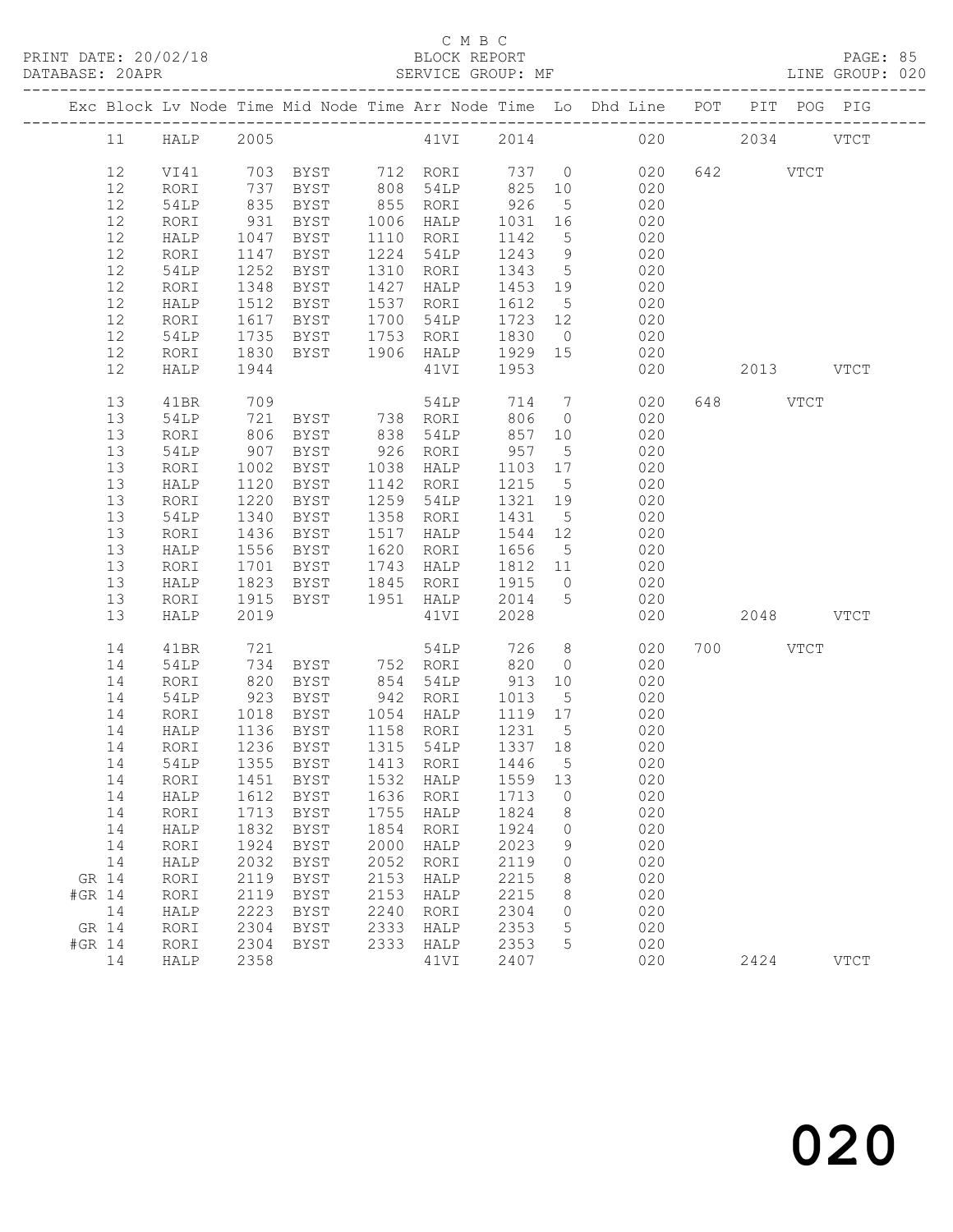|        |              |      |                                      |      |                  |                   |                 | Exc Block Lv Node Time Mid Node Time Arr Node Time Lo Dhd Line POT PIT POG PIG               |      |           |               |               |
|--------|--------------|------|--------------------------------------|------|------------------|-------------------|-----------------|----------------------------------------------------------------------------------------------|------|-----------|---------------|---------------|
| 15     | 41BR         | 737  |                                      |      |                  |                   |                 | HALP 749 10 020 714                                                                          |      |           | $_{\rm VTCT}$ |               |
| 15     | HALP         |      |                                      |      |                  |                   |                 |                                                                                              |      |           |               |               |
| 15     | RORI         |      |                                      |      |                  |                   |                 | $0\frac{1}{2}0$                                                                              |      |           |               |               |
| 15     | 54LP         |      |                                      |      |                  |                   |                 | 759 BYST 823 RORI 853 0 020<br>853 BYST 927 54LP 946 10 020<br>956 BYST 1014 RORI 1046 5 020 |      |           |               |               |
| 15     | RORI         | 1051 | BYST                                 |      | 1127 HALP        | 1152 16           |                 | 020                                                                                          |      |           |               |               |
| 15     | HALP         | 1208 | BYST                                 | 1230 | RORI             | 1303              | $5\overline{)}$ | 020                                                                                          |      |           |               |               |
| 15     | RORI         | 1308 | BYST                                 | 1347 | 54LP             | 1409 18           |                 | 020                                                                                          |      |           |               |               |
| 15     | 54LP         | 1427 | BYST                                 | 1446 | RORI             | 1519              | $5\overline{)}$ | 020                                                                                          |      |           |               |               |
| 15     | RORI         | 1524 | BYST                                 | 1605 | HALP             | 1634 10           |                 | 020                                                                                          |      |           |               |               |
| 15     | HALP         | 1644 | BYST                                 | 1707 | RORI             | 1746              | $\overline{0}$  | 020                                                                                          |      |           |               |               |
| 15     | RORI         | 1746 | BYST                                 | 1825 | HALP             | 1853              | 8 <sup>8</sup>  | 020                                                                                          |      |           |               |               |
| 15     | HALP         | 1901 | BYST                                 | 1923 | RORI             | 1952              | $\overline{0}$  | 020                                                                                          |      |           |               |               |
| 15     | RORI         | 1952 | BYST                                 | 2027 | HALP             | 2049 20           |                 | 020                                                                                          |      |           |               |               |
| 15     | HALP         | 2109 | BYST                                 | 2128 | RORI             | 2155              |                 | $0 \qquad 020$                                                                               |      |           |               |               |
| GR 15  | RORI         | 2155 | BYST                                 | 2229 | HALP             | 2251              | $5\overline{)}$ | 020                                                                                          |      |           |               |               |
| #GR 15 | RORI         | 2155 | BYST                                 | 2229 | HALP             | 2251              | $5\overline{)}$ | 020                                                                                          |      |           |               |               |
| 15     | HALP         | 2256 |                                      |      | 41VI             | 2305              |                 | 020                                                                                          |      | 2322 VTCT |               |               |
|        |              |      |                                      |      |                  |                   |                 |                                                                                              |      |           |               |               |
| 16     | 41BR         | 731  |                                      |      | HALP             |                   | 5 <sup>5</sup>  | 020                                                                                          |      | 708 VTCT  |               |               |
| 16     | HALP         | 748  |                                      |      |                  | 743<br>839        | $\overline{0}$  | 020                                                                                          |      |           |               |               |
| 16     | RORI         | 839  | BYST                                 |      | 913 54LP         | 932               | $7\overline{ }$ | 020                                                                                          |      |           |               |               |
| 16     | 54LP         | 939  | BYST                                 |      | 958 RORI         | 1029              | 5 <sup>5</sup>  | 020                                                                                          |      |           |               |               |
| 16     | RORI         | 1034 | BYST                                 | 1110 | HALP             | 1135              | 17              | 020                                                                                          |      |           |               |               |
| 16     | HALP         | 1152 | BYST                                 |      | 1214 RORI        | 1247              | $5\overline{)}$ | 020                                                                                          |      |           |               |               |
| 16     | RORI         | 1252 | BYST                                 | 1331 | 54LP             | 1353              | 18              | 020                                                                                          |      |           |               |               |
| 16     | 54LP         | 1411 | BYST                                 | 1429 | RORI             | 1502              | $5\overline{)}$ | 020                                                                                          |      |           |               |               |
| 16     | RORI         | 1507 | BYST                                 | 1548 | HALP             | 1617              | 11              | 020                                                                                          |      |           |               |               |
| 16     | HALP         | 1628 | BYST                                 | 1652 | RORI             | 1729              | $\overline{0}$  | 020                                                                                          |      |           |               |               |
| 16     |              | 1729 | BYST                                 | 1809 |                  | 1838 13           |                 | 020                                                                                          |      |           |               |               |
|        | RORI         | 1851 |                                      | 1913 | HALP             | 1942              |                 | 020                                                                                          |      |           |               |               |
| 16     | HALP         |      | BYST                                 |      | RORI             |                   | $\overline{0}$  |                                                                                              |      |           |               |               |
| 16     | RORI         | 1942 | BYST                                 | 2017 | HALP             | 2039              | 18              | 020                                                                                          |      |           |               |               |
| 16     | HALP         | 2057 | BYST                                 | 2116 | RORI             | 2143              | $\overline{0}$  | 020                                                                                          |      |           |               |               |
| GR 16  | RORI         | 2143 | BYST                                 | 2217 | HALP             | 2239              | 14              | 020                                                                                          |      |           |               |               |
| #GR 16 | RORI         | 2143 | BYST                                 | 2217 | HALP             | 2239 14           |                 | 020                                                                                          |      |           |               |               |
| 16     | HALP         | 2253 | BYST                                 | 2310 | RORI             | 2334              | $\overline{0}$  | 020                                                                                          |      |           |               |               |
| GR 16  | RORI         | 2334 | BYST                                 | 2403 | HALP             | 2423<br>$2423$ 10 | 10              | 020                                                                                          |      |           |               |               |
| #GR 16 | RORI         | 2334 | BYST                                 |      | 2403 HALP        |                   |                 | 020<br>020                                                                                   |      |           |               |               |
| 16     | HALP         | 2433 | BYST                                 |      | 2450 RORI 2512 0 |                   |                 |                                                                                              |      |           |               |               |
| GR 16  | RORI         |      | 2512 BYST                            |      | 2539 41VI        | 2548              |                 | 020                                                                                          |      | 2605 VTCT |               |               |
|        |              |      | #GR 16 RORI 2512 BYST 2539 41VI 2548 |      |                  |                   |                 | 020                                                                                          |      | 2605      |               | $_{\rm VTCT}$ |
| 17     |              | 545  |                                      |      |                  | 554               |                 | 020                                                                                          | 528  |           | $_{\rm VTCT}$ |               |
| 17     | 41BR         | 559  |                                      | 617  | HALP             | 638               | 5               | 020                                                                                          |      |           |               |               |
|        | HALP         |      | BYST                                 |      | RORI             |                   | $\circ$         |                                                                                              |      |           |               |               |
| 17     | RORI         | 638  | <b>BYST</b>                          | 703  | HALP             | 721               | 16              | 020                                                                                          |      |           |               |               |
| 17     | HALP         | 737  | <b>BYST</b>                          | 759  | RORI             | 827               | 0               | 020                                                                                          |      |           |               |               |
| 17     | RORI         | 827  | <b>BYST</b>                          | 901  | HALP             | 926               | 5               | 020                                                                                          |      |           |               |               |
| 17     | HALP         | 931  |                                      |      | 41VI             | 941               |                 | 020                                                                                          |      | 1004      |               | <b>VTCT</b>   |
| 20     |              | 1255 |                                      |      |                  | 1302              |                 | 020                                                                                          | 1232 |           |               |               |
|        | 41BR         |      |                                      |      | 54LP             |                   | 6               |                                                                                              |      |           | VTCT          |               |
| 20     | 54LP         | 1308 | <b>BYST</b>                          | 1326 | RORI             | 1359              | 5               | 020                                                                                          |      |           |               |               |
| 20     | RORI         | 1404 | <b>BYST</b>                          | 1444 | HALP             | 1511              | 15              | 020                                                                                          |      |           |               |               |
| 20     | HALP         | 1526 | <b>BYST</b>                          | 1551 | RORI             | 1626              | 5               | 020                                                                                          |      |           |               |               |
| 20     | RORI         | 1631 | <b>BYST</b>                          | 1713 | 54LP             | 1736              | 17              | 020                                                                                          |      |           |               |               |
| 20     | 54LP         | 1753 | <b>BYST</b>                          | 1811 | RORI             | 1845              | $\mathbf{0}$    | 020                                                                                          |      |           |               |               |
| 20     | RORI         | 1845 | <b>BYST</b>                          | 1921 | HALP             | 1944              | 11              | 020                                                                                          |      |           |               |               |
| 20     | ${\tt HALP}$ | 1955 | <b>BYST</b>                          | 2015 | RORI             | 2044              | $\circ$         | 020                                                                                          |      |           |               |               |
| 20     | RORI         | 2044 | <b>BYST</b>                          | 2118 | HALP             | 2140              | 5               | 020                                                                                          |      |           |               |               |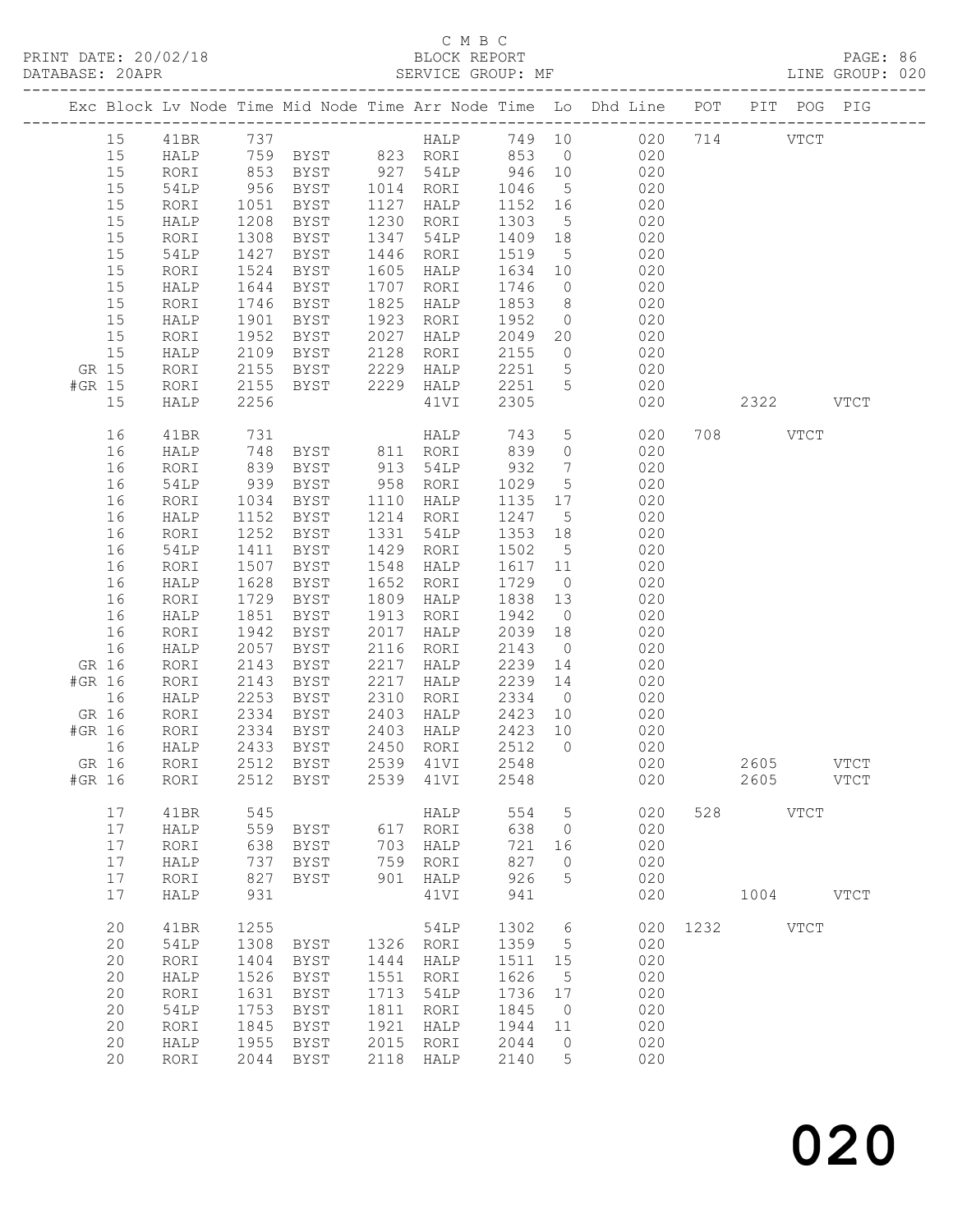PRINT DATE: 20/02/18 BLOCK REPORT<br>DATABASE: 20APR BATABASE: 20APR

### C M B C<br>BLOCK REPORT

PAGE: 87<br>LINE GROUP: 020

|           |    |      |      |      |      | THE STREET CLASS IS A STREET |      |                |                                                                        |               |           |         |             |
|-----------|----|------|------|------|------|------------------------------|------|----------------|------------------------------------------------------------------------|---------------|-----------|---------|-------------|
|           |    |      |      |      |      |                              |      |                | Exc Block Lv Node Time Mid Node Time Arr Node Time Lo Dhd Line POT PIT |               |           | POG PIG |             |
|           | 20 | HALP | 2145 |      |      |                              |      |                | 41VI 2154 020                                                          |               | 2214 VTCT |         |             |
|           | 21 | 41BR | 1440 |      |      | HALP                         | 1453 | 5              |                                                                        | 020 1414 VTCT |           |         |             |
|           | 21 | HALP | 1458 | BYST | 1523 | RORI                         | 1558 | 5              | 020                                                                    |               |           |         |             |
|           | 21 | RORI | 1603 | BYST | 1646 | 54LP                         | 1709 | 9              | 020                                                                    |               |           |         |             |
|           | 21 | 54LP | 1718 | BYST | 1736 | RORI                         | 1813 | $\overline{0}$ | 020                                                                    |               |           |         |             |
|           | 21 | RORI | 1813 | BYST | 1851 | HALP                         | 1916 | 16             | 020                                                                    |               |           |         |             |
|           | 21 | HALP | 1932 | BYST | 1953 | RORI                         | 2022 | $\overline{0}$ | 020                                                                    |               |           |         |             |
|           | 21 | RORI | 2022 | BYST | 2057 | HALP                         | 2119 | 17             | 020                                                                    |               |           |         |             |
|           | 21 | HALP | 2136 | BYST | 2155 | RORI                         | 2222 | $\overline{0}$ | 020                                                                    |               |           |         |             |
| <b>GR</b> | 21 | RORI | 2222 | BYST | 2253 | HALP                         | 2315 | 10             | 020                                                                    |               |           |         |             |
| $#GR$ 21  |    | RORI | 2222 | BYST | 2253 | HALP                         | 2315 | 10             | 020                                                                    |               |           |         |             |
|           | 21 | HALP | 2325 | BYST | 2340 | RORI                         | 2402 | $\overline{0}$ | 020                                                                    |               |           |         |             |
| GR 21     |    | RORI | 2402 | BYST | 2435 | HALP                         | 2452 | 22             | 020                                                                    |               |           |         |             |
| $#GR$ 21  |    | RORI | 2402 | BYST | 2435 | HALP                         | 2452 | 22             | 020                                                                    |               |           |         |             |
|           | 21 | HALP | 2514 | BYST | 2531 | RORI                         | 2553 | $\bigcirc$     | 020                                                                    |               |           |         |             |
| GR 21     |    | RORI | 2553 | BYST | 2620 | 41VI                         | 2629 |                | 020                                                                    |               | 2646      |         | VTCT        |
| #GR 21    |    | RORI | 2553 | BYST | 2620 | 41VI                         | 2629 |                | 020                                                                    |               | 2646      |         | <b>VTCT</b> |
|           |    |      |      |      |      |                              |      |                |                                                                        |               |           |         |             |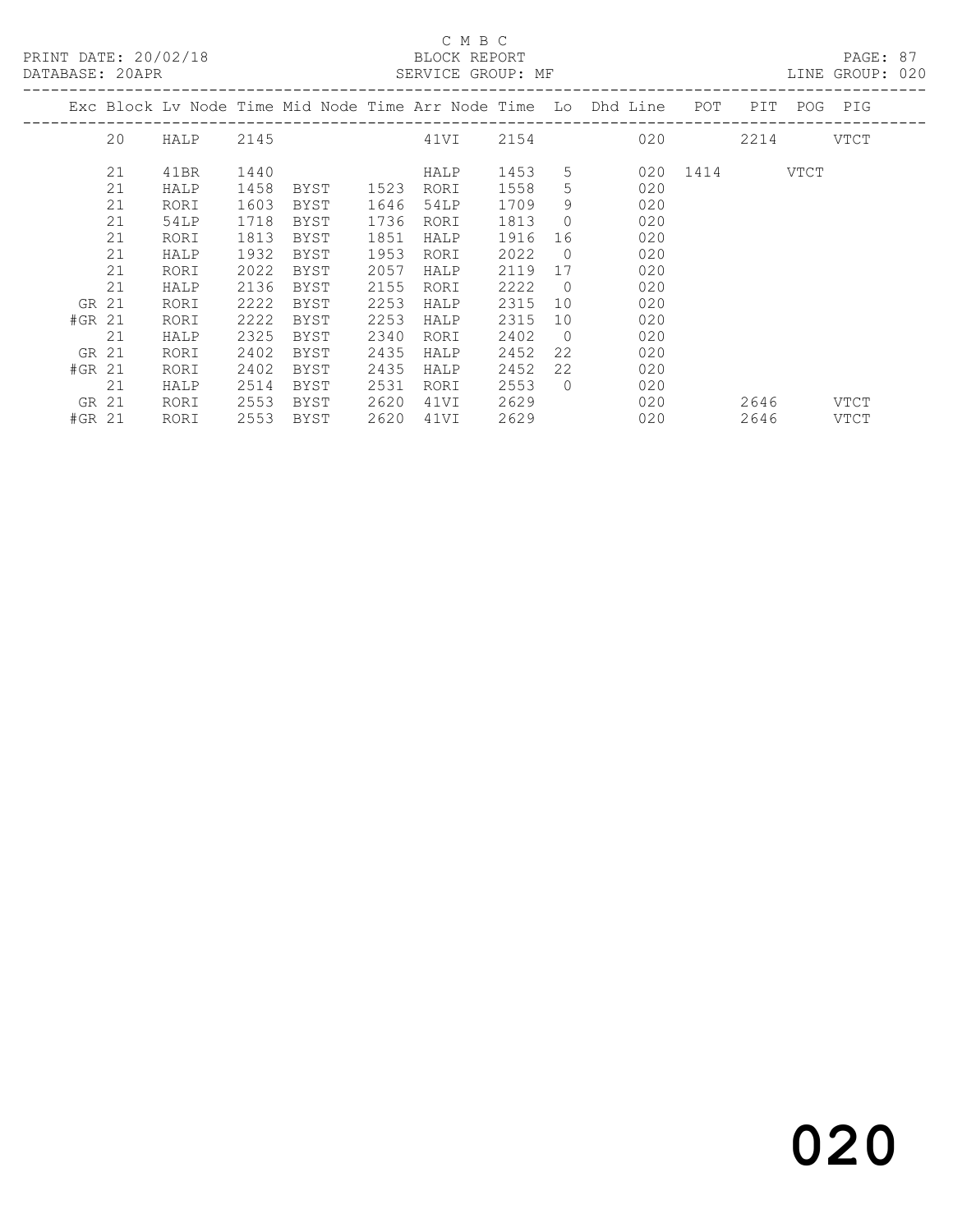|                                                                                                                                                                                                                                                                                                                                            |                                                                                 |                                                                                                        |                                                                                 |                                                                      | C M B C                                                                    |                                                             | LINE GROUP: 022                                                                                                                                                                                                                                                                                                                                                                                                                                                                                                                                  |                 | PAGE: 88   |  |
|--------------------------------------------------------------------------------------------------------------------------------------------------------------------------------------------------------------------------------------------------------------------------------------------------------------------------------------------|---------------------------------------------------------------------------------|--------------------------------------------------------------------------------------------------------|---------------------------------------------------------------------------------|----------------------------------------------------------------------|----------------------------------------------------------------------------|-------------------------------------------------------------|--------------------------------------------------------------------------------------------------------------------------------------------------------------------------------------------------------------------------------------------------------------------------------------------------------------------------------------------------------------------------------------------------------------------------------------------------------------------------------------------------------------------------------------------------|-----------------|------------|--|
| KN63 KNIGHT & 63 AV<br>ULP UNIVERSITY LOOP                                                                                                                                                                                                                                                                                                 |                                                                                 |                                                                                                        |                                                                                 |                                                                      |                                                                            |                                                             | 16BA 16 AV & BALACLAVA ST 25GR KING EDWARD & GRAND 63 LOOP A10N ALMA & 10 AV NORT BUB4 BURRARD STATION BY BROADWAY CAMBIE & JACOMBS DULP WB W 41 AV FS DUNBAR ST GEGR GEORGIA ST & GRAND HOME HOME & DUNSMUIR HOME WE A DUNSMU<br>25GR KING EDWARD & GRANVILLE<br>A10N ALMA & 10 AV NORTH<br>BYGR BROADWAY & GRANVILLE<br>GEGR GEORGIA ST & GRANVILLE ST<br>HACO HASTINGS & COMMERCIAL<br>KN41 KNIGHT & 41 AV<br>KNLP KNIGHT STREET LOOP<br>MDBY MACDONALD & BROADWAY<br>MDBY MACDONALD & BROADWAY<br>NAST NANAIMO STATION<br>PNMN PENDER & MAIN |                 |            |  |
|                                                                                                                                                                                                                                                                                                                                            |                                                                                 |                                                                                                        |                                                                                 |                                                                      |                                                                            |                                                             | Exc Block Lv Node Time Mid Node Time Arr Node Time Lo Dhd Line POT PIT POG PIG                                                                                                                                                                                                                                                                                                                                                                                                                                                                   |                 |            |  |
| $\mathbf{1}$<br>KNLP<br>$\mathbf{1}$<br>BUB4<br>$\mathbf{1}$<br>KNLP<br>$\mathbf{1}$<br>BUB4<br>$\mathbf{1}$<br>KNLP<br>$\mathbf{1}$<br>BUB4<br>$\mathbf{1}$<br>KNLP<br>$\mathbf{1}$<br>BUB4<br>$\mathbf{1}$<br>KNLP<br>$\mathbf{1}$<br>$\mathbf{1}$<br>$\mathbf{1}$                                                                       |                                                                                 |                                                                                                        |                                                                                 |                                                                      |                                                                            |                                                             | 620 CLBY 637 BUB4 658 5 022<br>703 CLBY 726 KNLP 742 10 022<br>752 CLBY 815 BUB4 842 5 022<br>847 CLBY 913 KNLP 932 14 022<br>946 CLBY 1006 BUB4 1032 5 022<br>1037 CLBY 1103 KNLP 1122 19 022<br>1141 CLBY 1201 BUB4 1229 5 022<br>1234 CLBY 1303 KNLP 1324 17 022<br>1341 CLBY 1400 BUB4 1428 5 022<br>BUB4 1433 CLBY 1502 KNLP 1525 13 022<br>KNLP 1538 CLBY 1559 BUB4 1626 5 022<br>BUB4 1631 CLBY 1702 KN63 1724 022 1735 VTC                                                                                                               |                 |            |  |
| 2<br>KN41<br>$\mathbf{2}$<br>KNLP<br>$\overline{c}$<br>BUB4<br>$\overline{c}$<br>KNLP<br>$\overline{c}$<br>BUB4<br>$\mathbf{2}$<br>2<br>BUB4<br>$\mathbf{2}$<br>KNLP<br>$\mathbf{2}$<br>BUB4<br>$\mathbf{2}$<br><b>KNLP</b><br>$\mathbf{2}$<br>BUB4<br>2<br>KNLP<br>$\mathbf{2}$<br>BUB4<br>$\mathbf{2}$<br>KNLP<br>$\overline{2}$<br>BUB4 | 726 CLBY<br>907<br>1010<br>1101<br>1205<br>1258<br>1401<br>1453<br>1558<br>1652 | CLBY<br>${\tt CLBY}$<br>CLBY<br>$\texttt{CLBY}{}$<br>$\texttt{CLBY}{}$<br>CLBY<br>CLBY<br>CLBY<br>CLBY | 749 KNLP<br>933<br>1030<br>1128<br>1225<br>1327<br>1420<br>1522<br>1619<br>1725 | KNLP<br>BUB4<br>KNLP<br>BUB4<br>KNLP<br>BUB4<br>KNLP<br>BUB4<br>KN63 | 805<br>952<br>1056<br>1147<br>1253<br>1348<br>1448<br>1545<br>1647<br>1747 | $7\overline{ }$<br>18<br>5<br>18<br>5<br>13<br>5<br>13<br>5 | 643 CLBY 700 BUB4 721 5 022<br>022<br>KNLP 812 CLBY 835 BUB4 902 5 022<br>022<br>022<br>022<br>022<br>022<br>022<br>022<br>022<br>022                                                                                                                                                                                                                                                                                                                                                                                                            | 502 VTC<br>1758 | <b>VTC</b> |  |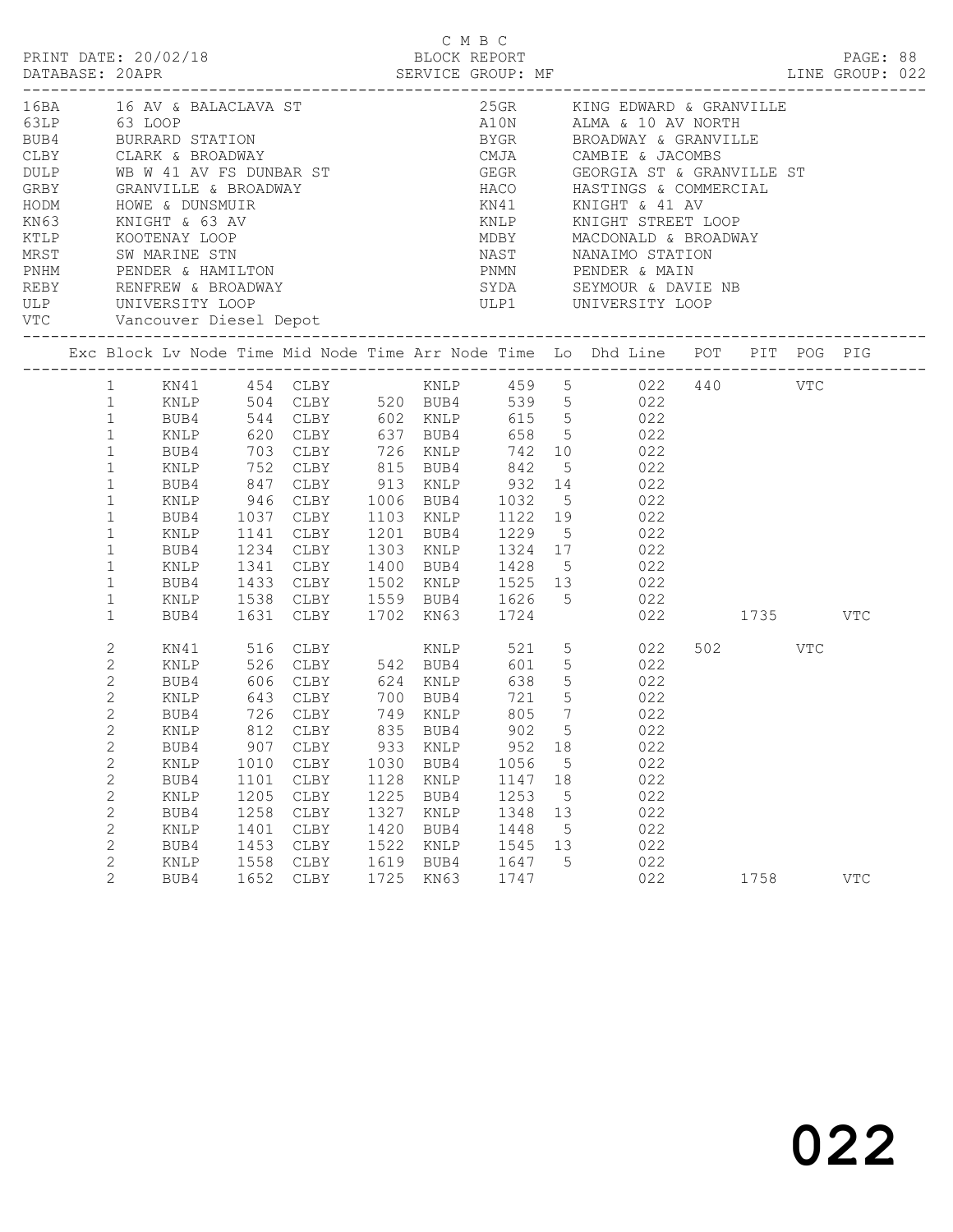# C M B C<br>BLOCK REPORT

LINE GROUP: 022

|                            |                 |              |                            |              |                      |                 |                              | Exc Block Lv Node Time Mid Node Time Arr Node Time Lo Dhd Line POT |           | PIT POG PIG |            |
|----------------------------|-----------------|--------------|----------------------------|--------------|----------------------|-----------------|------------------------------|--------------------------------------------------------------------|-----------|-------------|------------|
| 3                          | KN41            |              | 533 CLBY KNLP              |              |                      | 538 5           |                              | 022                                                                | 519 VTC   |             |            |
| $\mathsf 3$                | KNLP            | 543          |                            |              | CLBY 600 BUB4        | 621 5           |                              | 022                                                                |           |             |            |
| $\mathsf S$                | BUB4            | 626          | CLBY                       |              | 644 KNLP             | 700 8           |                              | 022                                                                |           |             |            |
| $\mathsf S$                | KNLP            | 708          | CLBY                       | 726          | BUB4                 | 752             | $5^{\circ}$                  | 022                                                                |           |             |            |
| $\mathsf S$                | BUB4            | 757          | CLBY                       | 821          | KNLP                 | 838             | 14                           | 022                                                                |           |             |            |
| $\mathsf S$                | KNLP            | 852          | CLBY                       |              | 915 BUB4             | 944             | $5\overline{)}$              | 022                                                                |           |             |            |
| $\mathsf 3$                | BUB4            | 949          | CLBY                       |              | 1015 KNLP            | 1034            | 20                           | 022                                                                |           |             |            |
| $\mathsf S$                | KNLP            | 1054         | CLBY                       |              | 1115 BUB4            | 1141            | $5^{\circ}$                  | 022                                                                |           |             |            |
| $\mathsf S$                | BUB4            | 1146         | CLBY                       | 1213         | KNLP                 | 1234 19         |                              | 022                                                                |           |             |            |
| $\mathsf S$                | KNLP            | 1253         | CLBY                       | 1313         | BUB4                 | 1341            | $5^{\circ}$                  | 022                                                                |           |             |            |
| 3                          | BUB4            | 1346         | CLBY                       | 1415         | KNLP                 | 1436 14         |                              | 022                                                                |           |             |            |
| $\mathsf S$<br>$\mathsf S$ | KNLP            | 1450         | CLBY                       | 1509         | BUB4                 | 1537            | $5\overline{)}$              | 022                                                                |           |             |            |
| $\mathsf S$                | BUB4            | 1542<br>1646 | CLBY                       | 1611         | KNLP<br>1706 BUB4    | 1635 11<br>1736 | $5^{\circ}$                  | 022<br>022                                                         |           |             |            |
| 3                          | KNLP<br>BUB4    | 1741         | CLBY<br>CLBY               | 1812         | KN63                 | 1835            |                              | 022                                                                | 1846      |             | <b>VTC</b> |
|                            |                 |              |                            |              |                      |                 |                              |                                                                    |           |             |            |
| 4                          | KN41            | 553          | CLBY                       |              | KNLP                 | 558             | $5\overline{)}$              | 022                                                                | 539 VTC   |             |            |
| 4                          | KNLP            | 603          | CLBY                       |              | 620 BUB4             | 641             | $5\phantom{.0}$              | 022                                                                |           |             |            |
| 4                          | BUB4            | 646          | CLBY                       | 707          | KNLP                 | 723             | 8 <sup>8</sup>               | 022                                                                |           |             |            |
| 4                          | KNLP            | 731          | CLBY                       | 753          | BUB4                 | 822             | $5\phantom{.0}$              | 022                                                                |           |             |            |
| 4                          | BUB4            | 827          | CLBY                       | 853          | KNLP                 | 912             | $7\phantom{.0}\phantom{.0}7$ | 022                                                                |           |             |            |
| 4                          | $\texttt{KNLP}$ | 919          | CLBY                       | 940          | BUB4                 | 1008            | $5\overline{)}$              | 022                                                                |           |             |            |
| $\sqrt{4}$                 | BUB4            | 1013         | CLBY                       | 1039         | KNLP                 | 1058            | 19                           | 022                                                                |           |             |            |
| 4                          | KNLP            | 1117         | CLBY                       | 1137         | BUB4                 | 1205            | $5^{\circ}$                  | 022                                                                |           |             |            |
| 4                          | BUB4            | 1210         | CLBY                       | 1239         | KNLP                 | 1300            | 18                           | 022                                                                |           |             |            |
| 4                          | KNLP            | 1318         | CLBY                       | 1337         | BUB4                 | 1405            | $5^{\circ}$                  | 022                                                                |           |             |            |
| 4                          | BUB4            | 1410         | CLBY                       | 1439         | KNLP                 | 1502 15         |                              | 022                                                                |           |             |            |
| 4                          | KNLP            | 1517         | CLBY                       | 1538         | BUB4                 | 1605            | $5^{\circ}$                  | 022                                                                |           |             |            |
| 4                          | BUB4            | 1610         | CLBY                       | 1641         | KNLP                 | 1705            | 9<br>6                       | 022                                                                |           |             |            |
| 4<br>4                     | KNLP<br>BUB4    | 1714<br>1810 | CLBY<br>CLBY               | 1734<br>1840 | BUB4<br>KN63         | 1804<br>1902    |                              | 022<br>022                                                         | 1913      |             | <b>VTC</b> |
|                            |                 |              |                            |              |                      |                 |                              |                                                                    |           |             |            |
| 5                          | KN41            | 628          | CLBY                       |              | KNLP                 | 633             | $5\phantom{.0}$              | 022                                                                | 611 — 100 | VTC         |            |
| 5                          | KNLP            | 638          | CLBY                       |              | 655 BUB4<br>744 KNID | 716             | $5\phantom{.0}$              | 022                                                                |           |             |            |
| 5                          | BUB4            | 721          | CLBY                       | 744          | KNLP                 | 800             | $7\phantom{.0}\phantom{.0}7$ | 022                                                                |           |             |            |
| 5                          | KNLP            | 807          | CLBY                       | 830          | BUB4                 | 857             | $5\overline{)}$              | 022                                                                |           |             |            |
| 5                          | BUB4            | 902          | CLBY                       | 928          | KNLP                 | 947             | 11                           | 022                                                                |           |             |            |
| 5                          | KNLP            | 958          | CLBY                       |              | 1018 BUB4            | 1044            | $5^{\circ}$                  | 022                                                                |           |             |            |
| 5                          | BUB4            | 1049         | CLBY                       |              | 1115 KNLP            | 1134 19         |                              | 022                                                                |           |             |            |
| 5                          | KNLP            |              | 1153 CLBY 1213 BUB4 1241 5 |              |                      |                 |                              | 022                                                                |           |             |            |
| 5                          | BUB4            | 1246         | CLBY                       | 1315         | KNLP                 | 1336            | 15                           | 022                                                                |           |             |            |
| 5                          | KNLP            | 1351         | CLBY                       | 1410         | BUB4                 | 1438            | $5^{\circ}$                  | 022                                                                |           |             |            |
| 5                          | BUB4            | 1443         | CLBY                       | 1512         | KNLP                 | 1535            | 16                           | 022                                                                |           |             |            |
| $\mathsf S$<br>5           | KNLP            | 1551         | CLBY                       | 1612         | BUB4                 | 1640            | 5                            | 022<br>022                                                         |           |             |            |
| 5                          | BUB4            | 1645<br>1753 | CLBY                       | 1718<br>1813 | KNLP                 | 1741            | 12<br>8                      | 022                                                                |           |             |            |
| 5                          | KNLP<br>BUB4    | 1850         | CLBY<br>CLBY               | 1917         | BUB4<br>KN63         | 1842<br>1936    |                              | 022                                                                | 1947      |             | <b>VTC</b> |
|                            |                 |              |                            |              |                      |                 |                              |                                                                    |           |             |            |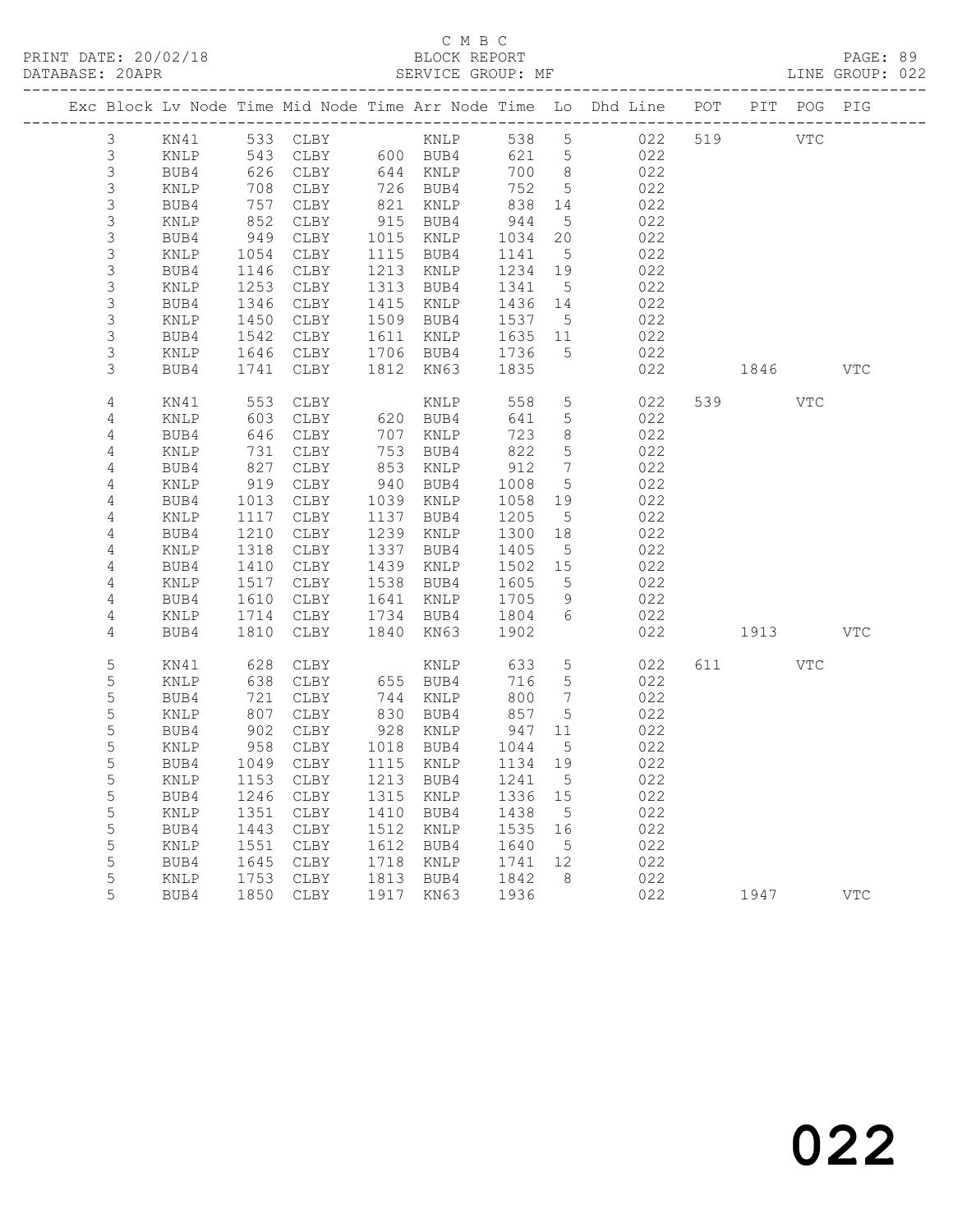### C M B C

DATABASE: 20APR SERVICE GROUP: MF LINE GROUP: 022

|  |                |      |      |               |      |           |         |                 | Exc Block Lv Node Time Mid Node Time Arr Node Time Lo Dhd Line POT PIT POG PIG |                                                                                                       |            |
|--|----------------|------|------|---------------|------|-----------|---------|-----------------|--------------------------------------------------------------------------------|-------------------------------------------------------------------------------------------------------|------------|
|  |                |      |      |               |      |           |         |                 |                                                                                |                                                                                                       |            |
|  | 6              | PNMN |      |               |      |           |         |                 | 631 CLBY 643 CMJA 708 5 022                                                    | 601 VTC                                                                                               |            |
|  | 6              | CMJA | 713  |               |      | BUB4      | 807 5   |                 | 022                                                                            |                                                                                                       |            |
|  | 6              | BUB4 | 812  | CLBY 837 KNLP |      |           | 855     | 9               | 022                                                                            |                                                                                                       |            |
|  | 6              | KNLP | 904  | CLBY          | 927  | BUB4      | 956     | $5^{\circ}$     | 022                                                                            |                                                                                                       |            |
|  | 6              | BUB4 | 1001 | CLBY          | 1027 | KNLP      | 1046    | 20              | 022                                                                            |                                                                                                       |            |
|  | 6              | KNLP | 1106 | CLBY          | 1127 | BUB4      | 1153    | $5^{\circ}$     | 022                                                                            |                                                                                                       |            |
|  | 6              | BUB4 | 1158 | CLBY          | 1225 | KNLP      | 1246    | 19              | 022                                                                            |                                                                                                       |            |
|  | 6              | KNLP | 1305 | CLBY          | 1325 | BUB4      | 1353    | $5^{\circ}$     | 022                                                                            |                                                                                                       |            |
|  | 6              | BUB4 | 1358 | CLBY          | 1427 | KNLP      | 1448    | 16              | 022                                                                            |                                                                                                       |            |
|  | 6              | KNLP | 1504 | CLBY          | 1525 | BUB4      | 1551    | 5 <sup>5</sup>  | 022                                                                            |                                                                                                       |            |
|  | 6              | BUB4 | 1556 | CLBY          | 1626 | KNLP      | 1650 10 |                 | 022                                                                            |                                                                                                       |            |
|  | 6              | KNLP | 1700 | CLBY          | 1720 | BUB4      | 1750    | $5^{\circ}$     | 022                                                                            |                                                                                                       |            |
|  | 6              | BUB4 | 1755 | CLBY          | 1825 | KN63      | 1848    |                 | 022                                                                            | 1859 — 1859 — 1859 — 1859 — 1859 — 1859 — 1859 — 1859 — 1859 — 1859 — 1859 — 1859 — 1859 — 1859 — 185 | VTC        |
|  |                |      |      |               |      |           |         |                 |                                                                                |                                                                                                       |            |
|  | 7              | KN41 | 638  | CLBY          |      | KNLP      | 645     | $5\overline{)}$ | 022                                                                            | 621 VTC                                                                                               |            |
|  | 7              | KNLP | 650  | CLBY          |      | 708 BUB4  | 731     | $5\phantom{.0}$ | 022                                                                            |                                                                                                       |            |
|  | 7              | BUB4 | 736  | CLBY          | 800  | KNLP      | 817     | 8               | 022                                                                            |                                                                                                       |            |
|  | 7              | KNLP | 825  | CLBY          | 848  | BUB4      | 915     | $5\overline{)}$ | 022                                                                            |                                                                                                       |            |
|  | 7              | BUB4 | 920  | CLBY          | 946  | KNLP      | 1005    | 16              | 022                                                                            |                                                                                                       |            |
|  | $\overline{7}$ | KNLP | 1021 | CLBY          | 1042 | BUB4      | 1108    | $5^{\circ}$     | 022                                                                            |                                                                                                       |            |
|  | 7              | BUB4 | 1113 | CLBY          | 1140 | KNLP      | 1159 18 |                 | 022                                                                            |                                                                                                       |            |
|  | 7              | KNLP | 1217 | CLBY          | 1237 | BUB4      | 1305    | $5^{\circ}$     | 022                                                                            |                                                                                                       |            |
|  | 7              | BUB4 | 1310 | CLBY          | 1339 | KNLP      | 1400 11 |                 | 022                                                                            |                                                                                                       |            |
|  | 7              | KNLP | 1411 | CLBY          | 1430 | BUB4      | 1458    | $5^{\circ}$     | 022                                                                            |                                                                                                       |            |
|  | 7              | BUB4 | 1503 | CLBY          | 1532 | KNLP      | 1555 10 |                 | 022                                                                            |                                                                                                       |            |
|  | 7              | KNLP | 1605 | CLBY          | 1626 | BUB4      | 1654    | $5^{\circ}$     | 022                                                                            |                                                                                                       |            |
|  | 7              | BUB4 | 1659 | CLBY          | 1732 | KNLP      | 1755 10 |                 | 022                                                                            |                                                                                                       |            |
|  | 7              | KNLP | 1805 | CLBY          | 1825 | BUB4      | 1854    | 8 <sup>8</sup>  | 022                                                                            |                                                                                                       |            |
|  | 7              | BUB4 | 1902 | CLBY          | 1929 | KNLP      | 1948    | 8 <sup>8</sup>  | 022                                                                            |                                                                                                       |            |
|  | 7              | KNLP | 1956 | CLBY          | 2012 | BUB4      | 2033    | 6               | 022                                                                            |                                                                                                       |            |
|  | 7              | BUB4 | 2039 | CLBY          | 2104 | KNLP      | 2122    | $6\overline{6}$ | 022                                                                            |                                                                                                       |            |
|  | 7              | KNLP | 2128 |               |      | BUB4      | 2203    | $6\overline{6}$ | 022                                                                            |                                                                                                       |            |
|  | 7              | BUB4 | 2209 | CLBY          |      | 2231 KNLP | 2248    | 13              | 022                                                                            |                                                                                                       |            |
|  | 7              | KNLP | 2301 |               |      | BUB4      | 2333    | 6               | 022                                                                            |                                                                                                       |            |
|  | 7              | BUB4 |      | 2339 CLBY     |      | 2401 KN63 | 2417    |                 | 022                                                                            | 2426                                                                                                  | <b>VTC</b> |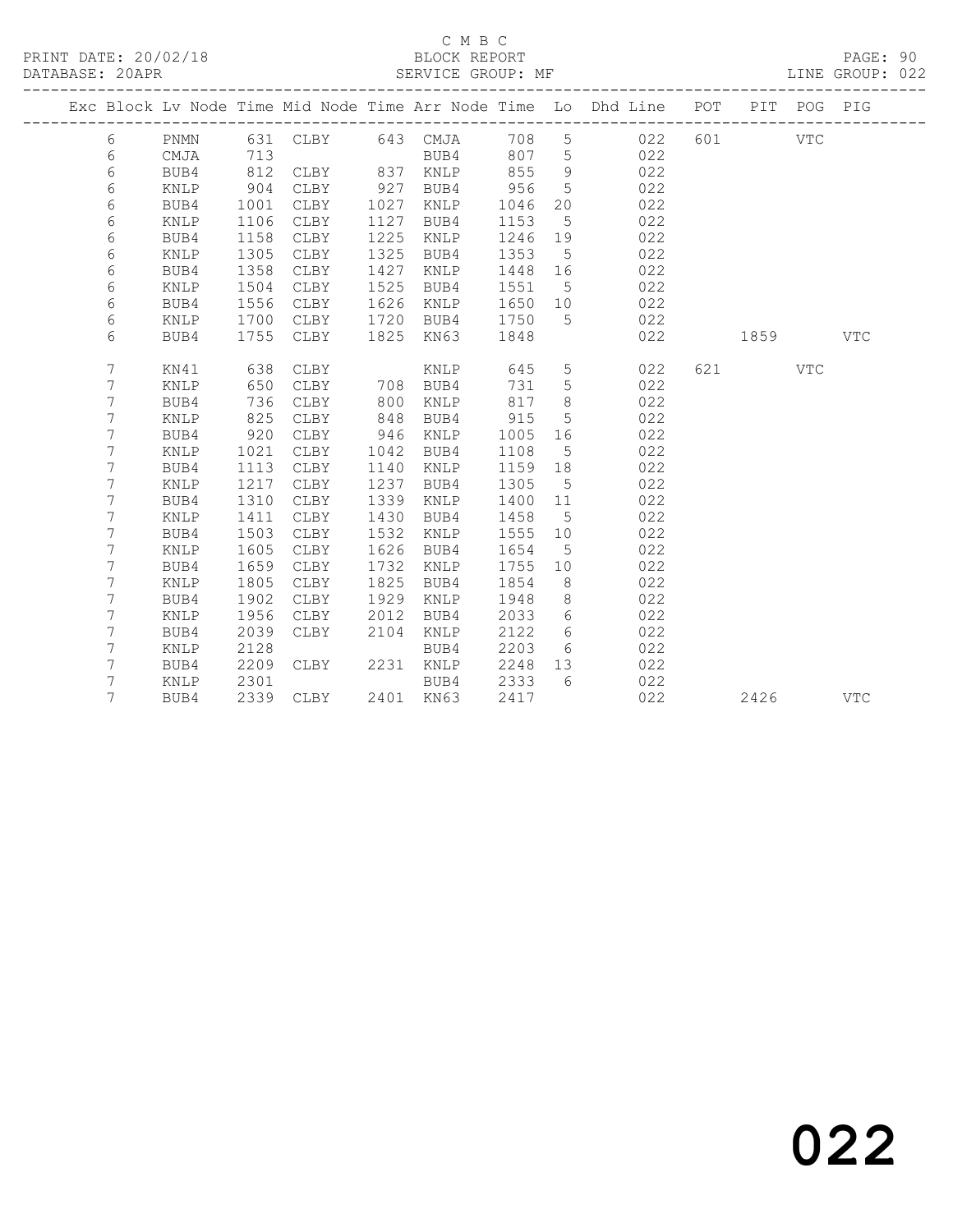# C M B C

| DATABASE: 20APR             |              |              |                                  |              | SERVICE GROUP: MF                                                              |                   |                                  |            |         |          | LINE GROUP: 022 |
|-----------------------------|--------------|--------------|----------------------------------|--------------|--------------------------------------------------------------------------------|-------------------|----------------------------------|------------|---------|----------|-----------------|
|                             |              |              |                                  |              | Exc Block Lv Node Time Mid Node Time Arr Node Time Lo Dhd Line POT PIT POG PIG |                   |                                  |            |         |          |                 |
| 8                           |              |              |                                  |              |                                                                                |                   |                                  |            |         |          |                 |
| 8                           | KNLP         |              |                                  |              | 656 CLBY 714 BUB4 737 5 022                                                    |                   |                                  |            |         |          |                 |
| 8                           | BUB4         | 742<br>832   | CLBY 806 KNLP                    |              |                                                                                | 824 8             |                                  | 022        |         |          |                 |
| $\,8\,$                     | KNLP         |              | CLBY                             |              | 855 BUB4                                                                       | $\frac{624}{922}$ | 5 <sup>5</sup>                   | 022        |         |          |                 |
| 8                           | BUB4         | 927          | CLBY                             |              | 953 KNLP                                                                       |                   | 20                               | 022        |         |          |                 |
| 8                           | KNLP         | 1032         | CLBY                             |              | 1053 BUB4                                                                      | 1119              | $5\overline{)}$                  | 022        |         |          |                 |
| 8                           | BUB4         | 1124         | CLBY                             |              | 1151 KNLP                                                                      | 1210              | 19                               | 022        |         |          |                 |
| 8                           | KNLP         | 1229         | CLBY                             |              | 1249 BUB4                                                                      | 1317 5            |                                  | 022        |         |          |                 |
| 8                           | BUB4         | 1322         | CLBY                             |              | 1351 KNLP                                                                      | 1412              | 9                                | 022        |         |          |                 |
| 8                           | KNLP         | 1421         | CLBY                             | 1440         | BUB4                                                                           | 1508              | $5\overline{)}$                  | 022        |         |          |                 |
| 8                           | BUB4         | 1513         | CLBY                             | 1542         | KNLP                                                                           | 1605              | $7\overline{)}$                  | 022        |         |          |                 |
| 8                           | KNLP         | 1612<br>1706 | CLBY                             |              | 1633 BUB4<br>1739 KNLP                                                         | 1701 5            |                                  | 022<br>022 |         |          |                 |
| 8<br>8                      | BUB4<br>KNLP | 1818         | CLBY<br>CLBY                     |              | 1840 BUB4                                                                      | 1802<br>1906      | 16<br>8 <sup>8</sup>             | 022        |         |          |                 |
| 8                           | BUB4         | 1914         | CLBY                             |              | 1941 KNLP                                                                      | 2000              | 11                               | 022        |         |          |                 |
| 8                           | KNLP         | 2011         |                                  |              |                                                                                | 2048              | 6                                | 022        |         |          |                 |
| 8                           | BUB4         | 2054         | CLBY 2027 BUB4<br>CLBY 2119 KNLP |              |                                                                                | 2137 6            |                                  | 022        |         |          |                 |
| 8                           | KNLP         | 2143         |                                  |              | BUB4                                                                           | 2218              | 6                                | 022        |         |          |                 |
| 8                           | BUB4         | 2224         | CLBY 2246 KNLP                   |              |                                                                                | 2303 13           |                                  | 022        |         |          |                 |
| 8                           | KNLP         | 2316         |                                  |              | BUB4                                                                           | 2348              | 12                               | 022        |         |          |                 |
| GR 8                        | BUB4         | 2400         | CLBY 2421 KNLP                   |              |                                                                                | 2436 5            |                                  | 022        |         |          |                 |
| #GR 8                       | BUB4         | 2400         | CLBY                             |              | 2421 KNLP                                                                      | 2436              | $5\overline{)}$                  | 022        |         |          |                 |
| 8                           | KNLP         | 2441         |                                  |              | CLBY 2453 BUB4                                                                 | 2512              | 10                               | 24 022     |         |          |                 |
| 8                           | MRST         | 2546         |                                  |              | HODM                                                                           | 2633              | 16                               | N20        |         |          |                 |
| 8                           | HODM         | 2649         |                                  |              | MRST                                                                           | 2738              | 8 <sup>8</sup>                   | N20        |         |          |                 |
| 8                           | MRST         | 2746         |                                  |              | HODM 2833 6                                                                    |                   |                                  | N20        |         |          |                 |
| 8                           | HODM         | 2839         |                                  |              | MRST                                                                           | 2928              |                                  | N20        |         | 2933 VTC |                 |
| 9                           | KN41         |              | 649 CLBY                         |              | KNLP                                                                           | 656               | $5\overline{)}$                  | 022        | 632 VTC |          |                 |
| 9                           | KNLP         | 701          | CLBY                             |              | 719 BUB4                                                                       | 742               | $5\overline{)}$                  | 022        |         |          |                 |
| 9                           | BUB4         | 747          | CLBY                             |              | 811 KNLP                                                                       |                   | 828 12                           | 022        |         |          |                 |
| 9                           | KNLP         | 840          | CLBY                             |              | 903 BUB4                                                                       | 932               | $5^{\circ}$                      | 022        |         |          |                 |
| 9                           | BUB4         | 937          | CLBY                             |              | 1003 KNLP                                                                      | 1022 21           |                                  | 022        |         |          |                 |
| $\mathsf 9$                 | KNLP         | 1043         | CLBY                             |              | 1104 BUB4                                                                      | 1130              | $5\overline{)}$                  | 022        |         |          |                 |
| 9                           | BUB4         | 1135         | CLBY                             |              | 1202 KNLP                                                                      | 1223 18           |                                  | 022        |         |          |                 |
| 9                           | KNLP         | 1241         | CLBY                             |              | 1301 BUB4                                                                      | 1329              | $5^{\circ}$                      | 022        |         |          |                 |
| 9                           | BUB4         |              | 1334 CLBY<br>1436 CLBY           |              | 1403 KNLP                                                                      | 1424 12           |                                  | 022        |         |          |                 |
| $\mathsf 9$<br>$\mathsf{Q}$ | KNLP         |              |                                  |              | 1455 BUB4                                                                      | 1523 5            |                                  | 022        |         |          |                 |
|                             |              |              |                                  |              | BUB4 1528 CLBY 1557 KNLP 1620 12                                               |                   |                                  | 022        |         |          |                 |
| 9                           | KNLP         | 1632         | CLBY                             | 1652<br>1800 | BUB4                                                                           | 1722              | 5                                | 022<br>022 |         |          |                 |
| 9<br>9                      | BUB4<br>KNLP | 1727<br>1830 | CLBY<br>CLBY                     | 1852         | KNLP<br>BUB4                                                                   | 1823<br>1918      | $\overline{7}$<br>8 <sup>8</sup> | 022        |         |          |                 |
| 9                           | BUB4         | 1926         | CLBY                             | 1953         | KNLP                                                                           | 2012              | 15                               | 022        |         |          |                 |
| 9                           | KNLP         | 2027         | CLBY                             | 2043         | BUB4                                                                           | 2103              | 6                                | 022        |         |          |                 |
| 9                           | BUB4         | 2109         | CLBY                             | 2133         | KNLP                                                                           | 2151              | 7                                | 022        |         |          |                 |
| $\mathsf 9$                 | KNLP         | 2158         |                                  |              | BUB4                                                                           | 2233              | 6                                | 022        |         |          |                 |
| 9                           | BUB4         |              | 2239 CLBY                        |              | 2301 KN63                                                                      | 2317              |                                  | 022        | 2326    |          | <b>VTC</b>      |
|                             |              |              |                                  |              |                                                                                |                   |                                  |            |         |          |                 |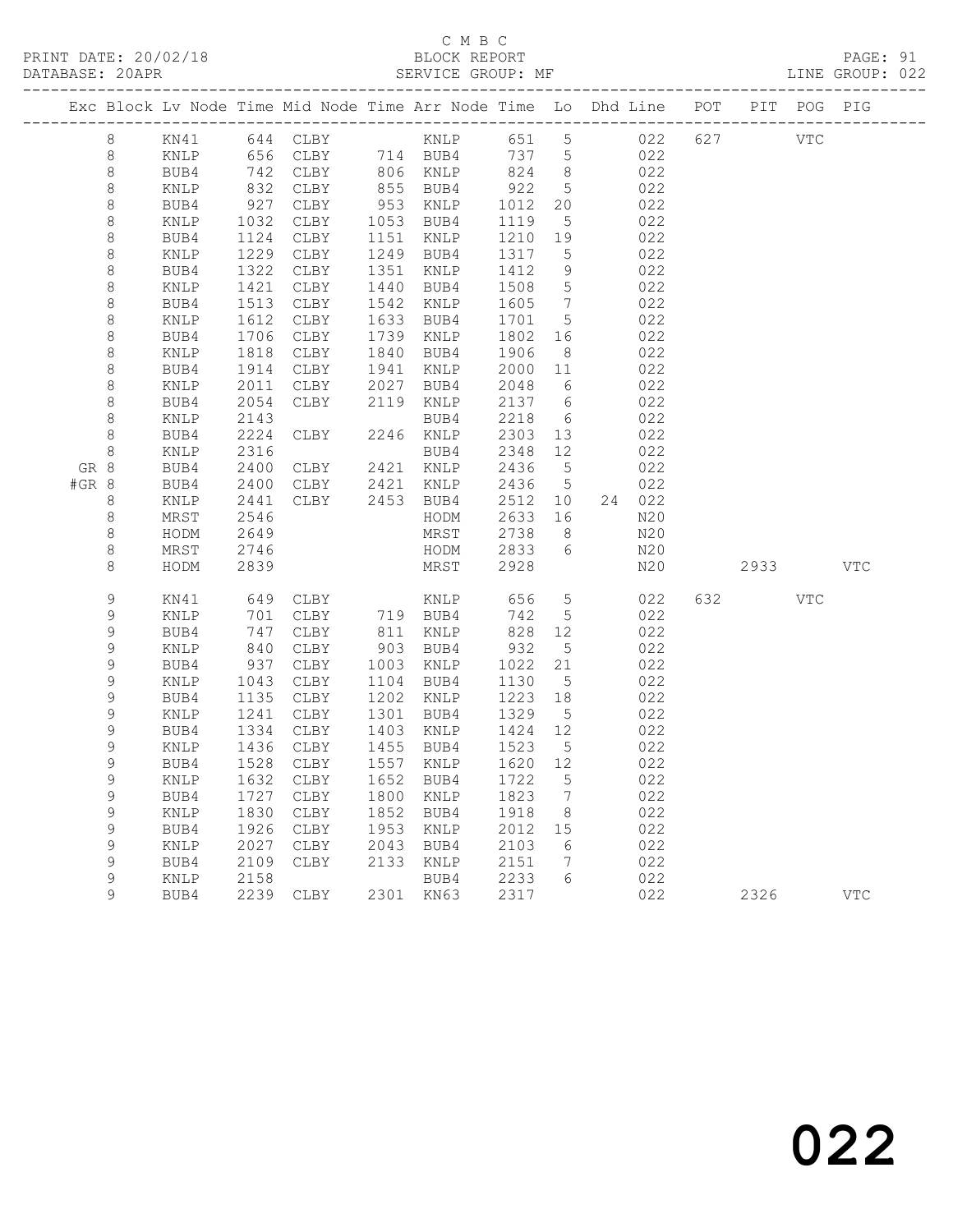### C M B C<br>BLOCK REPORT

| PRINT DATE: 20/02/18<br>DATABASE: 20APR |    |               |      |                                                                                |      | BLOCK REPORT<br>SERVICE GROUP: MF |      |                 |                   |       |     |            |         | PAGE: 92<br>LINE GROUP: 022 |  |
|-----------------------------------------|----|---------------|------|--------------------------------------------------------------------------------|------|-----------------------------------|------|-----------------|-------------------|-------|-----|------------|---------|-----------------------------|--|
|                                         |    |               |      | Exc Block Lv Node Time Mid Node Time Arr Node Time Lo Dhd Line POT PIT POG PIG |      |                                   |      |                 |                   |       |     |            |         |                             |  |
|                                         | 10 | KN41 730 CLBY |      |                                                                                |      | KNLP                              |      |                 | 737 5 022 713 VTC |       |     |            |         |                             |  |
|                                         | 10 | KNLP          |      | 742 CLBY                                                                       |      | 805 BUB4                          | 832  |                 | 5 022             |       |     |            |         |                             |  |
|                                         | 10 | BUB4          |      | 837 CLBY                                                                       |      | 903 KNLP                          | 922  |                 | 12                | 022   |     |            |         |                             |  |
|                                         | 10 | KNLP          | 934  | CLBY                                                                           | 954  | BUB4                              | 1020 | 5 <sup>5</sup>  |                   | 022   |     |            |         |                             |  |
|                                         | 10 | BUB4          | 1025 | CLBY                                                                           | 1051 | KNLP                              | 1110 | 19              |                   | 022   |     |            |         |                             |  |
|                                         | 10 | KNLP          | 1129 | CLBY                                                                           | 1149 | BUB4                              | 1217 | 5 <sup>5</sup>  |                   | 022   |     |            |         |                             |  |
|                                         | 10 | BUB4          | 1222 | CLBY                                                                           | 1251 | KNLP                              | 1312 | 18              |                   | 022   |     |            |         |                             |  |
|                                         | 10 | KNLP          | 1330 | CLBY                                                                           | 1349 | BUB4                              | 1417 | 5 <sup>5</sup>  |                   | 022   |     |            |         |                             |  |
|                                         | 10 | BUB4          | 1422 | CLBY                                                                           | 1451 | KNLP                              | 1514 | 10              |                   | 022   |     |            |         |                             |  |
|                                         | 10 | KNLP          | 1524 | CLBY                                                                           | 1545 | BUB4                              | 1612 | 5 <sup>5</sup>  |                   | 022   |     |            |         |                             |  |
|                                         | 10 | BUB4          | 1617 | CLBY                                                                           | 1648 | KNLP                              | 1712 | 10              |                   | 022   |     |            |         |                             |  |
|                                         | 10 | KNLP          | 1722 | CLBY                                                                           | 1742 | BUB4                              | 1812 | 6               |                   | 022   |     |            |         |                             |  |
|                                         | 10 | BUB4          | 1818 | CLBY                                                                           | 1848 | KNLP                              | 1910 | 12              |                   | 022   |     |            |         |                             |  |
|                                         | 10 | KNLP          | 1922 | CLBY                                                                           | 1940 | BUB4                              | 2003 | 6               |                   | 022   |     |            |         |                             |  |
|                                         | 10 | BUB4          | 2009 | CLBY                                                                           | 2034 | KNLP                              | 2052 |                 | 20                | 022   |     |            |         |                             |  |
|                                         | 10 | KNLP          | 2112 |                                                                                |      | BUB4                              | 2148 | 6               |                   | 022   |     |            |         |                             |  |
|                                         | 10 | BUB4          |      | 2154 CLBY                                                                      |      | 2218 KNLP                         | 2236 | 10              |                   | 022   |     |            |         |                             |  |
|                                         | 10 | KNLP          | 2246 |                                                                                |      | BUB4                              | 2318 | 6               |                   | 022   |     |            |         |                             |  |
|                                         | 10 | BUB4          |      | 2324 CLBY                                                                      |      | 2346 KNLP                         | 2403 | $\overline{7}$  |                   | 022   |     |            |         |                             |  |
|                                         | 10 | KNLP          | 2410 | CLBY                                                                           | 2423 | BUB4                              | 2442 | 17              |                   | 022   |     |            |         |                             |  |
| GR 10                                   |    | BUB4          | 2459 | CLBY                                                                           | 2520 | KNLP                              | 2535 | 5               |                   | 022   |     |            |         |                             |  |
| #GR 10                                  |    | BUB4          | 2459 | CLBY                                                                           | 2520 | KNLP                              | 2535 | $5\overline{)}$ |                   | 022   |     |            |         |                             |  |
|                                         | 10 | KNLP          |      | 2540 CLBY 2552                                                                 |      | BUB4                              | 2611 | 13              |                   | 5 022 |     |            |         |                             |  |
|                                         | 10 | HODM          | 2629 |                                                                                |      | MRST                              | 2712 | $4\overline{ }$ |                   | N8    |     |            |         |                             |  |
|                                         | 10 | MRST          | 2716 |                                                                                |      | HODM                              | 2803 | 6               |                   | N20   |     |            |         |                             |  |
|                                         | 10 | HODM          | 2809 |                                                                                |      | MRST                              | 2858 |                 |                   | N20   |     | 2903 VTC   |         |                             |  |
|                                         | 11 | KN41          | 620  | CLBY                                                                           |      | KNLP                              | 625  | $5\overline{)}$ |                   | 022   |     | 603 VTC    |         |                             |  |
|                                         | 11 | KNLP          | 630  | CLBY                                                                           | 647  | BUB4                              | 708  | 5               |                   | 022   |     |            |         |                             |  |
|                                         | 11 | BUB4          | 713  | CLBY                                                                           | 736  | KNLP                              | 752  |                 | 10                | 022   |     |            |         |                             |  |
|                                         | 11 | KNLP          | 802  | CLBY                                                                           | 825  | BUB4                              | 852  | 5               |                   | 022   |     |            |         |                             |  |
|                                         | 11 | BUB4          | 857  | CLBY                                                                           | 923  | KN63                              | 940  |                 |                   | 022   |     |            | 951 VTC |                             |  |
|                                         | 12 | KN41 636 CLBY |      |                                                                                |      | KNLP                              | 643  | 5 <sup>5</sup>  |                   | 022   | 619 | <b>VTC</b> |         |                             |  |
|                                         | 12 | KNLP          |      | 648 CLBY                                                                       |      | 705 BUB4                          | 726  | 5 <sup>5</sup>  |                   | 022   |     |            |         |                             |  |

| <b>VTC</b>   |            | 951  |     | 022                             |                  | 940                             | <b>KN63</b>                          | 923                      | CLBY                                               | 857                             | BUB4                                        | 11                         |  |
|--------------|------------|------|-----|---------------------------------|------------------|---------------------------------|--------------------------------------|--------------------------|----------------------------------------------------|---------------------------------|---------------------------------------------|----------------------------|--|
| <b>VTC</b>   | <b>VTC</b> | 1007 | 619 | 022<br>022<br>022<br>022<br>022 | 5<br>5<br>6<br>5 | 643<br>726<br>812<br>908<br>956 | KNLP<br>BUB4<br>KNLP<br>BUB4<br>KN63 | 705<br>755<br>841<br>939 | CLBY<br>CLBY<br><b>CLBY</b><br><b>CLBY</b><br>CLBY | 636<br>648<br>731<br>818<br>913 | KN41<br><b>KNLP</b><br>BUB4<br>KNLP<br>BUB4 | 12<br>12<br>12<br>12<br>12 |  |
| $_{\rm VTC}$ | <b>VTC</b> | 843  | 634 | 022<br>022<br>022               | 5<br>5           | 658<br>747<br>832               | KNLP<br>BUB4<br>KN63                 | 721<br>816               | CLBY<br>CLBY<br>CLBY                               | 651<br>703<br>752               | KN41<br><b>KNLP</b><br>BUB4                 | 13<br>13<br>13             |  |
| <b>VTC</b>   | <b>VTC</b> | 859  | 645 | 022<br>022<br>022               | 5<br>5           | 709<br>802<br>848               | KNLP<br>BUB4<br>KN63                 | 734<br>832               | CLBY<br>CLBY<br>CLBY                               | 702<br>714<br>807               | KN41<br>KNLP<br>BUB4                        | 14<br>14<br>14             |  |
| $_{\rm VTC}$ | <b>VTC</b> | 911  | 655 | 022<br>022<br>022               | 5<br>5           | 719<br>812<br>900               | KNLP<br>BUB4<br>KN63                 | 744<br>843               | <b>CLBY</b><br><b>CLBY</b><br>CLBY                 | 712<br>724<br>817               | KN41<br>KNLP<br>BUB4                        | 15<br>15<br>15             |  |
| $_{\rm VTC}$ | VTC        | 916  | 657 | 022<br>022<br>022               | 5<br>5           | 721<br>817<br>905               | KNLP<br>BUB4<br>KN63                 | 748<br>848               | CLBY<br>CLBY<br><b>CLBY</b>                        | 714<br>726<br>822               | KN41<br>KNLP<br>BUB4                        | 16<br>16<br>16             |  |
| <b>VTC</b>   | VTC        | 854  | 702 | 022<br>022                      | 5                | 757<br>843                      | BUB4<br>KN63                         | 730<br>827               | CLBY<br>CLBY                                       | 719<br>802                      | KN41<br>BUB4                                | 17<br>17                   |  |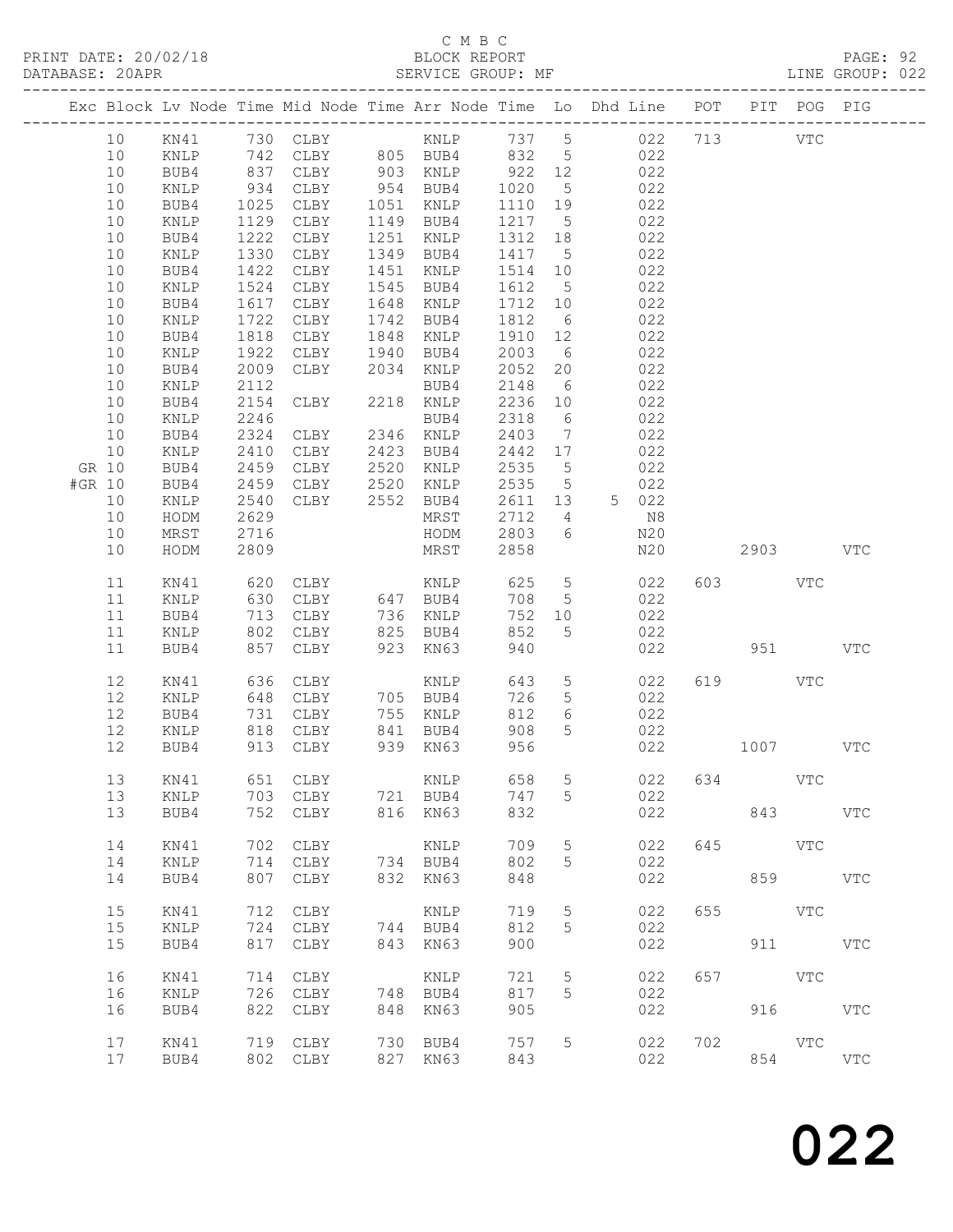|        |          |              |              | Exc Block Lv Node Time Mid Node Time Arr Node Time Lo Dhd Line POT PIT POG PIG                               |              |                          |         |                                   |    |            |                 |         |            |
|--------|----------|--------------|--------------|--------------------------------------------------------------------------------------------------------------|--------------|--------------------------|---------|-----------------------------------|----|------------|-----------------|---------|------------|
|        | 18       | KN41         |              | 724 CLBY KNLP 731 5                                                                                          |              |                          |         |                                   |    | 022        | 707 VTC         |         |            |
|        | 18       | KNLP         |              | 736 CLBY 758 BUB4                                                                                            |              |                          | 827 5   |                                   |    | 022        |                 |         |            |
|        | 18       | BUB4         |              | 832 CLBY                                                                                                     |              | 858 KN63                 | 915     |                                   |    | 022        | 926 VTC         |         |            |
|        | 19       | KN41         | 733          | CLBY                                                                                                         |              | KNLP                     | 740     | $\overline{7}$                    |    | 022        | 716 VTC         |         |            |
|        | 19       | KNLP         | 747          | CLBY                                                                                                         |              | $810$ BUB4               | 837     | 5                                 |    | 022        |                 |         |            |
|        | 19       | BUB4         | 842          | CLBY                                                                                                         |              | 908 KN63                 | 925     |                                   |    | 022        |                 | 936 000 | <b>VTC</b> |
|        | 20       | KN41         |              | $743 \quad \underbrace{\phantom{00000000}}_{\text{757}} \quad \underbrace{\phantom{00000000}}_{\text{CLBY}}$ |              |                          | 750     | $\overline{7}$                    |    | 022        | 726 VTC         |         |            |
|        | 20       | KNLP         |              |                                                                                                              |              | KNLP<br>820 BUB4         | 847     | $5\overline{)}$                   |    | 022        |                 |         |            |
|        | 20       | BUB4         |              | 852 CLBY                                                                                                     |              | 918 KN63                 | 935     |                                   |    | 022        |                 | 946 940 | VTC        |
| FR 31  |          | ULP          | 1349         | 25GR                                                                                                         |              | 1414 NAST                | 1439 13 |                                   |    |            | 20 025 1321 VTC |         |            |
| FR 31  |          | PNMN         | 1512         | CLBY                                                                                                         |              | 1528 CMJA                | 1601 6  |                                   |    | 022        |                 |         |            |
| #FR 31 |          | PNMN         | 1512         | CLBY                                                                                                         |              | 1528 CMJA                | 1601    | $6\overline{6}$                   |    |            | 022 1442 VTC    |         |            |
|        | 31       | CMJA         | 1607         |                                                                                                              |              | BUB4                     | 1708    | $5^{\circ}$                       |    | 022        |                 |         |            |
|        | 31       | BUB4         |              | 1713 CLBY                                                                                                    |              | 1746 KN63                | 1808    |                                   |    |            | 022 1819        |         | VTC        |
|        | 32       | KN41         | 1413         | CLBY                                                                                                         |              | KNLP 1422 7 022 1351 VTC |         |                                   |    |            |                 |         |            |
|        | 32       | KNLP         | 1429         |                                                                                                              |              | CLBY 1448 BUB4 1516      |         | $5\overline{)}$                   |    | 022        |                 |         |            |
|        | 32       | BUB4         | 1521         | CLBY                                                                                                         |              | 1550 KNLP                | 1613 12 |                                   |    | 022        |                 |         |            |
|        | 32       | KNLP         | 1625         | CLBY                                                                                                         |              | 1645 BUB4                | 1715    | $5^{\circ}$                       |    | 022        |                 |         |            |
|        | 32       | BUB4         | 1720         | CLBY                                                                                                         |              | 1753 KN63                | 1815    |                                   |    | 022        | 1826            |         | <b>VTC</b> |
|        | 33       | KN41         | 1425         |                                                                                                              |              |                          |         |                                   |    |            | 022 1403 VTC    |         |            |
|        | 33       | KNLP         | 1443         |                                                                                                              |              |                          |         |                                   |    | 022        |                 |         |            |
|        | 33       | BUB4         | 1535         | CLBY                                                                                                         |              | 1604 KNLP                | 1628 11 |                                   |    | 022        |                 |         |            |
|        | 33       | KNLP         | 1639         | CLBY                                                                                                         |              | 1659 BUB4 1729           |         | $5^{\circ}$                       |    | 022        |                 |         |            |
|        | 33       | BUB4         | 1734         | CLBY                                                                                                         |              | 1805 KN63                | 1828    |                                   |    |            | 022 1839        |         | <b>VTC</b> |
|        | 34       | KN41         | 1443         | CLBY                                                                                                         |              | KNLP                     | 1452    | $5\overline{)}$                   |    |            | 022 1421 VTC    |         |            |
|        | 34       | KNLP         | 1457         | CLBY                                                                                                         |              | 1516 BUB4                | 1544    | $5^{\circ}$                       |    | 022        |                 |         |            |
|        | 34       | BUB4         | 1549         | CLBY                                                                                                         |              | 1619 KNLP                | 1643 10 |                                   |    | 022        |                 |         |            |
|        | 34       | KNLP         | 1653         | CLBY                                                                                                         |              | 1713 BUB4                | 1743    | $5^{\circ}$                       |    | 022        |                 |         |            |
|        | 34<br>34 | BUB4<br>KNLP | 1748<br>1848 | CLBY<br>CLBY                                                                                                 | 1818<br>1909 | KNLP<br>BUB4 1933        | 1841    | $\overline{7}$<br>$6\overline{6}$ |    | 022<br>022 |                 |         |            |
|        | 34       | BUB4         | 1939         | CLBY                                                                                                         |              | 2004 KNLP                | 2023 19 |                                   |    | 022        |                 |         |            |
|        | 34       | KNLP         | 2042         |                                                                                                              |              | BUB4                     | 2118    | 6                                 |    | 022        |                 |         |            |
|        | 34       | BUB4         |              | 2124 CLBY 2148 KNLP                                                                                          |              |                          | 2206    | $\overline{7}$                    |    | 022        |                 |         |            |
|        |          |              |              | 34 KNLP 2213 BUB4 2248 6                                                                                     |              |                          |         |                                   |    | 022        |                 |         |            |
|        | 34       | BUB4         | 2254         | CLBY                                                                                                         | 2316         | KNLP                     | 2333    | $7\phantom{.0}$                   |    | 022        |                 |         |            |
|        | 34       | KNLP         | 2340         | ${\tt CLBY}$                                                                                                 | 2353         | BUB4                     | 2412    | 17                                |    | 022        |                 |         |            |
| GR 34  |          | BUB4         | 2429         | CLBY                                                                                                         | 2450         | KNLP                     | 2505    | $5^{\circ}$                       |    | 022        |                 |         |            |
| #GR 34 |          | BUB4         | 2429         | CLBY                                                                                                         | 2450         | KNLP                     | 2505    | 5                                 |    | 022        |                 |         |            |
|        | 34       | KNLP         | 2510         | CLBY                                                                                                         | 2522         | BUB4                     | 2541    | 11                                | 24 | 022        |                 |         |            |
|        | 34       | MRST         | 2616         |                                                                                                              |              | HODM                     | 2703    | 6                                 |    | N20        |                 |         |            |
|        | 34       | HODM         | 2709         |                                                                                                              |              | MRST                     | 2758    | 18                                |    | N20        |                 |         |            |
|        | 34       | MRST         | 2816         |                                                                                                              |              | HODM                     | 2903    | 6                                 |    | N20        |                 |         |            |
|        | 34       | HODM         | 2909         |                                                                                                              |              | MRST                     | 2958    |                                   |    | N20        | 3003            |         | <b>VTC</b> |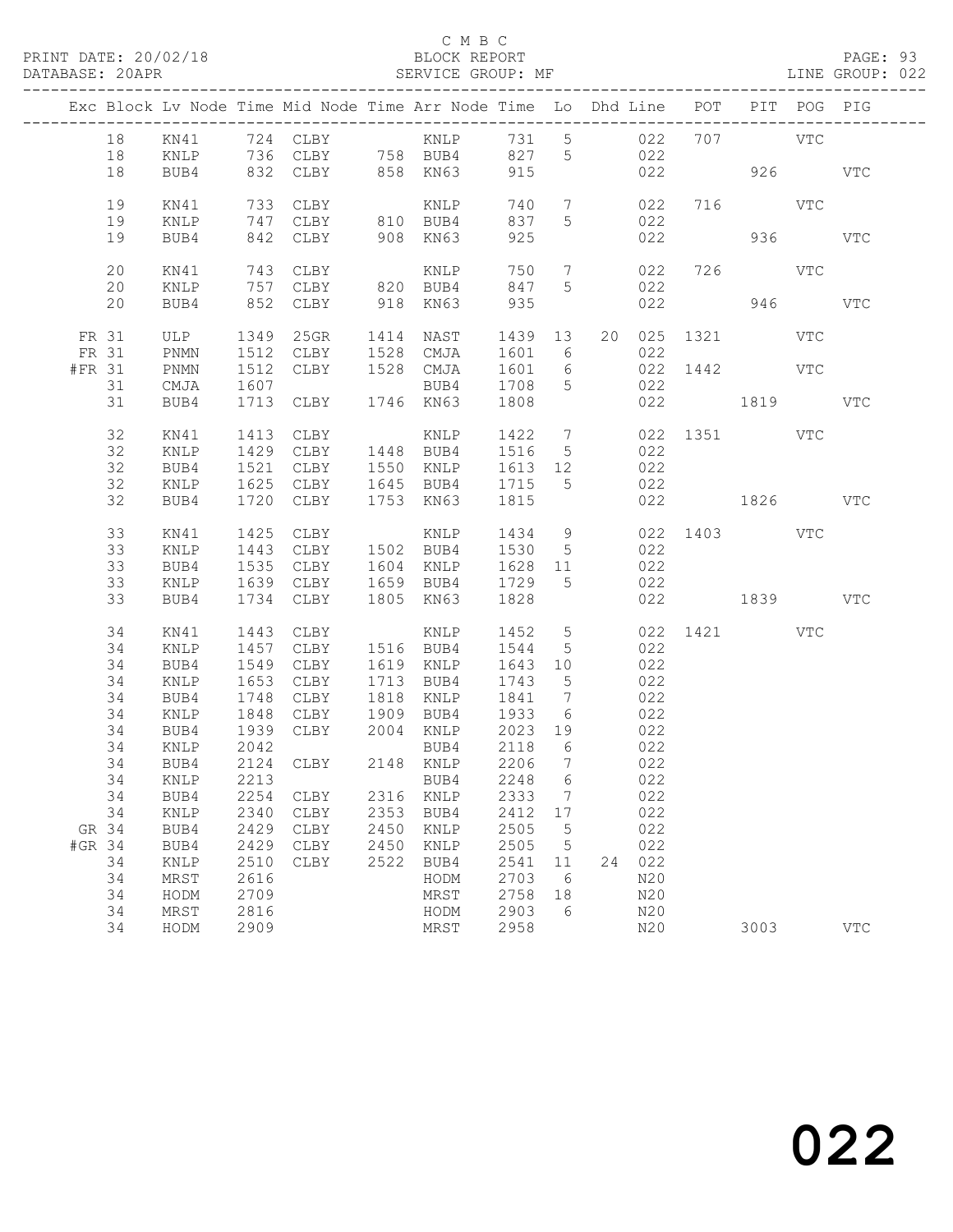### C M B C

| DATABASE: 20APR |    |                 |      | SERVICE GROUP: MF                |      |                                                |                  |                 |                                                                                |              |          | LINE GROUP: 022 |
|-----------------|----|-----------------|------|----------------------------------|------|------------------------------------------------|------------------|-----------------|--------------------------------------------------------------------------------|--------------|----------|-----------------|
|                 |    |                 |      |                                  |      |                                                |                  |                 | Exc Block Lv Node Time Mid Node Time Arr Node Time Lo Dhd Line POT PIT POG PIG |              |          |                 |
|                 | 35 |                 |      |                                  |      |                                                |                  |                 |                                                                                |              |          |                 |
|                 | 35 | KNLP            |      |                                  |      |                                                |                  |                 | 1511 CLBY 1532 BUB4 1558 5 022                                                 |              |          |                 |
|                 | 35 | BUB4            | 1603 |                                  |      |                                                |                  |                 | 022                                                                            |              |          |                 |
|                 | 35 | KNLP            | 1707 |                                  |      | CLBY 1634 KNLP 1658 9<br>CLBY 1727 BUB4 1757 5 |                  |                 | 022                                                                            |              |          |                 |
|                 | 35 | BUB4            | 1802 | CLBY                             |      | 1832 KNLP                                      | 1854             | 9               | 022                                                                            |              |          |                 |
|                 | 35 | KNLP            | 1903 |                                  |      | CLBY 1924 BUB4 1948 6                          |                  |                 | 022                                                                            |              |          |                 |
|                 | 35 | BUB4            | 1954 | CLBY                             |      | 2019 KNLP                                      | 2038             | 19              | 022                                                                            |              |          |                 |
|                 | 35 | KNLP            | 2057 |                                  |      | BUB4                                           | 2133 6           |                 | 022                                                                            |              |          |                 |
|                 | 35 | BUB4            | 2139 | EUBY 2203 KNLP                   |      |                                                | 2221 10          |                 | $022$                                                                          |              |          |                 |
|                 | 35 | KNLP            | 2231 |                                  |      |                                                |                  |                 | BUB4 2303 6 022                                                                |              |          |                 |
|                 | 35 | BUB4            |      | 2309 CLBY 2331 KN63              |      |                                                | 2347             |                 |                                                                                | 022          | 2356 VTC |                 |
|                 |    |                 |      |                                  |      |                                                |                  |                 |                                                                                |              |          |                 |
|                 | 36 | KN41            | 1514 | CLBY                             |      | KNLP                                           |                  |                 | 1523 8                                                                         | 022 1452 VTC |          |                 |
|                 | 36 | KNLP            | 1531 | CLBY 1552 BUB4                   |      |                                                | 1619 5           |                 | 022                                                                            |              |          |                 |
|                 | 36 | BUB4            | 1624 |                                  |      | CLBY 1655 KNLP                                 |                  |                 | 1719 13 022                                                                    |              |          |                 |
|                 | 36 | KNLP            | 1732 | CLBY 1752 BUB4                   |      |                                                | 1822 6           |                 | 022                                                                            |              |          |                 |
|                 | 36 | BUB4            |      | 1828 CLBY 1858 KN63              |      |                                                | 1920             |                 |                                                                                | 022 1931 VTC |          |                 |
|                 | 37 | KN41            | 1530 | CLBY                             |      | KNLP                                           |                  |                 | 1539 5                                                                         | 022 1508 VTC |          |                 |
|                 | 37 | KNLP            | 1544 | CLBY 1605 BUB4                   |      |                                                | 1633 5           |                 | 022                                                                            |              |          |                 |
|                 | 37 | BUB4            | 1638 | CLBY                             |      | 1709 KNLP                                      | 1733 10          |                 | 022                                                                            |              |          |                 |
|                 | 37 | KNLP            | 1743 | CLBY                             |      | 1803 BUB4                                      | 1832             |                 | $\begin{array}{c c}\n6 & 022\n\end{array}$                                     |              |          |                 |
|                 | 37 | BUB4            | 1838 | CLBY                             |      |                                                |                  |                 | 1905 KNLP 1926 11 022                                                          |              |          |                 |
|                 | 37 | KNLP            | 1937 | CLBY 1955 BUB4                   |      |                                                | 2018 6           |                 | 022                                                                            |              |          |                 |
|                 | 37 | BUB4            | 2024 | CLBY                             |      | 2049 KN63                                      | 2106             |                 |                                                                                | 022          | 2115     | VTC             |
|                 | 50 | DULP            | 505  |                                  |      | MDBY 518 BUB4                                  | 535              |                 | $5 - 5$<br>002                                                                 |              | 452 VTC  |                 |
|                 | 50 | BUB4            | 540  | MDBY                             |      | 559 DULP                                       | 610              | 8 <sup>8</sup>  | 002                                                                            |              |          |                 |
|                 | 50 | DULP            | 618  | MDBY                             |      | 632 BUB4                                       | 649              | $5\overline{)}$ | 002                                                                            |              |          |                 |
|                 | 50 | BUB4            | 654  | MDBY                             |      | 713 16BA                                       | 719              | $5\overline{)}$ | 002                                                                            |              |          |                 |
|                 | 50 | 16BA            | 724  | MDBY                             |      | 729 BUB4                                       | 750              | $5\overline{)}$ | 002                                                                            |              |          |                 |
|                 | 50 | BUB4            | 755  | MDBY                             |      | 814 DULP                                       | 828              | 17              | 002                                                                            |              |          |                 |
|                 | 50 | DULP            | 845  | MDBY                             |      |                                                |                  | 5 <sup>5</sup>  | 002                                                                            |              |          |                 |
|                 |    |                 | 931  |                                  |      | 902 BUB4<br>951 16BA                           | 926<br>959       |                 |                                                                                |              |          |                 |
|                 | 50 | BUB4            | 1005 | MDBY                             |      | 1010 BUB4 1032                                 |                  | $6\overline{6}$ | 002                                                                            |              |          |                 |
|                 | 50 | 16BA            |      | MDBY                             |      |                                                |                  | 5 <sup>5</sup>  | 002                                                                            |              |          |                 |
|                 | 50 | BUB4            | 1037 | MDBY 1057 DULP                   |      |                                                | 1110             | 8 <sup>8</sup>  | 002                                                                            |              |          |                 |
|                 | 50 | DULP            |      | 1118 MDBY<br>1159 MDBY<br>MDBY   |      | 1132 BUB4<br>1219 16BA                         | 1154 5<br>1227 7 |                 | 002<br>002                                                                     |              |          |                 |
|                 | 50 | BUB4            |      |                                  |      |                                                |                  |                 | 5 002                                                                          |              |          |                 |
|                 |    |                 |      | 50 16BA 1234 MDBY 1239 BUB4 1301 |      |                                                |                  |                 |                                                                                |              |          |                 |
|                 | 50 | BUB4            | 1306 | MDBY                             | 1326 | DULP                                           | 1340             | 6               | 002                                                                            |              |          |                 |
|                 | 50 | DULP            | 1346 | MDBY                             | 1400 | BUB4                                           | 1424             | $5\phantom{.0}$ | 002                                                                            |              |          |                 |
|                 | 50 | BUB4            | 1429 | MDBY                             | 1449 | 16BA                                           | 1457             | 9               | 002                                                                            |              |          |                 |
|                 | 50 | 16BA            | 1506 | MDBY                             | 1511 | BUB4                                           | 1535             | 5               | 002                                                                            |              |          |                 |
|                 | 50 | BUB4            | 1540 | MDBY                             | 1601 | DULP                                           | 1616             | 12              | 002                                                                            |              |          |                 |
|                 | 50 | DULP            | 1628 | MDBY                             | 1644 | BUB4                                           | 1710             | $5^{\circ}$     | 002                                                                            |              |          |                 |
|                 | 50 | BUB4            | 1715 | MDBY                             | 1739 | 16BA                                           | 1748             | 16              | 002                                                                            |              |          |                 |
|                 | 50 | 16BA            | 1804 | MDBY                             | 1809 | BUB4                                           | 1834             | $5^{\circ}$     | 002                                                                            |              |          |                 |
|                 | 50 | BUB4            | 1839 | MDBY                             | 1900 | 16BA                                           | 1907             | 10              | 002                                                                            |              |          |                 |
|                 | 50 | 16BA            | 1917 | MDBY                             | 1921 | BUB4                                           | 1942             | $5^{\circ}$     | 002                                                                            |              |          |                 |
|                 | 50 | BUB4            | 1947 | MDBY                             | 2007 | DULP                                           | 2020             | 12              | 002                                                                            |              |          |                 |
|                 | 50 | $\texttt{DULP}$ | 2032 | MDBY                             | 2046 | BUB4                                           | 2104             | $5^{\circ}$     | 002                                                                            |              |          |                 |
|                 | 50 | BUB4            | 2109 | MDBY                             | 2126 | DULP                                           | 2139             | 10              | 002                                                                            |              |          |                 |
|                 | 50 | DULP            | 2149 | MDBY                             | 2202 | BUB4                                           | 2220             | $\overline{7}$  | 002                                                                            |              |          |                 |
|                 | 50 | BUB4            | 2227 | MDBY                             | 2244 | DULP                                           | 2257             | 10              | 002                                                                            |              |          |                 |
|                 | 50 | DULP            | 2307 | MDBY                             | 2317 | BUB4                                           | 2334             | 14              | 002                                                                            |              |          |                 |
|                 | 50 | BUB4            | 2348 | MDBY                             | 2405 | DULP                                           | 2417             |                 | 002                                                                            |              | 2427     | $_{\rm VTC}$    |
|                 |    |                 |      |                                  |      |                                                |                  |                 |                                                                                |              |          |                 |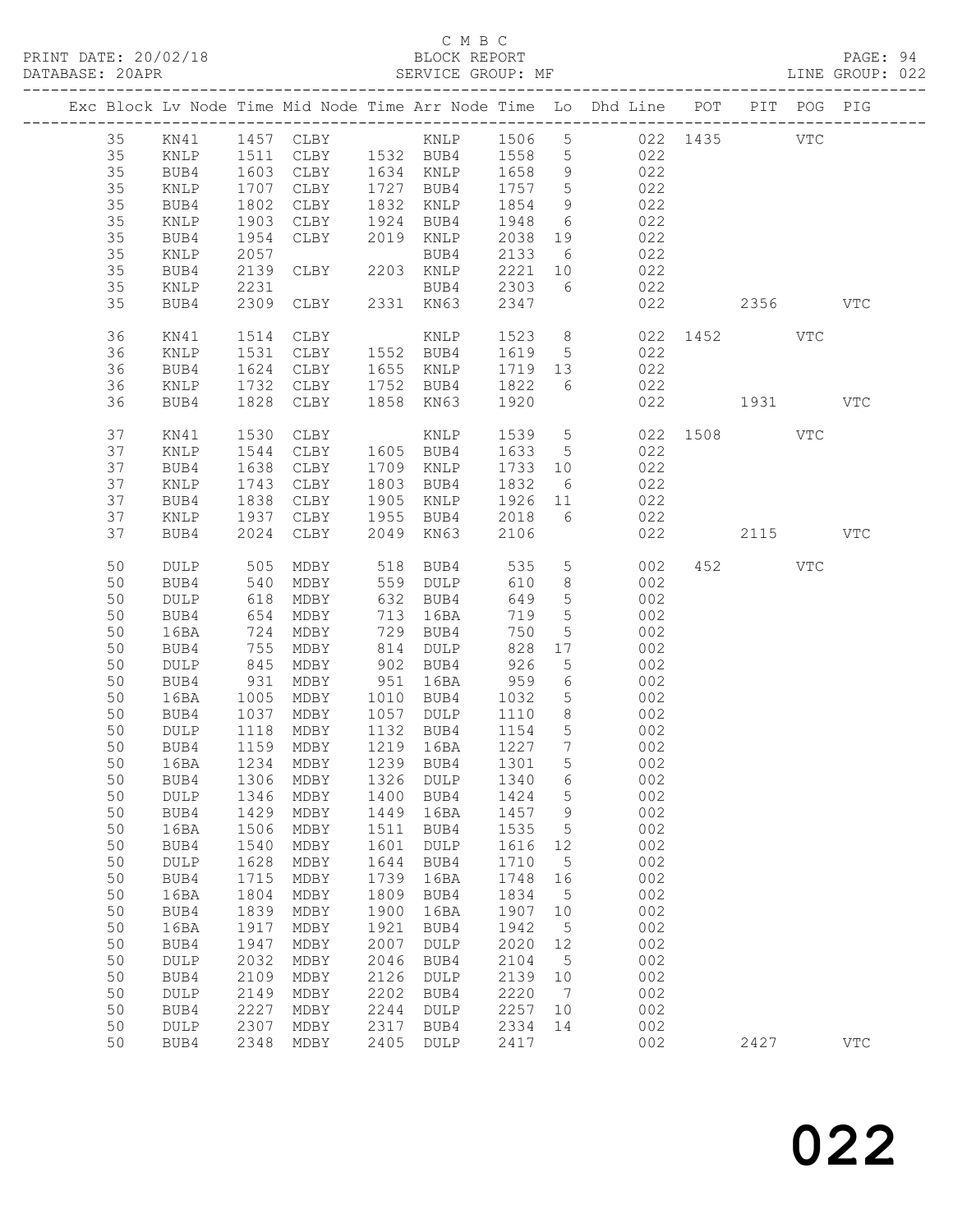### C M B C DATABASE: 20APR SERVICE GROUP: MF LINE GROUP: 022

|          |             |                                                         |              |      |                      |               |                      | Exc Block Lv Node Time Mid Node Time Arr Node Time Lo Dhd Line POT PIT POG PIG |     |      |            |            |
|----------|-------------|---------------------------------------------------------|--------------|------|----------------------|---------------|----------------------|--------------------------------------------------------------------------------|-----|------|------------|------------|
| 51       | DULP        |                                                         | 525 MDBY     |      | 538 BUB4             |               | 555 5                | 002                                                                            | 512 | VTC  |            |            |
| 51       | BUB4        | 600                                                     | MDBY         |      | 619 DULP             | 630 14        |                      | 002                                                                            |     |      |            |            |
| 51       | DULP        | 644<br>644<br>721                                       | MDBY         |      | 658 BUB4<br>740 16BA | 716           | $5^{\circ}$          | 002                                                                            |     |      |            |            |
| 51       | BUB4        |                                                         | MDBY         |      |                      | 746           | 8 <sup>8</sup>       | 002                                                                            |     |      |            |            |
| 51       | 16BA        | 754<br>$\frac{1}{827}$                                  | MDBY         |      | 759 BUB4<br>847 16BA | 822           | $5\overline{)}$      | 002                                                                            |     |      |            |            |
| 51       | BUB4        |                                                         | MDBY         |      |                      | 855           | 10                   | 002                                                                            |     |      |            |            |
| 51       | 16BA        | 905<br>938                                              | MDBY         |      | 910 BUB4<br>958 DULP | 933           | $5\phantom{.0}$      | 002                                                                            |     |      |            |            |
| 51       | BUB4        |                                                         | MDBY         |      |                      | 1011          | $7\phantom{.0}$      | 002                                                                            |     |      |            |            |
| 51       | DULP        | 1018<br>1059                                            | MDBY         |      | 1032 BUB4            | 1054          | $5\phantom{.0}$      | 002                                                                            |     |      |            |            |
| 51       | BUB4        |                                                         | MDBY         |      | 1119 16BA            | 1127          | $7\phantom{.0}$      | 002                                                                            |     |      |            |            |
| 51       | 16BA        | 1134<br>$\frac{1}{1206}$                                | MDBY         |      | 1139 BUB4            | 1201          | $5\phantom{.0}$      | 002                                                                            |     |      |            |            |
| 51       | BUB4        |                                                         | MDBY         |      | 1226 DULP            | 1240          | 8                    | 002                                                                            |     |      |            |            |
| 51       | DULP        |                                                         | MDBY         |      | 1302 BUB4            | 1324          | 5                    | 002                                                                            |     |      |            |            |
| 51       | BUB4        | $12 - 1329$<br>$1329$                                   | MDBY         |      | 1349 16BA            | 1357          | $5^{\circ}$          | 002                                                                            |     |      |            |            |
| 51       | 16BA        | $1402$<br>$1436$                                        | MDBY         |      | 1407 BUB4            | 1431          | $5\phantom{.0}$      | 002                                                                            |     |      |            |            |
| 51       | BUB4        |                                                         | MDBY         |      | 1456 DULP            | 1510          | 10                   | 002                                                                            |     |      |            |            |
| 51       | DULP        | 1520<br>1605                                            | MDBY         |      | 1535 BUB4            | 1600          | $5\phantom{.0}$      | 002                                                                            |     |      |            |            |
| 51       | BUB4        |                                                         | MDBY         |      | 1626 16BA            | 1634          | 9<br>$5\overline{)}$ | 002                                                                            |     |      |            |            |
| 51       | 16BA        | 1643                                                    | MDBY         |      | 1648 BUB4            | 1715          |                      | 002                                                                            |     |      |            |            |
| 51       | BUB4        | 1720                                                    | MDBY         |      | 1744 DULP            | 1758          |                      | 002                                                                            |     | 1813 |            | <b>VTC</b> |
| 52       | DULP        | 604                                                     | MDBY         |      | 618 BUB4             | 635           | $5\phantom{.0}$      | 002                                                                            | 551 |      | <b>VTC</b> |            |
| 52       | BUB4        | 640                                                     | MDBY         |      | 659 DULP             | 712           | 6                    | 002                                                                            |     |      |            |            |
| 52       | <b>DULP</b> | 718                                                     | MDBY         |      | 733 BUB4             | 754           | $5\overline{)}$      | 002                                                                            |     |      |            |            |
| 52       | BUB4        | $75 -$<br>836<br>210                                    | MDBY         |      | 818 16BA             | 826           | 10                   | 002                                                                            |     |      |            |            |
| 52       | 16BA        |                                                         | MDBY         |      | 841 BUB4             | 905           | $5\overline{)}$      | 002                                                                            |     |      |            |            |
| 52       | BUB4        | 910                                                     | MDBY         |      | 930 16BA             | 938           | 13                   | 002                                                                            |     |      |            |            |
| 52       | 16BA        | 951                                                     | MDBY         |      | 956 BUB4             | 1018          | $5\overline{)}$      | 002                                                                            |     |      |            |            |
| 52       | BUB4        | 1023                                                    | MDBY         |      | 1043 DULP            | 1056          | $7\phantom{.0}$      | 002                                                                            |     |      |            |            |
| 52       | DULP        | 1103                                                    | MDBY         |      | 1117 BUB4            | 1139          | $5\overline{)}$      | 002                                                                            |     |      |            |            |
| 52       | BUB4        | 1144                                                    | MDBY         |      | 1204 16BA            | 1212          | $7\phantom{.0}\,$    | 002                                                                            |     |      |            |            |
| 52       | 16BA        | 1219                                                    | MDBY         |      | 1224 BUB4            | 1246          | $5\overline{)}$      | 002                                                                            |     |      |            |            |
| 52       | BUB4        | 1251                                                    | MDBY         |      | 1311 DULP            | 1325          | $6\overline{6}$      | 002                                                                            |     |      |            |            |
| 52       | DULP        | 1331                                                    | MDBY         |      | 1345 BUB4            | 1409          | 5                    | 002                                                                            |     |      |            |            |
| 52       | BUB4        | 1414                                                    | MDBY         |      | 1434 16BA            | 1442          | 13                   | 002                                                                            |     |      |            |            |
| 52       | 16BA        | 1455                                                    | MDBY         |      | 1500 BUB4            | 1524          | $5\overline{)}$      | 002                                                                            |     |      |            |            |
| 52       | BUB4        | 1529                                                    | MDBY         |      | 1549 DULP            | 1604 14       |                      | 002                                                                            |     |      |            |            |
| 52       | DULP        | 1618                                                    | MDBY         |      | 1634 BUB4            | 1700          | $5\overline{)}$      | 002                                                                            |     |      |            |            |
| 52       | BUB4        | 1705                                                    | MDBY         |      | 1728 16BA            | 1737 11       |                      | 002                                                                            |     |      |            |            |
| 52       | 16BA        | 1748                                                    | MDBY         |      | 1753 BUB4            | 1820          | 5                    | 002                                                                            |     |      |            |            |
| 52       | BUB4        | 1825                                                    | MDBY         | 1848 | 16BA                 | 1855          |                      | 002                                                                            |     | 1918 |            | VTC        |
| 53       |             |                                                         |              |      |                      |               |                      |                                                                                | 626 |      | <b>VTC</b> |            |
|          | 16BA        | 645                                                     | MDBY         |      | 650 BUB4             | 708<br>745 16 | $5\overline{)}$      | 002                                                                            |     |      |            |            |
| 53       | BUB4        | 713                                                     | MDBY<br>MDBY |      | 732 DULP<br>818 BUB4 | 842           | 5                    | 002                                                                            |     |      |            |            |
| 53<br>53 | <b>DULP</b> | $\begin{array}{c}\n 0.1 \\  \hline\n 0.1\n \end{array}$ |              |      |                      | 915           |                      | 002                                                                            |     |      |            | <b>VTC</b> |
|          | BUB4        | 847                                                     | MDBY         |      | 907 16BA             |               |                      | 002                                                                            |     | 936  |            |            |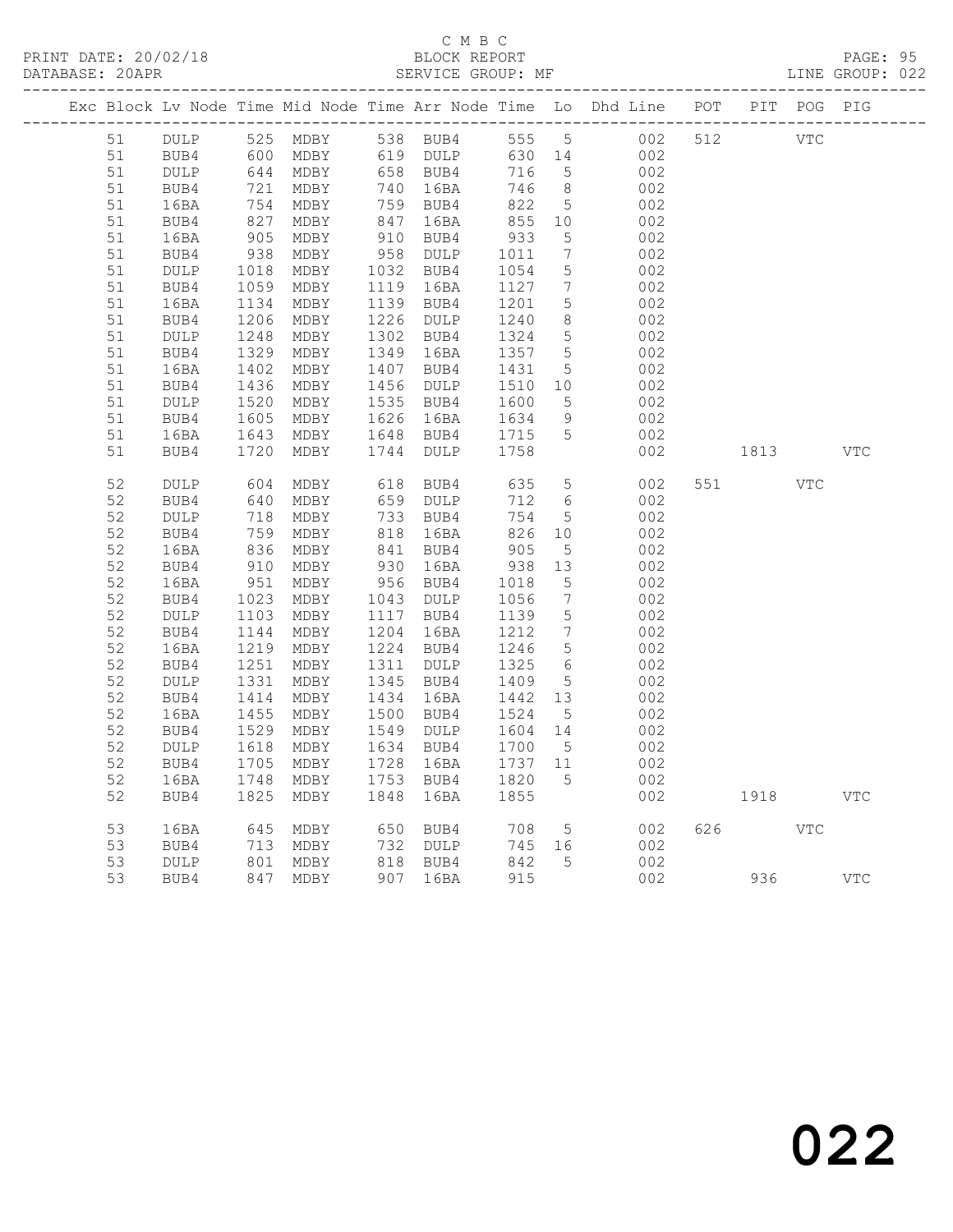### C M B C DATABASE: 20APR SERVICE GROUP: MF LINE GROUP: 022

|          |                 |                            |                        |      |                        |                               |                              | Exc Block Lv Node Time Mid Node Time Arr Node Time Lo Dhd Line POT PIT POG PIG |     |      |            |              |
|----------|-----------------|----------------------------|------------------------|------|------------------------|-------------------------------|------------------------------|--------------------------------------------------------------------------------|-----|------|------------|--------------|
| 54       | 16BA            |                            | 700 MDBY               |      |                        |                               |                              | 105 BUB4 123 5 002<br>147 DULP 800 14 002                                      | 641 | VTC  |            |              |
| 54       | BUB4            |                            | 728 MDBY               |      | 747 DULP               | 800 14                        |                              | 002                                                                            |     |      |            |              |
| 54       | DULP            |                            | 814 MDBY<br>900 MDBY   |      | 831 BUB4<br>920 16BA   | 855                           | 5                            | 002                                                                            |     |      |            |              |
| 54       | BUB4            |                            |                        |      |                        | $928$<br>$1003$               | 8 <sup>8</sup>               | 002                                                                            |     |      |            |              |
| 54       | 16BA            | $936$<br>$1008$            | MDBY                   |      | 941 BUB4               |                               | $5\overline{)}$              | 002                                                                            |     |      |            |              |
| 54       | BUB4            |                            | MDBY                   |      | 1028 DULP              | 1041                          | $7\overline{ }$              | 002                                                                            |     |      |            |              |
| 54       | DULP            | $1048$<br>$1129$<br>$1204$ | MDBY                   |      | 1102 BUB4              | 1124                          | $5\overline{)}$              | 002                                                                            |     |      |            |              |
| 54       | BUB4            |                            | MDBY                   |      | 1149 16BA              | 1157<br>1231                  | $\overline{7}$               | 002                                                                            |     |      |            |              |
| 54<br>54 | 16BA<br>BUB4    | 1236                       | MDBY<br>MDBY           |      | 1209 BUB4<br>1256 DULP |                               | 5<br>$6\overline{6}$         | 002<br>002                                                                     |     |      |            |              |
| 54       | $\texttt{DULP}$ | $1230$<br>$1316$           | MDBY                   |      | 1330 BUB4              | 1310<br>1354                  | $5\overline{)}$              | 002                                                                            |     |      |            |              |
| 54       | BUB4            |                            | MDBY                   |      | 1419 16BA              |                               |                              | 002                                                                            |     |      |            |              |
| 54       | 16BA            | 1359<br>1443               | MDBY                   |      | 1448 BUB4              | $1427$ $16$<br>1512 =<br>1512 | $5\overline{)}$              | 002                                                                            |     |      |            |              |
| 54       | BUB4            |                            | MDBY                   |      | 1537 DULP              | 1552 17                       |                              | 002                                                                            |     |      |            |              |
| 54       | DULP            | 1517<br>1609               | MDBY                   |      | 1625 BUB4              | 1650                          | $5\overline{)}$              | 002                                                                            |     |      |            |              |
| 54       | BUB4            |                            | MDBY                   |      | 1717 16BA              | 1726                          | 8 <sup>8</sup>               | 002                                                                            |     |      |            |              |
| 54       | 16BA            | 1655<br>1734               | MDBY                   |      | 1739 BUB4              | 1806                          | $5\overline{)}$              | 002                                                                            |     |      |            |              |
| 54       | BUB4            | 1811                       | MDBY                   |      | 1834 DULP              | 1847 11                       |                              | 002                                                                            |     |      |            |              |
| 54       | DULP            |                            |                        |      | 1913 BUB4              |                               | $5\overline{)}$              | 002                                                                            |     |      |            |              |
| 54       | BUB4            |                            | 1858 MDBY<br>1939 MDBY |      | 1959 16BA              | 1934 5<br>2005 14             |                              | 002                                                                            |     |      |            |              |
| 54       | 16BA            | 2019                       | MDBY                   |      | 2023 BUB4              | 2042<br>2117                  | 5                            | 002                                                                            |     |      |            |              |
| 54       | BUB4            | 2047                       | MDBY                   | 2104 | DULP                   |                               |                              | 002                                                                            |     | 2128 |            | <b>VTC</b>   |
| 55       | 16BA            | 714                        | MDBY                   |      | 719 BUB4               | 738                           | 5 <sup>5</sup>               | 002                                                                            | 655 |      | <b>VTC</b> |              |
| 55       | BUB4            | $\frac{1}{829}$            | MDBY                   |      | $802$ DULP             |                               |                              | 002                                                                            |     |      |            |              |
| 55       | DULP            |                            | MDBY                   |      | 846 BUB4               | 816 13<br>910 5               |                              | 002                                                                            |     |      |            |              |
| 55       | BUB4            | 915                        | MDBY                   |      | 935 DULP               | 948 15                        |                              | 002                                                                            |     |      |            |              |
| 55       | $\texttt{DULP}$ | 1003                       | MDBY                   |      | 1017 BUB4              | 1039                          | $5\overline{)}$              | 002                                                                            |     |      |            |              |
| 55       | BUB4            |                            | MDBY                   |      | 1104 16BA              | 1112                          | $7\phantom{.0}\phantom{.0}7$ | 002                                                                            |     |      |            |              |
| 55       | 16BA            | 1119                       | MDBY                   |      | 1124 BUB4              | 1146<br>1225                  | $5\overline{)}$              | 002                                                                            |     |      |            |              |
| 55       | BUB4            | $\frac{1044}{1119}$        | MDBY                   |      | 1211 DULP              |                               | 8 <sup>8</sup>               | 002                                                                            |     |      |            |              |
| 55       | DULP            |                            | MDBY                   |      | 1247 BUB4              | 1309<br>1342                  | $5\overline{)}$              | 002                                                                            |     |      |            |              |
| 55       | BUB4            | $1233$<br>$1314$           | MDBY                   |      | 1334 16BA              |                               | $5\overline{)}$              | 002                                                                            |     |      |            |              |
| 55       | 16BA            | 1347<br>134/1421           | MDBY                   |      | 1352 BUB4              | 1416<br>1455                  | $5\overline{)}$              | 002                                                                            |     |      |            |              |
| 55       | BUB4            |                            | MDBY                   |      | 1441 DULP              | 1455                          | 6                            | 002                                                                            |     |      |            |              |
| 55       | DULP            | 1501<br>1545               | MDBY                   |      | 1516 BUB4              | 1540                          | $5\phantom{.0}$              | 002                                                                            |     |      |            |              |
| 55       | BUB4            |                            | MDBY                   |      | 1606 16BA<br>1630 BUB4 | 1614<br>1655                  | 9<br>$5\overline{)}$         | 002                                                                            |     |      |            |              |
| 55<br>55 | 16BA<br>BUB4    | 1623<br>1700               | MDBY<br>MDBY           |      | 1723 DULP              | 1738                          | $6\overline{6}$              | 002<br>002                                                                     |     |      |            |              |
| 55       | DULP            | 1744                       | MDBY                   |      | 1800 BUB4              | 1827                          | $5\overline{)}$              | 002                                                                            |     |      |            |              |
| 55       | BUB4            | 1832                       | MDBY                   |      | 1853 DULP              | 1906                          | $7\overline{ }$              | 002                                                                            |     |      |            |              |
| 55       | DULP            | 1992<br>1913               | MDBY                   |      | 1928 BUB4              | 1949                          | $5\overline{)}$              | 002                                                                            |     |      |            |              |
| 55       | BUB4            |                            | MDBY                   |      |                        |                               |                              | 002                                                                            |     |      |            |              |
| 55       | 16BA            | 1954<br>2034               | MDBY                   |      | 2014 16BA<br>2038 BUB4 | 2020 14<br>2057 5             |                              | 002                                                                            |     |      |            |              |
| 55       | BUB4            |                            | 2102 MDBY              |      | 2119 DULP              | 2132                          |                              | 002                                                                            |     | 2142 |            | $_{\rm VTC}$ |
|          |                 |                            |                        |      |                        |                               |                              |                                                                                |     |      |            |              |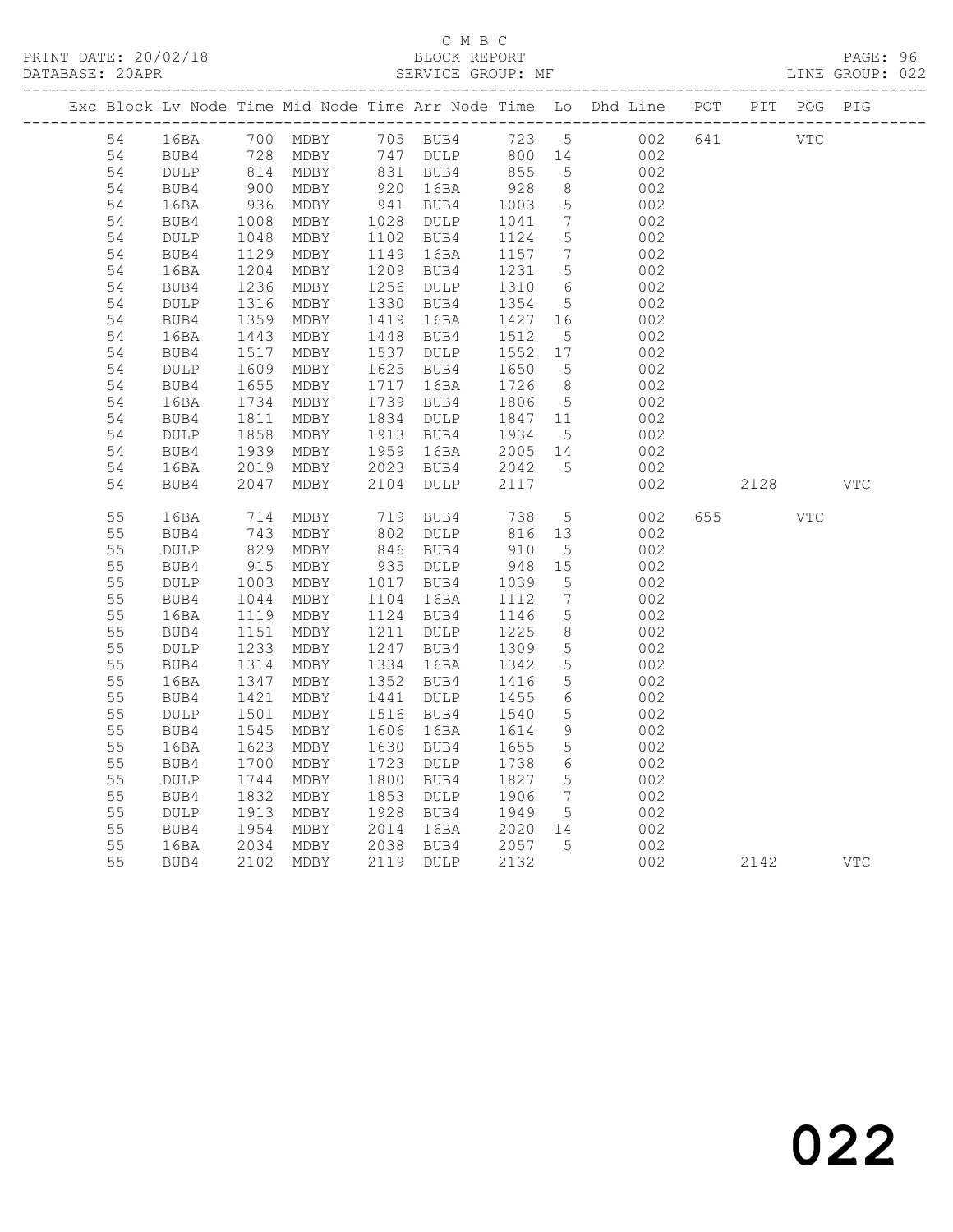### C M B C

| DATABASE: 20APR |    |                 |                   | SERVICE GROUP: MF        |      |                                             |         |                 |                                                                                |     |            |            | LINE GROUP: 022 |  |
|-----------------|----|-----------------|-------------------|--------------------------|------|---------------------------------------------|---------|-----------------|--------------------------------------------------------------------------------|-----|------------|------------|-----------------|--|
|                 |    |                 |                   |                          |      |                                             |         |                 | Exc Block Lv Node Time Mid Node Time Arr Node Time Lo Dhd Line POT PIT POG PIG |     |            |            |                 |  |
|                 | 56 |                 |                   |                          |      |                                             |         |                 | 16BA 720 MDBY 725 BUB4 746 5 002 659 VTC                                       |     |            |            |                 |  |
|                 | 56 | BUB4            |                   | 751 MDBY 810 16BA 818 13 |      |                                             |         |                 | 002                                                                            |     |            |            |                 |  |
|                 | 56 | 16BA            |                   |                          |      | MDBY 836 BUB4 900                           |         | 5 <sup>5</sup>  | 002                                                                            |     |            |            |                 |  |
|                 | 56 | BUB4            | 831<br>905<br>948 | MDBY                     |      |                                             |         | 10              | 002                                                                            |     |            |            |                 |  |
|                 | 56 | DULP            |                   | MDBY                     |      | 925 DULP 938<br>1003 BUB4 1025<br>1003 BUB4 | 1025    |                 | $\frac{1}{5}$ 002                                                              |     |            |            |                 |  |
|                 | 56 | BUB4            | 1030              | MDBY                     |      | 1050 16BA                                   | 1058    |                 | 6 002                                                                          |     |            |            |                 |  |
|                 | 56 | 16BA            | 1104              | MDBY                     |      | 1109 BUB4                                   | 1131    | 5 <sup>5</sup>  | 002                                                                            |     |            |            |                 |  |
|                 | 56 | BUB4            | 1136              | MDBY                     |      | 1156 DULP                                   | 1210    | 8 <sup>8</sup>  | 002                                                                            |     |            |            |                 |  |
|                 | 56 | DULP            | 1218              | MDBY                     |      | 1232 BUB4                                   | 1254 5  |                 | 002                                                                            |     |            |            |                 |  |
|                 | 56 | BUB4            | 1259              | MDBY                     | 1319 | 16BA                                        | 1327 5  |                 | 002                                                                            |     |            |            |                 |  |
|                 | 56 | 16BA            | 1332              | MDBY                     |      | 1337 BUB4                                   | 1401    | $5\overline{)}$ | 002                                                                            |     |            |            |                 |  |
|                 | 56 | BUB4            | 1406              | MDBY                     |      | 1426 DULP                                   | 1440 11 |                 | 002                                                                            |     |            |            |                 |  |
|                 | 56 | DULP            | $\frac{1}{1}$ 451 | MDBY                     |      | 1506 BUB4                                   | 1530    | 5 <sup>5</sup>  | 002                                                                            |     |            |            |                 |  |
|                 | 56 | BUB4            | 1535              | MDBY                     |      | 1556 16BA                                   | 1604    |                 | $9 \left( \frac{1}{2} \right)$<br>002                                          |     |            |            |                 |  |
|                 | 56 | 16BA            | 1613              | MDBY                     |      | 1620 BUB4 1645                              |         | 5 <sup>5</sup>  | 002                                                                            |     |            |            |                 |  |
|                 | 56 |                 | 1650              |                          |      |                                             |         |                 |                                                                                |     | 1742       |            | VTC             |  |
|                 |    | BUB4            |                   | MDBY                     |      | 1712 DULP                                   | 1727    |                 | 002                                                                            |     |            |            |                 |  |
|                 | 57 | DULP            | 730               |                          |      | MDBY 745 BUB4 806                           |         |                 | 5 <sub>5</sub><br>002                                                          | 715 | <b>VTC</b> |            |                 |  |
|                 | 57 | BUB4            | 811               |                          |      | MDBY 831 16BA 839                           |         |                 | 002                                                                            |     | 900        |            | <b>VTC</b>      |  |
|                 | 58 | 16BA            | 747               | MDBY                     |      | 753 BUB4                                    | 814     |                 | $5 - 5$<br>002                                                                 |     | 726        | VTC        |                 |  |
|                 | 58 | BUB4            | 819               | MDBY                     |      | 839 DULP                                    | 852     | 9               | 002                                                                            |     |            |            |                 |  |
|                 | 58 | DULP            | 901               | MDBY                     |      | 918 BUB4                                    | 941     | $5\overline{)}$ | 002                                                                            |     |            |            |                 |  |
|                 | 58 | BUB4            | 946<br>1019       | MDBY                     |      | 1006 16BA                                   | 1014    | 5 <sup>5</sup>  | 002                                                                            |     |            |            |                 |  |
|                 | 58 | 16BA            |                   | MDBY                     |      | 1024 BUB4                                   | 1046    | 5 <sup>5</sup>  | 002                                                                            |     |            |            |                 |  |
|                 | 58 | BUB4            | 1051              | MDBY                     | 1111 | DULP                                        | 1124    | 9               | 002                                                                            |     |            |            |                 |  |
|                 | 58 | DULP            | 1133              | MDBY                     |      | 1147 BUB4                                   | 1209    | $5\overline{)}$ | 002                                                                            |     |            |            |                 |  |
|                 | 58 | BUB4            | 1214              | MDBY                     |      | 1234 16BA                                   | 1242    | $7\overline{ }$ | 002                                                                            |     |            |            |                 |  |
|                 | 58 | 16BA            | 1249              | MDBY                     |      | 1254 BUB4                                   | 1316    | 5 <sup>5</sup>  | 002                                                                            |     |            |            |                 |  |
|                 | 58 | BUB4            | 1321              | MDBY                     |      | 1341 DULP                                   | 1355    | $6\overline{6}$ | 002                                                                            |     |            |            |                 |  |
|                 | 58 | DULP            | 1401              | MDBY                     |      | 1415 BUB4                                   | 1439    | 5 <sup>5</sup>  | 002                                                                            |     |            |            |                 |  |
|                 | 58 | BUB4            | 1444              | MDBY                     | 1504 | 16BA                                        | 1512    | 13              | 002                                                                            |     |            |            |                 |  |
|                 | 58 | 16BA            | 1525              | MDBY                     |      | 1530 BUB4                                   | 1555    | 5 <sup>5</sup>  | 002                                                                            |     |            |            |                 |  |
|                 | 58 | BUB4            | 1600              | MDBY                     | 1621 | DULP                                        | 1636 11 |                 | 002                                                                            |     |            |            |                 |  |
|                 | 58 | DULP            | 1647              | MDBY                     |      | 1703 BUB4                                   | 1730    | $5\overline{)}$ | 002                                                                            |     |            |            |                 |  |
|                 | 58 | BUB4            | 1735              | MDBY                     |      | 1758 16BA                                   | 1806 13 |                 | 002                                                                            |     |            |            |                 |  |
|                 | 58 | 16BA            |                   | MDBY                     |      | 1824 BUB4                                   | 1849    | $5\overline{)}$ | 002                                                                            |     |            |            |                 |  |
|                 | 58 | BUB4            |                   | 1819 MDBY<br>1854 MDBY   |      | 1915 16BA                                   | 1922 10 |                 | 002                                                                            |     |            |            |                 |  |
|                 |    |                 |                   |                          |      |                                             |         |                 | 58 16BA 1932 MDBY 1936 BUB4 1957 5 002                                         |     |            |            |                 |  |
|                 | 58 | BUB4            | 2002              | MDBY                     | 2019 | DULP                                        | 2032    | 8               | 002                                                                            |     |            |            |                 |  |
|                 | 58 | DULP            | 2040              | MDBY                     | 2054 | BUB4                                        | 2112    | 5               | 002                                                                            |     |            |            |                 |  |
|                 | 58 | BUB4            | 2117              | MDBY                     | 2134 | DULP                                        | 2147    |                 | 002                                                                            |     | 2157       |            | <b>VTC</b>      |  |
|                 | 59 | 16BA            | 758               | MDBY                     | 803  | BUB4                                        | 826     | 5               | 002                                                                            |     | 737        | <b>VTC</b> |                 |  |
|                 | 59 | BUB4            | 831               | MDBY                     | 851  | DULP                                        | 904     | 11              | 002                                                                            |     |            |            |                 |  |
|                 | 59 | $\texttt{DULP}$ | 915               | MDBY                     | 932  | BUB4                                        | 955     | $\overline{5}$  | 002                                                                            |     |            |            |                 |  |
|                 | 59 | BUB4            | 1000              | MDBY                     | 1020 | 16BA                                        | 1028    | 6               | 002                                                                            |     |            |            |                 |  |
|                 | 59 | 16BA            | 1034              | MDBY                     | 1039 | BUB4                                        | 1101    | 5               | 002                                                                            |     |            |            |                 |  |
|                 | 59 | BUB4            | 1106              | MDBY                     | 1126 | DULP                                        | 1139    | 9               | 002                                                                            |     |            |            |                 |  |
|                 | 59 | DULP            | 1148              | MDBY                     | 1202 | BUB4                                        | 1224    | 5               | 002                                                                            |     |            |            |                 |  |
|                 | 59 | BUB4            | 1229              | MDBY                     | 1249 | 16BA                                        | 1257    | 5               | 002                                                                            |     |            |            |                 |  |
|                 | 59 | 16BA            | 1302              | MDBY                     | 1307 | BUB4                                        | 1331    | 5               | 002                                                                            |     |            |            |                 |  |
|                 | 59 | BUB4            | 1336              | MDBY                     | 1356 | DULP                                        | 1410    | 5               | 002                                                                            |     |            |            |                 |  |
|                 | 59 | DULP            | 1415              | MDBY                     | 1429 | BUB4                                        | 1453    | 5               | 002                                                                            |     |            |            |                 |  |
|                 | 59 | BUB4            | 1458              | MDBY                     | 1518 | 16BA                                        | 1526    |                 | 002                                                                            |     |            |            |                 |  |
|                 | 59 | 16BA            | 1535              | MDBY                     | 1540 | BUB4                                        | 1605    | 9<br>5          | 002                                                                            |     |            |            |                 |  |
|                 | 59 | BUB4            | 1610              | MDBY                     | 1631 | DULP                                        | 1646    | 11              | 002                                                                            |     |            |            |                 |  |
|                 |    |                 |                   |                          |      |                                             |         |                 |                                                                                |     |            |            |                 |  |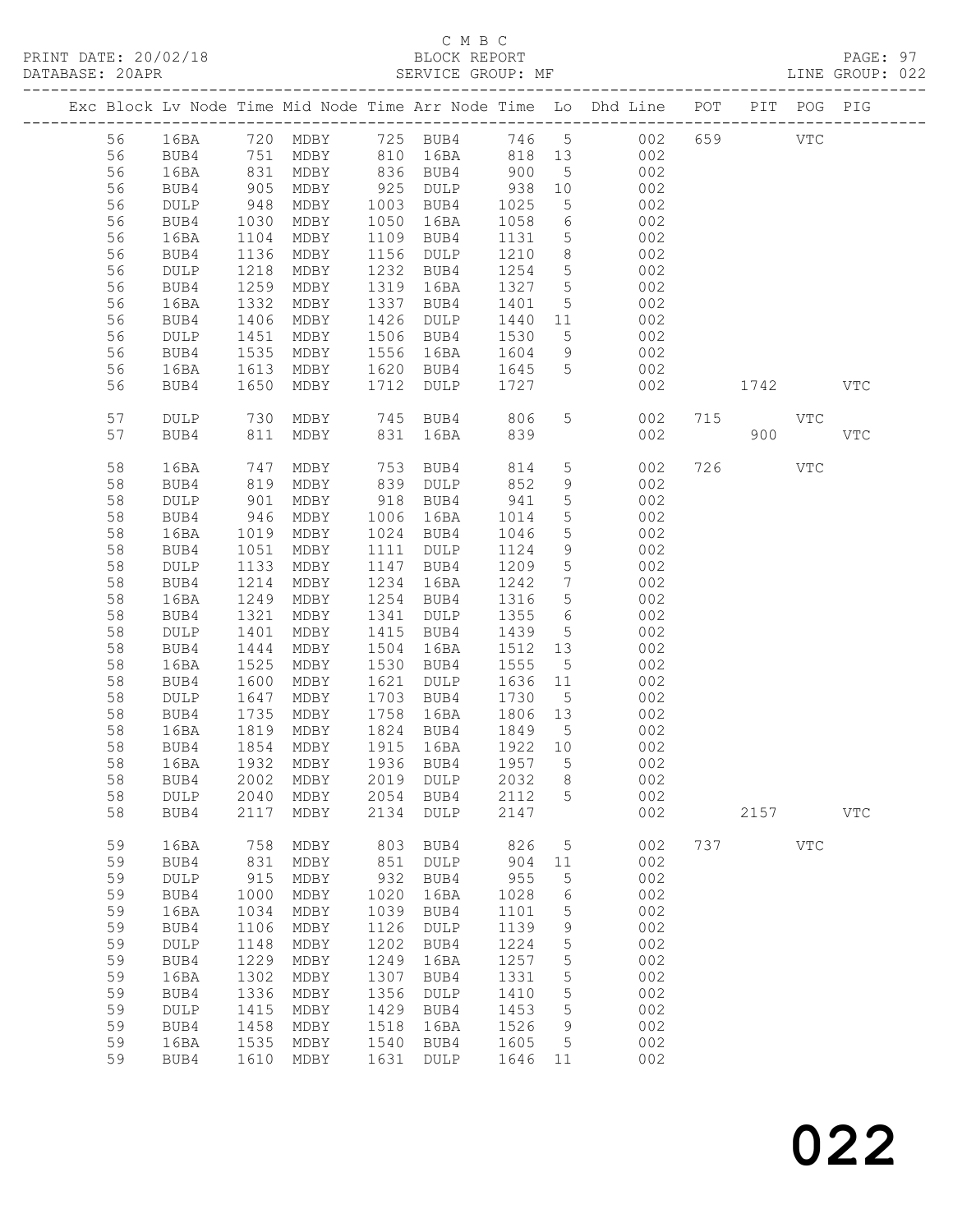### C M B C

### DATABASE: 20APR SERVICE GROUP: MF LINE GROUP: 022

|    |                 |      |                          |      |                                                                       |         |                              | Exc Block Lv Node Time Mid Node Time Arr Node Time Lo Dhd Line POT |          |            | PIT POG PIG |            |
|----|-----------------|------|--------------------------|------|-----------------------------------------------------------------------|---------|------------------------------|--------------------------------------------------------------------|----------|------------|-------------|------------|
| 59 |                 |      |                          |      |                                                                       |         |                              | DULP 1657 MDBY 1713 BUB4 1740 5 002                                |          |            |             |            |
| 59 | BUB4            |      | 1745 MDBY 1808 16BA 1816 |      |                                                                       |         |                              |                                                                    | 002 1839 |            |             | VTC        |
|    |                 |      |                          |      |                                                                       |         |                              |                                                                    |          |            |             |            |
|    |                 |      |                          |      |                                                                       |         |                              |                                                                    |          |            |             |            |
| 60 | <b>DULP</b>     | 545  | MDBY                     |      | 558 BUB4                                                              | 615     | 5 <sup>5</sup>               | 002                                                                |          | 532 VTC    |             |            |
| 60 | BUB4            | 620  | MDBY                     |      | 639 DULP                                                              | 650     | $7\phantom{.0}\phantom{.0}7$ | 002                                                                |          |            |             |            |
| 60 | $\texttt{DULP}$ | 657  | MDBY                     |      | 711 BUB4                                                              | 729     | $5\phantom{.0}$              | 002                                                                |          |            |             |            |
| 60 | BUB4            | 734  | MDBY                     |      | 753 16BA                                                              | 801     | 8                            | 002                                                                |          |            |             |            |
| 60 | 16BA            | 809  | MDBY                     |      | 814 BUB4                                                              | 838     | 5 <sup>5</sup>               | 002                                                                |          |            |             |            |
| 60 | BUB4            | 843  | MDBY                     |      | 903 DULP                                                              | 916     |                              | 002                                                                |          | 929        |             | <b>VTC</b> |
|    |                 |      |                          |      |                                                                       |         |                              |                                                                    |          |            |             |            |
| 61 | DULP            |      | 628 MDBY                 |      | 642 BUB4                                                              | 700     |                              | 5 <sub>1</sub><br>002                                              |          | 615 VTC    |             |            |
| 61 | BUB4            | 705  | MDBY                     |      | 724 DULP                                                              | 737     | 12                           | 002                                                                |          |            |             |            |
| 61 | DULP            | 749  | MDBY                     |      | 806 BUB4                                                              | 830     | 5 <sup>5</sup>               | 002                                                                |          |            |             |            |
| 61 | BUB4            |      | 835 MDBY                 |      | 855 16BA                                                              | 903     |                              | 002                                                                |          | 924        |             | <b>VTC</b> |
|    |                 |      |                          |      |                                                                       |         |                              |                                                                    |          |            |             |            |
| 62 | 16BA            | 735  | MDBY                     |      | 741 BUB4                                                              | 802     | 5 <sup>5</sup>               | 002                                                                |          | 714 VTC    |             |            |
|    |                 |      |                          |      |                                                                       |         |                              |                                                                    |          |            |             |            |
| 62 | BUB4            | 807  | MDBY                     | 827  | DULP                                                                  | 841     |                              | 002                                                                |          | 856        |             | <b>VTC</b> |
|    |                 |      |                          |      |                                                                       |         |                              |                                                                    |          |            |             |            |
| 63 | DULP            | 708  | MDBY                     | 723  | BUB4                                                                  | 742     | $5\phantom{.0}$              | 002                                                                | 655      | <b>VTC</b> |             |            |
| 63 | BUB4            | 747  | MDBY                     |      | 806 16BA                                                              | 814     | $7\phantom{.0}$              | 002                                                                |          |            |             |            |
| 63 | 16BA            | 821  | MDBY                     |      | 826 BUB4                                                              | 850     | $5\phantom{.}$               | 002                                                                |          |            |             |            |
| 63 | BUB4            | 855  | MDBY                     |      | 915 DULP                                                              | 928     | $5\phantom{.0}$              | 002                                                                |          |            |             |            |
| 63 | DULP            | 933  | MDBY                     |      | 948 BUB4                                                              | 1010    | $5\phantom{.0}$              | 002                                                                |          |            |             |            |
| 63 | BUB4            | 1015 | MDBY                     |      | 1035 16BA                                                             | 1043    | 6                            | 002                                                                |          |            |             |            |
| 63 | 16BA            | 1049 | MDBY                     |      | 1054 BUB4                                                             | 1116    | $5\phantom{.}$               | 002                                                                |          |            |             |            |
| 63 | BUB4            | 1121 | MDBY                     |      | 1141 DULP                                                             | 1154    | 9                            | 002                                                                |          |            |             |            |
| 63 | DULP            | 1203 | MDBY                     |      | 1217 BUB4                                                             | 1239    | $5\overline{)}$              | 002                                                                |          |            |             |            |
| 63 | BUB4            | 1244 | MDBY                     |      | 1304 16BA                                                             | 1312    | 5                            | 002                                                                |          |            |             |            |
| 63 | 16BA            | 1317 | MDBY                     |      | 1322 BUB4                                                             | 1346    | $5\overline{)}$              | 002                                                                |          |            |             |            |
| 63 | BUB4            | 1351 | MDBY                     |      | 1411 DULP                                                             | 1425 14 |                              | 002                                                                |          |            |             |            |
| 63 |                 |      |                          |      |                                                                       |         |                              |                                                                    |          |            |             |            |
|    | DULP            | 1439 | MDBY                     |      | 1454 BUB4                                                             | 1518    | $5\overline{)}$              | 002                                                                |          |            |             |            |
| 63 | BUB4            | 1523 | MDBY                     |      | 1543 16BA                                                             | 1551 12 |                              | 002                                                                |          |            |             |            |
| 63 | 16BA            | 1603 | MDBY                     |      | 1610 BUB4                                                             | 1635 5  |                              | 002                                                                |          |            |             |            |
| 63 | BUB4            | 1640 | MDBY                     |      | 1702 DULP                                                             | 1717 13 |                              | 002                                                                |          |            |             |            |
| 63 | DULP            | 1730 | MDBY                     |      | 1746 BUB4                                                             | 1813 5  |                              | 002                                                                |          |            |             |            |
| 63 | BUB4            |      | 1818 MDBY                | 1841 | <b>DULP</b>                                                           | 1854    |                              | 002                                                                |          | 1907 VTC   |             |            |
|    |                 |      |                          |      |                                                                       |         |                              |                                                                    |          |            |             |            |
| 64 | 16BA            | 710  | MDBY                     |      | 715    BUB4            734       5<br>758    16BA           806    11 |         |                              | 002                                                                |          | 651 VTC    |             |            |
| 64 | BUB4            |      | 739 MDBY                 |      |                                                                       |         |                              | 002                                                                |          |            |             |            |
|    |                 |      |                          |      |                                                                       |         |                              | 64 16BA 817 MDBY 822 BUB4 846 5 002                                |          |            |             |            |
| 64 | BUB4            | 851  | MDBY                     | 911  | 16BA                                                                  | 919     |                              | 002                                                                |          | 940        |             | <b>VTC</b> |
|    |                 |      |                          |      |                                                                       |         |                              |                                                                    |          |            |             |            |
| 65 | 16BA            | 743  | MDBY                     | 749  | BUB4                                                                  | 810     | $5\phantom{.0}$              | 002                                                                |          | 722 VTC    |             |            |
| 65 | BUB4            | 815  | MDBY                     | 835  | 16BA                                                                  | 843     | 8                            | 002                                                                |          |            |             |            |
| 65 | 16BA            | 851  | MDBY                     | 856  | BUB4                                                                  | 920     | 5                            | 002                                                                |          |            |             |            |
| 65 | BUB4            | 925  | MDBY                     | 945  | DULP                                                                  | 958     |                              | 002                                                                |          | 1011 \     |             | <b>VTC</b> |
|    |                 |      |                          |      |                                                                       |         |                              |                                                                    |          |            |             |            |
| 66 | 16BA            | 732  |                          | 737  |                                                                       | 758     |                              | 002                                                                | 711      | <b>VTC</b> |             |            |
|    |                 |      | MDBY                     |      | BUB4                                                                  |         | 5                            |                                                                    |          |            |             |            |
| 66 | BUB4            | 803  | MDBY                     | 823  | 16BA                                                                  | 831     | 15                           | 002                                                                |          |            |             |            |
| 66 | 16BA            | 846  | MDBY                     | 851  | BUB4                                                                  | 915     | 5                            | 002                                                                |          |            |             |            |
| 66 | BUB4            | 920  | MDBY                     | 940  | 16BA                                                                  | 948     |                              | 002                                                                |          | 1009       |             | <b>VTC</b> |
|    |                 |      |                          |      |                                                                       |         |                              |                                                                    |          |            |             |            |
| 67 | <b>DULP</b>     | 740  | MDBY                     | 755  | BUB4                                                                  | 818     | 5                            | 002                                                                |          | 725 VTC    |             |            |
| 67 | BUB4            |      | 823 MDBY                 |      | 843 16BA                                                              | 851     |                              | 002                                                                |          | 912        |             | <b>VTC</b> |
|    |                 |      |                          |      |                                                                       |         |                              |                                                                    |          |            |             |            |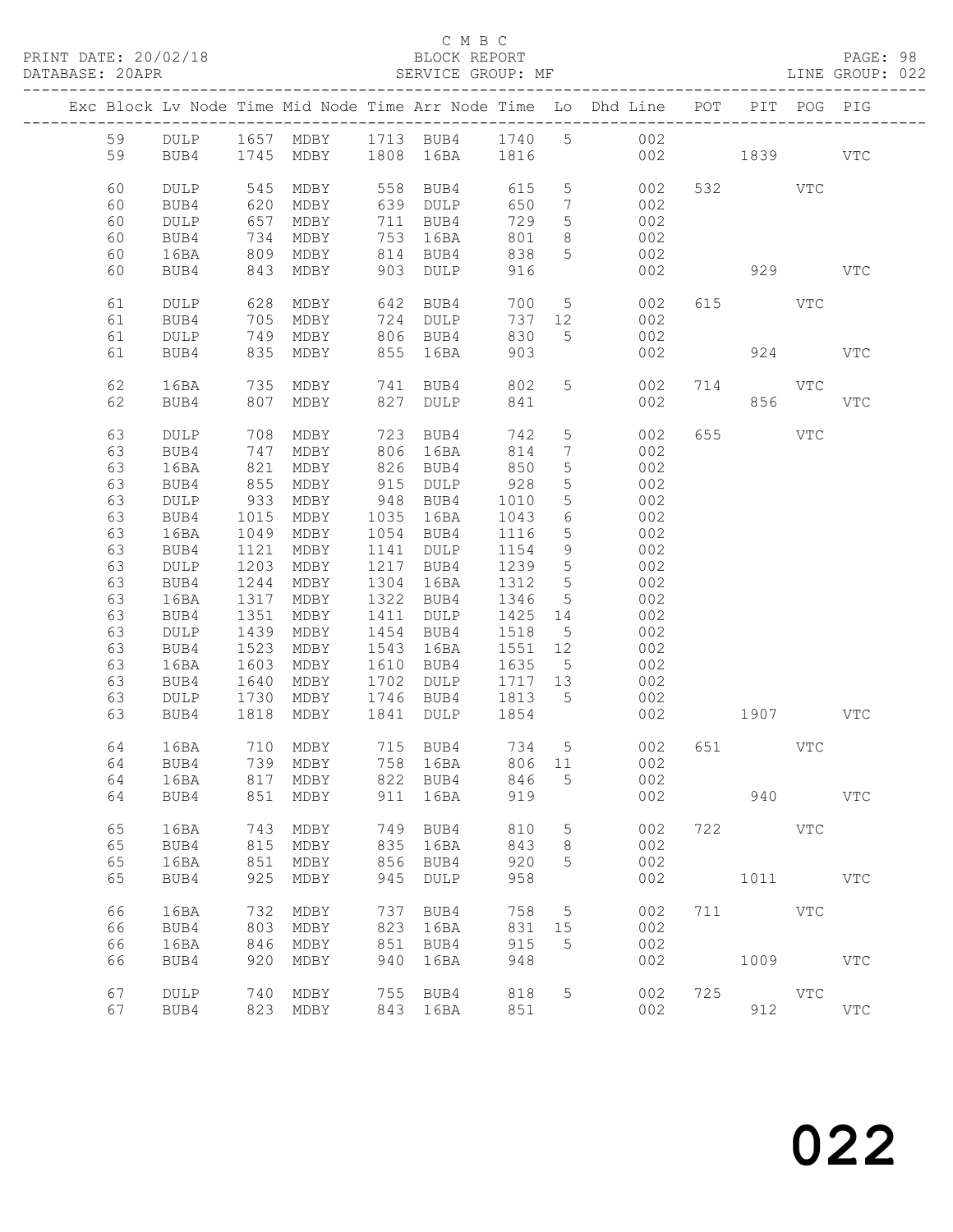# C M B C

| DATABASE: 20APR |    |                       |                    |                |      | SERVICE GROUP: MF                                                              |         |                              |                |     |             |            |            | LINE GROUP: 022 |  |
|-----------------|----|-----------------------|--------------------|----------------|------|--------------------------------------------------------------------------------|---------|------------------------------|----------------|-----|-------------|------------|------------|-----------------|--|
|                 |    | --------------------- |                    |                |      | Exc Block Lv Node Time Mid Node Time Arr Node Time Lo Dhd Line POT PIT POG PIG |         |                              |                |     |             |            |            |                 |  |
|                 | 68 |                       |                    |                |      | 16BA 805 MDBY 810 BUB4 834 5 002 744 VTC                                       |         |                              |                |     |             |            |            |                 |  |
|                 | 68 | BUB4                  |                    |                |      | 839 MDBY 859 16BA 907 13                                                       |         |                              |                | 002 |             |            |            |                 |  |
|                 | 68 | 16BA                  |                    |                |      |                                                                                |         | 5 <sup>5</sup>               | 002            |     |             |            |            |                 |  |
|                 | 68 | BUB4                  | 920<br>953<br>1033 |                |      | MDBY 925 BUB4 948<br>MDBY 1013 DULP 1026                                       |         | $7\overline{ }$              |                | 002 |             |            |            |                 |  |
|                 | 68 | DULP                  |                    | MDBY           |      | 1047 BUB4                                                                      | 1109    | 5 <sup>5</sup>               | 002            |     |             |            |            |                 |  |
|                 | 68 | BUB4                  | 1114               | MDBY           |      | 1134 16BA                                                                      | 1142    | $7\phantom{.0}\phantom{.0}7$ |                | 002 |             |            |            |                 |  |
|                 | 68 | 16BA                  | 1149               | MDBY           |      | 1154 BUB4                                                                      | 1216    | 5 <sup>5</sup>               |                | 002 |             |            |            |                 |  |
|                 | 68 | BUB4                  | 1221               | MDBY           |      | 1241 DULP                                                                      | 1255    | $6\overline{6}$              |                | 002 |             |            |            |                 |  |
|                 | 68 | DULP                  | 1301               | MDBY           |      | 1315 BUB4                                                                      | 1339    | 5 <sup>5</sup>               |                | 002 |             |            |            |                 |  |
|                 | 68 | BUB4                  | 1344               | MDBY           | 1404 | 16BA                                                                           | 1412    | $5\overline{)}$              |                | 002 |             |            |            |                 |  |
|                 | 68 | 16BA                  | 1417               | MDBY           |      | 1422 BUB4                                                                      | 1446    | 5 <sup>5</sup>               |                | 002 |             |            |            |                 |  |
|                 | 68 | BUB4                  | 1451               | MDBY           |      | 1511 DULP                                                                      | 1525 15 |                              |                | 002 |             |            |            |                 |  |
|                 | 68 | DULP                  | 1540               | MDBY           |      | 1555 BUB4                                                                      | 1620    | $5\overline{)}$              |                | 002 |             |            |            |                 |  |
|                 | 68 | BUB4                  | 1625               | MDBY           |      | 1646 16BA                                                                      | 1654    | 9                            |                | 002 |             |            |            |                 |  |
|                 | 68 | 16BA                  | 1703               | MDBY           |      | 1708 BUB4                                                                      | 1735    | $5\overline{)}$              |                | 002 |             |            |            |                 |  |
|                 | 68 | BUB4                  |                    | MDBY           |      | 1803 DULP                                                                      | 1817 9  |                              |                | 002 |             |            |            |                 |  |
|                 | 68 | DULP                  | $1/7$<br>1826      | MDBY           |      | 1841 BUB4                                                                      | 1904    | $5\overline{)}$              |                | 002 |             |            |            |                 |  |
|                 | 68 | BUB4                  | 1909               | MDBY           |      | 1929 16BA                                                                      | 1936 11 |                              |                | 002 |             |            |            |                 |  |
|                 | 68 | 16BA                  | 1947               | MDBY           |      | 1951 BUB4                                                                      | 2012    | 5 <sup>5</sup>               |                | 002 |             |            |            |                 |  |
|                 | 68 | BUB4                  | 2017               | MDBY           |      | 2034 DULP                                                                      | 2047    |                              |                | 002 |             | 2058 70    |            | VTC             |  |
|                 | 70 | DULP                  | 1427               | MDBY           |      | 1442 BUB4                                                                      | 1506    |                              | 5 <sub>5</sub> |     | 002 1410    |            | VTC        |                 |  |
|                 | 70 | BUB4                  | 1511               | MDBY           |      | 1531 16BA                                                                      | 1539 16 |                              |                | 002 |             |            |            |                 |  |
|                 | 70 | 16BA                  | 1555               | MDBY           |      | 1600 BUB4                                                                      | 1625    | 5 <sup>5</sup>               |                | 002 |             |            |            |                 |  |
|                 | 70 | BUB4                  | 1630               | MDBY           | 1652 | DULP                                                                           | 1707 10 |                              |                | 002 |             |            |            |                 |  |
|                 | 70 | DULP                  | 1717               | MDBY           | 1733 | BUB4                                                                           | 1800    | $5\overline{)}$              |                | 002 |             |            |            |                 |  |
|                 | 70 | BUB4                  | 1805               | MDBY           | 1828 | 16BA                                                                           | 1835 24 |                              |                | 002 |             |            |            |                 |  |
|                 | 70 | 16BA                  | 1859               | MDBY           | 1904 | BUB4                                                                           | 1927    | $5\overline{)}$              |                | 002 |             |            |            |                 |  |
|                 | 70 | BUB4                  | 1932               | MDBY           |      | 1952 DULP                                                                      | 2005 11 |                              |                | 002 |             |            |            |                 |  |
|                 | 70 | DULP                  | 2016               | MDBY           |      | 2030 BUB4                                                                      | 2049    | 5 <sup>5</sup>               |                | 002 |             |            |            |                 |  |
|                 | 70 | BUB4                  | 2054               | MDBY           | 2111 | DULP                                                                           | 2124 11 |                              |                | 002 |             |            |            |                 |  |
|                 | 70 | DULP                  | 2135               | MDBY           | 2148 | BUB4                                                                           | 2206    | $6\overline{6}$              |                | 002 |             |            |            |                 |  |
|                 | 70 | BUB4                  | 2212               | MDBY           | 2229 | DULP                                                                           | 2242    | 10                           |                | 002 |             |            |            |                 |  |
|                 | 70 | DULP                  | 2252               | MDBY           | 2302 | BUB4                                                                           | 2319    | $11$                         |                | 002 |             |            |            |                 |  |
|                 | 70 | BUB4                  | 2330               | MDBY           | 2347 | DULP                                                                           | 2359    | 13                           |                | 002 |             |            |            |                 |  |
|                 | 70 | DULP                  | 2412               | $MDBY$ 2422    |      | BUB4                                                                           | 2439    | 25                           |                | 002 |             |            |            |                 |  |
|                 | 70 | BUB4                  | 2504               | MDBY 2521 DULP |      |                                                                                | 2533    | $\overline{7}$               |                | 002 |             |            |            |                 |  |
|                 | 70 | <b>DULP</b>           | 2540               |                |      | GEGR                                                                           | 2606    | $\mathcal{S}$                |                | N22 |             |            |            |                 |  |
|                 | 70 | GEGR 2609             |                    |                |      | DULP 2634 6                                                                    |         |                              |                | N22 |             |            |            |                 |  |
|                 | 70 | DULP                  | 2640               |                |      | GEGR                                                                           | 2706    | $\mathcal{S}$                |                | N22 |             |            |            |                 |  |
|                 | 70 | ${\tt GEGR}$          | 2709               |                |      | DULP                                                                           | 2734    |                              |                | N22 |             | 2744       |            | <b>VTC</b>      |  |
|                 | 71 | 16BA                  | 1431               | MDBY           | 1436 | BUB4                                                                           | 1500    | 5                            |                |     | 002 1405    |            | <b>VTC</b> |                 |  |
|                 | 71 | BUB4                  | 1505               | MDBY           |      | 1525 DULP                                                                      | 1540    | 9                            |                | 002 |             |            |            |                 |  |
|                 | 71 | DULP                  | 1549               | MDBY           |      | 1605 BUB4                                                                      | 1630    | 5                            |                | 002 |             |            |            |                 |  |
|                 | 71 | BUB4                  | 1635               | MDBY           | 1657 | 16BA                                                                           | 1706    | $7\phantom{.0}$              |                | 002 |             |            |            |                 |  |
|                 | 71 | 16BA                  | 1713               | MDBY           | 1718 | BUB4                                                                           | 1745    | 5                            |                | 002 |             |            |            |                 |  |
|                 | 71 | BUB4                  | 1750               | MDBY           | 1813 | DULP                                                                           | 1827    |                              |                | 002 |             | 1840       |            | VTC             |  |
| SD 72           |    | <b>BYGR</b>           | 1504               | REBY           |      | 63LP                                                                           | 1535 11 |                              |                |     | 13 016 1442 |            | <b>VTC</b> |                 |  |
| SD 72           |    | DULP                  | 1559               | MDBY           |      | 1615 BUB4                                                                      | 1640    | 5                            |                | 002 |             |            |            |                 |  |
| $#SD$ 72        |    | DULP                  | 1559               | MDBY           |      | 1615 BUB4                                                                      | 1640    | $5^{\circ}$                  |                |     | 002 1542    | <b>VTC</b> |            |                 |  |
|                 | 72 | BUB4                  | 1645               | MDBY           | 1707 | 16BA                                                                           | 1716    | $\overline{7}$               |                | 002 |             |            |            |                 |  |
|                 | 72 | 16BA                  | 1723               | MDBY           | 1728 | BUB4                                                                           | 1755    | 5                            |                | 002 |             |            |            |                 |  |
|                 | 72 | BUB4                  | 1800               | MDBY           | 1823 | DULP                                                                           | 1836    | $5^{\circ}$                  |                | 002 |             |            |            |                 |  |
|                 | 72 | <b>DULP</b>           | 1841               | MDBY           |      | 1856 BUB4                                                                      | 1919    | $5\overline{)}$              |                | 002 |             |            |            |                 |  |
|                 | 72 | BUB4                  |                    | 1924 MDBY      |      | 1944 16BA                                                                      | 1951 11 |                              |                | 002 |             |            |            |                 |  |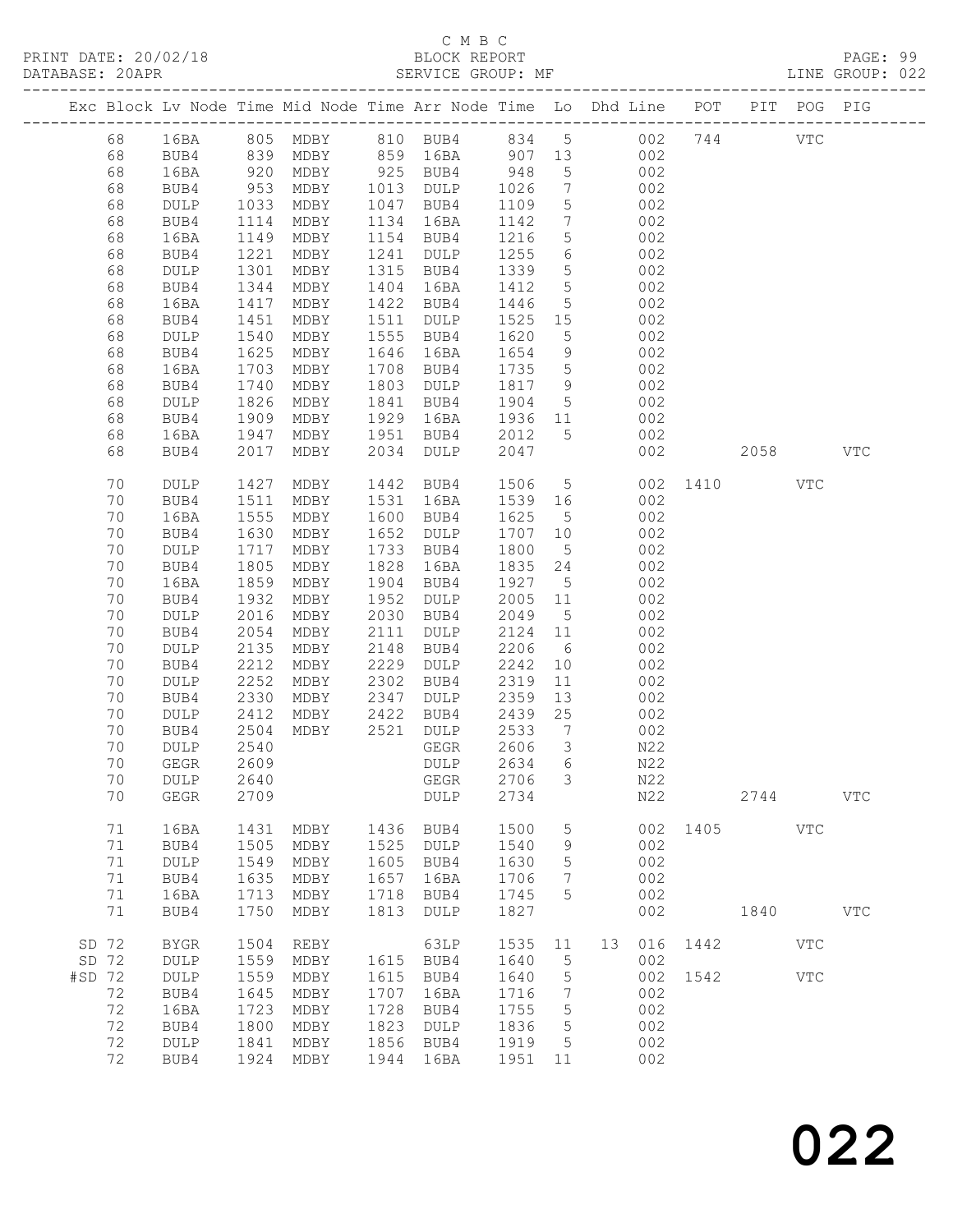### C M B C<br>BLOCK REPORT

LINE GROUP: 022

|  |    |                 |      | Exc Block Lv Node Time Mid Node Time Arr Node Time Lo Dhd Line POT |      |                 |      |                              |    |          |          |      | PIT POG PIG |            |
|--|----|-----------------|------|--------------------------------------------------------------------|------|-----------------|------|------------------------------|----|----------|----------|------|-------------|------------|
|  | 72 | 16BA            |      | 2002 MDBY                                                          |      | 2006 BUB4       | 2027 | 5 <sup>5</sup>               |    | 002      |          |      |             |            |
|  | 72 | BUB4            | 2032 | MDBY                                                               | 2049 | DULP            | 2102 |                              |    |          | 002 00   | 2113 |             | <b>VTC</b> |
|  |    |                 |      |                                                                    |      |                 |      |                              |    |          |          |      |             |            |
|  | 73 | DULP            | 1510 | MDBY                                                               | 1525 | BUB4            | 1550 | $5\overline{)}$              |    |          | 002 1453 |      | VTC         |            |
|  | 73 | BUB4            | 1555 | MDBY                                                               | 1616 | 16BA            | 1624 | 10                           |    | 002      |          |      |             |            |
|  | 73 | 16BA            | 1634 | MDBY                                                               | 1639 | BUB4            | 1705 | 5                            |    | 002      |          |      |             |            |
|  | 73 | BUB4            | 1710 | MDBY                                                               | 1733 | DULP            | 1748 | 14                           |    | 002      |          |      |             |            |
|  | 73 | $\texttt{DULP}$ | 1802 | MDBY                                                               | 1817 | BUB4            | 1842 | $5\overline{)}$              |    | 002      |          |      |             |            |
|  | 73 | BUB4            | 1847 | MDBY                                                               | 1908 | DULP            | 1921 | $7\phantom{.0}\phantom{.0}7$ |    | 002      |          |      |             |            |
|  | 73 | DULP            | 1928 | MDBY                                                               | 1943 | BUB4            | 2004 | 5                            |    | 002      |          |      |             |            |
|  | 73 | BUB4            | 2009 | MDBY                                                               | 2026 | DULP            | 2039 | 11                           |    | 002      |          |      |             |            |
|  | 73 | DULP            | 2050 | MDBY                                                               | 2104 | BUB4            | 2122 | $5\phantom{.0}$              |    | 002      |          |      |             |            |
|  | 73 | BUB4            | 2127 | MDBY                                                               | 2144 | DULP            | 2157 | $7\phantom{.0}$              |    | 002      |          |      |             |            |
|  | 73 | DULP            | 2204 | MDBY                                                               | 2217 | BUB4            | 2235 | $7\phantom{.0}\phantom{.0}7$ |    | 002      |          |      |             |            |
|  | 73 | BUB4            | 2242 | MDBY                                                               | 2259 | DULP            | 2312 | 12                           |    | 002      |          |      |             |            |
|  | 73 | DULP            | 2324 | MDBY                                                               | 2334 | BUB4            | 2351 | 15                           |    | 002      |          |      |             |            |
|  | 73 | BUB4            | 2406 | MDBY                                                               | 2423 | DULP            | 2435 | $7\phantom{.0}\phantom{.0}7$ |    | 002      |          |      |             |            |
|  | 73 | DULP            | 2442 | MDBY                                                               | 2452 | BUB4            | 2509 | 25                           |    | 002      |          |      |             |            |
|  | 73 | BUB4            | 2534 | MDBY                                                               | 2551 | $\texttt{DULP}$ | 2603 | $\overline{7}$               |    | 002      |          |      |             |            |
|  | 73 | DULP            | 2610 |                                                                    |      | GEGR            | 2636 | $\mathcal{S}$                |    | N22      |          |      |             |            |
|  | 73 | GEGR            | 2639 |                                                                    |      | DULP            | 2704 |                              |    | N22      |          | 2714 |             | <b>VTC</b> |
|  |    |                 |      |                                                                    |      |                 |      |                              |    |          |          |      |             |            |
|  | 74 | 16BA            | 1515 | MDBY                                                               | 1520 | BUB4            | 1545 | $5\overline{)}$              |    | 002      | 1449     |      | <b>VTC</b>  |            |
|  | 74 | BUB4            | 1550 | MDBY                                                               | 1611 | DULP            | 1626 | 11                           |    | 002      |          |      |             |            |
|  | 74 | DULP            | 1637 | MDBY                                                               | 1653 | BUB4            | 1720 | 5                            |    | 002      |          |      |             |            |
|  | 74 | BUB4            | 1725 | MDBY                                                               | 1749 | 16BA            | 1758 |                              |    | 002      |          | 1821 |             | <b>VTC</b> |
|  |    |                 |      |                                                                    |      |                 |      |                              |    |          |          |      |             |            |
|  | 75 | 16BA            | 1545 | MDBY                                                               | 1550 | BUB4            | 1615 | $5\overline{)}$              |    | 002      | 1519     |      | VTC         |            |
|  | 75 | BUB4            | 1620 | MDBY                                                               | 1641 | DULP            | 1656 | 11                           |    | 002      |          |      |             |            |
|  | 75 | DULP            | 1707 | MDBY                                                               | 1723 | BUB4            | 1750 | $5^{\circ}$                  |    | 002      |          |      |             |            |
|  | 75 | BUB4            | 1755 | MDBY                                                               | 1818 | 16BA            | 1826 | 18                           |    | 002      |          |      |             |            |
|  | 75 | 16BA            | 1844 | MDBY                                                               | 1849 | BUB4            | 1912 | $5\overline{)}$              |    | 002      |          |      |             |            |
|  | 75 | BUB4            | 1917 | MDBY                                                               | 1937 | DULP            | 1950 | 11                           |    | 002      |          |      |             |            |
|  | 75 | DULP            | 2001 | MDBY                                                               | 2015 | BUB4            | 2034 | $5\overline{)}$              |    | 002      |          |      |             |            |
|  | 75 | BUB4            | 2039 | MDBY                                                               | 2056 | $\texttt{DULP}$ | 2109 | 11                           |    | 002      |          |      |             |            |
|  | 75 | DULP            | 2120 | MDBY                                                               | 2134 | BUB4            | 2152 | $5^{\circ}$                  |    | 002      |          |      |             |            |
|  | 75 | BUB4            | 2157 | MDBY                                                               | 2214 | DULP            | 2227 | 11                           |    | 002      |          |      |             |            |
|  | 75 | DULP            | 2238 | MDBY                                                               | 2248 | BUB4            | 2305 | 7                            |    | 002      |          |      |             |            |
|  | 75 | BUB4            | 2312 | MDBY                                                               | 2329 | DULP            | 2341 |                              |    | 002      |          | 2351 |             | <b>VTC</b> |
|  |    |                 |      |                                                                    |      |                 |      |                              |    |          |          |      |             |            |
|  | 76 | DULP            | 1530 | MDBY                                                               | 1545 | BUB4            | 1610 | 5                            |    | 002      | 1513     |      | <b>VTC</b>  |            |
|  | 76 | BUB4            | 1615 | MDBY                                                               | 1636 | 16BA            | 1644 | 9                            |    | 002      |          |      |             |            |
|  | 76 | 16BA            | 1653 | MDBY                                                               | 1658 | BUB4            | 1725 | 5                            |    | 002      |          |      |             |            |
|  | 76 | BUB4            | 1730 | MDBY                                                               | 1753 | <b>DULP</b>     | 1807 | 10                           |    | 002      |          |      |             |            |
|  | 76 | $\texttt{DULP}$ | 1817 | MDBY                                                               | 1832 | BUB4            | 1857 | 5                            |    | 002      |          |      |             |            |
|  | 76 | BUB4            | 1902 | MDBY                                                               | 1922 | <b>DULP</b>     | 1935 | $\,8\,$                      |    | 002      |          |      |             |            |
|  | 76 | DULP            | 1943 | MDBY                                                               | 1958 | BUB4            | 2019 | 5                            |    | 002      |          |      |             |            |
|  | 76 | BUB4            | 2024 | MDBY                                                               | 2041 | <b>DULP</b>     | 2054 | 11                           |    | 002      |          |      |             |            |
|  | 76 | DULP            | 2105 | MDBY                                                               | 2119 | BUB4            | 2137 | 5                            |    | 002      |          |      |             |            |
|  | 76 | BUB4            | 2142 | MDBY                                                               | 2159 | <b>DULP</b>     | 2212 | 7                            |    | 002      |          |      |             |            |
|  | 76 | DULP            | 2219 | MDBY                                                               | 2232 | BUB4            | 2250 | 7                            |    | 002      |          |      |             |            |
|  | 76 | BUB4            | 2257 | MDBY                                                               | 2314 | <b>DULP</b>     | 2327 | 14                           |    | 002      |          |      |             |            |
|  | 76 | $\texttt{DULP}$ | 2341 | MDBY                                                               | 2351 | BUB4            | 2408 | 27                           |    | 002      |          |      |             |            |
|  | 76 | BUB4            | 2435 | MDBY                                                               | 2452 | $\texttt{DULP}$ | 2504 | 11                           |    | 002      |          |      |             |            |
|  | 76 | DULP            | 2515 | MDBY                                                               | 2525 | BUB4            | 2542 | 19                           | 24 | 002      |          |      |             |            |
|  | 76 | $\tt MRST$      | 2625 |                                                                    |      | HODM            | 2704 | 5                            |    | N8       |          |      |             |            |
|  | 76 | HODM            | 2709 |                                                                    |      | MRST            | 2752 | 3                            |    | $\rm N8$ |          |      |             |            |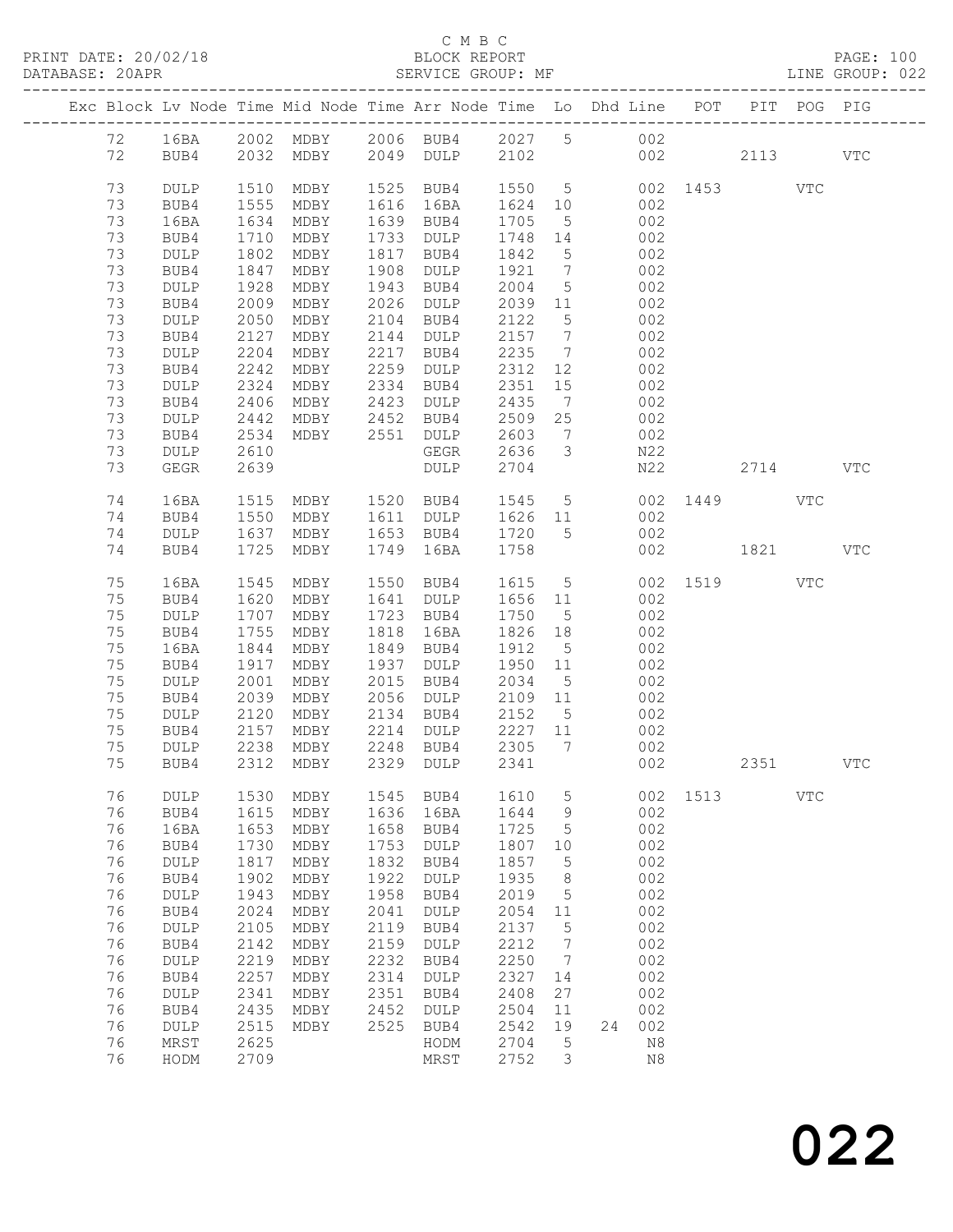### C M B C

| DATABASE: 20APR |    |      |      |             |      | SERVICE GROUP: MF                                                  |        |                |    |     |              |      |          | LINE GROUP: 022 |  |
|-----------------|----|------|------|-------------|------|--------------------------------------------------------------------|--------|----------------|----|-----|--------------|------|----------|-----------------|--|
|                 |    |      |      |             |      | Exc Block Lv Node Time Mid Node Time Arr Node Time Lo Dhd Line POT |        |                |    |     |              | PIT  |          | POG PIG         |  |
|                 | 76 | MRST | 2755 |             |      | HODM                                                               | 2834 5 |                | N8 |     |              |      |          |                 |  |
|                 | 76 | HODM | 2839 |             |      | MRST                                                               | 2922   |                |    | N8  |              |      | 2927     | VTC             |  |
| OF 97           |    | NAST | 2306 | PNHM        | 2332 | HODM                                                               | 2336   | $\circ$        |    |     | 007 2239 VTC |      |          |                 |  |
| OF 97           |    | HODM | 2336 | <b>BYGR</b> | 2348 | ULP1                                                               | 2409   | $\mathcal{E}$  | 24 | 014 |              |      |          |                 |  |
| OF 97           |    | HODM | 2436 | BYGR        | 2448 | ULP1                                                               | 2509   | 4              | 24 | 014 |              |      |          |                 |  |
| OF 97           |    | HODM | 2537 | BYGR        | 2549 | ULP1                                                               | 2610   |                |    | 014 |              | 2627 |          | VTC             |  |
| OF 98           |    | SYDA | 2330 | HACO        | 2348 | KTLP                                                               | 2358   | $7\phantom{0}$ |    |     | 25 014 2308  |      | VTC      |                 |  |
| OF 98           |    | SYDA | 2430 | HACO        | 2448 | KTLP                                                               | 2458   | 7              | 25 | 014 |              |      |          |                 |  |
| OF 98           |    | SYDA | 2530 | HACO        | 2548 | KTLP                                                               | 2558   |                |    |     | 014          |      | 2626 200 | VTC             |  |
| OF 99           |    | ULP1 | 2135 | A10N        | 2146 | GRBY                                                               | 2157   | $7\phantom{0}$ | 36 |     | 014 2111     |      | VTC      |                 |  |
| OF 99           |    | ULP1 | 2240 | A10N        | 2251 | GRBY                                                               | 2300   | $\Omega$       | 36 | 014 |              |      |          |                 |  |
| OF 99           |    | ULP1 | 2336 | A10N        | 2347 | GRBY                                                               | 2356   | $\Omega$       | 8  | 014 |              |      |          |                 |  |
| OF 99           |    | HODM | 2404 | BYGR        | 2416 | ULP1                                                               | 2437   | $\overline{4}$ | 24 | 014 |              |      |          |                 |  |
| OF 99           |    | HODM | 2505 | BYGR        | 2517 | ULP1                                                               | 2538   |                |    | 014 |              | 2555 |          | VTC             |  |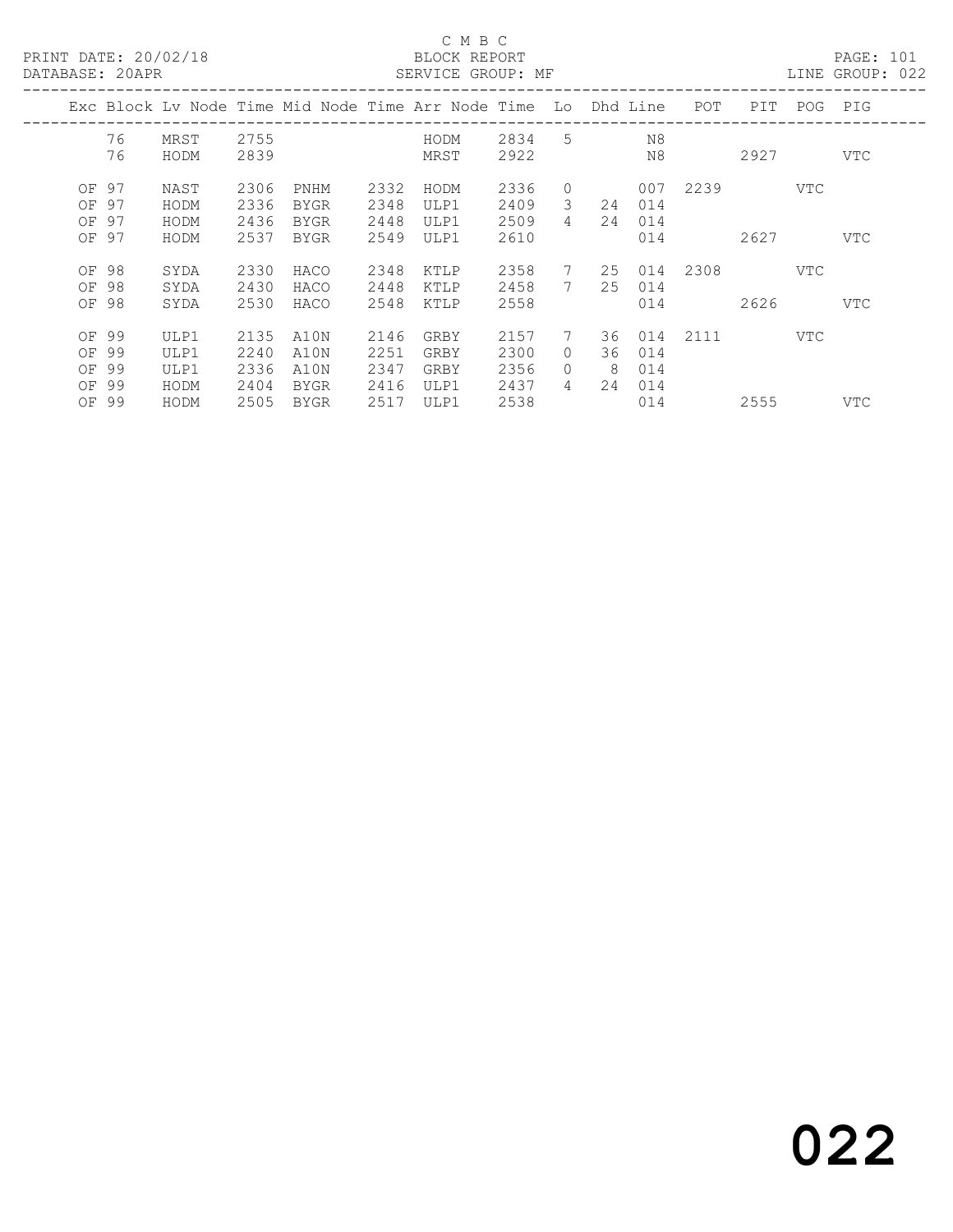|                                                                                                                                                                                                                                                                                                                                                                         |                                                                                                 |                                                                              |                                                                                                                               |                                                           | C M B C                                                                       |                                                                                           |                                        | PRINT DATE: 20/02/18<br>BLOCK REPORT BLOCK PERRE THE SERVICE GROUP: MF DATABASE: 20APR DATABASE: 20APR DERVICE GROUP: MF DERVICE GROUP: 025                                                                                                                                                                                                                                                                                                                                                                                                                                                                                               |     |         |                      |              |  |
|-------------------------------------------------------------------------------------------------------------------------------------------------------------------------------------------------------------------------------------------------------------------------------------------------------------------------------------------------------------------------|-------------------------------------------------------------------------------------------------|------------------------------------------------------------------------------|-------------------------------------------------------------------------------------------------------------------------------|-----------------------------------------------------------|-------------------------------------------------------------------------------|-------------------------------------------------------------------------------------------|----------------------------------------|-------------------------------------------------------------------------------------------------------------------------------------------------------------------------------------------------------------------------------------------------------------------------------------------------------------------------------------------------------------------------------------------------------------------------------------------------------------------------------------------------------------------------------------------------------------------------------------------------------------------------------------------|-----|---------|----------------------|--------------|--|
|                                                                                                                                                                                                                                                                                                                                                                         | 22BD 22 AV & BOUNDARY<br>WLCW WILLINGDON & CANADA WAY - NORTH                                   |                                                                              |                                                                                                                               |                                                           |                                                                               |                                                                                           |                                        | 25GR KING EDWARD & GRANVILLE<br>And the MRINE of MANAL MARINE CONNECTING CONNECTING CONTRACT CONTRACT CONTRACT CONTRACT CONTRACT CONTRACT CONTRACT CONTRACT CONTRACT CONTRACT CONTRACT CONTRACT CONTRACT CONTRACT CONTRACT CONTRACT CONTRACT CONTRACT CONTRACT                                                                                                                                                                                                                                                                                                                                                                            |     |         |                      |              |  |
|                                                                                                                                                                                                                                                                                                                                                                         |                                                                                                 |                                                                              |                                                                                                                               |                                                           |                                                                               |                                                                                           |                                        | Exc Block Lv Node Time Mid Node Time Arr Node Time Lo Dhd Line POT PIT POG PIG                                                                                                                                                                                                                                                                                                                                                                                                                                                                                                                                                            |     |         |                      |              |  |
| $1 \quad$<br>$\mathbf{1}$<br>$\mathbf{1}$<br>$\mathbf{1}$<br>$\mathbf{1}$<br>$\mathbf{1}$<br>$\mathbf{1}$<br>$\mathbf{1}$<br>$\mathbf{1}$<br>$\mathbf{1}$<br>$\mathbf{1}$<br>2<br>$\mathbf{2}$<br>$\mathbf{2}$<br>$\mathbf{2}$<br>$\mathbf{2}$<br>$\overline{c}$<br>$\mathbf{2}$<br>$\overline{c}$<br>$\mathbf{2}$<br>$\mathbf{2}$<br>$\mathbf{2}$<br>$\mathbf{2}$<br>2 | BW05<br>ULP 1400<br>ULP 851<br>BW05<br>ULP<br>BW05<br>ULP<br>BW05<br>ULP<br>BW05<br>ULP<br>BW05 | 1233<br>1013<br>1132<br>1254<br>1420<br>1546<br>1714<br>1848<br>2008<br>2124 | 25GR 1426 BW05 1516<br>$25$ GR<br>$25$ GR<br>1132 25GR<br>$25$ GR<br>$25$ GR<br>$25$ GR<br>$25$ GR<br>25GR<br>$25$ GR<br>25GR | 1342<br>1447<br>1637<br>1745<br>1933<br>2034<br>2202      | 919 BW05<br>1058 ULP<br>1156 BW05<br>ULP<br>BW05<br>ULP<br>BW05<br>ULP<br>ULP | 1001<br>1124<br>1242 12<br>1705 9<br>1837 11<br>$\begin{bmatrix} 1957 & 11 \end{bmatrix}$ |                                        | 22BD 512 25GR 536 ULP 555 6 025 444 VTC<br>ULP 601 25GR 620 BW05 657 7 025<br>BW05 704 25GR 748 ULP 817 10 025<br>ULP 827 25GR 855 BW05 938 15 025<br>BW05 953 25GR 1038 ULP 1104 8 025<br>ULP 1112 25GR 1136 BW05 1219 14 025<br>25GR 1321 ULP 1345 15 025<br>10 025<br>BW05 1526 25GR 1613 ULP 1641 12 025<br>ULP 1653 25GR 1724 BW05 1818 10 025<br>BW05 1828 25GR 1913 ULP 1937 025 1959 VTC<br>22BD 527 25GR 551 ULP 610 6 025<br>ULP 616 25GR 636 BW05 713 5 025<br>BW05 718 25GR 809 ULP 840 11 025<br>12 025<br>8 025<br>025<br>$1242$ 12 025<br>1406 14 025<br>1538 8 025<br>025<br>025<br>025<br>BW05 2115 9 025<br>2224 14 025 |     | 459 VTC |                      |              |  |
| $\overline{c}$<br>2                                                                                                                                                                                                                                                                                                                                                     | ULP 2238 25GR<br>BW05 2354 25GR                                                                 |                                                                              |                                                                                                                               |                                                           |                                                                               |                                                                                           |                                        | 25GR 2300 BW05 2340 14 025<br>25GR GR25 2431 025                                                                                                                                                                                                                                                                                                                                                                                                                                                                                                                                                                                          |     | 2442    |                      | VTC          |  |
| $\mathfrak{Z}$<br>3<br>3                                                                                                                                                                                                                                                                                                                                                | BW05<br>ULP<br>BW05                                                                             | 543<br>645<br>753                                                            | 25GR<br>25GR<br>25GR                                                                                                          | 616<br>707<br>846                                         | ULP<br>BW05<br>ULP                                                            | 635<br>747<br>915                                                                         | 10<br>- 6                              | 025<br>025<br>025                                                                                                                                                                                                                                                                                                                                                                                                                                                                                                                                                                                                                         | 507 |         | <b>VTC</b><br>938 33 | $_{\rm VTC}$ |  |
| 4<br>$\overline{4}$<br>4<br>4<br>4<br>4<br>$\overline{4}$                                                                                                                                                                                                                                                                                                               | BW05<br>ULP<br>BW05<br>ULP<br>BW05<br>ULP<br>BW05                                               | 550<br>659<br>817<br>947<br>1102<br>1221<br>1345                             | 25GR<br>25GR<br>25GR<br>25GR<br>25GR<br>25GR<br>25GR                                                                          | 626<br>721<br>911<br>1011<br>1148<br>1246<br>1432         | ULP<br>BW05<br>ULP<br>BW05<br>ULP<br>BW05<br>ULP                              | 646<br>803<br>937<br>1052<br>1212<br>1332<br>1500                                         | 13<br>14<br>10<br>10<br>9<br>13<br>14  | 025<br>025<br>025<br>025<br>025<br>025<br>025                                                                                                                                                                                                                                                                                                                                                                                                                                                                                                                                                                                             | 514 |         | VTC                  |              |  |
| 4<br>$\mathsf S$<br>$\mathsf S$<br>5<br>5<br>5<br>$\mathsf S$<br>5                                                                                                                                                                                                                                                                                                      | ULP<br>ULP<br>BW05<br>ULP<br>BW05<br>ULP<br>BW05<br>ULP                                         | 1514<br>545<br>648<br>804<br>931<br>1052<br>1212<br>1331                     | 25GR<br>25GR<br>25GR<br>25GR<br>25GR<br>25GR<br>25GR<br>25GR                                                                  | 1547<br>604<br>727<br>831<br>1016<br>1116<br>1259<br>1356 | BW05<br>BW05<br>ULP<br>BW05<br>ULP<br>BW05<br>ULP<br>BW05                     | 1643<br>639<br>754<br>917<br>1042<br>1158<br>1323<br>1444                                 | 9<br>10<br>14<br>10<br>14<br>- 8<br>14 | 025<br>025<br>025<br>025<br>025<br>025<br>025<br>025                                                                                                                                                                                                                                                                                                                                                                                                                                                                                                                                                                                      | 523 | 1733    | <b>VTC</b>           | $_{\rm VTC}$ |  |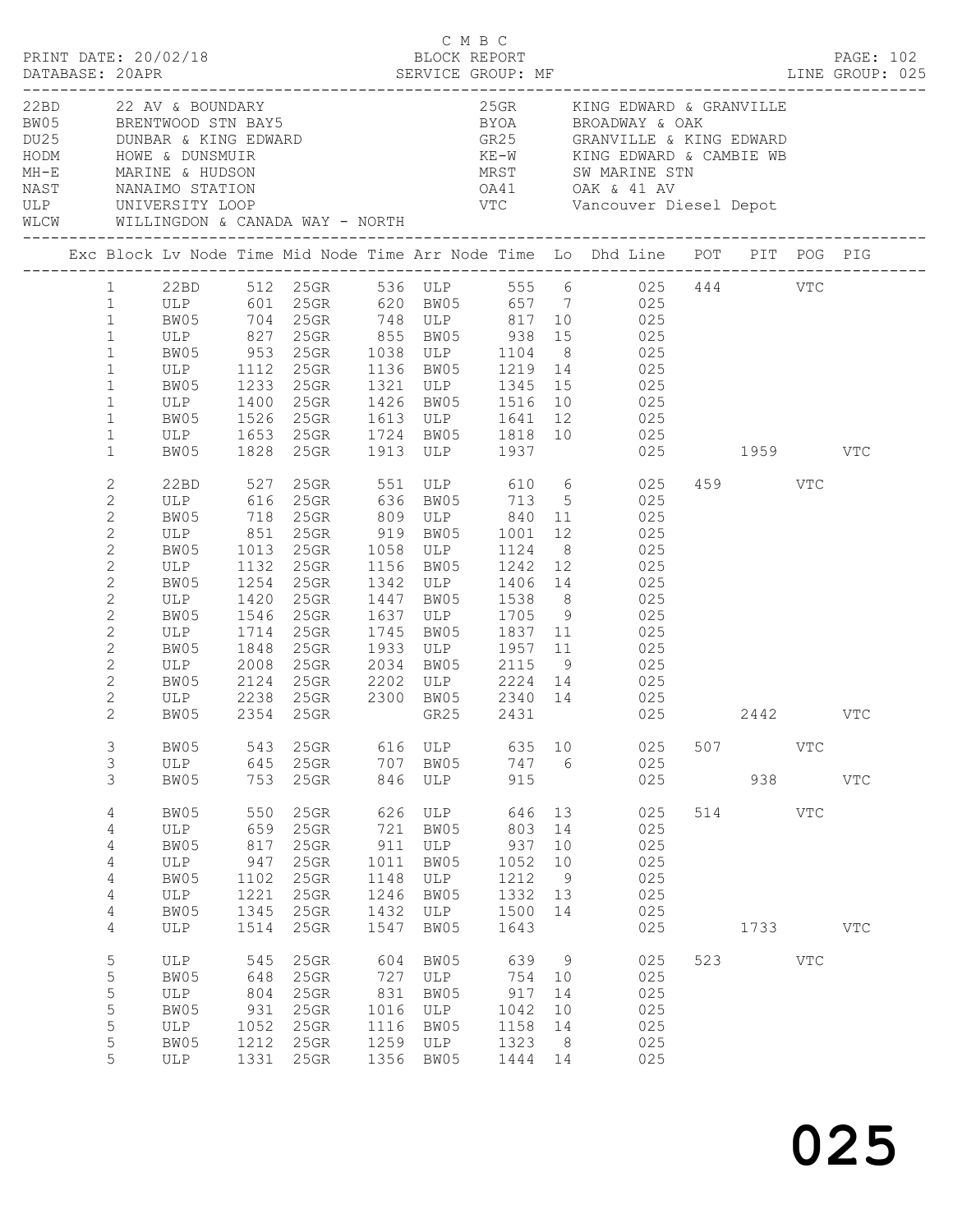#### C M B C<br>BLOCK REPORT SERVICE GROUP: MF

|  |                    |             |              | Exc Block Lv Node Time Mid Node Time Arr Node Time Lo Dhd Line POT PIT POG PIG |              |                |              |                      |         |            |     |          |            |            |
|--|--------------------|-------------|--------------|--------------------------------------------------------------------------------|--------------|----------------|--------------|----------------------|---------|------------|-----|----------|------------|------------|
|  | $5\phantom{.0}$    |             |              | BW05 1458 25GR 1545 ULP 1615 19 025                                            |              |                |              |                      |         |            |     |          |            |            |
|  | 5                  |             |              | ULP 1634 25GR 1705 BW05 1800                                                   |              |                |              |                      |         | 025 1845   |     |          |            | <b>VTC</b> |
|  |                    |             |              |                                                                                |              |                |              |                      |         |            |     |          |            |            |
|  | 6                  | $25$ GR     | 543          | NAST                                                                           |              | 601 BW05       |              |                      | 620 8   | 025        |     | 531 VTC  |            |            |
|  | 6                  | BW05        | 628          | $25$ GR                                                                        |              | 707 ULP        | 732          | 10                   |         | 025        |     |          |            |            |
|  | 6                  | ULP         |              | 742 25GR                                                                       |              | 807 BW05       | 852          | 9                    |         | 025        |     |          |            |            |
|  | 6                  | BW05        | 901          | $25$ GR                                                                        | 951          | ULP            | 1017         | 10                   |         | 025        |     |          |            |            |
|  | 6                  | ULP         | 1027         | $25$ GR                                                                        | 1051         | BW05           | 1132         | 10                   |         | 025        |     |          |            |            |
|  | 6                  | BW05        | 1142         | $25$ GR                                                                        | 1228         | ULP            | 1252         | 9                    |         | 025        |     |          |            |            |
|  | 6                  | ULP         | 1301         | 25GR                                                                           | 1326         | BW05           | 1413 13      |                      |         | 025        |     |          |            |            |
|  | 6                  | BW05        |              | 1426 25GR                                                                      | 1513         | ULP            | 1543 15      |                      |         | 025        |     |          |            |            |
|  | 6                  | ULP         | 1558         | 25GR                                                                           | 1629         | BW05           | 1725         |                      |         | 025        |     | 1815 VTC |            |            |
|  |                    |             |              |                                                                                |              |                |              |                      |         |            |     |          |            |            |
|  | $7\phantom{.}$     | BW05        | 610          | 25GR                                                                           |              | 646 ULP        | 706 17       |                      |         | 025        |     | 534 VTC  |            |            |
|  | $\overline{7}$     | ULP         | 723          | $25$ GR                                                                        |              | 745 BW05       | 829          | $5\overline{)}$      |         | 025        |     |          |            |            |
|  | 7                  | BW05        | 834          | $25$ GR                                                                        | 928          | ULP            | 954          | 9                    |         | 025        |     |          |            |            |
|  | 7                  | ULP         | 1003         | 25GR                                                                           | 1027         | BW05           | 1108 14      |                      |         | 025        |     |          |            |            |
|  | 7                  | BW05        | 1122         | $25$ GR                                                                        | 1208         | ULP            | 1232 9       |                      |         | 025        |     |          |            |            |
|  | 7                  | ULP         | 1241         | 25GR                                                                           | 1306         | BW05           | 1354 11      |                      |         | 025        |     |          |            |            |
|  | 7                  | BW05        | 1405         | 25GR                                                                           | 1452         | ULP            | 1522 17      |                      |         | 025        |     |          |            |            |
|  | 7                  | ULP         | 1539         | $25$ GR                                                                        | 1611         | BW05           | 1708         |                      |         | 025        |     | 1758 VTC |            |            |
|  |                    |             |              |                                                                                |              |                |              |                      |         |            |     |          |            |            |
|  | 8                  | $25$ GR     | 553          | NAST                                                                           |              | 611 BW05       | 630          |                      | $8 - 8$ | 025        |     | 541 VTC  |            |            |
|  | 8                  | BW05        | 638          | $25$ GR                                                                        |              | 717 ULP        | 742 11       |                      |         | 025        |     |          |            |            |
|  | $\,8\,$            | ULP         | 753          | $25$ GR                                                                        |              | 819 BW05       | 905          | 9                    |         | 025        |     |          |            |            |
|  | $\,8\,$            | BW05        | 914          | $25$ GR                                                                        | 1002         | ULP            | 1028         | $\overline{7}$       |         | 025        |     |          |            |            |
|  | $\,8\,$            | ULP         | 1035         | $25$ GR                                                                        | 1059         | BW05           | 1141 11      |                      |         | 025        |     |          |            |            |
|  | 8                  | BW05        | 1152         | 25GR                                                                           | 1239         | ULP            | 1303         | 8 <sup>8</sup>       |         | 025        |     |          |            |            |
|  | 8                  | ULP         | 1311         | $25$ GR                                                                        | 1336         | BW05           | 1423         | 13                   |         | 025        |     |          |            |            |
|  | $\,8\,$            | BW05        | 1436         | $25$ GR                                                                        | 1523         | ULP            | 1553         | 11                   |         | 025        |     |          |            |            |
|  | $\,8\,$            | ULP         | 1604         | $25$ GR                                                                        | 1635         | BW05           | 1731         | 10                   |         | 025        |     |          |            |            |
|  | 8                  | BW05        | 1741         | 25GR                                                                           | 1829         | ULP            | 1856         | 12                   |         | 025        |     |          |            |            |
|  | $\,8\,$            | ULP         | 1908         | 25GR                                                                           | 1936         | BW05           | 2018         | 9                    |         | 025        |     |          |            |            |
|  | $\,8\,$<br>$\,8\,$ | BW05<br>ULP | 2027<br>2134 | 25GR                                                                           | 2105<br>2159 | ULP<br>BW05    | 2127<br>2239 | $\overline{7}$<br>15 |         | 025<br>025 |     |          |            |            |
|  | 8                  | BW05        | 2254         | $25$ GR<br>25GR                                                                | 2331         | ULP            | 2352         | 16                   |         | 025        |     |          |            |            |
|  | 8                  | ULP         | 2408         | 25GR                                                                           | 2428         | NAST           | 2445         | 33                   |         | 13 025     |     |          |            |            |
|  | $\,8\,$            | MRST        | 2531         |                                                                                |              | HODM           | 2618         | 11                   |         | N20        |     |          |            |            |
|  | $\,8\,$            | HODM        | 2629         |                                                                                |              | MRST           | 2718         | $\overline{7}$       |         | N20        |     |          |            |            |
|  | $\,8\,$            | MRST        | 2725         |                                                                                |              | HODM 2804 5 N8 |              |                      |         |            |     |          |            |            |
|  | 8                  | HODM        | 2809         |                                                                                |              | MRST           | 2852         |                      |         | N8         |     | 2857     |            | <b>VTC</b> |
|  |                    |             |              |                                                                                |              |                |              |                      |         |            |     |          |            |            |
|  | 9                  | BW05        | 619          | 25GR                                                                           | 656          | ULP            | 718          | 12                   |         | 025        | 543 |          | <b>VTC</b> |            |
|  | 9                  | ULP         | 730          | 25GR                                                                           | 755          | BW05           | 840          | 9                    |         | 025        |     |          |            |            |
|  | 9                  | BW05        | 849          | 25GR                                                                           | 939          | ULP            | 1005         | 14                   |         | 025        |     |          |            |            |
|  | $\mathsf 9$        | ULP         | 1019         | 25GR                                                                           | 1043         | BW05           | 1124         | 8                    |         | 025        |     |          |            |            |
|  | $\mathsf 9$        | BW05        | 1132         | 25GR                                                                           | 1218         | ULP            | 1242         | 9                    |         | 025        |     |          |            |            |
|  | $\mathsf 9$        | ULP         | 1251         | 25GR                                                                           | 1316         | BW05           | 1404         | 11                   |         | 025        |     |          |            |            |
|  | $\mathsf 9$        | BW05        | 1415         | 25GR                                                                           | 1502         | ULP            | 1532         | 20                   |         | 025        |     |          |            |            |
|  | $\mathsf 9$        | ULP         | 1552         | 25GR                                                                           | 1623         | BW05           | 1719         | 14                   |         | 025        |     |          |            |            |
|  | 9                  | BW05        | 1733         | 25GR                                                                           | 1821         | ULP            | 1848         |                      |         | 025        |     | 1912     |            | <b>VTC</b> |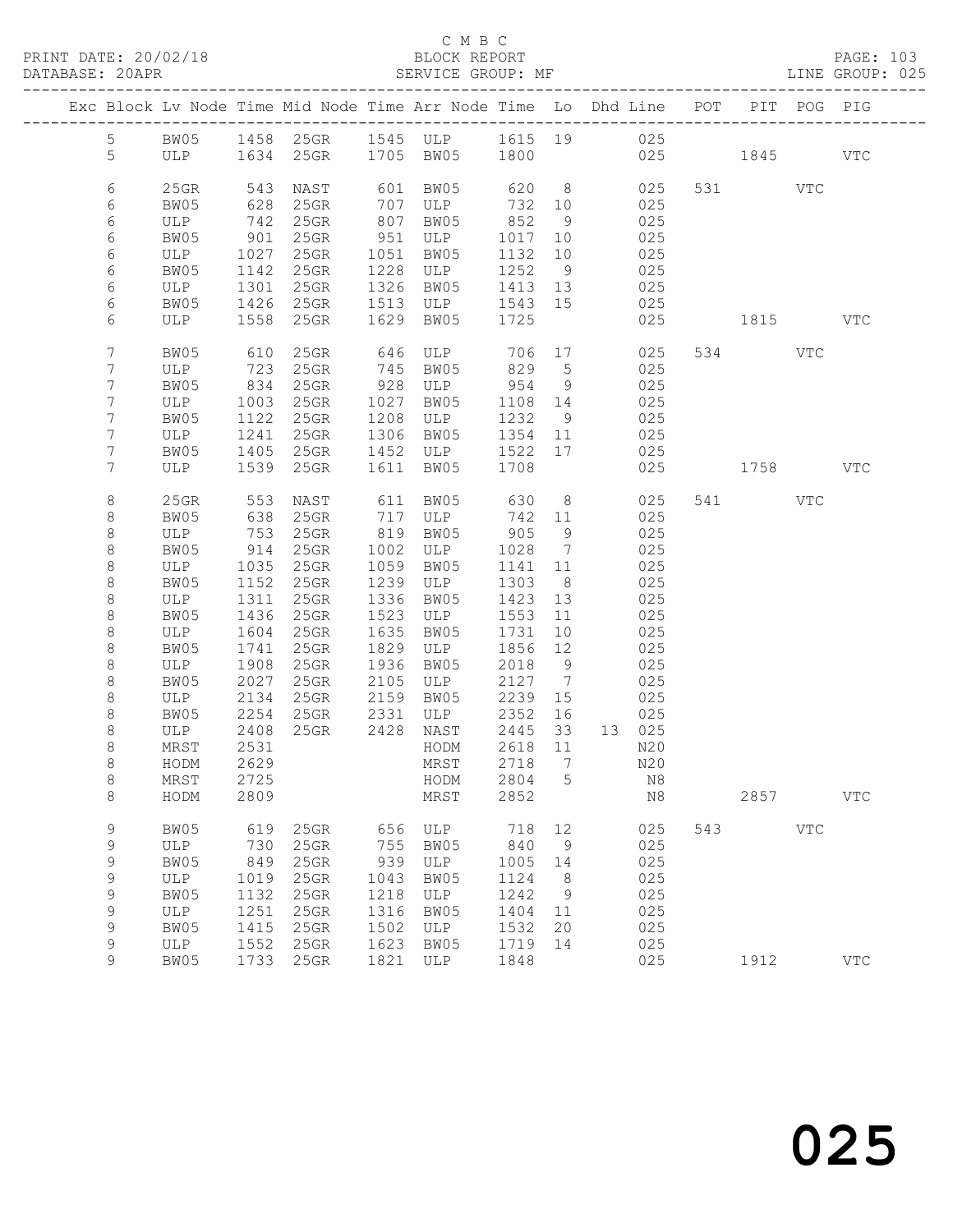|      |         |      |                      |      |                             |         |                 | Exc Block Lv Node Time Mid Node Time Arr Node Time Lo Dhd Line POT |     |          | PIT POG PIG  |            |
|------|---------|------|----------------------|------|-----------------------------|---------|-----------------|--------------------------------------------------------------------|-----|----------|--------------|------------|
| 10   |         |      |                      |      |                             |         |                 | 25GR 612 NAST 630 BW05 649 5 025                                   | 600 |          | VTC          |            |
| 10   | BW05    |      |                      |      |                             |         |                 | 025                                                                |     |          |              |            |
| 10   | ULP     |      | 654 25GR<br>815 25GR |      |                             |         |                 | 025                                                                |     |          |              |            |
| 10   | BW05    | 938  | $25$ GR              | 1023 | ULP                         | 1049    | 13              | 025                                                                |     |          |              |            |
| 10   | ULP     | 1102 | $25$ GR              | 1126 | BW05                        | 1209    | 13              | 025                                                                |     |          |              |            |
| 10   | BW05    | 1222 | 25GR                 | 1310 | ULP                         | 1334    | $\overline{7}$  | 025                                                                |     |          |              |            |
| 10   | ULP     | 1341 | 25GR                 | 1406 | BW05                        | 1454    | 14              | 025                                                                |     |          |              |            |
|      |         |      |                      | 1555 |                             |         |                 | 025                                                                |     |          |              |            |
| 10   | BW05    | 1508 | 25GR                 |      | ULP                         | 1625    | 15              |                                                                    |     |          |              |            |
| 10   | ULP     | 1640 | 25GR                 | 1711 | BW05                        | 1806    | 9               | 025                                                                |     |          |              |            |
| 10   | BW05    | 1815 | 25GR                 | 1903 | ULP                         | 1929    | 14              | 025                                                                |     |          |              |            |
| 10   | ULP     | 1943 | 25GR                 | 2009 | BW05                        | 2050    | 8 <sup>8</sup>  | 025                                                                |     |          |              |            |
| 10   | BW05    | 2058 | 25GR                 | 2136 | ULP 2158                    |         | $6\overline{6}$ | 025                                                                |     |          |              |            |
| 10   | ULP     | 2204 | 25GR                 | 2229 | BW05 2309 15                |         |                 | 025                                                                |     |          |              |            |
| 10   | BW05    | 2324 | 25GR                 | 2401 | ULP                         | 2422    |                 | 025                                                                |     | 2443     |              | VTC        |
|      |         |      |                      |      |                             |         |                 |                                                                    |     |          |              |            |
| 11   | $KE-W$  | 627  | DU25                 | 639  | ULP                         | 651     |                 | 025                                                                |     | 611 — 10 | VTC          |            |
| 11   | ULP     | 707  | 25GR                 | 729  | BW05                        | 813     | 9               | 025                                                                |     |          |              |            |
| 11   | BW05    | 822  | $25$ GR              |      | 916 ULP                     | 942     | 13              | 025                                                                |     |          |              |            |
| 11   | ULP     | 955  | $25$ GR              | 1019 | BW05                        | 1100 12 |                 | 025                                                                |     |          |              |            |
| 11   | BW05    | 1112 | $25$ GR              | 1158 | ULP                         | 1222    | 9               | 025                                                                |     |          |              |            |
| 11   | ULP     | 1231 | 25GR                 | 1256 | BW05                        | 1344    | 11              | 025                                                                |     |          |              |            |
| 11   | BW05    | 1355 | 25GR                 | 1442 | ULP                         | 1512    | 14              | 025                                                                |     |          |              |            |
| 11   | ULP     | 1526 | 25GR                 | 1559 | BW05                        | 1655    | 11              | 025                                                                |     |          |              |            |
| 11   | BW05    | 1706 | 25GR                 | 1757 | ULP                         | 1825    | 12              | 025                                                                |     |          |              |            |
| 11   | ULP     | 1837 | $25$ GR              | 1905 | BW05 1949                   |         | 9               | 025                                                                |     |          |              |            |
| 11   | BW05    | 1958 | $25$ GR              | 2038 | ULP                         | 2100    |                 | 025                                                                |     | 2121     |              | <b>VTC</b> |
|      |         |      |                      |      |                             |         |                 |                                                                    |     |          |              |            |
| 12   | $25$ GR | 628  | NAST                 | 646  | BW05                        | 705     | $5\overline{)}$ | 025                                                                |     | 616 7    | VTC          |            |
| 12   | BW05    | 710  | 25GR                 | 759  | ULP                         | 828     | 11              | 025                                                                |     |          |              |            |
| $12$ | ULP     | 839  | 25GR                 | 907  | BW05                        | 950     | 13              | 025                                                                |     |          |              |            |
| 12   | BW05    | 1003 | $25$ GR              | 1048 | ULP                         | 1114    | 8 <sup>8</sup>  | 025                                                                |     |          |              |            |
| 12   | ULP     | 1122 | 25GR                 | 1146 | BW05                        | 1229    | 15              | 025                                                                |     |          |              |            |
| $12$ | BW05    | 1244 | 25GR                 | 1332 | ULP                         | 1356    | 12              | 025                                                                |     |          |              |            |
| 12   | ULP     | 1408 | 25GR                 | 1434 | BW05                        | 1524    | 8 <sup>8</sup>  | 025                                                                |     |          |              |            |
| $12$ | BW05    | 1532 | 25GR                 | 1621 |                             |         |                 |                                                                    |     |          |              |            |
| 12   | ULP     | 1659 | $25$ GR              | 1730 | ULP 1645 10<br>RM05 1824 14 |         |                 | 025<br>025                                                         |     |          |              |            |
| 12   | BW05    |      | 1838 25GR            | 1923 | ULP 1947 8                  |         |                 | 025                                                                |     |          |              |            |
| 12   | ULP     |      | 1955 25GR            | 2021 | BW05                        | 2102    |                 | 025                                                                |     | 2132     | <b>VTC</b>   |            |
|      |         |      |                      |      |                             |         |                 |                                                                    |     |          |              |            |
|      |         |      |                      |      |                             |         |                 |                                                                    |     |          |              |            |
| 13   |         |      | 25GR 644 NAST        |      |                             |         |                 | 703 BW05 723 5 025 632                                             |     |          | $_{\rm VTC}$ |            |
| 13   | BW05    | 728  | 25GR                 | 819  | ULP                         | 850     | 15              | 025                                                                |     |          |              |            |
| 13   | ULP     | 905  | 25GR                 | 931  | BW05                        | 1013    | 10              | 025                                                                |     |          |              |            |
| 13   | BW05    | 1023 | 25GR                 | 1108 | ULP                         | 1133    | 9               | 025                                                                |     |          |              |            |
| 13   | ULP     | 1142 | 25GR                 | 1206 | BW05                        | 1252    | 12              | 025                                                                |     |          |              |            |
| 13   | BW05    | 1304 | 25GR                 | 1352 | ULP                         | 1416    | 9               | 025                                                                |     |          |              |            |
| 13   | ULP     | 1425 | 25GR                 | 1454 | BW05                        | 1545    | 9               | 025                                                                |     |          |              |            |
| 13   | BW05    | 1554 | 25GR                 | 1645 | ULP                         | 1713    | 8               | 025                                                                |     |          |              |            |
| 13   | ULP     | 1721 | 25GR                 | 1752 | BW05                        | 1844    |                 | 025                                                                |     | 1921     |              | <b>VTC</b> |
|      |         |      |                      |      |                             |         |                 |                                                                    |     |          |              |            |
| 14   | NAST    | 703  | 25GR                 | 722  | ULP                         | 749     | 9               | 025                                                                | 636 |          | $_{\rm VTC}$ |            |
| 14   | ULP     | 758  | 25GR                 | 825  | BW05                        | 911     | 12              | 025                                                                |     |          |              |            |
| 14   | BW05    | 923  | 25GR                 | 1008 | ULP                         | 1034    | 9               | 025                                                                |     |          |              |            |
| 14   | ULP     | 1043 | 25GR                 | 1107 | BW05                        | 1149    | 13              | 025                                                                |     |          |              |            |
| 14   | BW05    | 1202 | 25GR                 | 1249 | ULP                         | 1313    | 8               | 025                                                                |     |          |              |            |
| 14   | ULP     | 1321 | 25GR                 | 1346 | BW05                        | 1433    | 14              | 025                                                                |     |          |              |            |
| 14   | BW05    | 1447 | 25GR                 | 1534 | ULP                         | 1604    | 18              | 025                                                                |     |          |              |            |
| 14   | ULP     | 1622 | 25GR                 | 1653 | BW05                        | 1748    |                 | 025                                                                |     | 1833     |              | VTC        |
|      |         |      |                      |      |                             |         |                 |                                                                    |     |          |              |            |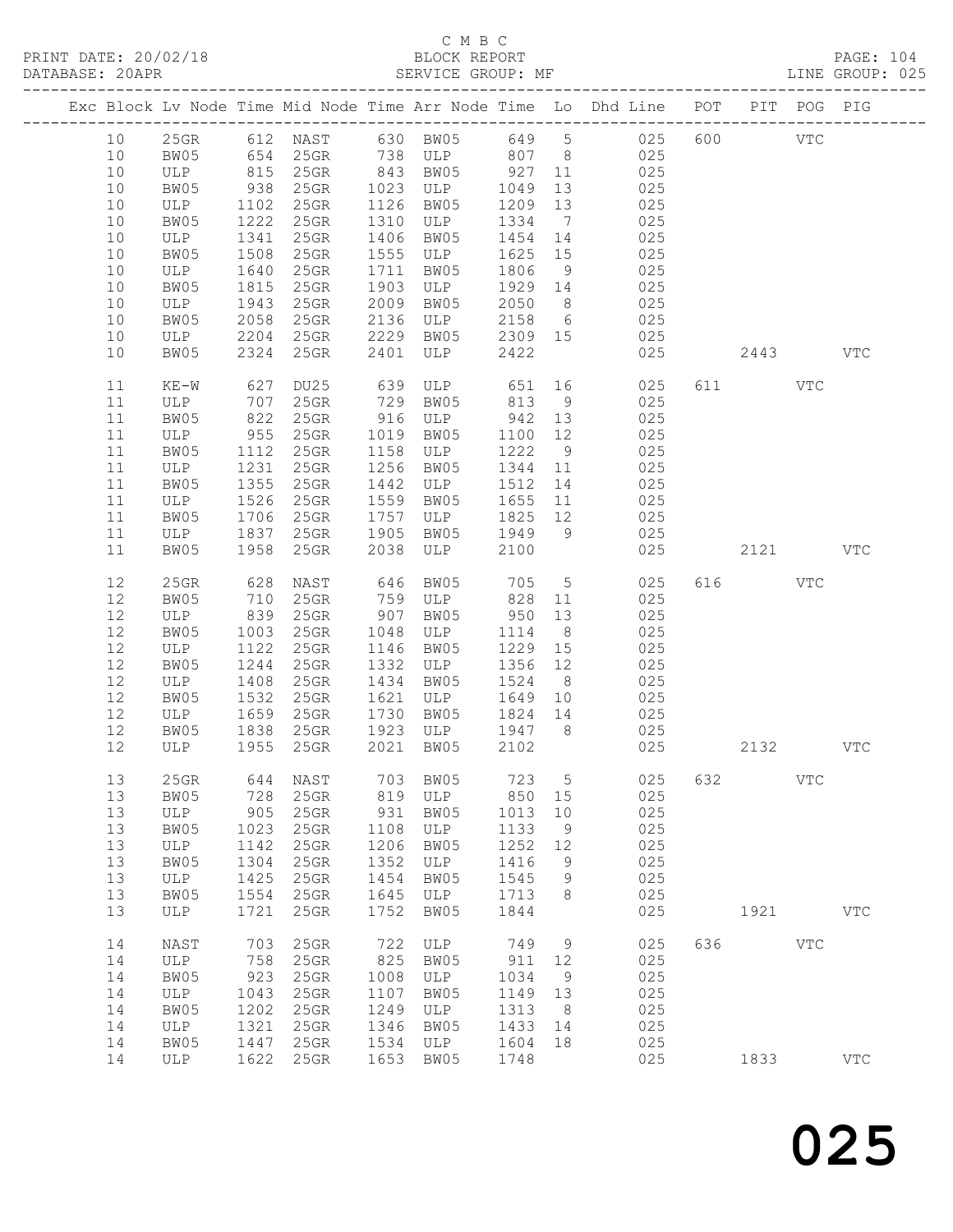|    | Exc Block Lv Node Time Mid Node Time Arr Node Time Lo Dhd Line POT PIT POG PIG |      |                                                                                                            |      |              |         |                 |        |     |     |             |     |              |
|----|--------------------------------------------------------------------------------|------|------------------------------------------------------------------------------------------------------------|------|--------------|---------|-----------------|--------|-----|-----|-------------|-----|--------------|
| 15 |                                                                                |      | BW05 737 25GR 829 ULP 859 20 025<br>ULP 919 25GR 943 BW05 1025 8 025<br>BW05 1033 25GR 1118 ULP 1143 9 025 |      |              |         |                 |        |     |     | 701 VTC     |     |              |
| 15 |                                                                                |      |                                                                                                            |      |              |         |                 |        |     |     |             |     |              |
| 15 |                                                                                |      |                                                                                                            |      |              |         |                 |        | 025 |     |             |     |              |
| 15 | ULP                                                                            | 1152 | $25$ GR                                                                                                    |      | 1216 BW05    | 1302 12 |                 | 025    |     |     |             |     |              |
| 15 | BW05                                                                           | 1314 | $25$ GR                                                                                                    | 1402 | ULP          | 1426    | 13              |        | 025 |     |             |     |              |
| 15 | ULP                                                                            | 1439 | 25GR                                                                                                       | 1508 | BW05         | 1559 11 |                 |        | 025 |     |             |     |              |
| 15 | BW05                                                                           | 1610 | 25GR                                                                                                       | 1701 | ULP          | 1730    | $6\overline{6}$ |        | 025 |     |             |     |              |
| 15 | ULP                                                                            | 1736 | $25$ GR                                                                                                    | 1807 | BW05 1857 15 |         |                 | 025    |     |     |             |     |              |
| 15 | BW05                                                                           | 1912 | $25$ GR                                                                                                    | 1953 |              | 2015    |                 |        | 025 |     | 2037 — 2037 |     | $_{\rm VTC}$ |
|    |                                                                                |      |                                                                                                            |      | ULP          |         |                 |        |     |     |             |     |              |
| 16 | NAST                                                                           |      | 806 25GR                                                                                                   | 834  | ULP 904 21   |         |                 |        | 025 |     | 736 VTC     |     |              |
| 16 | ULP                                                                            | 925  | 25GR                                                                                                       | 949  | BW05         | 1031 12 |                 |        | 025 |     |             |     |              |
| 16 | BW05                                                                           | 1043 | $25$ GR                                                                                                    | 1128 | ULP          | 1153    | 8 <sup>8</sup>  |        | 025 |     |             |     |              |
| 16 | ULP                                                                            | 1201 | $25$ GR                                                                                                    | 1226 | BW05         | 1312 13 |                 |        | 025 |     |             |     |              |
| 16 | BW05                                                                           | 1325 | $25$ GR                                                                                                    | 1412 | ULP          | 1440    | 17              |        | 025 |     |             |     |              |
| 16 | ULP                                                                            |      | 1457 25GR                                                                                                  | 1528 | BW05         | 1623    | 11              | 025    |     |     |             |     |              |
| 16 | BW05                                                                           | 1634 | $25$ GR                                                                                                    |      | 1725 ULP     | 1753 13 |                 | 025    |     |     |             |     |              |
| 16 | ULP                                                                            | 1806 | $25$ GR                                                                                                    |      | 1835 BW05    | 1922 12 |                 |        | 025 |     |             |     |              |
| 16 | BW05                                                                           |      | 1934 25GR                                                                                                  |      | 2014 ULP     | 2036    |                 |        | 025 |     | 2057        |     | VTC          |
|    |                                                                                |      |                                                                                                            |      |              |         |                 |        |     |     |             |     |              |
| 20 | BW05                                                                           | 533  | $25$ GR                                                                                                    | 606  | ULP 625      |         |                 | 7 025  |     |     | 457 VTC     |     |              |
| 20 | ULP                                                                            | 632  | $25$ GR                                                                                                    | 653  | BW05         | 732 13  |                 |        | 025 |     |             |     |              |
| 20 | BW05                                                                           |      | 745 25GR                                                                                                   |      | 838 ULP      | 907     |                 |        | 025 |     | 930         |     | $_{\rm VTC}$ |
|    |                                                                                |      |                                                                                                            |      |              |         |                 |        |     |     |             |     |              |
| 21 | 22BD                                                                           | 547  | $25$ GR                                                                                                    | 611  | ULP          | 630     | 9               |        | 025 | 519 |             | VTC |              |
| 21 | ULP                                                                            |      | 639 25GR                                                                                                   |      | 701 BW05     | 741     | 8 <sup>8</sup>  |        | 025 |     |             |     |              |
| 21 | BW05                                                                           | 749  | $25$ GR                                                                                                    |      | 842 ULP      | 911     |                 |        | 025 |     |             | 934 | <b>VTC</b>   |
|    |                                                                                |      |                                                                                                            |      |              |         |                 |        |     |     |             |     |              |
| 22 | BW05                                                                           | 600  | $25$ GR                                                                                                    |      | 636 ULP      |         |                 | 656 19 | 025 |     | 524 VTC     |     |              |
| 22 | ULP                                                                            | 715  | $25$ GR                                                                                                    | 737  | BW05         | 821     | 7               |        | 025 |     |             |     |              |
| 22 | BW05                                                                           | 828  | $25$ GR                                                                                                    | 922  | ULP          | 948     |                 |        | 025 |     | 1011        |     | VTC          |
|    |                                                                                |      |                                                                                                            |      |              |         |                 |        |     |     |             |     |              |
| 23 | 22BD                                                                           | 557  | $25$ GR                                                                                                    | 621  | ULP          | 640     | 10              |        | 025 |     | 529 VTC     |     |              |
| 23 | ULP                                                                            | 650  | $25$ GR                                                                                                    |      | 712 BW05     | 754     | $5^{\circ}$     |        | 025 |     |             |     |              |
| 23 | BW05                                                                           |      | 759 25GR<br>931 25GR                                                                                       | 854  | ULP          | 921     | 10              |        | 025 |     |             |     |              |
| 23 | ULP                                                                            |      |                                                                                                            |      | $955$ BW05   | 1036 16 |                 |        | 025 |     |             |     |              |
| 23 | BW05                                                                           |      | 1052 25GR 1138 ULP 1202                                                                                    |      |              |         | 9               |        | 025 |     |             |     |              |
| 23 | ULP                                                                            | 1211 | 25GR                                                                                                       |      | 1236 BW05    | 1322 13 |                 |        | 025 |     |             |     |              |
| 23 | BW05                                                                           |      | 1335 25GR                                                                                                  |      | 1422 ULP     | 1450 14 |                 |        | 025 |     |             |     |              |
|    | 23 ULP 1504 25GR 1535 BW05 1630 12 025                                         |      |                                                                                                            |      |              |         |                 |        |     |     |             |     |              |
| 23 | BW05                                                                           | 1642 | 25GR                                                                                                       | 1733 | ULP          | 1801    | 15              |        | 025 |     |             |     |              |
| 23 | ULP                                                                            | 1816 | 25GR                                                                                                       | 1845 | BW05         | 1932    | 14              |        | 025 |     |             |     |              |
| 23 | BW05                                                                           | 1946 | 25GR                                                                                                       | 2026 | ULP          | 2048    | 16              |        | 025 |     |             |     |              |
| 23 | ULP                                                                            | 2104 | 25GR                                                                                                       | 2129 | BW05         | 2209    | 14              |        | 025 |     |             |     |              |
| 23 | BW05                                                                           | 2223 | 25GR                                                                                                       | 2301 | ULP          | 2323    | 15              |        | 025 |     |             |     |              |
| 23 | ULP                                                                            | 2338 | 25GR                                                                                                       | 2358 | BW05         | 2434    | 19              | 23     | 025 |     |             |     |              |
| 23 | MRST                                                                           | 2516 |                                                                                                            |      | HODM         | 2603    | 6               |        | N20 |     |             |     |              |
| 23 | HODM                                                                           | 2609 |                                                                                                            |      | MRST         | 2658    |                 |        | N20 |     | 2703        |     | <b>VTC</b>   |
|    |                                                                                |      |                                                                                                            |      |              |         |                 |        |     |     |             |     |              |
| 24 | NAST                                                                           | 633  | 25GR                                                                                                       | 651  | ULP          | 713 15  |                 |        | 025 | 610 |             | VTC |              |
| 24 | ULP                                                                            | 728  | $25$ GR                                                                                                    | 750  | BW05         | 834     | 6               |        | 025 |     |             |     |              |
| 24 | BW05                                                                           | 840  | 25GR                                                                                                       | 934  | ULP          | 1000    | 11              |        | 025 |     |             |     |              |
| 24 | ULP                                                                            | 1011 | 25GR                                                                                                       | 1035 | BW05         | 1116    |                 |        | 025 |     | 1156        |     | <b>VTC</b>   |
| 25 | NAST                                                                           | 643  | 25GR                                                                                                       | 701  | ULP          | 723     | 13              |        | 025 | 620 |             | VTC |              |
| 25 | ULP                                                                            | 736  | 25GR                                                                                                       | 801  | BW05         | 846     | 9               |        | 025 |     |             |     |              |
| 25 | BW05                                                                           |      | 855 25GR                                                                                                   | 945  | ULP          | 1011    |                 |        | 025 |     | 1034        |     | $_{\rm VTC}$ |
|    |                                                                                |      |                                                                                                            |      |              |         |                 |        |     |     |             |     |              |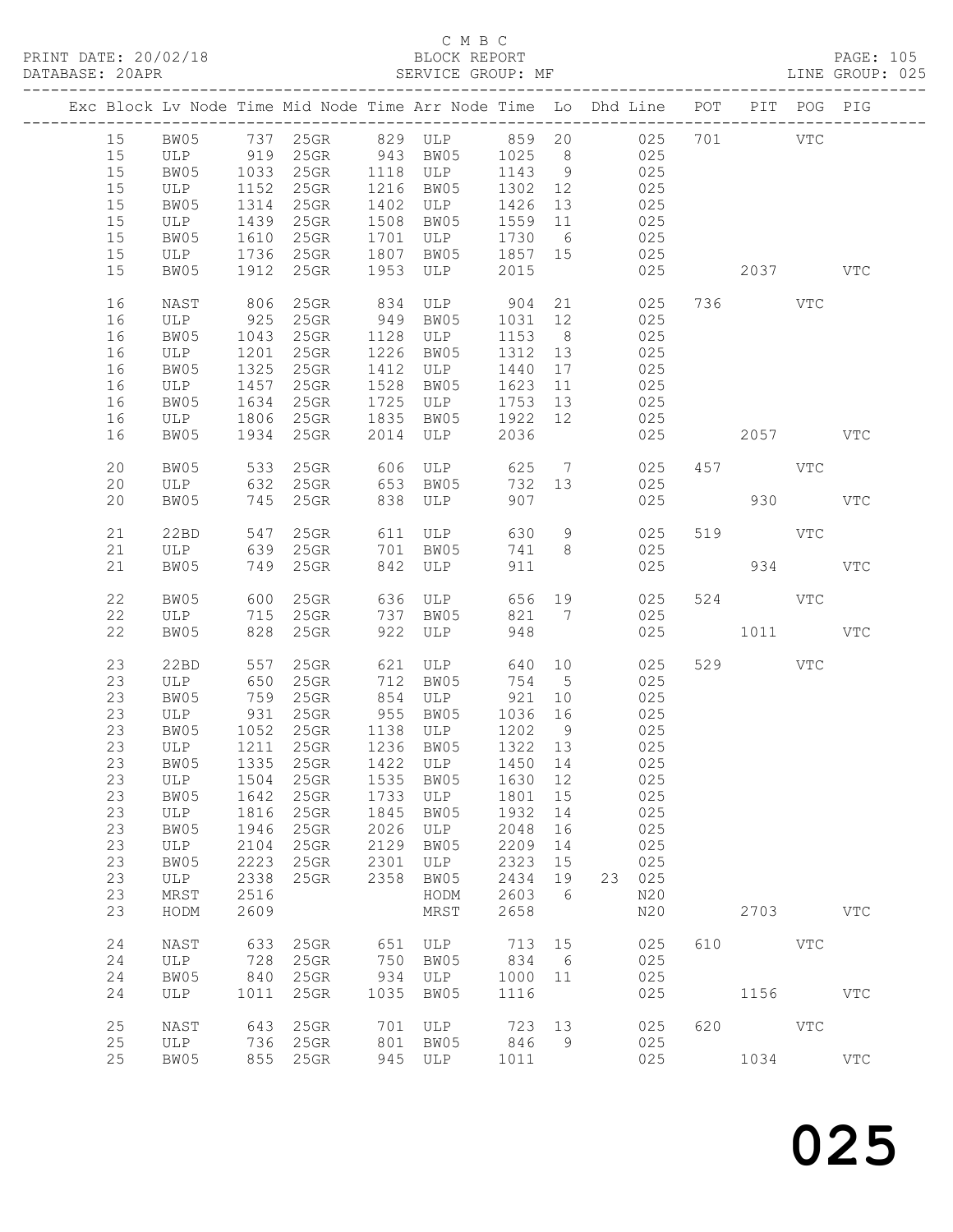| Exc Block Lv Node Time Mid Node Time Arr Node Time Lo Dhd Line POT PIT POG PIG |                                 |              |                                              |              |                                  |                      |                      |        |               |                      |                        |     |            |
|--------------------------------------------------------------------------------|---------------------------------|--------------|----------------------------------------------|--------------|----------------------------------|----------------------|----------------------|--------|---------------|----------------------|------------------------|-----|------------|
| 26                                                                             | $KE-W$                          |              | 637 DU25 649 ULP                             |              |                                  |                      |                      | 701 18 | 025           | 621                  | <b>VTC</b>             |     |            |
| 26<br>26                                                                       | ULP<br>NAST                     |              | 719 25GR<br>822 25GR                         |              | 741 NAST<br>850 ULP              | 802 10<br>919        |                      |        | 10 025<br>025 |                      | 942 VTC                |     |            |
|                                                                                |                                 |              |                                              |              |                                  |                      |                      |        |               |                      |                        |     |            |
| 27<br>27                                                                       | NAST<br>ULP                     | 653<br>747   | 25GR<br>25GR                                 |              | 712 ULP<br>813 BW05              | 737 10<br>859        | 9                    |        | 025<br>025    |                      | 626 VTC                |     |            |
| 27                                                                             | BW05                            | 908          | 25GR                                         |              | 956 ULP                          | 1022                 |                      |        | 025           |                      | 1045                   |     | VTC        |
|                                                                                |                                 |              |                                              |              |                                  |                      |                      |        |               |                      |                        |     |            |
| 28<br>28                                                                       | NAST<br>ULP                     |              | 713 25GR<br>810 25GR                         |              | 732 ULP<br>837 BW05              | 759 11<br>923        |                      |        | 025<br>025    |                      | 646 VTC<br>1003        |     | VTC        |
|                                                                                |                                 |              |                                              |              |                                  |                      |                      |        |               |                      |                        |     |            |
| 29<br>29                                                                       | NAST<br>ULP                     | 721          | $25$ GR<br>821 25GR                          | 743<br>849   | ULP 812 9                        |                      |                      |        | 025<br>025    | 654                  | VTC                    |     |            |
| 29                                                                             | BW05                            |              | 946 25GR                                     |              | 049 BW05 933 13<br>1031 ULP 1057 |                      |                      |        | 025           |                      | 1119                   |     | VTC        |
|                                                                                |                                 |              |                                              |              |                                  |                      |                      |        |               |                      |                        |     |            |
| 30<br>30                                                                       | NAST<br>ULP                     | 728          | $25$ GR<br>833 25GR                          |              | 754 ULP 823 10<br>901 BW05       | 944                  |                      |        | 025<br>025    |                      | 701 VTC<br>1024        |     | <b>VTC</b> |
|                                                                                |                                 |              |                                              |              |                                  |                      |                      |        |               |                      |                        |     |            |
| 31<br>31                                                                       | 25GR<br>BW05                    | 717<br>807   | NAST<br>$25$ GR                              | 737<br>902   | BW05<br>ULP 929 10               | 759 8                |                      |        | 025<br>025    |                      | 703 VTC                |     |            |
| 31                                                                             | ULP                             |              | 939 25GR                                     |              | 1003 BW05                        | 1044                 |                      |        | 025           |                      | 1124 VTC               |     |            |
| 32                                                                             | 25GR                            | 725          | NAST                                         | 746          | WLCW                             | 803 12               |                      |        | 15 025        |                      | 711 VTC                |     |            |
| 32                                                                             | NAST                            | 830          | $25$ GR                                      | 858          | ULP                              | 925                  |                      |        | 025           |                      | 948                    |     | <b>VTC</b> |
|                                                                                |                                 |              |                                              |              |                                  |                      |                      |        |               |                      |                        |     |            |
| 33<br>33                                                                       | NAST<br>ULP                     |              | 738 25GR<br>845 25GR                         | 913          | 804 ULP<br>BW05                  | 833 12<br>955        |                      |        | 025<br>025    |                      | 711 VTC<br>1035        |     | VTC        |
|                                                                                |                                 |              |                                              |              |                                  |                      |                      |        |               |                      |                        |     |            |
| 34<br>34                                                                       | 25GR<br>NAST                    |              | 733 NAST<br>838 25GR                         |              | 754 WLCW<br>906 ULP              | 811 12 15 025<br>933 |                      |        | 025           | 719                  | <b>VTC</b><br>956 1990 |     | <b>VTC</b> |
|                                                                                |                                 |              |                                              |              |                                  |                      |                      |        |               |                      |                        |     |            |
| 35                                                                             | NAST                            |              | 746 25GR                                     | 814          | ULP                              | 845 14               |                      |        | 025           |                      | 719                    | VTC |            |
| 35                                                                             | ULP                             |              | 859 25GR                                     |              | 925 BW05                         | 1007                 |                      |        | 025           |                      | 1047                   |     | <b>VTC</b> |
| 36                                                                             | NAST                            |              | 756 25GR                                     |              | 824 ULP 854 17                   |                      |                      |        | 025           |                      | 729 VTC                |     |            |
| 36                                                                             | ULP                             |              | 911 25GR                                     |              | 937 BW05                         | 1019                 |                      |        | 025           |                      | 1059                   |     | VTC        |
| 40                                                                             | ULP 1351 25GR<br>BW05 1518 25GR |              |                                              |              | 1416 BW05                        |                      |                      |        |               | 1504 14 025 1323 VTC |                        |     |            |
| 40                                                                             |                                 |              |                                              |              | 1605 ULP                         | 1633 13              |                      |        | 025           |                      |                        |     |            |
|                                                                                |                                 |              | 40 ULP 1646 25GR 1717 BW05 1812 025 1857 VTC |              |                                  |                      |                      |        |               |                      |                        |     |            |
| 41                                                                             | ULP                             | 1432         | 25GR                                         |              | 1501 BW05                        | 1552 10              |                      |        |               | 025 1404 VTC         |                        |     |            |
| 41<br>41                                                                       | BW05<br>ULP                     | 1602<br>1729 | 25GR<br>25GR                                 | 1653<br>1800 | ULP<br>BW05                      | 1722<br>1850         | $\overline{7}$<br>12 |        | 025<br>025    |                      |                        |     |            |
| 41                                                                             | BW05                            | 1902         | 25GR                                         | 1943         | ULP                              | 2005                 | 18                   |        | 025           |                      |                        |     |            |
| 41                                                                             | ULP                             | 2023         | 25GR                                         | 2049         | BW05                             | 2130                 |                      |        | 025           |                      | 2200                   |     | <b>VTC</b> |
| 42                                                                             | 25GR                            | 1440         | NAST                                         | 1508         | BW05                             | 1531                 | 9                    |        |               | 025 1426 VTC         |                        |     |            |
| 42                                                                             | BW05                            | 1540         | 25GR                                         |              | 1629 ULP                         | 1657                 | 9                    |        | 025           |                      |                        |     |            |
| 42                                                                             | ULP                             |              | 1706 25GR                                    |              | 1737 BW05                        | 1831                 |                      |        | 025           |                      | 1908 VTC               |     |            |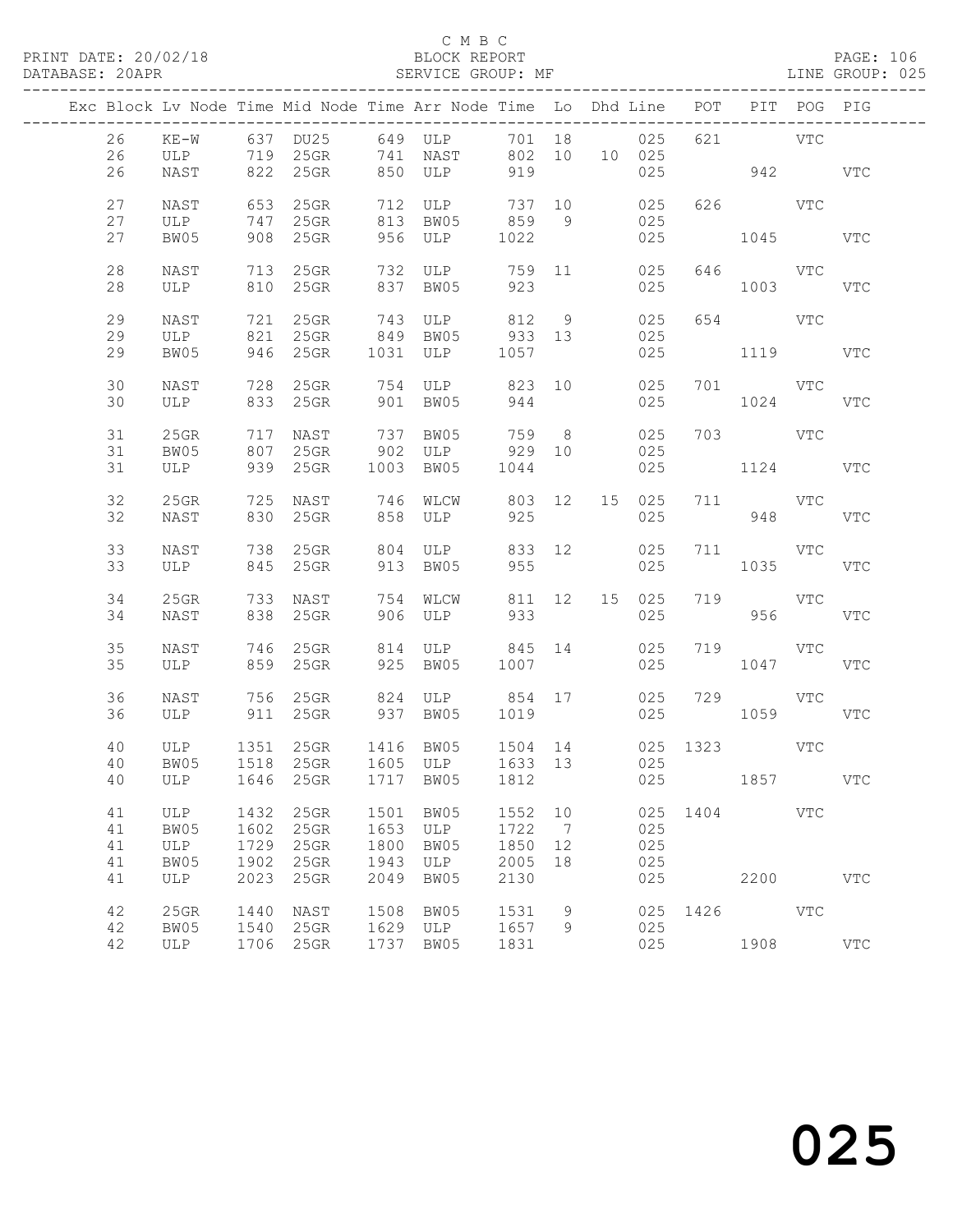|          |                                                                                  |                                                                                                   |                                                                                      |                                 |                      | Exc Block Lv Node Time Mid Node Time Arr Node Time Lo Dhd Line POT                                                                                                                        |                                                                                            |                                                                                                                                                      |      |                                                                                                  |          |                                              | PIT POG PIG |            |
|----------|----------------------------------------------------------------------------------|---------------------------------------------------------------------------------------------------|--------------------------------------------------------------------------------------|---------------------------------|----------------------|-------------------------------------------------------------------------------------------------------------------------------------------------------------------------------------------|--------------------------------------------------------------------------------------------|------------------------------------------------------------------------------------------------------------------------------------------------------|------|--------------------------------------------------------------------------------------------------|----------|----------------------------------------------|-------------|------------|
|          | 43<br>43<br>43<br>43<br>43<br>43<br>43<br>43<br>43<br>43<br>43<br>43<br>43<br>43 | BW05<br>ULP<br>BW05<br>ULP<br>BW05<br>ULP<br>BW05<br>MRST<br>HODM<br>MRST<br>HODM<br>MRST<br>HODM | 1922<br>2040<br>2153<br>2306<br>2425<br>2525<br>2609<br>2655<br>2739<br>2825<br>2909 | 25GR<br>25GR<br>25GR            | 2105                 | ULP 1445 25GR 1514 BW05 1609 9 025 1417<br>1618  25GR  1709  ULP  1738  6<br>1744  25GR  1815  BW05  1905  17<br>2003 ULP<br>BW05<br>GR25<br>HODM<br>MRST<br>HODM<br>MRST<br>HODM<br>MRST | 2025 15<br>2145<br>2253 13<br>2408<br>2502<br>2604<br>2652<br>2734<br>2822<br>2904<br>2952 | 8 <sup>8</sup><br>17<br>8 <sup>8</sup><br>$5\phantom{0}$<br>$\overline{\mathbf{3}}$<br>$5\overline{)}$<br>$\overline{\mathbf{3}}$<br>$5\overline{)}$ |      | 025<br>025<br>025<br>025<br>025<br>025<br>15 025<br>N8<br>N8<br>N8<br>N <sub>8</sub><br>N8<br>N8 |          | 2957 VTC                                     | VTC         |            |
|          | 44<br>44<br>44                                                                   | ULP<br>BW05<br>ULP                                                                                | 1452<br>1626<br>1756                                                                 | 25GR<br>25GR                    |                      | 1521 BW05<br>25GR 1717 ULP 1746 10<br>1825 BW05                                                                                                                                           | 1616<br>1912                                                                               |                                                                                                                                                      | 10 0 | 025                                                                                              |          | 025 1424 VTC<br>025 1947                     |             | <b>VTC</b> |
|          | 45<br>45                                                                         | BW05                                                                                              | 1650                                                                                 | ULP 1508 25GR<br>$25$ GR        |                      | 1541 BW05<br>1741 ULP                                                                                                                                                                     | 1637 13<br>1809                                                                            |                                                                                                                                                      |      | 025                                                                                              |          | 025 1440 VTC<br>1833                         |             | <b>VTC</b> |
|          | 46<br>46<br>46                                                                   | ULP<br>BW05<br>ULP                                                                                | 1520<br>1658                                                                         | 25GR<br>25GR<br>1827 25GR       |                      | 1553 BW05<br>1749 ULP<br>1855 BW05                                                                                                                                                        | 1649 9<br>1817 10<br>1939                                                                  |                                                                                                                                                      |      | 025<br>025                                                                                       |          | 025 1449 VTC<br>2011                         |             | <b>VTC</b> |
| $#SD$ 47 | $SD$ 47<br>$SD$ 47<br>47                                                         | $MH-E$<br>ULP 1616 25GR<br>ULP<br>BW05                                                            | 1522<br>1757                                                                         | OA41<br>1616 25GR<br>25GR       | 1845                 | 1534 BYOA<br>1647 BW05<br>1647 BW05<br>ULP                                                                                                                                                | 1742 15<br>1742 15<br>1911                                                                 |                                                                                                                                                      |      | 025<br>025                                                                                       | 025 1545 | 1546 9 21 017 1520 VTC<br><b>VTC</b><br>1933 |             | VTC        |
|          | 48<br>48<br>48<br>48                                                             | ULP<br>BW05<br>ULP<br>BW05                                                                        | 1532<br>1717<br>1847<br>2011                                                         | 25GR<br>$25$ GR<br>25GR<br>25GR |                      | 1605 BW05<br>1805 ULP<br>1915 BW05<br>GR25                                                                                                                                                | 1701<br>1832 15<br>1959 12<br>2050                                                         |                                                                                                                                                      |      | 025<br>025                                                                                       |          | 025 1501 VTC<br>025 2102                     |             | VTC        |
|          | 49<br>49<br>49                                                                   | ULP 1545<br>BW05<br>ULP 1857 25GR                                                                 | 1725                                                                                 | $25$ GR                         |                      | 1617 BW05 1714 11 025 1514 VTC<br>25GR 1813 ULP 1840 17 025<br>1925 BW05 2007                                                                                                             |                                                                                            |                                                                                                                                                      |      |                                                                                                  |          | 025 2039 VTC                                 |             |            |
|          | 50<br>50<br>50<br>50                                                             | ULP<br>BW05<br>ULP<br>BW05                                                                        | 1610<br>1749<br>1919<br>2043                                                         | 25GR<br>25GR<br>25GR<br>25GR    | 1641<br>1837<br>1947 | BW05<br>ULP<br>BW05<br>GR25                                                                                                                                                               | 1736<br>1903<br>2029<br>2121                                                               | 13<br>16<br>14                                                                                                                                       |      | 025<br>025<br>025<br>025                                                                         | 1539     | 2132                                         | <b>VTC</b>  | <b>VTC</b> |
|          | 51<br>51<br>51                                                                   | ULP<br>BW05<br>ULP                                                                                | 1628<br>1805<br>1932                                                                 | 25GR<br>25GR<br>25GR            | 1659<br>1853<br>1958 | BW05<br>ULP<br>BW05                                                                                                                                                                       | 1754<br>1919<br>2039                                                                       | 11<br>13                                                                                                                                             |      | 025<br>025<br>025                                                                                | 1557     | 2111                                         | VTC         | <b>VTC</b> |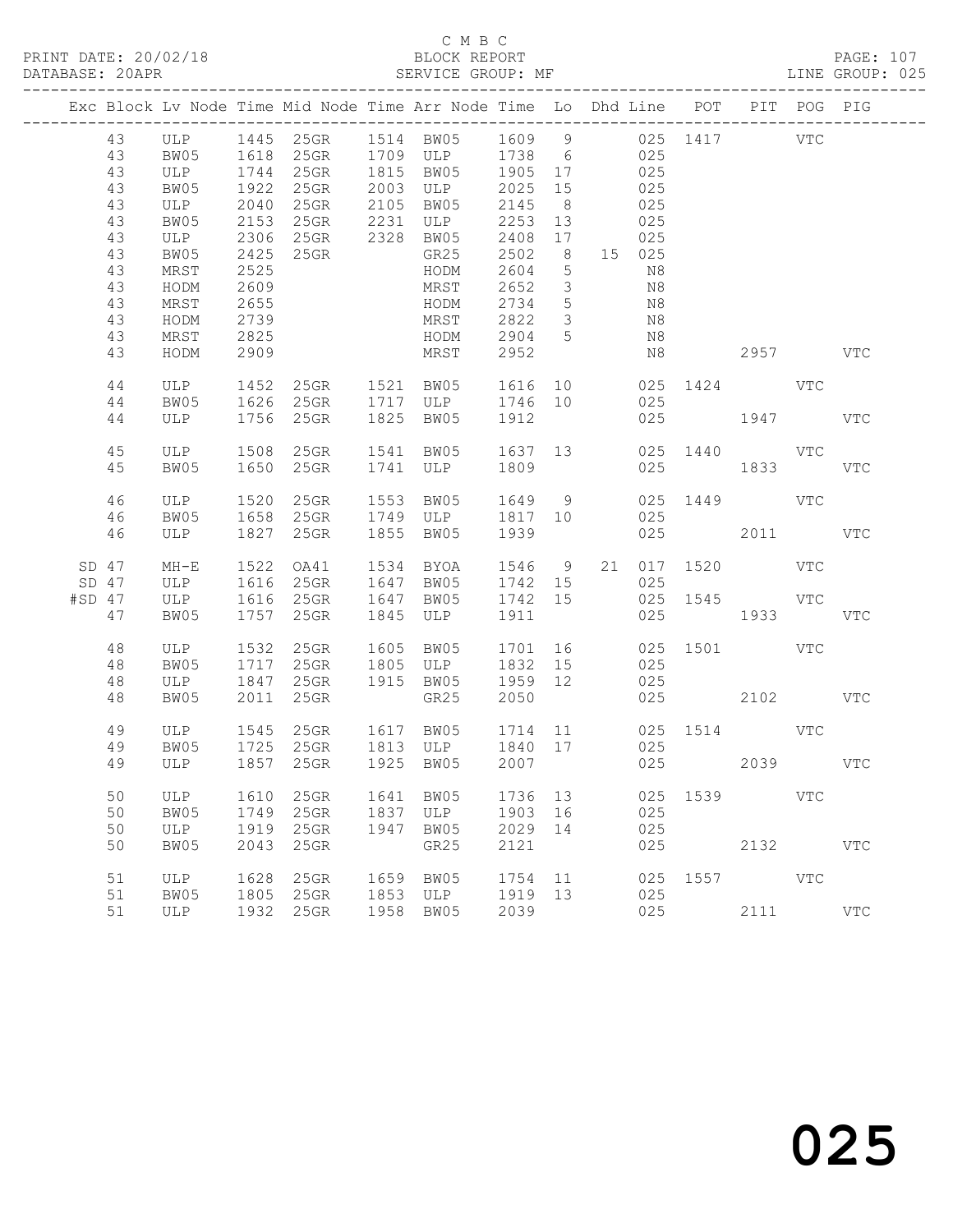|      |  |                                                                                              |                      |                      |                                                                                |              | C M B C                                                                  |                        |  |         |     |                                    |  |     |     |  |  |
|------|--|----------------------------------------------------------------------------------------------|----------------------|----------------------|--------------------------------------------------------------------------------|--------------|--------------------------------------------------------------------------|------------------------|--|---------|-----|------------------------------------|--|-----|-----|--|--|
| PNBU |  | 4AL 4 AV & ALMA<br>D41N NB DUNBAR FS 41 AV<br>PENDER & BURRARD<br>VTC Vancouver Diesel Depot |                      |                      |                                                                                |              | AL4 ALMA & 4 AV<br>DULP WB W 41 AV FS DUNBAR ST<br>PNTW PENDER & THURLOW |                        |  |         |     |                                    |  |     |     |  |  |
|      |  |                                                                                              |                      |                      | Exc Block Lv Node Time Mid Node Time Arr Node Time Lo Dhd Line POT PIT POG PIG |              |                                                                          |                        |  |         |     |                                    |  |     |     |  |  |
|      |  | 70                                                                                           | D41N                 |                      | 70 D41N 645 4AL 656 PNBU 714 7 27 032 629 VTC<br>748 4AL 801 PNBU              |              |                                                                          |                        |  | 823 823 |     | 032 849 VTC                        |  |     |     |  |  |
|      |  | 71<br>71                                                                                     | D41N<br>D41N         | 705<br>808           | 4AL 717 PNBU 736 5 27 032 649 VTC<br>4AL                                       |              | 821 PNBU                                                                 | 843                    |  |         | 032 |                                    |  | 909 | VTC |  |  |
|      |  | 72<br>72                                                                                     | D41N<br>D41N         | 725<br>831           | 4AL 737 PNBU<br>4AL 844 PNBU                                                   |              |                                                                          | 906                    |  |         |     | 759 5 27 032 709 VTC<br>032        |  | 932 | VTC |  |  |
|      |  | 73<br>73<br>73                                                                               | PNTW<br>PNTW<br>PNTW | 1600<br>1719<br>1840 | AL4<br>AL4<br>AL4                                                              | 1745<br>1906 | 1626 DULP<br>DULP<br>DULP                                                | 1801 5 34 032<br>1920  |  |         |     | 1639 6 34 032 1526 VTC<br>032 1933 |  |     | VTC |  |  |
|      |  | 74<br>74                                                                                     | PNTW<br>PNTW         | 1625<br>1746         | AL4<br>AL4                                                                     | 1651<br>1812 | DULP<br>DULP                                                             | 1705 7 34 032 1551 VTC |  |         |     | 032 1842                           |  |     | VTC |  |  |
|      |  | 75<br>75                                                                                     | PNTW<br>PNTW         | 1652                 | AL4 1718 DULP 1734 5 34 032 1618 VTC<br>1813 AL4                               |              | 1839 DULP                                                                |                        |  |         |     | 1854 032 1907 VTC                  |  |     |     |  |  |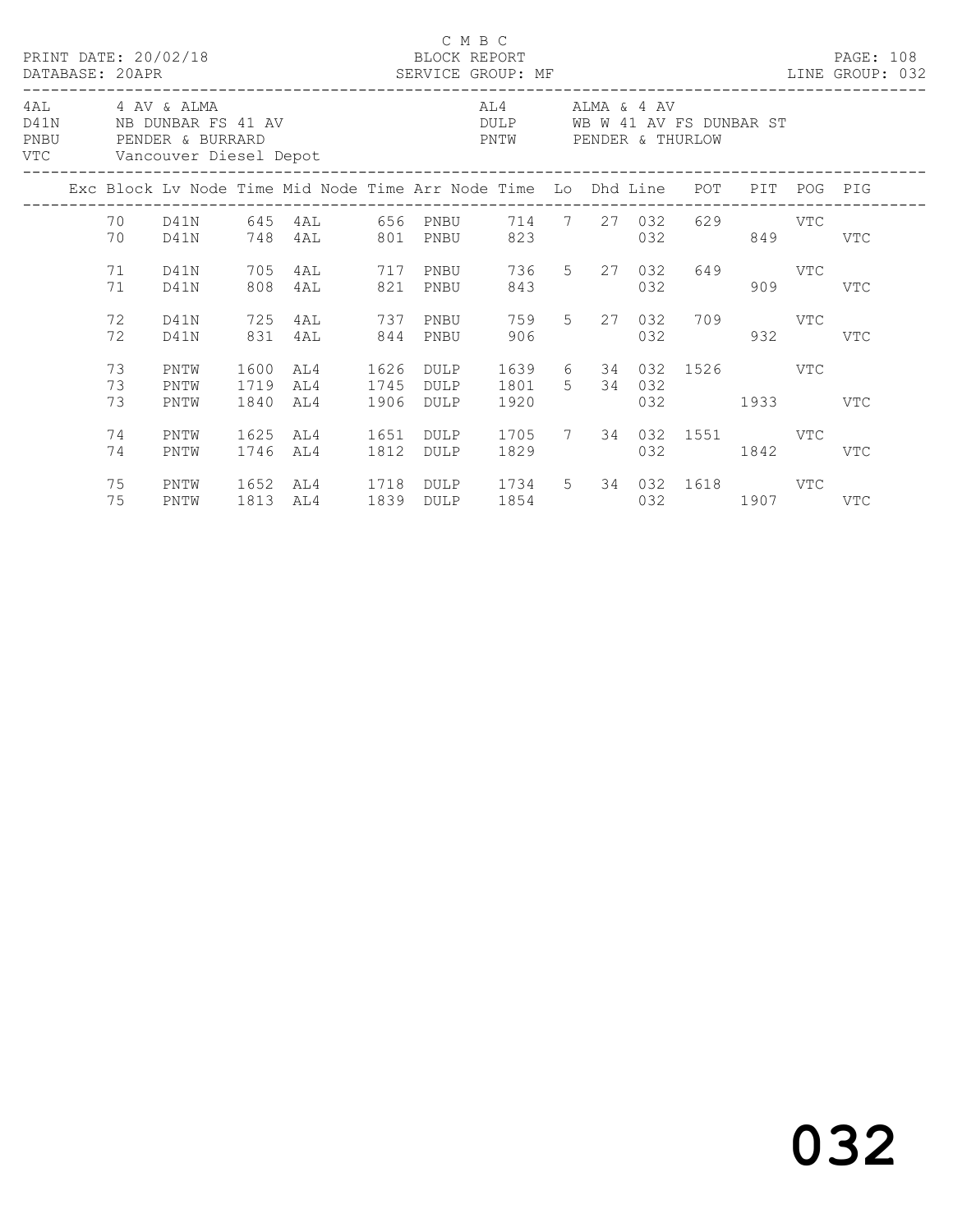| PRINT DATE: 20/02/18 |                                 |      |                              |      | C M B C | BLOCK REPORT   |                 |                                                                                                                                                                                                                                                            |         | PAGE: 109<br>DATABASE: 20APR SERVICE GROUP: MF LINE GROUP: 033 |
|----------------------|---------------------------------|------|------------------------------|------|---------|----------------|-----------------|------------------------------------------------------------------------------------------------------------------------------------------------------------------------------------------------------------------------------------------------------------|---------|----------------------------------------------------------------|
|                      | 16GR 16 AV & GRANVILLE          |      | VTC Vancouver Diesel Depot   |      |         |                |                 | 29ST 29 AV STATION<br>BYMN BROADWAY & MAIN BYOA BROADWAY & MAIN BYOA BROADWAY & OAK<br>BYRE BROADWAY & RENFREW ULP UNIVERSITY LOOP                                                                                                                         |         |                                                                |
|                      |                                 |      |                              |      |         |                |                 | Exc Block Lv Node Time Mid Node Time Arr Node Time Lo Dhd Line POT PIT POG PIG                                                                                                                                                                             |         |                                                                |
|                      |                                 |      |                              |      |         |                |                 | 81 ULP 601 16GR 619 29ST 645 6 033 539 VTC<br>81 29ST 651 16GR 717 ULP 738 5 033                                                                                                                                                                           |         |                                                                |
|                      |                                 |      |                              |      |         |                |                 |                                                                                                                                                                                                                                                            |         |                                                                |
| 81                   |                                 |      |                              |      |         |                |                 | ULP 743 16GR 804 29ST 833 5 033                                                                                                                                                                                                                            |         |                                                                |
| 81                   |                                 |      |                              |      |         |                |                 |                                                                                                                                                                                                                                                            |         |                                                                |
| 81                   |                                 |      |                              |      |         |                |                 | 29<br>ST 838 16GR 915 ULP 942 15 033<br>ULP 957 16GR 1019 29<br>ST 1056 16GR 1124 ULP 1146 11 033                                                                                                                                                          |         |                                                                |
| 81                   |                                 |      |                              |      |         |                |                 |                                                                                                                                                                                                                                                            |         |                                                                |
| 81                   | ULP 1157 16GR                   |      |                              |      |         | 1219 29ST 1248 |                 | 8 033                                                                                                                                                                                                                                                      |         |                                                                |
| 81                   |                                 |      |                              |      |         |                |                 | $\begin{tabular}{cccccc} 29ST & 1256 & 16GR & 1324 & ULP & 1346 & 11 & 033 \\ ULP & 1357 & 16GR & 1420 & 29ST & 1452 & 14 & 033 \\ 29ST & 1506 & 16GR & 1536 & ULP & 1600 & 5 & 033 \\ ULP & 1605 & 16GR & 1632 & 29ST & 1710 & 16 & 033 \\ \end{tabular}$ |         |                                                                |
| 81                   |                                 |      |                              |      |         |                |                 |                                                                                                                                                                                                                                                            |         |                                                                |
| 81                   |                                 |      |                              |      |         |                |                 |                                                                                                                                                                                                                                                            |         |                                                                |
| 81                   |                                 |      |                              |      |         |                |                 |                                                                                                                                                                                                                                                            |         |                                                                |
| 81                   | 29ST                            |      |                              |      |         |                |                 | 1726 16GR 1759 ULP 1824 10 033                                                                                                                                                                                                                             |         |                                                                |
| 81                   |                                 |      | ULP 1834 16GR 1856 29ST 1924 |      |         |                |                 | 033 1949 VTC                                                                                                                                                                                                                                               |         |                                                                |
| 82                   | 29ST                            |      |                              |      |         |                |                 | 619 16GR 645 ULP 704 6 033                                                                                                                                                                                                                                 | 554 VTC |                                                                |
| 82                   |                                 |      |                              |      |         |                |                 |                                                                                                                                                                                                                                                            |         |                                                                |
| 82                   |                                 |      |                              |      |         |                |                 | ULP 710 16GR 730 29ST 756 14 033<br>29ST 810 16GR 844 ULP 912 16 033<br>ULP 928 16GR 950 29ST 1017 9 033<br>29ST 1026 16GR 1054 ULP 1116 11 033                                                                                                            |         |                                                                |
| 82                   |                                 |      |                              |      |         |                |                 |                                                                                                                                                                                                                                                            |         |                                                                |
| 82                   |                                 |      |                              |      |         |                |                 |                                                                                                                                                                                                                                                            |         |                                                                |
| 82                   | ULP                             |      | 1127 16GR                    |      |         |                |                 | 1149 29ST 1216 10 033                                                                                                                                                                                                                                      |         |                                                                |
| 82                   | 29ST                            | 1226 | 16GR                         |      |         |                |                 |                                                                                                                                                                                                                                                            |         |                                                                |
| 82                   | ULP                             |      |                              |      |         |                |                 | 1254 ULP 1316 12 033<br>1350 29ST 1420 18 033<br>1507 ULP 1532 12 033                                                                                                                                                                                      |         |                                                                |
| 82                   | 29ST                            |      | 1328 16GR<br>1438 16GR       |      |         |                |                 |                                                                                                                                                                                                                                                            |         |                                                                |
| 82                   | ULP                             |      | 1544 16GR                    |      |         |                |                 | 1611 29ST 1648 14 033                                                                                                                                                                                                                                      |         |                                                                |
| 82                   | 29ST                            | 1702 | 16GR                         |      |         |                |                 |                                                                                                                                                                                                                                                            |         |                                                                |
| 82                   | ULP 1815 16GR<br>29ST 1925 16GR |      |                              |      |         |                |                 | 1735 ULP 1800 15 033<br>1841 29ST 1911 14 033<br>1951 ULP 2010 19 033                                                                                                                                                                                      |         |                                                                |
| 82                   |                                 |      |                              |      |         |                |                 |                                                                                                                                                                                                                                                            |         |                                                                |
| 82                   | ULP 2029                        |      | 16GR                         |      |         |                |                 | 2051 29ST 2117 9 033                                                                                                                                                                                                                                       |         |                                                                |
| 82                   | 29ST                            |      |                              |      |         |                |                 | 2126 16GR 2151 ULP 2209 20 033                                                                                                                                                                                                                             |         |                                                                |
| 82                   |                                 |      | ULP 2229 16GR 2251 29ST 2312 |      |         |                |                 | 033 2333 VTC                                                                                                                                                                                                                                               |         |                                                                |
| 83                   |                                 |      |                              |      |         |                |                 | ULP 629 16GR 649 29ST 715 7 033 607 VTC                                                                                                                                                                                                                    |         |                                                                |
| 83                   | 29ST                            | 722  | 16GR                         | 751  | ULP     | 816            | 11              | 033                                                                                                                                                                                                                                                        |         |                                                                |
| 83                   | ULP                             | 827  | 16GR                         | 849  | 29ST    | 918            | $5\overline{)}$ | 033                                                                                                                                                                                                                                                        |         |                                                                |
| 83                   | 29ST                            | 923  | 16GR                         | 954  | ULP     | 1017           | 10              | 033                                                                                                                                                                                                                                                        |         |                                                                |
| 83                   | ULP                             | 1027 | 16GR                         | 1049 | 29ST    | 1116           | 10              | 033                                                                                                                                                                                                                                                        |         |                                                                |
| 83                   | 29ST                            | 1126 | 16GR                         | 1154 | ULP     | 1216           | 11              | 033                                                                                                                                                                                                                                                        |         |                                                                |
| 83                   | ULP                             | 1227 | 16GR                         | 1249 | 29ST    | 1318           | 8               | 033                                                                                                                                                                                                                                                        |         |                                                                |
| 83                   | 29ST                            | 1326 | 16GR                         | 1354 | ULP     | 1416           | 10              | 033                                                                                                                                                                                                                                                        |         |                                                                |
| 83                   | ULP                             | 1426 | 16GR                         | 1450 | 29ST    | 1524           | 8               | 033                                                                                                                                                                                                                                                        |         |                                                                |
| 83                   | 29ST                            | 1532 | 16GR                         | 1602 | ULP     | 1626           | 10              | 033                                                                                                                                                                                                                                                        |         |                                                                |
| 83                   | ULP                             | 1636 | 16GR                         | 1703 | 29ST    | 1739           | 17              | 033                                                                                                                                                                                                                                                        |         |                                                                |
| 83                   | 29ST                            | 1756 | 16GR                         | 1828 | ULP     | 1850           | 19              | 033                                                                                                                                                                                                                                                        |         |                                                                |
| 83                   | ULP                             |      | 1909 16GR                    | 1931 | 29ST    | 1958           |                 | 033                                                                                                                                                                                                                                                        | 2019    | <b>VTC</b>                                                     |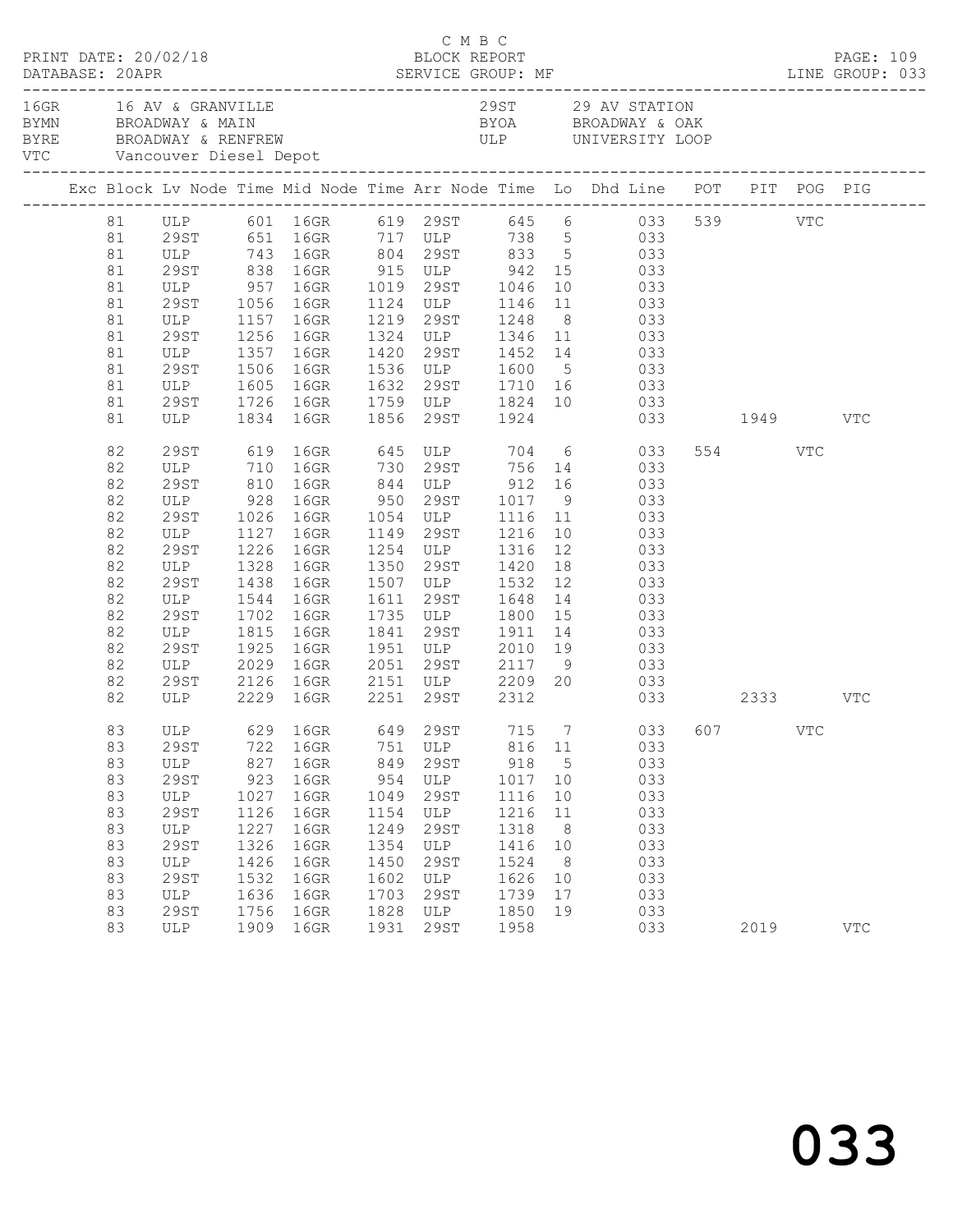#### C M B C<br>BLOCK REPORT SERVICE GROUP: MF

|  |          |             |              |                                                |      |                                                        |                 |                 | Exc Block Lv Node Time Mid Node Time Arr Node Time Lo Dhd Line POT PIT POG PIG |     |                                                                                                                                                                                                                                 |            |            |
|--|----------|-------------|--------------|------------------------------------------------|------|--------------------------------------------------------|-----------------|-----------------|--------------------------------------------------------------------------------|-----|---------------------------------------------------------------------------------------------------------------------------------------------------------------------------------------------------------------------------------|------------|------------|
|  | 84       |             |              | 29ST 637 16GR 703 ULP<br>ULP 730 16GR 751 29ST |      | 703 ULP                                                | 724 6           |                 | 033                                                                            |     | 612 VTC                                                                                                                                                                                                                         |            |            |
|  | 84       | ULP         |              |                                                |      |                                                        | 820 8           |                 | 033                                                                            |     |                                                                                                                                                                                                                                 |            |            |
|  | 84       | 29ST        |              | 828 16GR                                       |      | 905 ULP 932 10<br>1004 29ST 1031 10                    |                 |                 | 033                                                                            |     |                                                                                                                                                                                                                                 |            |            |
|  | 84       | ULP         |              | 942 16GR                                       |      |                                                        |                 |                 | 033                                                                            |     |                                                                                                                                                                                                                                 |            |            |
|  | 84       | 29ST        | 1041         | 16GR                                           |      | 1109 ULP                                               | 1131 11         |                 | 033                                                                            |     |                                                                                                                                                                                                                                 |            |            |
|  | 84       | ULP         | 1142         | 16GR                                           |      | 1204 29ST                                              | 1233            | 8 <sup>8</sup>  | 033                                                                            |     |                                                                                                                                                                                                                                 |            |            |
|  | 84       | 29ST        |              | 1241 16GR                                      |      | 1309 ULP 1331 12                                       |                 |                 | 033                                                                            |     |                                                                                                                                                                                                                                 |            |            |
|  | 84       | ULP         | 1343         | 16GR                                           | 1405 | 29ST<br>$1522$ ULP $1547$                              | 1435            | 18              | 033                                                                            |     |                                                                                                                                                                                                                                 |            |            |
|  | 84<br>84 | 29ST        | 1453         | 16GR                                           | 1621 |                                                        |                 | $\overline{7}$  | 033                                                                            |     |                                                                                                                                                                                                                                 |            |            |
|  | 84       | ULP         | 1554<br>1714 | 16GR<br>16GR                                   |      | 29ST<br>ULP<br>1747 ULP                                | 1659 15<br>1812 |                 | 033                                                                            |     | 1836                                                                                                                                                                                                                            |            | <b>VTC</b> |
|  |          | 29ST        |              |                                                |      |                                                        |                 |                 | 033                                                                            |     |                                                                                                                                                                                                                                 |            |            |
|  | 85       | <b>29ST</b> | 713          | 16GR                                           |      | 739 ULP                                                | 804             | $6\overline{6}$ | 033                                                                            | 648 |                                                                                                                                                                                                                                 | <b>VTC</b> |            |
|  | 85       | ULP         | 810          | 16GR                                           | 832  | 29ST                                                   | 901             | $5\overline{)}$ | 033                                                                            |     |                                                                                                                                                                                                                                 |            |            |
|  | 85       | <b>29ST</b> | 906          | 16GR                                           |      | 940 ULP                                                | 1003            | 9               | 033                                                                            |     |                                                                                                                                                                                                                                 |            |            |
|  | 85       | ULP         |              | 1012 16GR                                      |      | 1034 29ST                                              | 1101 10         |                 | 033                                                                            |     |                                                                                                                                                                                                                                 |            |            |
|  | 85       | <b>29ST</b> | 1111         | 16GR                                           |      | 1139 ULP                                               | 1201            | 11              | 033                                                                            |     |                                                                                                                                                                                                                                 |            |            |
|  | 85       | ULP         | 1212         | 16GR                                           | 1234 | 29ST<br>$1234$ $232$<br>1339 ULP 1401<br>1339 ULP 1507 | 1303            | 8 <sup>8</sup>  | 033                                                                            |     |                                                                                                                                                                                                                                 |            |            |
|  | 85       | 29ST        | 1311         | 16GR                                           |      |                                                        |                 | 11              | 033                                                                            |     |                                                                                                                                                                                                                                 |            |            |
|  | 85       | ULP         | 1412         | 16GR                                           |      |                                                        |                 | 12              | 033                                                                            |     |                                                                                                                                                                                                                                 |            |            |
|  | 85       | 29ST        | 1519         | 16GR                                           |      | 1549 ULP<br>1653 29ST                                  | 1613            | 13              | 033                                                                            |     |                                                                                                                                                                                                                                 |            |            |
|  | 85       | ULP         | 1626         | 16GR                                           | 1653 | 29ST                                                   | 1729            |                 | 033                                                                            |     | 1759                                                                                                                                                                                                                            |            | <b>VTC</b> |
|  | 86       | <b>29ST</b> | 731          | 16GR                                           |      | 802 ULP                                                | 830             | 12              | 033                                                                            | 706 |                                                                                                                                                                                                                                 | <b>VTC</b> |            |
|  | 86       | ULP         | 842          | 16GR                                           |      | 904 29ST                                               | 933             | $5\overline{)}$ | 033                                                                            |     |                                                                                                                                                                                                                                 |            |            |
|  | 86       | 29ST        | 938          | 16GR                                           |      |                                                        | 1032 10         |                 | 033                                                                            |     |                                                                                                                                                                                                                                 |            |            |
|  | 86       | ULP         |              | 1042 16GR                                      | 1104 | $\frac{904}{1009}$ ULP $\frac{1032}{103}$              |                 | 10              | 033                                                                            |     |                                                                                                                                                                                                                                 |            |            |
|  | 86       | <b>29ST</b> | 1141         | 16GR                                           |      | $110 - 1231$<br>1209 ULP 1231<br>2004 29ST 1333        |                 | 11              | 033                                                                            |     |                                                                                                                                                                                                                                 |            |            |
|  | 86       | ULP         | 1242         | 16GR                                           |      | 1304 29ST                                              |                 | 8 <sup>8</sup>  | 033                                                                            |     |                                                                                                                                                                                                                                 |            |            |
|  | 86       | 29ST        | 1341         | 16GR                                           |      | 1409 ULP<br>1505 29ST                                  | 1431            | 8 <sup>8</sup>  | 033                                                                            |     |                                                                                                                                                                                                                                 |            |            |
|  | 86       | ULP         | 1439         | 16GR                                           |      | 1505 29ST                                              | 1540 14         |                 | 033                                                                            |     |                                                                                                                                                                                                                                 |            |            |
|  | 86       | 29ST        | 1554         | 16GR                                           |      | 1624 ULP<br>1723 29ST                                  | 1648            | 8 <sup>8</sup>  | 033                                                                            |     |                                                                                                                                                                                                                                 |            |            |
|  | 86       | ULP         | 1656         | 16GR                                           | 1723 | 29ST                                                   | 1759 12         |                 | 033                                                                            |     |                                                                                                                                                                                                                                 |            |            |
|  | 86       | <b>29ST</b> | 1811         | 16GR                                           | 1843 | ULP                                                    | 1905            |                 | 033                                                                            |     | 1927                                                                                                                                                                                                                            |            | <b>VTC</b> |
|  | 87       | <b>29ST</b> | 743          | 16GR                                           |      | 814 ULP                                                | 842             | 15              | 033                                                                            | 718 |                                                                                                                                                                                                                                 | <b>VTC</b> |            |
|  | 87       | ULP         | 857          | 16GR                                           |      | 919 29ST                                               | 948             | 8 <sup>8</sup>  | 033                                                                            |     |                                                                                                                                                                                                                                 |            |            |
|  | 87       | <b>29ST</b> |              | 956 16GR                                       |      | 1024 ULP                                               | 1047            | 10              | 033                                                                            |     |                                                                                                                                                                                                                                 |            |            |
|  | 87       | ULP         | 1057         | 16GR                                           |      | 1119 29ST                                              | 1146            | 10              | 033                                                                            |     |                                                                                                                                                                                                                                 |            |            |
|  | 87       | <b>29ST</b> | 1156         | 16GR                                           |      | 1224 ULP                                               | 1246            | 12              | 033                                                                            |     |                                                                                                                                                                                                                                 |            |            |
|  | 87       | ULP         | 1258         | 16GR                                           | 1320 | 29ST                                                   | 1349            | 20              | 033                                                                            |     |                                                                                                                                                                                                                                 |            |            |
|  | 87       | <b>29ST</b> | 1409         | 16GR                                           |      | 1437 ULP                                               | 1501 13         |                 | 033                                                                            |     |                                                                                                                                                                                                                                 |            |            |
|  | 87       | ULP         | 1514         | 16GR                                           |      | 1542 29ST 1617 13                                      |                 |                 | 033                                                                            |     |                                                                                                                                                                                                                                 |            |            |
|  | 87       | 29ST        | 1630         | 16GR                                           |      |                                                        |                 |                 | 033                                                                            |     |                                                                                                                                                                                                                                 |            |            |
|  | 87       | ULP         |              | 1739 16GR                                      |      | 1700 ULP 1724 15<br>1805 29ST 1837<br>1805 29ST        | 1837            |                 | 033                                                                            |     | 1907 — 1907 — 1907 — 1907 — 1907 — 1907 — 1907 — 1907 — 1908 — 1918 — 1919 — 1919 — 1919 — 1920 — 1920 — 1920 — 1920 — 1920 — 1920 — 1920 — 1920 — 1920 — 1920 — 1920 — 1920 — 1920 — 1920 — 1920 — 1920 — 1920 — 1920 — 1920 — |            | VTC        |
|  |          |             |              |                                                |      |                                                        |                 |                 |                                                                                |     |                                                                                                                                                                                                                                 |            |            |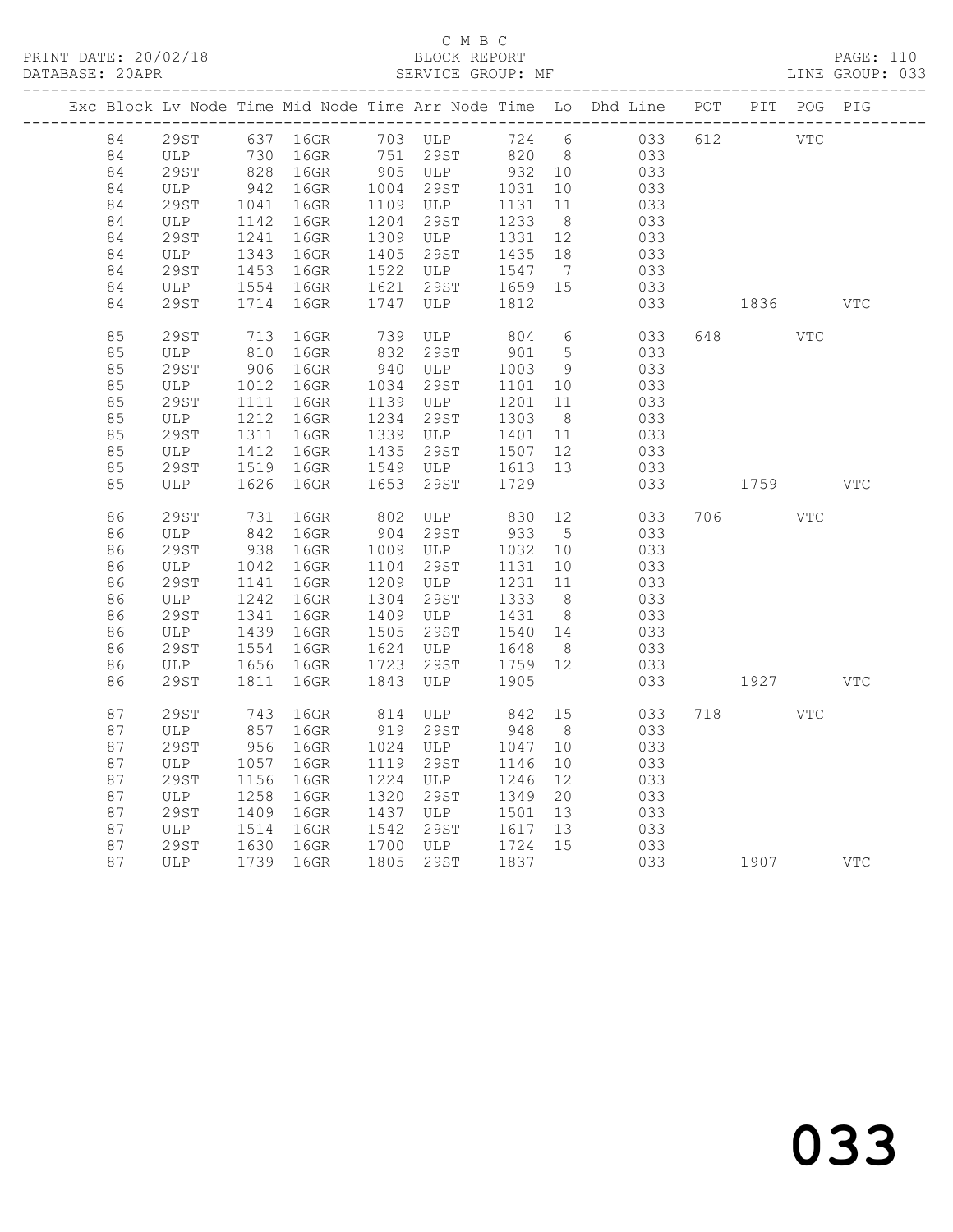#### C M B C<br>BLOCK REPORT SERVICE GROUP: MF

|        |       |             |                | Exc Block Lv Node Time Mid Node Time Arr Node Time Lo Dhd Line POT PIT POG PIG |      |                                 |         |                |     |     |          |                        |     |            |
|--------|-------|-------------|----------------|--------------------------------------------------------------------------------|------|---------------------------------|---------|----------------|-----|-----|----------|------------------------|-----|------------|
|        | 88    |             |                | 29ST 800 16GR 834 ULP 902 11 033 732 VTC                                       |      |                                 |         |                |     |     |          |                        |     |            |
|        | 88    |             |                | ULP 913 16GR 935 29ST 1002 9 033                                               |      |                                 |         |                |     |     |          |                        |     |            |
|        | 88    | 29ST        | 1011           | 16GR                                                                           |      | 1039 ULP 1102 10                |         |                | 033 |     |          |                        |     |            |
|        | 88    | ULP         | 1112           | 16GR                                                                           |      | 1134 29ST                       | 1201    | 10             |     | 033 |          |                        |     |            |
|        | 88    | 29ST        | 1211           | 16GR                                                                           |      | 1239 ULP                        | 1301 11 |                |     | 033 |          |                        |     |            |
|        | 88    | ULP         | 1312           | 16GR                                                                           |      | 1334 29ST                       | 1404 19 |                |     | 033 |          |                        |     |            |
|        | 88    | 29ST        | 1423           | 16GR                                                                           |      | 1452 ULP                        | 1517 7  |                |     | 033 |          |                        |     |            |
|        | 88    | ULP         | 1524           | 16GR                                                                           |      | 1552 29ST                       | 1628 12 |                |     | 033 |          |                        |     |            |
|        | 88    | 29ST        | 1640           | 16GR                                                                           |      | 1711 ULP                        | 1736 13 |                |     | 033 |          |                        |     |            |
|        | 88    | ULP         | 1749           | 16GR                                                                           | 1815 | 29ST                            | 1847 13 |                |     | 033 |          |                        |     |            |
|        | 88    | 29ST        | 1900           | 16GR                                                                           |      | 1926 ULP                        | 1945 14 |                |     | 033 |          |                        |     |            |
|        | 88    | ULP         | 1959           | 16GR                                                                           | 2021 | 29ST                            | 2047 9  |                |     | 033 |          |                        |     |            |
|        | 88    | 29ST        | 2056           | 16GR                                                                           |      | 2121 ULP 2139<br>2221 29ST 2242 | 2139 20 |                |     | 033 |          |                        |     |            |
|        | 88    | ULP         |                | 2159 16GR                                                                      | 2221 |                                 |         |                |     | 033 |          | 2303                   |     | <b>VTC</b> |
|        | 90    | 29ST        | 559            | 16GR                                                                           |      | 625 ULP 644                     |         |                | 15  | 033 |          | 534 VTC                |     |            |
|        | 90    | ULP         |                | 659 16GR                                                                       |      | 719 29ST                        | 745 7   |                |     | 033 |          |                        |     |            |
|        | 90    | 29ST        |                | 752 16GR                                                                       |      | 824 ULP                         | 852     |                |     | 033 |          |                        | 915 | VTC        |
|        | 91    | 29ST        |                | 702 16GR                                                                       |      | 728 ULP                         | 752     | 5 <sup>5</sup> |     | 033 |          | 637 VTC                |     |            |
|        | 91    | ULP         |                | 757 16GR                                                                       |      | 819 29ST                        | 848     | 5              |     | 033 |          |                        |     |            |
|        | 91    | 29ST        |                | 853 16GR                                                                       |      | 927 ULP                         | 950     |                |     | 033 |          | 1013                   |     | VTC        |
|        | 92    | ULP         |                | 721 16GR                                                                       | 741  | 29ST 809                        |         | 9              |     | 033 |          | 657 VTC                |     |            |
|        | 92    | 29ST        |                | 818 16GR                                                                       |      | 855 ULP 922                     |         |                |     |     | 033      | 945                    |     | <b>VTC</b> |
|        | 93    | ULP         |                | 1452 16GR 1518                                                                 |      | 29ST                            | 1553 13 |                |     |     |          | 033 1424 VTC           |     |            |
|        | 93    | 29ST        |                | 1606 16GR                                                                      |      | 1636 ULP                        | 1700 8  |                |     | 033 |          |                        |     |            |
|        | 93    | ULP         | 1708           | 16GR                                                                           |      | 1735 29ST                       | 1809    |                |     |     |          | 033 1839               |     | VTC        |
|        |       |             |                |                                                                                |      |                                 |         |                |     |     |          |                        |     |            |
|        | 94    | 29ST        | 1354           | 16GR                                                                           |      | 1422 ULP                        | 1446 12 |                |     |     |          | 033 1326 VTC           |     |            |
|        | 94    | ULP         | 1458           | 16GR                                                                           |      | 1530 29ST                       | 1605 13 |                |     | 033 |          |                        |     |            |
|        | 94    | 29ST        | 1618           | 16GR                                                                           |      | 1648 ULP                        | 1712 6  |                |     | 033 |          |                        |     |            |
|        | 94    | ULP         | 1718           | 16GR                                                                           | 1745 | 29ST                            | 1819    |                |     |     |          | 033 1849               |     | VTC        |
|        | SD 95 | BYRE        |                | 1519 BYMN                                                                      |      | 1537 BYOA                       |         |                |     |     |          | 1548 7 21 009 1447 VTC |     |            |
|        | SD 95 | ULP 1616    |                | 16GR                                                                           |      | 1643 29ST                       | 1721 17 |                |     | 033 |          |                        |     |            |
| #SD 95 |       | ULP         | $1616$<br>1739 | 16GR                                                                           |      | 1643 29ST                       | 1721 17 |                |     |     |          | $033$ 1545<br>033      | VTC |            |
|        | 95    | 29ST        |                | 1738 16GR                                                                      |      | $1811$ ULP                      | 1836 13 |                |     | 033 |          |                        |     |            |
|        |       |             |                | 95 ULP 1849 16GR 1911 29ST 1939 17 033                                         |      |                                 |         |                |     |     |          |                        |     |            |
|        | 95    | 29ST        | 1956           | 16GR                                                                           |      | 2021 ULP                        | 2039 20 |                |     | 033 |          |                        |     |            |
|        | 95    | ULP         | 2059           | 16GR                                                                           | 2121 | 29ST                            | 2145    | 11             |     | 033 |          |                        |     |            |
|        | 95    | 29ST        | 2156           | 16GR                                                                           | 2221 | ULP                             | 2239    | 20             |     | 033 |          |                        |     |            |
|        | 95    | ULP         | 2259           | 16GR                                                                           | 2321 | 29ST                            | 2342    |                |     | 033 |          | 2403                   |     | <b>VTC</b> |
|        | 96    | ULP         | 1534           | 16GR                                                                           | 1602 | 29ST                            | 1638    | 11             |     |     | 033 1503 | VTC                    |     |            |
|        | 96    | <b>29ST</b> | 1649           | 16GR                                                                           |      | 1722 ULP                        | 1748 13 |                |     | 033 |          |                        |     |            |
|        | 96    | ULP         | 1801           | 16GR                                                                           | 1827 | 29ST                            | 1857    |                |     | 033 |          | 1927                   |     | VTC        |
|        | 97    | <b>29ST</b> | 1543           | 16GR                                                                           |      | 1613 ULP                        | 1637    | 9              |     |     |          | 033 1515 VTC           |     |            |
|        | 97    | ULP         |                | 1646 16GR                                                                      |      | 1713 29ST                       | 1749    |                |     | 033 |          | 1819                   |     | VTC        |
|        |       |             |                |                                                                                |      |                                 |         |                |     |     |          |                        |     |            |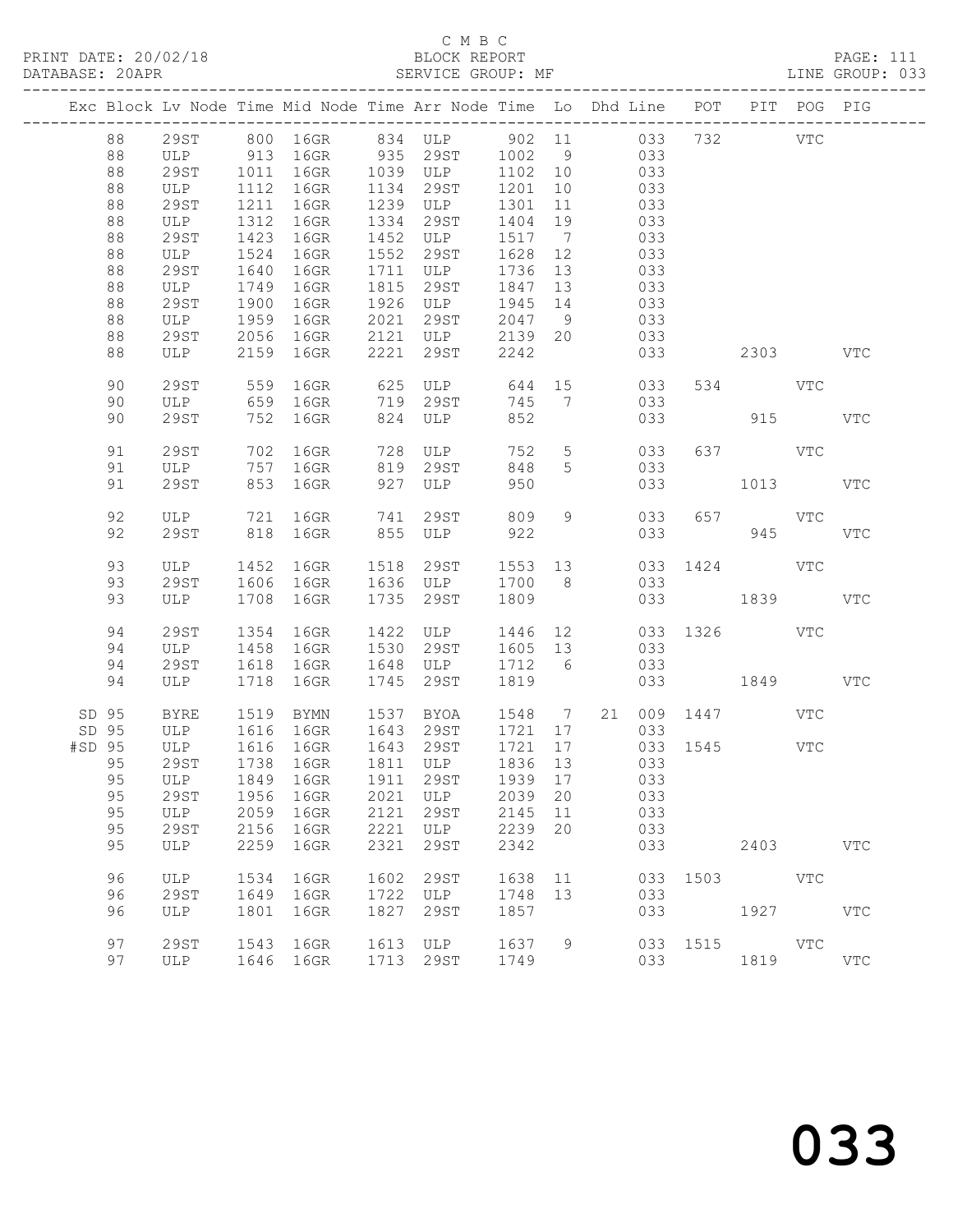| PRINT DATE: 20/02/18 |                                                                                                                                                                |                                                                                                                                                                                                                          |                                                                                                                                      |                                                                                                                                                                                                                                                                                    |                                                                                                                                      | C M B C<br>BLOCK REPORT                                                                                                                         |                                                                                                                                                   |                                                                                                          |                                                                                                                                                                                                                                                                                                                                                                                                                                                                                                                                                                                                                              |             |     | PAGE: 112  |
|----------------------|----------------------------------------------------------------------------------------------------------------------------------------------------------------|--------------------------------------------------------------------------------------------------------------------------------------------------------------------------------------------------------------------------|--------------------------------------------------------------------------------------------------------------------------------------|------------------------------------------------------------------------------------------------------------------------------------------------------------------------------------------------------------------------------------------------------------------------------------|--------------------------------------------------------------------------------------------------------------------------------------|-------------------------------------------------------------------------------------------------------------------------------------------------|---------------------------------------------------------------------------------------------------------------------------------------------------|----------------------------------------------------------------------------------------------------------|------------------------------------------------------------------------------------------------------------------------------------------------------------------------------------------------------------------------------------------------------------------------------------------------------------------------------------------------------------------------------------------------------------------------------------------------------------------------------------------------------------------------------------------------------------------------------------------------------------------------------|-------------|-----|------------|
| 41 CR 41 AV & CROWN  |                                                                                                                                                                |                                                                                                                                                                                                                          |                                                                                                                                      | VTC Vancouver Diesel Depot                                                                                                                                                                                                                                                         |                                                                                                                                      |                                                                                                                                                 |                                                                                                                                                   |                                                                                                          | 41FR 41 AV & FRASER<br>41 CK 41 AV & CRANVILLE<br>41 GRANVILLE<br>31 JOYCE STATION<br>41 OA41 OAK & 41 AV                                                                                                                                                                                                                                                                                                                                                                                                                                                                                                                    |             |     |            |
|                      |                                                                                                                                                                |                                                                                                                                                                                                                          |                                                                                                                                      |                                                                                                                                                                                                                                                                                    |                                                                                                                                      |                                                                                                                                                 |                                                                                                                                                   |                                                                                                          | Exc Block Lv Node Time Mid Node Time Arr Node Time Lo Dhd Line POT PIT POG PIG                                                                                                                                                                                                                                                                                                                                                                                                                                                                                                                                               |             |     |            |
|                      | 60<br>60<br>60<br>60<br>60<br>60<br>60<br>60<br>60<br>60<br>60<br>60<br>60<br>60<br>60<br>60<br>60<br>60<br>60<br>60<br>60                                     | JOST<br>41CR<br>JOST<br>41CR<br>JOST<br>41CR<br>JOST<br>41CR<br>JOST<br>41CR<br>JOST<br>41CR<br>JOST<br>41CR<br>JOST<br>41CR<br>JOST<br>41CR                                                                             | 1323                                                                                                                                 | 900 41GR 930 41CR 945<br>1051 41GR<br>1140 41GR<br>1235 41GR<br>41GR<br>1420 41GR<br>1514 41GR<br>1618 41GR<br>1719 41GR<br>1819 41GR<br>1909 41GR<br>2055 41GR                                                                                                                    | 1337<br>1921                                                                                                                         |                                                                                                                                                 |                                                                                                                                                   |                                                                                                          | 410A 411 41FR 417 JOST 430 5 041 401 VTC<br>JOST 435 41GR 457 41CR 509 5 041<br>41CR 514 41GR 524 JOST 545 9 041<br>554 41GR 616 41CR 628 14 041<br>642 41GR 652 JOST 716 5 041<br>721 41GR 749 41CR 804 5 041<br>809 41GR 822 JOST 853 7 041<br>11 041<br>956 41GR 1008 JOST 1036 15 041<br>1051 41GR 1118 41CR 1133 7 041<br>1140 41GR 1153 JOST 1223 12 041<br>1302 41CR 1317 6 041<br>1337 JOST 1408 12 041<br>1450 41CR 1507 7 041<br>1533 JOST 1610 8 041<br>1648 41CR 1705 14 041<br>1733 JOST 1808 11 041<br>1847 41CR 1901 8 041<br>1921 JOST 1951 17 041<br>2008 41GR 2033 41CR 2046 9 041<br>2106 JOST 2135 5 041 |             |     |            |
|                      | 60<br>61<br>61<br>61<br>61<br>61<br>61<br>61<br>61<br>61<br>61<br>61<br>61<br>61<br>61<br>61<br>61<br>61<br>61<br>61<br>61<br>61<br>61<br>61<br>61<br>61<br>61 | JOST<br>410A 430<br>JOST<br>41CR<br>JOST<br>41CR<br>JOST<br>41CR<br>JOST<br>JOST<br>41CR<br>JOST<br>41CR<br>JOST<br>41CR<br>JOST<br>41CR<br>JOST<br>41CR<br>JOST<br>41CR<br>JOST<br>41CR<br>JOST<br>41CR<br>JOST<br>41CR | 1223<br>1321<br>1420<br>1520<br>1616<br>1718<br>1821<br>1922<br>2010<br>2104<br>2147<br>2234<br>2318<br>2407<br>2449<br>2539<br>2614 | 2140 OA41<br>454 41GR 516 41CR<br>544 41GR 554 JOST 617 7<br>624 41GR 646 41CR 658 14<br>712 41GR 723 JOST 751 6<br>1135 41GR<br>$41$ GR<br>41GR<br>41GR<br>41GR<br>41GR<br>41GR<br>$41$ GR<br>$41$ GR<br>$41$ GR<br>41GR<br>$41$ GR<br>41GR<br>$41$ GR<br>41GR<br>41GR<br>$41$ GR | 1202<br>1237<br>1348<br>1434<br>1551<br>1634<br>1748<br>1835<br>1948<br>2021<br>2129<br>2158<br>2258<br>2329<br>2426<br>2459<br>2556 | 41CR<br>JOST<br>41CR<br>JOST<br>41CR<br>JOST<br>41CR<br>JOST<br>41CR<br>JOST<br>41CR<br>JOST<br>41CR<br>JOST<br>41CR<br>JOST<br>41CR<br>$41$ GR | 1217 6<br>1308 13<br>1403<br>1507<br>1608<br>1708<br>1805<br>1907<br>2001<br>2050<br>2142<br>2224<br>2311<br>2351<br>2438<br>2521<br>2608<br>2621 | 17<br>13<br>8<br>10<br>16<br>15<br>9<br>14<br>$5^{\circ}$<br>10<br>$\overline{7}$<br>16<br>11<br>18<br>6 | 2201 0A41 2201 041 2211 VTC<br>41FR 436 JOST 449 5 041<br>528 16 041<br>$617$ $7$ $041$<br>$658$ $14$ $041$<br>041<br>751 6 041<br>757 41GR 833 41CR 850 6 041<br>041<br>041<br>041<br>041<br>041<br>041<br>041<br>041<br>041<br>041<br>041<br>041<br>041<br>041<br>041<br>041<br>041<br>041<br>041<br>041                                                                                                                                                                                                                                                                                                                   | 420<br>2631 | VTC | <b>VTC</b> |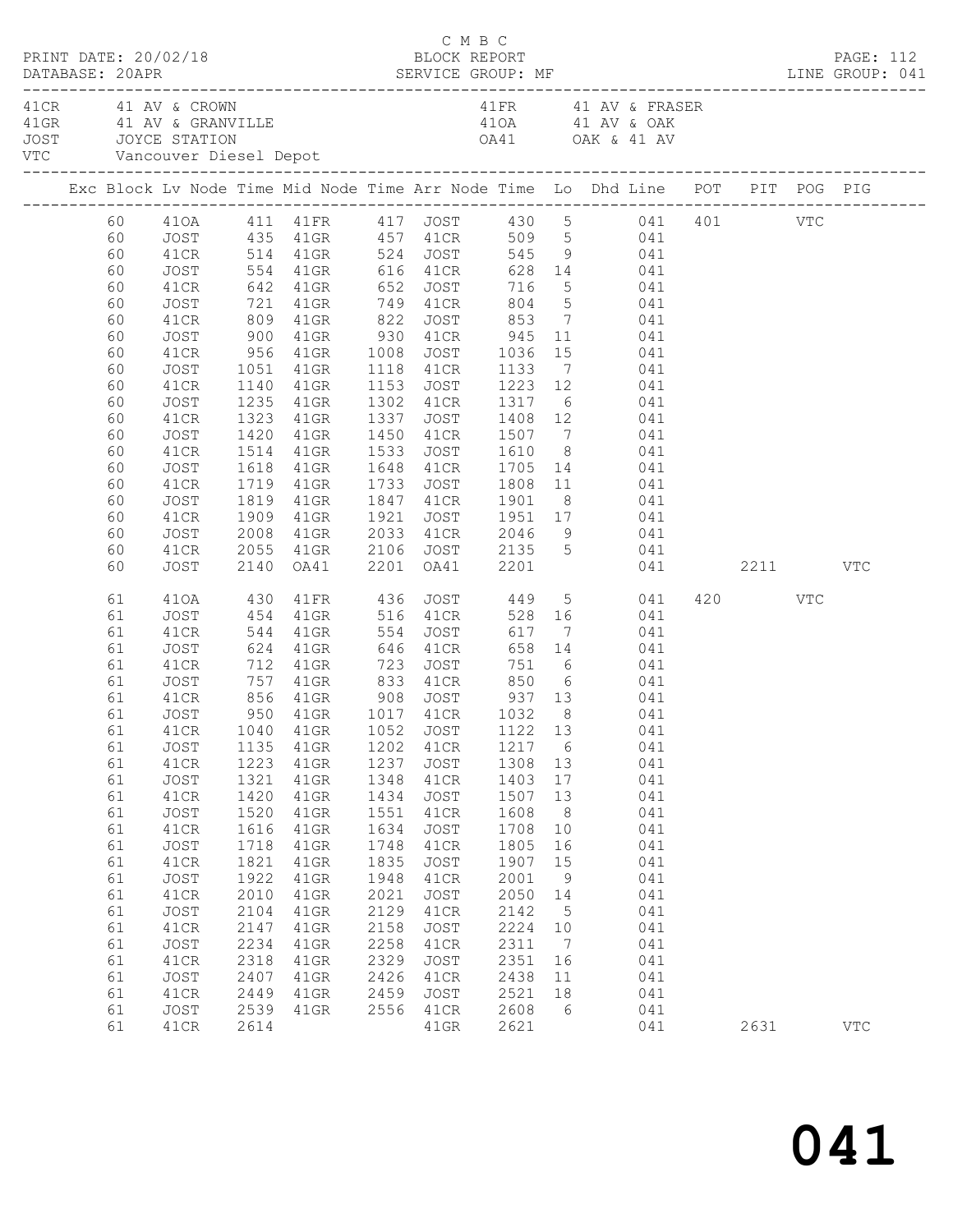## C M B C<br>BLOCK REPORT

| DATABASE: 20APR |               |            |                      |                   |          |         |                |                                                                                |     |          |     | LINE GROUP: 041 |
|-----------------|---------------|------------|----------------------|-------------------|----------|---------|----------------|--------------------------------------------------------------------------------|-----|----------|-----|-----------------|
|                 |               |            |                      |                   |          |         |                | Exc Block Lv Node Time Mid Node Time Arr Node Time Lo Dhd Line POT PIT POG PIG |     |          |     |                 |
| 62              | 410A 445 41FR |            |                      |                   |          |         |                | 451 JOST 504 5 041 435                                                         |     |          | VTC |                 |
| 62              |               |            |                      |                   |          |         |                | 041                                                                            |     |          |     |                 |
| 62              |               |            |                      |                   |          |         |                | 041                                                                            |     |          |     |                 |
| 62              | <b>JOST</b>   | 639        | 41GR 701             |                   | 41CR     | 713 14  |                | 041                                                                            |     |          |     |                 |
| 62              | 41CR          | 727        | $41$ GR              | 738               | JOST     | 806 7   |                | 041                                                                            |     |          |     |                 |
| 62              | JOST          | 813        | $41$ GR              | 848<br>923        | 41CR     | 905 6   |                | 041                                                                            |     |          |     |                 |
| 62              | 41CR          | 911        | $41$ GR              |                   | JOST     | 951 15  |                | 041                                                                            |     |          |     |                 |
| 62              | JOST          | 1006       | 41GR                 | 1033              | 41CR     | 1048 8  |                | 041                                                                            |     |          |     |                 |
| 62              | 41CR          | 1056       | $41$ GR              | 1108              | JOST     | 1138 12 |                | 041                                                                            |     |          |     |                 |
| 62              | JOST          | 1150       | $41$ GR              | 1217              | 41CR     | 1232 6  |                | 041                                                                            |     |          |     |                 |
| 62              | 41CR          | 1238       | $41$ GR              | 1252              | JOST     | 1323 13 |                | 041                                                                            |     |          |     |                 |
| 62              | JOST          | 1336       | $41$ GR              | 1403              | 41CR     | 1418 15 |                | 041                                                                            |     |          |     |                 |
| 62              | 41CR          | 1433       | $41$ GR              | 1449              | JOST     | 1522 12 |                | 041                                                                            |     |          |     |                 |
| 62              | JOST          | 1534       | $41$ GR              | 1605              | 41CR     | 1622 10 |                | 041                                                                            |     |          |     |                 |
| 62              | 41CR          | 1632       | $41$ GR              | 1649              | JOST     | 1723 9  |                | 041                                                                            |     |          |     |                 |
| 62              | JOST          | 1732       | 41GR                 | 1802              | 41CR     | 1819 5  |                | 041                                                                            |     |          |     |                 |
| 62              | 41CR          | 1824       |                      |                   | $41$ GR  | 1838    |                | 041                                                                            |     | 1848     |     | <b>VTC</b>      |
| 63              | 410A          | 458        |                      |                   | JOST     | 517 7   |                | 041                                                                            | 448 |          | VTC |                 |
| 63              | JOST          | 524        | 41FR 504<br>41GR 546 |                   | 41CR     | 558 15  |                | 041                                                                            |     |          |     |                 |
| 63              | 41CR          | 613        | $41$ GR              |                   | 623 JOST | 647 5   |                | 041                                                                            |     |          |     |                 |
| 63              | JOST          | 652        | $41$ GR              | 717               | 41CR     | 730 10  |                | 041                                                                            |     |          |     |                 |
| 63              | 41CR          | 740        | $41$ GR              |                   | JOST     | 821 7   |                | 041                                                                            |     |          |     |                 |
| 63              | JOST          | 828<br>926 | $41$ GR              | 752<br>901<br>938 | 41CR     | 918 8   |                | 041                                                                            |     |          |     |                 |
| 63              | 41CR          |            | 41GR                 |                   | JOST     | 1006 15 |                | 041                                                                            |     |          |     |                 |
| 63              | JOST          | 1021       | $41$ GR              | 1048              | 41CR     | 1103 7  |                | 041                                                                            |     |          |     |                 |
| 63              | 41CR          | 1110       | $41$ GR              | 1123              | JOST     | 1153 12 |                | 041                                                                            |     |          |     |                 |
| 63              | JOST          | 1205       | 41GR                 | 1232              | 41CR     | 1247 6  |                | 041                                                                            |     |          |     |                 |
| 63              | 41CR          | 1253       | $41$ GR              | 1307              | JOST     | 1338 13 |                | 041                                                                            |     |          |     |                 |
| 63              | JOST          | 1351       | $41$ GR              | 1420              | 41CR     | 1437 10 |                | 041                                                                            |     |          |     |                 |
| 63              | 41CR          | 1447       | 41GR                 | 1503              | JOST     | 1541    | $\overline{7}$ | 041                                                                            |     |          |     |                 |
| 63              | JOST          | 1548       | 41GR                 | 1619              | 41CR     | 1636 13 |                | 041                                                                            |     |          |     |                 |
| 63              | 41CR          | 1649       | $41$ GR              | 1703              | JOST     | 1738 8  |                | 041                                                                            |     |          |     |                 |
| 63              | JOST          | 1746       | $41$ GR              | 1816              | 41CR     | 1832 7  |                | 041                                                                            |     |          |     |                 |
| 63              | 41CR          | 1839       | $41$ GR              | 1851              | JOST     | 1921 16 |                | 041                                                                            |     |          |     |                 |
| 63              | JOST          | 1937       | $41$ GR              | 2003              | 41CR     | 2016 9  |                | 041                                                                            |     |          |     |                 |
| 63              | 41CR          |            | 2025 41GR            | 2036              | JOST     | 2105 5  |                | 041                                                                            |     |          |     |                 |
| 63              | JOST          |            | 2110 OA41            | 2131              | OA41     | 2131    |                | 041                                                                            |     | 2141 VTC |     |                 |

64 41OA 509 41CR 521 8 041 459 VTC

64 41CR 529 41GR 539 JOST 600 9 041

 64 JOST 609 41GR 631 41CR 643 15 041 64 41CR 658 41GR 708 JOST 734 9 041 64 JOST 743 41GR 817 41CR 834 7 041 64 41CR 841 41GR 853 JOST 922 12 041 64 JOST 934 41GR 1001 41CR 1016 10 041 64 41CR 1026 41GR 1038 JOST 1106 14 041 64 JOST 1120 41GR 1147 41CR 1202 6 041

 64 41CR 1806 41GR 1820 JOST 1852 14 041 64 JOST 1906 41GR 1933 41CR 1947 8 041 64 41CR 1955 41GR 2006 JOST 2036 5 041

| 64 | 41CR | 1208 | 41GR      |           | 1222 JOST | 1253 13 |    | 041 |
|----|------|------|-----------|-----------|-----------|---------|----|-----|
| 64 | JOST | 1306 | 41GR      | 1333      | 41CR      | 1348 17 |    | 041 |
| 64 | 41CR | 1405 | 41GR      | 1419 JOST |           | 1452 13 |    | 041 |
| 64 | JOST |      | 1505 41GR | 1536 41CR |           | 1553    | -8 | 041 |
| 64 | 41CR | 1601 | 41GR      | 1619      | JOST      | 1654    | q  | 041 |
| 64 | JOST | 1703 | 41GR      | 1733      | 41CR      | 1750    | 16 | 041 |

# 041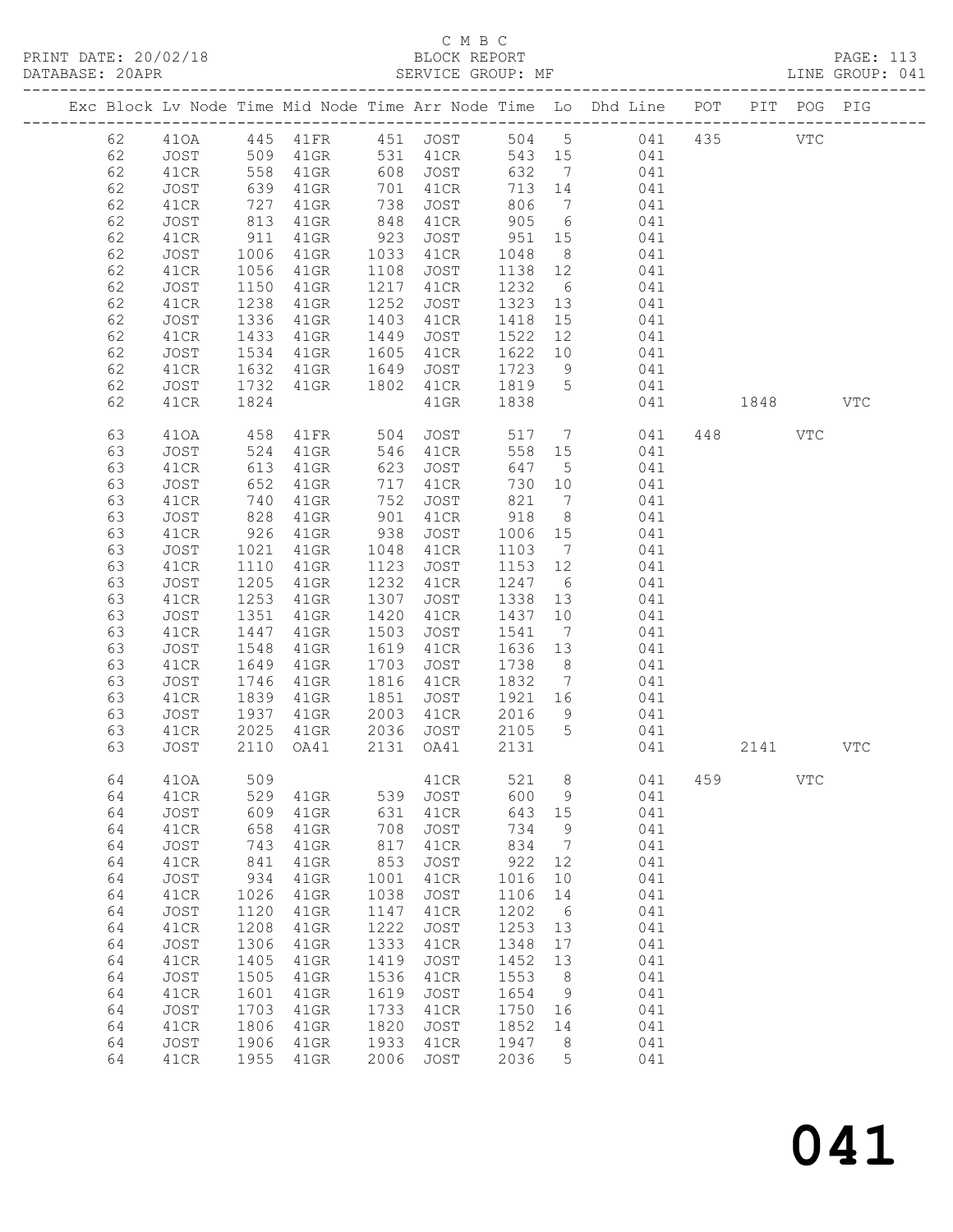### C M B C<br>BLOCK REPORT

PRINT DATE: 20/02/18 BLOCK REPORT PAGE: 114 SERVICE GROUP: MF -------------------------------------------------------------------------------------------------

|    |      |      |           |      |           |         |                 | Exc Block Lv Node Time Mid Node Time Arr Node Time Lo Dhd Line POT |     | PIT  | POG        | PIG        |
|----|------|------|-----------|------|-----------|---------|-----------------|--------------------------------------------------------------------|-----|------|------------|------------|
| 64 | JOST |      | 2041 OA41 |      | 2102 OA41 | 2102    |                 | 041                                                                |     | 2112 |            | <b>VTC</b> |
| 65 | 410A | 513  | 41FR      | 519  | JOST      | 532     | $\overline{7}$  | 041                                                                | 503 |      | <b>VTC</b> |            |
| 65 | JOST | 539  | $41$ GR   | 601  | 41CR      | 613     | 15              | 041                                                                |     |      |            |            |
| 65 | 41CR | 628  | $41$ GR   | 638  | JOST      | 702     | $5^{\circ}$     | 041                                                                |     |      |            |            |
| 65 | JOST | 707  | $41$ GR   | 732  | 41CR      | 745     | 10              | 041                                                                |     |      |            |            |
| 65 | 41CR | 755  | $41$ GR   | 807  | JOST      | 836     | 8               | 041                                                                |     |      |            |            |
| 65 | JOST | 844  | $41$ GR   | 915  | 41CR      | 930     | 11              | 041                                                                |     |      |            |            |
| 65 | 41CR | 941  | $41$ GR   | 953  | JOST      | 1021    | 15              | 041                                                                |     |      |            |            |
| 65 | JOST | 1036 | $41$ GR   | 1103 | 41CR      | 1118    | $\overline{7}$  | 041                                                                |     |      |            |            |
| 65 | 41CR | 1125 | $41$ GR   | 1138 | JOST      | 1208    | 12              | 041                                                                |     |      |            |            |
| 65 | JOST | 1220 | $41$ GR   | 1247 | 41CR      | 1302    | 6               | 041                                                                |     |      |            |            |
| 65 | 41CR | 1308 | $41$ GR   | 1322 | JOST      | 1353    | 13              | 041                                                                |     |      |            |            |
| 65 | JOST | 1406 | $41$ GR   | 1435 | 41CR      | 1452    | - 9             | 041                                                                |     |      |            |            |
| 65 | 41CR | 1501 | $41$ GR   | 1517 | JOST      | 1555    | 8 <sup>8</sup>  | 041                                                                |     |      |            |            |
| 65 | JOST | 1603 | $41$ GR   | 1633 | 41CR      | 1650 14 |                 | 041                                                                |     |      |            |            |
| 65 | 41CR | 1704 | 41GR      | 1718 | JOST      | 1753    | 8               | 041                                                                |     |      |            |            |
| 65 | JOST | 1801 | $41$ GR   | 1831 | 41CR      | 1847    | $\overline{7}$  | 041                                                                |     |      |            |            |
| 65 | 41CR | 1854 | $41$ GR   | 1906 | JOST      | 1936    | 17              | 041                                                                |     |      |            |            |
| 65 | JOST | 1953 | $41$ GR   | 2018 | 41CR      | 2031    | 9               | 041                                                                |     |      |            |            |
| 65 | 41CR | 2040 | $41$ GR   | 2051 | JOST      | 2120    | 14              | 041                                                                |     |      |            |            |
| 65 | JOST | 2134 | $41$ GR   | 2159 | 41CR      | 2212    | 5               | 041                                                                |     |      |            |            |
| 65 | 41CR | 2217 | $41$ GR   | 2228 | JOST      | 2254    | 12              | 041                                                                |     |      |            |            |
| 65 | JOST | 2306 | $41$ GR   | 2326 | 41CR      | 2338    | 11              | 041                                                                |     |      |            |            |
| 65 | 41CR | 2349 | $41$ GR   | 2359 | JOST      | 2421    | 16              | 041                                                                |     |      |            |            |
| 65 | JOST | 2437 | $41$ GR   | 2456 | 41CR      | 2508    | $5\overline{)}$ | 041                                                                |     |      |            |            |
| 65 | 41CR | 2513 | $41$ GR   | 2523 | JOST      | 2552    | 5               | 041                                                                |     |      |            |            |
| 65 | JOST | 2557 | OA41      | 2612 | OA41      | 2612    |                 | 041                                                                |     | 2622 |            | <b>VTC</b> |
| 66 | 410A | 703  | 41FR      | 711  | JOST      | 724     | 8 <sup>8</sup>  | 041                                                                | 653 |      | <b>VTC</b> |            |
| 66 | JOST | 732  | $41$ GR   | 804  | 41CR      | 819     | $5\overline{)}$ | 041                                                                |     |      |            |            |
| 66 | 41CR | 824  | 41GR      | 837  | JOST      | 908     | 10 <sup>°</sup> | 041                                                                |     |      |            |            |
| 66 | JOST | 918  | $41$ GR   | 945  | 41CR      | 1000    | 11              | 041                                                                |     |      |            |            |
| 66 | 41CR | 1011 | $41$ GR   | 1023 | JOST      | 1051    | 15              | 041                                                                |     |      |            |            |
| 66 | JOST | 1106 | $41$ GR   | 1133 | 41CR      | 1148    | $7\overline{ }$ | 041                                                                |     |      |            |            |
| 66 | 41CR | 1155 | $41$ GR   | 1208 | JOST      | 1238    | 13              | 041                                                                |     |      |            |            |
| 66 | JOST | 1251 | $41$ GR   | 1318 | 41CR      | 1333    | 18              | 041                                                                |     |      |            |            |
| 66 | 41CR | 1351 | $41$ GR   | 1405 | JOST      | 1437    | 13              | 041                                                                |     |      |            |            |
| 66 | JOST | 1450 | $41$ GR   | 1521 | 41CR      | 1538    | 8 <sup>8</sup>  | 041                                                                |     |      |            |            |
| 66 | 41CR | 1546 | $41$ GR   | 1604 | JOST      | 1639    | 9               | 041                                                                |     |      |            |            |
| 66 | JOST | 1648 | $41$ GR   | 1718 | 41CR      | 1735    | 14              | 041                                                                |     |      |            |            |
| 66 | 41CR | 1749 | $41$ GR   | 1803 | JOST      | 1838    | 13              | 041                                                                |     |      |            |            |
| 66 | JOST | 1851 | $41$ GR   | 1918 | 41CR      | 1932    | 8 <sup>8</sup>  | 041                                                                |     |      |            |            |
| 66 | 41CR | 1940 | $41$ GR   | 1951 | JOST      | 2021    | 17              | 041                                                                |     |      |            |            |
| 66 | JOST | 2038 | $41$ GR   | 2103 | 41CR      | 2116    | 5               | 041                                                                |     |      |            |            |
| 66 | 41CR | 2121 |           |      | $41$ GR   | 2132    |                 | 041                                                                |     | 2142 |            | VTC        |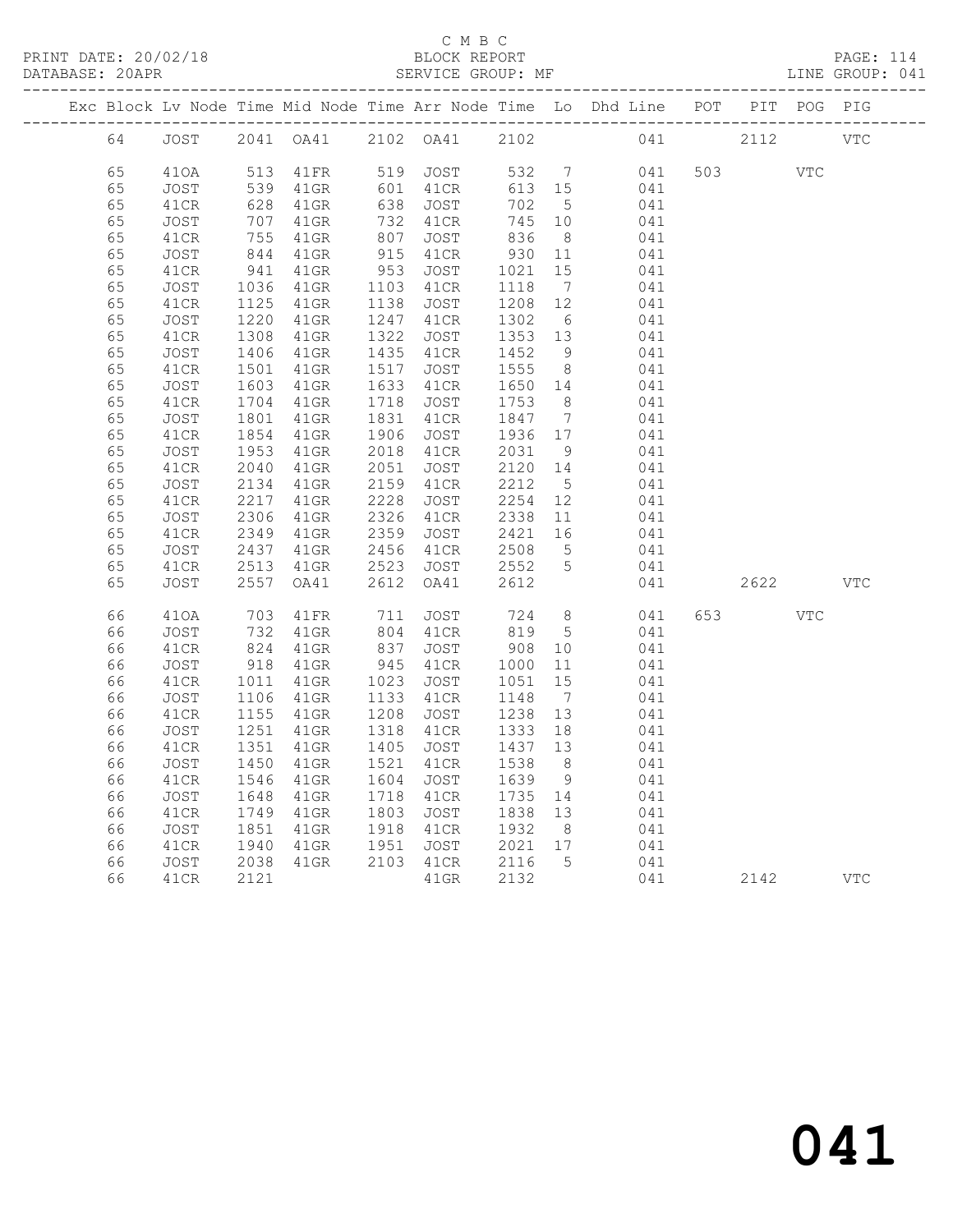## C M B C

| DATABASE: 20APR |    |      |      |         |      | SERVICE GROUP: MF |         |     |                                                                     |          |             | LINE GROUP: 041 |  |
|-----------------|----|------|------|---------|------|-------------------|---------|-----|---------------------------------------------------------------------|----------|-------------|-----------------|--|
|                 |    |      |      |         |      |                   |         |     | Exc Block Lv Node Time Mid Node Time Arr Node Time  Lo  Dhd Line  . | POT      | PIT POG PIG |                 |  |
|                 | 67 | 410A | 1308 |         |      | 41CR              | 1325 11 |     |                                                                     | 041 1258 | VTC         |                 |  |
|                 | 67 | 41CR | 1336 | 41GR    | 1350 | JOST              | 1422    | 13  | 041                                                                 |          |             |                 |  |
|                 | 67 | JOST | 1435 | $41$ GR | 1505 | 41CR              | 1522    | -8  | 041                                                                 |          |             |                 |  |
|                 | 67 | 41CR | 1530 | $41$ GR | 1549 | JOST              | 1625    | - 8 | 041                                                                 |          |             |                 |  |
|                 | 67 | JOST | 1633 | 41GR    | 1703 | 41CR              | 1720    | 14  | 041                                                                 |          |             |                 |  |
|                 | 67 | 41CR | 1734 | 41GR    | 1748 | JOST              | 1823    | 12  | 041                                                                 |          |             |                 |  |
|                 | 67 | JOST | 1835 | 41GR    | 1903 | 41CR              | 1917    | 7   | 041                                                                 |          |             |                 |  |
|                 | 67 | 41CR | 1924 | 41GR    | 1936 | JOST              | 2006    | 17  | 041                                                                 |          |             |                 |  |
|                 | 67 | JOST | 2023 | 41GR    | 2048 | 41CR              | 2101    | 14  | 041                                                                 |          |             |                 |  |
|                 | 67 | 41CR | 2115 | 41GR    | 2126 | JOST              | 2155    | 9   | 041                                                                 |          |             |                 |  |
|                 | 67 | JOST | 2204 | 41GR    | 2228 | 41CR              | 2241    | 7   | 041                                                                 |          |             |                 |  |
|                 | 67 | 41CR | 2248 | 41GR    | 2259 | JOST              | 2321    | 15  | 041                                                                 |          |             |                 |  |
|                 | 67 | JOST | 2336 | 41GR    | 2356 | 41CR              | 2408    | 11  | 041                                                                 |          |             |                 |  |
|                 | 67 | 41CR | 2419 | $41$ GR | 2429 | JOST              | 2451    | 18  | 041                                                                 |          |             |                 |  |
|                 | 67 | JOST | 2509 | 41GR    | 2526 | 41CR              | 2538    | 5   | 041                                                                 |          |             |                 |  |

67 41CR 2543 41GR 2550 041 2600 VTC

# 041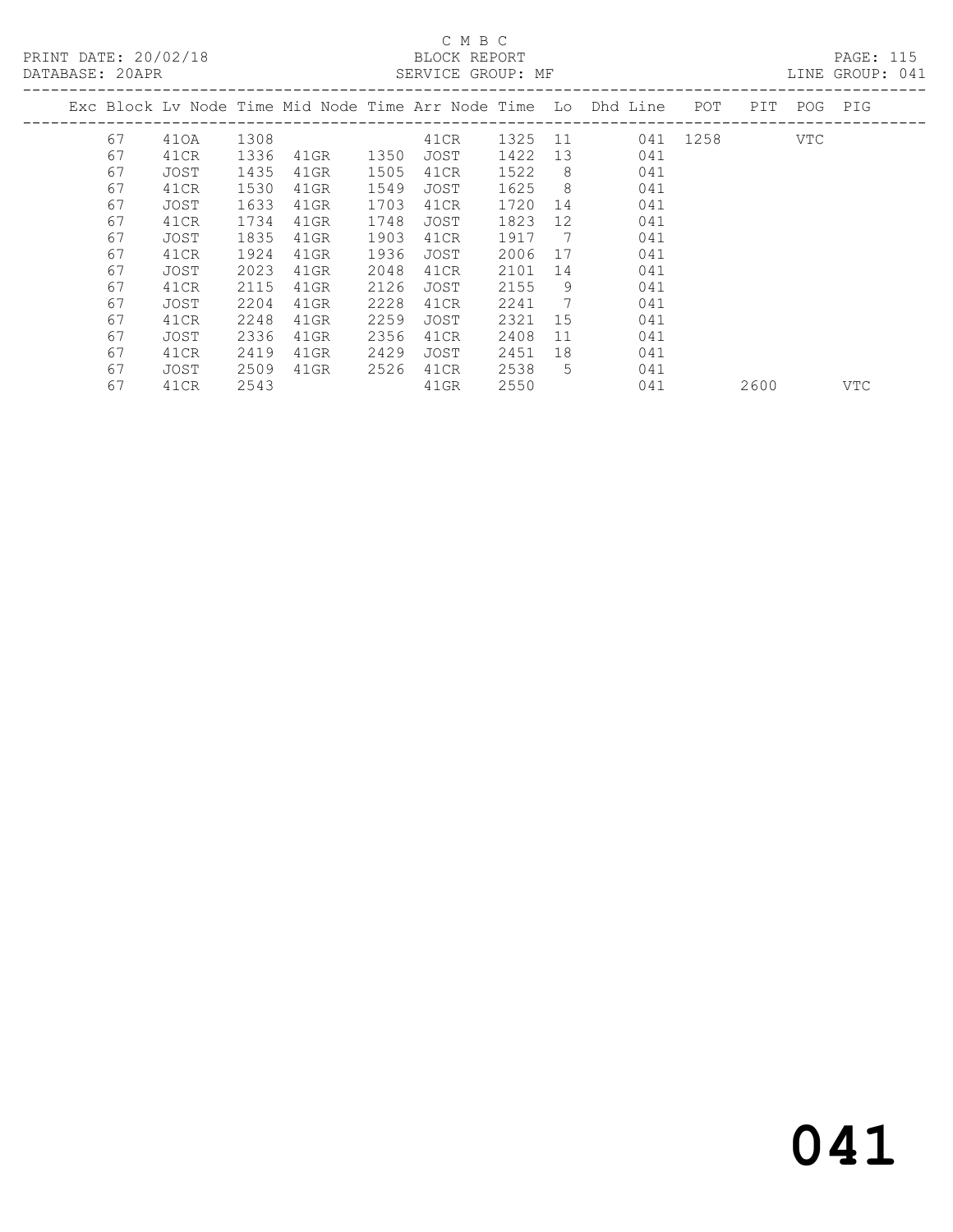|  | DATABASE: 20APR                                                                                                                                                                                                                                                              | PRINT DATE: 20/02/18                                                                                                                        |                                                                                                                         |                                                                                                                                                 | C M B C<br>BLOCK REPORT                                                                                                                                                                                |                                                                                                                          |                                                                                                    |                                                                                                                                                                                                                                                                    |          |                              | PAGE: 116         |  |
|--|------------------------------------------------------------------------------------------------------------------------------------------------------------------------------------------------------------------------------------------------------------------------------|---------------------------------------------------------------------------------------------------------------------------------------------|-------------------------------------------------------------------------------------------------------------------------|-------------------------------------------------------------------------------------------------------------------------------------------------|--------------------------------------------------------------------------------------------------------------------------------------------------------------------------------------------------------|--------------------------------------------------------------------------------------------------------------------------|----------------------------------------------------------------------------------------------------|--------------------------------------------------------------------------------------------------------------------------------------------------------------------------------------------------------------------------------------------------------------------|----------|------------------------------|-------------------|--|
|  |                                                                                                                                                                                                                                                                              | 16GR 16 AV & GRANVILLE<br>4 FIE 4 AV & FIR<br>VTC Vancouver Diesel Depot                                                                    |                                                                                                                         | ULP UNIVERSITY LOOP                                                                                                                             |                                                                                                                                                                                                        |                                                                                                                          |                                                                                                    | 29ST 29 AV STATION<br>4 FIW 4 AV & FIR<br>VCST VANCOUVER COLLEGE STATION                                                                                                                                                                                           |          |                              |                   |  |
|  |                                                                                                                                                                                                                                                                              |                                                                                                                                             |                                                                                                                         |                                                                                                                                                 |                                                                                                                                                                                                        |                                                                                                                          |                                                                                                    | Exc Block Lv Node Time Mid Node Time Arr Node Time Lo Dhd Line POT PIT POG PIG                                                                                                                                                                                     |          |                              |                   |  |
|  | $\mathbf{1}$<br>$\mathbf{1}$<br>$\mathbf 1$<br>$\mathbf{1}$<br>$\mathbf 1$<br>$\mathbf 1$<br>$\mathbf 1$<br>$\mathbf{1}$<br>$\mathbf 1$                                                                                                                                      | ULP                                                                                                                                         | 1054                                                                                                                    |                                                                                                                                                 | ULP 804 4FIE VCST 841<br>VCST 848 4FIW ULP 925<br>ULP 932 4FIE VCST 1005<br>VCST 1011 4FIW ULP 1045<br>4FIE VCST 1126<br>VCST 1133 4FIW ULP 1208<br>ULP 1214 4FIE VCST 1249<br>VCST 1257 4FIW ULP 1333 |                                                                                                                          | 8 <sup>8</sup>                                                                                     | 1 VCST 615 4FIW ULP 642 5 084 549 VTC<br>1 ULP 647 4FIE VCST 719 9 084<br>VCST 728 4FIW ULP 759 5 084<br>$7 \hspace{1.5cm} 084$<br>$\begin{array}{ccc} 7 & \quad & 084 \\ 6 & \quad & 084 \end{array}$<br>9 084<br>7 084<br>$6\overline{6}$<br>084<br>084<br>7 084 |          |                              |                   |  |
|  | $\mathbf 1$<br>$\mathbf 1$<br>$\mathbf{1}$<br>$\mathbf 1$<br>$\mathbf 1$<br>$\mathbf 1$                                                                                                                                                                                      | ULP<br>VCST<br>VCST<br>VCST                                                                                                                 | 1340<br>1421                                                                                                            | ULP 1505 4FIE<br>1727 4FIW                                                                                                                      | 4 FIE VCST 1415<br>4FIW ULP 1456 9<br>4FIE VCST 1542 11<br>ULP 1805                                                                                                                                    |                                                                                                                          |                                                                                                    | 6 084<br>084<br>084<br>9 084                                                                                                                                                                                                                                       | 084 1829 |                              | VTC               |  |
|  | $\mathbf{2}$<br>$\mathbf{2}$<br>$\mathbf{2}$<br>$\mathbf{2}$<br>$\mathbf{2}$<br>$\mathbf{2}$<br>$\mathbf{2}$<br>$\mathbf{2}$<br>$\mathbf{2}$<br>$\mathbf{2}$<br>$\mathbf{2}$<br>$\mathbf{2}$<br>$\mathbf{2}$<br>$\mathbf{2}$<br>$\mathbf{2}$<br>$\mathbf{2}$<br>$\mathbf{2}$ | ULP<br>VCST 854 4FIW<br>ULP 940 4FIE<br>VCST<br>ULP<br>VCST<br>ULP<br>VCST<br>VCST<br>VCSI 1999 FEIN<br>ULP 1516 4FIE<br>ULP<br>VCST<br>ULP | 810<br>1106<br>1650<br>1741<br>1828                                                                                     | ULP 652 4FIE<br>VCST 733 4FIW<br>$4$ FIE<br>$4$ FIW<br>$4$ F I E<br>1145    4FIW<br>1226 4FIE<br>1309 4FIW<br>1433 4FIW<br>4FIE<br>4FIW<br>4FIE | VCST 724 9<br>ULP<br>VCST 847<br>ULP 931<br>VCST 1013<br>1021 4FIW ULP 1055<br>VCST<br>ULP 1220<br>VCST 1301<br>VCST<br>ULP<br>VCST                                                                    | 1138<br>1730 11<br>1818<br>1904                                                                                          | $7\overline{ }$<br>9<br>$6\overline{6}$<br>10<br>11                                                | 084<br>804 6 084<br>084<br>084<br>$\begin{array}{c c}\n\hline\n8 & 084\n\end{array}$<br>11 084<br>7<br>084<br>084<br>$8 - 1$<br>084<br>ULP 1345 7 084<br>ULP 1508 8 084<br>VCST 1555 10 084<br>VCST 1605 4FIW ULP 1640 10 084<br>084<br>084<br>084                 |          | 628 VTC                      |                   |  |
|  | $\mathbf{2}$<br>3<br>3<br>3<br>3<br>$\mathsf 3$<br>$\mathsf 3$<br>$\mathsf 3$<br>3<br>$\mathsf S$<br>$\mathsf S$<br>$\mathsf 3$<br>3<br>3<br>$\mathsf S$<br>3                                                                                                                | VCST<br>ULP<br>VCST<br>ULP<br>VCST<br>ULP<br>VCST<br>ULP<br>VCST<br>ULP<br>VCST<br>ULP<br>VCST<br><b>ULP</b><br>VCST<br>ULP                 | 1915<br>658<br>739<br>816<br>900<br>948<br>1033<br>1117<br>1155<br>1240<br>1321<br>1404<br>1445<br>1531<br>1617<br>1703 | 4FIW<br>4FIE<br>4FIW<br>4FIE<br>4FIW<br>4FIE<br>4FIW<br>4FIE<br>4FIW<br>4FIE<br>4FIW<br>4FIE<br>4FIW<br>4FIE<br>4FIW<br>4FIE                    | ULP<br>VCST<br>ULP<br>VCST<br>ULP<br>VCST<br>ULP<br>VCST<br>ULP<br>VCST<br>ULP<br>VCST<br>ULP<br>VCST<br>ULP<br>VCST                                                                                   | 1949<br>732<br>810<br>853<br>937<br>1021<br>1107<br>1149<br>1230<br>1315<br>1357<br>1439<br>1520<br>1610<br>1652<br>1743 | 7<br>6<br>$\overline{7}$<br>11<br>12<br>10<br>6<br>10<br>6<br>$\overline{7}$<br>6<br>11<br>7<br>11 | 084<br>084<br>084<br>084<br>084<br>084<br>084<br>084<br>084<br>084<br>084<br>084<br>084<br>084<br>084<br>084                                                                                                                                                       |          | 2011 2012<br>634 VTC<br>1810 | VTC<br><b>VTC</b> |  |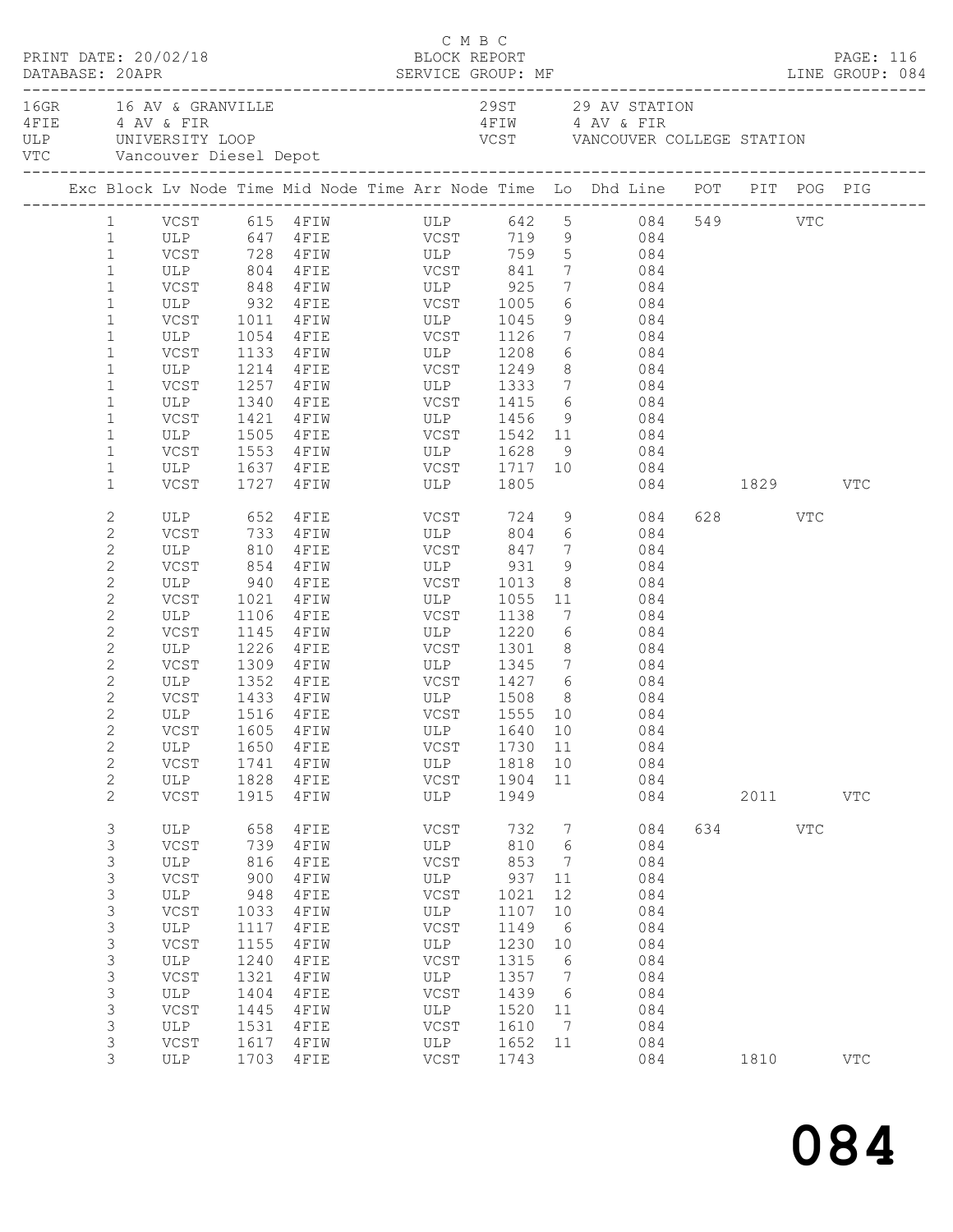PRINT DATE: 20/02/18 BLOCK REPORT PAGE: 117 DATABASE: 20APR

### C M B C<br>BLOCK REPORT

| DAIABASE; ZUAPR |             |      |           | SERATOR GROOF: ME                                                              |      |                 |                        |     |      |            | TIME GROOL: 004 |
|-----------------|-------------|------|-----------|--------------------------------------------------------------------------------|------|-----------------|------------------------|-----|------|------------|-----------------|
|                 |             |      |           | Exc Block Lv Node Time Mid Node Time Arr Node Time Lo Dhd Line POT PIT POG PIG |      |                 | ---------------------- |     |      |            |                 |
| 4               | VCST        |      | 701 4FIW  | ULP                                                                            | 730  | $5\overline{)}$ | 084                    | 629 |      | VTC        |                 |
| $\overline{4}$  | ULP         | 735  | 4FIE      | VCST                                                                           | 810  | 9               | 084                    |     |      |            |                 |
| 4               | VCST        | 819  | 4FIW      | ULP                                                                            | 856  | 13              | 084                    |     |      |            |                 |
| 4               | ULP         | 909  | 4FIE      | VCST                                                                           | 942  | 5               | 084                    |     |      |            |                 |
| $\overline{4}$  | VCST        | 947  | 4FIW      | ULP                                                                            | 1021 | 9               | 084                    |     |      |            |                 |
| $\overline{4}$  | ULP         | 1030 | 4FIE      | VCST                                                                           | 1102 | $7\overline{ }$ | 084                    |     |      |            |                 |
| 4               | VCST        | 1109 | 4FIW      | ULP                                                                            | 1143 | $7\phantom{.0}$ | 084                    |     |      |            |                 |
| 4               | ULP         | 1150 | 4FIE      | VCST                                                                           | 1225 | 6               | 084                    |     |      |            |                 |
| 4               | VCST        | 1231 | 4FIW      | ULP                                                                            | 1306 | 10              | 084                    |     |      |            |                 |
| 4               | ULP         | 1316 | 4FIE      | VCST                                                                           | 1351 | 6               | 084                    |     |      |            |                 |
| 4               | VCST        | 1357 | 4FIW      | ULP                                                                            | 1433 | $7\phantom{.0}$ | 084                    |     |      |            |                 |
| 4               | ULP         | 1440 | 4FIE      | VCST                                                                           | 1515 | $7\phantom{.0}$ | 084                    |     |      |            |                 |
| 4               | VCST        | 1522 | 4FIW      | ULP                                                                            | 1557 | 10              | 084                    |     |      |            |                 |
| 4               | ULP         | 1607 | 4FIE      | VCST                                                                           | 1647 | $5^{\circ}$     | 084                    |     |      |            |                 |
| 4               | VCST        | 1652 | 4FIW      | ULP                                                                            | 1730 | 11              | 084                    |     |      |            |                 |
| 4               | ULP         | 1741 | 4FIE      | VCST                                                                           | 1818 | 12              | 084                    |     |      |            |                 |
| 4               | VCST        | 1830 | 4FIW      | ULP                                                                            | 1905 | 9               | 084                    |     |      |            |                 |
| 4               | ULP         | 1914 | 4FIE      | VCST                                                                           | 1946 | 5 <sup>5</sup>  | 084                    |     |      |            |                 |
| 4               | VCST        | 1951 | 4FIW      | ULP                                                                            | 2022 | 7               | 084                    |     |      |            |                 |
| 4               | ULP         | 2029 | 4FIE      | VCST                                                                           | 2100 | 11              | 084                    |     |      |            |                 |
| 4               | VCST        | 2111 | 4FIW      | ULP                                                                            | 2141 | 18              | 084                    |     |      |            |                 |
| 4               | ULP         | 2159 | 4FIE      | VCST                                                                           | 2228 | 5               | 084                    |     |      |            |                 |
| 4               | VCST        | 2233 | 4FIW      | ULP                                                                            | 2301 |                 | 084                    |     | 2322 |            | <b>VTC</b>      |
| 5               | ULP         | 708  | 4FIE      | VCST                                                                           | 743  | $7\overline{ }$ | 084                    | 644 |      | VTC        |                 |
| 5               | VCST        | 750  | 4FIW      | ULP                                                                            | 821  | 6               | 084                    |     |      |            |                 |
| $\mathsf S$     | ULP         | 827  | 4FIE      | VCST                                                                           | 904  | 8               | 084                    |     |      |            |                 |
| 5               | VCST        | 912  | 4FIW      | ULP                                                                            | 949  | 7               | 084                    |     |      |            |                 |
| 5               | ULP         | 956  | 4FIE      | VCST                                                                           | 1029 | 16              | 084                    |     |      |            |                 |
| $\mathsf S$     | VCST        | 1045 | 4FIW      | ULP                                                                            | 1119 | 10              | 084                    |     |      |            |                 |
| $\mathsf S$     | ULP         | 1129 | 4FIE      | VCST                                                                           | 1201 | $6\overline{6}$ | 084                    |     |      |            |                 |
| 5               | VCST        | 1207 | 4FIW      | ULP                                                                            | 1242 | 10              | 084                    |     |      |            |                 |
| 5               | ULP         | 1252 | 4FIE      | VCST                                                                           | 1327 | 6               | 084                    |     |      |            |                 |
| 5               | VCST        | 1333 | 4FIW      | ULP                                                                            | 1409 | $7\phantom{.0}$ | 084                    |     |      |            |                 |
| $\mathsf S$     | ULP         | 1416 | 4FIE      | VCST                                                                           | 1451 | 6               | 084                    |     |      |            |                 |
| 5               | VCST        | 1457 | 4FIW      | ULP                                                                            | 1532 | 11              | 084                    |     |      |            |                 |
| 5               | ULP         | 1543 | 4FIE      | VCST                                                                           | 1622 | $7\phantom{.0}$ | 084                    |     |      |            |                 |
| 5               | VCST        | 1629 | 4FIW      | ULP                                                                            | 1706 | 10              | 084                    |     |      |            |                 |
| 5               | ULP         | 1716 | 4FIE      | VCST                                                                           | 1755 | 8               | 084                    |     |      |            |                 |
| 5               | VCST        | 1803 | 4FIW      | ULP                                                                            | 1840 |                 | 084                    |     | 1904 |            | <b>VTC</b>      |
| 6               | <b>VCST</b> | 809  | 4FIW      | ULP                                                                            | 846  | 6               | 084                    | 737 |      | <b>VTC</b> |                 |
| 6               | <b>ULP</b>  | 852  | 4FIE      | VCST                                                                           | 927  | 9               | 084                    |     |      |            |                 |
| 6               | <b>VCST</b> | 936  | 4FIW      | ULP                                                                            | 1010 | 8               | 084                    |     |      |            |                 |
| 6               | ULP         | 1018 | 4FIE      | VCST                                                                           | 1050 | 7               | 084                    |     |      |            |                 |
| 6               | VCST        | 1057 | 4FIW      | ULP                                                                            | 1131 | 6               | 084                    |     |      |            |                 |
| 6               | ULP         | 1137 | 4FIE      | VCST                                                                           | 1212 | 7               | 084                    |     |      |            |                 |
| 6               | VCST        | 1219 | $4$ FIW   | ULP                                                                            | 1254 | 10              | 084                    |     |      |            |                 |
| 6               | ULP         | 1304 | $4$ F I E | VCST                                                                           | 1339 | 6               | 084                    |     |      |            |                 |
|                 |             |      |           |                                                                                |      |                 |                        |     |      |            |                 |

 6 VCST 1345 4FIW ULP 1421 7 084 6 ULP 1428 4FIE VCST 1503 6 084 6 VCST 1509 4FIW ULP 1544 11 084

6 ULP 1928 16GR 1950 29ST 2017 9 033

 6 ULP 1555 4FIE VCST 1634 7 084 6 VCST 1641 4FIW ULP 1718 11 084 6 ULP 1729 16GR 1755 29ST 1827 4 033 6 29ST 1831 16GR 1859 ULP 1920 8 033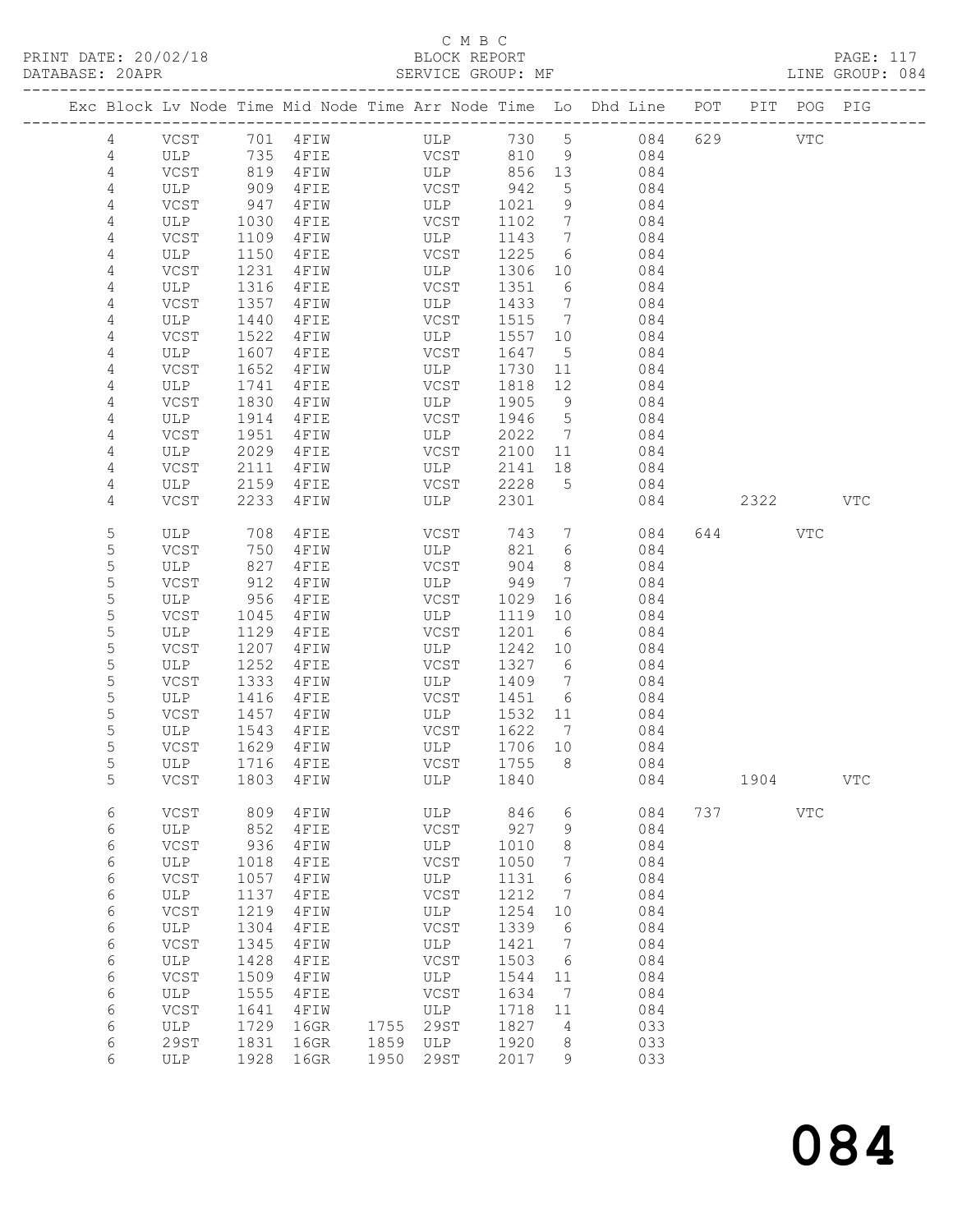### C M B C

| PRINT DATE: 20/02/18 BLOCK REPORT<br>DATABASE: 20APR SERVICE GROUP: |                 |              |      |           |               |         |                 | SERVICE GROUP: MF LINE GROUP: 084<br>______________________________________    |              |         |              | PAGE: 118  |  |
|---------------------------------------------------------------------|-----------------|--------------|------|-----------|---------------|---------|-----------------|--------------------------------------------------------------------------------|--------------|---------|--------------|------------|--|
|                                                                     |                 |              |      |           |               |         |                 | Exc Block Lv Node Time Mid Node Time Arr Node Time Lo Dhd Line POT PIT POG PIG |              |         |              |            |  |
|                                                                     | $6\overline{6}$ |              |      |           |               |         |                 | 29ST 2026 16GR 2051 ULP 2109 20 033                                            |              |         |              |            |  |
|                                                                     | 6               |              |      |           |               |         |                 | ULP 2129 16GR 2151 29ST 2215 033 2236 VTC                                      |              |         |              |            |  |
|                                                                     | $7\phantom{.0}$ | VCST         | 828  | 4 F I W   |               |         |                 | ULP 906 11 084                                                                 |              | 756 VTC |              |            |  |
|                                                                     | 7               | ULP          | 917  | 4FIE      | VCST 950      |         |                 | 6 084                                                                          |              |         |              |            |  |
|                                                                     | 7               | VCST         | 956  | 4 F I W   | ULP           | 1030 12 |                 | 084                                                                            |              |         |              |            |  |
|                                                                     | 7               | ULP          | 1042 | 4 F I E   | VCST          | 1114    | $7\overline{ }$ | 084                                                                            |              |         |              |            |  |
|                                                                     | 7               | VCST         | 1121 | 4 F I W   | ULP           | 1156 6  |                 | 084                                                                            |              |         |              |            |  |
|                                                                     | 7               | ULP          | 1202 | $4$ F I E | <b>VCST</b>   |         |                 | 1237 6 084                                                                     |              |         |              |            |  |
|                                                                     | 7               | VCST         | 1243 | 4 F I W   | ULP           | 1318 10 |                 | 084                                                                            |              |         |              |            |  |
|                                                                     | 7               | ULP          | 1328 | 4FIE      | VCST          | 1403 6  |                 | 084                                                                            |              |         |              |            |  |
|                                                                     | 7               | VCST         | 1409 | 4 F I W   | ULP           | 1445    | 5 <sup>5</sup>  | 084                                                                            |              |         |              |            |  |
|                                                                     | 7               | ULP          | 1450 | $4$ FIE   | VCST          | 1527    | $7\overline{ }$ | 084                                                                            |              |         |              |            |  |
|                                                                     | 7               | VCST         | 1534 | 4 F I W   | ULP           | 1609 10 |                 | 084                                                                            |              |         |              |            |  |
|                                                                     | 7               | ULP          | 1619 | 4 F I E   | VCST          | 1659    | 8 <sup>8</sup>  | 084                                                                            |              |         |              |            |  |
|                                                                     | 7               | VCST         | 1707 | 4 F I W   | ULP           | 1745 12 |                 | 084                                                                            |              |         |              |            |  |
|                                                                     | 7               | ULP          | 1757 | $4$ FIE   | <b>VCST</b>   | 1834 11 |                 | 084                                                                            |              |         |              |            |  |
|                                                                     | 7               | VCST         | 1845 | 4 F I W   | ULP           | 1920 9  |                 | 084                                                                            |              |         |              |            |  |
|                                                                     | 7               | ULP          | 1929 | 4FIE      | VCST          | 2001 10 |                 | 084                                                                            |              |         |              |            |  |
|                                                                     | 7               | VCST         | 2011 |           | 4FIW ULP      |         |                 | 2041 8 084                                                                     |              |         |              |            |  |
|                                                                     | 7               | ULP          |      | 2049 4FIE | <b>VCST</b>   | 2119 12 |                 | 084                                                                            |              |         |              |            |  |
|                                                                     | $7\phantom{.0}$ | VCST         | 2131 | 4 F I W   | ULP           | 2201    |                 | 084                                                                            | 2222 VTC     |         |              |            |  |
|                                                                     | 10              | ULP          | 556  | 4FIE      | VCST          | 625     |                 | 5 084                                                                          |              | 534     | VTC          |            |  |
|                                                                     | $10$            | VCST         | 630  | 4FIW      | ULP           | 659     | 5 <sup>5</sup>  | 084                                                                            |              |         |              |            |  |
|                                                                     | 10              | ULP          | 704  | 4 F I E   | VCST          | 738     |                 | 6 084                                                                          |              |         |              |            |  |
|                                                                     | 10              | VCST         | 744  | 4 F I W   | ULP           | 815     | 6               | 084                                                                            |              |         |              |            |  |
|                                                                     | 10              | ULP          | 821  | 4 F I E   | VCST          | 858     | 8               | 084                                                                            |              |         |              |            |  |
|                                                                     | 10              | VCST         | 906  | 4 F I W   | ULP           | 943     |                 |                                                                                | 084 1006 VTC |         |              |            |  |
|                                                                     | 11              | VCST         | 600  | 4 F I W   | ULP           | 627     |                 | 5 <sub>5</sub><br>084                                                          |              | 534 VTC |              |            |  |
|                                                                     | 11              | ULP          | 632  | 4 F I E   | VCST          | 701     | 6               | 084                                                                            |              |         |              |            |  |
|                                                                     | 11              | VCST         | 707  | 4 F I W   | ULP           | 736     | 5 <sub>5</sub>  | 084                                                                            |              |         |              |            |  |
|                                                                     | 11              | ULP          | 741  | $4$ F I E | VCST          | 817     | 6               | 084                                                                            |              |         |              |            |  |
|                                                                     | 11              | VCST         | 823  | 4 F I W   | ULP           | 901     |                 |                                                                                |              |         | 924 VTC      |            |  |
|                                                                     | 12              | ULP 614 4FIE |      |           | VCST          |         |                 | 643 7 084                                                                      |              | 552 VTC |              |            |  |
|                                                                     | 12              | VCST         | 650  | 4FIW      | ULP           | 719     | 5               | 084                                                                            |              |         |              |            |  |
|                                                                     | 12              | ULP          | 724  | 4FIE      | VCST          | 759     | 6               | 084                                                                            |              |         |              |            |  |
|                                                                     | 12              | VCST         | 805  | 4FIW      | ULP           | 838     | 7               | 084                                                                            |              |         |              |            |  |
|                                                                     | 12              | ULP          | 845  | 4FIE      | VCST          | 920     | 10              | 084                                                                            |              |         |              |            |  |
|                                                                     | 12              | VCST         | 930  | 4FIW      | ULP           | 1004    |                 | 084                                                                            |              | 1027    |              | <b>VTC</b> |  |
|                                                                     | 13              | ULP          | 641  | 4FIE      | <b>VCST</b>   | 713     | $\mathsf S$     | 084                                                                            | 617          |         | $_{\rm VTC}$ |            |  |
|                                                                     | 13              | VCST         | 718  | 4FIW      | ULP           | 747     | 5               | 084                                                                            |              |         |              |            |  |
|                                                                     | 13              | ULP          | 752  | 4FIE      | VCST          | 829     | 9               | 084                                                                            |              |         |              |            |  |
|                                                                     | 13              | <b>VCST</b>  | 838  | 4FIW      | ULP           | 916     | 8               | 084                                                                            |              |         |              |            |  |
|                                                                     | 13              | ULP          | 924  | 4FIE      | VCST          | 957     | 6               | 084                                                                            |              |         |              |            |  |
|                                                                     | 13              | <b>VCST</b>  | 1003 | 4FIW      | ULP           | 1037    |                 | 084                                                                            |              | 1059    |              | <b>VTC</b> |  |
|                                                                     | 14              | VCST         | 640  | 4FIW      | ULP           | 709     | 9               | 084                                                                            | 612          |         | $_{\rm VTC}$ |            |  |
|                                                                     | 14              | ULP          | 718  | 4FIE      | VCST          | 753     | 7               | 084                                                                            |              |         |              |            |  |
|                                                                     | 14              | VCST         | 800  | 4FIW      | ULP           | 833     | 6               | 084                                                                            |              |         |              |            |  |
|                                                                     | 14              | ULP          | 839  | 4FIE      | VCST          | 914     | 11              | 084                                                                            |              |         |              |            |  |
|                                                                     | 14              | <b>VCST</b>  | 925  | 4FIW      | ULP           | 959     | 7               | 084                                                                            |              |         |              |            |  |
|                                                                     | 14              | ULP          | 1006 | 4FIE      | $_{\rm VCST}$ | 1039    |                 | 084                                                                            |              | 1105    |              | VTC        |  |

# 084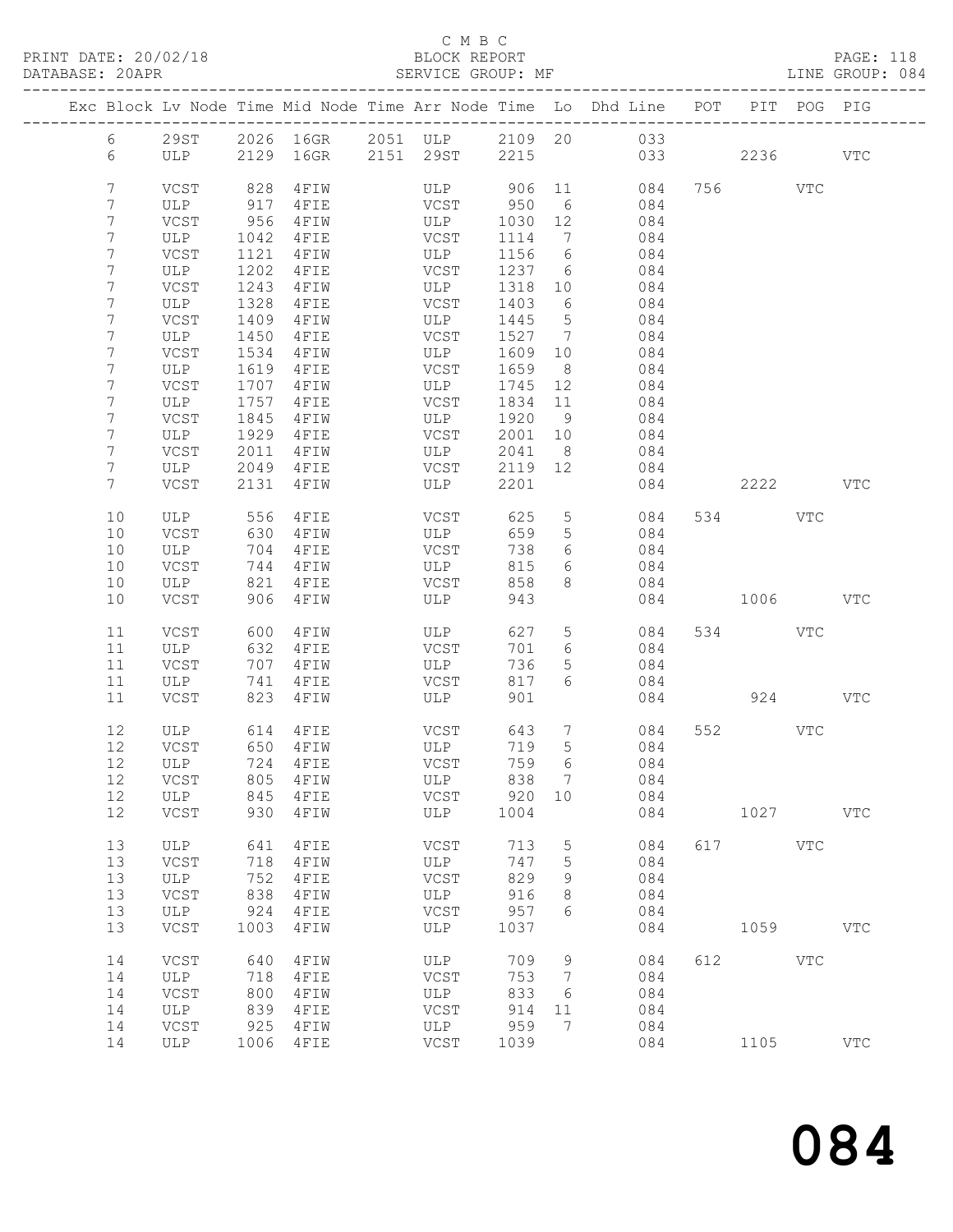#### C M B C<br>BLOCK REPORT SERVICE GROUP: MF

|    |         |      |                  | Exc Block Lv Node Time Mid Node Time Arr Node Time Lo Dhd Line POT PIT POG PIG |         |                 |                  |     |              |     |            |
|----|---------|------|------------------|--------------------------------------------------------------------------------|---------|-----------------|------------------|-----|--------------|-----|------------|
| 15 |         |      |                  | VCST 656 4FIW ULP                                                              | 725 5   |                 | 084              |     | 628 VTC      |     |            |
| 15 | ULP 730 |      | $4$ F I E        | VCST                                                                           | 805     | 9               | 084              |     |              |     |            |
| 15 | VCST    | 814  |                  | 4FIW ULP 851                                                                   |         | 9               | 084              |     |              |     |            |
| 15 | ULP     | 900  | 4FIE             | VCST 935                                                                       |         | 6               | 084              |     |              |     |            |
| 15 | VCST    | 941  | 4 F I W          | ULP 1015                                                                       |         |                 |                  |     | 084 1038     |     | <b>VTC</b> |
|    |         |      |                  |                                                                                |         |                 |                  |     |              |     |            |
| 16 | ULP     | 712  | 4FIE             | VCST                                                                           | 747     | 8               | 084              |     | 648 VTC      |     |            |
| 16 | VCST    | 755  | 4 F I W          | ULP                                                                            | 828     | $5\overline{)}$ | 084              |     |              |     |            |
| 16 | ULP     | 833  |                  | VCST                                                                           | 910     | $\overline{7}$  | 084              |     |              |     |            |
| 16 |         |      | 4FIE<br>917 4FIW |                                                                                | 954     |                 |                  |     |              |     | VTC        |
|    | VCST    |      |                  | $\begin{array}{c}\n\sim 1 \\ \hline\n\text{ULP}\n\end{array}$                  |         |                 | 084              |     | 1017         |     |            |
| 17 | VCST    | 712  | 4 F I W          |                                                                                | 741 6   |                 | 084              |     | 640 VTC      |     |            |
|    |         |      |                  | ULP                                                                            |         |                 |                  |     |              |     |            |
| 17 | ULP     | 747  | 4FIE             | VCST                                                                           | 823 10  |                 | 084              |     |              |     |            |
| 17 | VCST    |      | 833 4FIW         | ULP                                                                            | 911     |                 | 084              |     |              | 934 | <b>VTC</b> |
|    |         |      |                  |                                                                                |         |                 |                  |     |              |     |            |
| 18 | VCST    | 722  | 4 F I W          | ULP                                                                            | 753     | $5\overline{)}$ | 084              | 650 | <b>VTC</b>   |     |            |
| 18 | ULP     | 758  | 4FIE             | VCST                                                                           | 835     | 8 <sup>8</sup>  | 084              |     |              |     |            |
| 18 | VCST    |      | 843 4FIW         | ULP                                                                            | 921     |                 |                  | 084 |              | 944 | VTC        |
|    |         |      |                  |                                                                                |         |                 |                  |     |              |     |            |
| 30 | ULP     | 1458 | 4 F I E          | VCST                                                                           |         |                 | 1535 11          |     | 084 1430 VTC |     |            |
| 30 | VCST    | 1546 | 4FIW             | <b>ULP</b>                                                                     | 1621 10 |                 | 084              |     |              |     |            |
| 30 | ULP     | 1631 | 4 F I E          | VCST                                                                           | 1711 9  |                 | 084              |     |              |     |            |
| 30 | VCST    | 1720 | 4 F I W          | ULP                                                                            | 1758 10 |                 | 084              |     |              |     |            |
| 30 | ULP     | 1808 | $4$ FIE          | VCST                                                                           | 1844    | 16              | 084              |     |              |     |            |
| 30 | VCST    | 1900 | 4 F I W          | ULP                                                                            | 1934 15 |                 | 084              |     |              |     |            |
| 30 | ULP     | 1949 | 4 F I E          | VCST                                                                           | 2021 10 |                 | 084              |     |              |     |            |
| 30 | VCST    | 2031 | 4 F I W          | ULP                                                                            | 2101 8  |                 | 084              |     |              |     |            |
| 30 | ULP     | 2109 | 4FIE             | VCST                                                                           | 2139 22 |                 | 084              |     |              |     |            |
| 30 | VCST    | 2201 | 4 F I W          | ULP                                                                            | 2229    | $\overline{0}$  | 084              |     |              |     |            |
| 30 | ULP     | 2229 | 4FIE             | VCST                                                                           | 2258    |                 |                  |     | 084 2318     |     | VTC        |
|    |         |      |                  |                                                                                |         |                 |                  |     |              |     |            |
| 31 | VCST    | 1503 | 4 F I W          | ULP                                                                            | 1538 11 |                 |                  |     | 084 1430 VTC |     |            |
| 31 | ULP     | 1549 | 4 F I E          | VCST                                                                           | 1628 7  |                 | 084              |     |              |     |            |
| 31 | VCST    | 1635 | 4 F I W          | ULP                                                                            | 1712 11 |                 | 084              |     |              |     |            |
| 31 | ULP     | 1723 | 4 F I E          | VCST                                                                           | 1802 12 |                 | 084              |     |              |     |            |
| 31 | VCST    | 1814 | 4 F I W          | ULP                                                                            | 1851 7  |                 | 084              |     |              |     |            |
| 31 | ULP     | 1858 | 4 F I E          | VCST                                                                           | 1931    |                 |                  |     | 084 1954 VTC |     |            |
|    |         |      |                  |                                                                                |         |                 |                  |     |              |     |            |
| 32 | ULP     |      | 1511 4FIE        | VCST                                                                           |         |                 | 1548 11 084 1443 |     |              | VTC |            |
|    |         |      |                  | 32 VCST 1559 4FIW ULP 1634 9 084                                               |         |                 |                  |     |              |     |            |
| 32 | ULP     | 1643 | 4 F I E          | VCST                                                                           | 1723 10 |                 | 084              |     |              |     |            |
| 32 | VCST    | 1733 | 4 F I W          | ULP                                                                            | 1811    | 7               | 084              |     |              |     |            |
| 32 | ULP     | 1818 | 4FIE             | VCST                                                                           | 1854    |                 | 084              |     | 1921         |     | <b>VTC</b> |
|    |         |      |                  |                                                                                |         |                 |                  |     |              |     |            |
| 33 | VCST    | 1516 | 4 F I W          | ULP                                                                            | 1551    | 10              | 084              |     | 1443 VTC     |     |            |
| 33 | ULP     | 1601 | 4FIE             | VCST                                                                           | 1641    | 6               | 084              |     |              |     |            |
| 33 | VCST    | 1647 | 4 F I W          | ULP                                                                            | 1724    | 9               | 084              |     |              |     |            |
| 33 | ULP     | 1733 | 4FIE             | VCST                                                                           | 1810    |                 | 084              |     | 1837         |     | VTC        |
|    |         |      |                  |                                                                                |         |                 |                  |     |              |     |            |
| 34 | ULP     | 1524 | 4FIE             | VCST                                                                           | 1603    | 8 <sup>8</sup>  | 084              |     | 1453 VTC     |     |            |
| 34 | VCST    | 1611 | 4FIW             | ULP                                                                            | 1646 10 |                 | 084              |     |              |     |            |
| 34 | ULP     | 1656 | 4FIE             | VCST                                                                           | 1736    | 12              | 084              |     |              |     |            |
| 34 | VCST    | 1748 | 4FIW             | ULP                                                                            | 1825    |                 | 084              |     | 1849         |     | <b>VTC</b> |
|    |         |      |                  |                                                                                |         |                 |                  |     |              |     |            |
| 35 | VCST    | 1528 | 4 F I W          | ULP                                                                            | 1603 10 |                 |                  |     | 084 1455 VTC |     |            |
| 35 | ULP     |      | 1613 4FIE        | VCST                                                                           | 1653 6  |                 | 084              |     |              |     |            |
| 35 | VCST    |      | 1659 4FIW        | ULP                                                                            | 1737 12 |                 | 084              |     |              |     |            |
|    |         |      |                  |                                                                                |         |                 |                  |     |              |     |            |